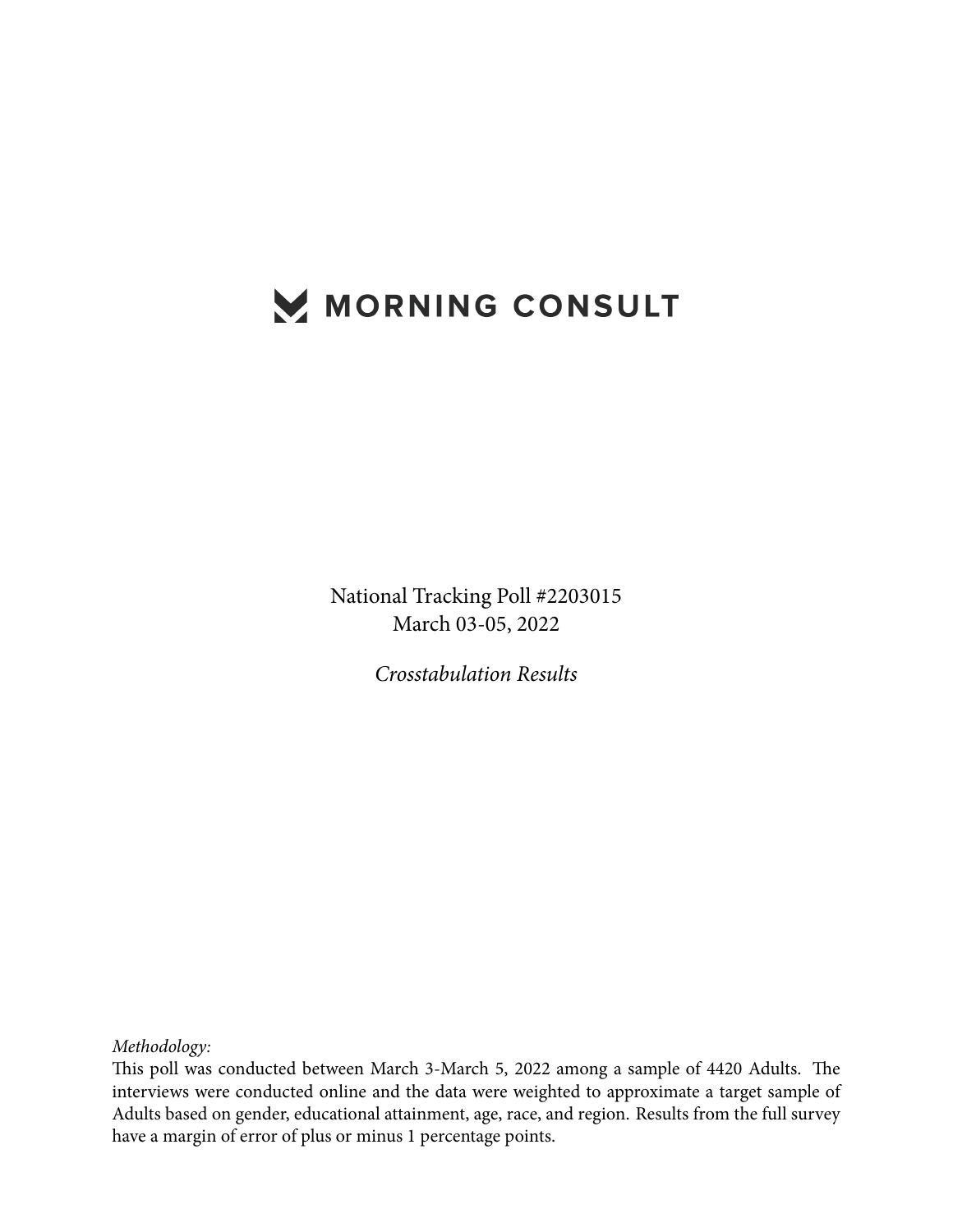## **Table Index**

| $\mathbf{1}$   | Table MCTE1: How many hours do you spend using the internet in an average week? This<br>may include time spent on your computer(s), internet-connected mobile devices, and/or internet-                                                                                                                                                                                                                            | 5  |
|----------------|--------------------------------------------------------------------------------------------------------------------------------------------------------------------------------------------------------------------------------------------------------------------------------------------------------------------------------------------------------------------------------------------------------------------|----|
| $\overline{2}$ | Table MCTE2: How many hours do you spend playing video games in an average week? This<br>includes app-based games on mobile devices, as well as online or offline games played on a<br>computer or gaming console. $\ldots \ldots \ldots \ldots \ldots \ldots \ldots \ldots \ldots \ldots \ldots$                                                                                                                  | 9  |
| 3              | Table MCTE3: Do you currently own a virtual reality headset, such as an Oculus Rift or Quest? 13                                                                                                                                                                                                                                                                                                                   |    |
| 4              | Table MCTE4_1: How much have you seen, read or heard about the following? The meta-<br>verse, a computer-generated environment in which users can interact with each other via vir-<br>tual reality technology                                                                                                                                                                                                     | 17 |
| 5              | Table MCTE4_2: How much have you seen, read or heard about the following? The virtual<br>reality project by Meta Platforms (formerly known as Facebook), Horizon Worlds, a virtual<br>reality-based video game where users can socialize with other users, create their own virtual<br>worlds, and see other players' worlds $\ldots \ldots \ldots \ldots \ldots \ldots \ldots \ldots \ldots \ldots \ldots \ldots$ | 21 |
| 6              | Table MCTE4_3: How much have you seen, read or heard about the following? The virtual<br>reality project by Meta Platforms (formerly known as Facebook), Horizon Workrooms, a vir-<br>tual reality-based workspace that allows users to interact and collaborate with coworkers in a<br>virtual office environment $\ldots \ldots \ldots \ldots \ldots \ldots \ldots \ldots \ldots \ldots$                         | 25 |
| 7              | Table MCTE5_1: Based on what you know, how interested are you in using each of the fol-<br>lowing? The metaverse, a computer-generated environment in which users can interact with<br>each other via virtual reality technology $\ldots \ldots \ldots \ldots \ldots \ldots \ldots \ldots \ldots \ldots \ldots$                                                                                                    | 29 |
| 8              | Table MCTE5_2: Based on what you know, how interested are you in using each of the fol-<br>lowing? The virtual reality project by Meta Platforms (formerly known as Facebook), Horizon<br>Worlds, a virtual reality-based video game where users can socialize with other users, create                                                                                                                            | 33 |
| 9              | Table MCTE5_3: Based on what you know, how interested are you in using each of the fol-<br>lowing? The virtual reality project by Meta Platforms (formerly known as Facebook), Horizon<br>Workrooms, a virtual reality-based workspace that allows users to interact and collaborate<br>with coworkers in a virtual office environment $\dots \dots \dots \dots \dots \dots \dots \dots \dots \dots \dots$         | 37 |
| 10             | Table MCTE7_1: Are any of the following reasons why you do not own a virtual reality                                                                                                                                                                                                                                                                                                                               | 41 |
| 11             | Table MCTE7_2: Are any of the following reasons why you do not own a virtual reality                                                                                                                                                                                                                                                                                                                               | 45 |
| 12             | <b>Table MCTE7_3:</b> Are any of the following reasons why you do not own a virtual reality                                                                                                                                                                                                                                                                                                                        | 49 |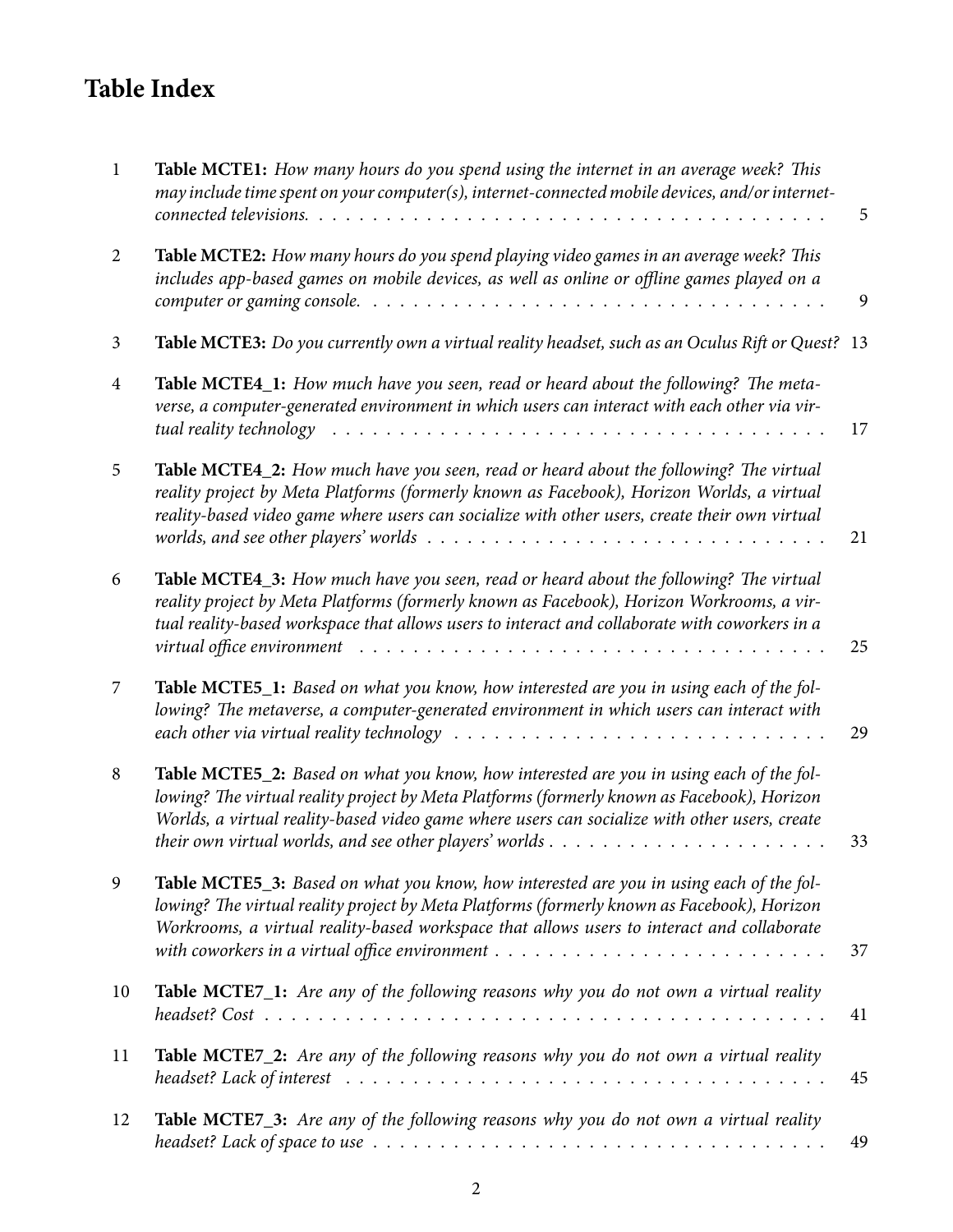| 13 | Table MCTE7_4: Are any of the following reasons why you do not own a virtual reality<br>headset? Not yet enough applications or games using $VR \rightarrow \cdots \rightarrow \cdots \rightarrow \cdots \rightarrow \cdots$                                                                                   | 53  |
|----|----------------------------------------------------------------------------------------------------------------------------------------------------------------------------------------------------------------------------------------------------------------------------------------------------------------|-----|
| 14 | Table MCTE7_5: Are any of the following reasons why you do not own a virtual reality<br>headset? I don't have hardware compatible with $VR$                                                                                                                                                                    | 57  |
| 15 | Table MCTE8_1: How important are each of the following when deciding whether or not to                                                                                                                                                                                                                         | 61  |
| 16 | Table MCTE8_2: How important are each of the following when deciding whether or not to<br>try using the metaverse? Government-enacted regulations of the metaverse                                                                                                                                             | 65  |
| 17 | Table MCTE8_3: How important are each of the following when deciding whether or not to                                                                                                                                                                                                                         | 69  |
| 18 | Table MCTE8_4: How important are each of the following when deciding whether or not to<br>try using the metaverse? My friends and family using the metaverse $\ldots \ldots \ldots \ldots$                                                                                                                     | 73  |
| 19 | Table MCTE8_5: How important are each of the following when deciding whether or not to<br>try using the metaverse? My workplace using the metaverse $\dots \dots \dots \dots \dots \dots \dots$                                                                                                                | 77  |
| 20 | Table MCTE9_1: In regards to using the metaverse, how much of a concern for you is each<br>of the following? Tracking and misuse of personal data $\dots \dots \dots \dots \dots \dots \dots \dots$                                                                                                            | 81  |
| 21 | Table MCTE9_2: In regards to using the metaverse, how much of a concern for you is each<br>of the following? Personal safety $\ldots \ldots \ldots \ldots \ldots \ldots \ldots \ldots \ldots \ldots \ldots$                                                                                                    | 85  |
| 22 | Table MCTE9_3: In regards to using the metaverse, how much of a concern for you is each<br>of the following? Motion sickness from virtual reality headsets                                                                                                                                                     | 89  |
| 23 | Table MCTE9_4: In regards to using the metaverse, how much of a concern for you is each                                                                                                                                                                                                                        | 93  |
| 24 | Table MCTE9_5: In regards to using the metaverse, how much of a concern for you is each<br>of the following? Moderation of offensive or damaging behavior                                                                                                                                                      | 97  |
| 25 | Table MCTE9_6: In regards to using the metaverse, how much of a concern for you is each<br>of the following? Impacts on my mental health $\ldots \ldots \ldots \ldots \ldots \ldots \ldots \ldots \ldots$                                                                                                      | 101 |
| 26 | Table MCTE9_7: In regards to using the metaverse, how much of a concern for you is each<br>of the following? Sexual harassment $\ldots \ldots \ldots \ldots \ldots \ldots \ldots \ldots \ldots \ldots \ldots$                                                                                                  | 105 |
| 27 | Table MCTE9_8: In regards to using the metaverse, how much of a concern for you is each of<br>the following? The environmental impact related to energy consumption required to operate                                                                                                                        | 109 |
| 28 | <b>Table MCTE11_1:</b> How interested would you be in participating in each of the following<br>activities within a metaverse environment? Virtually attending a live sporting event using<br>virtual reality technology $\ldots \ldots \ldots \ldots \ldots \ldots \ldots \ldots \ldots \ldots \ldots \ldots$ | 113 |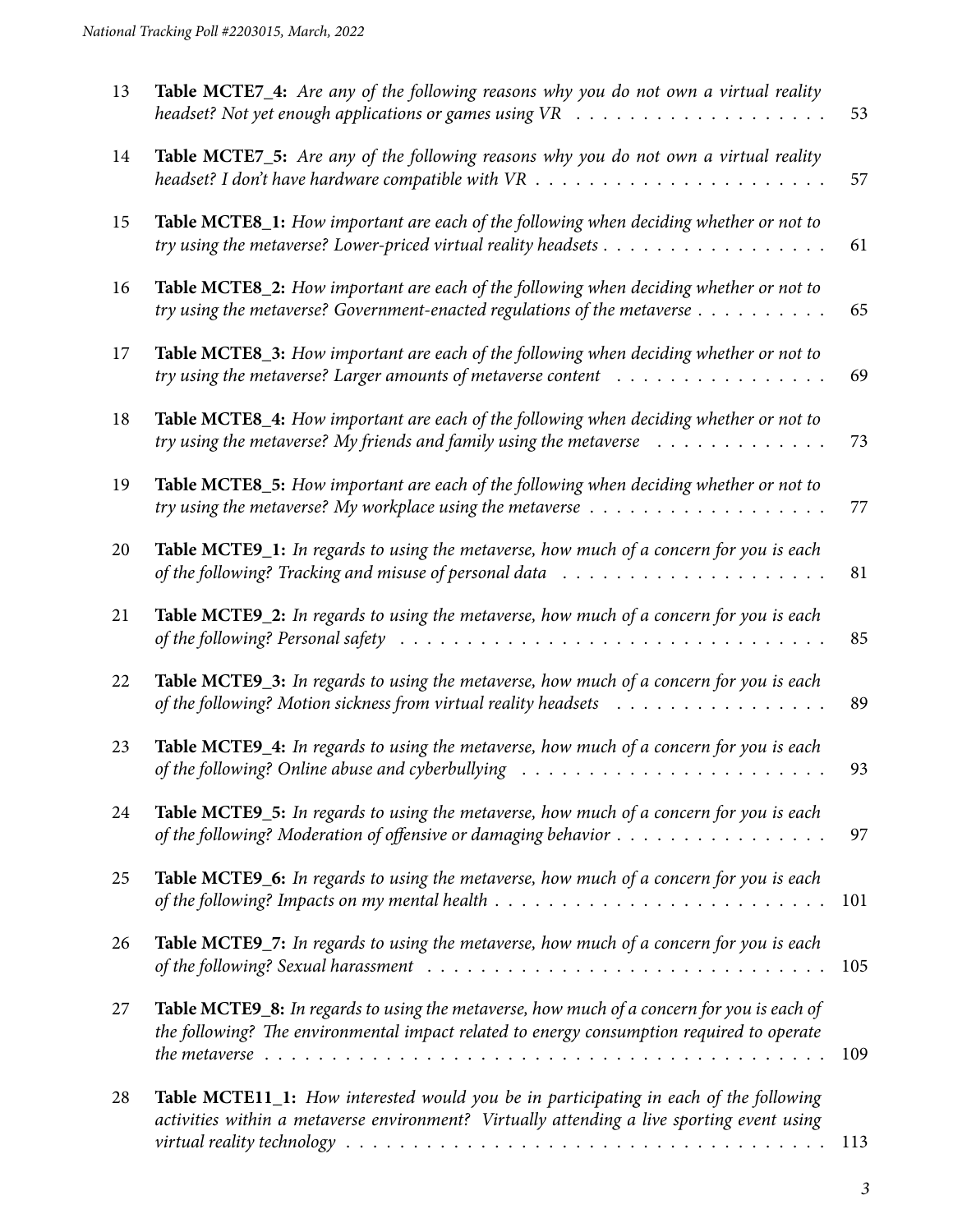| 29 | Table MCTE11_2: How interested would you be in participating in each of the following<br>activities within a metaverse environment? Virtually attending a live concert using virtual                                                                                                                                |  |
|----|---------------------------------------------------------------------------------------------------------------------------------------------------------------------------------------------------------------------------------------------------------------------------------------------------------------------|--|
| 30 | Table MCTE11_3: How interested would you be in participating in each of the following<br>activities within a metaverse environment? Creating an avatar to represent you in the digital                                                                                                                              |  |
| 31 | <b>Table MCTE11_4:</b> How interested would you be in participating in each of the following<br>activities within a metaverse environment? Purchasing virtual apparel and footwear from<br>your favorite brands for your virtual avatar $\ldots \ldots \ldots \ldots \ldots \ldots \ldots \ldots \ldots \ldots 125$ |  |
| 32 | Table MCTEdem1: Do you currently subscribe to an internet service at home? 129                                                                                                                                                                                                                                      |  |
| 33 | Summary Statistics of Survey Respondent Demographics 133                                                                                                                                                                                                                                                            |  |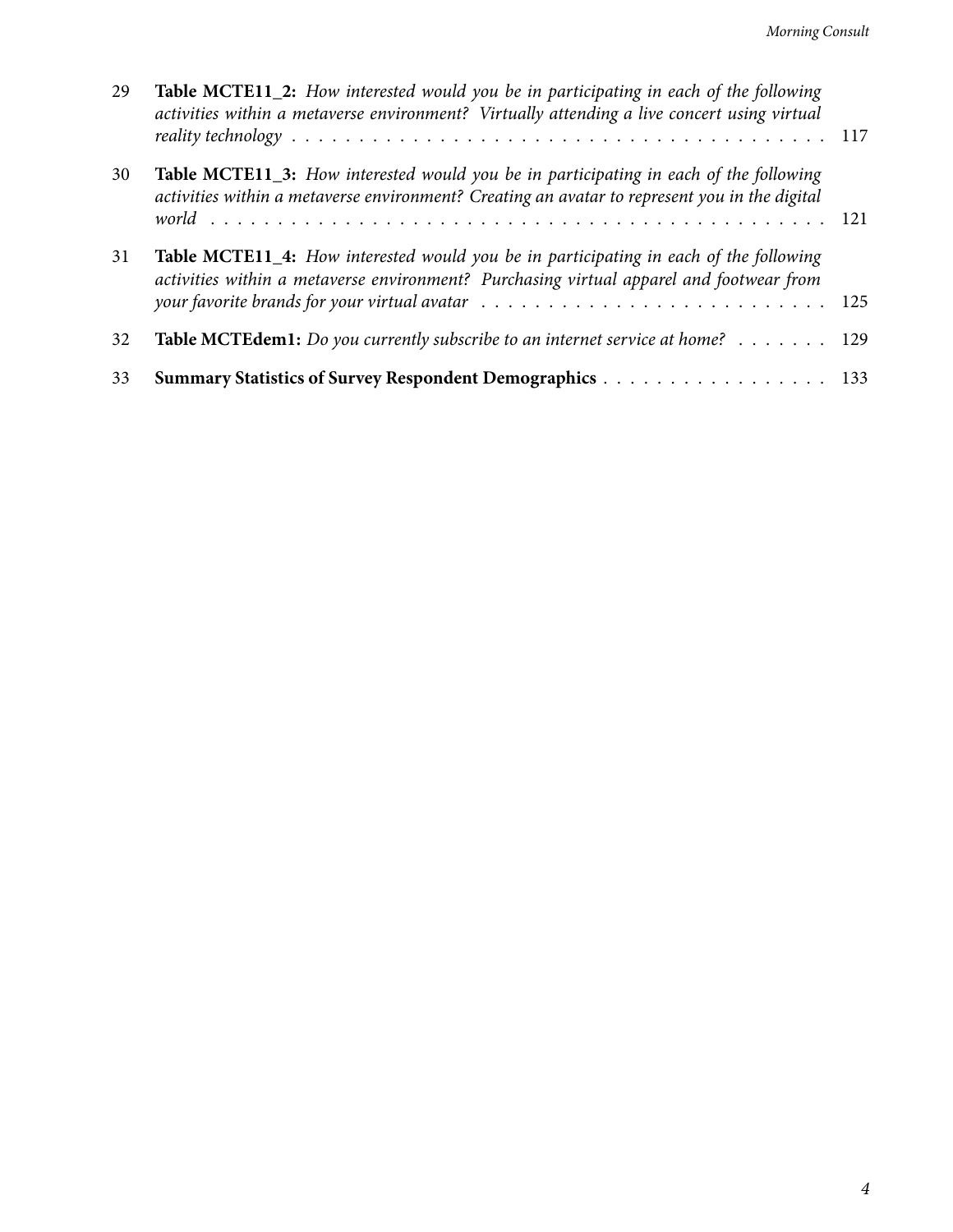### **Crosstabulation Results by Respondent Demographics**

Table MCTE1: How many hours do you spend using the internet in an average week? This may include time spent on your computer(s), internet*connected mobile devices, and/or internet-connected televisions.*

<span id="page-4-0"></span>

|                          |                                      |                             |                 |                 |                 |                 | I do not have                            |                |
|--------------------------|--------------------------------------|-----------------------------|-----------------|-----------------|-----------------|-----------------|------------------------------------------|----------------|
|                          | Less than 1                          |                             |                 |                 |                 | More than       | internet                                 |                |
| Demographic              | hour                                 | 1-2 hours                   | 3-6 hours       | 7-12 hours      | 13-24 hours     | 24 hours        | access                                   | <b>Total N</b> |
| Adults                   | $1\%$<br>(48)                        | 4\% (172)                   | $13\%$ (561)    | $19\%$ (846)    | $23\% (1010)$   | $40\% (1752)$   | $1\%$<br>(30)                            | 4420           |
| Gender: Male             | $1\%$<br>(23)                        | $4\%$<br>(81)               | $13\%$ (286)    | 19\% (399)      | 23\% (491)      | 39\% (841)      | $1\%$<br>(14)                            | 2133           |
| Gender: Female           | $1\%$<br>(25)                        | $4\%$<br>(92)               | $12\%$ (276)    | $20\%$ (447)    | 23\%<br>(519)   | 40\%<br>(911)   | $1\%$<br>(16)                            | 2287           |
| Age: 18-34               | $2\%$<br>(21)                        | $5\%$<br>(68)               | $15\%$<br>(198) | $21\%$ (281)    | 19% (248)       | 37% (492)       | $1\%$<br>(9)                             | 1316           |
| Age: 35-44               | $2\%$<br>(12)                        | $5\%$<br>(35)               | 13\%<br>(95)    | 21%<br>(152)    | $20\%$ (146)    | 38\% (272)      | $1\%$<br>(6)                             | 718            |
| Age: 45-64               | $1\%$<br>(9)                         | $3\%$<br>(49)               | $11\%$<br>(173) | 18\% (278)      | 24\% (359)      | 42\% (632)      | $1\%$<br>(9)                             | 1509           |
| Age: 65+                 | $1\%$<br>(6)                         | $2\%$<br>$\left( 20\right)$ | $11\%$<br>(96)  | $15\%$<br>(135) | 29\% (258)      | $41\%$ (356)    | $1\%$<br>(6)                             | 877            |
| GenZers: 1997-2012       | $2\%$<br>(8)                         | 7%<br>(33)                  | $11\%$<br>(51)  | $20\%$<br>(99)  | 17%<br>(84)     | $42\%$ (201)    | $2\%$<br>(8)                             | 485            |
| Millennials: 1981-1996   | $2\%$<br>(24)                        | $5\%$<br>(68)               | $16\%$<br>(220) | 22% (297)       | 20\% (275)      | 35\% (481)      | (7)<br>$\overbrace{\phantom{aaaaa}}$     | 1371           |
| GenXers: 1965-1980       | $1\%$<br>(6)                         | $3\%$<br>(34)               | $12\%$<br>(128) | 19% (205)       | 22\% (247)      | 44\% (482)      | (4)<br>$\overbrace{\phantom{123221111}}$ | 1107           |
| Baby Boomers: 1946-1964  | $1\%$<br>(9)                         | $3\%$<br>(34)               | $11\%$<br>(147) | $16\%$ (219)    | 27\% (364)      | $41\%$ (543)    | $1\%$<br>(11)                            | 1328           |
| PID: Dem (no lean)       | $1\%$<br>(13)                        | $4\%$<br>(71)               | $13\%$ (220)    | $19\%$ (334)    | $24\%$ (412)    | 39\% (661)      | (5)<br>$\overbrace{\phantom{123221111}}$ | 1716           |
| PID: Ind (no lean)       | $2\%$<br>(25)                        | $4\%$<br>(61)               | $11\%$<br>(153) | 18\% (253)      | $21\%$ (290)    | 42\% (582)      | $1\%$<br>(13)                            | 1376           |
| PID: Rep (no lean)       | $1\%$<br>(10)                        | $3\%$<br>(41)               | $14\%$<br>(189) | $19\%$ (259)    | $23\%$ (308)    | 38\% (509)      | $1\%$<br>(12)                            | 1328           |
| PID/Gender: Dem Men      | (3)                                  | $4\%$<br>(35)               | 15%<br>(132)    | 21%<br>(183)    | 24%<br>(211)    | $36\%$ (318)    | (2)<br>$\hspace{0.1mm}-\hspace{0.1mm}$   | 885            |
| PID/Gender: Dem Women    | $1\%$<br>(10)                        | $4\%$<br>(35)               | $11\%$<br>(88)  | $18\%$<br>(152) | $24\%$ (200)    | $41\%$ (343)    | (3)<br>$\overbrace{\phantom{aaaaa}}$     | 831            |
| PID/Gender: Ind Men      | $2\%$<br>(16)                        | $4\%$<br>(26)               | $10\%$<br>(67)  | $16\%$<br>(103) | $22\%$ (146)    | 45\% (300)      | (3)                                      | 661            |
| PID/Gender: Ind Women    | $1\%$<br>(8)                         | $5\%$<br>(35)               | $12\%$<br>(86)  | 21%<br>(150)    | $20\%$ (144)    | $40\%$ (283)    | $1\%$<br>(10)                            | 716            |
| PID/Gender: Rep Men      | $1\%$<br>(3)                         | $3\%$<br>$\left( 20\right)$ | 15%<br>(87)     | $19\%$<br>(113) | 23\%<br>(133)   | 38\% (223)      | $1\%$<br>(8)                             | 588            |
| PID/Gender: Rep Women    | $1\%$<br>(7)                         | $3\%$<br>(21)               | $14\%$<br>(102) | $20\%$<br>(146) | $24\%$<br>(175) | $39\%$ (285)    | (4)<br>$\overbrace{\phantom{123221111}}$ | 740            |
| Ideo: Liberal (1-3)      | $1\%$<br>(9)                         | $4\%$<br>(48)               | $11\%$<br>(137) | 19% (247)       | $22\%$ (285)    | 44\% (569)      | (3)                                      | 1299           |
| Ideo: Moderate (4)       | $1\%$<br>(13)                        | 5%<br>(63)                  | $12\%$<br>(151) | $19\%$ (235)    | $23\%$ (275)    | 39\% (474)      | $1\%$<br>(9)                             | 1220           |
| Ideo: Conservative (5-7) | $1\%$<br>(12)                        | $3\%$<br>(48)               | $14\%$<br>(205) | 19\% (278)      | $26\%$ (385)    | 37\% (553)      | $1\%$<br>(8)                             | 1488           |
| Educ: < College          | $1\%$<br>(40)                        | $4\%$<br>(134)              | $13\%$ (396)    | $18\%$ (562)    | $22\%$ (665)    | $40\%$ (1212)   | $1\%$<br>(30)                            | 3038           |
| Educ: Bachelors degree   | (4)<br>$\overbrace{\phantom{13333}}$ | $3\%$<br>(26)               | $13\%$<br>(112) | 19\% (173)      | 25\% (227)      | 39\% (350)      | (0)<br>$\overbrace{\phantom{aaaaa}}$     | 892            |
| Educ: Post-grad          | $1\%$<br>(4)                         | $2\%$<br>(12)               | $11\%$<br>(53)  | 23\%<br>(111)   | $24\%$<br>(119) | $39\%$<br>(191) | (0)<br>$\hspace{0.1mm}-\hspace{0.1mm}$   | 490            |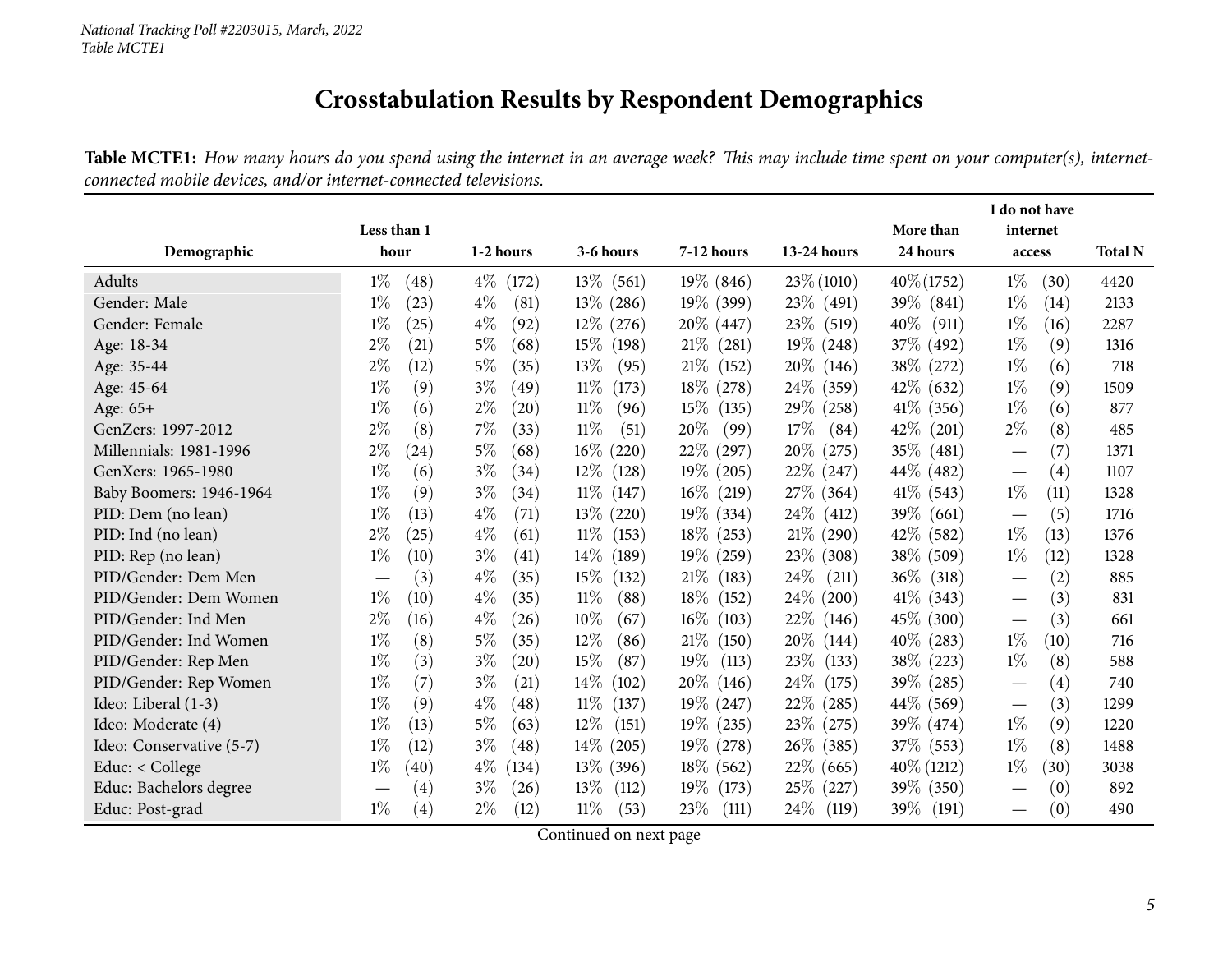Table MCTE1: How many hours do you spend using the internet in an average week? This may include time spent on your computer(s), internet*connected mobile devices, and/or internet-connected televisions.*

|                                   |                                 |                |                 |                 |                 | More than       | I do not have      |                |
|-----------------------------------|---------------------------------|----------------|-----------------|-----------------|-----------------|-----------------|--------------------|----------------|
| Demographic                       | Less than 1<br>hour             | 1-2 hours      | 3-6 hours       | 7-12 hours      | 13-24 hours     | 24 hours        | internet<br>access | <b>Total N</b> |
| Adults                            | $1\%$<br>(48)                   | $4\%$ (172)    | $13\%$ (561)    | $19\%$ (846)    | $23\% (1010)$   | $40\% (1752)$   | $1\%$<br>(30)      | 4420           |
| Income: Under 50k                 | $2\%$<br>(38)                   | $5\%$<br>(113) | $13\%$ (298)    | $18\%$ (411)    | $20\%$ (461)    | $41\%$ (924)    | $1\%$<br>(27)      | 2271           |
| Income: 50k-100k                  | $1\%$<br>(7)                    | $3\%$<br>(41)  | $12\%$<br>(171) | $21\%$ (296)    | 25\% (364)      | 39% (555)       | (0)                | 1435           |
| Income: 100k+                     | (2)                             | $3\%$<br>(18)  | 13%<br>(93)     | $20\%$<br>(139) | 26\%<br>(185)   | 38\% (274)      | (2)                | 714            |
| Ethnicity: White                  | $1\%$<br>(28)                   | $3\%$<br>(117) | $12\%$<br>(431) | $19\%$<br>(650) | 24\% (832)      | $40\% (1383)$   | $1\%$<br>(19)      | 3459           |
| Ethnicity: Hispanic               | $1\%$<br>(9)                    | 7%<br>(49)     | $16\%$<br>(115) | 23\%<br>(160)   | 17%<br>(119)    | 35\% (248)      | (2)                | 702            |
| Ethnicity: Black                  | $2\%$<br>(10)                   | 5%<br>(28)     | 15%<br>(82)     | 21%<br>(115)    | 20%<br>(111)    | 36% (200)       | $1\%$<br>(6)       | 551            |
| Ethnicity: Other                  | $2\%$<br>(10)                   | 7%<br>(28)     | $12\%$<br>(49)  | 20%<br>(82)     | $16\%$<br>(67)  | $41\%$<br>(169) | $1\%$<br>(5)       | 410            |
| All Christian                     | $1\%$<br>(22)                   | $2\%$<br>(49)  | $12\%$<br>(252) | 18\%<br>(366)   | $26\%$<br>(522) | $40\%$<br>(812) | $1\%$<br>(11)      | 2034           |
| All Non-Christian                 | $2\%$<br>(6)                    | $8\%$<br>(27)  | $16\%$<br>(56)  | 22%<br>(78)     | 22%<br>(75)     | $30\%$<br>(104) | $1\%$<br>(2)       | 347            |
| Atheist                           | $1\%$<br>(2)                    | $1\%$<br>(1)   | 7%<br>(12)      | 13%<br>(22)     | 23%<br>(37)     | 55%<br>(91)     | (0)                | 165            |
| Agnostic/Nothing in particular    | $1\%$<br>(11)                   | 5%<br>(56)     | $12\%$<br>(134) | 17\%<br>(194)   | 21%<br>(241)    | 43\% (486)      | $1\%$<br>(15)      | 1137           |
| Something Else                    | $1\%$<br>(8)                    | 5%<br>(39)     | $14\%$<br>(107) | 25\%<br>(186)   | 18\%<br>(135)   | 35%<br>(260)    | (2)                | 737            |
| Religious Non-Protestant/Catholic | $1\%$<br>(6)                    | 7%<br>(28)     | 15%<br>(62)     | 21%<br>(86)     | 21\%<br>(86)    | 33\%<br>(132)   | $1\%$<br>(2)       | 401            |
| Evangelical                       | $1\%$<br>(9)                    | $4\%$<br>(43)  | 14\%<br>(166)   | $21\%$ (244)    | 23\%<br>(262)   | 37% (429)       | (4)                | 1157           |
| Non-Evangelical                   | $1\%$<br>(21)                   | $3\%$<br>(44)  | 12%<br>(180)    | 19\% (297)      | 25\% (379)      | 39\% (605)      | (7)                | 1533           |
| Community: Urban                  | $1\%$<br>(14)                   | $5\%$<br>(61)  | $14\%$<br>(189) | $20\%$<br>(274) | $21\%$ (280)    | 38\%<br>(512)   | $1\%$<br>(15)      | 1345           |
| Community: Suburban               | $1\%$<br>(21)                   | $4\%$<br>(74)  | $11\%$<br>(221) | $19\%$<br>(378) | 25\% (500)      | 39% (778)       | (3)                | 1976           |
| Community: Rural                  | $1\%$<br>(13)                   | $3\%$<br>(38)  | 14\%<br>(151)   | 18%<br>(194)    | $21\%$ (230)    | 42%<br>(462)    | $1\%$<br>(11)      | 1099           |
| <b>Employ: Private Sector</b>     | (5)<br>$\overline{\phantom{m}}$ | $3\%$<br>(45)  | $12\%$<br>(163) | 21%<br>(288)    | 24\% (329)      | $40\%$ (558)    | (2)                | 1390           |
| Employ: Government                | $1\%$<br>(2)                    | 7%<br>(18)     | 13%<br>(35)     | 21%<br>(57)     | 24\%<br>(65)    | 34\%<br>(92)    | $1\%$<br>(2)       | 272            |
| Employ: Self-Employed             | $2\%$<br>(7)                    | 7%<br>(34)     | 14\%<br>(64)    | 19%<br>(86)     | 18%<br>(81)     | 41\%<br>(190)   | (1)                | 463            |
| Employ: Homemaker                 | $1\%$<br>(3)                    | $4\%$<br>(12)  | 15%<br>(50)     | 20%<br>(65)     | 23%<br>(77)     | 37%<br>(121)    | $1\%$<br>(2)       | 329            |
| Employ: Student                   | $3\%$<br>(4)                    | $4\%$<br>(4)   | $12\%$<br>(14)  | 22%<br>(26)     | 25%<br>(31)     | 34%<br>(41)     | (0)                | 120            |
| Employ: Retired                   | $1\%$<br>(10)                   | $3\%$<br>(29)  | $11\%$<br>(110) | 16%<br>(161)    | 29\%<br>(285)   | 39%<br>(388)    | $1\%$<br>(9)       | 993            |
| Employ: Unemployed                | $2\%$<br>(9)                    | $4\%$<br>(24)  | 16%<br>(91)     | 19%<br>(106)    | 15%<br>(84)     | 43\%<br>(244)   | $2\%$<br>(13)      | 572            |
| Employ: Other                     | $3\%$<br>(7)                    | $2\%$<br>(7)   | 12%<br>(34)     | 20%<br>(57)     | 20%<br>(58)     | 42\%<br>(120)   | (0)                | 282            |
| Military HH: Yes                  | $1\%$<br>(4)                    | $4\%$<br>(25)  | 13%<br>(82)     | 18%<br>(113)    | $26\%$<br>(167) | 38\% (239)      | (2)                | 632            |
| Military HH: No                   | $1\%$<br>(44)                   | $4\%$<br>(148) | $13\%$ (479)    | $19\%$ (734)    | 22\% (843)      | $40\%$ (1514)   | $1\%$<br>(28)      | 3788           |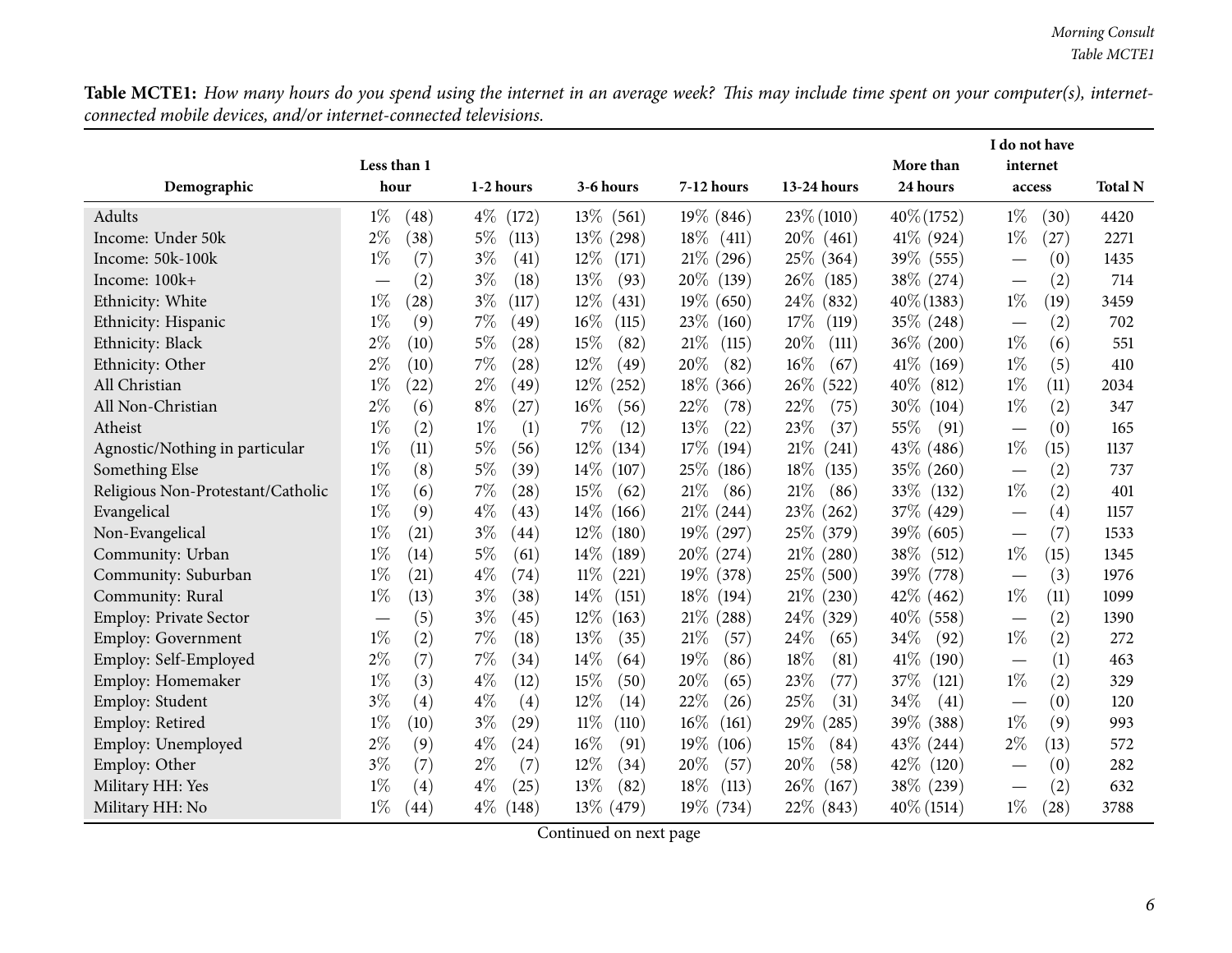|                                      |               |                             |                 |                 |                 |                 | I do not have                            |                |
|--------------------------------------|---------------|-----------------------------|-----------------|-----------------|-----------------|-----------------|------------------------------------------|----------------|
|                                      | Less than 1   |                             |                 |                 |                 | More than       | internet                                 |                |
| Demographic                          | hour          | 1-2 hours                   | 3-6 hours       | 7-12 hours      | 13-24 hours     | 24 hours        | access                                   | <b>Total N</b> |
| Adults                               | $1\%$<br>(48) | $4\%$<br>(172)              | $13\%$<br>(561) | $19\%$ (846)    | 23\% (1010)     | $40\% (1752)$   | $1\%$<br>(30)                            | 4420           |
| RD/WT: Right Direction               | $1\%$<br>(19) | $5\%$<br>(77)               | $14\%$ (232)    | $21\%$ (348)    | 23\% (395)      | $36\%$ (618)    | (8)                                      | 1696           |
| RD/WT: Wrong Track                   | $1\%$<br>(29) | $4\%$<br>(96)               | $12\%$ (330)    | $18\%$ (498)    | $23\%$ (615)    | $42\%$ (1135)   | $1\%$<br>(22)                            | 2724           |
| <b>Biden Job Approve</b>             | $1\%$<br>(13) | $5\%$<br>(96)               | $13\%$ (256)    | $19\%$ (376)    | 23\% (449)      | 40\% (792)      | (7)<br>$\overline{\phantom{0}}$          | 1989           |
| <b>Biden Job Disapprove</b>          | $1\%$<br>(25) | $3\%$<br>(68)               | $12\%$ (273)    | $19\%$ (428)    | $23\%$ (513)    | $40\%$ (886)    | $1\%$<br>(16)                            | 2210           |
| Biden Job Strongly Approve           | $1\%$<br>(8)  | $4\%$<br>(41)               | $15\%$<br>(143) | 20%<br>(196)    | 22\%<br>(211)   | 37\% (355)      | $1\%$<br>(5)                             | 959            |
| Biden Job Somewhat Approve           | (5)           | $5\%$<br>(55)               | $11\%$<br>(113) | 17%<br>(180)    | 23\% (238)      | 42\% (438)      | (2)                                      | 1031           |
| Biden Job Somewhat Disapprove        | (5)<br>$1\%$  | $2\%$<br>(10)               | $12\%$<br>(71)  | 19%<br>(115)    | 23\% (144)      | 43\% (264)      | $1\%$<br>(6)                             | 614            |
| <b>Biden Job Strongly Disapprove</b> | $1\%$<br>(20) | $4\%$<br>(59)               | 13\% (202)      | $20\%$<br>(314) | 23\% (369)      | 39\% (622)      | $1\%$<br>(10)                            | 1596           |
| Favorable of Biden                   | $1\%$<br>(17) | $5\%$<br>(93)               | $13\%$ (254)    | $18\%$<br>(354) | 23\% (450)      | $41\%$<br>(812) | (5)                                      | 1985           |
| Unfavorable of Biden                 | $1\%$<br>(22) | $3\%$<br>(68)               | $12\%$ (267)    | 20%<br>(433)    | 23\% (513)      | $40\%$ (870)    | $1\%$<br>(17)                            | 2189           |
| Very Favorable of Biden              | $1\%$<br>(12) | $5\%$<br>(45)               | $15\%$<br>(148) | 19%<br>(189)    | $21\%$ (207)    | 39% (381)       | (3)<br>$\overbrace{\phantom{123221111}}$ | 985            |
| Somewhat Favorable of Biden          | $1\%$<br>(5)  | $5\%$<br>(48)               | $11\%$<br>(106) | 17%<br>(165)    | $24\%$ (243)    | 43\% (431)      | (2)<br>$\overbrace{\phantom{123221111}}$ | 1000           |
| Somewhat Unfavorable of Biden        | $1\%$<br>(3)  | $2\%$<br>(9)                | $10\%$<br>(54)  | 21%<br>(117)    | 23\% (128)      | 43\% (235)      | $1\%$<br>(4)                             | 550            |
| Very Unfavorable of Biden            | $1\%$<br>(19) | $4\%$<br>(58)               | $13\%$<br>(214) | $19\%$<br>(316) | 23\% (384)      | 39\% (635)      | $1\%$<br>(13)                            | 1639           |
| #1 Issue: Economy                    | $1\%$<br>(10) | $4\%$<br>$\left( 70\right)$ | $11\%$<br>(202) | 20%<br>(355)    | 24\% (419)      | 40\% (705)      | $1\%$<br>(14)                            | 1774           |
| #1 Issue: Security                   | $1\%$<br>(4)  | $4\%$<br>(28)               | 15%<br>(100)    | $19\%$<br>(129) | 23\%<br>(160)   | 39\% (269)      | (2)                                      | 692            |
| #1 Issue: Health Care                | $1\%$<br>(8)  | $3\%$<br>(18)               | 14\%<br>(74)    | 18%<br>(97)     | $24\%$<br>(130) | $39\%$<br>(215) | (3)                                      | 544            |
| #1 Issue: Medicare / Social Security | $2\%$<br>(8)  | $3\%$<br>(16)               | $13\%$<br>(65)  | 18%<br>(92)     | $25\%$<br>(124) | $39\%$<br>(197) | $1\%$<br>(4)                             | 505            |
| #1 Issue: Women's Issues             | (0)           | $9\%$<br>(18)               | 10%<br>(21)     | 18%<br>(39)     | 18%<br>(38)     | 44%<br>(92)     | $1\%$<br>(1)                             | 210            |
| #1 Issue: Education                  | $4\%$<br>(7)  | 7%<br>(12)                  | 17%<br>(30)     | 20%<br>(35)     | 22%<br>(39)     | 30%<br>(52)     | $1\%$<br>(1)                             | 177            |
| #1 Issue: Energy                     | $2\%$<br>(5)  | $2\%$<br>(7)                | 16%<br>(47)     | 18%<br>(54)     | 17%<br>(52)     | 44%<br>(131)    | $1\%$<br>(4)                             | 300            |
| #1 Issue: Other                      | $3\%$<br>(7)  | $2\%$<br>(4)                | 10%<br>(22)     | 21%<br>(46)     | 22%<br>(48)     | 42%<br>(92)     | (0)                                      | 219            |
| 2020 Vote: Joe Biden                 | $1\%$<br>(13) | $4\%$<br>(68)               | $11\%$<br>(210) | $18\%$ (347)    | $24\%$ (446)    | 42% (792)       | (6)                                      | 1882           |
| 2020 Vote: Donald Trump              | $1\%$<br>(12) | $3\%$<br>(48)               | $13\%$<br>(203) | $19\%$<br>(290) | 26\% (397)      | 37% (564)       | $1\%$<br>(9)                             | 1523           |
| 2020 Vote: Other                     | (0)           | $4\%$<br>(6)                | 12%<br>(16)     | 25%<br>(34)     | $21\%$<br>(29)  | 39\%<br>(54)    | (0)<br>$\overline{\phantom{0}}$          | 139            |
| 2020 Vote: Didn't Vote               | $3\%$<br>(23) | $6\%$<br>(51)               | 15%<br>(131)    | 20%<br>(176)    | $16\%$<br>(137) | 39\% (342)      | $2\%$<br>(15)                            | 876            |
| 2018 House Vote: Democrat            | $1\%$<br>(8)  | $3\%$<br>(51)               | $11\%$<br>(167) | $19\%$ (286)    | 25\% (376)      | $41\%$ (628)    | (4)                                      | 1519           |
| 2018 House Vote: Republican          | $1\%$<br>(10) | $4\%$<br>(46)               | $13\%$<br>(164) | $19\%$<br>(233) | $25\%$<br>(310) | 38\% (476)      | $1\%$<br>(10)                            | 1250           |
| 2018 House Vote: Someone else        | (0)           | $3\%$<br>(3)                | $11\%$<br>(12)  | 26\%<br>(30)    | 22\%<br>(25)    | 39\%<br>(44)    | (0)<br>$\overline{\phantom{0}}$          | 115            |

Table MCTE1: How many hours do you spend using the internet in an average week? This may include time spent on your computer(s), internet*connected mobile devices, and/or internet-connected televisions.*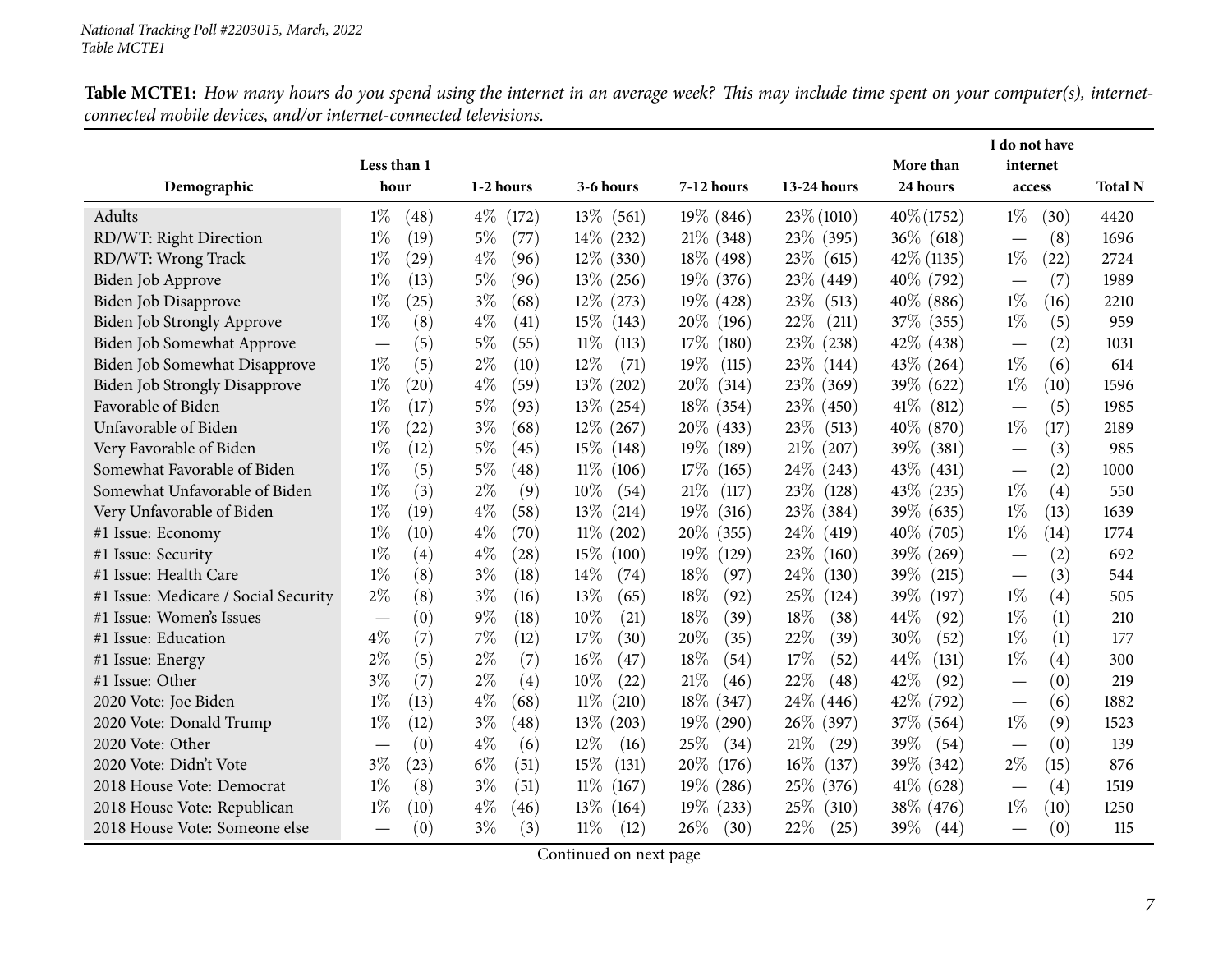Table MCTE1: How many hours do you spend using the internet in an average week? This may include time spent on your computer(s), internet*connected mobile devices, and/or internet-connected televisions.*

|                                                                                                                                                | Less than 1                            |                          |                          |                        |                 | More than      | I do not have<br>internet              |                |
|------------------------------------------------------------------------------------------------------------------------------------------------|----------------------------------------|--------------------------|--------------------------|------------------------|-----------------|----------------|----------------------------------------|----------------|
| Demographic                                                                                                                                    | hour                                   | 1-2 hours                | 3-6 hours                | $7-12$ hours           | $13-24$ hours   | 24 hours       | access                                 | <b>Total N</b> |
| Adults                                                                                                                                         | $1\%$<br>(48)                          | $4\%$<br>(172)           | $13\%$ (561)             | $19\%$ (846)           | $23\% (1010)$   | $40\% (1752)$  | $1\%$<br>(30)                          | 4420           |
| 2016 Vote: Hillary Clinton                                                                                                                     | $1\%$<br>(7)                           | $3\%$<br>(43)            | $11\%$<br>(157)          | $18\%$ (258)           | $24\%$ (339)    | $43\%$ (605)   | (3)<br>$\hspace{0.1mm}-\hspace{0.1mm}$ | 1412           |
| 2016 Vote: Donald Trump                                                                                                                        | $1\%$<br>(12)                          | $3\%$<br>(43)            | $13\%$<br>(178)          | $19\%$ (256)           | $26\%$ (359)    | 37\% (513)     | $1\%$<br>(9)                           | 1371           |
| 2016 Vote: Other                                                                                                                               | (1)                                    | $3\%$<br>(6)             | $8\%$<br>(16)            | $20\%$<br>(43)         | $22\%$<br>(49)  | $46\%$ (100)   | $1\%$<br>(2)                           | 217            |
| 2016 Vote: Didn't Vote                                                                                                                         | $2\%$<br>(28)                          | $6\%$<br>(80)            | $15\%$<br>(209)          | $20\%$ (289)           | $19\%$ (262)    | $37\%$ (531)   | $1\%$<br>(17)                          | 1415           |
| Voted in 2014: Yes                                                                                                                             | $1\%$<br>(19)                          | $3\%$<br>(81)            | $11\%$<br>(279)          | $19\%$ (476)           | $26\%$ (647)    | $40\% (1005)$  | $1\%$<br>(13)                          | 2519           |
| Voted in 2014: No                                                                                                                              | $2\%$<br>(29)                          | $5\%$<br>(92)            | $15\%$<br>(282)          | $19\%$ (370)           | $19\%$ (363)    | 39\% (747)     | $1\%$<br>(17)                          | 1901           |
| 4-Region: Northeast                                                                                                                            | $1\%$<br>(8)                           | $4\%$<br>(33)            | $11\%$<br>(87)           | $21\%$ (164)           | 23\% (183)      | $40\%$ (315)   | (0)<br>$\hspace{0.1mm}-\hspace{0.1mm}$ | 791            |
| 4-Region: Midwest                                                                                                                              | (4)<br>$\hspace{0.1mm}-\hspace{0.1mm}$ | $4\%$<br>(39)            | $11\%$<br>(101)          | 18\% (170)             | $24\%$ (225)    | $41\%$ (382)   | $1\%$<br>(7)                           | 929            |
| 4-Region: South                                                                                                                                | $1\%$<br>(24)                          | $3\%$<br>(53)            | $14\%$<br>(224)          | $19\%$<br>(312)        | $22\%$ (364)    | $40\%$ (667)   | $1\%$<br>(12)                          | 1656           |
| 4-Region: West                                                                                                                                 | $1\%$<br>(12)                          | $4\%$<br>(47)            | $14\%$ (149)             | $19\%$ (200)           | $23\%$ (239)    | 37\% (388)     | $1\%$<br>(11)                          | 1045           |
| 2203009                                                                                                                                        | $1\%$<br>(23)                          | $4\%$<br>(80)            | $13\%$ (291)             | $20\%$ (440)           | $23\%$ (516)    | $38\%$ (846)   | $1\%$<br>(13)                          | 2209           |
| 2203015                                                                                                                                        | $1\%$<br>(24)                          | $4\%$<br>(93)            | $12\%$<br>(270)          | $18\%$ (406)           | $22\%$ (494)    | $41\%$ (907)   | $1\%$<br>(17)                          | 2211           |
| Interest in the Metaverse                                                                                                                      | $1\%$<br>(11)                          | $5\%$<br>(75)            | $13\%$<br>(215)          | $20\%$ (330)           | $21\%$ (346)    | 39\% (642)     | (7)                                    | 1626           |
| Owns a VR Headset                                                                                                                              | (8)<br>$1\%$                           | $6\%$<br>(43)            | $12\%$<br>(90)           | $24\%$<br>(192)        | $20\%$<br>(154) | 38\% (295)     | (2)                                    | 786            |
| 24+ Hours on Internet per Week                                                                                                                 | (0)<br>$\overline{\phantom{m}}$        | (0)<br>$\hspace{0.05cm}$ | (0)<br>$\hspace{0.05cm}$ | (0)<br>$\qquad \qquad$ | (0)             | $100\% (1752)$ | (0)                                    | 1752           |
| Note: Row proportions may total to larger than one-hundred percent due to rounding. For more information visit MorningConsultIntelligence.com. |                                        |                          |                          |                        |                 |                |                                        |                |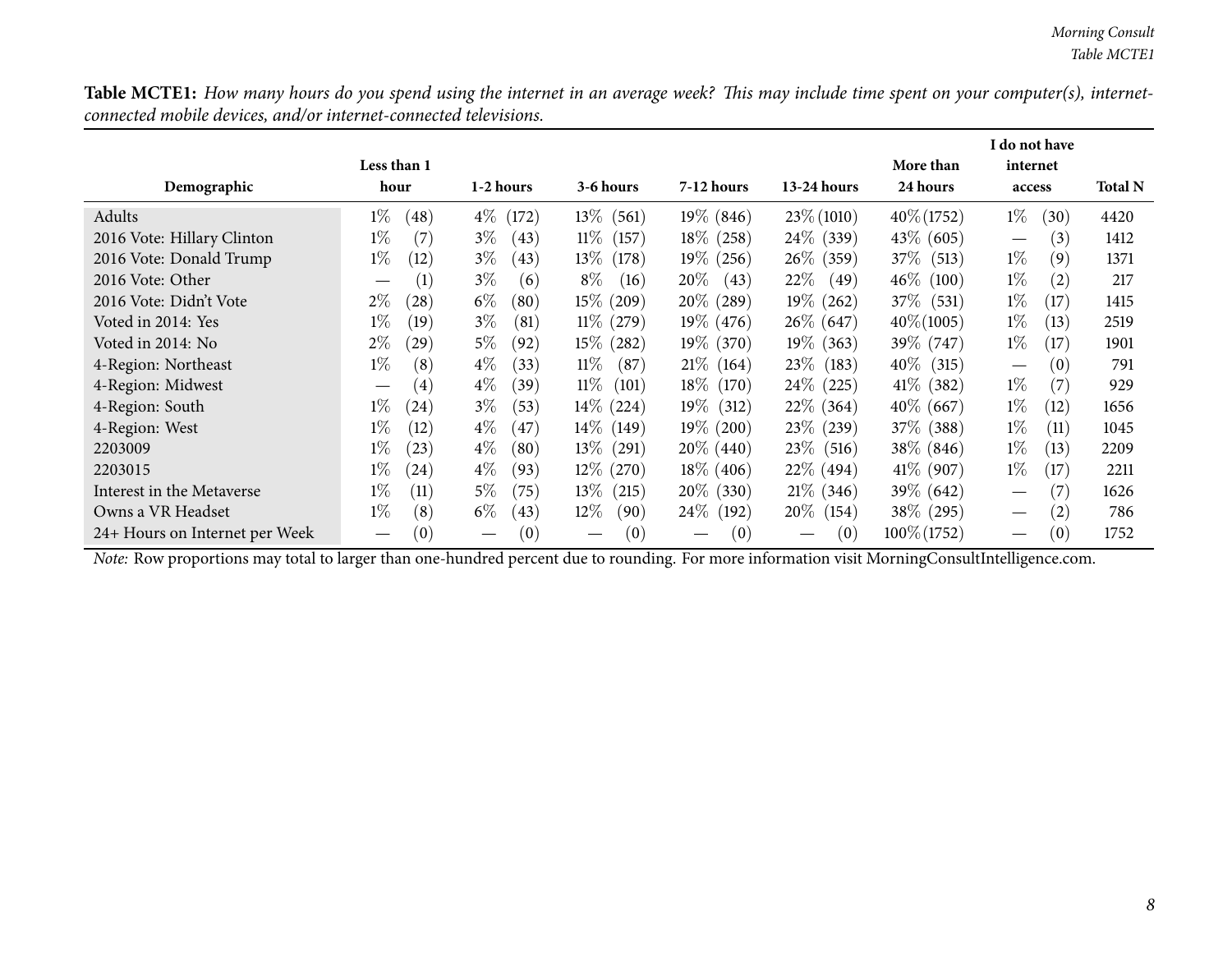<span id="page-8-0"></span>

|                          | Less than 1     |                 |                 |                 |                 | More than                   | I do not play   |                |
|--------------------------|-----------------|-----------------|-----------------|-----------------|-----------------|-----------------------------|-----------------|----------------|
| Demographic              | hour            | 1-2 hours       | 3-6 hours       | 7-12 hours      | 13-24 hours     | 24 hours                    | video games     | <b>Total N</b> |
| Adults                   | $11\%$ (493)    | $12\%$ (527)    | $18\%$ (818)    | $15\%$ (681)    | $7\%$ (330)     | $7\%$ (297)                 | $29\% (1274)$   | 4420           |
| Gender: Male             | $9\%$ (200)     | $10\%$ (217)    | 20\% (424)      | $19\%$ (402)    | 9\% (198)       | $9\%$<br>(189)              | $24\%$ (504)    | 2133           |
| Gender: Female           | $13\%$ (293)    | $14\%$<br>(310) | $17\%$ (394)    | 12\% (279)      | $6\%$<br>(132)  | $5\%$<br>(108)              | 34\% (770)      | 2287           |
| Age: 18-34               | $10\%$<br>(127) | $12\%$<br>(162) | $24\%$<br>(316) | 20\% (258)      | $11\%$<br>(144) | $11\%$<br>(146)             | $12\%$ (163)    | 1316           |
| Age: 35-44               | $13\%$<br>(92)  | $11\%$<br>(77)  | 22\%<br>(158)   | $19\%$<br>(140) | $8\%$<br>(59)   | $7\%$<br>(47)               | 20\% (146)      | 718            |
| Age: 45-64               | $13\%$<br>(190) | $13\%$<br>(194) | $15\%$<br>(232) | $14\%$<br>(209) | $6\%$<br>(86)   | $6\%$<br>(85)               | 34\% (512)      | 1509           |
| Age: 65+                 | $10\%$<br>(85)  | $11\%$<br>(93)  | $13\%$<br>(112) | $8\%$<br>(74)   | $5\%$<br>(40)   | $2\%$<br>(19)               | 52\% (454)      | 877            |
| GenZers: 1997-2012       | $9\%$<br>(45)   | 13%<br>(63)     | 24\%<br>(116)   | 20%<br>(95)     | 12%<br>(61)     | 12%<br>(59)                 | $10\%$<br>(46)  | 485            |
| Millennials: 1981-1996   | $11\%$<br>(147) | $11\%$<br>(152) | 23\%<br>(316)   | 20%<br>(271)    | $10\%$<br>(133) | $9\%$<br>(129)              | $16\%$ (223)    | 1371           |
| GenXers: 1965-1980       | $13\%$<br>(140) | $14\%$<br>(158) | $18\%$<br>(198) | 15%<br>(166)    | $7\%$<br>(75)   | $6\%$<br>(65)               | 28\% (305)      | 1107           |
| Baby Boomers: 1946-1964  | $11\%$<br>(150) | $10\%$<br>(136) | $13\%$<br>(174) | $11\%$<br>(140) | $4\%$<br>(55)   | $3\%$<br>(41)               | 47\% (631)      | 1328           |
| PID: Dem (no lean)       | $10\%$<br>(169) | $12\%$<br>(199) | $19\%$ (332)    | 18\%<br>(315)   | $8\%$<br>(137)  | 7%<br>(116)                 | 26\% (448)      | 1716           |
| PID: Ind (no lean)       | $11\%$<br>(150) | $12\%$<br>(172) | $19\%$ (263)    | $15\%$ (208)    | $8\%$<br>(104)  | $7\%$<br>(102)              | 27\% (378)      | 1376           |
| PID: Rep (no lean)       | $13\%$<br>(175) | $12\%$<br>(156) | $17\%$ (223)    | $12\%$<br>(158) | $7\%$<br>(89)   | $6\%$<br>(78)               | $34\%$ (448)    | 1328           |
| PID/Gender: Dem Men      | $6\%$<br>(53)   | $9\%$<br>(84)   | 22\%<br>(199)   | 23%<br>(207)    | $11\%$<br>(97)  | $9\%$<br>(76)               | 19\% (169)      | 885            |
| PID/Gender: Dem Women    | 14%<br>(116)    | $14\%$<br>(115) | $16\%$<br>(133) | 13\%<br>(108)   | 5%<br>(40)      | $5\%$<br>$\left( 40\right)$ | 34\% (279)      | 831            |
| PID/Gender: Ind Men      | 11%<br>(74)     | $11\%$<br>(73)  | 20%<br>(133)    | $16\%$<br>(109) | $8\%$<br>(50)   | $9\%$<br>(62)               | $24\%$<br>(160) | 661            |
| PID/Gender: Ind Women    | 11%<br>(76)     | 14%<br>(99)     | $18\%$<br>(130) | 14\%<br>(99)    | $7\%$<br>(53)   | $6\%$<br>$\left( 40\right)$ | $31\%$<br>(219) | 716            |
| PID/Gender: Rep Men      | 13\%<br>(74)    | 10%<br>(60)     | $16\%$<br>(92)  | 15%<br>(86)     | $9\%$<br>(50)   | $9\%$<br>(50)               | 30\%<br>(175)   | 588            |
| PID/Gender: Rep Women    | $14\%$<br>(101) | 13%<br>(96)     | 18%<br>(131)    | 10%<br>(71)     | $5\%$<br>(38)   | $4\%$<br>$\left( 28\right)$ | 37\% (273)      | 740            |
| Ideo: Liberal (1-3)      | $9\%$<br>(118)  | $11\%$<br>(142) | 21%<br>(273)    | 20%<br>(255)    | $9\%$<br>(118)  | $6\%$<br>(83)               | 24\% (309)      | 1299           |
| Ideo: Moderate (4)       | $13\%$<br>(155) | $12\%$<br>(151) | $18\%$ (222)    | $14\%$<br>(169) | $8\%$<br>(103)  | 7%<br>(85)                  | 27\% (334)      | 1220           |
| Ideo: Conservative (5-7) | $12\%$ (179)    | $12\%$<br>(182) | $15\%$<br>(221) | $14\%$<br>(207) | $6\%$<br>(88)   | $6\%$<br>(90)               | 35\% (521)      | 1488           |
| Educ: $<$ College        | $11\%$ (343)    | $12\%$ (377)    | $19\%$ (585)    | $15\%$ (447)    | $7\%$<br>(228)  | $7\%$<br>(224)              | 27\% (835)      | 3038           |
| Educ: Bachelors degree   | $12\%$<br>(109) | $11\%$<br>(97)  | $16\%$<br>(142) | $16\%$<br>(146) | $6\%$<br>(53)   | 5%<br>(46)                  | $33\%$<br>(298) | 892            |
| Educ: Post-grad          | $8\%$<br>(41)   | $11\%$<br>(53)  | 19%<br>(92)     | 18%<br>(89)     | $10\%$<br>(49)  | $6\%$<br>(27)               | 29%<br>(141)    | 490            |
| Income: Under 50k        | $10\%$ (233)    | $13\%$<br>(292) | 19% (438)       | 14\%<br>(310)   | $7\%$<br>(165)  | $7\%$<br>(165)              | 29\% (669)      | 2271           |
| Income: 50k-100k         | $13\%$ (186)    | $10\%$<br>(150) | $18\%$ (252)    | $16\%$<br>(233) | $8\%$<br>(113)  | $6\%$<br>(87)               | $29\%$ (415)    | 1435           |
| Income: 100k+            | $10\%$<br>(75)  | $12\%$<br>(86)  | 18\%<br>(128)   | 19%<br>(139)    | $7\%$<br>(51)   | $6\%$<br>(45)               | 27\% (190)      | 714            |
| Ethnicity: White         | $12\%$ (399)    | $12\%$<br>(417) | $17\%$ (599)    | 15%<br>(513)    | $8\%$<br>(278)  | $6\%$<br>(211)              | 30\%(1042)      | 3459           |
| Ethnicity: Hispanic      | $11\%$<br>(74)  | $10\%$<br>(68)  | $23\%$ (162)    | 19%<br>(132)    | $8\%$<br>(58)   | 7%<br>(48)                  | 23\% (159)      | 702            |

Table MCTE2: How many hours do you spend playing video games in an average week? This includes app-based games on mobile devices, as well as *online or offline games <sup>p</sup>layed on <sup>a</sup> computer or gaming console.*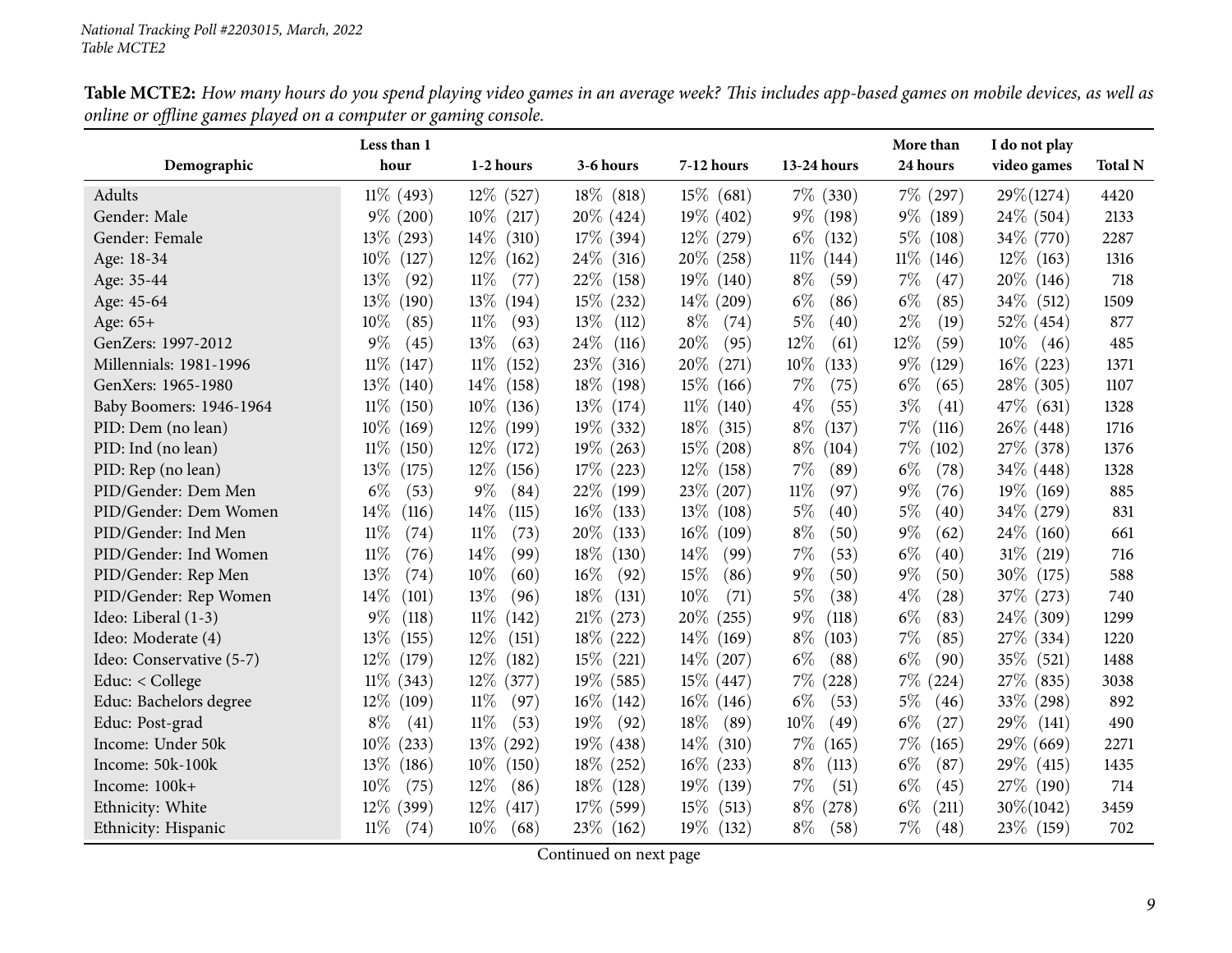Table MCTE2: How many hours do you spend playing video games in an average week? This includes app-based games on mobile devices, as well as *online or offline games <sup>p</sup>layed on <sup>a</sup> computer or gaming console.*

|                                   | Less than 1     |                 |                 |                 |                 | More than                   | I do not play   |                |
|-----------------------------------|-----------------|-----------------|-----------------|-----------------|-----------------|-----------------------------|-----------------|----------------|
| Demographic                       | hour            | 1-2 hours       | 3-6 hours       | 7-12 hours      | 13-24 hours     | 24 hours                    | video games     | <b>Total N</b> |
| Adults                            | $11\%$ (493)    | $12\%$ (527)    | $18\%$ (818)    | $15\%$<br>(681) | $7\%$ (330)     | $7\%$ (297)                 | $29\% (1274)$   | 4420           |
| Ethnicity: Black                  | $8\%$<br>(45)   | 13%<br>(73)     | 24%<br>(132)    | 17%<br>(95)     | $5\%$<br>(26)   | $9\%$<br>(48)               | $24\%$<br>(131) | 551            |
| Ethnicity: Other                  | 12%<br>(50)     | $9\%$<br>(37)   | 21%<br>(87)     | 18%<br>(73)     | $6\%$<br>(25)   | $9\%$<br>(37)               | 25\%<br>(100)   | 410            |
| All Christian                     | 11%<br>(219)    | $12\%$<br>(249) | $16\%$<br>(318) | 15%<br>(297)    | $8\%$<br>(154)  | $6\%$<br>(121)              | 33\% (675)      | 2034           |
| All Non-Christian                 | $9\%$<br>(30)   | 11%<br>(39)     | 20%<br>(69)     | 24\%<br>(83)    | $9\%$<br>(32)   | $9\%$<br>(30)               | 18%<br>(64)     | 347            |
| Atheist                           | 10%<br>(16)     | $7\%$<br>(12)   | $16\%$<br>(27)  | 12%<br>(19)     | 14%<br>(23)     | 14%<br>(23)                 | 28%<br>(46)     | 165            |
| Agnostic/Nothing in particular    | 13\%<br>(146)   | $14\%$<br>(156) | $20\%$<br>(222) | $14\%$<br>(154) | $8\%$<br>(87)   | 7%<br>(84)                  | 25%<br>(288)    | 1137           |
| Something Else                    | 11%<br>(82)     | 10%<br>(72)     | 25\%<br>(181)   | 17%<br>(127)    | 5%<br>(35)      | $5\%$<br>(39)               | 27\%<br>(201)   | 737            |
| Religious Non-Protestant/Catholic | $9\%$<br>(38)   | $11\%$<br>(44)  | $19\%$<br>(76)  | 23%<br>(94)     | 10%<br>(39)     | $9\%$<br>(36)               | 18%<br>(74)     | 401            |
| Evangelical                       | $10\%$<br>(113) | $11\%$<br>(132) | $19\%$<br>(220) | $16\%$<br>(188) | $8\%$<br>(87)   | 7%<br>(78)                  | 29\% (340)      | 1157           |
| Non-Evangelical                   | 12%<br>(179)    | $12\%$<br>(183) | $18\%$<br>(269) | $14\%$<br>(218) | $6\%$<br>(92)   | 5%<br>(70)                  | $34\%$ (523)    | 1533           |
| Community: Urban                  | $9\%$<br>(116)  | $10\%$<br>(141) | 20\% (274)      | $19\%$<br>(262) | $10\%$<br>(129) | 10%<br>(134)                | 21% (289)       | 1345           |
| Community: Suburban               | $12\%$<br>(238) | $12\%$ (243)    | $18\%$ (347)    | 15\% (297)      | $6\%$<br>(123)  | 5%<br>(92)                  | 32\% (636)      | 1976           |
| Community: Rural                  | $13\%$<br>(140) | $13\%$ (143)    | $18\%$<br>(197) | $11\%$<br>(122) | $7\%$<br>(77)   | $6\%$<br>(70)               | 32\% (349)      | 1099           |
| <b>Employ: Private Sector</b>     | 13\%<br>(187)   | $13\%$<br>(176) | $19\%$ (267)    | $18\%$<br>(250) | $9\%$<br>(125)  | $6\%$<br>(79)               | $22\%$ (305)    | 1390           |
| Employ: Government                | $8\%$<br>(22)   | 12%<br>(33)     | 18%<br>(48)     | 17%<br>(47)     | $11\%$<br>(30)  | 12%<br>(34)                 | 21%<br>(58)     | 272            |
| Employ: Self-Employed             | 13%<br>(60)     | $10\%$<br>(46)  | 22%<br>(101)    | 22%<br>(100)    | $9\%$<br>(40)   | $9\%$<br>(40)               | $16\%$<br>(75)  | 463            |
| Employ: Homemaker                 | 13%<br>(42)     | 13%<br>(44)     | 13%<br>(43)     | 17%<br>(55)     | 7%<br>(24)      | $4\%$<br>(14)               | 33\%<br>(108)   | 329            |
| Employ: Student                   | $9\%$<br>(11)   | 10%<br>(12)     | 20%<br>(24)     | $31\%$<br>(37)  | $9\%$<br>(10)   | $6\%$<br>(7)                | 16%<br>(19)     | 120            |
| Employ: Retired                   | 10%<br>(99)     | $10\%$<br>(100) | $13\%$<br>(128) | $9\%$<br>(87)   | 5%<br>(47)      | $3\%$<br>$\left( 28\right)$ | $51\%$ (505)    | 993            |
| Employ: Unemployed                | 10%<br>(54)     | 14%<br>(80)     | 21%<br>(122)    | 14%<br>(78)     | $7\%$<br>(41)   | 11%<br>(63)                 | 23\%<br>(132)   | 572            |
| Employ: Other                     | $7\%$<br>(18)   | 13%<br>(35)     | 30%<br>(85)     | 10%<br>(27)     | $4\%$<br>(13)   | $11\%$<br>(31)              | 26%<br>(73)     | 282            |
| Military HH: Yes                  | $9\%$<br>(55)   | 13%<br>(79)     | 18%<br>(111)    | $16\%$<br>(100) | $7\%$<br>(43)   | $6\%$<br>(38)               | 32\% (205)      | 632            |
| Military HH: No                   | $12\%$ (438)    | $12\%$<br>(448) | $19\%$<br>(707) | 15%<br>(581)    | $8\%$<br>(287)  | $7\%$<br>(258)              | 28\%(1069)      | 3788           |
| RD/WT: Right Direction            | $9\%$<br>(160)  | $10\%$<br>(176) | 20\% (337)      | 18%<br>(302)    | $10\%$<br>(169) | $8\%$<br>(129)              | 25\% (422)      | 1696           |
| RD/WT: Wrong Track                | $12\%$ (333)    | $13\%$<br>(351) | $18\%$ (480)    | $14\%$ (379)    | $6\%$<br>(160)  | $6\%$<br>(168)              | $31\%$ (852)    | 2724           |
| Biden Job Approve                 | $9\%$<br>(187)  | $11\%$<br>(215) | $19\%$ (384)    | $17\%$ (343)    | $9\%$<br>(186)  | $7\%$<br>(145)              | 27\% (528)      | 1989           |
| Biden Job Disapprove              | $13\%$ (280)    | $13\%$ (283)    | 18\% (393)      | $15\%$ (324)    | $6\%$<br>(127)  | $6\%$<br>(128)              | $31\%$ (675)    | 2210           |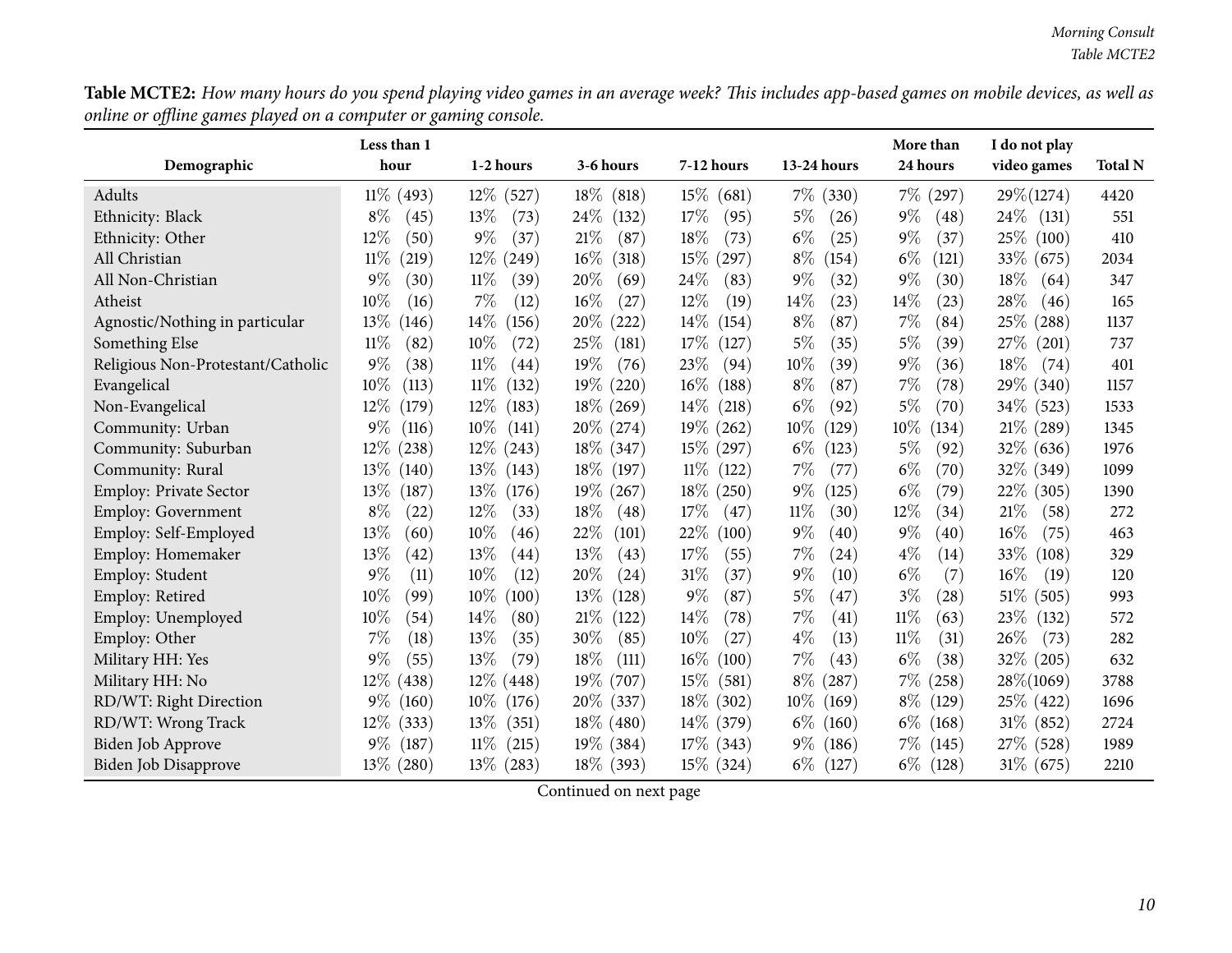|                                      | Less than 1     |                 |                 |                 |                | More than      | I do not play  |                |
|--------------------------------------|-----------------|-----------------|-----------------|-----------------|----------------|----------------|----------------|----------------|
| Demographic                          | hour            | 1-2 hours       | 3-6 hours       | 7-12 hours      | 13-24 hours    | 24 hours       | video games    | <b>Total N</b> |
| Adults                               | $11\%$ (493)    | $12\%$ (527)    | $18\%$ (818)    | 15%<br>(681)    | $7\%$ (330)    | $7\%$<br>(297) | 29\%(1274)     | 4420           |
| Biden Job Strongly Approve           | $7\%$<br>(68)   | $10\%$<br>(98)  | $19\%$<br>(182) | 20%<br>(188)    | $10\%$<br>(98) | $8\%$<br>(76)  | $26\%$ (250)   | 959            |
| Biden Job Somewhat Approve           | $12\%$<br>(119) | $11\%$<br>(117) | $20\%$ (202)    | $15\%$<br>(156) | $9\%$<br>(88)  | 7%<br>(70)     | 27\% (279)     | 1031           |
| Biden Job Somewhat Disapprove        | 13%<br>(79)     | $14\%$<br>(86)  | 22\% (134)      | 17%<br>(104)    | $6\%$<br>(37)  | $6\%$<br>(38)  | 22\% (136)     | 614            |
| <b>Biden Job Strongly Disapprove</b> | $13\%$<br>(201) | $12\%$<br>(197) | $16\%$ (259)    | $14\%$<br>(219) | $6\%$<br>(90)  | $6\%$<br>(90)  | 34\% (539)     | 1596           |
| Favorable of Biden                   | $10\%$<br>(196) | $11\%$ (223)    | 19\% (370)      | 17%<br>(338)    | $9\%$<br>(178) | 7%<br>(139)    | 27\% (541)     | 1985           |
| Unfavorable of Biden                 | $12\%$ (269)    | $13\%$ (275)    | $18\%$ (400)    | 14%<br>(311)    | $6\%$<br>(132) | $6\%$<br>(134) | $31\%$ (668)   | 2189           |
| Very Favorable of Biden              | $7\%$<br>(73)   | $10\%$<br>(97)  | $20\%$<br>(197) | $19\%$<br>(184) | $9\%$<br>(91)  | 7%<br>(70)     | 28\% (272)     | 985            |
| Somewhat Favorable of Biden          | $12\%$<br>(123) | $13\%$<br>(126) | 17%<br>(172)    | 15%<br>(154)    | $9\%$<br>(87)  | 7%<br>(70)     | 27\% (269)     | 1000           |
| Somewhat Unfavorable of Biden        | $12\%$<br>(65)  | $13\%$<br>(73)  | 23\%<br>(129)   | $16\%$<br>(88)  | $6\%$<br>(35)  | 7%<br>(39)     | $22\%$ (121)   | 550            |
| Very Unfavorable of Biden            | $12\%$ (204)    | $12\%$<br>(202) | $17\%$<br>(271) | $14\%$<br>(224) | $6\%$<br>(97)  | $6\%$<br>(95)  | 33\% (547)     | 1639           |
| #1 Issue: Economy                    | $12\%$<br>(210) | $12\%$ (206)    | $19\%$<br>(338) | $16\%$<br>(289) | $8\%$<br>(141) | $8\%$<br>(136) | 26\% (454)     | 1774           |
| #1 Issue: Security                   | 10%<br>(70)     | $12\%$<br>(85)  | 17%<br>(119)    | 13%<br>(93)     | $6\%$<br>(39)  | $6\%$<br>(44)  | 35% (241)      | 692            |
| #1 Issue: Health Care                | $9\%$<br>(50)   | 10%<br>(55)     | 22%<br>(118)    | 21%<br>(114)    | $9\%$<br>(49)  | 7%<br>(38)     | 22\%<br>(119)  | 544            |
| #1 Issue: Medicare / Social Security | $11\%$<br>(54)  | $12\%$<br>(62)  | 13%<br>(65)     | 12%<br>(61)     | $5\%$<br>(26)  | $5\%$<br>(28)  | 42\%<br>(210)  | 505            |
| #1 Issue: Women's Issues             | 14%<br>(30)     | 13%<br>(27)     | 17\%<br>(35)    | 17\%<br>(35)    | 9%<br>(18)     | $8\%$<br>(18)  | 22%<br>(46)    | 210            |
| #1 Issue: Education                  | 13\%<br>(22)    | 15%<br>(27)     | 22%<br>(39)     | 13%<br>(23)     | $10\%$<br>(17) | 7%<br>(13)     | $20\%$<br>(35) | 177            |
| #1 Issue: Energy                     | $11\%$<br>(34)  | 16%<br>(47)     | 21%<br>(63)     | 14\%<br>(41)    | $10\%$<br>(29) | $5\%$<br>(16)  | 24\%<br>(71)   | 300            |
| #1 Issue: Other                      | $10\%$<br>(23)  | $8\%$<br>(18)   | 18\%<br>(40)    | $11\%$<br>(24)  | $5\%$<br>(12)  | $2\%$<br>(5)   | 45%<br>(98)    | 219            |
| 2020 Vote: Joe Biden                 | $9\%$<br>(173)  | $12\%$<br>(217) | $17\%$<br>(326) | 18%<br>(335)    | $8\%$<br>(158) | 7%<br>(129)    | 29\% (543)     | 1882           |
| 2020 Vote: Donald Trump              | $13\%$ (205)    | $12\%$<br>(190) | $18\%$<br>(267) | 13%<br>(197)    | $7\%$<br>(99)  | 5%<br>(81)     | 32% (484)      | 1523           |
| 2020 Vote: Other                     | $11\%$<br>(15)  | 17%<br>(23)     | 17%<br>(23)     | $8\%$<br>(12)   | 10%<br>(14)    | $1\%$<br>(2)   | $36\%$<br>(51) | 139            |
| 2020 Vote: Didn't Vote               | $11\%$<br>(100) | $11\%$<br>(97)  | 23\%<br>(201)   | 16%<br>(138)    | $7\%$<br>(59)  | $10\%$<br>(85) | 22\%<br>(197)  | 876            |
| 2018 House Vote: Democrat            | $10\%$ (146)    | $11\%$<br>(173) | $17\%$ (259)    | 17%<br>(251)    | $9\%$<br>(130) | $8\%$<br>(117) | 29% (444)      | 1519           |
| 2018 House Vote: Republican          | $12\%$<br>(151) | $12\%$<br>(153) | $19\%$ (237)    | $12\%$<br>(155) | $5\%$<br>(61)  | $4\%$<br>(55)  | 35\% (438)     | 1250           |
| 2018 House Vote: Someone else        | $12\%$<br>(14)  | 17%<br>(19)     | 17\%<br>(20)    | 17%<br>(20)     | $9\%$<br>(11)  | $6\%$<br>(7)   | 22%<br>(25)    | 115            |
| 2016 Vote: Hillary Clinton           | $9\%$<br>(128)  | $11\%$<br>(158) | $18\%$<br>(251) | 17%<br>(233)    | $8\%$<br>(111) | 7%<br>(95)     | $31\%$ (436)   | 1412           |
| 2016 Vote: Donald Trump              | $13\%$<br>(179) | $12\%$<br>(160) | $18\%$<br>(240) | 13%<br>(185)    | $7\%$<br>(93)  | 5%<br>(67)     | 33\% (447)     | 1371           |
| 2016 Vote: Other                     | $16\%$<br>(35)  | $14\%$<br>(31)  | $19\%$<br>(42)  | $11\%$<br>(24)  | 7%<br>(15)     | $2\%$<br>(5)   | 31%<br>(66)    | 217            |
| 2016 Vote: Didn't Vote               | $11\%$ (150)    | $13\%$ (177)    | 20% (285)       | $17\%$ (239)    | $8\%$<br>(112) | $9\%$<br>(129) | 23\% (324)     | 1415           |

Table MCTE2: How many hours do you spend playing video games in an average week? This includes app-based games on mobile devices, as well as *online or offline games <sup>p</sup>layed on <sup>a</sup> computer or gaming console.*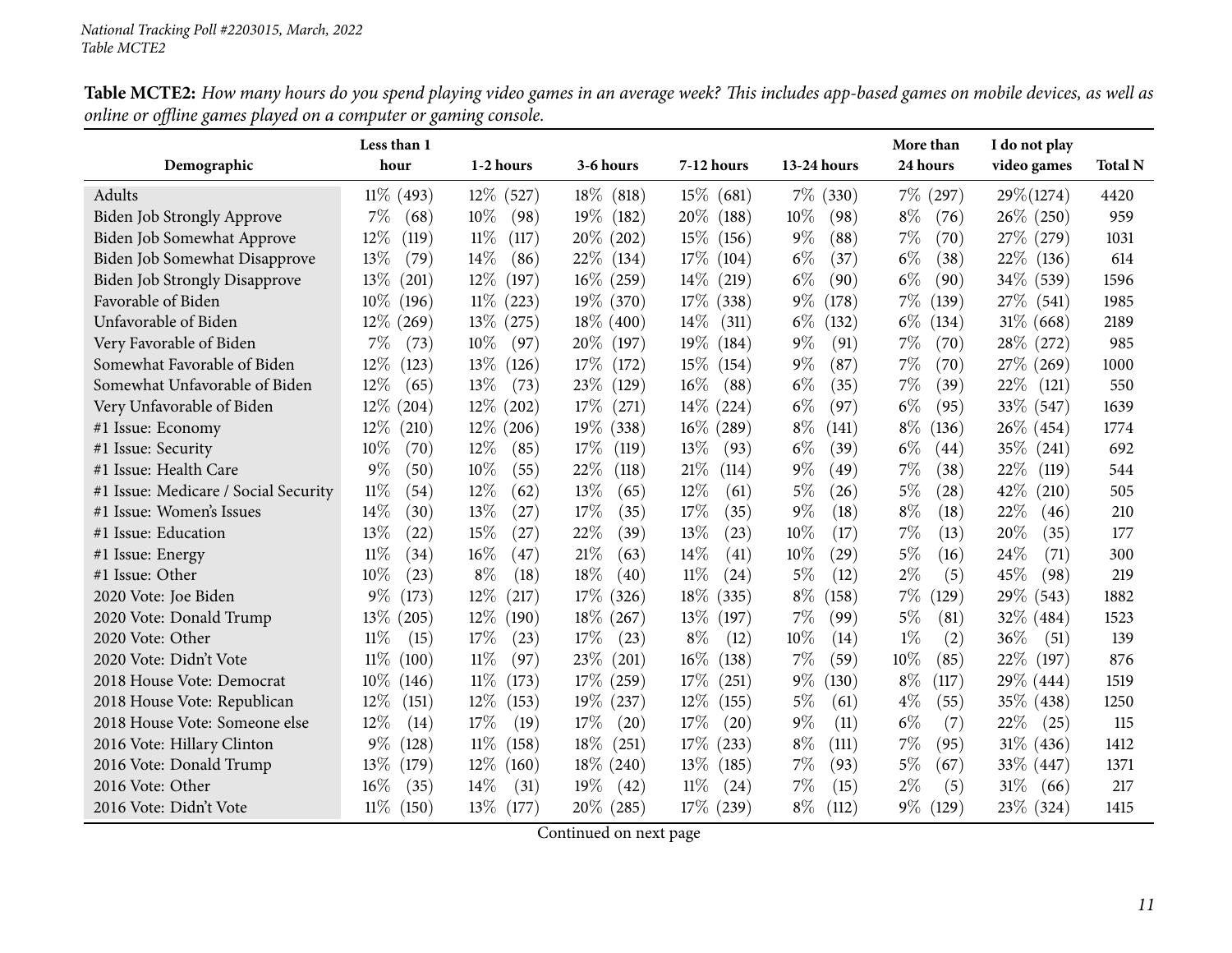Table MCTE2: How many hours do you spend playing video games in an average week? This includes app-based games on mobile devices, as well as *online or offline games <sup>p</sup>layed on <sup>a</sup> computer or gaming console.*

| Demographic                    | Less than 1<br>hour | 1-2 hours       | 3-6 hours    | $7-12$ hours    | $13-24$ hours   | More than<br>24 hours | I do not play<br>video games | <b>Total N</b> |
|--------------------------------|---------------------|-----------------|--------------|-----------------|-----------------|-----------------------|------------------------------|----------------|
| Adults                         | $11\%$ (493)        | $12\%$ (527)    | $18\%$ (818) | $15\%$ (681)    | $7\%$ (330)     | $7\%$ (297)           | $29\% (1274)$                | 4420           |
| Voted in 2014: Yes             | $11\%$ (289)        | $12\%$ (292)    | $17\%$ (430) | $14\%$<br>(358) | $7\%$<br>(178)  | $5\%$<br>(137)        | 33\% (835)                   | 2519           |
| Voted in 2014: No              | $11\%$ (204)        | $12\%$ (235)    | $20\%$ (387) | 17%<br>(323)    | $8\%$ (152)     | $8\%$<br>(160)        | 23\% (439)                   | 1901           |
| 4-Region: Northeast            | 11%<br>(89)         | $12\%$<br>(94)  | $17\%$ (138) | 17%<br>(131)    | $9\%$<br>(68)   | $8\%$<br>(62)         | $26\%$ (208)                 | 791            |
| 4-Region: Midwest              | $13\%$<br>(118)     | $13\%$<br>(117) | $17\%$ (160) | $12\%$ (108)    | 7%<br>(66)      | $6\%$<br>(54)         | 33\% (306)                   | 929            |
| 4-Region: South                | $11\%$<br>(183)     | $12\%$<br>(191) | $19\%$ (311) | $15\%$ (248)    | 7%<br>(110)     | $7\%$<br>(117)        | 30\% (496)                   | 1656           |
| 4-Region: West                 | $10\%$ (103)        | $12\%$ (125)    | $20\%$ (209) | 19\% (195)      | $8\%$<br>(86)   | $6\%$<br>(64)         | $25\%$ (264)                 | 1045           |
| 2203009                        | $12\%$ (261)        | $12\%$ (266)    | $18\%$ (396) | $15\%$ (334)    | $8\%$ (173)     | $6\%$ (137)           | $29\%$ (641)                 | 2209           |
| 2203015                        | $11\%$ (232)        | $12\%$ (261)    | $19\%$ (421) | $16\%$ (347)    | $7\%$ (156)     | $7\%$ (160)           | 29\% (633)                   | 2211           |
| Interest in the Metaverse      | $9\%$ (149)         | $12\%$ (188)    | $23\%$ (373) | $21\%$ (349)    | $12\%$ (192)    | $11\%$ (172)          | $13\%$ (205)                 | 1626           |
| Owns a VR Headset              | $6\%$<br>(48)       | $10\%$<br>(75)  | $24\%$ (188) | $26\%$ (205)    | $14\%$<br>(111) | $15\%$<br>(117)       | $5\%$<br>(42)                | 786            |
| 24+ Hours on Internet per Week | $9\%$<br>(161)      | $9\%$ (157)     | $14\%$ (247) | $17\%$ (300)    | $11\%$ (190)    | $15\%$<br>(259)       | 25\% (439)                   | 1752           |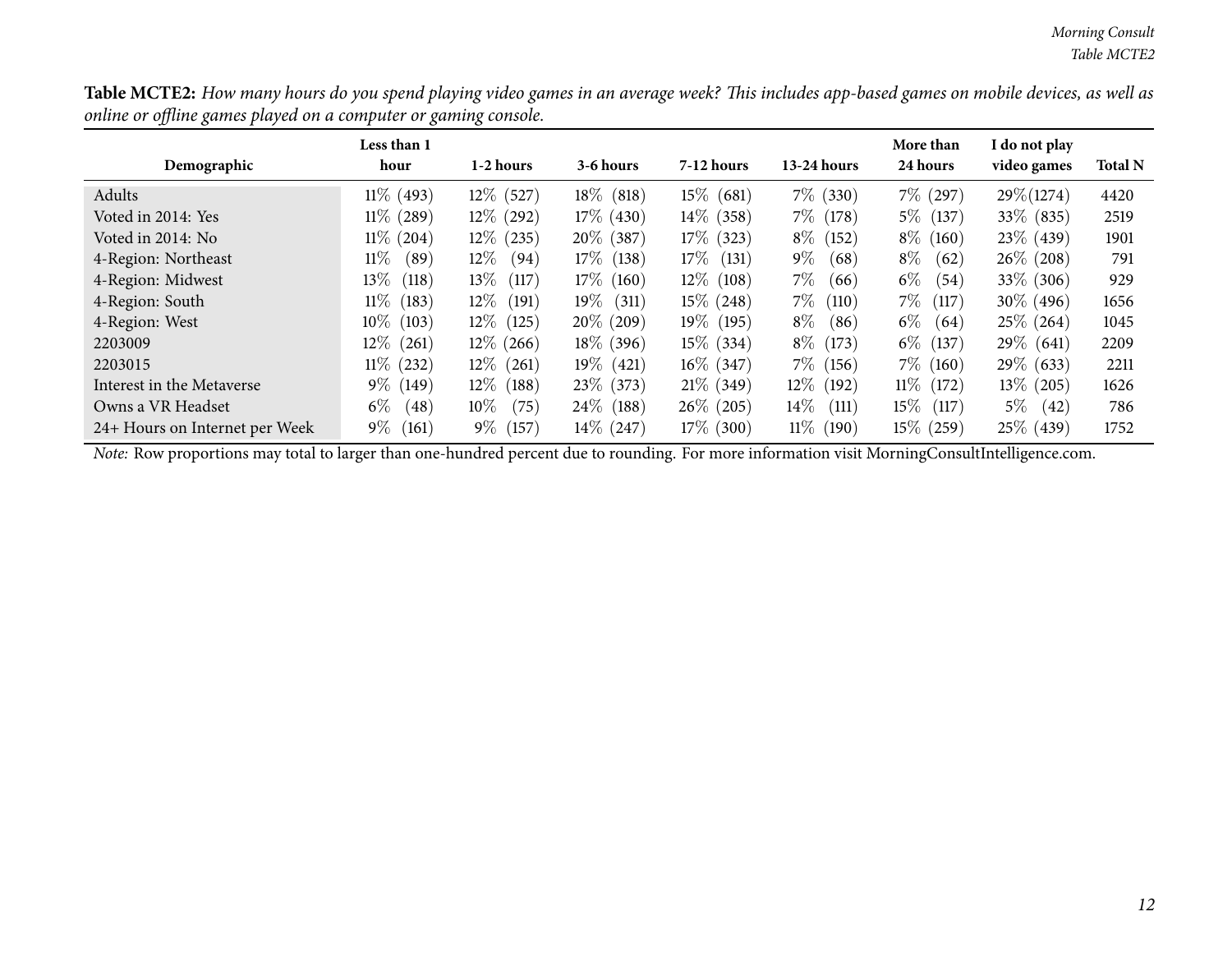| Table MCTE3: Do you currently own a virtual reality headset, such as an Oculus Rift or Quest? |  |  |  |  |  |
|-----------------------------------------------------------------------------------------------|--|--|--|--|--|
|-----------------------------------------------------------------------------------------------|--|--|--|--|--|

<span id="page-12-0"></span>

| Demographic              |        | Yes   |        | N <sub>o</sub> | <b>Total N</b> |
|--------------------------|--------|-------|--------|----------------|----------------|
| Adults                   | $18\%$ | (786) | 82%    | (3634)         | 4420           |
| Gender: Male             | 26%    | (548) | 74%    | (1585)         | 2133           |
| Gender: Female           | 10%    | (238) | 90%    | (2049)         | 2287           |
| Age: 18-34               | $31\%$ | (407) | 69%    | (910)          | 1316           |
| Age: 35-44               | 28\%   | (198) | 72%    | (520)          | 718            |
| Age: 45-64               | 10%    | (151) | 90%    | (1358)         | 1509           |
| Age: 65+                 | $3\%$  | (30)  | 97%    | (847)          | 877            |
| GenZers: 1997-2012       | $24\%$ | (114) | 76%    | (371)          | 485            |
| Millennials: 1981-1996   | 34%    | (462) | 66%    | (909)          | 1371           |
| GenXers: 1965-1980       | 13%    | (143) | 87%    | (964)          | 1107           |
| Baby Boomers: 1946-1964  | $5\%$  | (62)  | 95%    | (1266)         | 1328           |
| PID: Dem (no lean)       | 24%    | (417) | 76%    | (1299)         | 1716           |
| PID: Ind (no lean)       | 14%    | (189) | 86%    | (1188)         | 1376           |
| PID: Rep (no lean)       | 14%    | (180) | 86%    | (1147)         | 1328           |
| PID/Gender: Dem Men      | 39%    | (341) | 61%    | (544)          | 885            |
| PID/Gender: Dem Women    | $9\%$  | (76)  | 91%    | (755)          | 831            |
| PID/Gender: Ind Men      | 14%    | (95)  | 86%    | (565)          | 661            |
| PID/Gender: Ind Women    | 13%    | (93)  | 87%    | (622)          | 716            |
| PID/Gender: Rep Men      | 19%    | (111) | $81\%$ | (476)          | 588            |
| PID/Gender: Rep Women    | $9\%$  | (69)  | 91%    | (671)          | 740            |
| Ideo: Liberal (1-3)      | 26%    | (338) | 74%    | (961)          | 1299           |
| Ideo: Moderate (4)       | 15%    | (182) | 85%    | (1039)         | 1220           |
| Ideo: Conservative (5-7) | 15%    | (223) | 85%    | (1265)         | 1488           |
| Educ: < College          | 14%    | (424) | 86%    | (2614)         | 3038           |
| Educ: Bachelors degree   | 23%    | (209) | 77\%   | (682)          | 892            |
| Educ: Post-grad          | 31%    | (153) | 69%    | (338)          | 490            |
| Income: Under 50k        | 12%    | (270) | 88%    | (2002)         | 2271           |
| Income: 50k-100k         | 20%    | (292) | $80\%$ | (1143)         | 1435           |
| Income: 100k+            | $31\%$ | (224) | 69%    | (490)          | 714            |
| Ethnicity: White         | 18%    | (616) | 82%    | (2843)         | 3459           |
| Ethnicity: Hispanic      | 28\%   | (194) | 72%    | (508)          | 702            |
| Ethnicity: Black         | 20%    | (108) | $80\%$ | (443)          | 551            |
| Ethnicity: Other         | 15%    | (61)  | 85%    | (349)          | 410            |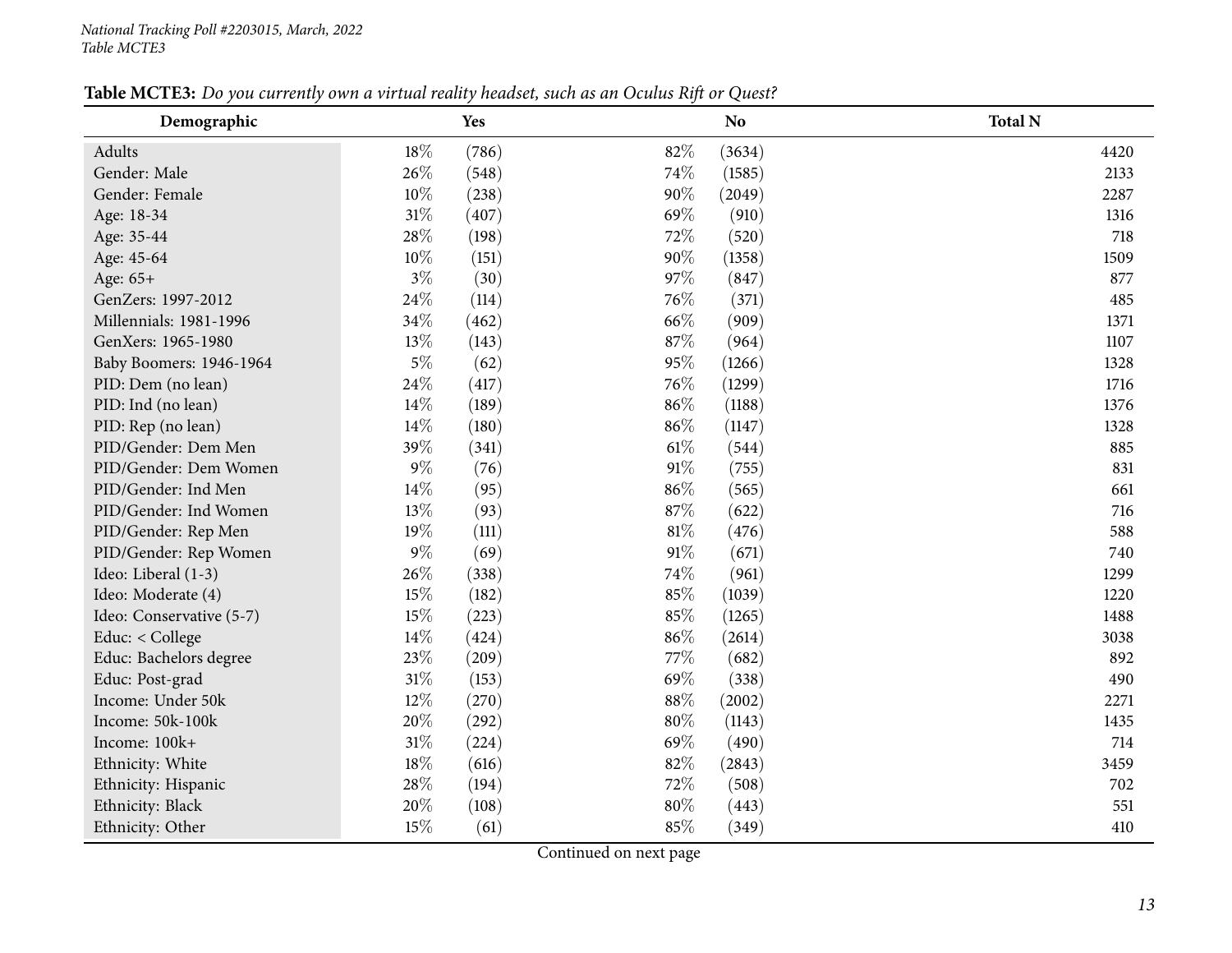#### *Morning Consult Table MCTE3*

| Demographic                          |        | Yes   |        | N <sub>o</sub> | <b>Total N</b> |
|--------------------------------------|--------|-------|--------|----------------|----------------|
| Adults                               | 18%    | (786) | 82%    | (3634)         | 4420           |
| All Christian                        | $16\%$ | (330) | 84%    | (1704)         | 2034           |
| All Non-Christian                    | $51\%$ | (177) | 49%    | (170)          | 347            |
| Atheist                              | 19%    | (32)  | $81\%$ | (133)          | 165            |
| Agnostic/Nothing in particular       | 13%    | (146) | 87%    | (990)          | 1137           |
| Something Else                       | 14%    | (100) | 86%    | (637)          | 737            |
| Religious Non-Protestant/Catholic    | 46%    | (183) | 54%    | (218)          | 401            |
| Evangelical                          | 21\%   | (238) | 79%    | (919)          | 1157           |
| Non-Evangelical                      | 12%    | (179) | 88%    | (1353)         | 1533           |
| Community: Urban                     | 33%    | (439) | 67%    | (906)          | 1345           |
| Community: Suburban                  | 12%    | (231) | 88%    | (1745)         | 1976           |
| Community: Rural                     | $10\%$ | (115) | $90\%$ | (984)          | 1099           |
| Employ: Private Sector               | 24%    | (331) | 76%    | (1059)         | 1390           |
| Employ: Government                   | 37%    | (101) | 63%    | (171)          | 272            |
| Employ: Self-Employed                | 35%    | (164) | 65%    | (299)          | 463            |
| Employ: Homemaker                    | 15%    | (50)  | 85%    | (279)          | 329            |
| Employ: Student                      | 19%    | (22)  | 81%    | (98)           | 120            |
| Employ: Retired                      | $4\%$  | (37)  | 96%    | (955)          | 993            |
| Employ: Unemployed                   | $8\%$  | (48)  | 92%    | (524)          | 572            |
| Employ: Other                        | $11\%$ | (31)  | 89%    | (251)          | 282            |
| Military HH: Yes                     | 16%    | (100) | 84%    | (532)          | 632            |
| Military HH: No                      | 18%    | (685) | 82%    | (3103)         | 3788           |
| RD/WT: Right Direction               | 28%    | (483) | 72%    | (1213)         | 1696           |
| RD/WT: Wrong Track                   | $11\%$ | (303) | $89\%$ | (2422)         | 2724           |
| Biden Job Approve                    | 26%    | (519) | 74%    | (1470)         | 1989           |
| Biden Job Disapprove                 | $11\%$ | (246) | 89%    | (1964)         | 2210           |
| Biden Job Strongly Approve           | 35%    | (339) | 65%    | (620)          | 959            |
| Biden Job Somewhat Approve           | 17%    | (180) | 83%    | (851)          | 1031           |
| Biden Job Somewhat Disapprove        | 14\%   | (89)  | 86%    | (525)          | 614            |
| <b>Biden Job Strongly Disapprove</b> | $10\%$ | (157) | 90%    | (1439)         | 1596           |
| Favorable of Biden                   | 25%    | (493) | 75%    | (1491)         | 1985           |
| Unfavorable of Biden                 | 12%    | (257) | 88%    | (1933)         | 2189           |

Table MCTE3: Do you currently own a virtual reality headset, such as an Oculus Rift or Quest?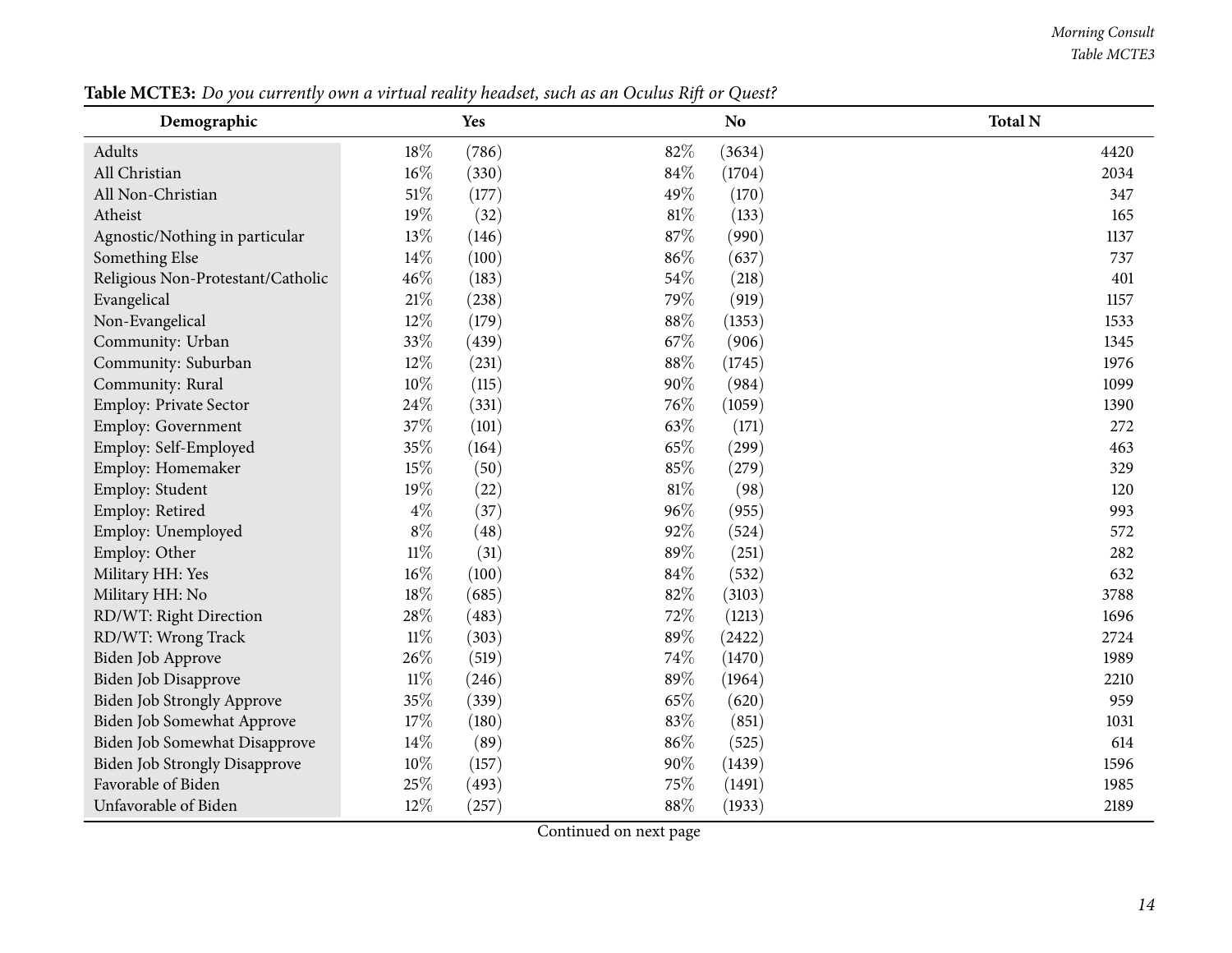| Table MCTE3: Do you currently own a virtual reality headset, such as an Oculus Rift or Quest? |  |  |  |  |  |  |
|-----------------------------------------------------------------------------------------------|--|--|--|--|--|--|
|-----------------------------------------------------------------------------------------------|--|--|--|--|--|--|

| Demographic                          |        | Yes   |      | N <sub>o</sub> | <b>Total N</b> |
|--------------------------------------|--------|-------|------|----------------|----------------|
| Adults                               | $18\%$ | (786) | 82%  | (3634)         | 4420           |
| Very Favorable of Biden              | 31%    | (302) | 69%  | (683)          | 985            |
| Somewhat Favorable of Biden          | 19%    | (192) | 81%  | (808)          | 1000           |
| Somewhat Unfavorable of Biden        | 17%    | (95)  | 83%  | (455)          | 550            |
| Very Unfavorable of Biden            | 10%    | (162) | 90%  | (1477)         | 1639           |
| #1 Issue: Economy                    | 18%    | (327) | 82%  | (1447)         | 1774           |
| #1 Issue: Security                   | 13%    | (88)  | 87%  | (604)          | 692            |
| #1 Issue: Health Care                | 28%    | (152) | 72%  | (392)          | 544            |
| #1 Issue: Medicare / Social Security | $8\%$  | (42)  | 92%  | (463)          | 505            |
| #1 Issue: Women's Issues             | 23%    | (48)  | 77\% | (161)          | 210            |
| #1 Issue: Education                  | 26%    | (46)  | 74%  | (130)          | 177            |
| #1 Issue: Energy                     | 21%    | (63)  | 79%  | (237)          | 300            |
| #1 Issue: Other                      | 9%     | (20)  | 91%  | (198)          | 219            |
| 2020 Vote: Joe Biden                 | 23%    | (437) | 77%  | (1444)         | 1882           |
| 2020 Vote: Donald Trump              | 15%    | (222) | 85%  | (1301)         | 1523           |
| 2020 Vote: Other                     | 17%    | (24)  | 83%  | (115)          | 139            |
| 2020 Vote: Didn't Vote               | 12%    | (102) | 88%  | (774)          | 876            |
| 2018 House Vote: Democrat            | 23%    | (346) | 77\% | (1173)         | 1519           |
| 2018 House Vote: Republican          | 14%    | (177) | 86%  | (1072)         | 1250           |
| 2018 House Vote: Someone else        | 12%    | (14)  | 88%  | (101)          | 115            |
| 2016 Vote: Hillary Clinton           | 21%    | (300) | 79%  | (1112)         | 1412           |
| 2016 Vote: Donald Trump              | 15%    | (210) | 85%  | (1161)         | 1371           |
| 2016 Vote: Other                     | 12%    | (26)  | 88%  | (190)          | 217            |
| 2016 Vote: Didn't Vote               | 18%    | (249) | 82%  | (1167)         | 1415           |
| Voted in 2014: Yes                   | 18%    | (444) | 82%  | (2075)         | 2519           |
| Voted in 2014: No                    | 18%    | (341) | 82%  | (1559)         | 1901           |
| 4-Region: Northeast                  | 22%    | (175) | 78%  | (616)          | 791            |
| 4-Region: Midwest                    | 12%    | (108) | 88%  | (820)          | 929            |
| 4-Region: South                      | 14%    | (235) | 86%  | (1421)         | 1656           |
| 4-Region: West                       | 26%    | (268) | 74%  | (777)          | 1045           |
| 2203009                              | 18%    | (394) | 82%  | (1814)         | 2209           |
| 2203015                              | 18%    | (391) | 82%  | (1820)         | 2211           |
| Interest in the Metaverse            | 36%    | (590) | 64%  | (1037)         | 1626           |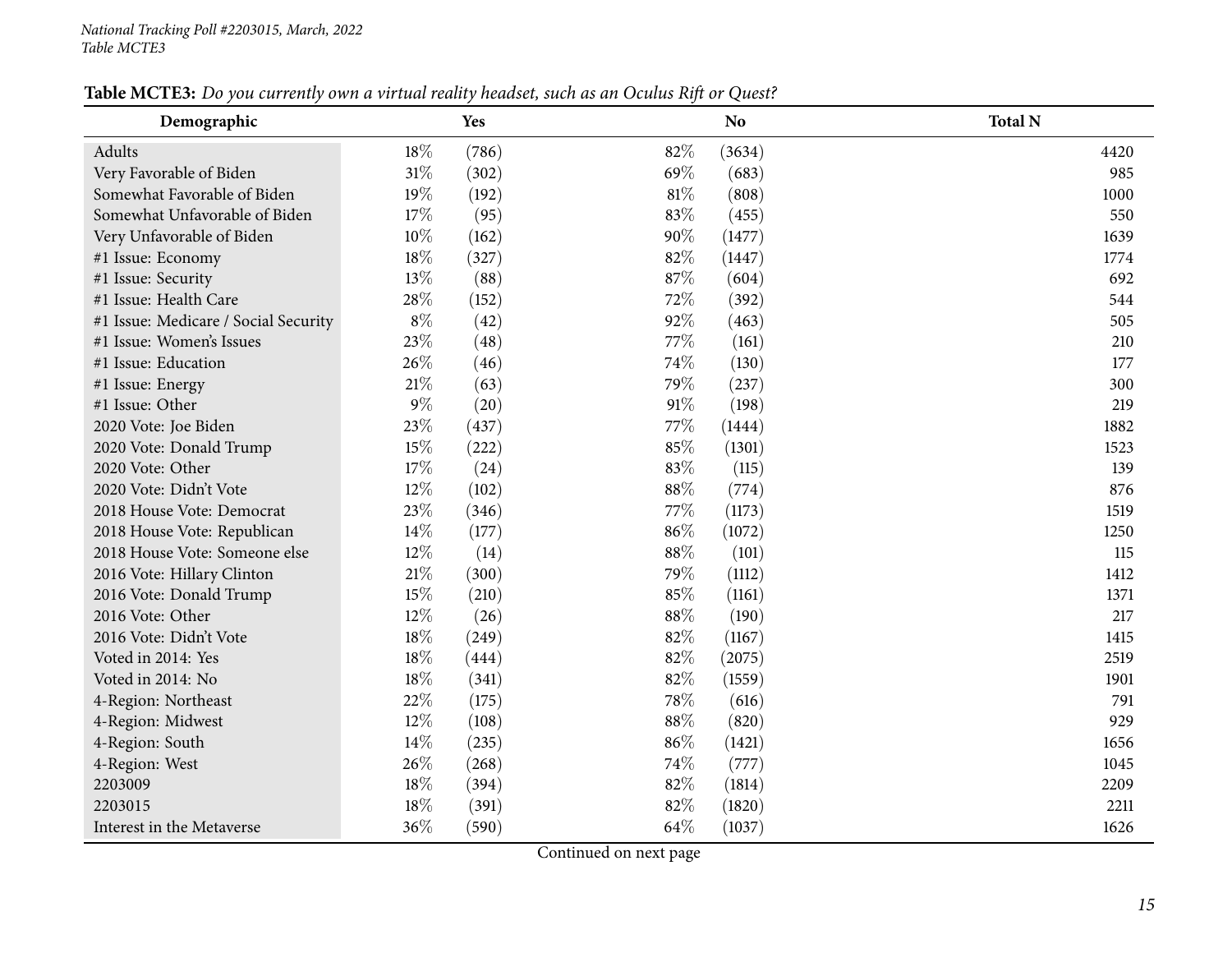| Demographic                    |        | <b>Yes</b> |                                 | No     | <b>Total N</b> |
|--------------------------------|--------|------------|---------------------------------|--------|----------------|
| Adults                         | $18\%$ | (786)      | $82\%$                          | (3634) | 4420           |
| Owns a VR Headset              | 100%   | (786)      | $\hspace{0.1mm}-\hspace{0.1mm}$ | (0)    | 786            |
| 24+ Hours on Internet per Week | 17%    | (295)      | $83\%$                          | (1457) | 1752           |

Table MCTE3: Do you currently own a virtual reality headset, such as an Oculus Rift or Quest?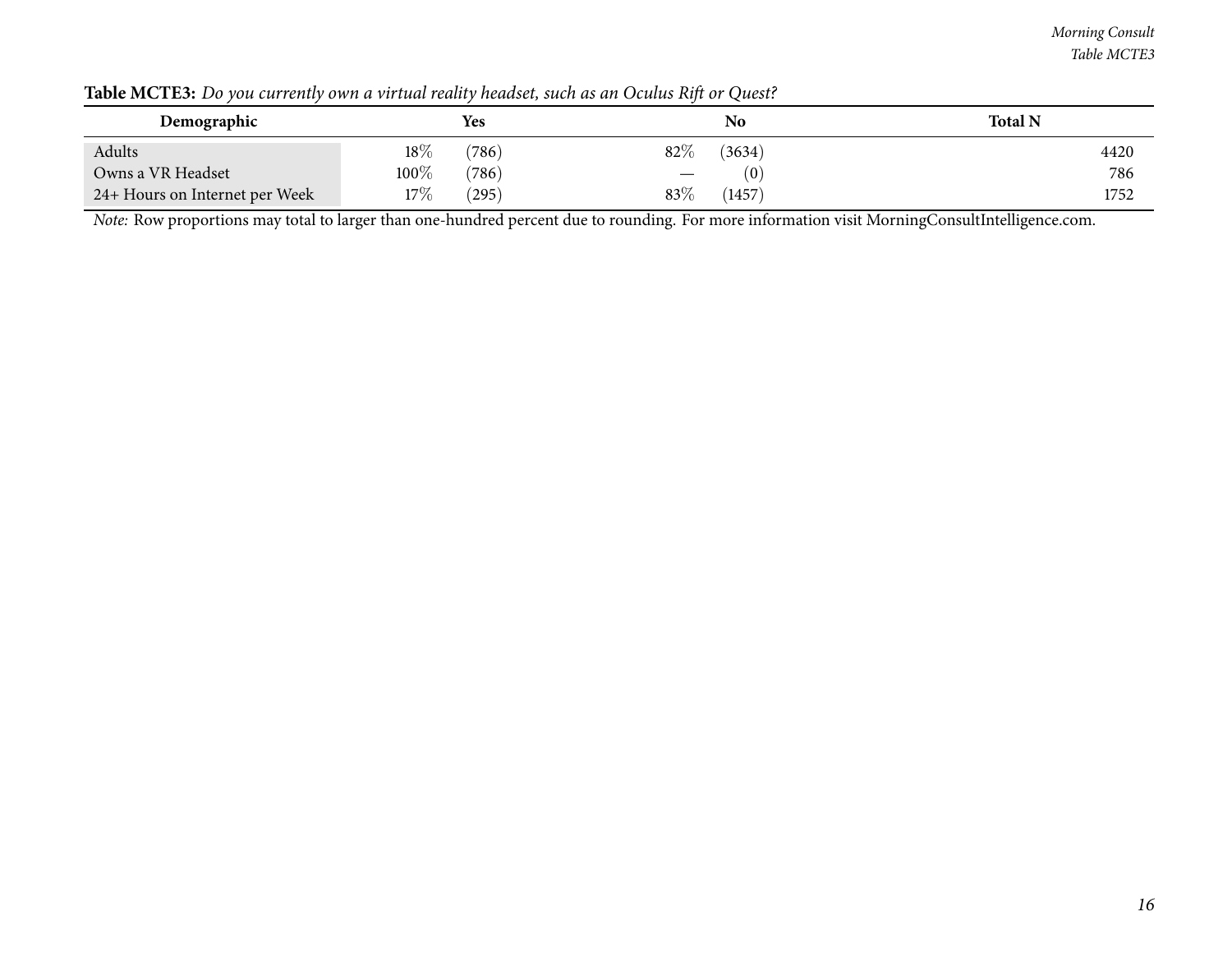<span id="page-16-0"></span>

| Demographic              |        | A lot |      | Some   |        | Not much |        | Nothing at all | <b>Total N</b> |
|--------------------------|--------|-------|------|--------|--------|----------|--------|----------------|----------------|
| Adults                   | $11\%$ | (488) | 25%  | (1124) | 24%    | (1066)   | 39%    | (1742)         | 4420           |
| Gender: Male             | 17%    | (366) | 31%  | (655)  | 24%    | (508)    | 28\%   | (604)          | 2133           |
| Gender: Female           | $5\%$  | (122) | 20%  | (468)  | 24\%   | (559)    | 50%    | (1137)         | 2287           |
| Age: 18-34               | 23%    | (298) | 32%  | (425)  | 21%    | (271)    | 25%    | (323)          | 1316           |
| Age: 35-44               | 16%    | (115) | 31%  | (220)  | 25%    | (180)    | 28%    | (203)          | 718            |
| Age: 45-64               | $4\%$  | (60)  | 24%  | (366)  | 26%    | (399)    | 45%    | (684)          | 1509           |
| Age: 65+                 | $2\%$  | (16)  | 13%  | (113)  | 25%    | (216)    | $61\%$ | (532)          | 877            |
| GenZers: 1997-2012       | 22%    | (105) | 33%  | (160)  | 19%    | (94)     | 26%    | (125)          | 485            |
| Millennials: 1981-1996   | 21%    | (293) | 32%  | (432)  | 22%    | (306)    | 25%    | (339)          | 1371           |
| GenXers: 1965-1980       | $6\%$  | (70)  | 27%  | (301)  | 25%    | (277)    | 41\%   | (458)          | 1107           |
| Baby Boomers: 1946-1964  | $1\%$  | (16)  | 17%  | (220)  | 27%    | (361)    | 55%    | (731)          | 1328           |
| PID: Dem (no lean)       | 16%    | (278) | 28%  | (473)  | 22%    | (375)    | 34%    | (590)          | 1716           |
| PID: Ind (no lean)       | $9\%$  | (120) | 25%  | (338)  | 28%    | (382)    | 39%    | (536)          | 1376           |
| PID: Rep (no lean)       | 7%     | (90)  | 24%  | (313)  | 23%    | (310)    | 46%    | (616)          | 1328           |
| PID/Gender: Dem Men      | 25%    | (224) | 35%  | (309)  | 19%    | (166)    | 21%    | (186)          | 885            |
| PID/Gender: Dem Women    | 7%     | (54)  | 20%  | (164)  | 25%    | (209)    | 49%    | (403)          | 831            |
| PID/Gender: Ind Men      | $12\%$ | (81)  | 27%  | (181)  | 31%    | (203)    | 30%    | (196)          | 661            |
| PID/Gender: Ind Women    | $5\%$  | (39)  | 22%  | (157)  | 25%    | (179)    | 48%    | (340)          | 716            |
| PID/Gender: Rep Men      | 10%    | (61)  | 28%  | (166)  | 24%    | (139)    | 38%    | (222)          | 588            |
| PID/Gender: Rep Women    | $4\%$  | (29)  | 20%  | (147)  | 23%    | (170)    | 53%    | (394)          | 740            |
| Ideo: Liberal (1-3)      | 17%    | (220) | 31%  | (405)  | 24%    | (313)    | 28%    | (361)          | 1299           |
| Ideo: Moderate (4)       | 10%    | (117) | 25%  | (299)  | 27%    | (327)    | 39%    | (478)          | 1220           |
| Ideo: Conservative (5-7) | $9\%$  | (131) | 23%  | (344)  | 23%    | (348)    | 45%    | (665)          | 1488           |
| Educ: < College          | $9\%$  | (266) | 24%  | (740)  | 24\%   | (730)    | 43%    | (1303)         | 3038           |
| Educ: Bachelors degree   | 13%    | (118) | 27%  | (244)  | 25%    | (220)    | 35%    | (310)          | 892            |
| Educ: Post-grad          | 21%    | (105) | 29%  | (141)  | 24%    | (116)    | 26%    | (129)          | 490            |
| Income: Under 50k        | $8\%$  | (184) | 23%  | (527)  | 25%    | (560)    | 44%    | (1000)         | 2271           |
| Income: 50k-100k         | $11\%$ | (165) | 28\% | (395)  | 25%    | (353)    | 36%    | (521)          | 1435           |
| Income: 100k+            | 20%    | (140) | 28%  | (201)  | $21\%$ | (153)    | $31\%$ | (220)          | 714            |
| Ethnicity: White         | 10%    | (360) | 24%  | (817)  | $25\%$ | (861)    | 41\%   | (1421)         | 3459           |
| Ethnicity: Hispanic      | 17%    | (120) | 35%  | (243)  | 25%    | (173)    | 24%    | (165)          | 702            |
| Ethnicity: Black         | 14%    | (77)  | 34%  | (187)  | 18%    | (100)    | 34%    | (187)          | 551            |

Table MCTE4\_1: How much have you seen, read or heard about the following?

The metaverse, a computer-generated environment in which users can interact with each other via virtual reality technology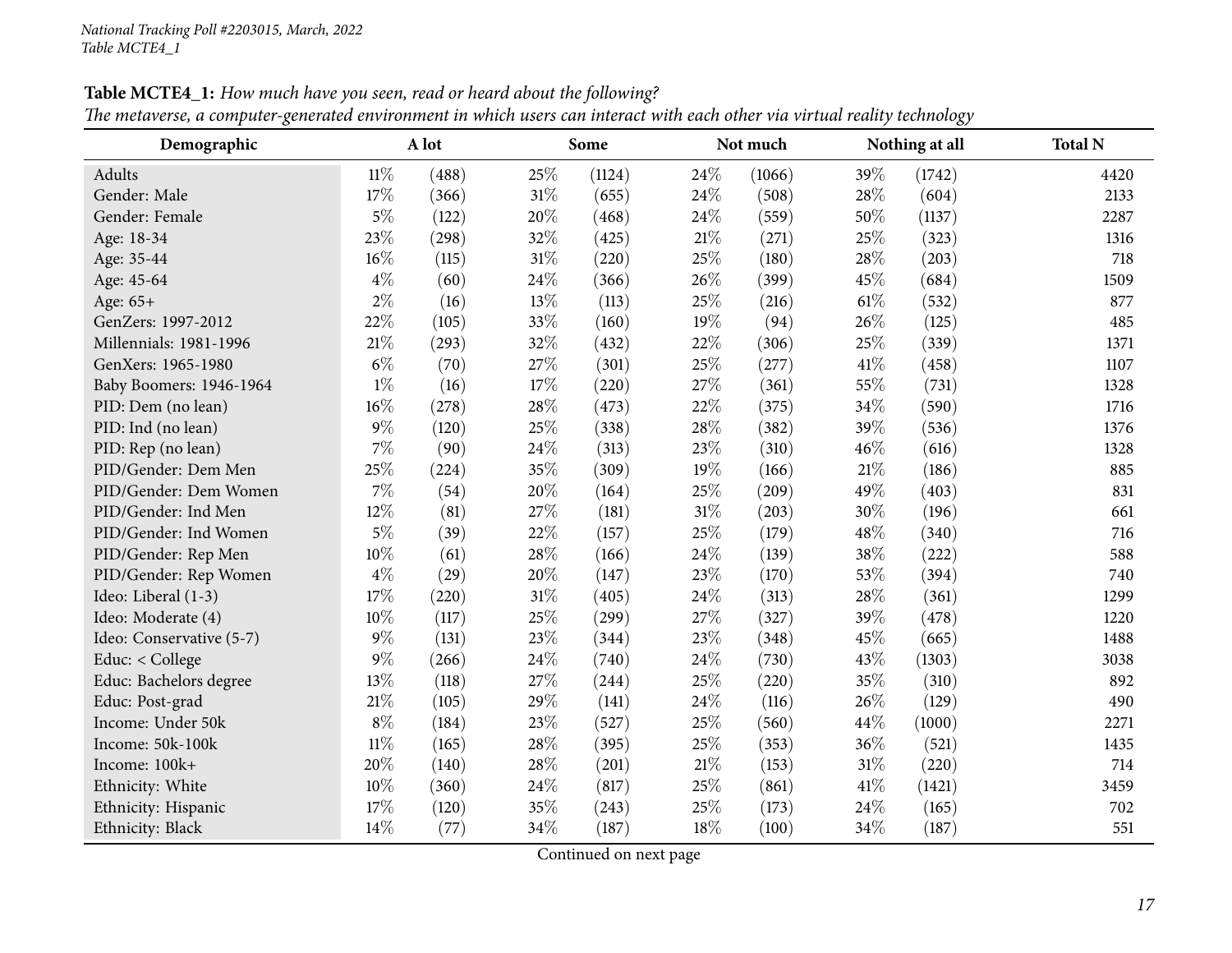| Demographic                          |        | A lot |        | Some   |      | Not much |      | Nothing at all | <b>Total N</b> |
|--------------------------------------|--------|-------|--------|--------|------|----------|------|----------------|----------------|
| Adults                               | $11\%$ | (488) | 25%    | (1124) | 24\% | (1066)   | 39%  | (1742)         | 4420           |
| Ethnicity: Other                     | 13%    | (51)  | 29%    | (120)  | 26%  | (105)    | 32%  | (133)          | 410            |
| All Christian                        | $8\%$  | (169) | 24%    | (480)  | 23%  | (475)    | 45%  | (909)          | 2034           |
| All Non-Christian                    | $31\%$ | (108) | 29%    | (99)   | 22%  | (77)     | 18%  | (62)           | 347            |
| Atheist                              | 17%    | (28)  | 29%    | (49)   | 30%  | (50)     | 23%  | (39)           | 165            |
| Agnostic/Nothing in particular       | 10%    | (111) | 25%    | (289)  | 27%  | (306)    | 38%  | (431)          | 1137           |
| Something Else                       | 10%    | (72)  | 28%    | (206)  | 21%  | (158)    | 41\% | (300)          | 737            |
| Religious Non-Protestant/Catholic    | 28%    | (112) | 28%    | (111)  | 23%  | (91)     | 22%  | (87)           | 401            |
| Evangelical                          | $11\%$ | (123) | 27%    | (312)  | 19%  | (215)    | 44%  | (507)          | 1157           |
| Non-Evangelical                      | $7\%$  | (101) | 23%    | (357)  | 26%  | (400)    | 44%  | (674)          | 1533           |
| Community: Urban                     | 20%    | (271) | 29%    | (385)  | 20%  | (267)    | 31%  | (422)          | 1345           |
| Community: Suburban                  | $8\%$  | (152) | 26%    | (512)  | 27%  | (526)    | 40%  | (785)          | 1976           |
| Community: Rural                     | $6\%$  | (65)  | $21\%$ | (227)  | 25%  | (273)    | 49%  | (534)          | 1099           |
| Employ: Private Sector               | 15%    | (213) | 31%    | (432)  | 23%  | (323)    | 30%  | (422)          | 1390           |
| Employ: Government                   | 18%    | (49)  | 30%    | (80)   | 28%  | (76)     | 24%  | (66)           | 272            |
| Employ: Self-Employed                | 22%    | (102) | 32%    | (148)  | 21\% | (96)     | 25%  | (116)          | 463            |
| Employ: Homemaker                    | $6\%$  | (21)  | 22%    | (71)   | 24%  | (78)     | 48%  | (158)          | 329            |
| Employ: Student                      | 17%    | (21)  | 32%    | (38)   | 23%  | (28)     | 27\% | (33)           | 120            |
| Employ: Retired                      | $2\%$  | (17)  | 15%    | (145)  | 27%  | (264)    | 57%  | (567)          | 993            |
| Employ: Unemployed                   | $6\%$  | (35)  | 24%    | (139)  | 26%  | (146)    | 44%  | (251)          | 572            |
| Employ: Other                        | $11\%$ | (30)  | 25%    | (70)   | 19%  | (55)     | 45%  | (128)          | 282            |
| Military HH: Yes                     | $9\%$  | (55)  | 22%    | (142)  | 24%  | (149)    | 45%  | (286)          | 632            |
| Military HH: No                      | $11\%$ | (433) | 26%    | (982)  | 24%  | (917)    | 38%  | (1456)         | 3788           |
| RD/WT: Right Direction               | 18%    | (298) | 29%    | (497)  | 22%  | (368)    | 31%  | (533)          | 1696           |
| RD/WT: Wrong Track                   | $7\%$  | (190) | 23%    | (627)  | 26%  | (698)    | 44%  | (1209)         | 2724           |
| Biden Job Approve                    | 16%    | (324) | 29%    | (567)  | 23%  | (451)    | 33%  | (648)          | 1989           |
| Biden Job Disapprove                 | 7%     | (155) | 23%    | (516)  | 26%  | (568)    | 44%  | (971)          | 2210           |
| Biden Job Strongly Approve           | 23%    | (222) | 29%    | (275)  | 19%  | (178)    | 30%  | (283)          | 959            |
| Biden Job Somewhat Approve           | 10%    | (101) | 28%    | (292)  | 26%  | (273)    | 35%  | (365)          | 1031           |
| Biden Job Somewhat Disapprove        | $8\%$  | (51)  | 28%    | (172)  | 28\% | (173)    | 36%  | (219)          | 614            |
| <b>Biden Job Strongly Disapprove</b> | $7\%$  | (104) | 22%    | (345)  | 25%  | (395)    | 47%  | (752)          | 1596           |

Table MCTE4\_1: How much have you seen, read or heard about the following?

The metaverse, a computer-generated environment in which users can interact with each other via virtual reality technology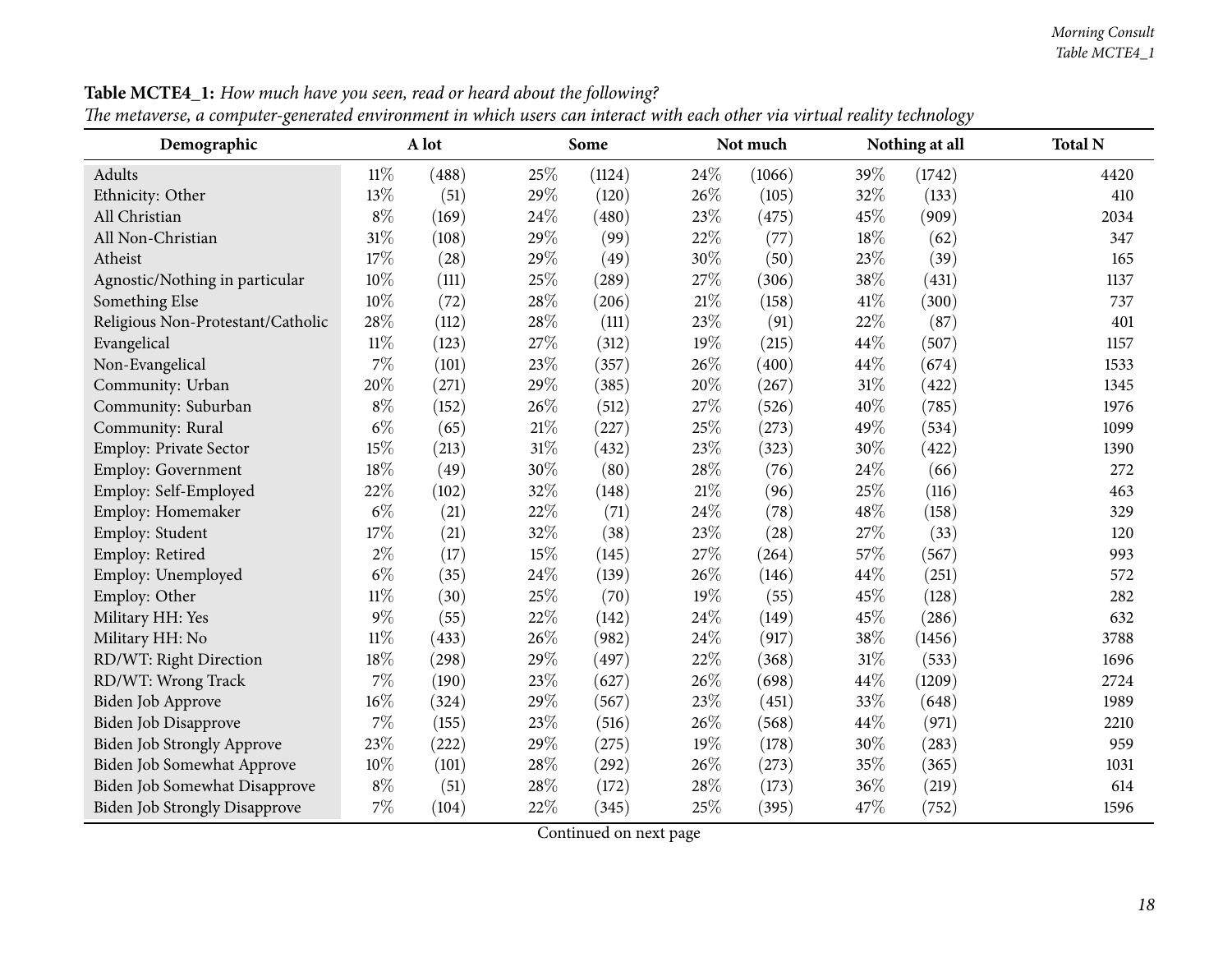| Demographic                          |        | A lot |     | Some   |        | Not much |        | Nothing at all | <b>Total N</b> |
|--------------------------------------|--------|-------|-----|--------|--------|----------|--------|----------------|----------------|
| Adults                               | $11\%$ | (488) | 25% | (1124) | 24\%   | (1066)   | 39%    | (1742)         | 4420           |
| Favorable of Biden                   | 16%    | (310) | 29% | (571)  | 23%    | (456)    | 33%    | (648)          | 1985           |
| Unfavorable of Biden                 | $7\%$  | (159) | 24% | (525)  | 26%    | (567)    | 43%    | (939)          | 2189           |
| Very Favorable of Biden              | $21\%$ | (204) | 29% | (285)  | 19%    | (190)    | $31\%$ | (305)          | 985            |
| Somewhat Favorable of Biden          | $11\%$ | (106) | 29% | (286)  | 27%    | (266)    | 34%    | (343)          | 1000           |
| Somewhat Unfavorable of Biden        | 10%    | (57)  | 30% | (164)  | 28%    | (152)    | 32%    | (178)          | 550            |
| Very Unfavorable of Biden            | $6\%$  | (102) | 22% | (361)  | 25%    | (415)    | 46%    | (761)          | 1639           |
| #1 Issue: Economy                    | 12%    | (220) | 28% | (490)  | 24%    | (433)    | 36%    | (631)          | 1774           |
| #1 Issue: Security                   | $7\%$  | (45)  | 23% | (161)  | 24%    | (169)    | 46%    | (316)          | 692            |
| #1 Issue: Health Care                | 16%    | (85)  | 27% | (148)  | 24%    | (130)    | 33%    | (181)          | 544            |
| #1 Issue: Medicare / Social Security | $4\%$  | (19)  | 13% | (67)   | 26%    | (130)    | 57%    | (289)          | 505            |
| #1 Issue: Women's Issues             | 12%    | (26)  | 35% | (74)   | 18%    | (38)     | 34%    | (72)           | 210            |
| #1 Issue: Education                  | 15%    | (26)  | 26% | (46)   | 23%    | (40)     | 37%    | (65)           | 177            |
| #1 Issue: Energy                     | 17%    | (52)  | 32% | (97)   | 19%    | (58)     | $31\%$ | (93)           | 300            |
| #1 Issue: Other                      | $7\%$  | (16)  | 19% | (41)   | $31\%$ | (68)     | 43%    | (94)           | 219            |
| 2020 Vote: Joe Biden                 | 16%    | (293) | 28% | (530)  | 23%    | (433)    | 33%    | (626)          | 1882           |
| 2020 Vote: Donald Trump              | 7%     | (104) | 23% | (347)  | 24%    | (371)    | 46%    | (701)          | 1523           |
| 2020 Vote: Other                     | $8\%$  | (11)  | 25% | (35)   | 39%    | (54)     | 28%    | (39)           | 139            |
| 2020 Vote: Didn't Vote               | $9\%$  | (81)  | 24% | (212)  | 24\%   | (208)    | 43%    | (376)          | 876            |
| 2018 House Vote: Democrat            | 15%    | (224) | 28% | (425)  | 23%    | (352)    | 34%    | (518)          | 1519           |
| 2018 House Vote: Republican          | 7%     | (87)  | 23% | (282)  | 25%    | (309)    | 46%    | (571)          | 1250           |
| 2018 House Vote: Someone else        | $4\%$  | (5)   | 25% | (29)   | 36%    | (42)     | 34%    | (39)           | 115            |
| 2016 Vote: Hillary Clinton           | 13%    | (186) | 28% | (389)  | 23%    | (331)    | 36%    | (506)          | 1412           |
| 2016 Vote: Donald Trump              | $8\%$  | (109) | 23% | (313)  | 25%    | (338)    | 45%    | (611)          | 1371           |
| 2016 Vote: Other                     | $6\%$  | (13)  | 23% | (51)   | 37%    | (79)     | 34%    | (74)           | 217            |
| 2016 Vote: Didn't Vote               | 13%    | (179) | 26% | (371)  | 22%    | (317)    | 39%    | (549)          | 1415           |
| Voted in 2014: Yes                   | 10%    | (255) | 24% | (605)  | 25%    | (638)    | 41\%   | (1022)         | 2519           |
| Voted in 2014: No                    | 12%    | (234) | 27% | (519)  | 23%    | (429)    | 38%    | (720)          | 1901           |
| 4-Region: Northeast                  | 15%    | (120) | 24% | (187)  | 23%    | (185)    | 38%    | (299)          | 791            |
| 4-Region: Midwest                    | $7\%$  | (61)  | 22% | (205)  | 24%    | (224)    | 47%    | (439)          | 929            |
| 4-Region: South                      | $9\%$  | (152) | 28% | (459)  | 24%    | (394)    | 39%    | (651)          | 1656           |
| 4-Region: West                       | 15%    | (156) | 26% | (273)  | 25%    | (264)    | 34%    | (353)          | 1045           |

Table MCTE4\_1: How much have you seen, read or heard about the following?

The metaverse, a computer-generated environment in which users can interact with each other via virtual reality technology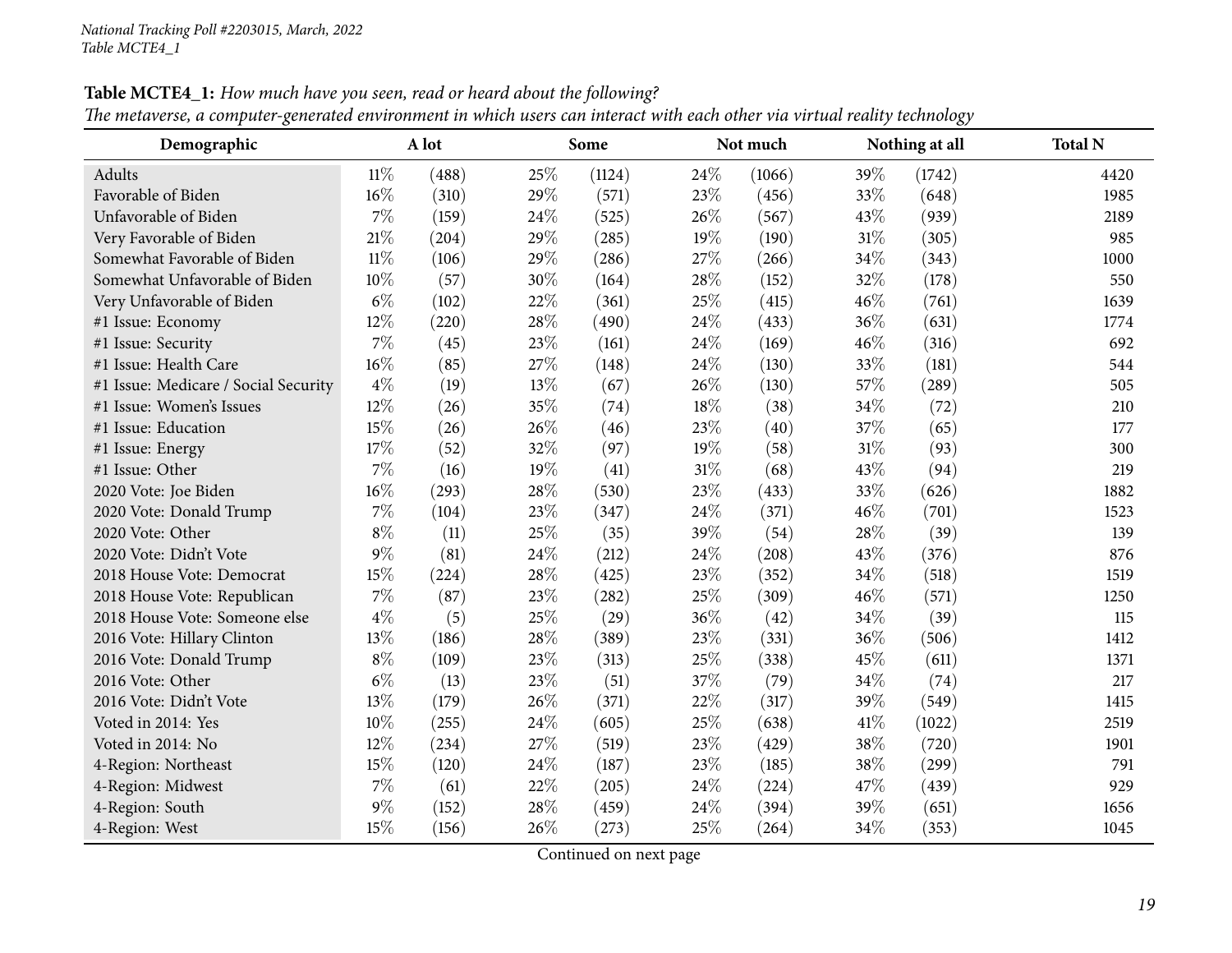| $\mathbf \sigma$               |        |       |        |        |        |                 |        | <u>v</u>       |                |
|--------------------------------|--------|-------|--------|--------|--------|-----------------|--------|----------------|----------------|
| Demographic                    | A lot  |       |        | Some   |        | Not much        |        | Nothing at all | <b>Total N</b> |
| Adults                         | $11\%$ | (488) | 25%    | (1124) | $24\%$ | (1066)          | 39%    | (1742)         | 4420           |
| 2203009                        | $11\%$ | (232) | 25%    | (548)  | $25\%$ | (547)           | 40%    | (882)          | 2209           |
| 2203015                        | $12\%$ | (256) | 26%    | (576)  | $24\%$ | (520)           | 39%    | (860)          | 2211           |
| Interest in the Metaverse      | 25%    | (405) | 41\%   | (661)  | 20%    | $^{\prime}327)$ | $14\%$ | (234)          | 1626           |
| Owns a VR Headset              | 33\%   | (258) | 38%    | (296)  | $17\%$ | (130)           | $13\%$ | (102)          | 786            |
| 24+ Hours on Internet per Week | $11\%$ | (191) | $28\%$ | (488)  | 23\%   | (404)           | 38%    | (669)          | 1752           |

Table MCTE4\_1: How much have you seen, read or heard about the following? The metaverse, a computer-generated environment in which users can interact with each other via virtual reality technology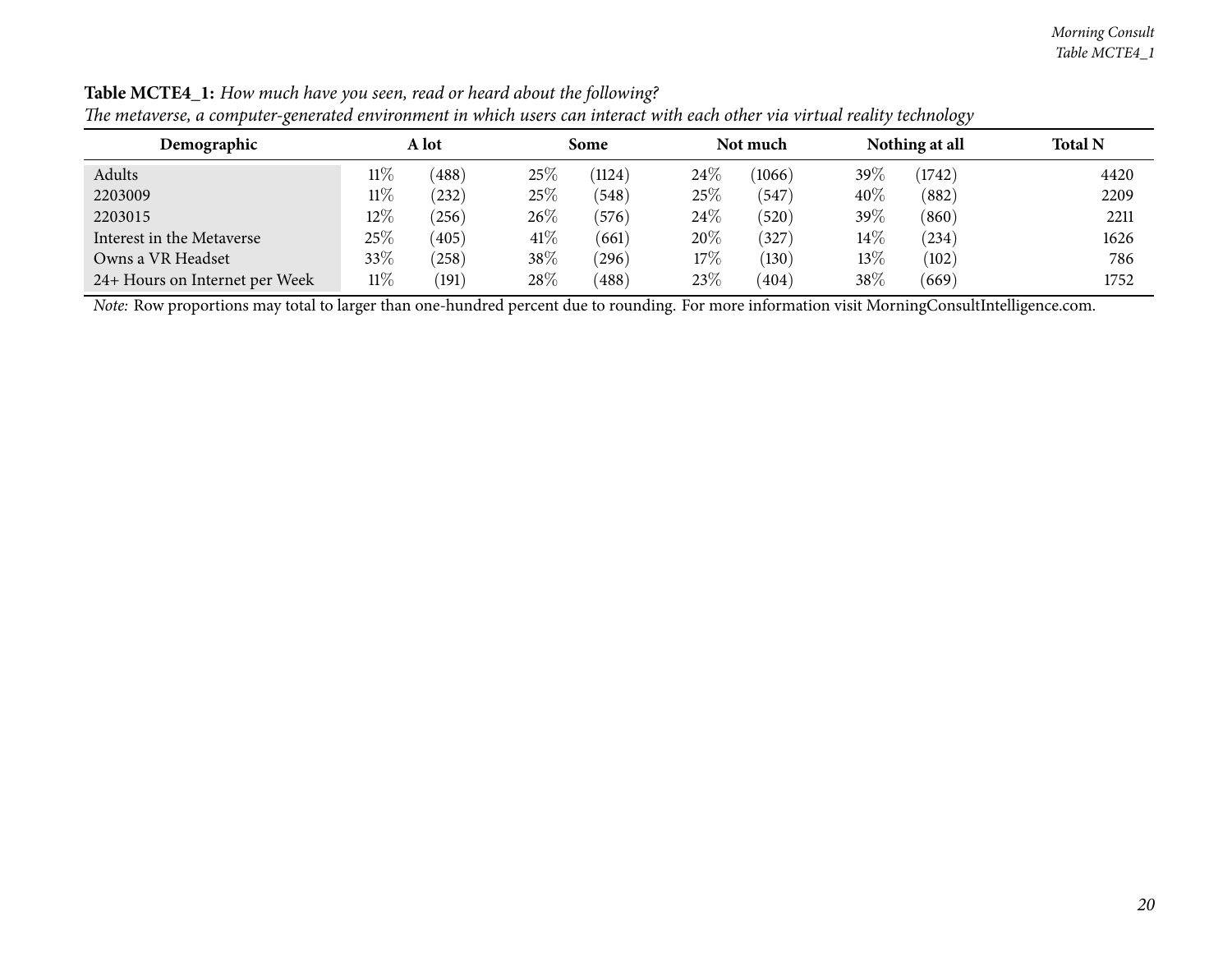Table MCTE4\_2: How much have you seen, read or heard about the following?

| The virtual reality project by Meta Platforms (formerly known as Facebook), Horizon Worlds, a virtual reality-based video game where users can |  |
|------------------------------------------------------------------------------------------------------------------------------------------------|--|
| socialize with other users, create their own virtual worlds, and see other players' worlds                                                     |  |

<span id="page-20-0"></span>

| Demographic              |       | A lot |        | Some  |      | Not much |      | Nothing at all | <b>Total N</b> |
|--------------------------|-------|-------|--------|-------|------|----------|------|----------------|----------------|
| Adults                   | $8\%$ | (375) | 18%    | (782) | 19%  | (840)    | 55%  | (2424)         | 4420           |
| Gender: Male             | 13%   | (279) | 23%    | (487) | 20%  | (421)    | 44%  | (946)          | 2133           |
| Gender: Female           | $4\%$ | (96)  | 13%    | (294) | 18%  | (419)    | 65%  | (1478)         | 2287           |
| Age: 18-34               | 18%   | (240) | 26%    | (346) | 19%  | (245)    | 37%  | (486)          | 1316           |
| Age: 35-44               | 12%   | (86)  | 22%    | (161) | 23%  | (166)    | 43%  | (306)          | 718            |
| Age: 45-64               | $3\%$ | (42)  | 14%    | (209) | 20%  | (305)    | 63%  | (953)          | 1509           |
| Age: 65+                 | $1\%$ | (8)   | 7%     | (65)  | 14%  | (125)    | 78%  | (680)          | 877            |
| GenZers: 1997-2012       | 17%   | (80)  | 25%    | (120) | 18%  | (86)     | 41\% | (199)          | 485            |
| Millennials: 1981-1996   | 17%   | (237) | 26%    | (362) | 20%  | (280)    | 36%  | (492)          | 1371           |
| GenXers: 1965-1980       | $4\%$ | (43)  | 15%    | (171) | 21%  | (237)    | 59%  | (656)          | 1107           |
| Baby Boomers: 1946-1964  | $1\%$ | (13)  | $9\%$  | (121) | 17%  | (225)    | 73%  | (969)          | 1328           |
| PID: Dem (no lean)       | 14%   | (240) | 20%    | (338) | 18%  | (304)    | 49%  | (834)          | 1716           |
| PID: Ind (no lean)       | $5\%$ | (73)  | 18%    | (242) | 20%  | (269)    | 58%  | (792)          | 1376           |
| PID: Rep (no lean)       | $5\%$ | (61)  | 15%    | (202) | 20%  | (267)    | 60%  | (798)          | 1328           |
| PID/Gender: Dem Men      | 22%   | (192) | 27%    | (241) | 17%  | (147)    | 34%  | (305)          | 885            |
| PID/Gender: Dem Women    | $6\%$ | (48)  | 12%    | (97)  | 19%  | (157)    | 64%  | (529)          | 831            |
| PID/Gender: Ind Men      | $6\%$ | (42)  | 20%    | (131) | 22%  | (146)    | 52%  | (342)          | 661            |
| PID/Gender: Ind Women    | $4\%$ | (31)  | 15%    | (110) | 17%  | (123)    | 63%  | (451)          | 716            |
| PID/Gender: Rep Men      | $8\%$ | (45)  | 20%    | (115) | 22%  | (129)    | 51%  | (299)          | 588            |
| PID/Gender: Rep Women    | $2\%$ | (16)  | 12%    | (87)  | 19%  | (138)    | 67%  | (499)          | 740            |
| Ideo: Liberal (1-3)      | 15%   | (188) | 21%    | (269) | 18%  | (231)    | 47%  | (610)          | 1299           |
| Ideo: Moderate (4)       | $6\%$ | (78)  | 18%    | (223) | 21\% | (259)    | 54%  | (661)          | 1220           |
| Ideo: Conservative (5-7) | $6\%$ | (94)  | 16%    | (237) | 19%  | (284)    | 59%  | (874)          | 1488           |
| Educ: < College          | $6\%$ | (184) | 17%    | (522) | 20%  | (598)    | 57%  | (1734)         | 3038           |
| Educ: Bachelors degree   | 12%   | (104) | 17%    | (151) | 19%  | (167)    | 53%  | (469)          | 892            |
| Educ: Post-grad          | 18%   | (87)  | 22%    | (108) | 15%  | (75)     | 45%  | (221)          | 490            |
| Income: Under 50k        | $6\%$ | (137) | 17%    | (393) | 18%  | (410)    | 59%  | (1331)         | 2271           |
| Income: 50k-100k         | $9\%$ | (135) | 17%    | (241) | 21\% | (296)    | 53%  | (764)          | 1435           |
| Income: 100k+            | 14%   | (103) | $21\%$ | (148) | 19%  | (134)    | 46%  | (330)          | 714            |
| Ethnicity: White         | $8\%$ | (282) | 16%    | (566) | 19%  | (642)    | 57%  | (1969)         | 3459           |
| Ethnicity: Hispanic      | 14%   | (97)  | 26%    | (179) | 21%  | (148)    | 40%  | (278)          | 702            |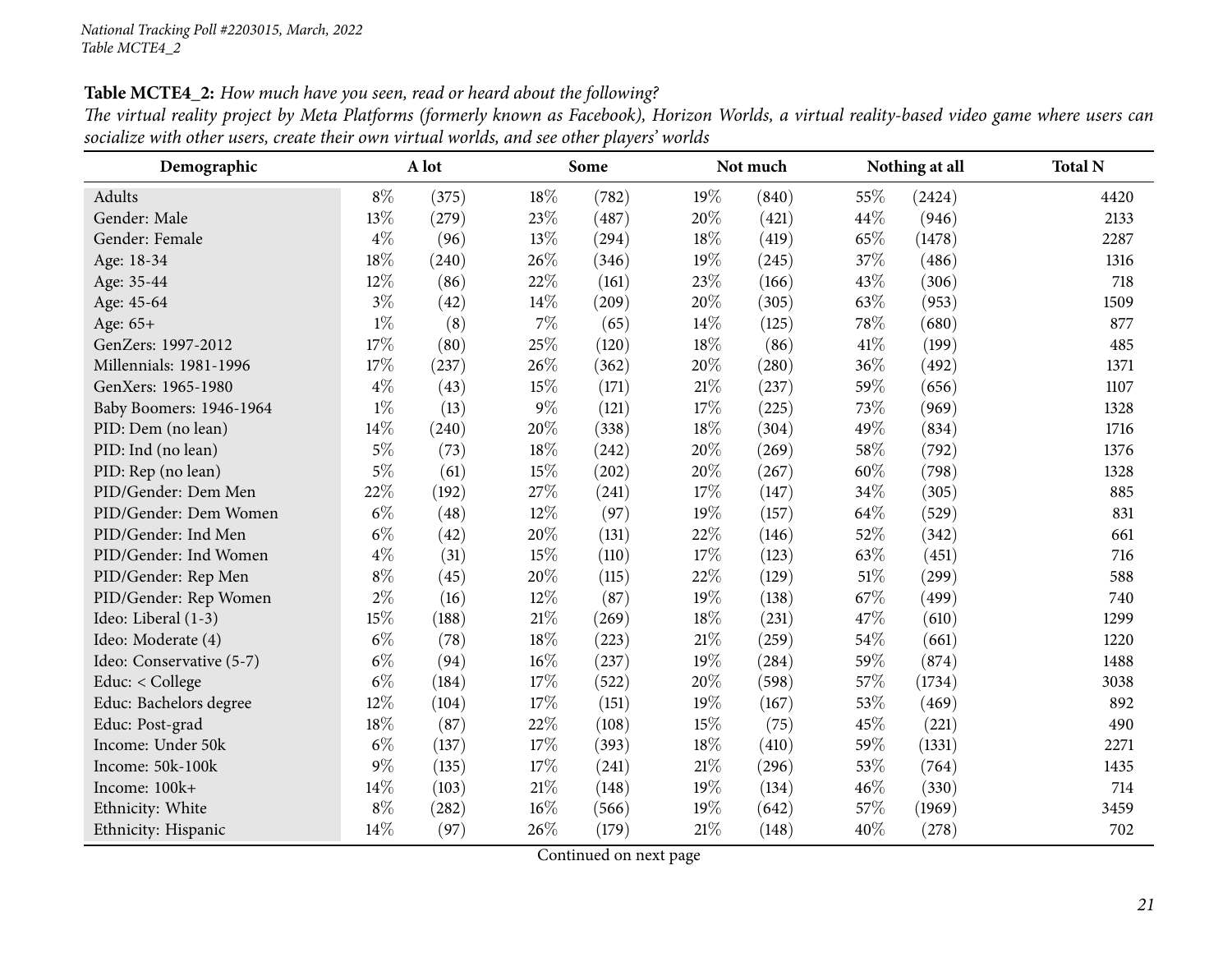| Demographic                       |        | A lot               |        | Some                |        | Not much |        | Nothing at all | <b>Total N</b> |
|-----------------------------------|--------|---------------------|--------|---------------------|--------|----------|--------|----------------|----------------|
| Adults                            | $8\%$  | (375)               | 18%    | (782)               | 19%    | (840)    | 55%    | (2424)         | 4420           |
| Ethnicity: Black                  | 13%    | (69)                | 23%    | (128)               | 20%    | (112)    | 44\%   | (242)          | 551            |
| Ethnicity: Other                  | $6\%$  | (24)                | 21%    | (87)                | 21%    | (86)     | 52%    | (213)          | 410            |
| All Christian                     | $7\%$  | (146)               | $16\%$ | (323)               | 18%    | (360)    | 59%    | (1205)         | 2034           |
| All Non-Christian                 | 30%    | (105)               | 25%    | (87)                | 18%    | (63)     | 27%    | (92)           | 347            |
| Atheist                           | $8\%$  | (13)                | 20%    | (33)                | 17%    | (29)     | 55%    | (91)           | 165            |
| Agnostic/Nothing in particular    | $6\%$  | (66)                | $18\%$ | $\left( 202\right)$ | $21\%$ | (234)    | 56%    | (635)          | 1137           |
| Something Else                    | $6\%$  | (43)                | 19%    | (137)               | $21\%$ | (155)    | 54%    | (402)          | 737            |
| Religious Non-Protestant/Catholic | 26%    | (105)               | $23\%$ | (91)                | 20%    | (79)     | 31%    | (125)          | 401            |
| Evangelical                       | $9\%$  | (109)               | $19\%$ | (215)               | 16%    | (190)    | 55%    | (642)          | 1157           |
| Non-Evangelical                   | $5\%$  | (71)                | $15\%$ | (233)               | 20%    | (300)    | $61\%$ | (928)          | 1533           |
| Community: Urban                  | 17%    | (229)               | $23\%$ | (303)               | 18%    | (240)    | 43%    | (573)          | 1345           |
| Community: Suburban               | $5\%$  | (94)                | 16%    | (313)               | 21%    | (414)    | 58%    | (1155)         | 1976           |
| Community: Rural                  | $5\%$  | (52)                | 15%    | (165)               | 17%    | (186)    | 63%    | (696)          | 1099           |
| Employ: Private Sector            | $12\%$ | (168)               | 22\%   | (312)               | 19%    | (264)    | 46%    | (646)          | 1390           |
| <b>Employ: Government</b>         | $15\%$ | (41)                | $27\%$ | (73)                | 23%    | (63)     | 35%    | (95)           | 272            |
| Employ: Self-Employed             | 20%    | (92)                | 22%    | (104)               | 19%    | (87)     | 39%    | (180)          | 463            |
| Employ: Homemaker                 | $2\%$  | (8)                 | $14\%$ | (47)                | 20%    | (65)     | 63%    | (208)          | 329            |
| Employ: Student                   | $3\%$  | (3)                 | $25\%$ | (31)                | 27\%   | (33)     | 44\%   | (53)           | 120            |
| Employ: Retired                   | $1\%$  | (8)                 | $9\%$  | (85)                | $16\%$ | (160)    | 74\%   | (739)          | 993            |
| Employ: Unemployed                | $5\%$  | (30)                | 13%    | (74)                | 22\%   | (126)    | 60%    | (341)          | 572            |
| Employ: Other                     | $8\%$  | (24)                | 20%    | (55)                | 15%    | (42)     | 57%    | (162)          | 282            |
| Military HH: Yes                  | $7\%$  | (42)                | $15\%$ | (93)                | 17%    | (108)    | 62%    | (389)          | 632            |
| Military HH: No                   | $9\%$  | (333)               | $18\%$ | (688)               | 19%    | (731)    | 54%    | (2035)         | 3788           |
| RD/WT: Right Direction            | 15%    | (262)               | 22%    | (371)               | 19%    | (327)    | 43%    | (736)          | 1696           |
| RD/WT: Wrong Track                | $4\%$  | (113)               | 15%    | (411)               | 19%    | (513)    | 62%    | (1688)         | 2724           |
| Biden Job Approve                 | 15%    | $\left( 289\right)$ | 20%    | (405)               | 17%    | (344)    | 48%    | (951)          | 1989           |
| Biden Job Disapprove              | $4\%$  | (81)                | $16\%$ | (346)               | 21%    | (456)    | $60\%$ | (1327)         | 2210           |

Table MCTE4\_2: How much have you seen, read or heard about the following?

The virtual reality project by Meta Platforms (formerly known as Facebook), Horizon Worlds, a virtual reality-based video game where users can socialize with other users, create their own virtual worlds, and see other players' worlds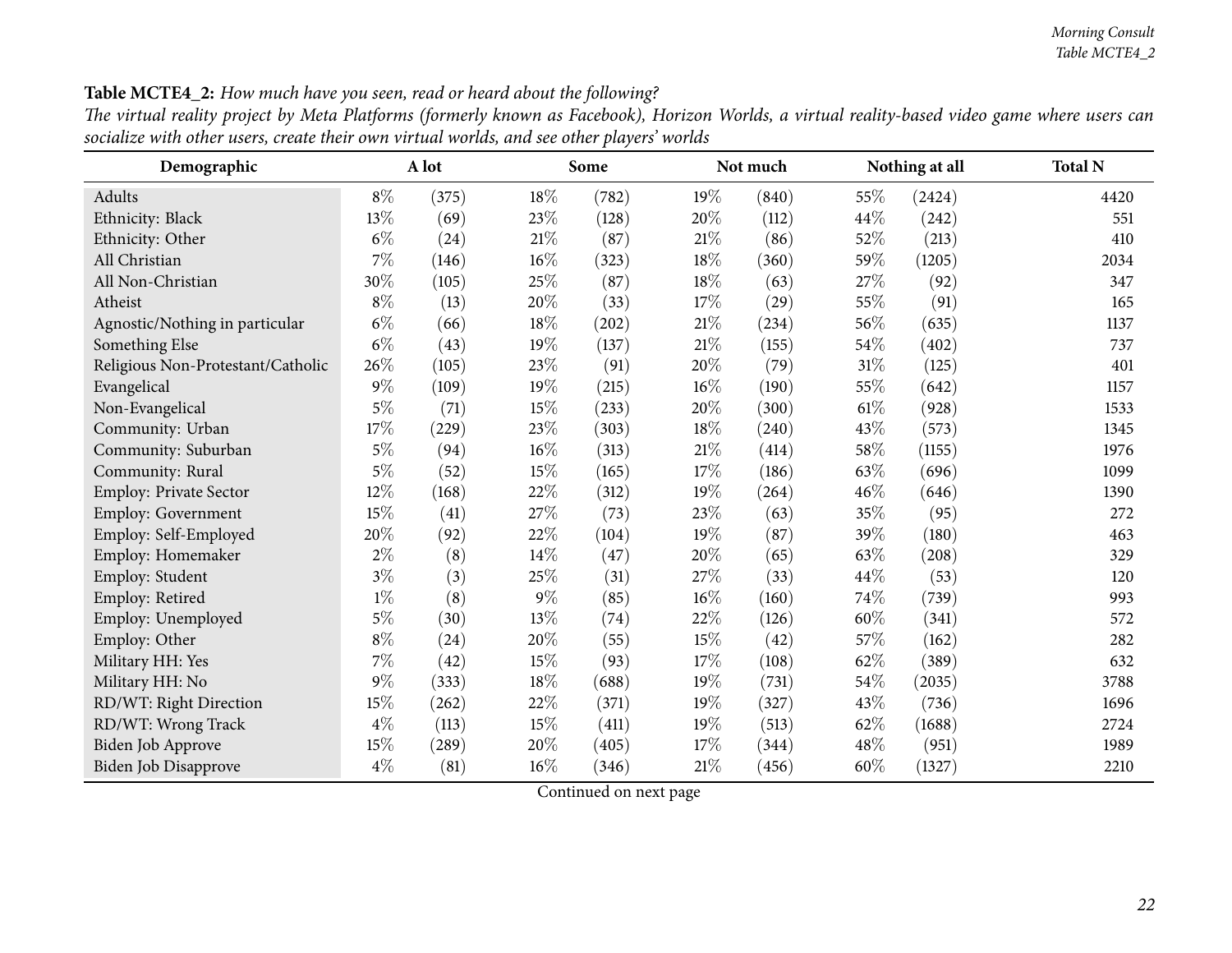Table MCTE4\_2: How much have you seen, read or heard about the following?

| The virtual reality project by Meta Platforms (formerly known as Facebook), Horizon Worlds, a virtual reality-based video game where users can |  |
|------------------------------------------------------------------------------------------------------------------------------------------------|--|
| socialize with other users, create their own virtual worlds, and see other players' worlds                                                     |  |

| Demographic                          |        | A lot |     | Some               |      | Not much |        | Nothing at all | <b>Total N</b> |
|--------------------------------------|--------|-------|-----|--------------------|------|----------|--------|----------------|----------------|
| Adults                               | $8\%$  | (375) | 18% | (782)              | 19%  | (840)    | $55\%$ | (2424)         | 4420           |
| <b>Biden Job Strongly Approve</b>    | 22%    | (211) | 23% | (219)              | 14\% | (130)    | 42%    | (399)          | 959            |
| Biden Job Somewhat Approve           | $8\%$  | (78)  | 18% | (186)              | 21%  | (214)    | 54%    | (552)          | 1031           |
| Biden Job Somewhat Disapprove        | $5\%$  | (29)  | 17% | (106)              | 26%  | (157)    | 52%    | (322)          | 614            |
| <b>Biden Job Strongly Disapprove</b> | $3\%$  | (52)  | 15% | (241)              | 19%  | (299)    | 63%    | (1004)         | 1596           |
| Favorable of Biden                   | 14%    | (269) | 21% | (419)              | 17%  | (335)    | 48%    | (961)          | 1985           |
| Unfavorable of Biden                 | $4\%$  | (93)  | 15% | (331)              | 21\% | (457)    | 60%    | (1309)         | 2189           |
| Very Favorable of Biden              | 20%    | (197) | 22% | (214)              | 15%  | (144)    | 44%    | (429)          | 985            |
| Somewhat Favorable of Biden          | $7\%$  | (73)  | 20% | (205)              | 19%  | (191)    | 53%    | (532)          | 1000           |
| Somewhat Unfavorable of Biden        | $5\%$  | (29)  | 20% | (109)              | 23%  | (129)    | 52%    | (284)          | 550            |
| Very Unfavorable of Biden            | $4\%$  | (65)  | 14% | (222)              | 20%  | (328)    | 63%    | (1025)         | 1639           |
| #1 Issue: Economy                    | $9\%$  | (160) | 19% | (338)              | 21\% | (370)    | 51%    | (906)          | 1774           |
| #1 Issue: Security                   | $6\%$  | (40)  | 15% | (106)              | 17%  | (118)    | 62%    | (427)          | 692            |
| #1 Issue: Health Care                | 12%    | (64)  | 21% | (115)              | 19%  | (104)    | 48%    | (260)          | 544            |
| #1 Issue: Medicare / Social Security | $2\%$  | (11)  | 10% | (49)               | 17%  | (84)     | 71\%   | (360)          | 505            |
| #1 Issue: Women's Issues             | 13%    | (27)  | 21% | (45)               | 15%  | (31)     | 51%    | (107)          | 210            |
| #1 Issue: Education                  | 12%    | (22)  | 22% | (39)               | 18%  | (31)     | 48%    | (85)           | 177            |
| #1 Issue: Energy                     | 13\%   | (38)  | 21% | (63)               | 23%  | (68)     | 44%    | (131)          | 300            |
| #1 Issue: Other                      | $5\%$  | (12)  | 12% | (26)               | 15%  | (33)     | 67\%   | (147)          | 219            |
| 2020 Vote: Joe Biden                 | 13%    | (236) | 19% | (364)              | 18%  | (333)    | 50%    | (950)          | 1882           |
| 2020 Vote: Donald Trump              | $5\%$  | (73)  | 15% | (231)              | 20%  | (305)    | 60%    | (914)          | 1523           |
| 2020 Vote: Other                     | $3\%$  | (4)   | 19% | (26)               | 28%  | (38)     | 51\%   | (71)           | 139            |
| 2020 Vote: Didn't Vote               | 7%     | (62)  | 18% | (161)              | 19%  | (164)    | 56%    | (490)          | 876            |
| 2018 House Vote: Democrat            | 12%    | (184) | 20% | (307)              | 17%  | (265)    | 50%    | (763)          | 1519           |
| 2018 House Vote: Republican          | $5\%$  | (66)  | 15% | (186)              | 20%  | (246)    | 60%    | (751)          | 1250           |
| 2018 House Vote: Someone else        | $4\%$  | (4)   | 17% | (19)               | 24%  | (28)     | 55%    | (64)           | 115            |
| 2016 Vote: Hillary Clinton           | $11\%$ | (149) | 19% | (272)              | 18%  | (247)    | 53%    | (744)          | 1412           |
| 2016 Vote: Donald Trump              | $6\%$  | (82)  | 15% | (206)              | 20%  | (280)    | 59%    | (804)          | 1371           |
| 2016 Vote: Other                     | $4\%$  | (9)   | 13% | $\left( 29\right)$ | 22%  | (49)     | 60%    | (130)          | 217            |
| 2016 Vote: Didn't Vote               | $9\%$  | (134) | 19% | (274)              | 19%  | (263)    | 53%    | (744)          | 1415           |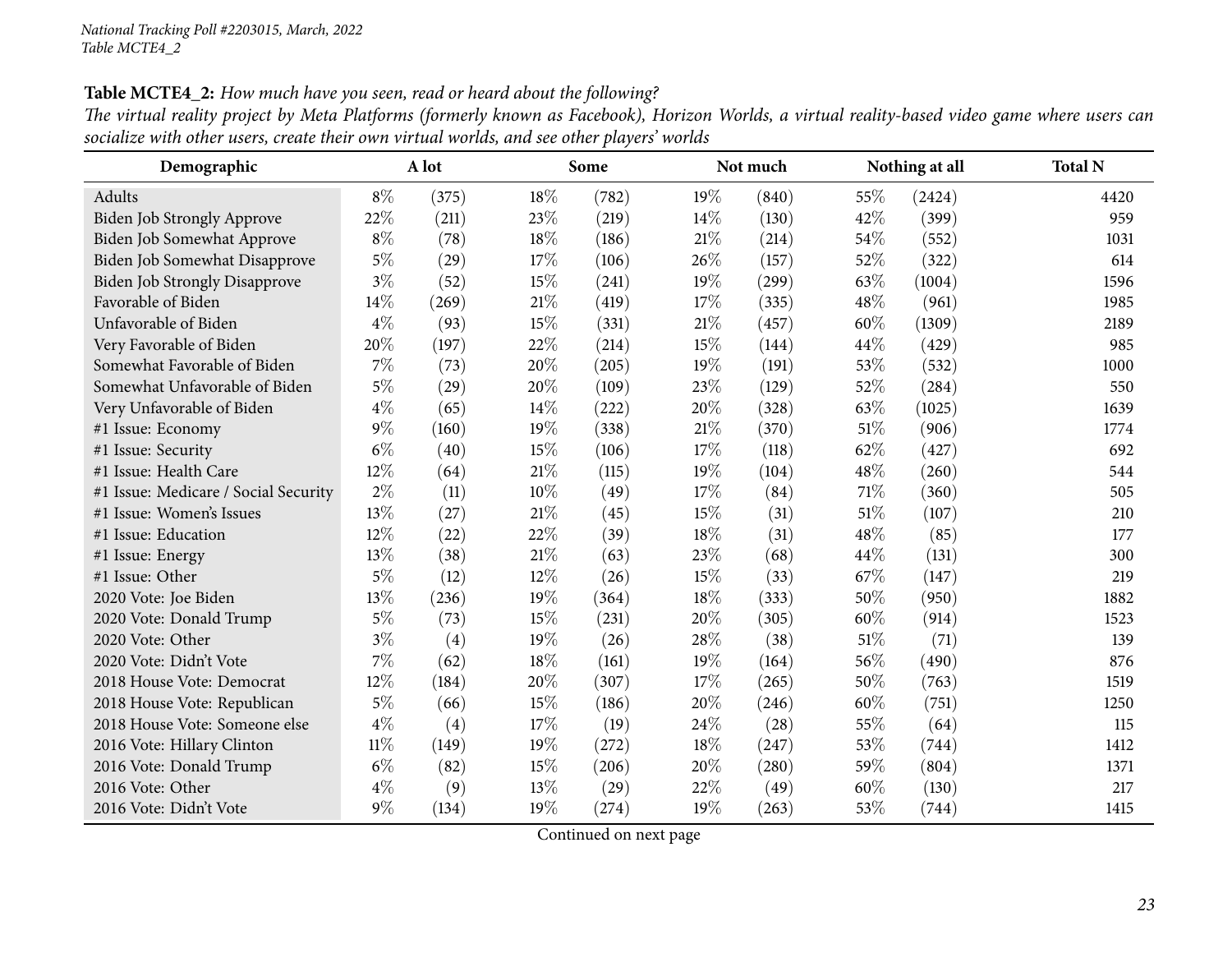| Demographic                    | A lot  |       |        | Some  |        | Not much |        | Nothing at all | <b>Total N</b> |
|--------------------------------|--------|-------|--------|-------|--------|----------|--------|----------------|----------------|
| Adults                         | $8\%$  | (375) | 18%    | (782) | $19\%$ | (840)    | 55%    | (2424)         | 4420           |
| Voted in 2014: Yes             | $8\%$  | (202) | $17\%$ | (420) | $19\%$ | (482)    | 56\%   | (1416)         | 2519           |
| Voted in 2014: No              | $9\%$  | (173) | $19\%$ | (362) | $19\%$ | (358)    | $53\%$ | (1008)         | 1901           |
| 4-Region: Northeast            | $11\%$ | (90)  | $19\%$ | (154) | $17\%$ | (136)    | $52\%$ | (411)          | 791            |
| 4-Region: Midwest              | 5%     | (44)  | $14\%$ | (131) | $18\%$ | (167)    | 63\%   | (587)          | 929            |
| 4-Region: South                | $7\%$  | (113) | 18%    | (296) | $20\%$ | (339)    | 55%    | (908)          | 1656           |
| 4-Region: West                 | $12\%$ | (129) | $19\%$ | (201) | $19\%$ | (197)    | 50\%   | (518)          | 1045           |
| 2203009                        | $8\%$  | (175) | 18%    | (399) | $20\%$ | (439)    | 54\%   | (1195)         | 2209           |
| 2203015                        | $9\%$  | (199) | $17\%$ | (382) | $18\%$ | (401)    | 56%    | (1229)         | 2211           |
| Interest in the Metaverse      | $20\%$ | (325) | 32%    | (521) | 21%    | (348)    | 27\%   | (432)          | 1626           |
| Owns a VR Headset              | $31\%$ | (240) | 35\%   | (274) | $14\%$ | (113)    | 20%    | (157)          | 786            |
| 24+ Hours on Internet per Week | $6\%$  | (111) | 18%    | (316) | $18\%$ | (320)    | $57\%$ | (1005)         | 1752           |

Table MCTE4\_2: How much have you seen, read or heard about the following?

The virtual reality project by Meta Platforms (formerly known as Facebook), Horizon Worlds, a virtual reality-based video game where users can socialize with other users, create their own virtual worlds, and see other players' worlds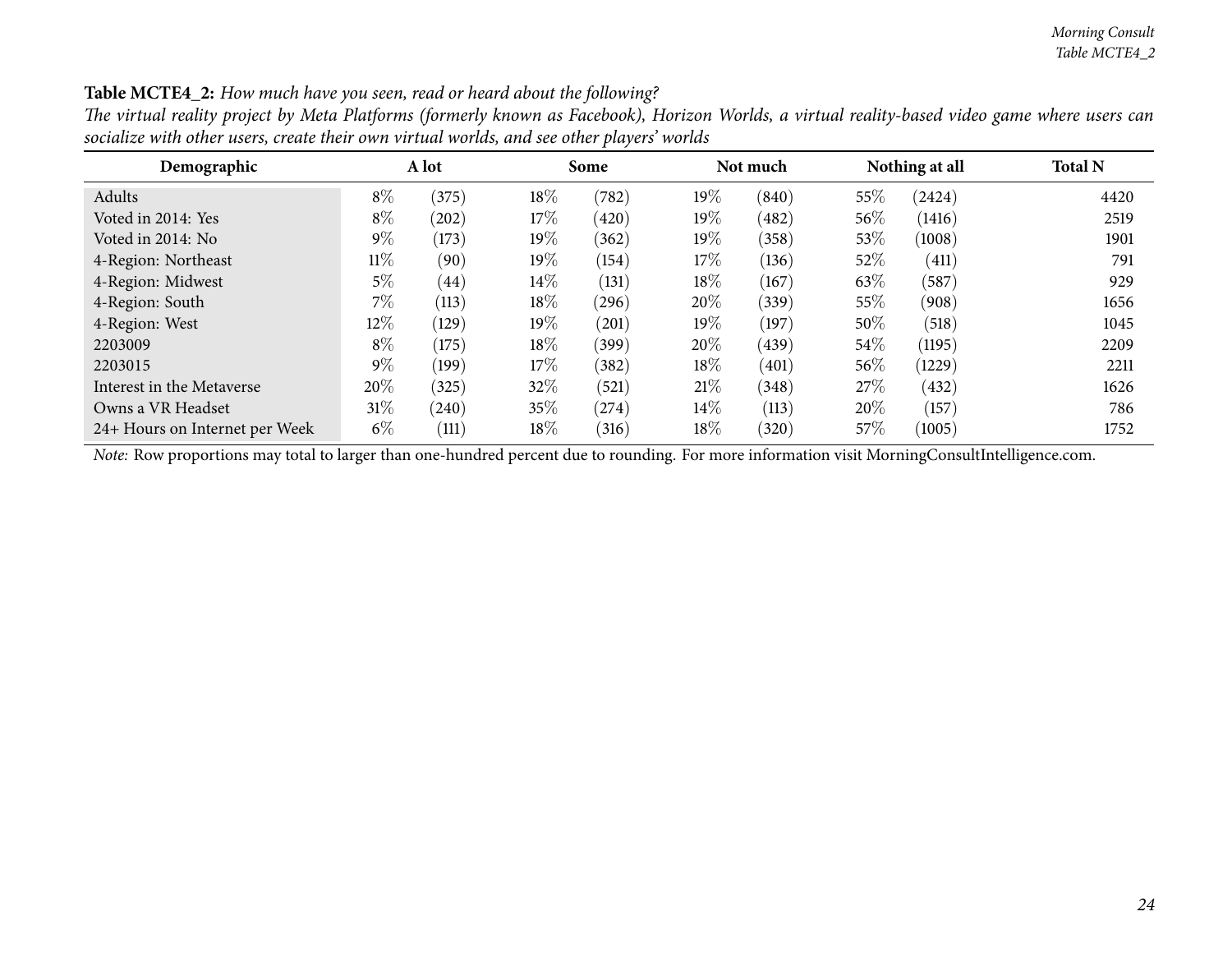Table MCTE4\_3: How much have you seen, read or heard about the following?

| The virtual reality project by Meta Platforms (formerly known as Facebook), Horizon Workrooms, a virtual reality-based workspace that allows users |
|----------------------------------------------------------------------------------------------------------------------------------------------------|
| to interact and collaborate with coworkers in a virtual office environment                                                                         |

<span id="page-24-0"></span>

| Demographic              | A lot  |       |        | Some  |        | Not much |        | Nothing at all | <b>Total N</b> |  |
|--------------------------|--------|-------|--------|-------|--------|----------|--------|----------------|----------------|--|
| Adults                   | $8\%$  | (343) | 17%    | (731) | 20%    | (898)    | 55%    | (2449)         | 4420           |  |
| Gender: Male             | 12%    | (262) | 21%    | (452) | 20%    | (433)    | 46%    | (987)          | 2133           |  |
| Gender: Female           | $4\%$  | (81)  | 12%    | (279) | 20%    | (465)    | 64\%   | (1462)         | 2287           |  |
| Age: 18-34               | 16%    | (215) | 24\%   | (312) | 22%    | (290)    | 38%    | (499)          | 1316           |  |
| Age: 35-44               | 10%    | (75)  | 23%    | (163) | 24%    | (176)    | 42%    | (305)          | 718            |  |
| Age: 45-64               | $3\%$  | (44)  | 13%    | (190) | 20%    | (302)    | 64\%   | (973)          | 1509           |  |
| Age: $65+$               | $1\%$  | (10)  | $7\%$  | (65)  | 15%    | (130)    | 77%    | (672)          | 877            |  |
| GenZers: 1997-2012       | 12%    | (59)  | $21\%$ | (100) | 26%    | (124)    | 42%    | (202)          | 485            |  |
| Millennials: 1981-1996   | 16%    | (221) | 25%    | (345) | 22%    | (299)    | 37%    | (505)          | 1371           |  |
| GenXers: 1965-1980       | $4\%$  | (47)  | 15%    | (165) | 21%    | (230)    | 60%    | (665)          | 1107           |  |
| Baby Boomers: 1946-1964  | $1\%$  | (13)  | $9\%$  | (115) | 17\%   | (226)    | 73%    | (974)          | 1328           |  |
| PID: Dem (no lean)       | 13%    | (221) | 20%    | (346) | 19%    | (318)    | 48%    | (831)          | 1716           |  |
| PID: Ind (no lean)       | $5\%$  | (73)  | 14%    | (188) | 22%    | (304)    | 59%    | (811)          | 1376           |  |
| PID: Rep (no lean)       | $4\%$  | (49)  | 15%    | (196) | $21\%$ | (275)    | $61\%$ | (807)          | 1328           |  |
| PID/Gender: Dem Men      | 20%    | (179) | 27%    | (243) | 17%    | (154)    | 35%    | (309)          | 885            |  |
| PID/Gender: Dem Women    | $5\%$  | (41)  | 12%    | (103) | 20%    | (164)    | 63%    | (522)          | 831            |  |
| PID/Gender: Ind Men      | 7%     | (47)  | 16%    | (103) | 22%    | (144)    | 55%    | (367)          | 661            |  |
| PID/Gender: Ind Women    | $4\%$  | (26)  | $12\%$ | (85)  | 22%    | (160)    | 62%    | (444)          | 716            |  |
| PID/Gender: Rep Men      | $6\%$  | (36)  | 18%    | (106) | 23%    | (135)    | 53%    | (311)          | 588            |  |
| PID/Gender: Rep Women    | $2\%$  | (14)  | 12%    | (90)  | 19%    | (140)    | 67\%   | (496)          | 740            |  |
| Ideo: Liberal (1-3)      | 14%    | (179) | 20%    | (253) | 20%    | (254)    | 47%    | (612)          | 1299           |  |
| Ideo: Moderate (4)       | $6\%$  | (68)  | 17%    | (210) | 23%    | (282)    | $54\%$ | (660)          | 1220           |  |
| Ideo: Conservative (5-7) | $6\%$  | (85)  | 15%    | (230) | 20%    | (293)    | 59%    | (880)          | 1488           |  |
| Educ: < College          | $5\%$  | (158) | 16%    | (472) | 22%    | (668)    | 57%    | (1740)         | 3038           |  |
| Educ: Bachelors degree   | $11\%$ | (100) | 17%    | (153) | 17\%   | (154)    | 54%    | (485)          | 892            |  |
| Educ: Post-grad          | 17%    | (84)  | 22%    | (107) | 15%    | (76)     | 46%    | (224)          | 490            |  |
| Income: Under 50k        | $5\%$  | (118) | 15%    | (347) | 20%    | (463)    | 59%    | (1343)         | 2271           |  |
| Income: 50k-100k         | 9%     | (123) | $17\%$ | (241) | 21%    | (305)    | 53%    | (765)          | 1435           |  |
| Income: 100k+            | 14%    | (102) | $20\%$ | (142) | 18%    | (129)    | 48\%   | (341)          | 714            |  |
| Ethnicity: White         | 7%     | (245) | 15%    | (532) | 20%    | (682)    | 58%    | (2000)         | 3459           |  |
| Ethnicity: Hispanic      | 14%    | (95)  | 21%    | (148) | 28%    | (196)    | 37%    | (263)          | 702            |  |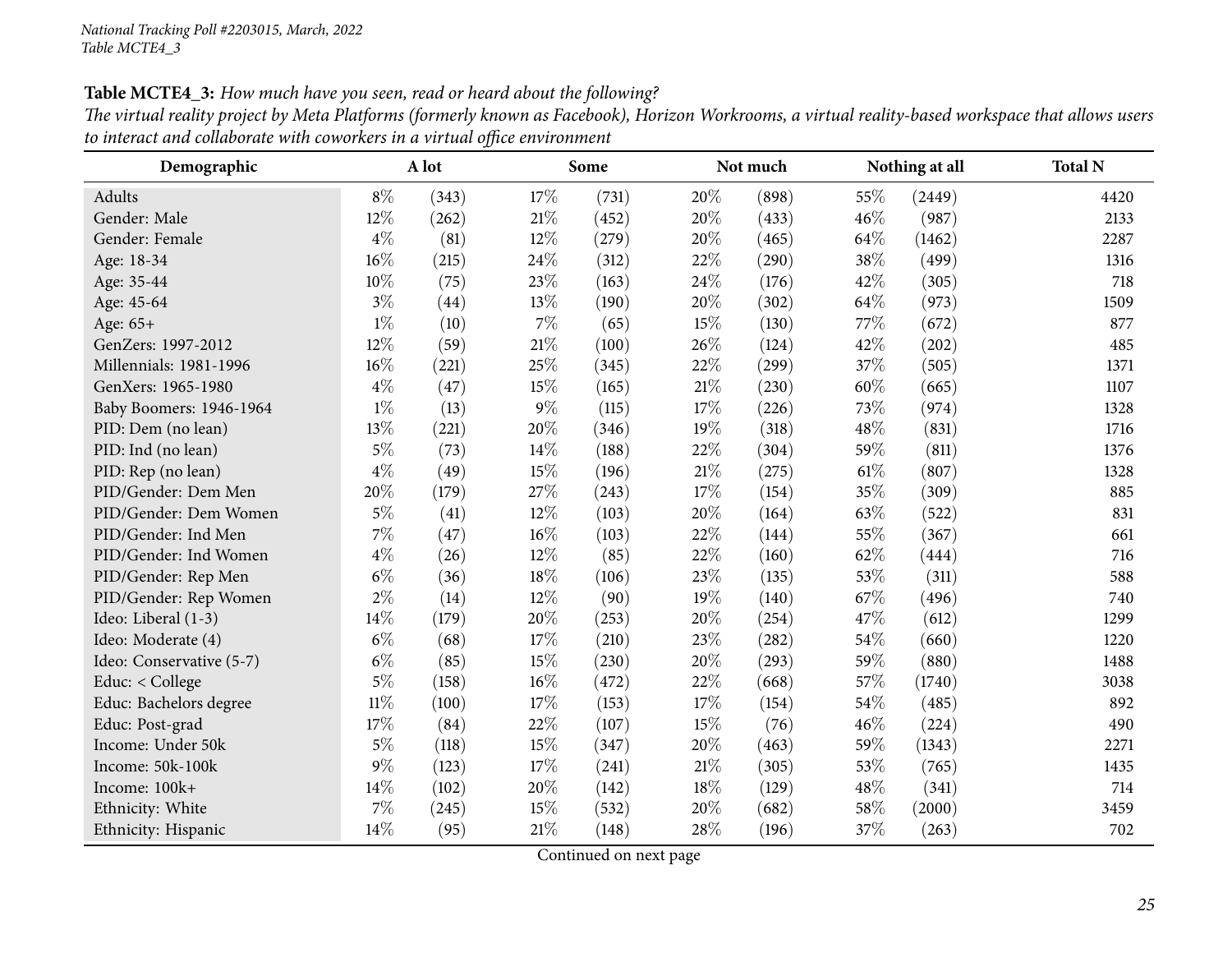| Demographic                       |        | A lot |        | Some  |        | Not much |        | Nothing at all | <b>Total N</b> |
|-----------------------------------|--------|-------|--------|-------|--------|----------|--------|----------------|----------------|
| Adults                            | $8\%$  | (343) | 17%    | (731) | 20%    | (898)    | 55%    | (2449)         | 4420           |
| Ethnicity: Black                  | $12\%$ | (65)  | 22%    | (123) | $21\%$ | (117)    | 45%    | (246)          | 551            |
| Ethnicity: Other                  | $8\%$  | (33)  | $18\%$ | (76)  | 24\%   | (98)     | 50%    | (203)          | 410            |
| All Christian                     | $7\%$  | (138) | $16\%$ | (317) | $18\%$ | (373)    | 59%    | (1206)         | 2034           |
| All Non-Christian                 | 30%    | (105) | 24\%   | (83)  | 16%    | (57)     | 29%    | (102)          | 347            |
| Atheist                           | $2\%$  | (4)   | 14%    | (24)  | 29%    | (47)     | 55%    | (90)           | 165            |
| Agnostic/Nothing in particular    | $5\%$  | (56)  | 15\%   | (170) | 24\%   | (268)    | 57%    | (643)          | 1137           |
| Something Else                    | $5\%$  | (39)  | 19%    | (137) | $21\%$ | (153)    | 55%    | (408)          | 737            |
| Religious Non-Protestant/Catholic | 27\%   | (108) | 22%    | (89)  | $16\%$ | (65)     | $35\%$ | (139)          | 401            |
| Evangelical                       | $8\%$  | (95)  | 18%    | (207) | 19%    | (215)    | 55%    | (639)          | 1157           |
| Non-Evangelical                   | $4\%$  | (67)  | 15%    | (236) | 19%    | (297)    | $61\%$ | (933)          | 1533           |
| Community: Urban                  | 17%    | (227) | 22%    | (301) | 18%    | (239)    | 43%    | (577)          | 1345           |
| Community: Suburban               | $3\%$  | (69)  | 14%    | (282) | 24%    | (465)    | 59%    | (1161)         | 1976           |
| Community: Rural                  | $4\%$  | (47)  | 13%    | (147) | 18%    | (193)    | 65%    | (711)          | 1099           |
| Employ: Private Sector            | $11\%$ | (150) | 22%    | (302) | $21\%$ | (289)    | 47%    | (649)          | 1390           |
| Employ: Government                | 16%    | (43)  | 24%    | (66)  | 24%    | (66)     | 36%    | (97)           | 272            |
| Employ: Self-Employed             | 18%    | (85)  | 22%    | (102) | 21%    | (95)     | 39%    | (182)          | 463            |
| Employ: Homemaker                 | $2\%$  | (7)   | 14%    | (47)  | 19%    | (62)     | 65%    | (213)          | 329            |
| Employ: Student                   | $9\%$  | (10)  | 17%    | (20)  | 33%    | (40)     | 41\%   | (50)           | 120            |
| Employ: Retired                   | $1\%$  | (11)  | $8\%$  | (75)  | 17\%   | (166)    | 75%    | (740)          | 993            |
| Employ: Unemployed                | $3\%$  | (18)  | 13%    | (74)  | 21%    | (119)    | 63%    | (360)          | 572            |
| Employ: Other                     | $6\%$  | (18)  | 16%    | (46)  | $21\%$ | (60)     | 56%    | (158)          | 282            |
| Military HH: Yes                  | $6\%$  | (41)  | 13%    | (82)  | 20%    | (126)    | 61%    | (383)          | 632            |
| Military HH: No                   | $8\%$  | (302) | 17%    | (649) | 20%    | (771)    | 55%    | (2066)         | 3788           |
| RD/WT: Right Direction            | 14\%   | (243) | 22%    | (370) | 19%    | (324)    | 45%    | (758)          | 1696           |
| RD/WT: Wrong Track                | $4\%$  | (99)  | 13%    | (360) | $21\%$ | (573)    | 62%    | (1691)         | 2724           |
| Biden Job Approve                 | 13%    | (261) | 20%    | (390) | 19%    | (375)    | 48%    | (964)          | 1989           |
| Biden Job Disapprove              | $4\%$  | (78)  | 14\%   | (318) | 22%    | (487)    | 60%    | (1327)         | 2210           |

Table MCTE4\_3: How much have you seen, read or heard about the following?

The virtual reality project by Meta Platforms (formerly known as Facebook), Horizon Workrooms, a virtual reality-based workspace that allows users *to interact and collaborate with coworkers in <sup>a</sup> virtual office environment*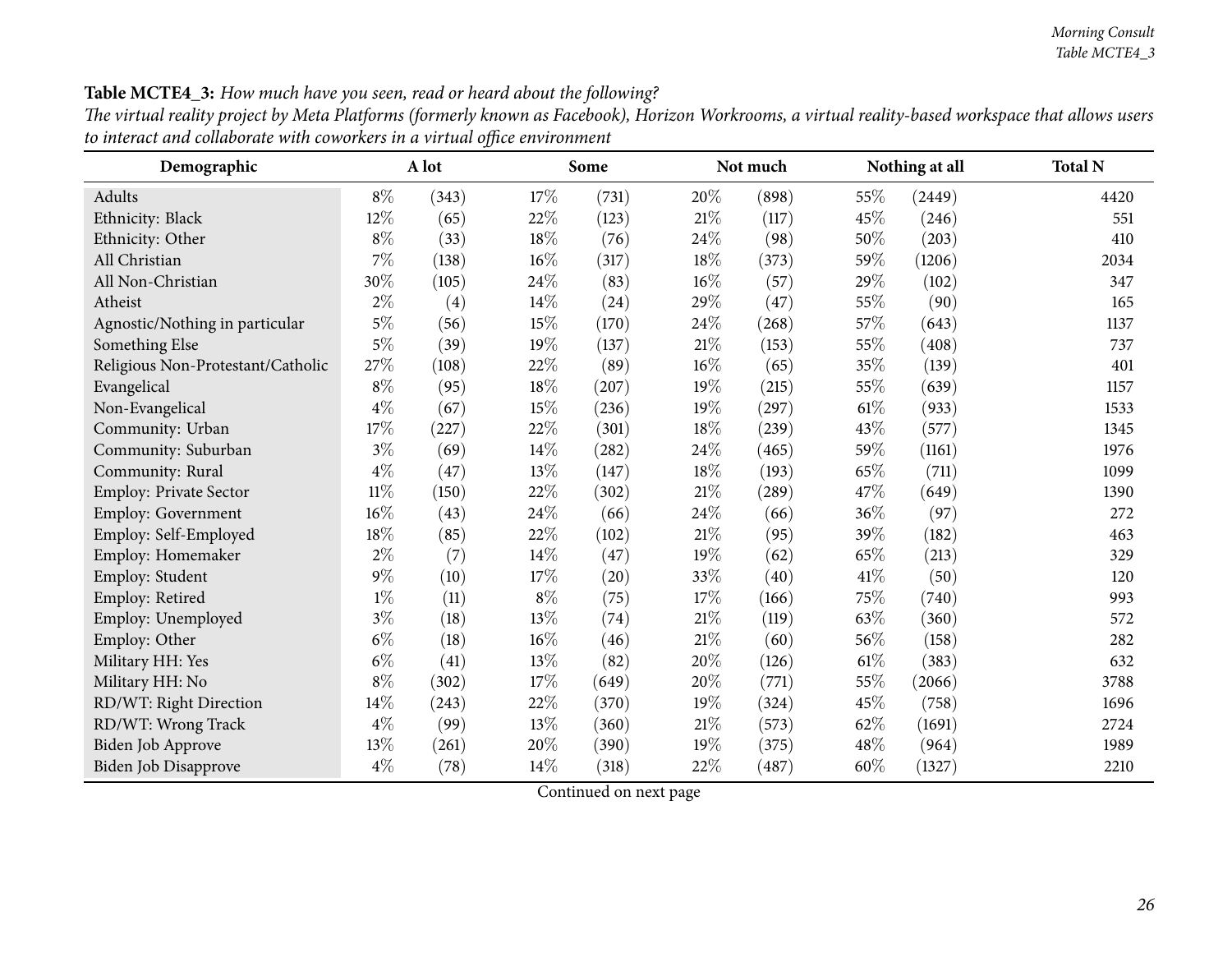Table MCTE4\_3: How much have you seen, read or heard about the following?

| The virtual reality project by Meta Platforms (formerly known as Facebook), Horizon Workrooms, a virtual reality-based workspace that allows users |  |
|----------------------------------------------------------------------------------------------------------------------------------------------------|--|
| to interact and collaborate with coworkers in a virtual office environment                                                                         |  |

| Demographic                          |        | A lot |        | Some  |      | Not much |      | Nothing at all | <b>Total N</b> |
|--------------------------------------|--------|-------|--------|-------|------|----------|------|----------------|----------------|
| Adults                               | $8\%$  | (343) | 17%    | (731) | 20%  | (898)    | 55%  | (2449)         | 4420           |
| <b>Biden Job Strongly Approve</b>    | 21%    | (198) | 23%    | (221) | 14\% | (138)    | 42%  | (401)          | 959            |
| Biden Job Somewhat Approve           | $6\%$  | (63)  | 16%    | (169) | 23%  | (236)    | 55%  | (563)          | 1031           |
| Biden Job Somewhat Disapprove        | $5\%$  | (33)  | 14%    | (89)  | 27%  | (165)    | 53%  | (328)          | 614            |
| <b>Biden Job Strongly Disapprove</b> | $3\%$  | (45)  | 14%    | (230) | 20%  | (322)    | 63%  | (999)          | 1596           |
| Favorable of Biden                   | 13%    | (253) | 19%    | (382) | 19%  | (377)    | 49%  | (973)          | 1985           |
| Unfavorable of Biden                 | $3\%$  | (74)  | 15%    | (329) | 21%  | (465)    | 60%  | (1322)         | 2189           |
| Very Favorable of Biden              | 19%    | (185) | 21%    | (204) | 17%  | (164)    | 44%  | (431)          | 985            |
| Somewhat Favorable of Biden          | 7%     | (67)  | 18%    | (178) | 21%  | (213)    | 54%  | (542)          | 1000           |
| Somewhat Unfavorable of Biden        | 5%     | (26)  | 18%    | (99)  | 25%  | (136)    | 52%  | (289)          | 550            |
| Very Unfavorable of Biden            | $3\%$  | (48)  | 14%    | (229) | 20%  | (329)    | 63%  | (1033)         | 1639           |
| #1 Issue: Economy                    | $8\%$  | (139) | 17%    | (310) | 23%  | (405)    | 52%  | (920)          | 1774           |
| #1 Issue: Security                   | $5\%$  | (33)  | 16%    | (109) | 18%  | (124)    | 62%  | (426)          | 692            |
| #1 Issue: Health Care                | 12%    | (68)  | 20%    | (107) | 20%  | (107)    | 48%  | (262)          | 544            |
| #1 Issue: Medicare / Social Security | $2\%$  | (10)  | $9\%$  | (43)  | 16%  | (81)     | 73%  | (370)          | 505            |
| #1 Issue: Women's Issues             | 15%    | (31)  | 18%    | (38)  | 19%  | (41)     | 48%  | (100)          | 210            |
| #1 Issue: Education                  | $11\%$ | (19)  | 22%    | (39)  | 22%  | (39)     | 45%  | (79)           | 177            |
| #1 Issue: Energy                     | 11%    | (34)  | 20%    | (60)  | 20%  | (61)     | 48\% | (145)          | 300            |
| #1 Issue: Other                      | $4\%$  | (9)   | $11\%$ | (24)  | 18%  | (39)     | 67\% | (147)          | 219            |
| 2020 Vote: Joe Biden                 | 12%    | (227) | 18%    | (346) | 19%  | (350)    | 51\% | (959)          | 1882           |
| 2020 Vote: Donald Trump              | $4\%$  | (56)  | 15%    | (234) | 21%  | (318)    | 60%  | (915)          | 1523           |
| 2020 Vote: Other                     | $3\%$  | (4)   | 21%    | (30)  | 21%  | (30)     | 54%  | (76)           | 139            |
| 2020 Vote: Didn't Vote               | $6\%$  | (56)  | 14%    | (121) | 23%  | (200)    | 57%  | (500)          | 876            |
| 2018 House Vote: Democrat            | $11\%$ | (166) | 20%    | (298) | 18%  | (281)    | 51\% | (774)          | 1519           |
| 2018 House Vote: Republican          | $4\%$  | (47)  | 15%    | (189) | 20%  | (252)    | 61%  | (761)          | 1250           |
| 2018 House Vote: Someone else        | $3\%$  | (4)   | 19%    | (22)  | 22%  | (25)     | 55%  | (64)           | 115            |
| 2016 Vote: Hillary Clinton           | 10%    | (141) | 18%    | (252) | 19%  | (264)    | 54%  | (756)          | 1412           |
| 2016 Vote: Donald Trump              | $4\%$  | (62)  | 16%    | (216) | 20%  | (272)    | 60%  | (821)          | 1371           |
| 2016 Vote: Other                     | $3\%$  | (7)   | 15%    | (32)  | 22%  | (49)     | 60%  | (129)          | 217            |
| 2016 Vote: Didn't Vote               | $9\%$  | (132) | 16%    | (230) | 22%  | (313)    | 52%  | (740)          | 1415           |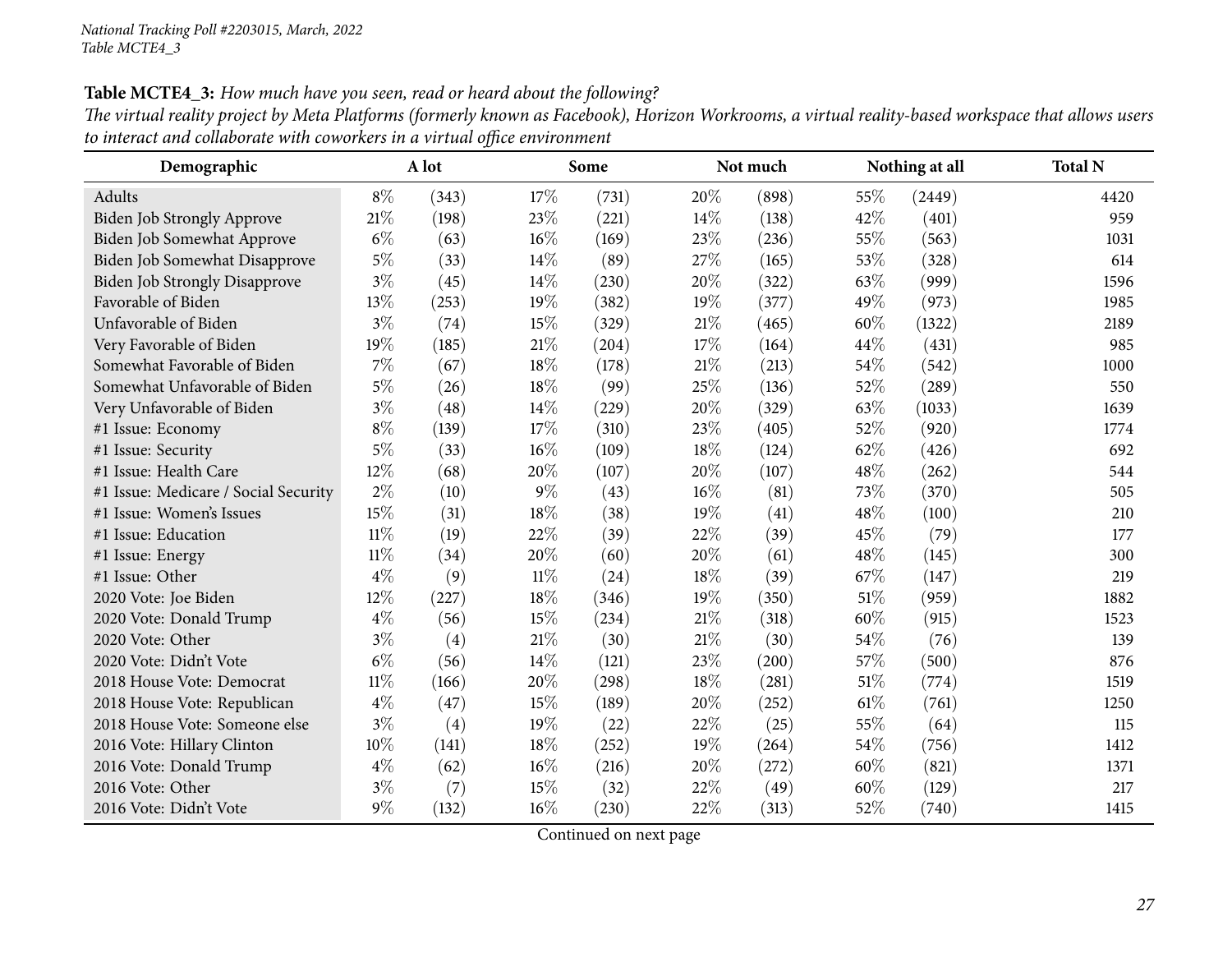| Demographic                    |        | A lot |        | Some  |        | Not much |        | Nothing at all | <b>Total N</b> |
|--------------------------------|--------|-------|--------|-------|--------|----------|--------|----------------|----------------|
| Adults                         | $8\%$  | (343) | 17%    | (731) | 20%    | (898)    | $55\%$ | (2449)         | 4420           |
| Voted in 2014: Yes             | $7\%$  | (176) | 17\%   | (429) | $19\%$ | (489)    | $57\%$ | (1425)         | 2519           |
| Voted in 2014: No              | $9\%$  | (166) | $16\%$ | (302) | 21%    | (408)    | $54\%$ | (1024)         | 1901           |
| 4-Region: Northeast            | $13\%$ | (99)  | 17\%   | (131) | $19\%$ | (152)    | 52%    | (409)          | 791            |
| 4-Region: Midwest              | $4\%$  | (37)  | 12\%   | (114) | 21%    | (191)    | 63\%   | (587)          | 929            |
| 4-Region: South                | $5\%$  | (84)  | 18%    | (302) | 20%    | (329)    | $57\%$ | (940)          | 1656           |
| 4-Region: West                 | $12\%$ | (123) | 18%    | (183) | 22%    | (226)    | 49%    | (513)          | 1045           |
| 2203009                        | $7\%$  | (165) | $16\%$ | (351) | 21%    | (463)    | $56\%$ | (1230)         | 2209           |
| 2203015                        | $8\%$  | (178) | 17\%   | (380) | 20%    | (434)    | $55\%$ | (1219)         | 2211           |
| Interest in the Metaverse      | 18\%   | (295) | $31\%$ | (500) | 22%    | (356)    | 29\%   | (475)          | 1626           |
| Owns a VR Headset              | $30\%$ | (236) | $31\%$ | (247) | 18%    | (141)    | 21%    | (162)          | 786            |
| 24+ Hours on Internet per Week | $6\%$  | (102) | 17\%   | (295) | 18%    | (321)    | $59\%$ | (1035)         | 1752           |

Table MCTE4\_3: How much have you seen, read or heard about the following?

The virtual reality project by Meta Platforms (formerly known as Facebook), Horizon Workrooms, a virtual reality-based workspace that allows users *to interact and collaborate with coworkers in <sup>a</sup> virtual office environment*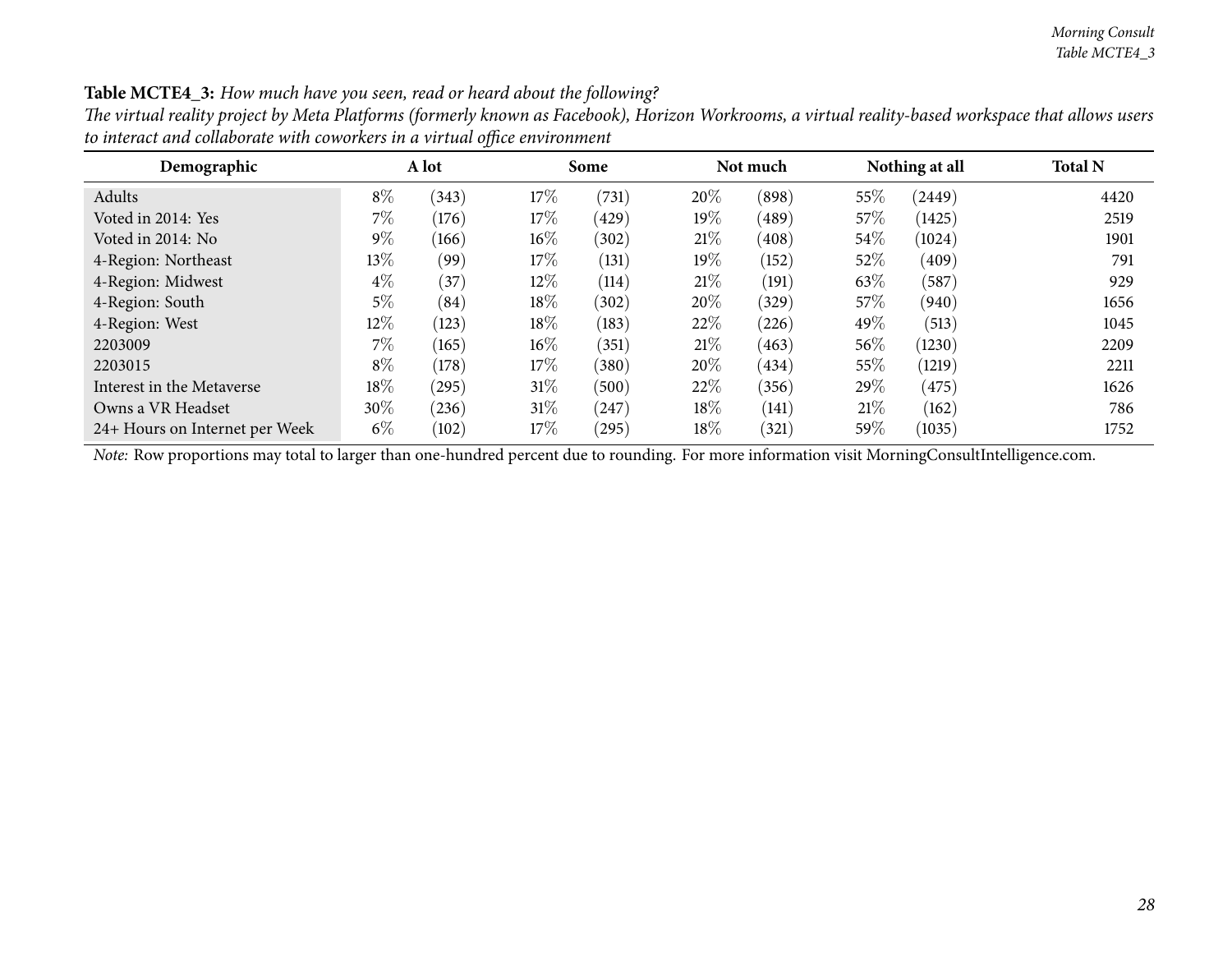<span id="page-28-0"></span>

|                          |       |                 |      | Somewhat   |        |                     |     | Not interested at |                |
|--------------------------|-------|-----------------|------|------------|--------|---------------------|-----|-------------------|----------------|
| Demographic              |       | Very interested |      | interested |        | Not that interested |     | all               | <b>Total N</b> |
| Adults                   | 12%   | (551)           | 24\% | (1076)     | 20%    | (893)               | 43% | (1900)            | 4420           |
| Gender: Male             | 18%   | (383)           | 28%  | (589)      | 19%    | (408)               | 35% | (755)             | 2133           |
| Gender: Female           | 7%    | (168)           | 21%  | (487)      | 21%    | (486)               | 50% | (1146)            | 2287           |
| Age: 18-34               | 23%   | (309)           | 33%  | (433)      | 17%    | (226)               | 27% | (349)             | 1316           |
| Age: 35-44               | 20%   | (143)           | 28\% | (201)      | 20%    | (144)               | 32% | (230)             | 718            |
| Age: 45-64               | $6\%$ | (83)            | 22%  | (333)      | 23%    | (346)               | 49% | (746)             | 1509           |
| Age: 65+                 | $2\%$ | (16)            | 12%  | (109)      | 20%    | (177)               | 66% | (575)             | 877            |
| GenZers: 1997-2012       | 20%   | (97)            | 31%  | (150)      | 20%    | (97)                | 29% | (142)             | 485            |
| Millennials: 1981-1996   | 24%   | (333)           | 32%  | (439)      | 17%    | (232)               | 27% | (367)             | 1371           |
| GenXers: 1965-1980       | $8\%$ | (91)            | 25%  | (280)      | 24%    | (262)               | 43% | (473)             | 1107           |
| Baby Boomers: 1946-1964  | $2\%$ | (25)            | 14%  | (188)      | $21\%$ | (281)               | 63% | (835)             | 1328           |
| PID: Dem (no lean)       | 19%   | (328)           | 27%  | (458)      | 18%    | (303)               | 37% | (627)             | 1716           |
| PID: Ind (no lean)       | $8\%$ | (106)           | 24%  | (331)      | 23%    | (317)               | 45% | (623)             | 1376           |
| PID: Rep (no lean)       | $9\%$ | (116)           | 22%  | (288)      | 21%    | (273)               | 49% | (651)             | 1328           |
| PID/Gender: Dem Men      | 29%   | (254)           | 31%  | (273)      | 14%    | (127)               | 26% | (231)             | 885            |
| PID/Gender: Dem Women    | $9\%$ | (74)            | 22%  | (185)      | 21%    | (176)               | 48% | (396)             | 831            |
| PID/Gender: Ind Men      | $8\%$ | (55)            | 24%  | (156)      | 26%    | (171)               | 42% | (279)             | 661            |
| PID/Gender: Ind Women    | 7%    | (52)            | 24%  | (174)      | 20%    | (146)               | 48% | (344)             | 716            |
| PID/Gender: Rep Men      | 13%   | (74)            | 27%  | (160)      | 19%    | (109)               | 42% | (245)             | 588            |
| PID/Gender: Rep Women    | $6\%$ | (42)            | 17%  | (128)      | 22%    | (164)               | 55% | (406)             | 740            |
| Ideo: Liberal (1-3)      | 20%   | (260)           | 28%  | (368)      | 19%    | (249)               | 32% | (421)             | 1299           |
| Ideo: Moderate (4)       | 11%   | (134)           | 25%  | (306)      | 21\%   | (262)               | 42% | (518)             | 1220           |
| Ideo: Conservative (5-7) | $9\%$ | (128)           | 21%  | (316)      | 20%    | (293)               | 50% | (751)             | 1488           |
| Educ: < College          | 10%   | (301)           | 25%  | (759)      | 21%    | (629)               | 44% | (1349)            | 3038           |
| Educ: Bachelors degree   | 16%   | (142)           | 22%  | (194)      | 19%    | (166)               | 44% | (390)             | 892            |
| Educ: Post-grad          | 22%   | (108)           | 25%  | (123)      | 20%    | (98)                | 33% | (161)             | 490            |
| Income: Under 50k        | 10%   | (235)           | 25%  | (569)      | 20%    | (455)               | 45% | (1012)            | 2271           |
| Income: 50k-100k         | 12%   | (173)           | 24%  | (342)      | 21\%   | (295)               | 44% | (626)             | 1435           |
| Income: 100k+            | 20%   | (142)           | 23%  | (166)      | 20%    | (144)               | 37% | (262)             | 714            |
| Ethnicity: White         | 12%   | (412)           | 22%  | (767)      | 20%    | (688)               | 46% | (1591)            | 3459           |
| Ethnicity: Hispanic      | 20%   | (138)           | 32%  | (224)      | $21\%$ | (150)               | 27% | (190)             | 702            |

Table MCTE5\_1: Based on what you know, how interested are you in using each of the following? The metaverse, a computer-generated environment in which users can interact with each other via virtual reality technology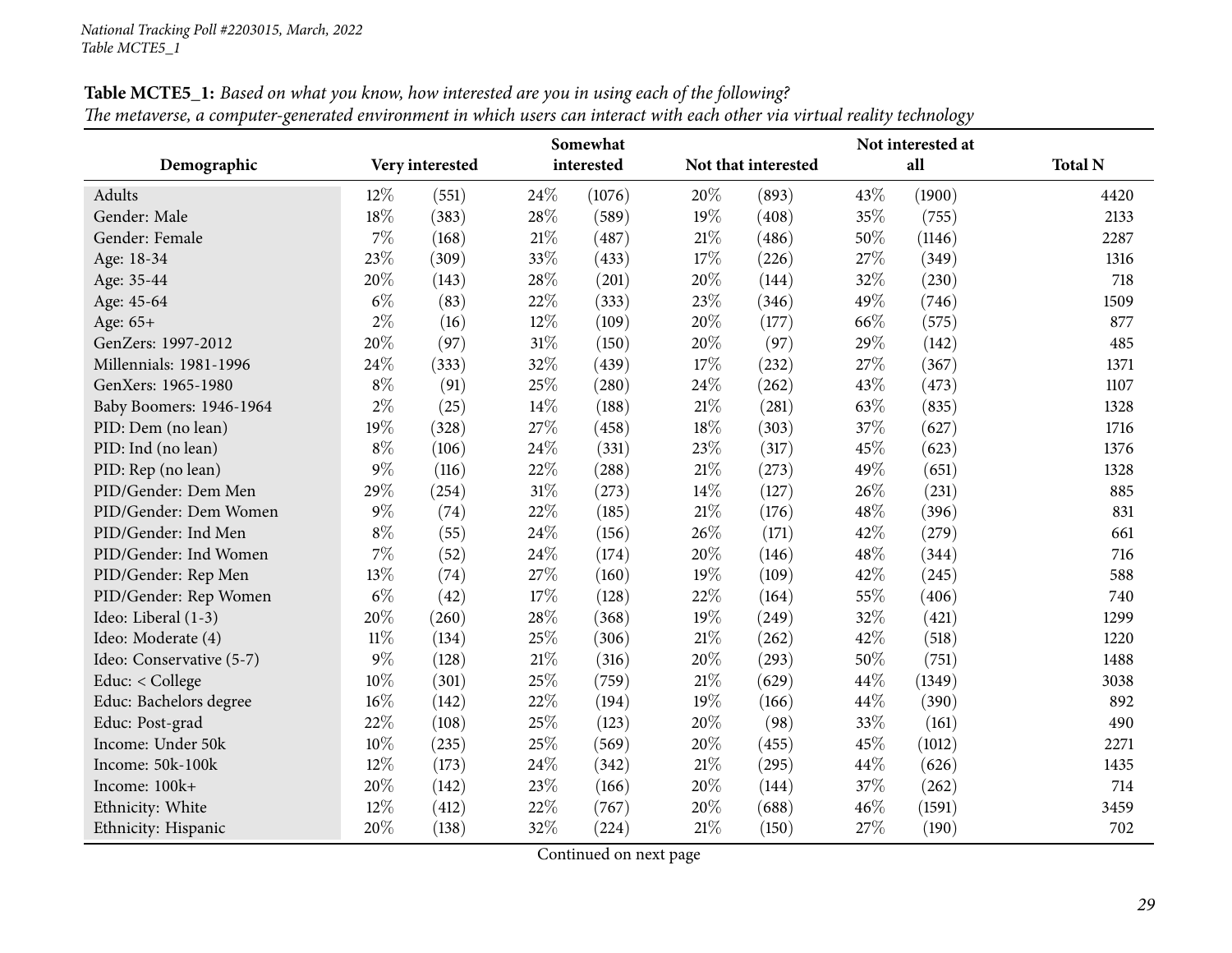| $\mathcal{O}^{\bullet}$           |        |                 |        | Somewhat   |        |                     |     | Not interested at |                |
|-----------------------------------|--------|-----------------|--------|------------|--------|---------------------|-----|-------------------|----------------|
| Demographic                       |        | Very interested |        | interested |        | Not that interested |     | all               | <b>Total N</b> |
| Adults                            | $12\%$ | (551)           | 24\%   | (1076)     | 20%    | (893)               | 43% | (1900)            | 4420           |
| Ethnicity: Black                  | 17%    | (93)            | 35%    | (193)      | 19%    | (106)               | 29% | (159)             | 551            |
| Ethnicity: Other                  | $11\%$ | (45)            | 28%    | (116)      | 24\%   | (99)                | 37% | (150)             | 410            |
| All Christian                     | 10%    | (208)           | 22%    | (447)      | $21\%$ | (430)               | 47% | (948)             | 2034           |
| All Non-Christian                 | 34%    | (119)           | 30%    | (103)      | $12\%$ | (41)                | 24% | (84)              | 347            |
| Atheist                           | 13%    | (22)            | $22\%$ | (37)       | 17%    | (29)                | 47% | (78)              | 165            |
| Agnostic/Nothing in particular    | $11\%$ | (123)           | 25%    | (290)      | $21\%$ | (234)               | 43% | (490)             | 1137           |
| Something Else                    | $11\%$ | (78)            | 27%    | (199)      | 22%    | (160)               | 41% | (300)             | 737            |
| Religious Non-Protestant/Catholic | 31%    | (124)           | 29%    | (117)      | $14\%$ | (55)                | 26% | (105)             | 401            |
| Evangelical                       | 14%    | (162)           | 24\%   | (276)      | $19\%$ | (220)               | 43% | (498)             | 1157           |
| Non-Evangelical                   | 7%     | (114)           | $23\%$ | (345)      | 23%    | (349)               | 47% | (725)             | 1533           |
| Community: Urban                  | 24%    | (324)           | $27\%$ | (357)      | 17%    | (235)               | 32% | (430)             | 1345           |
| Community: Suburban               | $8\%$  | (155)           | 25%    | (496)      | 22%    | (431)               | 45% | (895)             | 1976           |
| Community: Rural                  | 7%     | (72)            | 20%    | (223)      | 21\%   | (228)               | 52% | (575)             | 1099           |
| <b>Employ: Private Sector</b>     | 16%    | (228)           | 27%    | (377)      | 22%    | (299)               | 35% | (486)             | 1390           |
| Employ: Government                | 19%    | (53)            | 35%    | (95)       | $21\%$ | (57)                | 25% | (67)              | 272            |
| Employ: Self-Employed             | 26%    | (121)           | 33%    | (151)      | $15\%$ | (68)                | 27% | (123)             | 463            |
| Employ: Homemaker                 | $8\%$  | (27)            | 23%    | (75)       | 17%    | (57)                | 52% | (170)             | 329            |
| Employ: Student                   | 14%    | (17)            | 24%    | (29)       | 27\%   | (32)                | 35% | (42)              | 120            |
| Employ: Retired                   | $3\%$  | (25)            | 12%    | (122)      | 20%    | (201)               | 65% | (644)             | 993            |
| Employ: Unemployed                | $7\%$  | (42)            | 29%    | (168)      | 22%    | (123)               | 42% | (239)             | 572            |
| Employ: Other                     | 13%    | (38)            | $21\%$ | (59)       | 20%    | (57)                | 46% | (129)             | 282            |
| Military HH: Yes                  | 10%    | (64)            | 22%    | (137)      | 18%    | (117)               | 50% | (314)             | 632            |
| Military HH: No                   | 13%    | (486)           | 25%    | (939)      | $21\%$ | (777)               | 42% | (1586)            | 3788           |
| RD/WT: Right Direction            | 21%    | (362)           | 28%    | (475)      | 18%    | (301)               | 33% | (558)             | 1696           |
| RD/WT: Wrong Track                | 7%     | (189)           | $22\%$ | (601)      | 22%    | (592)               | 49% | (1342)            | 2724           |
| Biden Job Approve                 | 19%    | (375)           | 28%    | (554)      | 18\%   | (364)               | 35% | (697)             | 1989           |
| Biden Job Disapprove              | 7%     | (158)           | 21%    | (471)      | 22%    | (483)               | 50% | (1097)            | 2210           |

Table MCTE5\_1: Based on what you know, how interested are you in using each of the following? The metaverse, a computer-generated environment in which users can interact with each other via virtual reality technology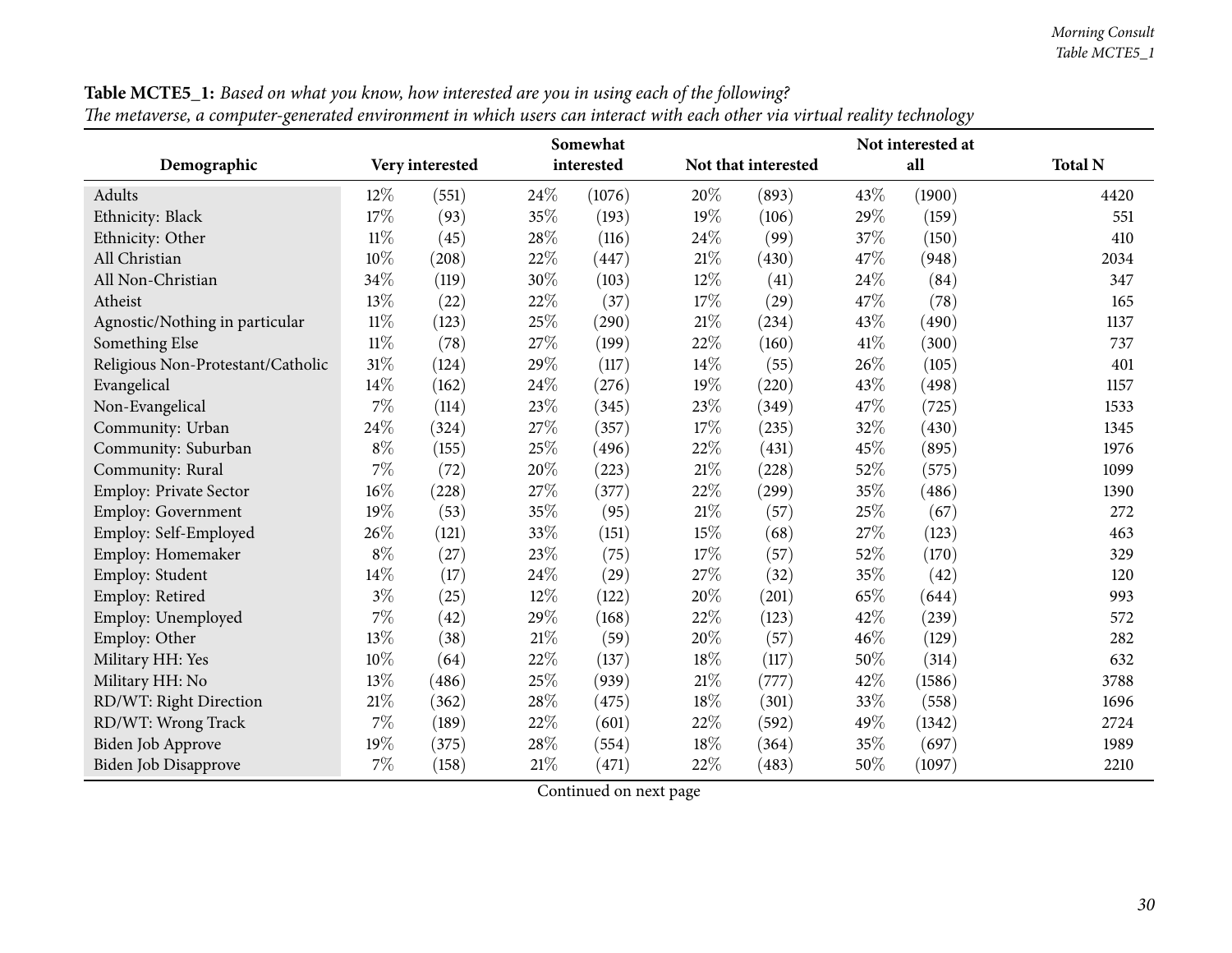|                                      |        |                 |        | Somewhat   |        | Not interested at   |      |        |                |  |  |
|--------------------------------------|--------|-----------------|--------|------------|--------|---------------------|------|--------|----------------|--|--|
| Demographic                          |        | Very interested |        | interested |        | Not that interested |      | all    | <b>Total N</b> |  |  |
| Adults                               | $12\%$ | (551)           | 24\%   | (1076)     | 20%    | (893)               | 43%  | (1900) | 4420           |  |  |
| Biden Job Strongly Approve           | 27%    | (257)           | 26%    | (252)      | 15%    | (144)               | 32%  | (304)  | 959            |  |  |
| Biden Job Somewhat Approve           | $11\%$ | (118)           | 29%    | (301)      | 21\%   | (219)               | 38%  | (392)  | 1031           |  |  |
| Biden Job Somewhat Disapprove        | $9\%$  | (53)            | 27%    | (167)      | 28\%   | (172)               | 36%  | (223)  | 614            |  |  |
| <b>Biden Job Strongly Disapprove</b> | 7%     | (106)           | 19%    | (304)      | 20%    | (312)               | 55%  | (874)  | 1596           |  |  |
| Favorable of Biden                   | 19%    | (370)           | 28%    | (553)      | 18%    | (362)               | 35%  | (700)  | 1985           |  |  |
| Unfavorable of Biden                 | 7%     | (156)           | 22%    | (482)      | 21%    | (470)               | 49%  | (1081) | 2189           |  |  |
| Very Favorable of Biden              | 25%    | (249)           | 27%    | (269)      | 15%    | (151)               | 32%  | (316)  | 985            |  |  |
| Somewhat Favorable of Biden          | 12%    | (121)           | 28%    | (284)      | 21%    | (211)               | 38%  | (383)  | 1000           |  |  |
| Somewhat Unfavorable of Biden        | 10%    | (55)            | 27%    | (147)      | 27%    | (149)               | 36%  | (199)  | 550            |  |  |
| Very Unfavorable of Biden            | $6\%$  | (101)           | 20%    | (336)      | 20%    | (321)               | 54%  | (882)  | 1639           |  |  |
| #1 Issue: Economy                    | 14%    | (250)           | 27%    | (478)      | 20%    | (363)               | 39%  | (683)  | 1774           |  |  |
| #1 Issue: Security                   | $9\%$  | (64)            | 17%    | (115)      | 22%    | (149)               | 53%  | (364)  | 692            |  |  |
| #1 Issue: Health Care                | 18%    | (98)            | 29%    | (159)      | 18%    | (96)                | 35%  | (191)  | 544            |  |  |
| #1 Issue: Medicare / Social Security | $3\%$  | (15)            | 18%    | (93)       | 23%    | (116)               | 56%  | (281)  | 505            |  |  |
| #1 Issue: Women's Issues             | 16%    | (33)            | 34%    | (71)       | 16%    | (34)                | 34%  | (72)   | 210            |  |  |
| #1 Issue: Education                  | 15%    | (26)            | 33%    | (58)       | 15%    | (27)                | 37%  | (65)   | 177            |  |  |
| #1 Issue: Energy                     | 16%    | (49)            | 22%    | (65)       | 21%    | (63)                | 41\% | (123)  | 300            |  |  |
| #1 Issue: Other                      | 7%     | (15)            | 17%    | (37)       | 20%    | (44)                | 56%  | (122)  | 219            |  |  |
| 2020 Vote: Joe Biden                 | 18%    | (332)           | 26%    | (492)      | 19%    | (352)               | 37%  | (705)  | 1882           |  |  |
| 2020 Vote: Donald Trump              | $8\%$  | (119)           | 21%    | (314)      | 22%    | (329)               | 50%  | (762)  | 1523           |  |  |
| 2020 Vote: Other                     | $8\%$  | (11)            | 30%    | (41)       | 20%    | (27)                | 43%  | (59)   | 139            |  |  |
| 2020 Vote: Didn't Vote               | 10%    | (88)            | 26%    | (229)      | 21%    | (185)               | 43%  | (374)  | 876            |  |  |
| 2018 House Vote: Democrat            | 16%    | (239)           | 26%    | (388)      | 20%    | (309)               | 38%  | (583)  | 1519           |  |  |
| 2018 House Vote: Republican          | $9\%$  | (119)           | 20%    | (249)      | 19%    | (237)               | 52%  | (645)  | 1250           |  |  |
| 2018 House Vote: Someone else        | $5\%$  | (6)             | 22%    | (25)       | 22%    | (26)                | 50%  | (58)   | 115            |  |  |
| 2016 Vote: Hillary Clinton           | 16%    | (224)           | 25%    | (360)      | $19\%$ | (267)               | 40%  | (561)  | 1412           |  |  |
| 2016 Vote: Donald Trump              | $8\%$  | (114)           | $21\%$ | (284)      | 21%    | (284)               | 50%  | (689)  | 1371           |  |  |
| 2016 Vote: Other                     | $6\%$  | (13)            | 21%    | (45)       | 23%    | (49)                | 50%  | (109)  | 217            |  |  |
| 2016 Vote: Didn't Vote               | 14%    | (199)           | 27%    | (385)      | 21%    | (291)               | 38%  | (541)  | 1415           |  |  |

Table MCTE5\_1: Based on what you know, how interested are you in using each of the following? The metaverse, a computer-generated environment in which users can interact with each other via virtual reality technology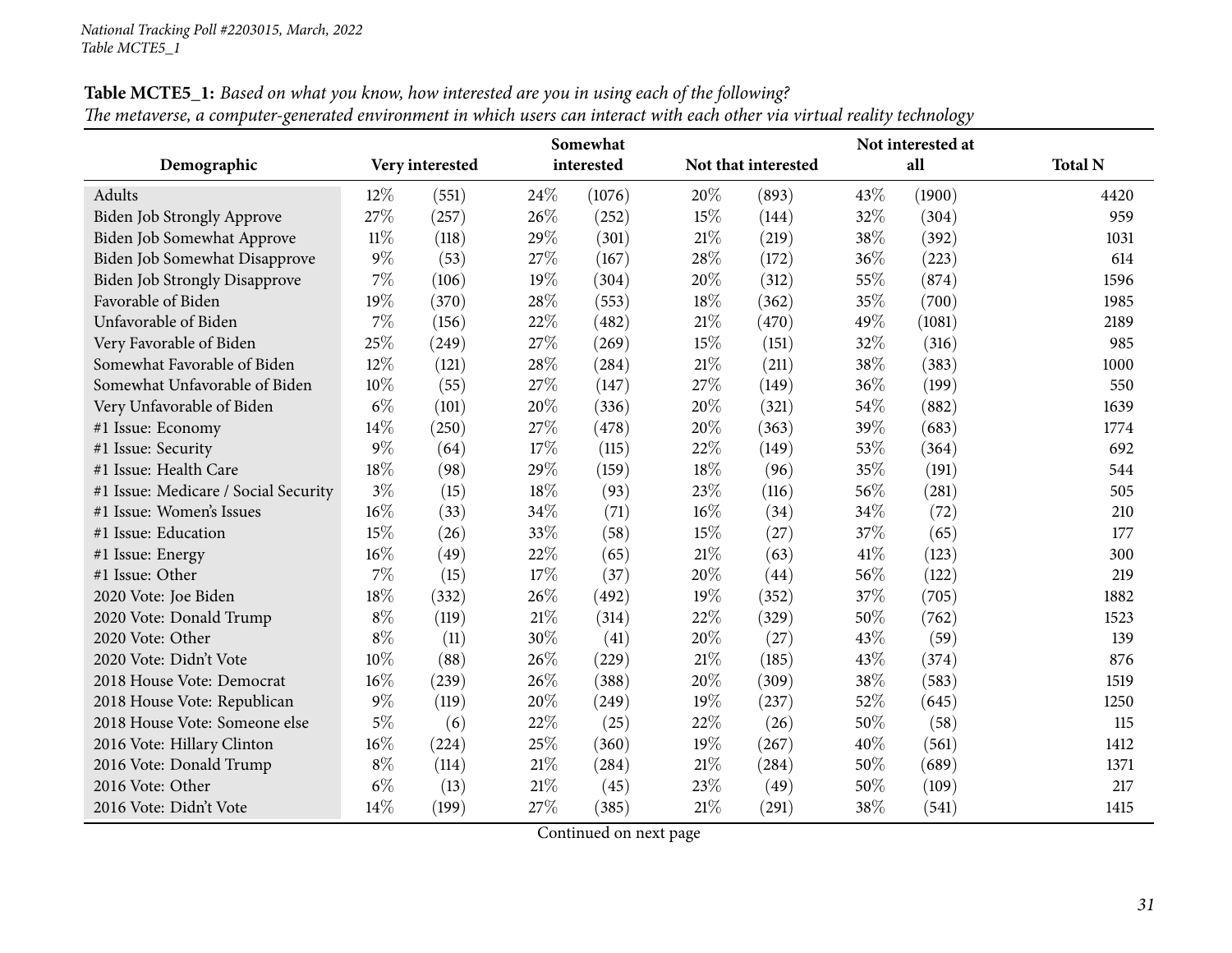| тие ниличены, и сотирают-хененией енглионной интийнизмых син инстист тип сист оние тий тийн тейнгу иссниоту у |        |                 |        |            |        |                     |        |        |                |  |
|---------------------------------------------------------------------------------------------------------------|--------|-----------------|--------|------------|--------|---------------------|--------|--------|----------------|--|
|                                                                                                               |        |                 |        | Somewhat   |        |                     |        |        |                |  |
| Demographic                                                                                                   |        | Very interested |        | interested |        | Not that interested |        | all    | <b>Total N</b> |  |
| Adults                                                                                                        | 12%    | (551)           | 24\%   | (1076)     | 20%    | (893)               | 43\%   | (1900) | 4420           |  |
| Voted in 2014: Yes                                                                                            | $11\%$ | $^{(289)}$      | 23\%   | (569)      | 20%    | (508)               | 46%    | (1153) | 2519           |  |
| Voted in 2014: No                                                                                             | $14\%$ | (261)           | 27\%   | (507)      | $20\%$ | (386)               | 39\%   | (747)  | 1901           |  |
| 4-Region: Northeast                                                                                           | 17%    | (137)           | 24%    | (190)      | $17\%$ | (136)               | 41%    | (327)  | 791            |  |
| 4-Region: Midwest                                                                                             | $9\%$  | (82)            | 19%    | (174)      | 21%    | (196)               | $51\%$ | (477)  | 929            |  |
| 4-Region: South                                                                                               | $10\%$ | (164)           | 25%    | (417)      | 22%    | (356)               | 43\%   | (719)  | 1656           |  |
| 4-Region: West                                                                                                | $16\%$ | (168)           | 28\%   | (294)      | $20\%$ | (206)               | $36\%$ | (378)  | 1045           |  |
| 2203009                                                                                                       | 12%    | (269)           | 24\%   | (534)      | $19\%$ | (418)               | 45\%   | (988)  | 2209           |  |
| 2203015                                                                                                       | 13%    | (282)           | 24\%   | (542)      | 22%    | (476)               | 41%    | (912)  | 2211           |  |
| Interest in the Metaverse                                                                                     | 34\%   | (551)           | 66\%   | (1076)     |        | (0)                 |        | (0)    | 1626           |  |
| Owns a VR Headset                                                                                             | 38\%   | (299)           | $37\%$ | (291)      | $13\%$ | (104)               | 12\%   | (92)   | 786            |  |
| 24+ Hours on Internet per Week                                                                                | $12\%$ | (214)           | $24\%$ | (428)      | 21%    | (374)               | 42\%   | (737)  | 1752           |  |

Table MCTE5\_1: Based on what you know, how interested are you in using each of the following? The metaverse, a computer-generated environment in which users can interact with each other via virtual reality technology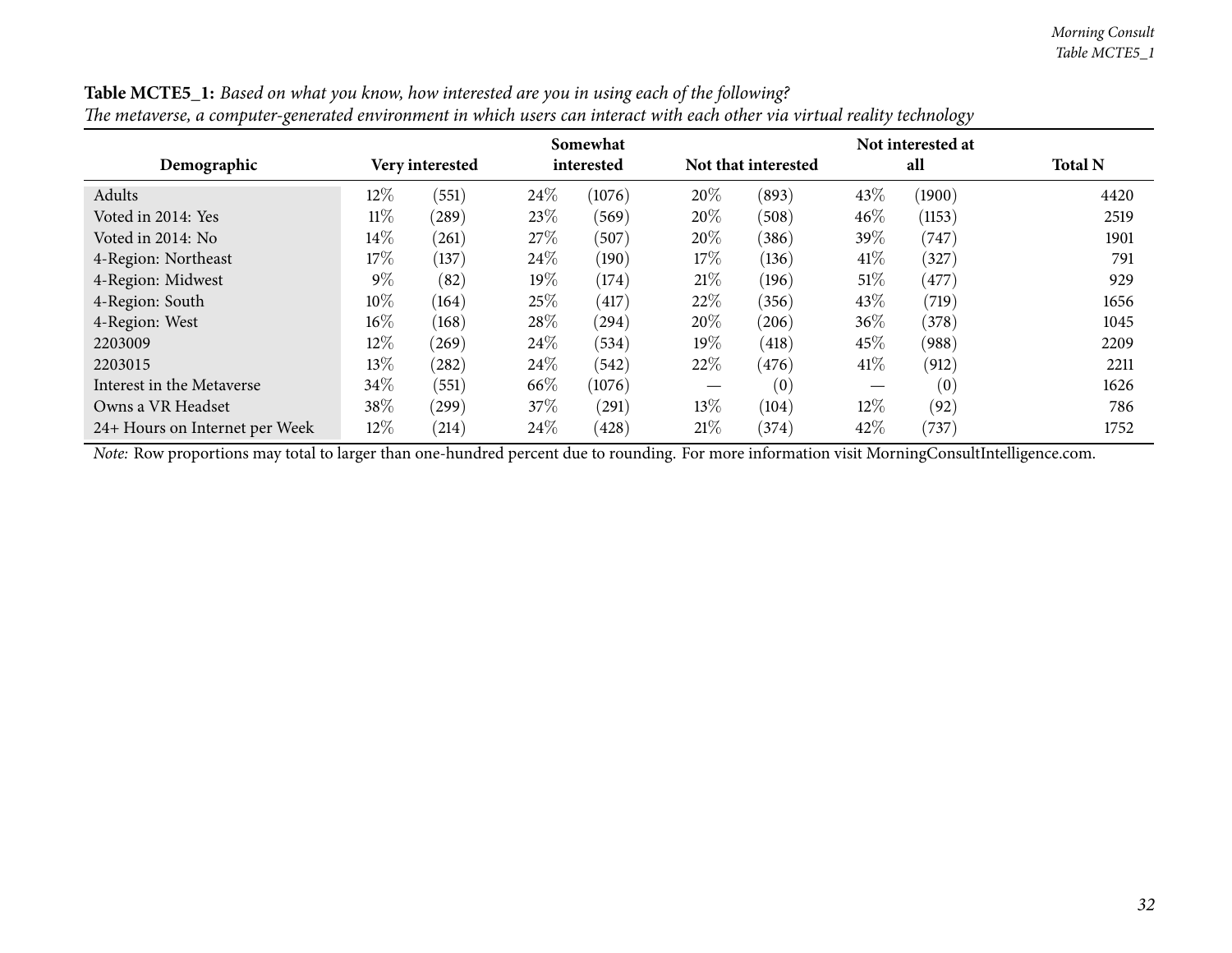Table MCTE5\_2: Based on what you know, how interested are you in using each of the following?

| The virtual reality project by Meta Platforms (formerly known as Facebook), Horizon Worlds, a virtual reality-based video game where users can |  |
|------------------------------------------------------------------------------------------------------------------------------------------------|--|
| socialize with other users, create their own virtual worlds, and see other players' worlds                                                     |  |

<span id="page-32-0"></span>

|                          |        |                 | Somewhat |            |        |                     | Not interested at |        |                |
|--------------------------|--------|-----------------|----------|------------|--------|---------------------|-------------------|--------|----------------|
| Demographic              |        | Very interested |          | interested |        | Not that interested |                   | all    | <b>Total N</b> |
| Adults                   | $12\%$ | (524)           | 22%      | (958)      | 20%    | (898)               | 46%               | (2040) | 4420           |
| Gender: Male             | 17%    | (366)           | 25%      | (533)      | 20%    | (435)               | 37%               | (800)  | 2133           |
| Gender: Female           | 7%     | (158)           | 19%      | (425)      | 20%    | (463)               | 54%               | (1240) | 2287           |
| Age: 18-34               | 23%    | (308)           | 29%      | (388)      | 18%    | (238)               | 29%               | (383)  | 1316           |
| Age: 35-44               | 18%    | (130)           | 26%      | (184)      | $22\%$ | (160)               | 34%               | (244)  | 718            |
| Age: 45-64               | $5\%$  | (76)            | 19%      | (293)      | 22%    | (336)               | 53%               | (804)  | 1509           |
| Age: 65+                 | $1\%$  | (10)            | $11\%$   | (93)       | 19%    | (165)               | 69%               | (609)  | 877            |
| GenZers: 1997-2012       | 19%    | (93)            | 29%      | (140)      | 19%    | (94)                | 33\%              | (158)  | 485            |
| Millennials: 1981-1996   | 24%    | (326)           | 29%      | (391)      | 19%    | (261)               | 29%               | (393)  | 1371           |
| GenXers: 1965-1980       | $8\%$  | (86)            | 22%      | (247)      | 24%    | (260)               | 46%               | (514)  | 1107           |
| Baby Boomers: 1946-1964  | $1\%$  | (19)            | 12%      | (160)      | 20%    | (263)               | 67%               | (886)  | 1328           |
| PID: Dem (no lean)       | 18%    | (315)           | 24%      | (405)      | 19%    | (318)               | 39%               | (678)  | 1716           |
| PID: Ind (no lean)       | 7%     | (103)           | $21\%$   | (288)      | 23%    | (321)               | 48%               | (664)  | 1376           |
| PID: Rep (no lean)       | $8\%$  | (106)           | 20%      | (264)      | 20%    | (259)               | 53%               | (698)  | 1328           |
| PID/Gender: Dem Men      | 28%    | (244)           | 29%      | (253)      | 16%    | (142)               | 28\%              | (246)  | 885            |
| PID/Gender: Dem Women    | 9%     | (71)            | 18%      | (152)      | 21%    | (177)               | 52%               | (432)  | 831            |
| PID/Gender: Ind Men      | $8\%$  | (53)            | $21\%$   | (136)      | 27%    | (177)               | 45%               | (295)  | 661            |
| PID/Gender: Ind Women    | 7%     | (50)            | 21%      | (152)      | 20%    | (144)               | 52%               | (370)  | 716            |
| PID/Gender: Rep Men      | 12%    | (69)            | 24%      | (144)      | 20%    | (116)               | 44%               | (259)  | 588            |
| PID/Gender: Rep Women    | $5\%$  | (37)            | $16\%$   | (120)      | 19%    | (143)               | 59%               | (439)  | 740            |
| Ideo: Liberal (1-3)      | 18%    | (235)           | 25%      | (322)      | 21%    | (271)               | 36%               | (470)  | 1299           |
| Ideo: Moderate (4)       | 10%    | (118)           | 25%      | (305)      | 20%    | (250)               | 45%               | (548)  | 1220           |
| Ideo: Conservative (5-7) | 10%    | (142)           | 17%      | (257)      | 20%    | (295)               | 53%               | (794)  | 1488           |
| Educ: < College          | 9%     | (286)           | 22%      | (673)      | 21%    | (637)               | 47%               | (1442) | 3038           |
| Educ: Bachelors degree   | 14\%   | (128)           | 20%      | (180)      | 19%    | (167)               | 47\%              | (417)  | 892            |
| Educ: Post-grad          | 23%    | (110)           | 21%      | (104)      | 19%    | (95)                | 37%               | (181)  | 490            |
| Income: Under 50k        | 10%    | (221)           | 22%      | (492)      | 21%    | (475)               | 48%               | (1084) | 2271           |
| Income: 50k-100k         | 12%    | (171)           | 22%      | (311)      | 21%    | (295)               | 46%               | (659)  | 1435           |
| Income: 100k+            | 19%    | (133)           | 22%      | (155)      | 18%    | (129)               | 42%               | (297)  | 714            |
| Ethnicity: White         | $11\%$ | (390)           | 20%      | (688)      | 20%    | (682)               | 49%               | (1700) | 3459           |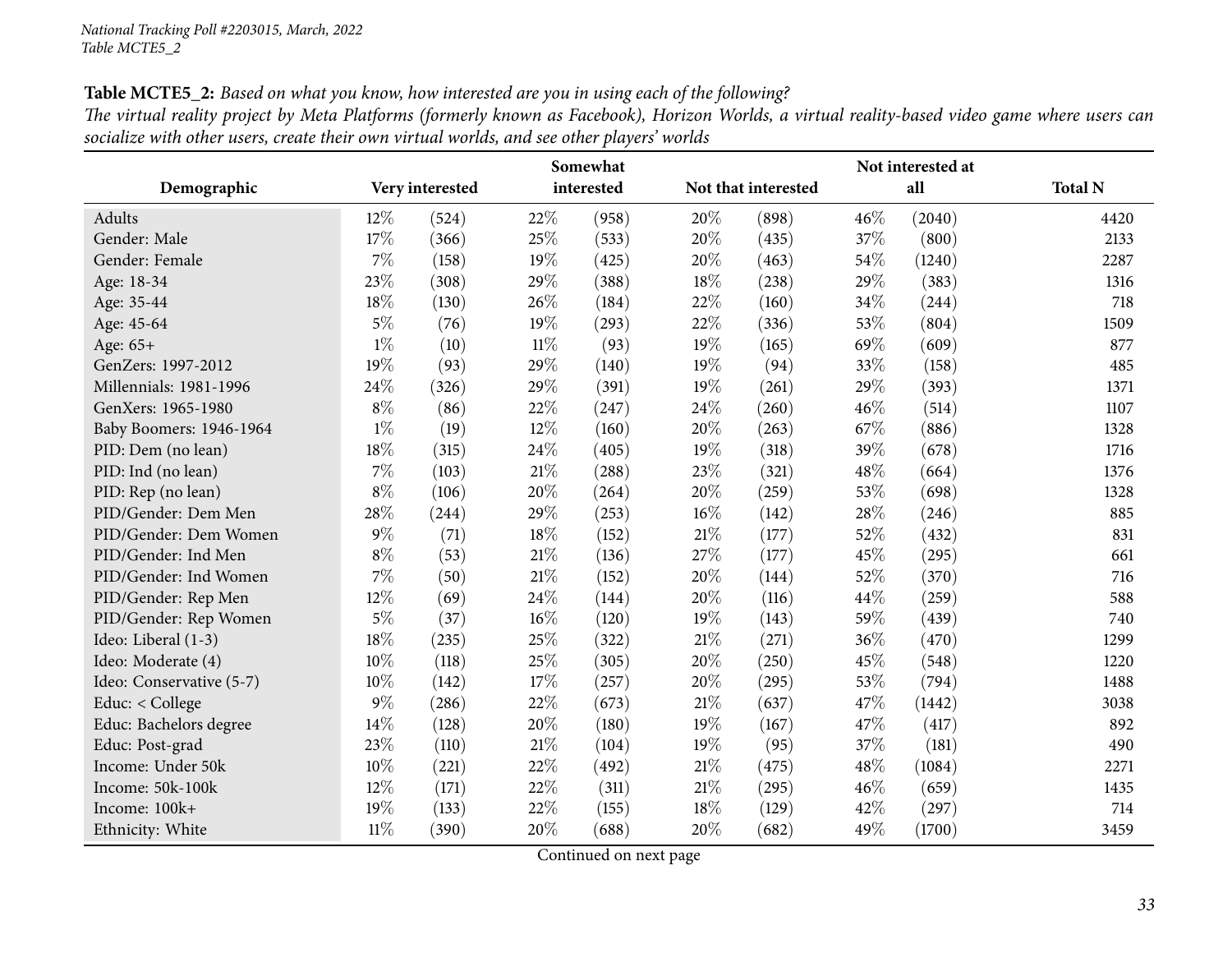#### Table MCTE5\_2: Based on what you know, how interested are you in using each of the following?

The virtual reality project by Meta Platforms (formerly known as Facebook), Horizon Worlds, a virtual reality-based video game where users can socialize with other users, create their own virtual worlds, and see other players' worlds

|                                   |        |                 |        | Somewhat   | Not interested at   |       |      |        |                |  |  |
|-----------------------------------|--------|-----------------|--------|------------|---------------------|-------|------|--------|----------------|--|--|
| Demographic                       |        | Very interested |        | interested | Not that interested |       | all  |        | <b>Total N</b> |  |  |
| Adults                            | 12%    | (524)           | 22%    | (958)      | 20%                 | (898) | 46%  | (2040) | 4420           |  |  |
| Ethnicity: Hispanic               | 19%    | (134)           | 28%    | (194)      | 24%                 | (168) | 29%  | (206)  | 702            |  |  |
| Ethnicity: Black                  | 17%    | (92)            | 31%    | (170)      | 19%                 | (107) | 33%  | (182)  | 551            |  |  |
| Ethnicity: Other                  | 10%    | (42)            | 24%    | (100)      | 27%                 | (109) | 39%  | (159)  | 410            |  |  |
| All Christian                     | 10%    | (201)           | 19%    | (395)      | 21%                 | (433) | 49%  | (1005) | 2034           |  |  |
| All Non-Christian                 | 35%    | (122)           | 25%    | (85)       | 15%                 | (53)  | 25%  | (87)   | 347            |  |  |
| Atheist                           | 7%     | (11)            | $21\%$ | (34)       | 19%                 | (31)  | 54%  | (89)   | 165            |  |  |
| Agnostic/Nothing in particular    | 10%    | (110)           | 23%    | (258)      | 20%                 | (230) | 47%  | (539)  | 1137           |  |  |
| Something Else                    | $11\%$ | (80)            | 25%    | (186)      | $21\%$              | (151) | 43%  | (320)  | 737            |  |  |
| Religious Non-Protestant/Catholic | 31%    | (123)           | 24%    | (98)       | 16%                 | (66)  | 29%  | (114)  | 401            |  |  |
| Evangelical                       | 14%    | (165)           | 22%    | (252)      | 19%                 | (214) | 46%  | (527)  | 1157           |  |  |
| Non-Evangelical                   | 7%     | (108)           | 20%    | (307)      | 23%                 | (350) | 50%  | (768)  | 1533           |  |  |
| Community: Urban                  | 23%    | (306)           | 24%    | (323)      | 19%                 | (253) | 34%  | (462)  | 1345           |  |  |
| Community: Suburban               | $7\%$  | (145)           | 21%    | (423)      | 22%                 | (437) | 49%  | (970)  | 1976           |  |  |
| Community: Rural                  | 7%     | (72)            | 19%    | (211)      | 19%                 | (208) | 55%  | (607)  | 1099           |  |  |
| Employ: Private Sector            | 15%    | (214)           | 26%    | (361)      | 21%                 | (295) | 37%  | (520)  | 1390           |  |  |
| Employ: Government                | 22%    | (60)            | 25%    | (69)       | 26%                 | (70)  | 27%  | (73)   | 272            |  |  |
| Employ: Self-Employed             | 24\%   | (111)           | 30%    | (140)      | 16%                 | (74)  | 30%  | (138)  | 463            |  |  |
| Employ: Homemaker                 | $7\%$  | (22)            | 23%    | (74)       | 14%                 | (48)  | 56%  | (185)  | 329            |  |  |
| Employ: Student                   | 10%    | (12)            | 27%    | (32)       | 27%                 | (32)  | 37%  | (44)   | 120            |  |  |
| Employ: Retired                   | $2\%$  | (16)            | $11\%$ | (108)      | 19%                 | (193) | 68%  | (676)  | 993            |  |  |
| Employ: Unemployed                | $8\%$  | (48)            | $21\%$ | (121)      | 25%                 | (141) | 46%  | (261)  | 572            |  |  |
| Employ: Other                     | 15%    | (41)            | 19%    | (53)       | 16%                 | (46)  | 51\% | (143)  | 282            |  |  |
| Military HH: Yes                  | $11\%$ | (67)            | 16%    | (103)      | 20%                 | (126) | 53%  | (336)  | 632            |  |  |
| Military HH: No                   | 12%    | (457)           | 23%    | (855)      | 20%                 | (772) | 45%  | (1704) | 3788           |  |  |
| RD/WT: Right Direction            | 20%    | (335)           | 26%    | (443)      | 19%                 | (316) | 36%  | (602)  | 1696           |  |  |
| RD/WT: Wrong Track                | 7%     | (189)           | 19%    | (515)      | 21%                 | (582) | 53%  | (1438) | 2724           |  |  |
| Biden Job Approve                 | 18%    | (364)           | 25%    | (492)      | 19%                 | (375) | 38%  | (759)  | 1989           |  |  |
| Biden Job Disapprove              | $6\%$  | (136)           | 20%    | (433)      | 22%                 | (481) | 53%  | (1160) | 2210           |  |  |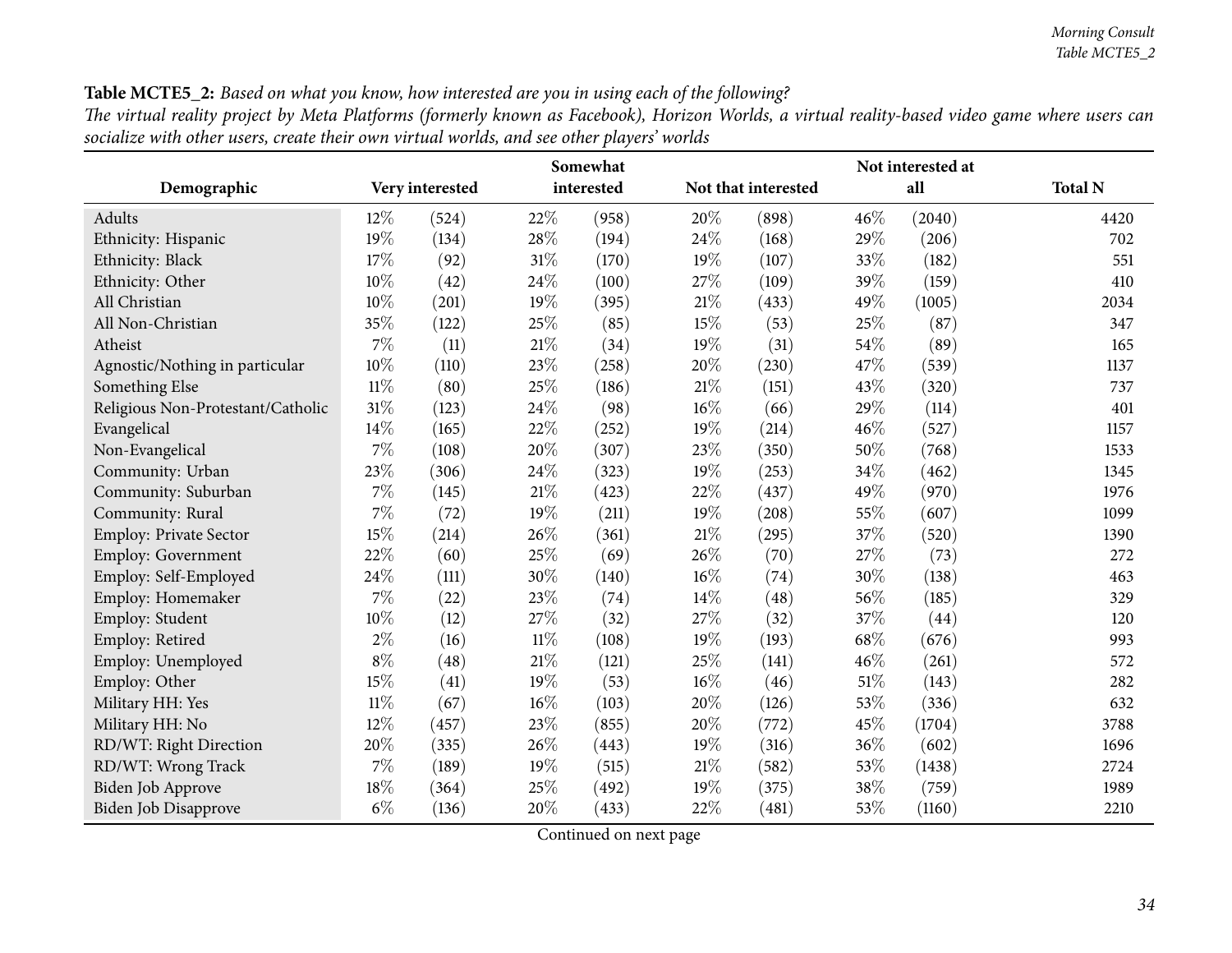Table MCTE5\_2: Based on what you know, how interested are you in using each of the following?

| The virtual reality project by Meta Platforms (formerly known as Facebook), Horizon Worlds, a virtual reality-based video game where users can |  |
|------------------------------------------------------------------------------------------------------------------------------------------------|--|
| socialize with other users, create their own virtual worlds, and see other players' worlds                                                     |  |

|                                      |       |                 |     | Somewhat   | Not interested at |                     |      |        |                |  |  |
|--------------------------------------|-------|-----------------|-----|------------|-------------------|---------------------|------|--------|----------------|--|--|
| Demographic                          |       | Very interested |     | interested |                   | Not that interested |      | all    | <b>Total N</b> |  |  |
| Adults                               | 12%   | (524)           | 22% | (958)      | 20%               | (898)               | 46%  | (2040) | 4420           |  |  |
| Biden Job Strongly Approve           | 28%   | (265)           | 21% | (206)      | 16%               | (156)               | 35%  | (332)  | 959            |  |  |
| Biden Job Somewhat Approve           | 10%   | (99)            | 28% | (286)      | 21%               | (219)               | 41\% | (427)  | 1031           |  |  |
| Biden Job Somewhat Disapprove        | 7%    | (41)            | 26% | (161)      | 28%               | (169)               | 39%  | (243)  | 614            |  |  |
| <b>Biden Job Strongly Disapprove</b> | $6\%$ | (95)            | 17% | (271)      | 20%               | (312)               | 58%  | (918)  | 1596           |  |  |
| Favorable of Biden                   | 18%   | (358)           | 25% | (495)      | 19%               | (373)               | 38%  | (758)  | 1985           |  |  |
| Unfavorable of Biden                 | $6\%$ | (142)           | 20% | (438)      | 21%               | (464)               | 52%  | (1145) | 2189           |  |  |
| Very Favorable of Biden              | 26%   | (260)           | 24% | (231)      | 16%               | (161)               | 34%  | (333)  | 985            |  |  |
| Somewhat Favorable of Biden          | 10%   | (98)            | 26% | (264)      | 21%               | (213)               | 43%  | (426)  | 1000           |  |  |
| Somewhat Unfavorable of Biden        | $8\%$ | (45)            | 24% | (135)      | 28%               | (156)               | 39%  | (214)  | 550            |  |  |
| Very Unfavorable of Biden            | $6\%$ | (97)            | 18% | (303)      | 19%               | (308)               | 57%  | (931)  | 1639           |  |  |
| #1 Issue: Economy                    | 13%   | (235)           | 24% | (426)      | 22%               | (384)               | 41\% | (728)  | 1774           |  |  |
| #1 Issue: Security                   | $7\%$ | (51)            | 18% | (122)      | 18%               | (128)               | 56%  | (390)  | 692            |  |  |
| #1 Issue: Health Care                | 17%   | (94)            | 24% | (132)      | 21%               | (116)               | 37%  | (201)  | 544            |  |  |
| #1 Issue: Medicare / Social Security | $4\%$ | (19)            | 15% | (74)       | 21%               | (108)               | 60%  | (303)  | 505            |  |  |
| #1 Issue: Women's Issues             | 19%   | (39)            | 25% | (52)       | 18%               | (38)                | 38%  | (80)   | 210            |  |  |
| #1 Issue: Education                  | 21\%  | (37)            | 22% | (38)       | 19%               | (34)                | 38%  | (68)   | 177            |  |  |
| #1 Issue: Energy                     | 12%   | (37)            | 24% | (73)       | 20%               | (60)                | 43%  | (130)  | 300            |  |  |
| #1 Issue: Other                      | 5%    | (11)            | 18% | (39)       | 13%               | (29)                | 63%  | (139)  | 219            |  |  |
| 2020 Vote: Joe Biden                 | 17%   | (316)           | 24% | (443)      | 19%               | (353)               | 41\% | (770)  | 1882           |  |  |
| 2020 Vote: Donald Trump              | $8\%$ | (118)           | 18% | (277)      | 21%               | (321)               | 53%  | (807)  | 1523           |  |  |
| 2020 Vote: Other                     | $4\%$ | (6)             | 31% | (43)       | 20%               | (28)                | 45%  | (62)   | 139            |  |  |
| 2020 Vote: Didn't Vote               | 10%   | (84)            | 22% | (195)      | 22%               | (196)               | 46%  | (401)  | 876            |  |  |
| 2018 House Vote: Democrat            | 16%   | (239)           | 22% | (336)      | 20%               | (301)               | 42%  | (644)  | 1519           |  |  |
| 2018 House Vote: Republican          | $9\%$ | (109)           | 18% | (230)      | 19%               | (243)               | 53%  | (668)  | 1250           |  |  |
| 2018 House Vote: Someone else        | $3\%$ | (4)             | 21% | (24)       | 23%               | (27)                | 52%  | (60)   | 115            |  |  |
| 2016 Vote: Hillary Clinton           | 15%   | (214)           | 23% | (322)      | 19%               | (272)               | 43%  | (604)  | 1412           |  |  |
| 2016 Vote: Donald Trump              | $8\%$ | (116)           | 18% | (251)      | 20%               | (281)               | 53%  | (722)  | 1371           |  |  |
| 2016 Vote: Other                     | $5\%$ | (10)            | 19% | (42)       | 22%               | (48)                | 54%  | (117)  | 217            |  |  |
| 2016 Vote: Didn't Vote               | 13%   | (183)           | 24% | (340)      | 21%               | (296)               | 42%  | (596)  | 1415           |  |  |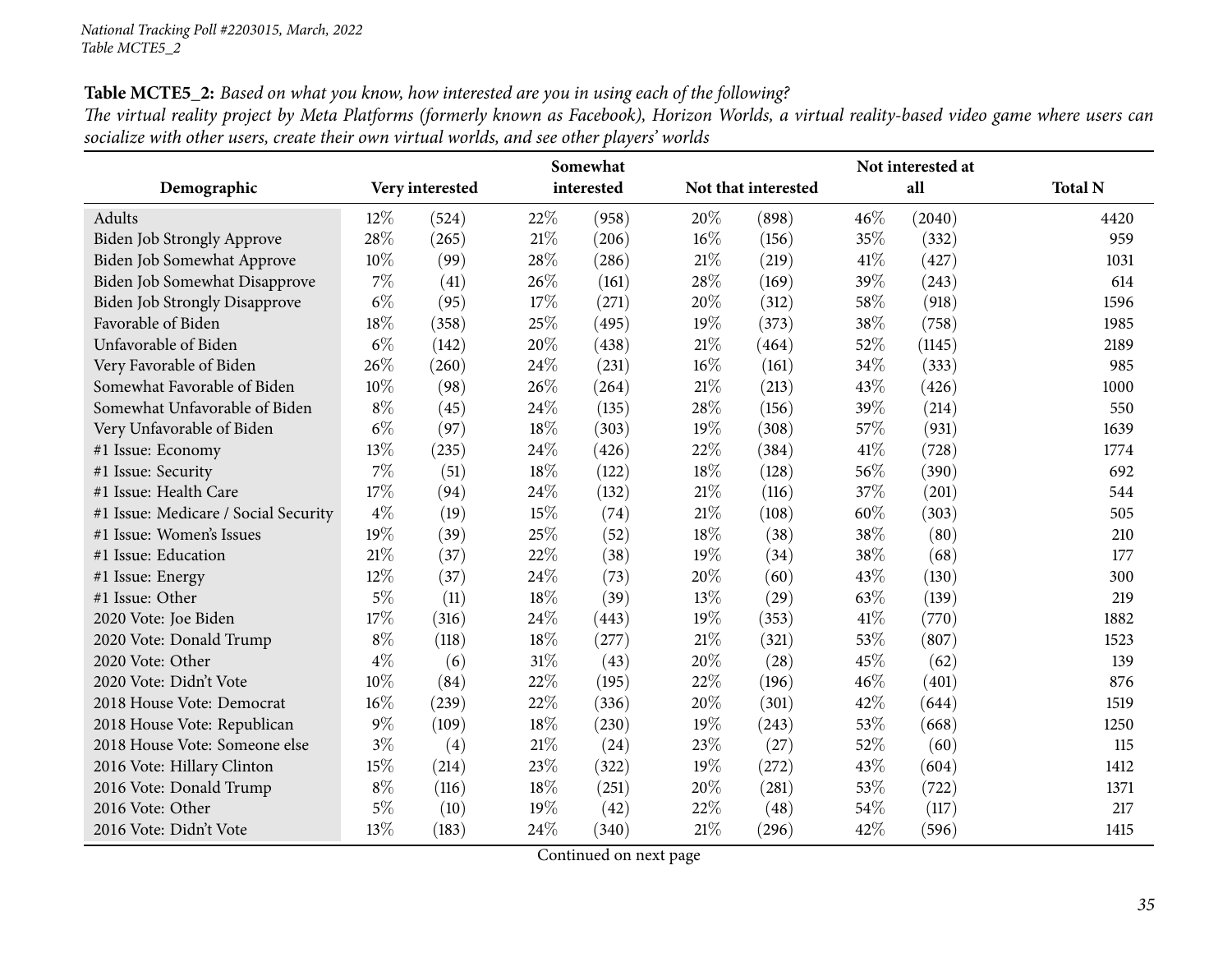#### Table MCTE5\_2: Based on what you know, how interested are you in using each of the following?

The virtual reality project by Meta Platforms (formerly known as Facebook), Horizon Worlds, a virtual reality-based video game where users can socialize with other users, create their own virtual worlds, and see other players' worlds

|                                |        |                 |        | Somewhat   |        |                     |        |        |                |
|--------------------------------|--------|-----------------|--------|------------|--------|---------------------|--------|--------|----------------|
| Demographic                    |        | Very interested |        | interested |        | Not that interested |        | all    | <b>Total N</b> |
| Adults                         | $12\%$ | (524)           | 22%    | (958)      | 20%    | (898)               | $46\%$ | (2040) | 4420           |
| Voted in 2014: Yes             | $11\%$ | (284)           | 20%    | (505)      | $20\%$ | (496)               | 49\%   | (1234) | 2519           |
| Voted in 2014: No              | $13\%$ | (240)           | 24\%   | (453)      | 21%    | (402)               | 42\%   | (806)  | 1901           |
| 4-Region: Northeast            | 18\%   | (141)           | 20%    | (157)      | $18\%$ | (144)               | $44\%$ | (348)  | 791            |
| 4-Region: Midwest              | $8\%$  | (70)            | $18\%$ | (164)      | $19\%$ | (180)               | $55\%$ | (514)  | 929            |
| 4-Region: South                | $9\%$  | (152)           | 24\%   | (391)      | 21%    | (346)               | $46\%$ | (767)  | 1656           |
| 4-Region: West                 | 15%    | (160)           | 24\%   | (246)      | 22%    | (228)               | $39\%$ | (411)  | 1045           |
| 2203009                        | $11\%$ | (245)           | 23\%   | (497)      | $19\%$ | (422)               | 47\%   | (1045) | 2209           |
| 2203015                        | $13\%$ | (279)           | 21%    | (460)      | 22\%   | (476)               | 45\%   | (995)  | 2211           |
| Interest in the Metaverse      | $31\%$ | (502)           | 52\%   | (852)      | $12\%$ | (196)               | $5\%$  | (77)   | 1626           |
| Owns a VR Headset              | 39\%   | (303)           | 34\%   | (265)      | $14\%$ | (110)               | $14\%$ | (108)  | 786            |
| 24+ Hours on Internet per Week | 11%    | (189)           | 22%    | (383)      | 21%    | (368)               | 46%    | (813)  | 1752           |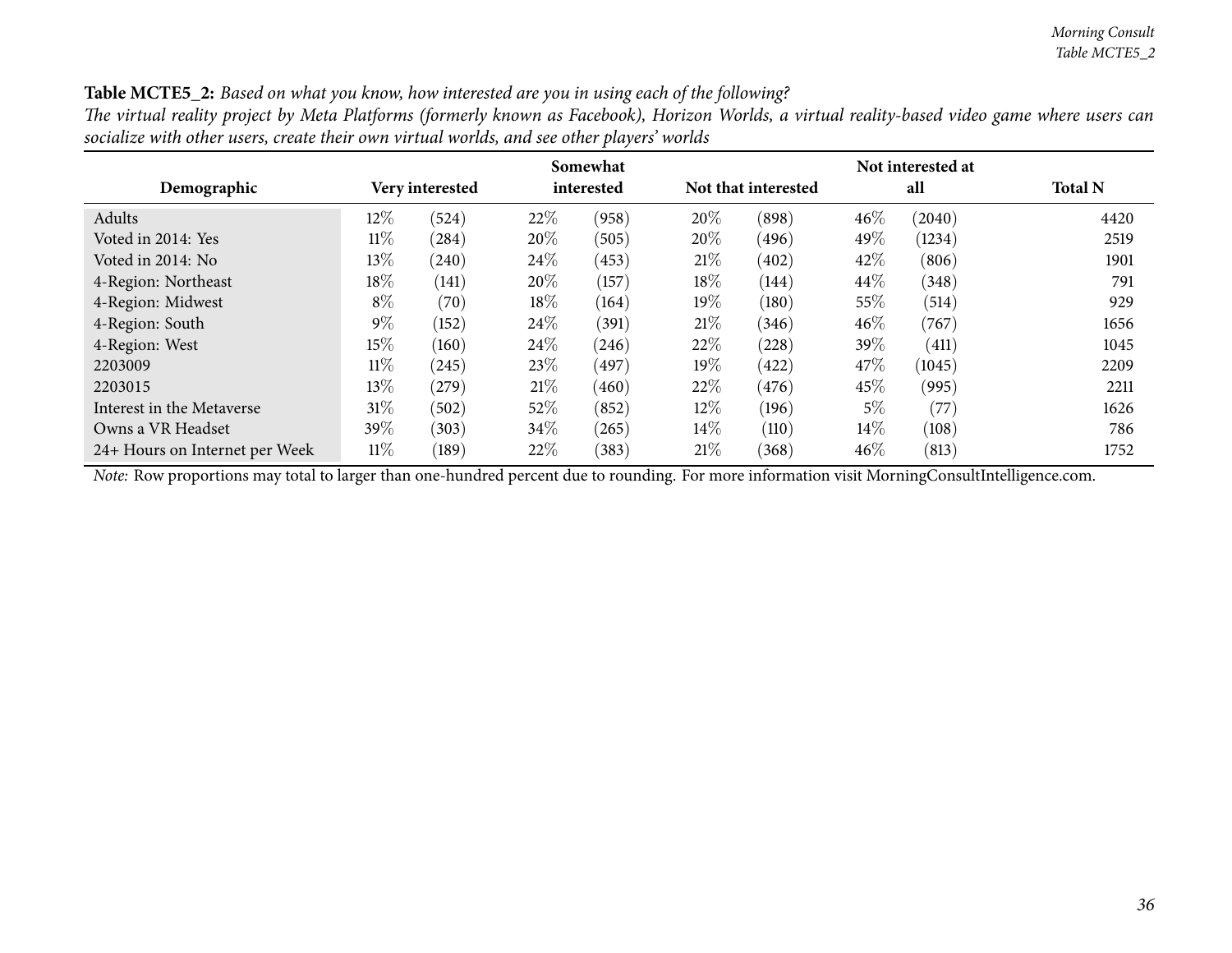Table MCTE5\_3: Based on what you know, how interested are you in using each of the following? The virtual reality project by Meta Platforms (formerly known as Facebook), Horizon Workrooms, a virtual reality-based workspace that allows users *to interact and collaborate with coworkers in <sup>a</sup> virtual office environment*

| Somewhat                 |        |                 |        |            |     | Not interested at   |        |        |                |  |
|--------------------------|--------|-----------------|--------|------------|-----|---------------------|--------|--------|----------------|--|
| Demographic              |        | Very interested |        | interested |     | Not that interested |        | all    | <b>Total N</b> |  |
| Adults                   | $11\%$ | (488)           | 21%    | (949)      | 21% | (914)               | 47%    | (2070) | 4420           |  |
| Gender: Male             | 16%    | (351)           | 24%    | (513)      | 21% | (439)               | 39%    | (831)  | 2133           |  |
| Gender: Female           | $6\%$  | (137)           | 19%    | (436)      | 21% | (474)               | 54%    | (1239) | 2287           |  |
| Age: 18-34               | 22%    | (290)           | 28%    | (363)      | 21% | (271)               | 30%    | (392)  | 1316           |  |
| Age: 35-44               | 17%    | (120)           | 28%    | (198)      | 20% | (142)               | 36%    | (259)  | 718            |  |
| Age: 45-64               | $5\%$  | (69)            | 19%    | (294)      | 23% | (344)               | 53%    | (801)  | 1509           |  |
| Age: 65+                 | $1\%$  | (9)             | $11\%$ | (93)       | 18% | (156)               | 70%    | (618)  | 877            |  |
| GenZers: 1997-2012       | 15%    | (75)            | 27%    | (132)      | 20% | (99)                | 37%    | (179)  | 485            |  |
| Millennials: 1981-1996   | 23%    | (318)           | 28%    | (387)      | 20% | (270)               | 29%    | (396)  | 1371           |  |
| GenXers: 1965-1980       | $7\%$  | (77)            | 23%    | (255)      | 23% | (254)               | 47%    | (521)  | 1107           |  |
| Baby Boomers: 1946-1964  | $1\%$  | (18)            | 12%    | (155)      | 20% | (272)               | 66%    | (883)  | 1328           |  |
| PID: Dem (no lean)       | 18%    | (316)           | 22%    | (379)      | 19% | (328)               | 40%    | (693)  | 1716           |  |
| PID: Ind (no lean)       | $5\%$  | (72)            | 22%    | (302)      | 22% | (301)               | 51\%   | (702)  | 1376           |  |
| PID: Rep (no lean)       | $8\%$  | (100)           | 20%    | (268)      | 21% | (285)               | $51\%$ | (675)  | 1328           |  |
| PID/Gender: Dem Men      | 29%    | (252)           | 25%    | (224)      | 16% | (144)               | 30%    | (264)  | 885            |  |
| PID/Gender: Dem Women    | $8\%$  | (64)            | 19%    | (154)      | 22% | (184)               | 52%    | (429)  | 831            |  |
| PID/Gender: Ind Men      | 5%     | (35)            | 21%    | (137)      | 26% | (171)               | 48%    | (317)  | 661            |  |
| PID/Gender: Ind Women    | $5\%$  | (36)            | 23%    | (164)      | 18% | (130)               | 54%    | (384)  | 716            |  |
| PID/Gender: Rep Men      | $11\%$ | (63)            | 26%    | (151)      | 21% | (124)               | 42%    | (249)  | 588            |  |
| PID/Gender: Rep Women    | $5\%$  | (37)            | 16%    | (117)      | 22% | (160)               | 58%    | (426)  | 740            |  |
| Ideo: Liberal (1-3)      | 18%    | (236)           | 22%    | (291)      | 21% | (268)               | 39%    | (504)  | 1299           |  |
| Ideo: Moderate (4)       | $9\%$  | (106)           | 24%    | (293)      | 21% | (262)               | 46%    | (560)  | 1220           |  |
| Ideo: Conservative (5-7) | $9\%$  | (133)           | 19%    | (286)      | 21% | (306)               | $51\%$ | (763)  | 1488           |  |
| Educ: < College          | $8\%$  | (245)           | 22%    | (655)      | 22% | (655)               | 49%    | (1483) | 3038           |  |
| Educ: Bachelors degree   | 15%    | (133)           | $21\%$ | (188)      | 19% | (166)               | 45%    | (405)  | 892            |  |
| Educ: Post-grad          | 22%    | (110)           | 22%    | (105)      | 19% | (93)                | 37%    | (182)  | 490            |  |
| Income: Under 50k        | $8\%$  | (184)           | $21\%$ | (485)      | 21% | (480)               | 49%    | (1122) | 2271           |  |
| Income: 50k-100k         | $11\%$ | (165)           | $21\%$ | (302)      | 21% | (302)               | 46%    | (666)  | 1435           |  |
| Income: 100k+            | 19%    | (139)           | 23%    | (162)      | 18% | (131)               | 40%    | (282)  | 714            |  |
| Ethnicity: White         | 10%    | (357)           | 20%    | (689)      | 20% | (692)               | 50%    | (1721) | 3459           |  |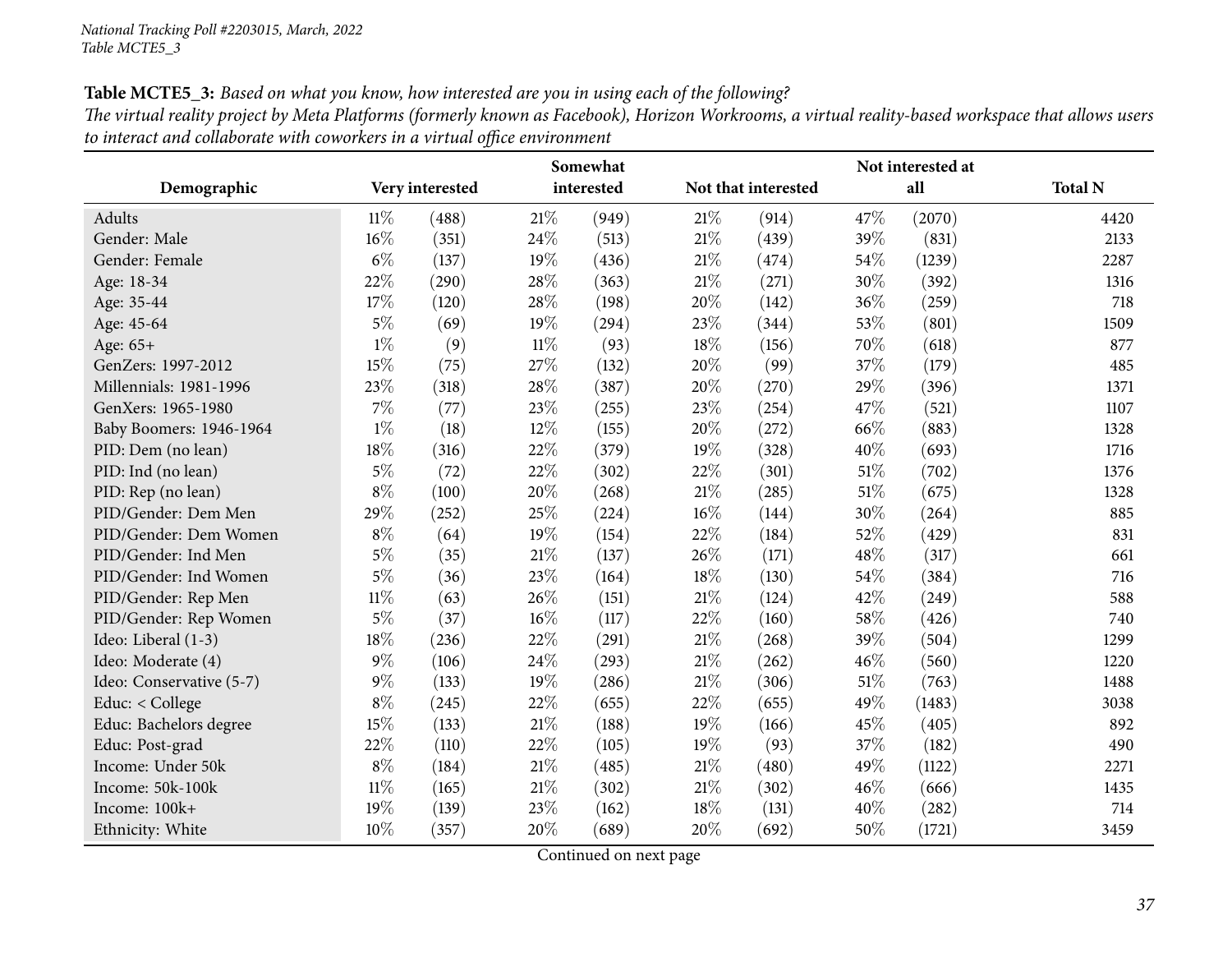# Table MCTE5\_3: Based on what you know, how interested are you in using each of the following?

The virtual reality project by Meta Platforms (formerly known as Facebook), Horizon Workrooms, a virtual reality-based workspace that allows users *to interact and collaborate with coworkers in <sup>a</sup> virtual office environment*

|                                   | Somewhat |                 |        |            |        |                     |        | Not interested at |                |  |
|-----------------------------------|----------|-----------------|--------|------------|--------|---------------------|--------|-------------------|----------------|--|
| Demographic                       |          | Very interested |        | interested |        | Not that interested |        | all               | <b>Total N</b> |  |
| Adults                            | $11\%$   | (488)           | $21\%$ | (949)      | $21\%$ | (914)               | 47%    | (2070)            | 4420           |  |
| Ethnicity: Hispanic               | 18%      | (127)           | 26%    | (182)      | 23%    | (160)               | 33%    | (234)             | 702            |  |
| Ethnicity: Black                  | 17%      | (95)            | 28%    | (156)      | 22%    | (123)               | 32%    | (177)             | 551            |  |
| Ethnicity: Other                  | $9\%$    | (37)            | 25%    | (104)      | 24%    | (98)                | 42%    | (172)             | 410            |  |
| All Christian                     | 10%      | (201)           | 20%    | (405)      | $21\%$ | (418)               | 50%    | (1010)            | 2034           |  |
| All Non-Christian                 | 35%      | (121)           | 26%    | (89)       | 13%    | (44)                | 27%    | (93)              | 347            |  |
| Atheist                           | $9\%$    | (14)            | 17%    | (29)       | 23%    | (37)                | $51\%$ | (85)              | 165            |  |
| Agnostic/Nothing in particular    | $8\%$    | (89)            | $21\%$ | (237)      | 23%    | (261)               | 48%    | (550)             | 1137           |  |
| Something Else                    | $9\%$    | (63)            | 26%    | (188)      | $21\%$ | (153)               | 45%    | (333)             | 737            |  |
| Religious Non-Protestant/Catholic | 30%      | (122)           | 26%    | (103)      | 15%    | (59)                | 29%    | (117)             | 401            |  |
| Evangelical                       | 13%      | (154)           | 22%    | (254)      | 20%    | (235)               | 44%    | (515)             | 1157           |  |
| Non-Evangelical                   | $7\%$    | (101)           | 20%    | (314)      | 21\%   | (321)               | 52%    | (797)             | 1533           |  |
| Community: Urban                  | 23%      | (305)           | 23%    | (315)      | 18%    | (241)               | 36%    | (483)             | 1345           |  |
| Community: Suburban               | $6\%$    | (125)           | $21\%$ | (416)      | 23%    | (453)               | 50%    | (982)             | 1976           |  |
| Community: Rural                  | $5\%$    | (58)            | 20%    | (218)      | 20%    | (219)               | 55%    | (604)             | 1099           |  |
| Employ: Private Sector            | 15%      | (213)           | 25%    | (341)      | 23%    | (318)               | 37%    | (517)             | 1390           |  |
| Employ: Government                | 22%      | (59)            | 30%    | (81)       | $21\%$ | (58)                | 27%    | (73)              | 272            |  |
| Employ: Self-Employed             | 26%      | (120)           | 26%    | (120)      | 20%    | (93)                | 28%    | (130)             | 463            |  |
| Employ: Homemaker                 | $4\%$    | (12)            | 20%    | (67)       | 18%    | (58)                | 58%    | (192)             | 329            |  |
| Employ: Student                   | $7\%$    | (9)             | 34%    | (41)       | 17%    | (20)                | 42%    | (50)              | 120            |  |
| Employ: Retired                   | $1\%$    | (12)            | $11\%$ | (104)      | 19%    | (192)               | 69%    | (685)             | 993            |  |
| Employ: Unemployed                | $5\%$    | (27)            | 25%    | (140)      | 22%    | (124)               | 49%    | (280)             | 572            |  |
| Employ: Other                     | $12\%$   | (35)            | 19%    | (54)       | 18%    | (50)                | 51%    | (143)             | 282            |  |
| Military HH: Yes                  | $9\%$    | (59)            | $18\%$ | (113)      | 19%    | (119)               | 54%    | (341)             | 632            |  |
| Military HH: No                   | $11\%$   | (429)           | 22%    | (835)      | $21\%$ | (795)               | 46%    | (1729)            | 3788           |  |
| RD/WT: Right Direction            | 20%      | (331)           | 24%    | (410)      | 20%    | (342)               | 36%    | (613)             | 1696           |  |
| RD/WT: Wrong Track                | $6\%$    | (157)           | 20%    | (539)      | 21%    | (572)               | 53%    | (1457)            | 2724           |  |
| Biden Job Approve                 | 18%      | (348)           | 23%    | (467)      | 20%    | (391)               | 39%    | (783)             | 1989           |  |
| Biden Job Disapprove              | $6\%$    | (124)           | 20%    | (439)      | 22%    | (485)               | 53%    | (1162)            | 2210           |  |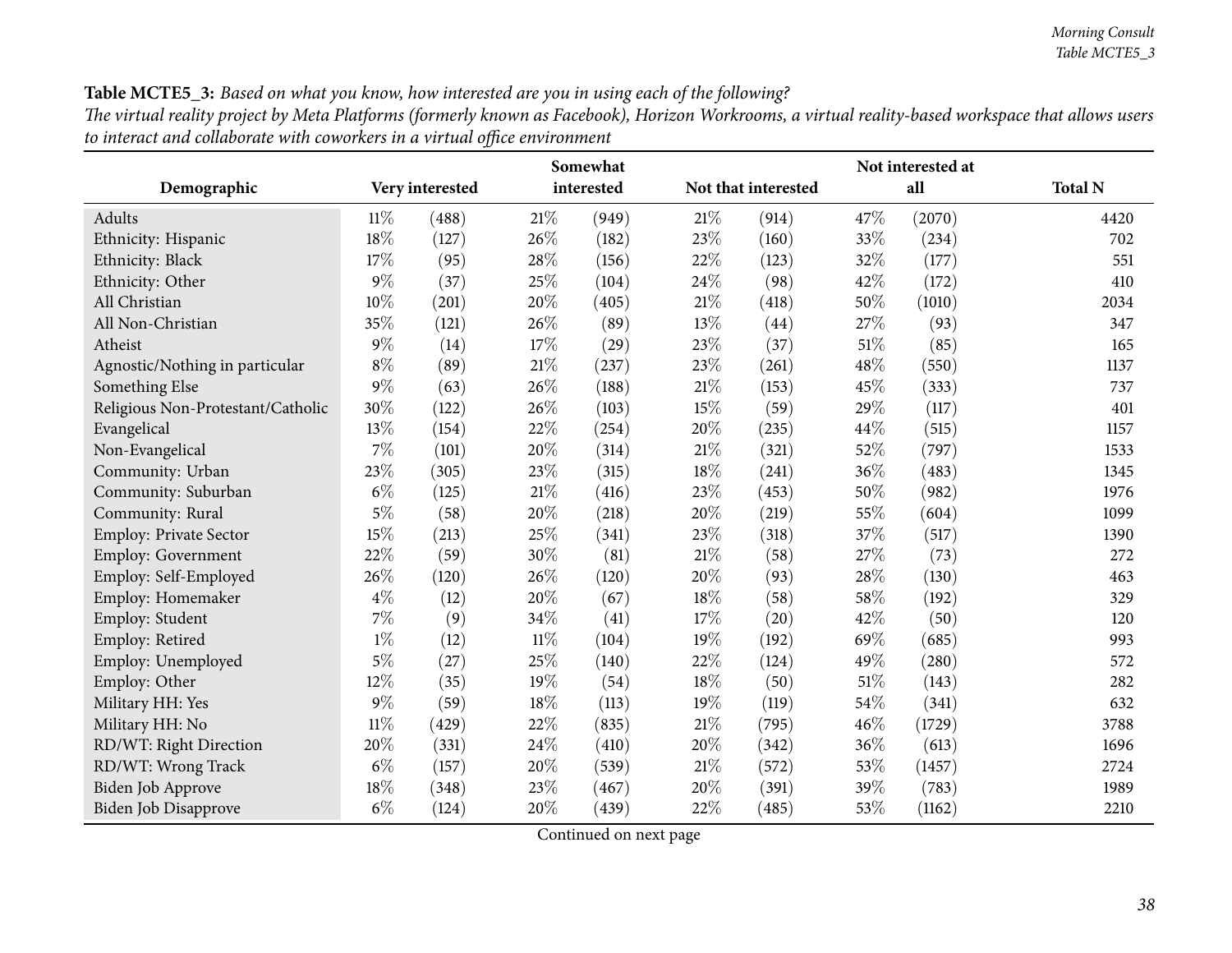Table MCTE5\_3: Based on what you know, how interested are you in using each of the following? The virtual reality project by Meta Platforms (formerly known as Facebook), Horizon Workrooms, a virtual reality-based workspace that allows users *to interact and collaborate with coworkers in <sup>a</sup> virtual office environment*

|                                      |        |                 |        | Somewhat   |        |                     |      | Not interested at |                |
|--------------------------------------|--------|-----------------|--------|------------|--------|---------------------|------|-------------------|----------------|
| Demographic                          |        | Very interested |        | interested |        | Not that interested |      | all               | <b>Total N</b> |
| Adults                               | $11\%$ | (488)           | 21%    | (949)      | 21\%   | (914)               | 47%  | (2070)            | 4420           |
| <b>Biden Job Strongly Approve</b>    | 29%    | (274)           | 20%    | (194)      | 17%    | (158)               | 35%  | (332)             | 959            |
| Biden Job Somewhat Approve           | $7\%$  | (74)            | 26%    | (273)      | 23%    | (233)               | 44%  | (452)             | 1031           |
| Biden Job Somewhat Disapprove        | $6\%$  | (36)            | 27%    | (166)      | 28%    | (171)               | 39%  | (241)             | 614            |
| Biden Job Strongly Disapprove        | $6\%$  | (88)            | 17%    | (272)      | 20%    | (314)               | 58%  | (921)             | 1596           |
| Favorable of Biden                   | 18%    | (350)           | 24%    | (478)      | 19%    | (374)               | 39%  | (783)             | 1985           |
| Unfavorable of Biden                 | $6\%$  | (123)           | 19%    | (427)      | 22%    | (487)               | 53%  | (1153)            | 2189           |
| Very Favorable of Biden              | 26%    | (257)           | 22%    | (216)      | 17%    | (166)               | 35%  | (345)             | 985            |
| Somewhat Favorable of Biden          | $9\%$  | (94)            | 26%    | (261)      | $21\%$ | (208)               | 44%  | (438)             | 1000           |
| Somewhat Unfavorable of Biden        | $7\%$  | (36)            | 25%    | (138)      | 28%    | (156)               | 40%  | (220)             | 550            |
| Very Unfavorable of Biden            | $5\%$  | (87)            | 18%    | (288)      | 20%    | (331)               | 57%  | (932)             | 1639           |
| #1 Issue: Economy                    | $12\%$ | (220)           | 24%    | (432)      | 22%    | (388)               | 41\% | (734)             | 1774           |
| #1 Issue: Security                   | 7%     | (51)            | 17%    | (120)      | $20\%$ | (139)               | 55%  | (382)             | 692            |
| #1 Issue: Health Care                | $16\%$ | (88)            | 25%    | (133)      | 19%    | (105)               | 40%  | (217)             | 544            |
| #1 Issue: Medicare / Social Security | $4\%$  | (19)            | 14%    | (72)       | 22%    | (110)               | 60%  | (305)             | 505            |
| #1 Issue: Women's Issues             | 13%    | (26)            | 28%    | (59)       | 19%    | (40)                | 40%  | (85)              | 210            |
| #1 Issue: Education                  | 19%    | (34)            | 22%    | (39)       | 19%    | (34)                | 39%  | (70)              | 177            |
| #1 Issue: Energy                     | 14%    | (41)            | 19%    | (56)       | 22%    | (65)                | 46%  | (138)             | 300            |
| #1 Issue: Other                      | $4\%$  | (8)             | 17%    | (37)       | 15%    | (34)                | 64\% | (140)             | 219            |
| 2020 Vote: Joe Biden                 | 17\%   | (316)           | 22%    | (407)      | 20%    | (379)               | 41\% | (780)             | 1882           |
| 2020 Vote: Donald Trump              | 7%     | (112)           | 19%    | (293)      | 22%    | (330)               | 52%  | (788)             | 1523           |
| 2020 Vote: Other                     | $5\%$  | (7)             | $31\%$ | (43)       | 15%    | (21)                | 49%  | (68)              | 139            |
| 2020 Vote: Didn't Vote               | $6\%$  | (53)            | 23%    | (205)      | $21\%$ | (184)               | 50%  | (435)             | 876            |
| 2018 House Vote: Democrat            | $16\%$ | (240)           | 22%    | (331)      | 20%    | (309)               | 42%  | (639)             | 1519           |
| 2018 House Vote: Republican          | $9\%$  | (109)           | 19%    | (231)      | 20%    | (254)               | 52%  | (654)             | 1250           |
| 2018 House Vote: Someone else        | $4\%$  | (5)             | 20%    | (23)       | 19%    | (22)                | 57%  | (65)              | 115            |
| 2016 Vote: Hillary Clinton           | 15%    | (216)           | $21\%$ | (298)      | $20\%$ | (280)               | 44%  | (618)             | 1412           |
| 2016 Vote: Donald Trump              | $8\%$  | (108)           | 19%    | (262)      | $21\%$ | (294)               | 52%  | (707)             | 1371           |
| 2016 Vote: Other                     | $5\%$  | (11)            | 18%    | (39)       | $22\%$ | (48)                | 55%  | (118)             | 217            |
| 2016 Vote: Didn't Vote               | $11\%$ | (152)           | 25%    | (347)      | $21\%$ | (290)               | 44%  | (626)             | 1415           |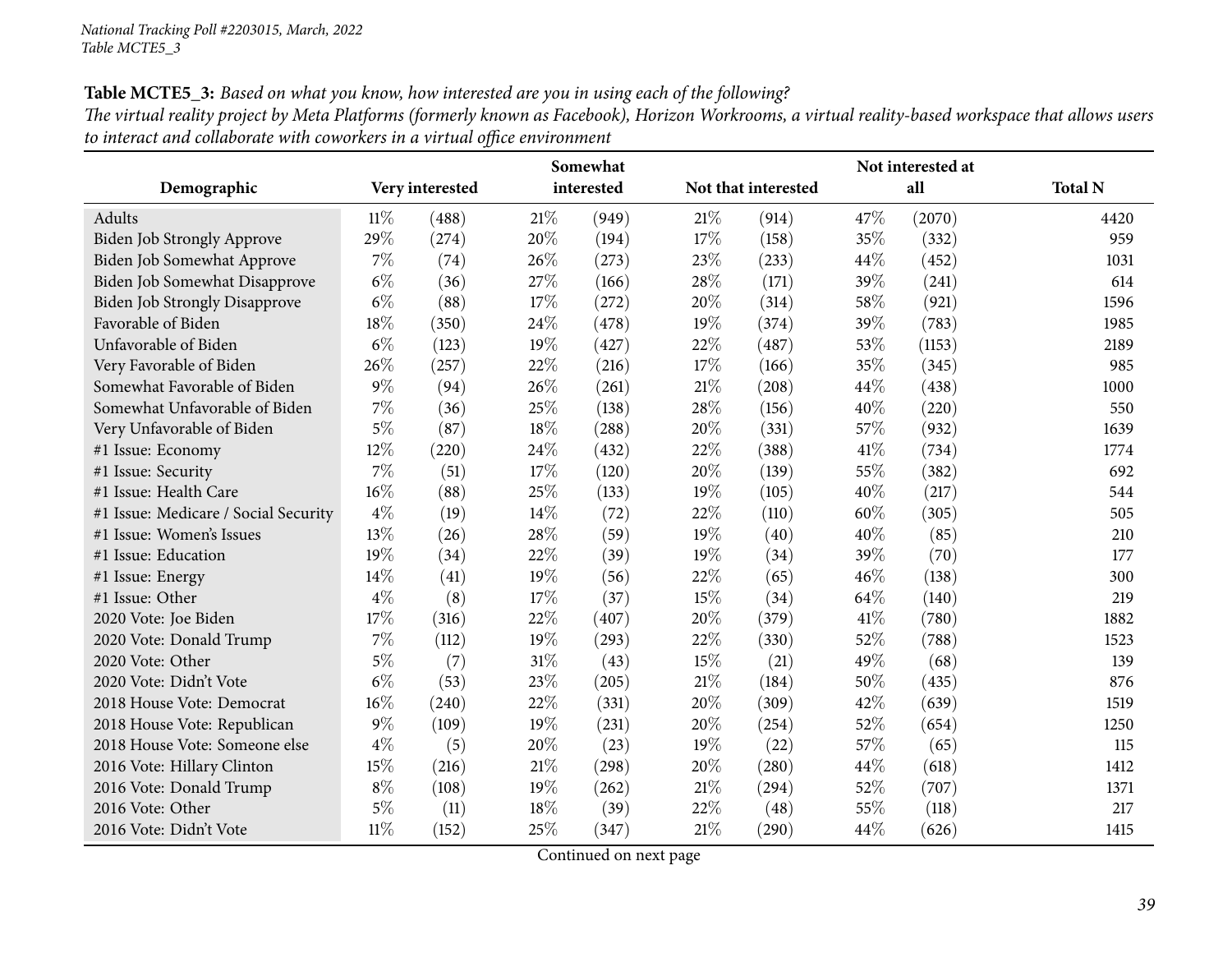#### Table MCTE5\_3: Based on what you know, how interested are you in using each of the following?

The virtual reality project by Meta Platforms (formerly known as Facebook), Horizon Workrooms, a virtual reality-based workspace that allows users *to interact and collaborate with coworkers in <sup>a</sup> virtual office environment*

|                                |        |                 |        | Somewhat   |        |                     |        | Not interested at |                |
|--------------------------------|--------|-----------------|--------|------------|--------|---------------------|--------|-------------------|----------------|
| Demographic                    |        | Very interested |        | interested |        | Not that interested |        | all               | <b>Total N</b> |
| Adults                         | $11\%$ | (488)           | 21%    | (949)      | 21%    | (914)               | 47\%   | (2070)            | 4420           |
| Voted in 2014: Yes             | $11\%$ | (284)           | 20%    | (506)      | $20\%$ | (502)               | 49\%   | (1227)            | 2519           |
| Voted in 2014: No              | $11\%$ | (205)           | 23\%   | (442)      | 22%    | $\left( 411\right)$ | 44\%   | (843)             | 1901           |
| 4-Region: Northeast            | 17%    | (131)           | $19\%$ | (153)      | $19\%$ | (147)               | 45%    | (359)             | 791            |
| 4-Region: Midwest              | $7\%$  | (65)            | $16\%$ | (150)      | $20\%$ | (190)               | 56%    | (524)             | 929            |
| 4-Region: South                | $8\%$  | (129)           | 24\%   | (401)      | 22\%   | (362)               | 46%    | (764)             | 1656           |
| 4-Region: West                 | $16\%$ | (163)           | 23\%   | (244)      | 21%    | (215)               | $40\%$ | (423)             | 1045           |
| 2203009                        | $11\%$ | (234)           | 22\%   | (494)      | $19\%$ | (424)               | 48%    | (1056)            | 2209           |
| 2203015                        | $11\%$ | (254)           | 21%    | (455)      | 22%    | (489)               | 46%    | (1014)            | 2211           |
| Interest in the Metaverse      | 28\%   | (463)           | 50%    | (817)      | $14\%$ | (224)               | $7\%$  | (122)             | 1626           |
| Owns a VR Headset              | 38\%   | (299)           | 32%    | (253)      | $15\%$ | (117)               | $15\%$ | (116)             | 786            |
| 24+ Hours on Internet per Week | $10\%$ | (176)           | 20%    | (346)      | 23\%   | (399)               | 47\%   | (831)             | 1752           |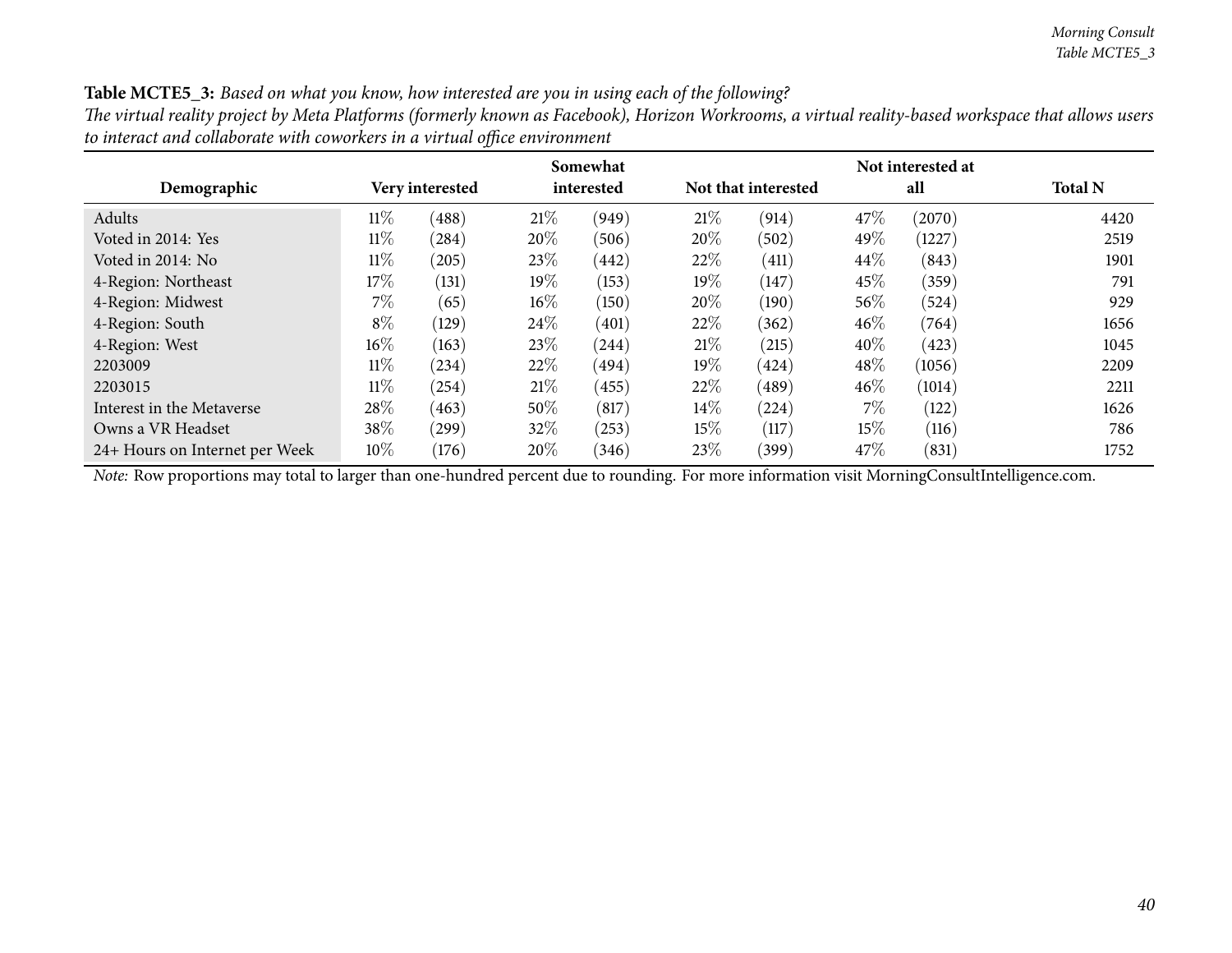Table MCTE7\_1: Are any of the following reasons why you do not own a virtual reality headset? *Cost*

| Demographic              | Major reason  | Minor reason    | Not a reason    | <b>Total N</b> |
|--------------------------|---------------|-----------------|-----------------|----------------|
| Adults                   | 46%<br>(1672) | $21\%$<br>(751) | 33%<br>(1211)   | 3634           |
| Gender: Male             | 47%<br>(747)  | 25%<br>(395)    | 28%<br>(443)    | 1585           |
| Gender: Female           | 45%<br>(925)  | 17%<br>(356)    | 37%<br>(768)    | 2049           |
| Age: 18-34               | 50%<br>(459)  | 25%<br>(230)    | 24\%<br>(221)   | 910            |
| Age: 35-44               | 43%<br>(224)  | 24%<br>(123)    | 33%<br>(173)    | 520            |
| Age: 45-64               | 46%<br>(619)  | 18%<br>(248)    | 36%<br>(490)    | 1358           |
| Age: 65+                 | 44%<br>(369)  | 18%<br>(150)    | 39%<br>(328)    | 847            |
| GenZers: 1997-2012       | 52%<br>(192)  | 28%<br>(105)    | 20%<br>(74)     | 371            |
| Millennials: 1981-1996   | 47%<br>(425)  | 24\%<br>(221)   | 29%<br>(263)    | 909            |
| GenXers: 1965-1980       | 46%<br>(444)  | 19%<br>(187)    | 35%<br>(333)    | 964            |
| Baby Boomers: 1946-1964  | 44%<br>(559)  | 17%<br>(210)    | 39%<br>(496)    | 1266           |
| PID: Dem (no lean)       | 45%<br>(588)  | 22%<br>(280)    | 33%<br>(432)    | 1299           |
| PID: Ind (no lean)       | 47%<br>(562)  | 20%<br>(240)    | 32%<br>(386)    | 1188           |
| PID: Rep (no lean)       | 45%<br>(521)  | 20%<br>(232)    | 34%<br>(394)    | 1147           |
| PID/Gender: Dem Men      | 46%<br>(250)  | 27%<br>(146)    | 27%<br>(148)    | 544            |
| PID/Gender: Dem Women    | 45%<br>(338)  | 18%<br>(134)    | 38%<br>(283)    | 755            |
| PID/Gender: Ind Men      | 49%<br>(276)  | 22%<br>(127)    | 29%<br>(163)    | 565            |
| PID/Gender: Ind Women    | 46%<br>(286)  | $18\%$<br>(113) | $36\%$<br>(223) | 622            |
| PID/Gender: Rep Men      | 46%<br>(221)  | 26\%<br>(123)   | 28\%<br>(132)   | 476            |
| PID/Gender: Rep Women    | 45%<br>(300)  | $16\%$<br>(109) | 39%<br>(262)    | 671            |
| Ideo: Liberal (1-3)      | 47%<br>(456)  | 22%<br>(215)    | 30%<br>(290)    | 961            |
| Ideo: Moderate (4)       | 47%<br>(493)  | 20%<br>(207)    | 33%<br>(339)    | 1039           |
| Ideo: Conservative (5-7) | 43%<br>(550)  | $21\%$<br>(271) | 35%<br>(444)    | 1265           |
| Educ: < College          | 48%<br>(1253) | 19%<br>(502)    | 33%<br>(860)    | 2614           |
| Educ: Bachelors degree   | 42%<br>(288)  | 23%<br>(157)    | 35%<br>(237)    | 682            |
| Educ: Post-grad          | 39%<br>(131)  | 27%<br>(92)     | 34%<br>(115)    | 338            |
| Income: Under 50k        | 52%<br>(1038) | 18%<br>(365)    | 30%<br>(598)    | 2002           |
| Income: 50k-100k         | 41\%<br>(471) | 24\%<br>(270)   | 35%<br>(402)    | 1143           |
| Income: 100k+            | 33%<br>(163)  | 24\%<br>(116)   | 43%<br>(211)    | 490            |
| Ethnicity: White         | 46%<br>(1301) | 20%<br>(576)    | 34%<br>(966)    | 2843           |
| Ethnicity: Hispanic      | 45%<br>(231)  | 23%<br>(117)    | $31\%$<br>(160) | 508            |
| Ethnicity: Black         | 46%<br>(203)  | 22%<br>(98)     | 32%<br>(142)    | 443            |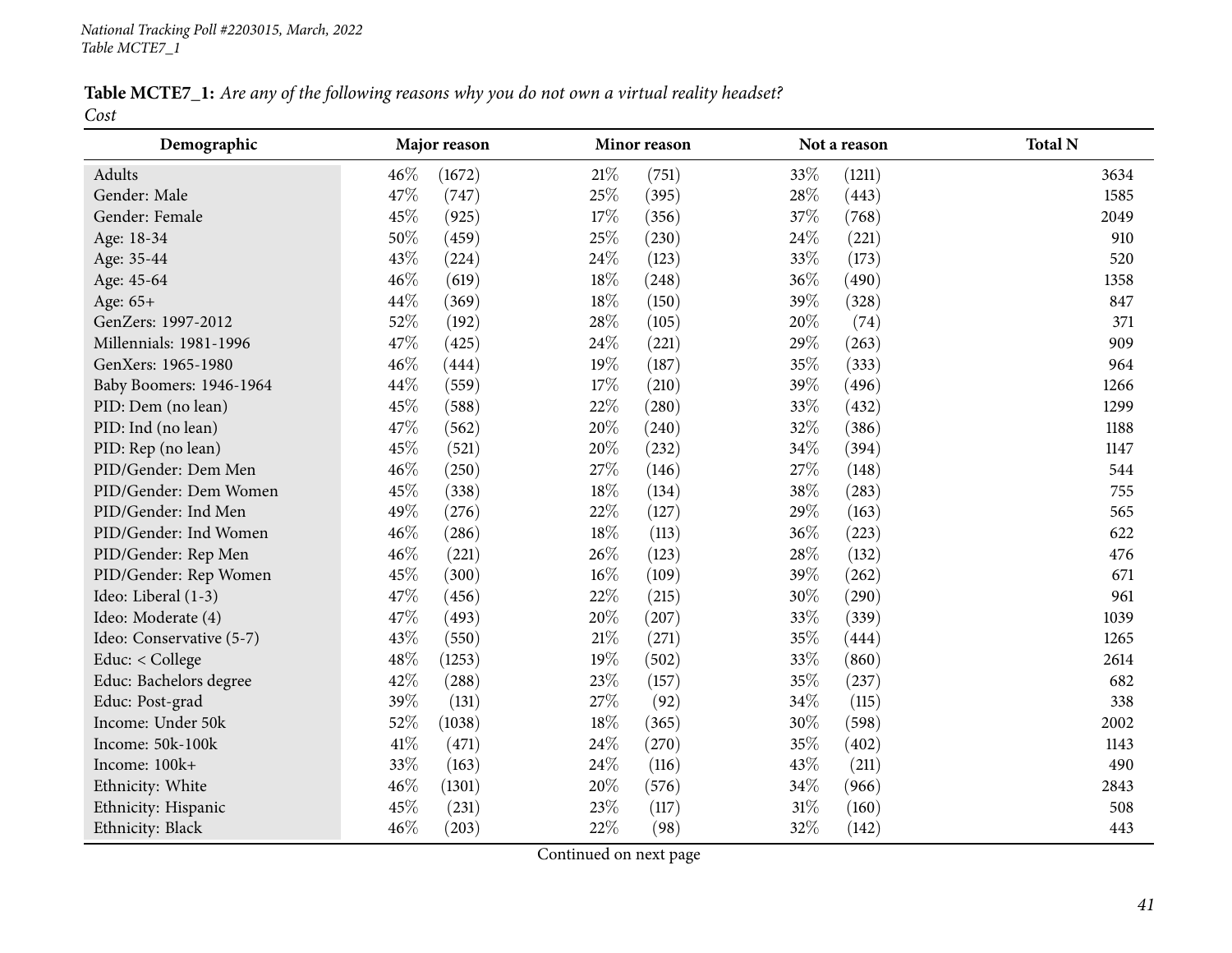Table MCTE7\_1: Are any of the following reasons why you do not own a virtual reality headset? *Cost*

| Demographic                          | Major reason     | Minor reason    | Not a reason    | <b>Total N</b> |
|--------------------------------------|------------------|-----------------|-----------------|----------------|
| Adults                               | $46\%$<br>(1672) | 21%<br>(751)    | 33\%<br>(1211)  | 3634           |
| Ethnicity: Other                     | 48%<br>(168)     | 22%<br>(77)     | 30%<br>(104)    | 349            |
| All Christian                        | 46%<br>(788)     | 20%<br>(343)    | $34\%$<br>(572) | 1704           |
| All Non-Christian                    | 45%<br>(76)      | 24%<br>(40)     | 32%<br>(54)     | 170            |
| Atheist                              | 44%<br>(59)      | 23%<br>(31)     | 32%<br>(43)     | 133            |
| Agnostic/Nothing in particular       | 45%<br>(447)     | 23%<br>(223)    | 32%<br>(320)    | 990            |
| Something Else                       | 47%<br>(301)     | 18%<br>(114)    | 35%<br>(222)    | 637            |
| Religious Non-Protestant/Catholic    | 46%<br>(100)     | 24%<br>(53)     | 30%<br>(65)     | 218            |
| Evangelical                          | 47%<br>(430)     | 19%<br>(170)    | 35%<br>(319)    | 919            |
| Non-Evangelical                      | 46%<br>(629)     | 19%<br>(263)    | 34%<br>(462)    | 1353           |
| Community: Urban                     | 49%<br>(440)     | 20%<br>(177)    | 32%<br>(289)    | 906            |
| Community: Suburban                  | 44%<br>(775)     | 22%<br>(383)    | 34%<br>(587)    | 1745           |
| Community: Rural                     | 46%<br>(457)     | 19%<br>(192)    | 34%<br>(335)    | 984            |
| Employ: Private Sector               | 43%<br>(455)     | 23%<br>(244)    | 34%<br>(360)    | 1059           |
| Employ: Government                   | 37%<br>(64)      | 33%<br>(56)     | 30%<br>(51)     | 171            |
| Employ: Self-Employed                | $51\%$<br>(151)  | 18%<br>(53)     | 32%<br>(95)     | 299            |
| Employ: Homemaker                    | 48%<br>(135)     | 21%<br>(59)     | 30%<br>(84)     | 279            |
| Employ: Student                      | 58%<br>(56)      | 26%<br>(26)     | 16%<br>(16)     | 98             |
| Employ: Retired                      | 42%<br>(405)     | 18%<br>(173)    | 39%<br>(377)    | 955            |
| Employ: Unemployed                   | 55%<br>(288)     | 17%<br>(87)     | 28%<br>(148)    | 524            |
| Employ: Other                        | 47%<br>(117)     | 21%<br>(52)     | 32%<br>(81)     | 251            |
| Military HH: Yes                     | $51\%$<br>(269)  | 19%<br>(101)    | 31%<br>(162)    | 532            |
| Military HH: No                      | 45%<br>(1403)    | $21\%$<br>(651) | 34%<br>(1049)   | 3103           |
| RD/WT: Right Direction               | 44%<br>(540)     | 23%<br>(276)    | 33%<br>(397)    | 1213           |
| RD/WT: Wrong Track                   | 47%<br>(1132)    | 20%<br>(475)    | 34%<br>(814)    | 2422           |
| Biden Job Approve                    | 45%<br>(667)     | 22%<br>(324)    | 33%<br>(479)    | 1470           |
| Biden Job Disapprove                 | 47%<br>(915)     | 20%<br>(397)    | 33%<br>(652)    | 1964           |
| <b>Biden Job Strongly Approve</b>    | 45%<br>(277)     | 22%<br>(134)    | $34\%$<br>(209) | 620            |
| Biden Job Somewhat Approve           | 46%<br>(390)     | 22%<br>(190)    | 32%<br>(270)    | 851            |
| Biden Job Somewhat Disapprove        | 45%<br>(238)     | 23%<br>(122)    | $31\%$<br>(165) | 525            |
| <b>Biden Job Strongly Disapprove</b> | 47%<br>(677)     | 19%<br>(275)    | 34%<br>(487)    | 1439           |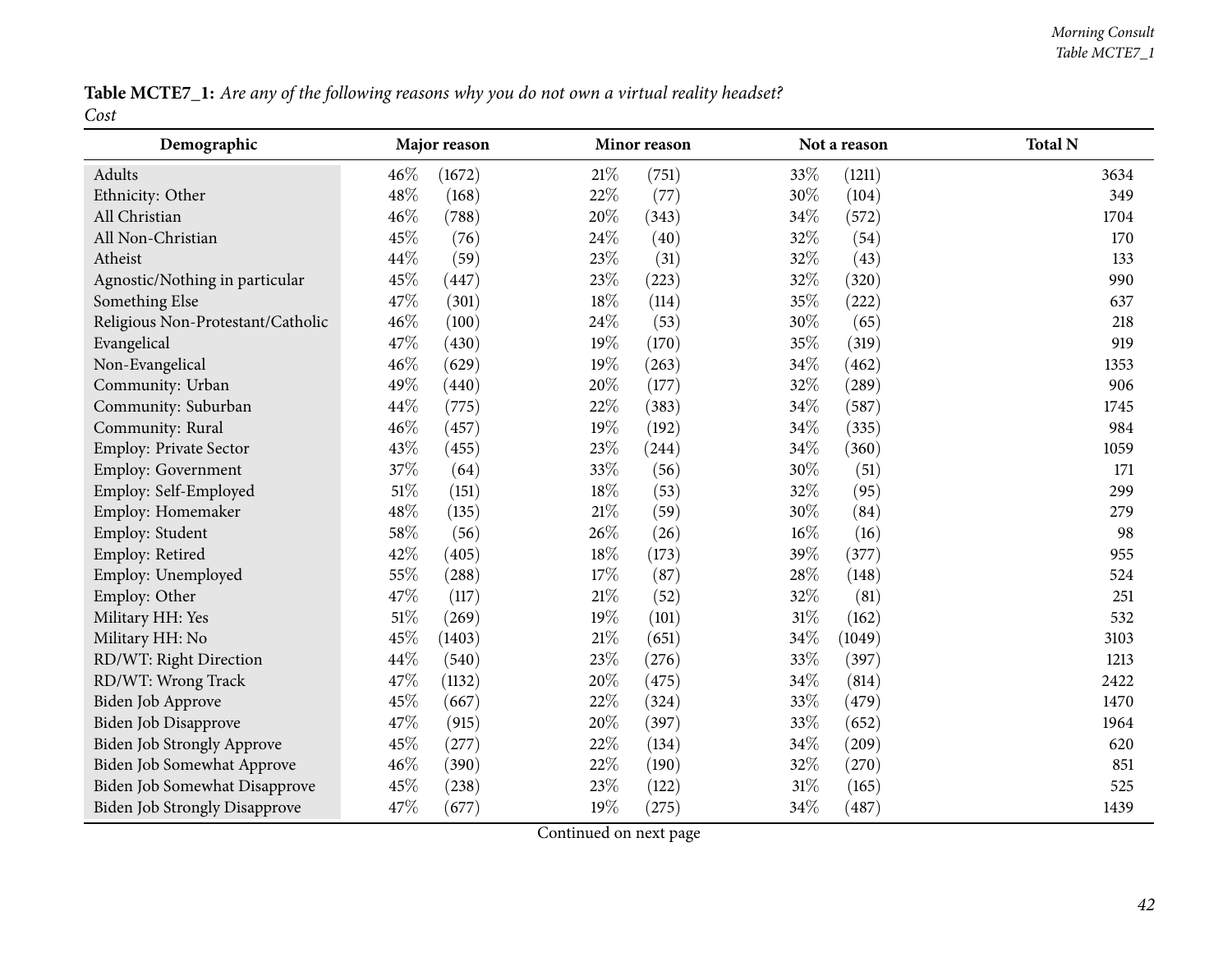Table MCTE7\_1: Are any of the following reasons why you do not own a virtual reality headset? *Cost*

| Demographic                          | Major reason    |        | Minor reason |        | Not a reason | <b>Total N</b> |
|--------------------------------------|-----------------|--------|--------------|--------|--------------|----------------|
| Adults                               | 46\%<br>(1672)  | $21\%$ | (751)        | 33%    | (1211)       | 3634           |
| Favorable of Biden                   | 45%<br>(666)    | 22%    | (333)        | 33%    | (492)        | 1491           |
| Unfavorable of Biden                 | 47%<br>(915)    | 19%    | (371)        | 33%    | (647)        | 1933           |
| Very Favorable of Biden              | 45\%<br>(304)   | 22%    | (151)        | 33%    | (228)        | 683            |
| Somewhat Favorable of Biden          | 45%<br>(362)    | 23%    | (183)        | 33%    | (264)        | 808            |
| Somewhat Unfavorable of Biden        | 49%<br>(221)    | 19%    | (86)         | 33%    | (149)        | 455            |
| Very Unfavorable of Biden            | 47%<br>(694)    | 19%    | (285)        | 34%    | (498)        | 1477           |
| #1 Issue: Economy                    | 44\%<br>(637)   | 22%    | (315)        | 34%    | (496)        | 1447           |
| #1 Issue: Security                   | 43%<br>(259)    | 17%    | (104)        | 40%    | (241)        | 604            |
| #1 Issue: Health Care                | $51\%$<br>(199) | 19%    | (73)         | $31\%$ | (120)        | 392            |
| #1 Issue: Medicare / Social Security | 52%<br>(242)    | 17%    | (78)         | $31\%$ | (143)        | 463            |
| #1 Issue: Women's Issues             | 48%<br>(78)     | 26%    | (42)         | 25%    | (41)         | 161            |
| #1 Issue: Education                  | 44\%<br>(58)    | 30%    | (40)         | 25%    | (33)         | 130            |
| #1 Issue: Energy                     | 46%<br>(110)    | 26\%   | (62)         | 28\%   | (66)         | 237            |
| #1 Issue: Other                      | 45%<br>(90)     | 19%    | (37)         | 36%    | (71)         | 198            |
| 2020 Vote: Joe Biden                 | 45%<br>(653)    | 22%    | (322)        | 32%    | (469)        | 1444           |
| 2020 Vote: Donald Trump              | 45%<br>(586)    | $20\%$ | (255)        | 35%    | (460)        | 1301           |
| 2020 Vote: Other                     | 54\%<br>(63)    | 14\%   | (17)         | $31\%$ | (36)         | 115            |
| 2020 Vote: Didn't Vote               | 48%<br>(370)    | 20%    | (157)        | 32%    | (247)        | 774            |
| 2018 House Vote: Democrat            | 45%<br>(530)    | 22%    | (262)        | 32%    | (380)        | 1173           |
| 2018 House Vote: Republican          | 45%<br>(485)    | 20%    | (211)        | 35%    | (376)        | 1072           |
| 2018 House Vote: Someone else        | 54\%<br>(54)    | $11\%$ | (11)         | 35%    | (35)         | 101            |
| 2016 Vote: Hillary Clinton           | 46%<br>(507)    | 22%    | (240)        | 33%    | (365)        | 1112           |
| 2016 Vote: Donald Trump              | 46%<br>(539)    | 20%    | (236)        | 33%    | (387)        | 1161           |
| 2016 Vote: Other                     | 45%<br>(86)     | 15%    | (29)         | 40%    | (75)         | 190            |
| 2016 Vote: Didn't Vote               | 46%<br>(536)    | $21\%$ | (246)        | 33%    | (385)        | 1167           |
| Voted in 2014: Yes                   | 45%<br>(934)    | $21\%$ | (429)        | 34%    | (713)        | 2075           |
| Voted in 2014: No                    | 47\%<br>(738)   | $21\%$ | (323)        | 32%    | (499)        | 1559           |
| 4-Region: Northeast                  | 46%<br>(281)    | 22%    | (135)        | 32%    | (200)        | 616            |
| 4-Region: Midwest                    | 45%<br>(371)    | 19%    | (157)        | 36%    | (292)        | 820            |
| 4-Region: South                      | 46%<br>(656)    | 20%    | (290)        | 33%    | (475)        | 1421           |
| 4-Region: West                       | 47%<br>(364)    | 22%    | (168)        | 32%    | (245)        | 777            |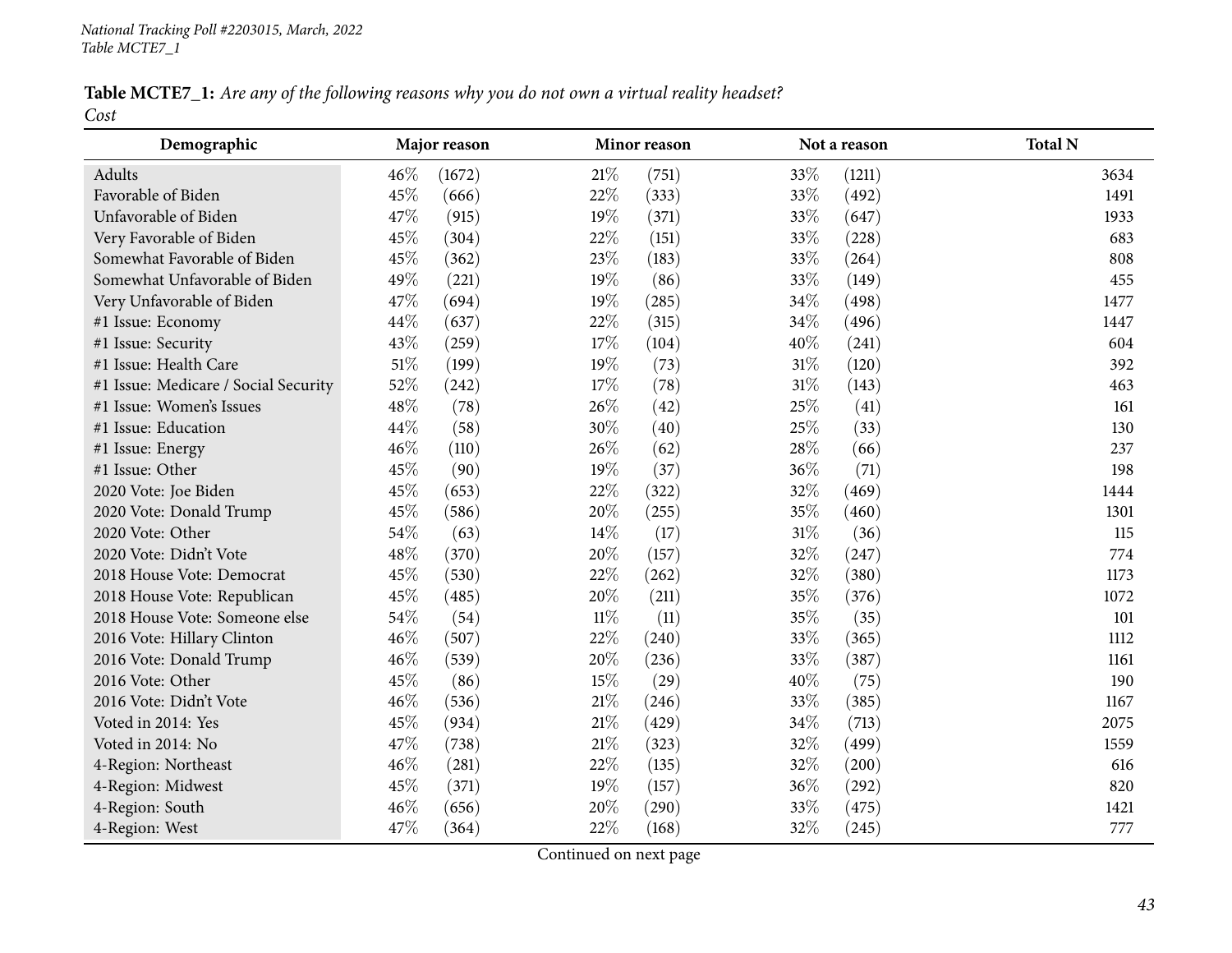| Demographic                    | Major reason     | <b>Minor reason</b>    | Not a reason    | <b>Total N</b> |
|--------------------------------|------------------|------------------------|-----------------|----------------|
| Adults                         | $46\%$<br>(1672) | 21%<br>$^{\prime}751]$ | 33\%<br>(1211)  | 3634           |
| 2203009                        | 47\%<br>(857)    | 20%<br>(370)           | 32\%<br>(587    | 1814           |
| 2203015                        | $45\%$<br>(815)  | 21%<br>(381)           | $34\%$<br>(624) | 1820           |
| Interest in the Metaverse      | $58\%$<br>(603)  | 25%<br>(260)           | 17%<br>(173)    | 1037           |
| 24+ Hours on Internet per Week | $50\%$<br>(725)  | 20%<br>$^{'}288)$      | 31%<br>(445)    | 1457           |

Table MCTE7\_1: Are any of the following reasons why you do not own a virtual reality headset? *Cost*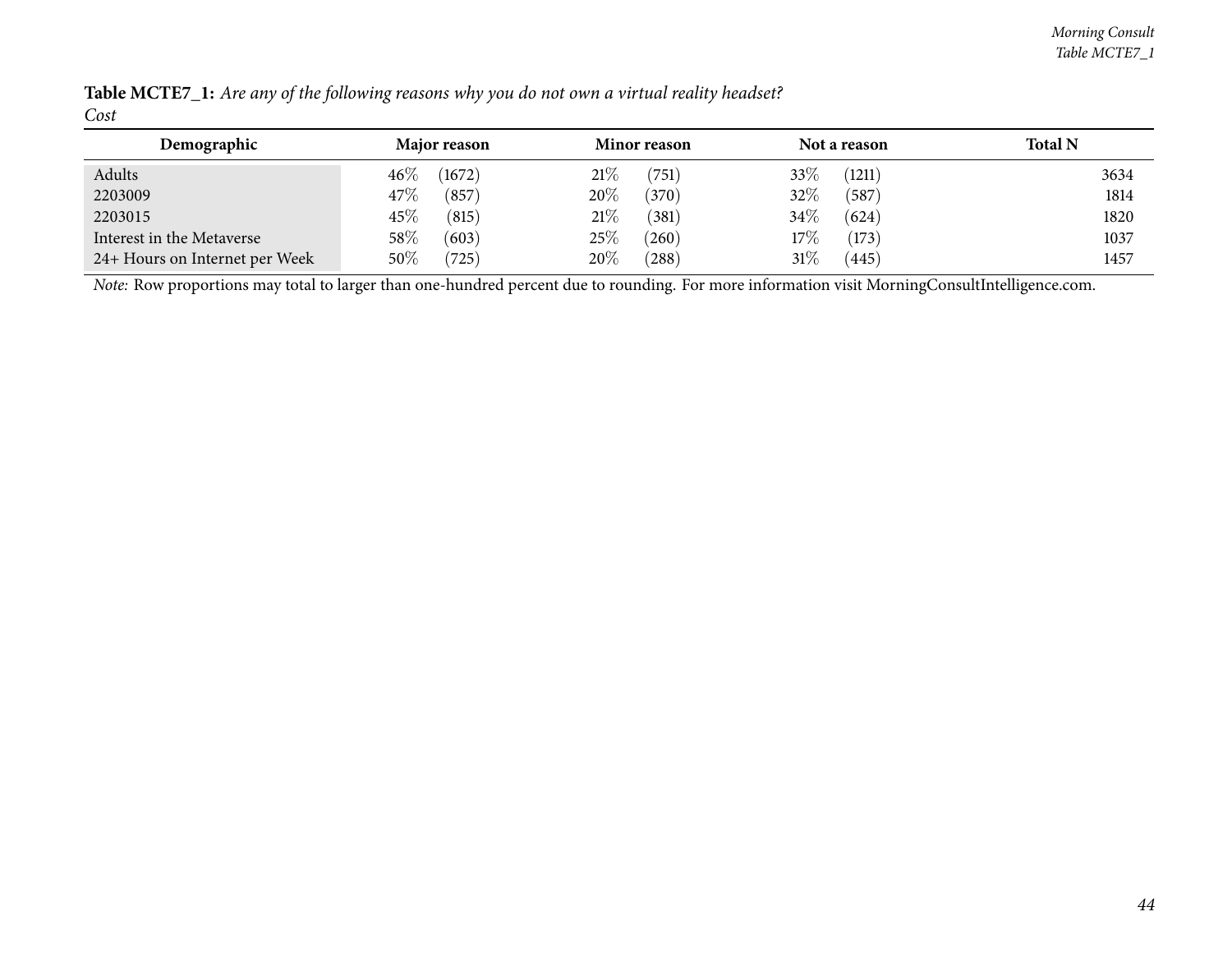Table MCTE7\_2: Are any of the following reasons why you do not own a virtual reality headset? *Lack of interest*

| Demographic              | Major reason     | Minor reason    | Not a reason   | <b>Total N</b> |
|--------------------------|------------------|-----------------|----------------|----------------|
| Adults                   | 56%<br>(2050)    | 19%<br>(683)    | 25%<br>(901)   | 3634           |
| Gender: Male             | 53%<br>(844)     | 20%<br>(325)    | 26%<br>(417)   | 1585           |
| Gender: Female           | 59%<br>(1207)    | 17%<br>(358)    | 24%<br>(484)   | 2049           |
| Age: 18-34               | 39%<br>(354)     | 24%<br>(215)    | 37%<br>(341)   | 910            |
| Age: 35-44               | $51\%$<br>(264)  | $21\%$<br>(110) | 28\%<br>(147)  | 520            |
| Age: 45-64               | 59%<br>(808)     | 19%<br>(255)    | 22%<br>(295)   | 1358           |
| Age: 65+                 | 74%<br>(625)     | 12%<br>(103)    | 14%<br>(119)   | 847            |
| GenZers: 1997-2012       | 37%<br>(138)     | 25%<br>(92)     | 38%<br>(141)   | 371            |
| Millennials: 1981-1996   | 43%<br>(392)     | 23%<br>(210)    | 34%<br>(307)   | 909            |
| GenXers: 1965-1980       | $51\%$<br>(496)  | 22%<br>(210)    | 27\%<br>(257)  | 964            |
| Baby Boomers: 1946-1964  | 74%<br>(937)     | $11\%$<br>(144) | 15%<br>(185)   | 1266           |
| PID: Dem (no lean)       | 56%<br>(726)     | 20%<br>(262)    | 24\%<br>(311)  | 1299           |
| PID: Ind (no lean)       | 55%<br>(648)     | 19%<br>(225)    | 27%<br>(315)   | 1188           |
| PID: Rep (no lean)       | 59%<br>(676)     | 17%<br>(196)    | 24\%<br>(275)  | 1147           |
| PID/Gender: Dem Men      | 50%<br>(273)     | 24\%<br>(133)   | 25%<br>(138)   | 544            |
| PID/Gender: Dem Women    | $60\%$<br>(453)  | 17%<br>(129)    | 23%<br>(173)   | 755            |
| PID/Gender: Ind Men      | 52%<br>(293)     | 20%<br>(111)    | 29%<br>(161)   | 565            |
| PID/Gender: Ind Women    | 57%<br>(355)     | 18%<br>(114)    | 25%<br>(154)   | 622            |
| PID/Gender: Rep Men      | 58\%<br>(278)    | 17%<br>(81)     | 25%<br>(118)   | 476            |
| PID/Gender: Rep Women    | 59%<br>(399)     | 17%<br>(115)    | 23%<br>(158)   | 671            |
| Ideo: Liberal (1-3)      | 58\%<br>(559)    | 20%<br>(193)    | 22%<br>(208)   | 961            |
| Ideo: Moderate (4)       | 53%<br>(550)     | 20%<br>(203)    | 27%<br>(285)   | 1039           |
| Ideo: Conservative (5-7) | 64\%<br>(814)    | $16\%$<br>(203) | 20%<br>(247)   | 1265           |
| Educ: < College          | 52%<br>(1370)    | 19%<br>(497)    | 29%<br>(748)   | 2614           |
| Educ: Bachelors degree   | 69%<br>(468)     | 17%<br>(118)    | 14\%<br>(96)   | 682            |
| Educ: Post-grad          | 63%<br>(213)     | 20%<br>(68)     | 17%<br>(57)    | 338            |
| Income: Under 50k        | 51%<br>(1024)    | 20%<br>(391)    | 29%<br>(586)   | 2002           |
| Income: 50k-100k         | 62%<br>(707)     | 18%<br>(204)    | 20%<br>(232)   | 1143           |
| Income: 100k+            | 65%<br>(319)     | 18%<br>(87)     | $17\%$<br>(83) | 490            |
| Ethnicity: White         | $60\%$<br>(1720) | 17%<br>(495)    | 22%<br>(628)   | 2843           |
| Ethnicity: Hispanic      | 43%<br>(220)     | 23%<br>(117)    | 34%<br>(171)   | 508            |
| Ethnicity: Black         | 38%<br>(170)     | 22%<br>(98)     | 39%<br>(174)   | 443            |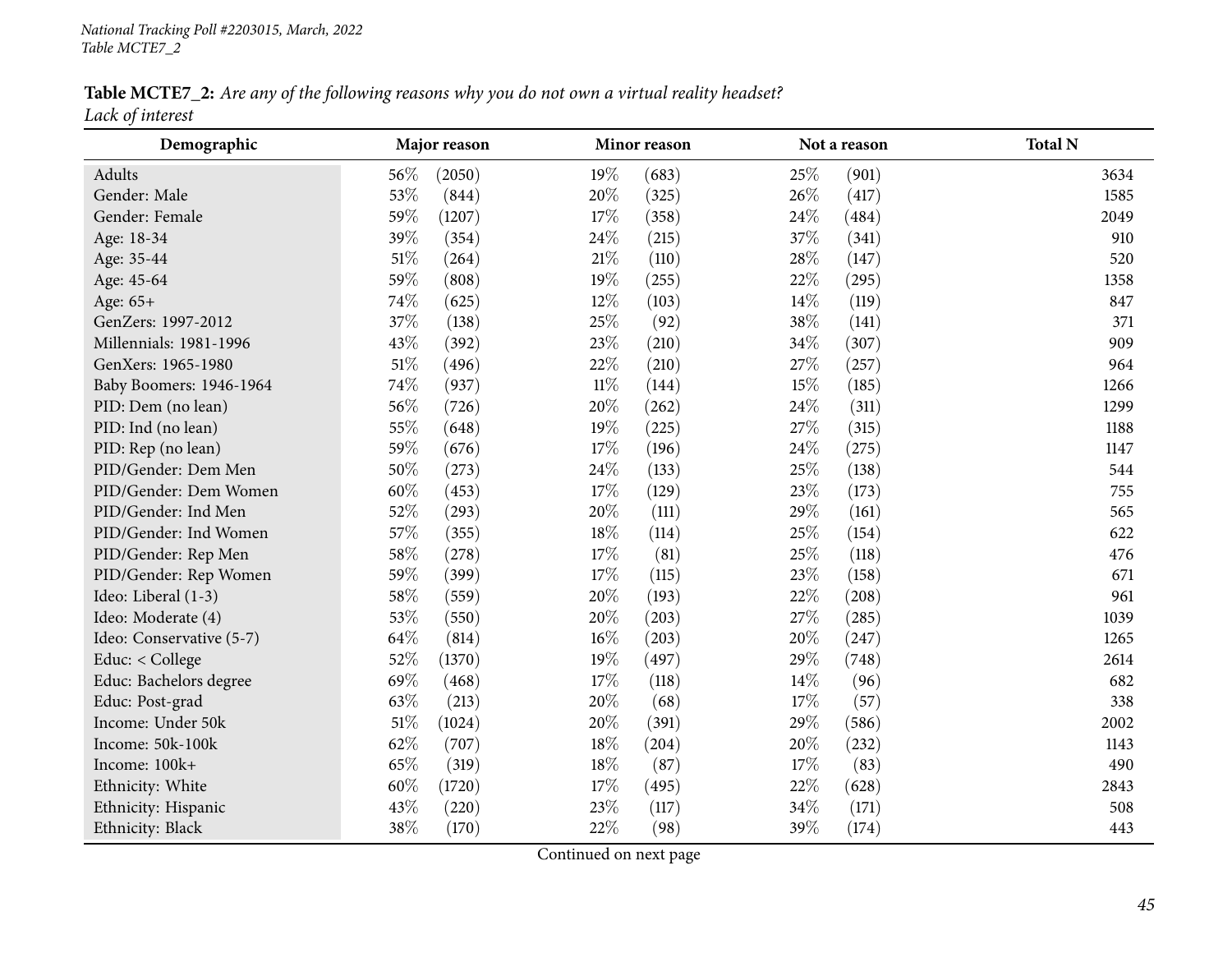Table MCTE7\_2: Are any of the following reasons why you do not own a virtual reality headset? *Lack of interest*

| Demographic                          |        | Major reason |        | Minor reason |        | Not a reason | <b>Total N</b> |
|--------------------------------------|--------|--------------|--------|--------------|--------|--------------|----------------|
| Adults                               | 56\%   | (2050)       | $19\%$ | (683)        | 25\%   | (901)        | 3634           |
| Ethnicity: Other                     | 46%    | (160)        | 26%    | (89)         | 28\%   | (99)         | 349            |
| All Christian                        | 63%    | (1067)       | 18%    | (299)        | $20\%$ | (338)        | 1704           |
| All Non-Christian                    | 56%    | (95)         | 23%    | (39)         | $22\%$ | (37)         | 170            |
| Atheist                              | 62%    | (82)         | $12\%$ | (16)         | 26%    | (35)         | 133            |
| Agnostic/Nothing in particular       | 50%    | (495)        | 19%    | (192)        | $31\%$ | (304)        | 990            |
| Something Else                       | 49%    | (312)        | $21\%$ | (137)        | 30%    | (188)        | 637            |
| Religious Non-Protestant/Catholic    | 53%    | (115)        | 25%    | (54)         | 23%    | (50)         | 218            |
| Evangelical                          | 56%    | (518)        | $16\%$ | (152)        | 27%    | (250)        | 919            |
| Non-Evangelical                      | $61\%$ | (831)        | 20%    | (266)        | 19%    | (257)        | 1353           |
| Community: Urban                     | $50\%$ | (452)        | 21%    | (187)        | 29%    | (266)        | 906            |
| Community: Suburban                  | 58\%   | (1013)       | 20%    | (347)        | 22%    | (385)        | 1745           |
| Community: Rural                     | $59\%$ | (585)        | $15\%$ | (148)        | $26\%$ | (251)        | 984            |
| Employ: Private Sector               | 56%    | (598)        | $21\%$ | (218)        | 23%    | (243)        | 1059           |
| <b>Employ: Government</b>            | 55%    | (95)         | 23%    | (39)         | 22%    | (37)         | 171            |
| Employ: Self-Employed                | 47%    | (141)        | 22%    | (67)         | 30%    | (91)         | 299            |
| Employ: Homemaker                    | 55%    | (153)        | 20%    | (55)         | 25%    | (71)         | 279            |
| Employ: Student                      | 40%    | (39)         | 30%    | (29)         | 30%    | (29)         | 98             |
| Employ: Retired                      | 73%    | (694)        | 12%    | (115)        | 15%    | (146)        | 955            |
| Employ: Unemployed                   | 44%    | (233)        | 20%    | (104)        | 36%    | (186)        | 524            |
| Employ: Other                        | 39%    | (98)         | 22%    | (55)         | 39%    | (98)         | 251            |
| Military HH: Yes                     | 67%    | (356)        | 14\%   | (76)         | 19%    | (100)        | 532            |
| Military HH: No                      | 55%    | (1694)       | 20%    | (607)        | 26%    | (802)        | 3103           |
| RD/WT: Right Direction               | 54%    | (652)        | 19%    | (234)        | 27%    | (327)        | 1213           |
| RD/WT: Wrong Track                   | 58%    | (1398)       | 19%    | (449)        | 24%    | (575)        | 2422           |
| Biden Job Approve                    | 56%    | (821)        | 19%    | (286)        | 25%    | (363)        | 1470           |
| <b>Biden Job Disapprove</b>          | 58%    | (1141)       | 19%    | (364)        | 23%    | (459)        | 1964           |
| <b>Biden Job Strongly Approve</b>    | 56%    | (349)        | 19%    | (118)        | 25%    | (153)        | 620            |
| Biden Job Somewhat Approve           | 55%    | (472)        | 20%    | (168)        | 25%    | (211)        | 851            |
| Biden Job Somewhat Disapprove        | 50%    | (265)        | 22%    | (117)        | 27%    | (144)        | 525            |
| <b>Biden Job Strongly Disapprove</b> | $61\%$ | (876)        | 17%    | (247)        | 22%    | (316)        | 1439           |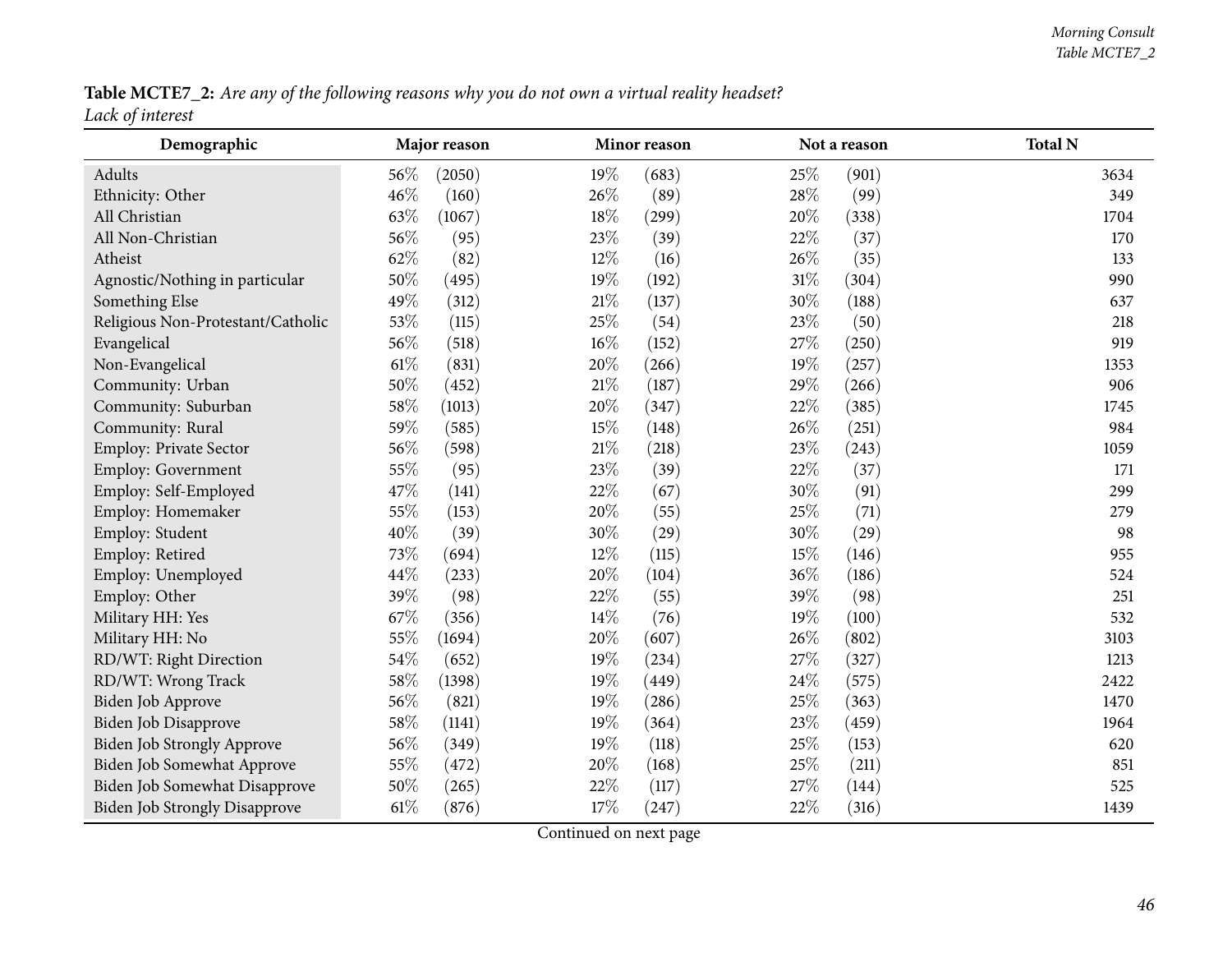Table MCTE7\_2: Are any of the following reasons why you do not own a virtual reality headset? *Lack of interest*

| Demographic                          |        | Major reason |        | Minor reason |        | Not a reason | <b>Total N</b> |
|--------------------------------------|--------|--------------|--------|--------------|--------|--------------|----------------|
| Adults                               | 56%    | (2050)       | 19%    | (683)        | 25%    | (901)        | 3634           |
| Favorable of Biden                   | 57%    | (846)        | 20%    | (293)        | 24\%   | (353)        | 1491           |
| Unfavorable of Biden                 | 58%    | (1117)       | 18%    | (356)        | 24%    | (460)        | 1933           |
| Very Favorable of Biden              | 53%    | (364)        | 20%    | (138)        | 26%    | (181)        | 683            |
| Somewhat Favorable of Biden          | 60%    | (481)        | 19%    | (155)        | 21\%   | (172)        | 808            |
| Somewhat Unfavorable of Biden        | $51\%$ | (231)        | $21\%$ | (94)         | 29%    | (130)        | 455            |
| Very Unfavorable of Biden            | $60\%$ | (887)        | $18\%$ | (261)        | 22%    | (329)        | 1477           |
| #1 Issue: Economy                    | 54%    | (782)        | 19%    | (273)        | 27%    | (392)        | 1447           |
| #1 Issue: Security                   | 63%    | (381)        | 15%    | (91)         | 22%    | (132)        | 604            |
| #1 Issue: Health Care                | $51\%$ | (200)        | $21\%$ | (84)         | 28\%   | (108)        | 392            |
| #1 Issue: Medicare / Social Security | 62%    | (286)        | $16\%$ | (76)         | 22%    | (102)        | 463            |
| #1 Issue: Women's Issues             | 50%    | (80)         | 25%    | (41)         | 25%    | (40)         | 161            |
| #1 Issue: Education                  | 44%    | (57)         | 30%    | (39)         | 26%    | (34)         | 130            |
| #1 Issue: Energy                     | 57%    | (134)        | 20%    | (47)         | 23%    | (56)         | 237            |
| #1 Issue: Other                      | 66%    | (130)        | $16\%$ | (31)         | 19%    | (37)         | 198            |
| 2020 Vote: Joe Biden                 | 59%    | (846)        | $20\%$ | (282)        | 22%    | (316)        | 1444           |
| 2020 Vote: Donald Trump              | 62%    | (805)        | 17%    | (227)        | $21\%$ | (268)        | 1301           |
| 2020 Vote: Other                     | $60\%$ | (69)         | 18%    | (20)         | 22%    | (26)         | 115            |
| 2020 Vote: Didn't Vote               | 43%    | (330)        | 20%    | (153)        | 38%    | (291)        | 774            |
| 2018 House Vote: Democrat            | $60\%$ | (709)        | 18%    | (215)        | $21\%$ | (250)        | 1173           |
| 2018 House Vote: Republican          | 63%    | (680)        | $16\%$ | (173)        | 20%    | (219)        | 1072           |
| 2018 House Vote: Someone else        | 57%    | (57)         | 19%    | (19)         | 25%    | (25)         | 101            |
| 2016 Vote: Hillary Clinton           | 59%    | (658)        | 19%    | (208)        | 22%    | (246)        | 1112           |
| 2016 Vote: Donald Trump              | 64\%   | (739)        | 17%    | (198)        | 19%    | (224)        | 1161           |
| 2016 Vote: Other                     | 66%    | (126)        | 15%    | (28)         | 19%    | (37)         | 190            |
| 2016 Vote: Didn't Vote               | 45%    | (526)        | $21\%$ | (247)        | 34%    | (393)        | 1167           |
| Voted in 2014: Yes                   | 63%    | (1317)       | 17%    | (355)        | 19%    | (403)        | 2075           |
| Voted in 2014: No                    | 47%    | (734)        | $21\%$ | (327)        | 32%    | (498)        | 1559           |
| 4-Region: Northeast                  | 58\%   | (359)        | 17%    | (107)        | 24%    | (150)        | 616            |
| 4-Region: Midwest                    | $61\%$ | (497)        | $16\%$ | (133)        | 23%    | (190)        | 820            |
| 4-Region: South                      | 54%    | (774)        | 20%    | (285)        | 25%    | (362)        | 1421           |
| 4-Region: West                       | 54\%   | (420)        | 20%    | (158)        | 26%    | (200)        | 777            |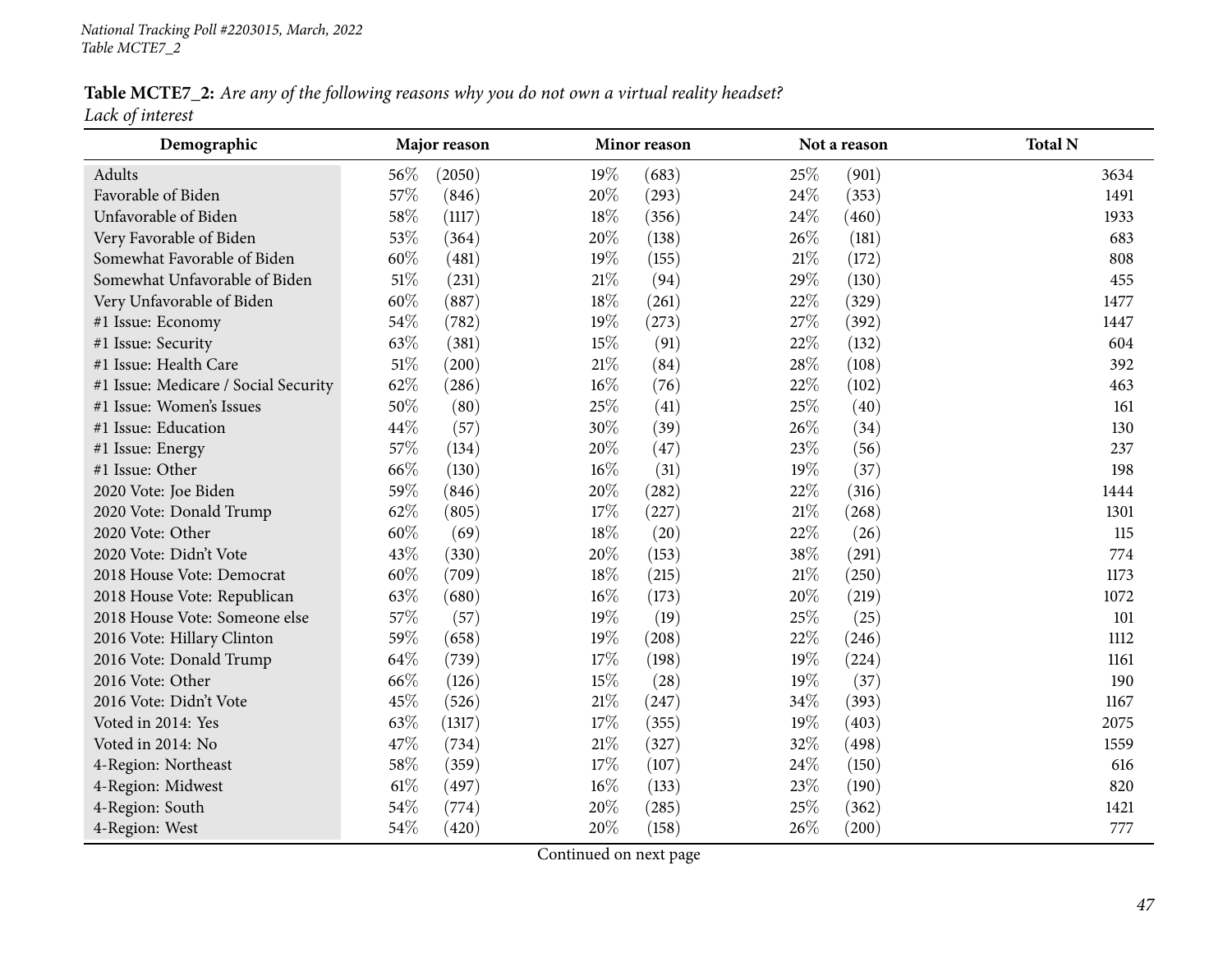| Demographic                    | Major reason         | <b>Minor reason</b> | Not a reason    | <b>Total N</b> |
|--------------------------------|----------------------|---------------------|-----------------|----------------|
| Adults                         | (2050)<br>$56\%$     | $19\%$<br>(683)     | $25\%$<br>(901) | 3634           |
| 2203009                        | $58\%$<br>(1046)     | $18\%$<br>(331)     | 24\%<br>(438)   | 1814           |
| 2203015                        | $55\%$<br>(1004)     | $19\%$<br>(352)     | 25%<br>(463)    | 1820           |
| Interest in the Metaverse      | $25\%$<br>$^{'}259)$ | 33%<br>(346)        | 42%<br>(431)    | 1037           |
| 24+ Hours on Internet per Week | $57\%$<br>(836)      | $18\%$<br>(265)     | 24%<br>357      | 1457           |

Table MCTE7\_2: Are any of the following reasons why you do not own a virtual reality headset? *Lack of interest*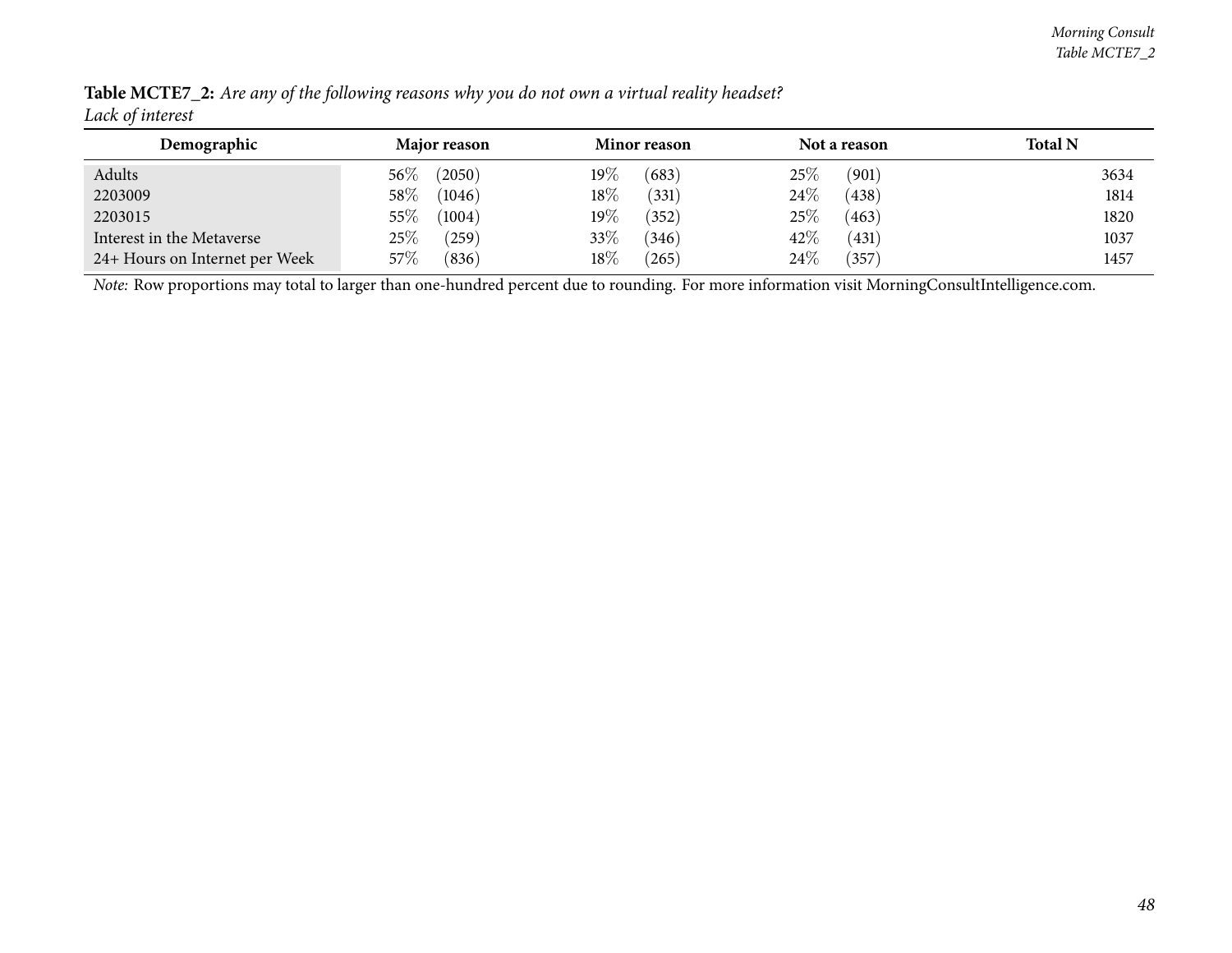Table MCTE7\_3: Are any of the following reasons why you do not own a virtual reality headset? *Lack of space to use*

| Demographic              |        | Major reason |        | Minor reason |        | Not a reason | <b>Total N</b> |
|--------------------------|--------|--------------|--------|--------------|--------|--------------|----------------|
| Adults                   | 15%    | (553)        | 19%    | (684)        | 66\%   | (2397)       | 3634           |
| Gender: Male             | 16%    | (247)        | 20%    | (324)        | 64%    | (1015)       | 1585           |
| Gender: Female           | 15%    | (306)        | 18%    | (360)        | 67\%   | (1382)       | 2049           |
| Age: 18-34               | 19%    | (176)        | 24%    | (221)        | 56%    | (513)        | 910            |
| Age: 35-44               | 13%    | (70)         | 23%    | (117)        | 64%    | (333)        | 520            |
| Age: 45-64               | 14%    | (189)        | 17%    | (232)        | 69%    | (937)        | 1358           |
| Age: 65+                 | 14%    | (118)        | $14\%$ | (115)        | 72%    | (614)        | 847            |
| GenZers: 1997-2012       | 18%    | (66)         | 29%    | (106)        | 54%    | (199)        | 371            |
| Millennials: 1981-1996   | 17%    | (156)        | 23%    | (210)        | 60%    | (543)        | 909            |
| GenXers: 1965-1980       | 15%    | (145)        | 17%    | (162)        | 68%    | (657)        | 964            |
| Baby Boomers: 1946-1964  | 13%    | (169)        | 15%    | (194)        | 71%    | (902)        | 1266           |
| PID: Dem (no lean)       | 18%    | (232)        | 20%    | (258)        | 62%    | (809)        | 1299           |
| PID: Ind (no lean)       | 13%    | (151)        | 18%    | (219)        | 69%    | (817)        | 1188           |
| PID: Rep (no lean)       | 15%    | (169)        | 18%    | (207)        | 67%    | (771)        | 1147           |
| PID/Gender: Dem Men      | $21\%$ | (115)        | 23%    | (125)        | 56%    | (304)        | 544            |
| PID/Gender: Dem Women    | 15%    | (117)        | 18%    | (133)        | 67%    | (505)        | 755            |
| PID/Gender: Ind Men      | $11\%$ | (60)         | $18\%$ | (101)        | $71\%$ | (404)        | 565            |
| PID/Gender: Ind Women    | 15%    | (91)         | 19%    | (118)        | 66%    | (413)        | 622            |
| PID/Gender: Rep Men      | 15%    | (71)         | 21%    | (98)         | 64%    | (307)        | 476            |
| PID/Gender: Rep Women    | 15%    | (98)         | $16\%$ | (109)        | 69%    | (464)        | 671            |
| Ideo: Liberal (1-3)      | 18%    | (171)        | 22%    | (209)        | 60%    | (581)        | 961            |
| Ideo: Moderate (4)       | $16\%$ | (169)        | 19%    | (200)        | 64%    | (670)        | 1039           |
| Ideo: Conservative (5-7) | 14%    | (177)        | 17%    | (212)        | 69%    | (876)        | 1265           |
| Educ: < College          | 17%    | (436)        | 18%    | (467)        | 65%    | (1711)       | 2614           |
| Educ: Bachelors degree   | 12%    | (79)         | 20%    | (135)        | 69%    | (468)        | 682            |
| Educ: Post-grad          | $11\%$ | (37)         | 24%    | (82)         | 65%    | (218)        | 338            |
| Income: Under 50k        | 17%    | (348)        | 19%    | (375)        | 64%    | (1279)       | 2002           |
| Income: 50k-100k         | 14%    | (164)        | 19%    | (221)        | 66%    | (758)        | 1143           |
| Income: 100k+            | $8\%$  | (41)         | $18\%$ | (88)         | 73%    | (360)        | 490            |
| Ethnicity: White         | 14%    | (390)        | $18\%$ | (510)        | 68\%   | (1943)       | 2843           |
| Ethnicity: Hispanic      | 20%    | (100)        | 23%    | (118)        | 57%    | (289)        | 508            |
| Ethnicity: Black         | 17%    | (77)         | 22%    | (97)         | $61\%$ | (268)        | 443            |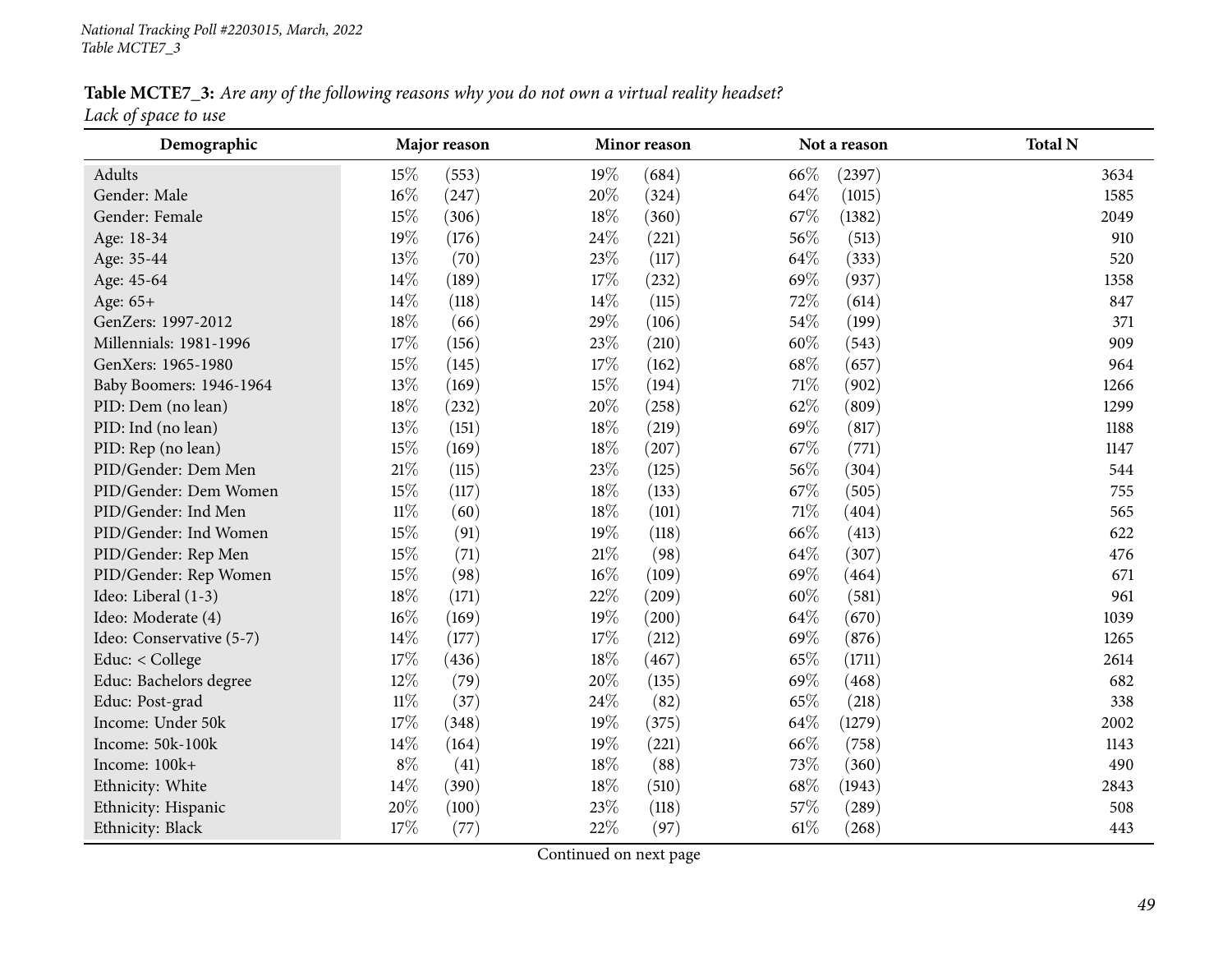Table MCTE7\_3: Are any of the following reasons why you do not own a virtual reality headset? *Lack of space to use*

| Demographic                          |        | Major reason |        | Minor reason |        | Not a reason | <b>Total N</b> |
|--------------------------------------|--------|--------------|--------|--------------|--------|--------------|----------------|
| Adults                               | 15%    | (553)        | $19\%$ | (684)        | 66\%   | (2397)       | 3634           |
| Ethnicity: Other                     | 24\%   | (85)         | 22%    | (77)         | 53%    | (186)        | 349            |
| All Christian                        | $16\%$ | (269)        | $17\%$ | (291)        | 67%    | (1144)       | 1704           |
| All Non-Christian                    | $17\%$ | (28)         | 24\%   | (41)         | 59%    | (101)        | 170            |
| Atheist                              | $15\%$ | (20)         | 15%    | (20)         | 70%    | (93)         | 133            |
| Agnostic/Nothing in particular       | $14\%$ | (139)        | 22%    | (213)        | 64%    | (638)        | 990            |
| Something Else                       | 15%    | (96)         | 19%    | (119)        | 66%    | (422)        | 637            |
| Religious Non-Protestant/Catholic    | $16\%$ | (35)         | $21\%$ | (46)         | 63%    | (137)        | 218            |
| Evangelical                          | $15\%$ | (140)        | $16\%$ | (145)        | 69%    | (635)        | 919            |
| Non-Evangelical                      | $16\%$ | (216)        | $18\%$ | (250)        | 66%    | (888)        | 1353           |
| Community: Urban                     | $17\%$ | (155)        | $21\%$ | (187)        | 62%    | (564)        | 906            |
| Community: Suburban                  | $14\%$ | (240)        | 19%    | (333)        | 67%    | (1171)       | 1745           |
| Community: Rural                     | $16\%$ | (158)        | 17%    | (165)        | 67%    | (661)        | 984            |
| Employ: Private Sector               | 14%    | (148)        | 23%    | (246)        | 63%    | (665)        | 1059           |
| Employ: Government                   | $18\%$ | (31)         | 22\%   | (38)         | 59%    | (101)        | 171            |
| Employ: Self-Employed                | 18%    | (55)         | 18%    | (55)         | 63%    | (189)        | 299            |
| Employ: Homemaker                    | 15%    | (42)         | 19%    | (54)         | 65%    | (182)        | 279            |
| Employ: Student                      | 23%    | (23)         | 32%    | (31)         | 45%    | (44)         | 98             |
| Employ: Retired                      | 12%    | (116)        | 14\%   | (135)        | 74%    | (705)        | 955            |
| Employ: Unemployed                   | 23%    | (119)        | 18%    | (94)         | 59%    | (310)        | 524            |
| Employ: Other                        | $8\%$  | (19)         | 12%    | (31)         | $80\%$ | (201)        | 251            |
| Military HH: Yes                     | $17\%$ | (89)         | 18%    | (93)         | 66%    | (349)        | 532            |
| Military HH: No                      | $15\%$ | (464)        | 19%    | (591)        | 66%    | (2048)       | 3103           |
| RD/WT: Right Direction               | 18%    | (216)        | $21\%$ | (260)        | 61\%   | (736)        | 1213           |
| RD/WT: Wrong Track                   | 14\%   | (337)        | 18%    | (424)        | 69%    | (1661)       | 2422           |
| Biden Job Approve                    | 18%    | (259)        | 19%    | (283)        | 63%    | (928)        | 1470           |
| <b>Biden Job Disapprove</b>          | 14%    | (270)        | 19%    | (366)        | 68\%   | (1328)       | 1964           |
| <b>Biden Job Strongly Approve</b>    | $20\%$ | (123)        | $17\%$ | (103)        | 63%    | (393)        | 620            |
| Biden Job Somewhat Approve           | $16\%$ | (136)        | $21\%$ | (180)        | 63%    | (534)        | 851            |
| Biden Job Somewhat Disapprove        | 13%    | (68)         | 23%    | (122)        | 64%    | (335)        | 525            |
| <b>Biden Job Strongly Disapprove</b> | 14\%   | (202)        | $17\%$ | (244)        | 69%    | (992)        | 1439           |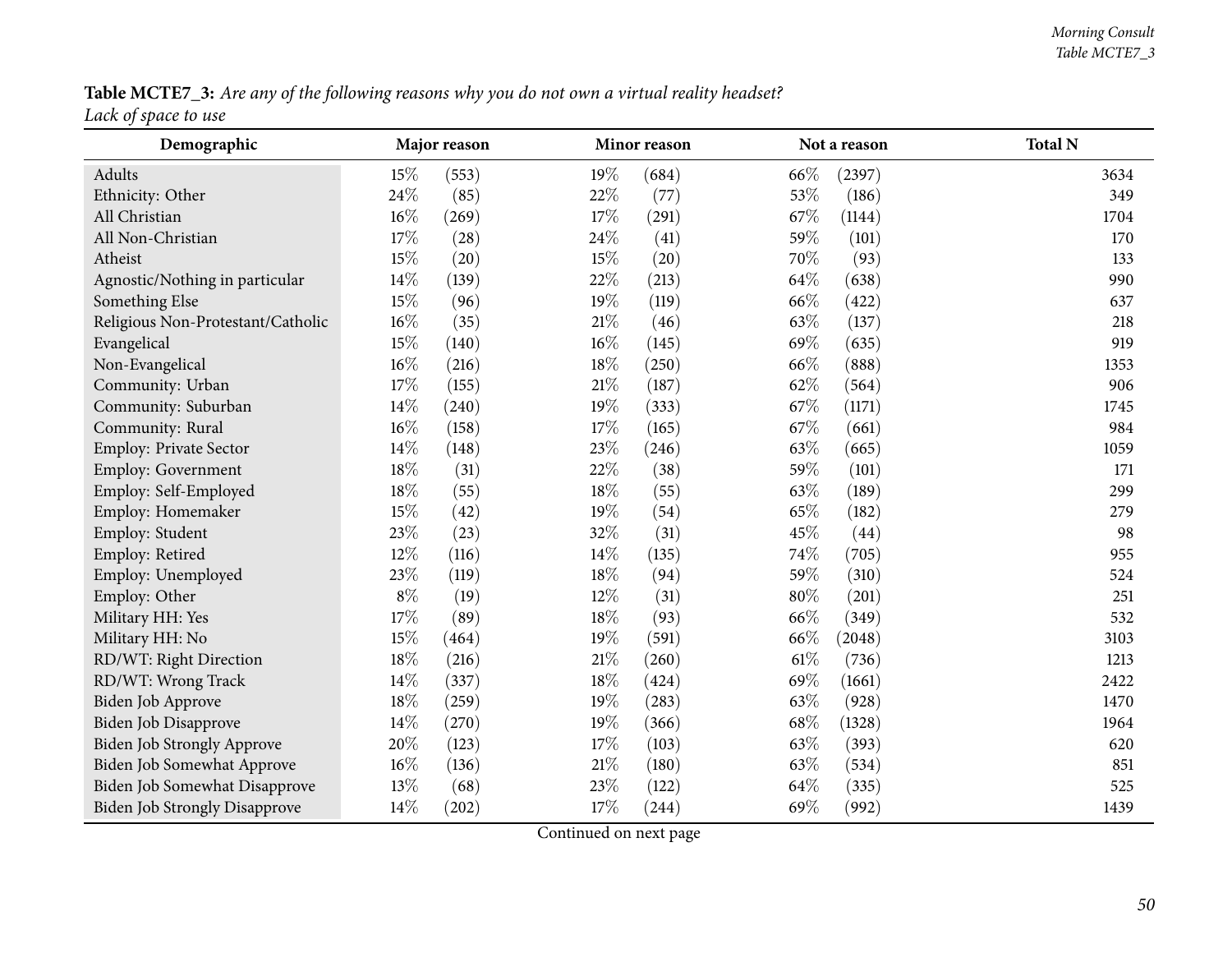Table MCTE7\_3: Are any of the following reasons why you do not own a virtual reality headset? *Lack of space to use*

| Demographic                          |        | Major reason |        | Minor reason |        | Not a reason | <b>Total N</b> |
|--------------------------------------|--------|--------------|--------|--------------|--------|--------------|----------------|
| Adults                               | 15%    | (553)        | 19%    | (684)        | 66%    | (2397)       | 3634           |
| Favorable of Biden                   | 17%    | (254)        | 19%    | (282)        | 64%    | (956)        | 1491           |
| Unfavorable of Biden                 | 14\%   | (273)        | 18%    | (350)        | 68\%   | (1310)       | 1933           |
| Very Favorable of Biden              | 19%    | (129)        | 17%    | (118)        | 64%    | (436)        | 683            |
| Somewhat Favorable of Biden          | 15%    | (125)        | 20%    | (163)        | 64\%   | (520)        | 808            |
| Somewhat Unfavorable of Biden        | 13%    | (58)         | $21\%$ | (98)         | 66%    | (300)        | 455            |
| Very Unfavorable of Biden            | 15%    | (215)        | 17%    | (252)        | 68\%   | (1011)       | 1477           |
| #1 Issue: Economy                    | $13\%$ | (184)        | $20\%$ | (293)        | 67%    | (971)        | 1447           |
| #1 Issue: Security                   | 14%    | (87)         | 13%    | (76)         | 73%    | (441)        | 604            |
| #1 Issue: Health Care                | $21\%$ | (81)         | 18%    | (70)         | $61\%$ | (241)        | 392            |
| #1 Issue: Medicare / Social Security | $16\%$ | (74)         | 19%    | (86)         | 65%    | (303)        | 463            |
| #1 Issue: Women's Issues             | $17\%$ | (27)         | 22%    | (35)         | 62%    | (99)         | 161            |
| #1 Issue: Education                  | $18\%$ | (24)         | 29%    | (38)         | 52%    | (68)         | 130            |
| #1 Issue: Energy                     | $17\%$ | (41)         | 19%    | (46)         | 63%    | (149)        | 237            |
| #1 Issue: Other                      | $18\%$ | (35)         | 20%    | (39)         | 63%    | (125)        | 198            |
| 2020 Vote: Joe Biden                 | $16\%$ | (238)        | 20%    | (283)        | 64\%   | (923)        | 1444           |
| 2020 Vote: Donald Trump              | 14%    | (182)        | 17%    | (218)        | 69%    | (901)        | 1301           |
| 2020 Vote: Other                     | 17%    | (19)         | $16\%$ | (19)         | 67%    | (77)         | 115            |
| 2020 Vote: Didn't Vote               | 15%    | (114)        | $21\%$ | (164)        | 64%    | (496)        | 774            |
| 2018 House Vote: Democrat            | $16\%$ | (193)        | 18%    | (217)        | 65%    | (763)        | 1173           |
| 2018 House Vote: Republican          | 14\%   | (148)        | $16\%$ | (168)        | $71\%$ | (757)        | 1072           |
| 2018 House Vote: Someone else        | 17%    | (17)         | 19%    | (19)         | 64%    | (65)         | 101            |
| 2016 Vote: Hillary Clinton           | 17%    | (185)        | 19%    | (211)        | 64%    | (715)        | 1112           |
| 2016 Vote: Donald Trump              | 15%    | (170)        | $16\%$ | (189)        | 69%    | (803)        | 1161           |
| 2016 Vote: Other                     | 12%    | (22)         | $18\%$ | (33)         | $71\%$ | (135)        | 190            |
| 2016 Vote: Didn't Vote               | 15%    | (175)        | 22%    | (251)        | 63%    | (740)        | 1167           |
| Voted in 2014: Yes                   | 15%    | (304)        | 17%    | (348)        | 69%    | (1423)       | 2075           |
| Voted in 2014: No                    | $16\%$ | (249)        | 22%    | (336)        | 63%    | (974)        | 1559           |
| 4-Region: Northeast                  | 15%    | (91)         | 20%    | (125)        | 65%    | (399)        | 616            |
| 4-Region: Midwest                    | 14%    | (118)        | 18%    | (145)        | 68%    | (557)        | 820            |
| 4-Region: South                      | 15%    | (216)        | 18%    | (250)        | 67%    | (955)        | 1421           |
| 4-Region: West                       | $16\%$ | (128)        | $21\%$ | (163)        | 62%    | (486)        | 777            |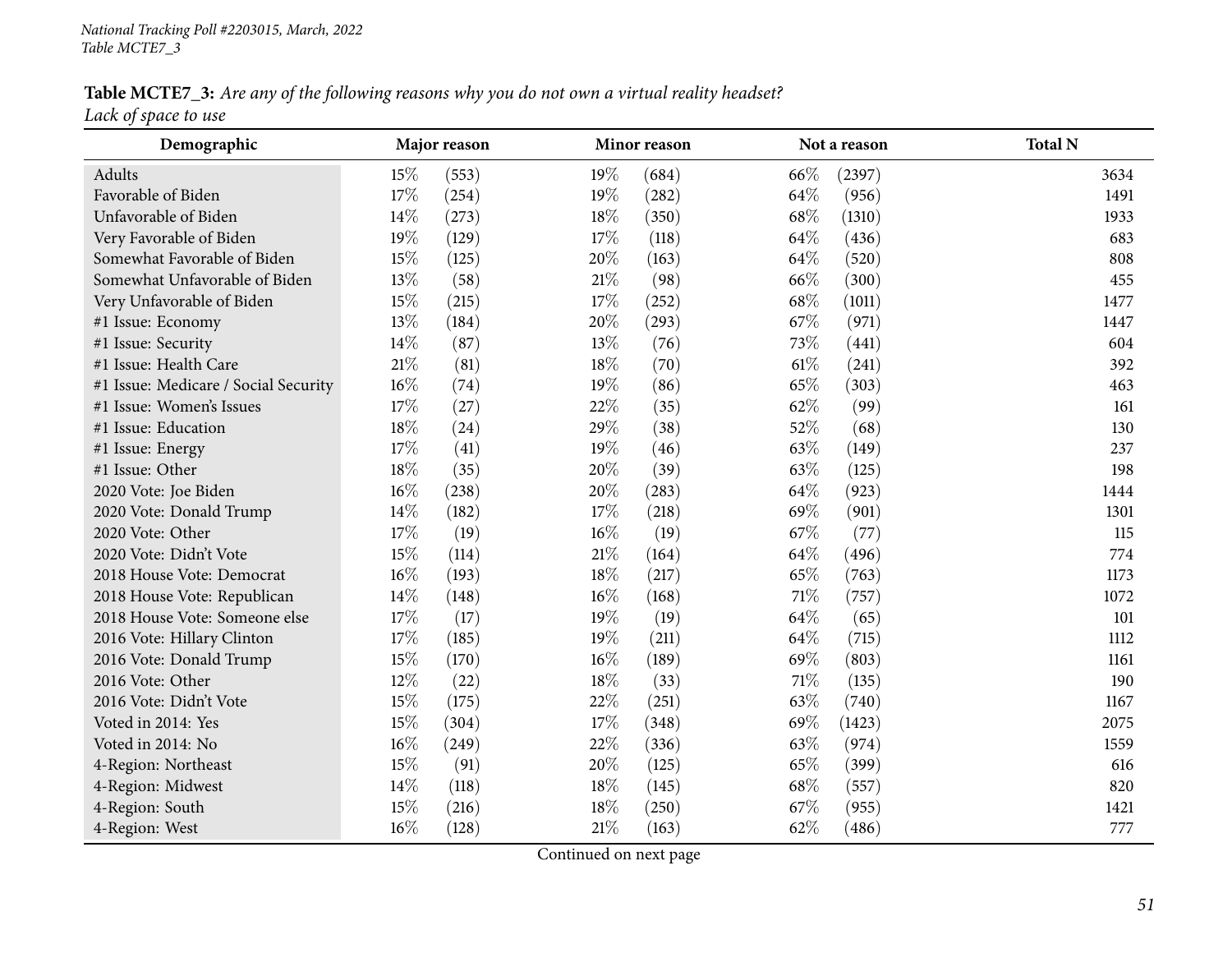| <u>.</u>                       |                       |                  |                  |                |
|--------------------------------|-----------------------|------------------|------------------|----------------|
| Demographic                    | Major reason          | Minor reason     | Not a reason     | <b>Total N</b> |
| Adults                         | $15\%$<br>(553)       | 19 $\%$<br>(684) | $66\%$<br>(2397) | 3634           |
| 2203009                        | $16\%$<br>287         | 17%<br>(316)     | 67\%<br>(1212)   | 1814           |
| 2203015                        | 15%<br>$^{\prime}267$ | 20%<br>(368)     | 65%<br>(1185)    | 1820           |
| Interest in the Metaverse      | $17\%$<br>(179)       | 28\%<br>(285)    | $55\%$<br>(573)  | 1037           |
| 24+ Hours on Internet per Week | $17\%$<br>(246)       | $18\%$<br>(259)  | 65%<br>(952)     | 1457           |

Table MCTE7\_3: Are any of the following reasons why you do not own a virtual reality headset? *Lack of space to use*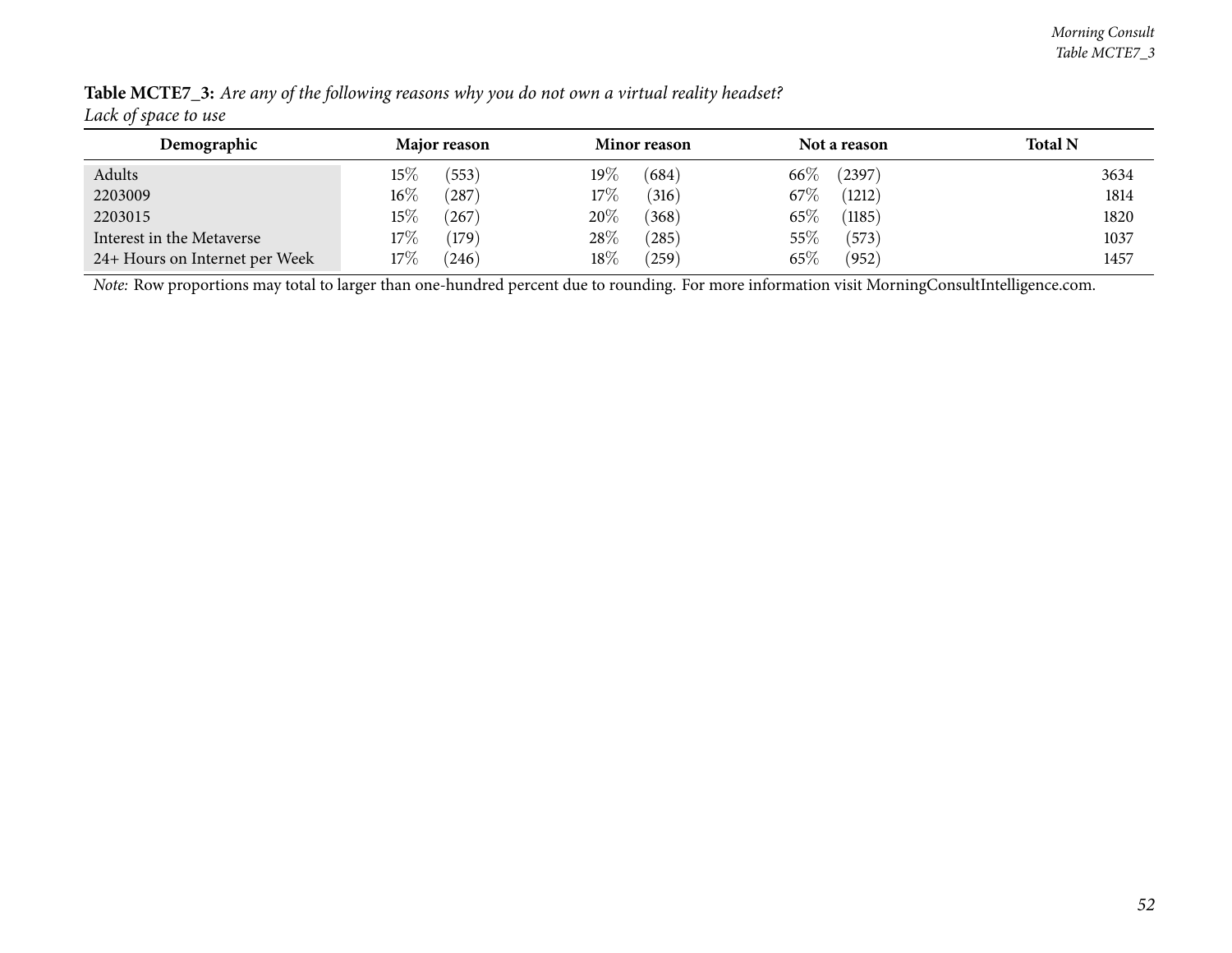### Table MCTE7\_4: Are any of the following reasons why you do not own a virtual reality headset? *Not ye<sup>t</sup> enough applications or games using VR*

| Demographic              |        | Major reason |        | Minor reason |        | Not a reason | <b>Total N</b> |
|--------------------------|--------|--------------|--------|--------------|--------|--------------|----------------|
| Adults                   | 15%    | (550)        | 20%    | (730)        | 65%    | (2355)       | 3634           |
| Gender: Male             | $17\%$ | (271)        | 24\%   | (380)        | 59%    | (934)        | 1585           |
| Gender: Female           | $14\%$ | (279)        | 17%    | (350)        | 69%    | (1420)       | 2049           |
| Age: 18-34               | 14%    | (131)        | 28%    | (251)        | 58\%   | (528)        | 910            |
| Age: 35-44               | $18\%$ | (94)         | 22%    | (113)        | 60%    | (313)        | 520            |
| Age: 45-64               | 15%    | (204)        | $18\%$ | (246)        | 67%    | (907)        | 1358           |
| Age: 65+                 | 14%    | (120)        | 14\%   | (120)        | 72%    | (606)        | 847            |
| GenZers: 1997-2012       | $15\%$ | (57)         | 24\%   | (90)         | $60\%$ | (224)        | 371            |
| Millennials: 1981-1996   | $15\%$ | (140)        | 27%    | (247)        | 58%    | (523)        | 909            |
| GenXers: 1965-1980       | 15%    | (142)        | 18%    | (178)        | 67%    | (643)        | 964            |
| Baby Boomers: 1946-1964  | $16\%$ | (198)        | 15%    | (193)        | 69%    | (875)        | 1266           |
| PID: Dem (no lean)       | $16\%$ | (206)        | 22%    | (283)        | 62%    | (810)        | 1299           |
| PID: Ind (no lean)       | 14\%   | (166)        | 19%    | (224)        | 67%    | (798)        | 1188           |
| PID: Rep (no lean)       | 15%    | (177)        | 19%    | (224)        | 65%    | (746)        | 1147           |
| PID/Gender: Dem Men      | 19%    | (103)        | $28\%$ | (153)        | 53%    | (288)        | 544            |
| PID/Gender: Dem Women    | $14\%$ | (103)        | 17%    | (130)        | 69%    | (523)        | 755            |
| PID/Gender: Ind Men      | 15%    | (86)         | 19%    | (110)        | 65%    | (369)        | 565            |
| PID/Gender: Ind Women    | 13%    | (80)         | 18%    | (114)        | 69%    | (429)        | 622            |
| PID/Gender: Rep Men      | 17%    | (82)         | 25%    | (117)        | 58\%   | (278)        | 476            |
| PID/Gender: Rep Women    | 14%    | (96)         | $16\%$ | (107)        | 70%    | (469)        | 671            |
| Ideo: Liberal (1-3)      | 17%    | (165)        | 24%    | (233)        | 59%    | (562)        | 961            |
| Ideo: Moderate (4)       | 15%    | (155)        | $21\%$ | (222)        | 64%    | (662)        | 1039           |
| Ideo: Conservative (5-7) | 15%    | (186)        | 19%    | (240)        | 66%    | (839)        | 1265           |
| Educ: < College          | 15%    | (393)        | 20%    | (510)        | 65%    | (1711)       | 2614           |
| Educ: Bachelors degree   | 14\%   | (99)         | $21\%$ | (141)        | 65%    | (442)        | 682            |
| Educ: Post-grad          | 17%    | (58)         | 23%    | (79)         | 59%    | (201)        | 338            |
| Income: Under 50k        | 15%    | (304)        | 20%    | (400)        | 65%    | (1297)       | 2002           |
| Income: 50k-100k         | $16\%$ | (180)        | 20%    | (232)        | 64\%   | (731)        | 1143           |
| Income: 100k+            | 13%    | (66)         | 20%    | (98)         | 67%    | (326)        | 490            |
| Ethnicity: White         | 14%    | (391)        | 19%    | (542)        | 67%    | (1911)       | 2843           |
| Ethnicity: Hispanic      | 15%    | (78)         | 19%    | (97)         | 66%    | (333)        | 508            |
| Ethnicity: Black         | 19%    | (85)         | 24\%   | (107)        | 57%    | (251)        | 443            |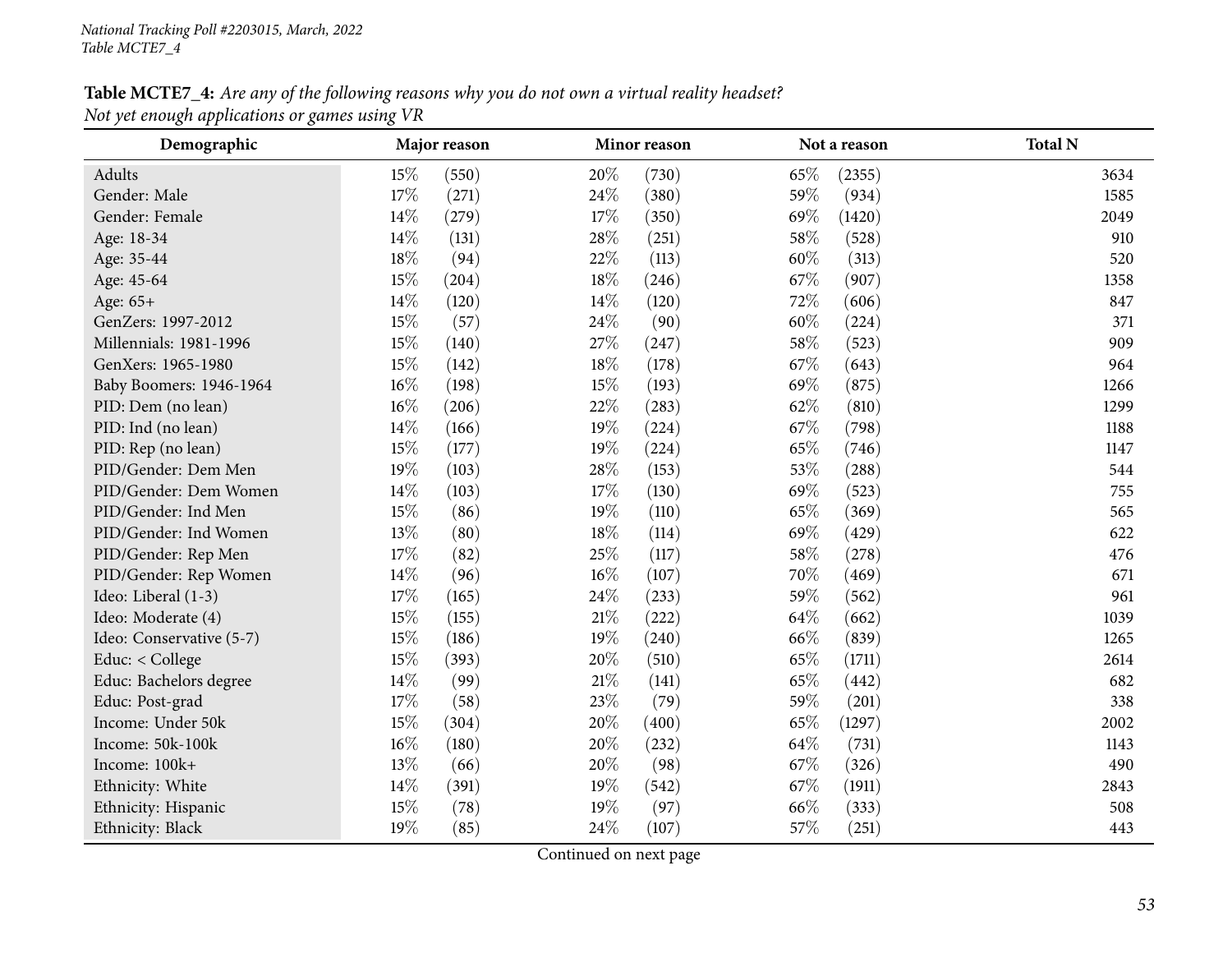**Table MCTE7\_4:** Are any of the following reasons why you do not own a virtual reality headset? *Not ye<sup>t</sup> enough applications or games using VR*

| Demographic                          |        | Major reason |        | Minor reason |        | Not a reason | <b>Total N</b> |
|--------------------------------------|--------|--------------|--------|--------------|--------|--------------|----------------|
| Adults                               | 15%    | (550)        | 20%    | (730)        | 65%    | (2355)       | 3634           |
| Ethnicity: Other                     | $21\%$ | (74)         | 23%    | (82)         | 55%    | (193)        | 349            |
| All Christian                        | 15%    | (256)        | 20%    | (336)        | 65%    | (1111)       | 1704           |
| All Non-Christian                    | $21\%$ | (35)         | 28\%   | (47)         | 52%    | (88)         | 170            |
| Atheist                              | 15%    | (20)         | 15%    | (20)         | 70%    | (93)         | 133            |
| Agnostic/Nothing in particular       | $13\%$ | (128)        | 22%    | (221)        | 65%    | (641)        | 990            |
| Something Else                       | 17%    | (110)        | 17%    | (105)        | 66%    | (421)        | 637            |
| Religious Non-Protestant/Catholic    | 20%    | (44)         | 26%    | (57)         | 54\%   | (117)        | 218            |
| Evangelical                          | 16%    | (145)        | 17%    | (158)        | 67%    | (616)        | 919            |
| Non-Evangelical                      | $15\%$ | (208)        | 20%    | (264)        | 65%    | (881)        | 1353           |
| Community: Urban                     | 16%    | (141)        | 24%    | (218)        | 60%    | (546)        | 906            |
| Community: Suburban                  | $16\%$ | (277)        | $20\%$ | (342)        | 65%    | (1126)       | 1745           |
| Community: Rural                     | 13%    | (131)        | 17%    | (170)        | 69%    | (683)        | 984            |
| Employ: Private Sector               | $15\%$ | (161)        | 24\%   | (252)        | $61\%$ | (646)        | 1059           |
| Employ: Government                   | $18\%$ | (31)         | 25%    | (43)         | 57%    | (97)         | 171            |
| Employ: Self-Employed                | $15\%$ | (45)         | 22%    | (65)         | 63%    | (189)        | 299            |
| Employ: Homemaker                    | 13%    | (37)         | 19%    | (52)         | 68%    | (190)        | 279            |
| Employ: Student                      | 13%    | (13)         | 40%    | (39)         | 47%    | (46)         | 98             |
| Employ: Retired                      | $15\%$ | (146)        | 14\%   | (131)        | $71\%$ | (678)        | 955            |
| Employ: Unemployed                   | $18\%$ | (92)         | $21\%$ | (109)        | 62%    | (322)        | 524            |
| Employ: Other                        | 10%    | (25)         | 15%    | (38)         | 75%    | (188)        | 251            |
| Military HH: Yes                     | $17\%$ | (92)         | $16\%$ | (83)         | 67%    | (357)        | 532            |
| Military HH: No                      | $15\%$ | (458)        | $21\%$ | (647)        | 64\%   | (1997)       | 3103           |
| RD/WT: Right Direction               | $17\%$ | (210)        | 24%    | (295)        | 58\%   | (708)        | 1213           |
| RD/WT: Wrong Track                   | $14\%$ | (340)        | 18%    | (435)        | 68%    | (1646)       | 2422           |
| Biden Job Approve                    | $16\%$ | (237)        | 22%    | (330)        | $61\%$ | (903)        | 1470           |
| Biden Job Disapprove                 | $14\%$ | (278)        | 19%    | (373)        | 67\%   | (1312)       | 1964           |
| Biden Job Strongly Approve           | 17\%   | (105)        | $21\%$ | (133)        | 62%    | (381)        | 620            |
| Biden Job Somewhat Approve           | $16\%$ | (132)        | 23%    | (197)        | $61\%$ | (521)        | 851            |
| Biden Job Somewhat Disapprove        | $12\%$ | (65)         | 20%    | (104)        | 68\%   | (357)        | 525            |
| <b>Biden Job Strongly Disapprove</b> | 15%    | (213)        | 19%    | (270)        | 66%    | (956)        | 1439           |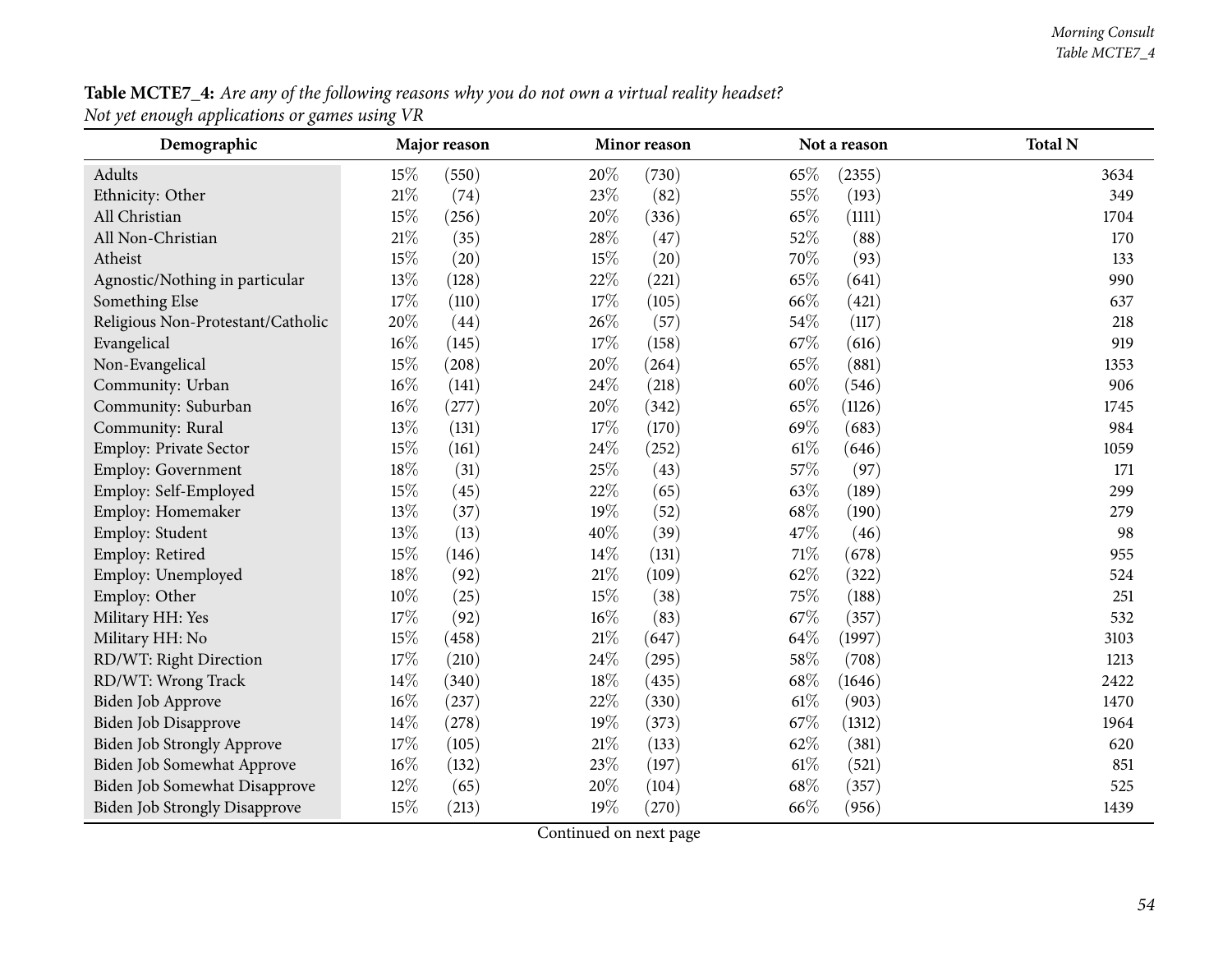### Table MCTE7\_4: Are any of the following reasons why you do not own a virtual reality headset? *Not ye<sup>t</sup> enough applications or games using VR*

| Demographic                          |        | Major reason |        | Minor reason |        | Not a reason | <b>Total N</b> |
|--------------------------------------|--------|--------------|--------|--------------|--------|--------------|----------------|
| Adults                               | 15%    | (550)        | 20%    | (730)        | 65%    | (2355)       | 3634           |
| Favorable of Biden                   | 16%    | (240)        | $21\%$ | (318)        | 63%    | (933)        | 1491           |
| Unfavorable of Biden                 | 14%    | (279)        | 19%    | (374)        | 66%    | (1279)       | 1933           |
| Very Favorable of Biden              | 17%    | (115)        | 22%    | (151)        | $61\%$ | (417)        | 683            |
| Somewhat Favorable of Biden          | 16%    | (125)        | $21\%$ | (167)        | 64%    | (516)        | 808            |
| Somewhat Unfavorable of Biden        | 12%    | (55)         | 20%    | (92)         | 68\%   | (308)        | 455            |
| Very Unfavorable of Biden            | 15%    | (223)        | 19%    | (283)        | 66%    | (971)        | 1477           |
| #1 Issue: Economy                    | $15\%$ | (221)        | $20\%$ | (296)        | 64\%   | (930)        | 1447           |
| #1 Issue: Security                   | $9\%$  | (55)         | 19%    | (112)        | 72%    | (437)        | 604            |
| #1 Issue: Health Care                | $17\%$ | (67)         | 24\%   | (93)         | 59%    | (233)        | 392            |
| #1 Issue: Medicare / Social Security | $18\%$ | (84)         | $16\%$ | (76)         | 65%    | (303)        | 463            |
| #1 Issue: Women's Issues             | 12%    | (20)         | 24\%   | (39)         | 63%    | (102)        | 161            |
| #1 Issue: Education                  | 27%    | (36)         | 20%    | (26)         | 53%    | (69)         | 130            |
| #1 Issue: Energy                     | 15%    | (36)         | 22%    | (53)         | 62%    | (148)        | 237            |
| #1 Issue: Other                      | 16%    | (32)         | 17%    | (35)         | 67%    | (132)        | 198            |
| 2020 Vote: Joe Biden                 | $16\%$ | (236)        | $21\%$ | (306)        | 62%    | (903)        | 1444           |
| 2020 Vote: Donald Trump              | 15%    | (198)        | 19%    | (241)        | 66%    | (862)        | 1301           |
| 2020 Vote: Other                     | $15\%$ | (18)         | 22%    | (26)         | 62%    | (72)         | 115            |
| 2020 Vote: Didn't Vote               | 13%    | (99)         | 20%    | (157)        | 67%    | (518)        | 774            |
| 2018 House Vote: Democrat            | 15%    | (174)        | $21\%$ | (247)        | 64\%   | (753)        | 1173           |
| 2018 House Vote: Republican          | 14%    | (151)        | 19%    | (206)        | 67%    | (715)        | 1072           |
| 2018 House Vote: Someone else        | 17%    | (17)         | $16\%$ | (16)         | 67%    | (68)         | 101            |
| 2016 Vote: Hillary Clinton           | 15%    | (171)        | $21\%$ | (238)        | 63%    | (703)        | 1112           |
| 2016 Vote: Donald Trump              | 15%    | (177)        | 19%    | (222)        | 66%    | (762)        | 1161           |
| 2016 Vote: Other                     | 14%    | (26)         | 14%    | (26)         | 73%    | (138)        | 190            |
| 2016 Vote: Didn't Vote               | 15%    | (176)        | $21\%$ | (243)        | 64\%   | (749)        | 1167           |
| Voted in 2014: Yes                   | 15%    | (301)        | 20%    | (416)        | 65%    | (1358)       | 2075           |
| Voted in 2014: No                    | $16\%$ | (248)        | 20%    | (314)        | 64\%   | (996)        | 1559           |
| 4-Region: Northeast                  | 14%    | (88)         | 23%    | (142)        | 63%    | (385)        | 616            |
| 4-Region: Midwest                    | 15%    | (123)        | 18%    | (148)        | 67%    | (549)        | 820            |
| 4-Region: South                      | 15%    | (214)        | 20%    | (290)        | 65%    | (917)        | 1421           |
| 4-Region: West                       | $16\%$ | (124)        | 19%    | (150)        | 65%    | (503)        | 777            |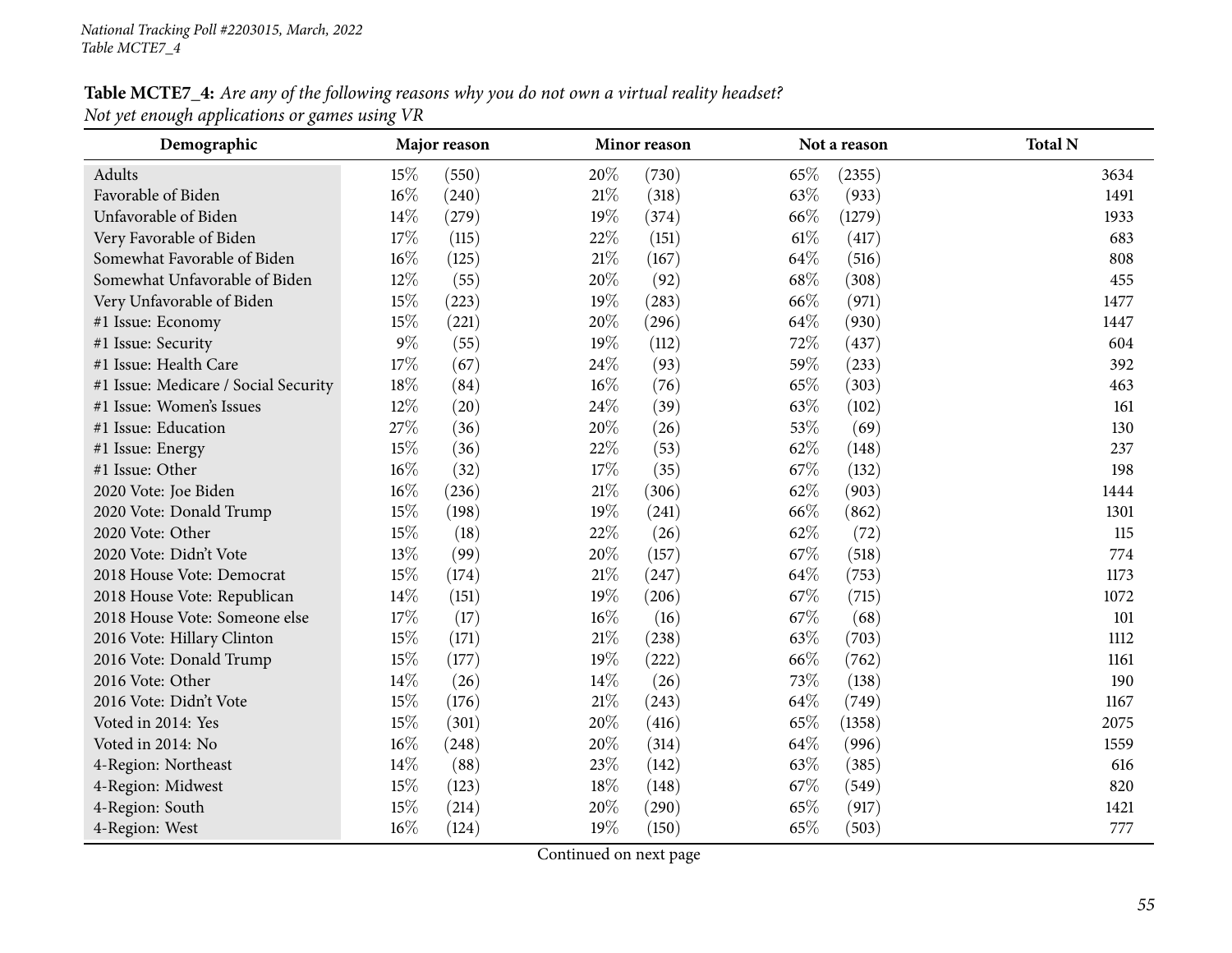| Demographic                    | Major reason         | <b>Minor reason</b>  | Not a reason     | <b>Total N</b> |
|--------------------------------|----------------------|----------------------|------------------|----------------|
|                                |                      |                      |                  |                |
| Adults                         | $15\%$<br>550        | 20%<br>(730)         | 65%<br>(2355)    | 3634           |
| 2203009                        | $15\%$<br>$^{'}268)$ | 20%<br>(360)         | 65%<br>(1186)    | 1814           |
| 2203015                        | $15\%$<br>(281)      | 20%<br>(370)         | $64\%$<br>(1169) | 1820           |
| Interest in the Metaverse      | $18\%$<br>(187)      | 32%<br>(337)         | 49%<br>(513)     | 1037           |
| 24+ Hours on Internet per Week | 17%<br>(246)         | $19\%$<br>$^{'}280)$ | 64\%<br>(931)    | 1457           |

Table MCTE7\_4: Are any of the following reasons why you do not own a virtual reality headset? *Not ye<sup>t</sup> enough applications or games using VR*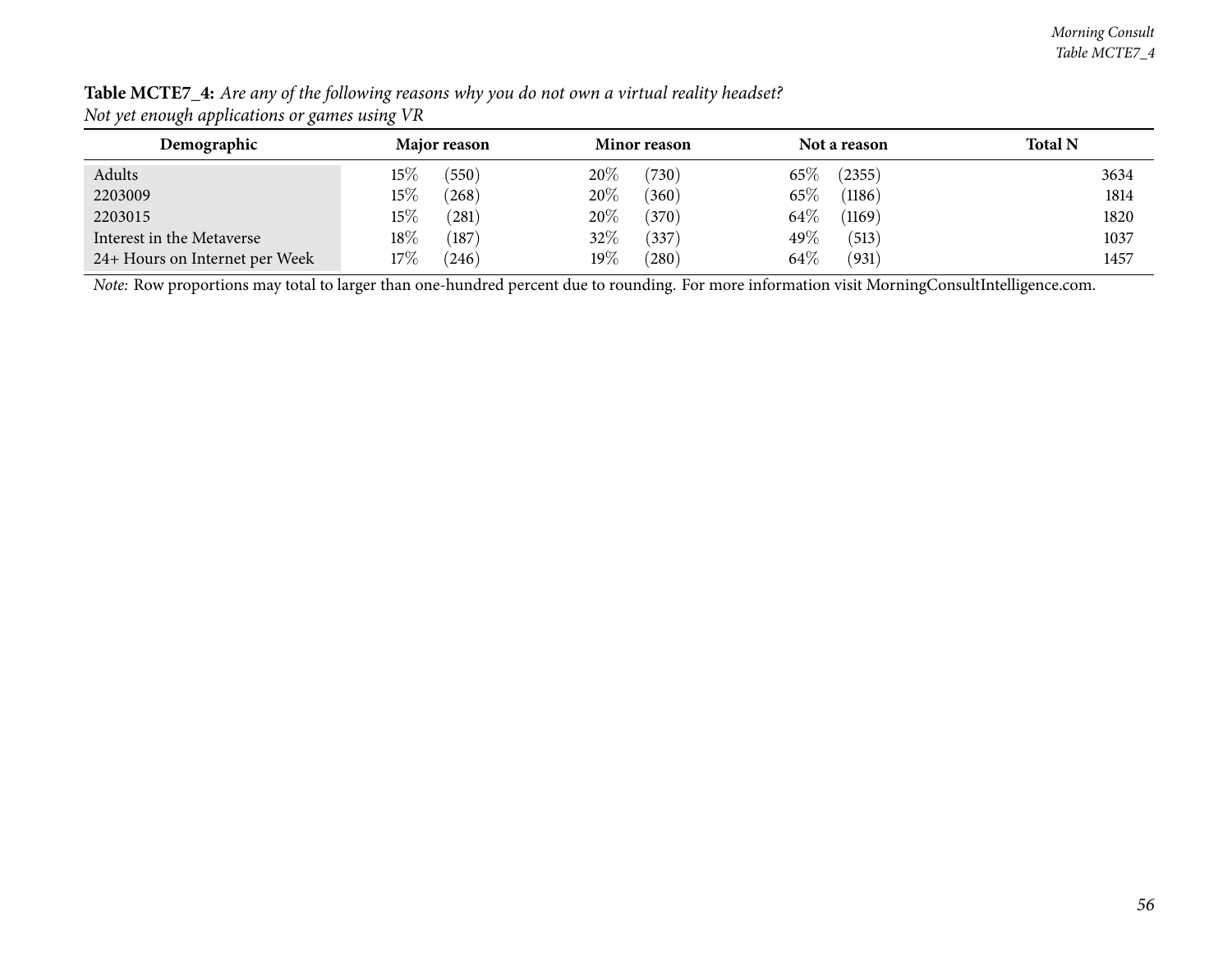## Table MCTE7\_5: Are any of the following reasons why you do not own a virtual reality headset? *<sup>I</sup> don't have hardware compatible with VR*

| Demographic              |        | Major reason |        | Minor reason |        | Not a reason | <b>Total N</b> |
|--------------------------|--------|--------------|--------|--------------|--------|--------------|----------------|
| Adults                   | 27\%   | (992)        | 19%    | (695)        | 54%    | (1947)       | 3634           |
| Gender: Male             | 28\%   | (437)        | 22%    | (349)        | 50%    | (799)        | 1585           |
| Gender: Female           | 27%    | (555)        | 17%    | (346)        | 56%    | (1148)       | 2049           |
| Age: 18-34               | 22%    | (204)        | 25%    | (223)        | 53%    | (482)        | 910            |
| Age: 35-44               | 26%    | (137)        | $21\%$ | (109)        | 53%    | (274)        | 520            |
| Age: 45-64               | 28\%   | (379)        | 18%    | (245)        | 54%    | (733)        | 1358           |
| Age: 65+                 | 32%    | (272)        | 14%    | (117)        | 54%    | (458)        | 847            |
| GenZers: 1997-2012       | 24%    | (87)         | $21\%$ | (79)         | 55%    | (204)        | 371            |
| Millennials: 1981-1996   | 24%    | (219)        | 25%    | (227)        | 51\%   | (463)        | 909            |
| GenXers: 1965-1980       | 26%    | (251)        | 19%    | (183)        | 55%    | (530)        | 964            |
| Baby Boomers: 1946-1964  | $31\%$ | (395)        | 15%    | (189)        | 54%    | (682)        | 1266           |
| PID: Dem (no lean)       | 29%    | (372)        | 19%    | (248)        | 52%    | (680)        | 1299           |
| PID: Ind (no lean)       | 25%    | (303)        | 20%    | (232)        | 55%    | (654)        | 1188           |
| PID: Rep (no lean)       | 28%    | (318)        | 19%    | (215)        | 54%    | (614)        | 1147           |
| PID/Gender: Dem Men      | 28\%   | (151)        | 24%    | (131)        | 48%    | (262)        | 544            |
| PID/Gender: Dem Women    | 29%    | (220)        | $16\%$ | (118)        | 55%    | (418)        | 755            |
| PID/Gender: Ind Men      | 27%    | (152)        | 20%    | (111)        | 53%    | (302)        | 565            |
| PID/Gender: Ind Women    | 24\%   | (150)        | $19\%$ | (120)        | 56%    | (352)        | 622            |
| PID/Gender: Rep Men      | 28\%   | (133)        | $23\%$ | (108)        | 49%    | (235)        | 476            |
| PID/Gender: Rep Women    | 27%    | (184)        | $16\%$ | (108)        | 57%    | (379)        | 671            |
| Ideo: Liberal (1-3)      | 29%    | (275)        | 22%    | (208)        | $50\%$ | (477)        | 961            |
| Ideo: Moderate (4)       | 27%    | (285)        | 18%    | (190)        | 54%    | (564)        | 1039           |
| Ideo: Conservative (5-7) | 27%    | (345)        | 18%    | (230)        | 55%    | (690)        | 1265           |
| Educ: < College          | 29%    | (750)        | 18%    | (466)        | $54\%$ | (1399)       | 2614           |
| Educ: Bachelors degree   | 24%    | (162)        | 20%    | (139)        | 56%    | (381)        | 682            |
| Educ: Post-grad          | 24\%   | (81)         | 27%    | (90)         | 50%    | (167)        | 338            |
| Income: Under 50k        | 30%    | (610)        | $20\%$ | (398)        | 50%    | (995)        | 2002           |
| Income: 50k-100k         | 25%    | (287)        | $18\%$ | (202)        | 57%    | (654)        | 1143           |
| Income: 100k+            | 20%    | (96)         | $20\%$ | (96)         | $61\%$ | (298)        | 490            |
| Ethnicity: White         | 27%    | (776)        | 18%    | (526)        | 54\%   | (1542)       | 2843           |
| Ethnicity: Hispanic      | 24\%   | (123)        | 19%    | (94)         | 57%    | (290)        | 508            |
| Ethnicity: Black         | 27%    | (122)        | 24\%   | (105)        | 49%    | (217)        | 443            |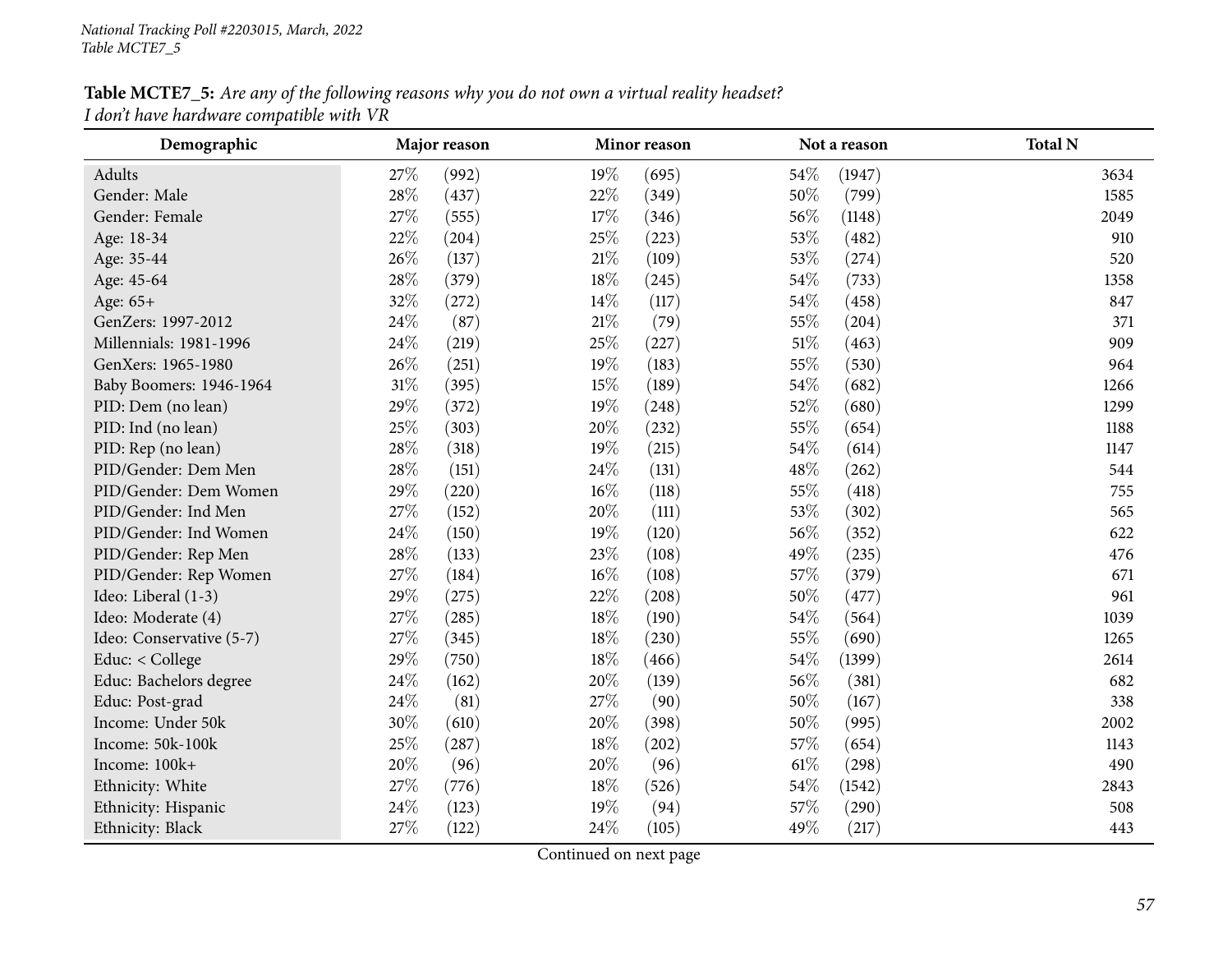**Table MCTE7\_5:** Are any of the following reasons why you do not own a virtual reality headset? *<sup>I</sup> don't have hardware compatible with VR*

| Demographic                          |        | Major reason |        | Minor reason |        | Not a reason | <b>Total N</b> |
|--------------------------------------|--------|--------------|--------|--------------|--------|--------------|----------------|
| Adults                               | 27\%   | (992)        | $19\%$ | (695)        | 54\%   | (1947)       | 3634           |
| Ethnicity: Other                     | 27%    | (95)         | 19%    | (65)         | 54%    | (189)        | 349            |
| All Christian                        | 29%    | (491)        | 18%    | (308)        | 53%    | (904)        | 1704           |
| All Non-Christian                    | $31\%$ | (52)         | 20%    | (35)         | 49%    | (83)         | 170            |
| Atheist                              | 25%    | (33)         | $18\%$ | (25)         | 57%    | (75)         | 133            |
| Agnostic/Nothing in particular       | 24%    | (241)        | $21\%$ | (210)        | 55%    | (540)        | 990            |
| Something Else                       | 27%    | (174)        | 19%    | (118)        | 54%    | (344)        | 637            |
| Religious Non-Protestant/Catholic    | 29%    | (63)         | 22%    | (48)         | 49%    | (107)        | 218            |
| Evangelical                          | $30\%$ | (278)        | $16\%$ | (146)        | 54%    | (495)        | 919            |
| Non-Evangelical                      | 27%    | (369)        | 19%    | (260)        | 54\%   | (724)        | 1353           |
| Community: Urban                     | 27%    | (249)        | 22%    | (200)        | 50%    | (457)        | 906            |
| Community: Suburban                  | 27%    | (465)        | 19%    | (325)        | 55%    | (955)        | 1745           |
| Community: Rural                     | $28\%$ | (278)        | $17\%$ | (170)        | $54\%$ | (535)        | 984            |
| Employ: Private Sector               | 26%    | (280)        | $21\%$ | (219)        | 53%    | (560)        | 1059           |
| Employ: Government                   | 29%    | (50)         | 20%    | (33)         | $51\%$ | (87)         | 171            |
| Employ: Self-Employed                | 23%    | (68)         | $21\%$ | (62)         | 57%    | (169)        | 299            |
| Employ: Homemaker                    | 24%    | (66)         | 21\%   | (58)         | 55%    | (154)        | 279            |
| Employ: Student                      | 22%    | (22)         | 26\%   | (26)         | 52%    | (50)         | 98             |
| Employ: Retired                      | $31\%$ | (300)        | 14%    | (133)        | 55%    | (522)        | 955            |
| Employ: Unemployed                   | 30%    | (155)        | $21\%$ | (112)        | 49%    | (257)        | 524            |
| Employ: Other                        | 20%    | (50)         | $21\%$ | (52)         | 59%    | (149)        | 251            |
| Military HH: Yes                     | 32%    | (172)        | $16\%$ | (85)         | 52%    | (274)        | 532            |
| Military HH: No                      | 26%    | (820)        | 20%    | (610)        | 54%    | (1673)       | 3103           |
| RD/WT: Right Direction               | 28\%   | (336)        | 23%    | (278)        | 49%    | (599)        | 1213           |
| RD/WT: Wrong Track                   | 27%    | (657)        | 17%    | (417)        | 56%    | (1348)       | 2422           |
| Biden Job Approve                    | 28%    | (418)        | 20%    | (299)        | $51\%$ | (753)        | 1470           |
| <b>Biden Job Disapprove</b>          | 27%    | (531)        | 18%    | (358)        | 55%    | (1076)       | 1964           |
| <b>Biden Job Strongly Approve</b>    | 29%    | (178)        | 22\%   | (137)        | 49%    | (305)        | 620            |
| Biden Job Somewhat Approve           | 28\%   | (241)        | 19%    | (162)        | 53%    | (448)        | 851            |
| Biden Job Somewhat Disapprove        | 25%    | (131)        | 22%    | (114)        | 53%    | (280)        | 525            |
| <b>Biden Job Strongly Disapprove</b> | 28%    | (400)        | 17%    | (244)        | 55%    | (795)        | 1439           |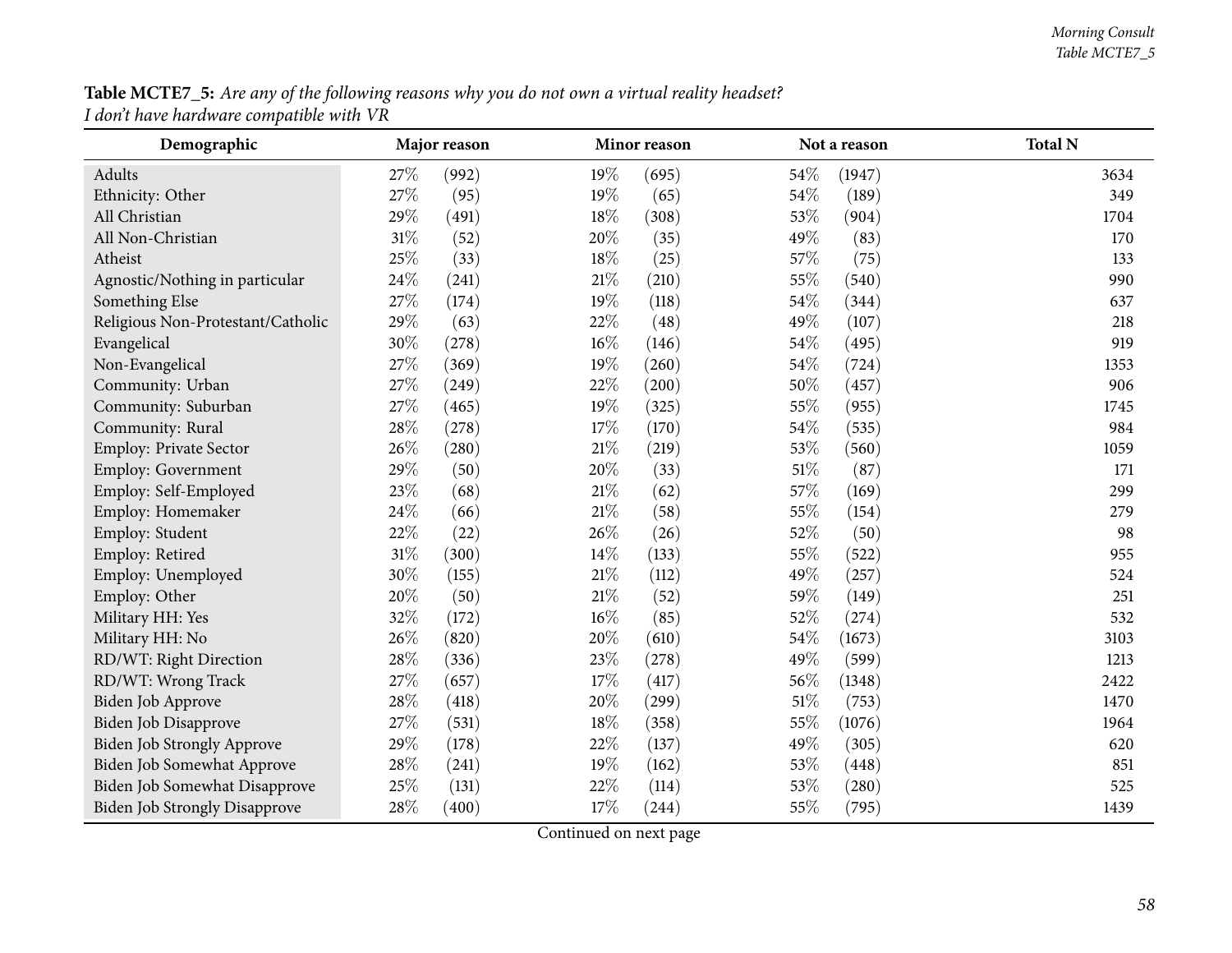## Table MCTE7\_5: Are any of the following reasons why you do not own a virtual reality headset? *<sup>I</sup> don't have hardware compatible with VR*

| Demographic                          |        | Major reason |        | Minor reason |        | Not a reason | <b>Total N</b> |
|--------------------------------------|--------|--------------|--------|--------------|--------|--------------|----------------|
| Adults                               | 27%    | (992)        | 19%    | (695)        | 54%    | (1947)       | 3634           |
| Favorable of Biden                   | 28%    | (418)        | $21\%$ | (306)        | $51\%$ | (767)        | 1491           |
| Unfavorable of Biden                 | 27%    | (530)        | 18%    | (342)        | 55%    | (1061)       | 1933           |
| Very Favorable of Biden              | $31\%$ | (211)        | $21\%$ | (147)        | 48%    | (326)        | 683            |
| Somewhat Favorable of Biden          | 26%    | (207)        | 20%    | (160)        | 55%    | (442)        | 808            |
| Somewhat Unfavorable of Biden        | 26%    | (119)        | 19%    | (85)         | 55%    | (251)        | 455            |
| Very Unfavorable of Biden            | 28\%   | (411)        | 17%    | (256)        | 55%    | (810)        | 1477           |
| #1 Issue: Economy                    | 25%    | (363)        | $20\%$ | (282)        | 55%    | (802)        | 1447           |
| #1 Issue: Security                   | 25%    | (150)        | 17%    | (106)        | 58\%   | (348)        | 604            |
| #1 Issue: Health Care                | 28\%   | (109)        | 23%    | (88)         | $50\%$ | (194)        | 392            |
| #1 Issue: Medicare / Social Security | 35%    | (163)        | 17%    | (78)         | 48%    | (222)        | 463            |
| #1 Issue: Women's Issues             | 24%    | (39)         | $21\%$ | (34)         | 55%    | (88)         | 161            |
| #1 Issue: Education                  | 27%    | (35)         | 24\%   | (31)         | 50%    | (65)         | 130            |
| #1 Issue: Energy                     | 29%    | (69)         | 18%    | (43)         | 53%    | (125)        | 237            |
| #1 Issue: Other                      | 32%    | (63)         | $16\%$ | (33)         | 52%    | (103)        | 198            |
| 2020 Vote: Joe Biden                 | 28%    | (407)        | $21\%$ | (299)        | $51\%$ | (738)        | 1444           |
| 2020 Vote: Donald Trump              | 28\%   | (370)        | 17%    | (226)        | 54%    | (705)        | 1301           |
| 2020 Vote: Other                     | 24\%   | (28)         | 18%    | (21)         | 58%    | (67)         | 115            |
| 2020 Vote: Didn't Vote               | 24\%   | (187)        | 19%    | (149)        | 57%    | (438)        | 774            |
| 2018 House Vote: Democrat            | 28\%   | (331)        | $21\%$ | (243)        | $51\%$ | (599)        | 1173           |
| 2018 House Vote: Republican          | 28\%   | (301)        | 17%    | (187)        | 54\%   | (584)        | 1072           |
| 2018 House Vote: Someone else        | 28\%   | (28)         | 15%    | (15)         | 57%    | (57)         | 101            |
| 2016 Vote: Hillary Clinton           | 28\%   | (315)        | $21\%$ | (230)        | $51\%$ | (567)        | 1112           |
| 2016 Vote: Donald Trump              | 29%    | (337)        | 17%    | (198)        | 54%    | (626)        | 1161           |
| 2016 Vote: Other                     | 22%    | (42)         | 14%    | (27)         | 64\%   | (121)        | 190            |
| 2016 Vote: Didn't Vote               | 26%    | (298)        | 20%    | (237)        | 54%    | (632)        | 1167           |
| Voted in 2014: Yes                   | 28\%   | (578)        | 19%    | (388)        | 53%    | (1109)       | 2075           |
| Voted in 2014: No                    | 27%    | (414)        | 20%    | (307)        | 54%    | (838)        | 1559           |
| 4-Region: Northeast                  | 27%    | (168)        | $21\%$ | (132)        | $51\%$ | (316)        | 616            |
| 4-Region: Midwest                    | 26%    | (210)        | $16\%$ | (132)        | 58\%   | (477)        | 820            |
| 4-Region: South                      | 29%    | (408)        | 19%    | (270)        | 52%    | (744)        | 1421           |
| 4-Region: West                       | 27%    | (206)        | $21\%$ | (160)        | 53%    | (410)        | 777            |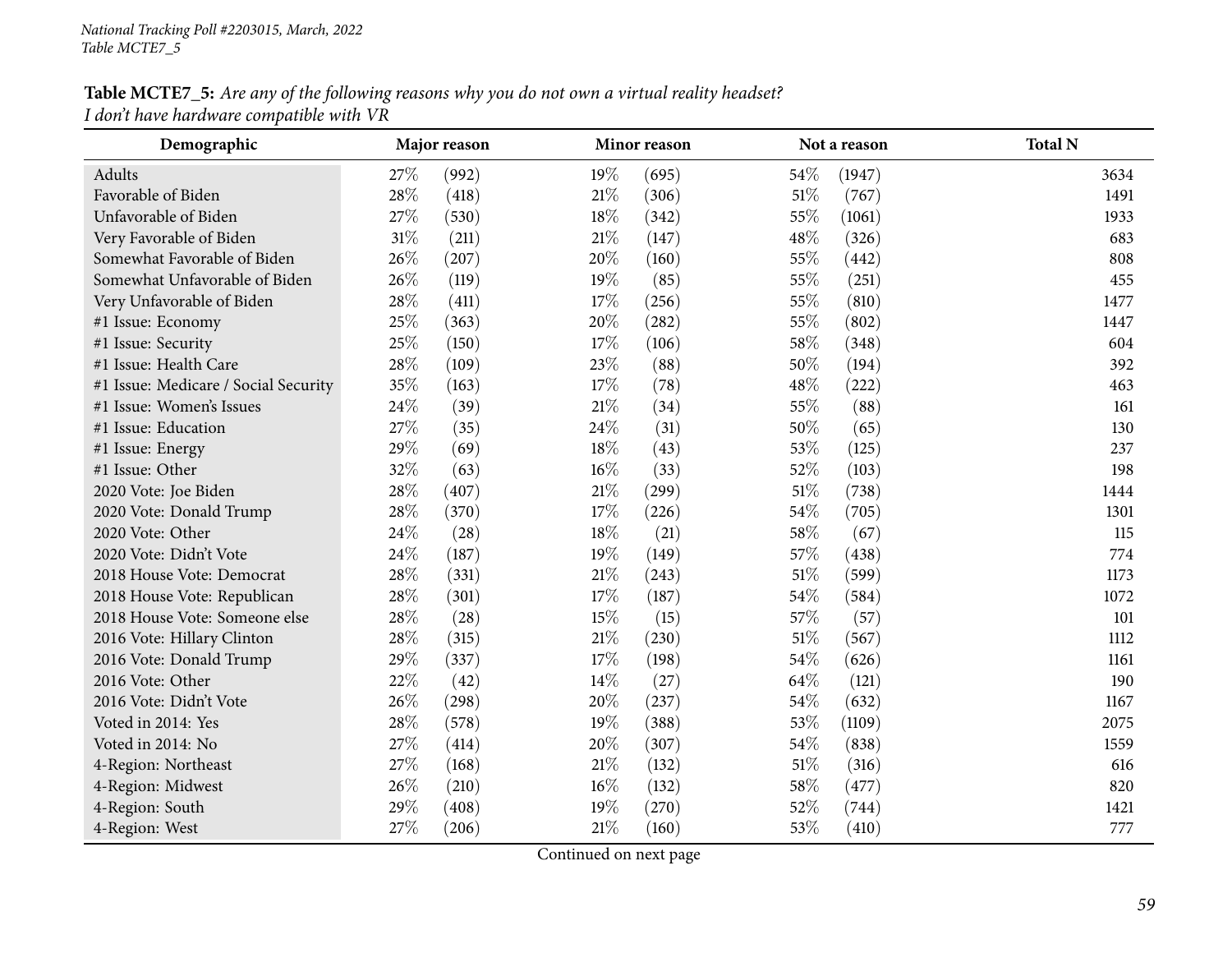| Demographic                    | Major reason    | Minor reason         | Not a reason    | <b>Total N</b> |
|--------------------------------|-----------------|----------------------|-----------------|----------------|
| Adults                         | $27\%$<br>(992) | $19\%$<br>(695)      | 54%<br>(1947)   | 3634           |
| 2203009                        | $28\%$<br>(500) | $19\%$<br>(342)      | 54%<br>(973)    | 1814           |
| 2203015                        | $27\%$<br>(492) | $19\%$<br>(354)      | 54\%<br>(974)   | 1820           |
| Interest in the Metaverse      | 30\%<br>(311)   | $29\%$<br>(305)      | $41\%$<br>(420) | 1037           |
| 24+ Hours on Internet per Week | 28\%<br>(410)   | $19\%$<br>$^{'}272)$ | 53%<br>(775)    | 1457           |

Table MCTE7\_5: Are any of the following reasons why you do not own a virtual reality headset? *<sup>I</sup> don't have hardware compatible with VR*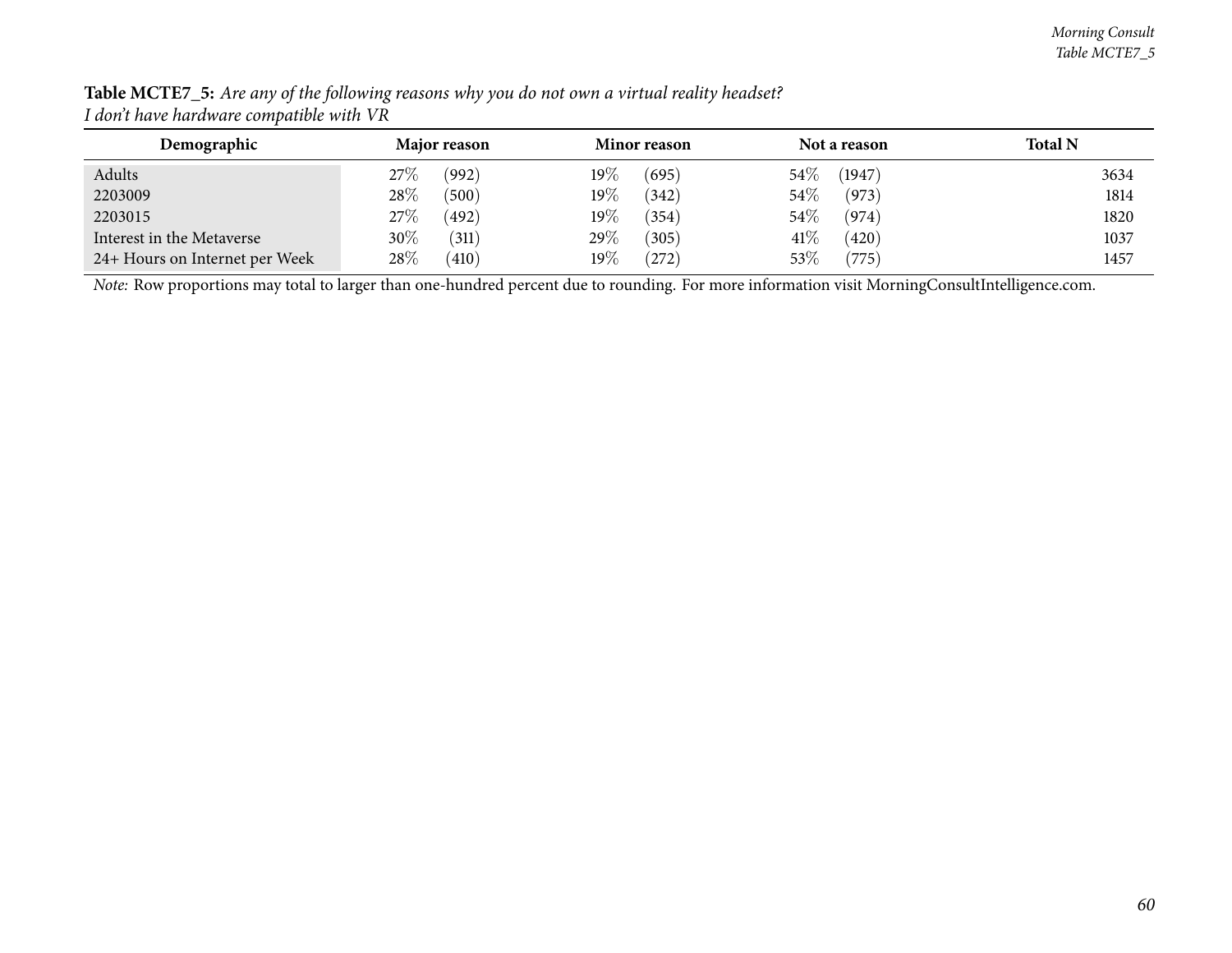| Table MCTE8_1: How important are each of the following when deciding whether or not to try using the metaverse? |  |
|-----------------------------------------------------------------------------------------------------------------|--|
| Lower-priced virtual reality headsets                                                                           |  |

|                          |        |                |        | Somewhat  |        |                   |     | Not important at |                |  |
|--------------------------|--------|----------------|--------|-----------|--------|-------------------|-----|------------------|----------------|--|
| Demographic              |        | Very important |        | important |        | Not too important |     | all              | <b>Total N</b> |  |
| Adults                   | 24\%   | (1047)         | 26\%   | (1164)    | 14%    | (609)             | 36% | (1599)           | 4420           |  |
| Gender: Male             | 28%    | (598)          | 28%    | (601)     | 14%    | (303)             | 30% | (631)            | 2133           |  |
| Gender: Female           | 20%    | (449)          | 25%    | (563)     | 13%    | (307)             | 42% | (968)            | 2287           |  |
| Age: 18-34               | 34%    | (443)          | $31\%$ | (414)     | $12\%$ | (159)             | 23% | (300)            | 1316           |  |
| Age: 35-44               | 26%    | (185)          | $31\%$ | (222)     | 16%    | (115)             | 27% | (196)            | 718            |  |
| Age: 45-64               | 19%    | (292)          | 25%    | (378)     | 15%    | (224)             | 41% | (615)            | 1509           |  |
| Age: 65+                 | 14%    | (127)          | 17%    | (150)     | 13%    | (112)             | 56% | (487)            | 877            |  |
| GenZers: 1997-2012       | $31\%$ | (149)          | 33%    | (162)     | 13%    | (62)              | 23% | (112)            | 485            |  |
| Millennials: 1981-1996   | 32%    | (437)          | $31\%$ | (427)     | 13%    | (180)             | 24% | (327)            | 1371           |  |
| GenXers: 1965-1980       | $21\%$ | (237)          | 29%    | (316)     | 15%    | (169)             | 35% | (384)            | 1107           |  |
| Baby Boomers: 1946-1964  | 15%    | (201)          | 18%    | (238)     | 14%    | (183)             | 53% | (706)            | 1328           |  |
| PID: Dem (no lean)       | 29%    | (500)          | 28%    | (479)     | 13%    | (220)             | 30% | (517)            | 1716           |  |
| PID: Ind (no lean)       | 21\%   | (290)          | 26%    | (354)     | $14\%$ | (189)             | 40% | (544)            | 1376           |  |
| PID: Rep (no lean)       | 19%    | (257)          | 25%    | (332)     | 15%    | (201)             | 41% | (538)            | 1328           |  |
| PID/Gender: Dem Men      | 37%    | (328)          | $31\%$ | (272)     | 12%    | (103)             | 20% | (181)            | 885            |  |
| PID/Gender: Dem Women    | 21%    | (172)          | 25%    | (207)     | 14%    | (116)             | 40% | (336)            | 831            |  |
| PID/Gender: Ind Men      | 22%    | (146)          | 25%    | (166)     | 16%    | (102)             | 37% | (246)            | 661            |  |
| PID/Gender: Ind Women    | 20%    | (143)          | 26%    | (187)     | $12\%$ | (86)              | 42% | (299)            | 716            |  |
| PID/Gender: Rep Men      | 21%    | (124)          | 28%    | (163)     | 17%    | (97)              | 35% | (204)            | 588            |  |
| PID/Gender: Rep Women    | $18\%$ | (134)          | 23%    | (169)     | 14%    | (104)             | 45% | (334)            | 740            |  |
| Ideo: Liberal (1-3)      | 32%    | (411)          | 29%    | (378)     | 12%    | (161)             | 27% | (348)            | 1299           |  |
| Ideo: Moderate (4)       | $21\%$ | (260)          | 28%    | (346)     | 14%    | (176)             | 36% | (438)            | 1220           |  |
| Ideo: Conservative (5-7) | 19%    | (288)          | 24%    | (359)     | 15%    | (228)             | 41% | (613)            | 1488           |  |
| Educ: < College          | 23\%   | (700)          | 26%    | (776)     | 14%    | (416)             | 38% | (1147)           | 3038           |  |
| Educ: Bachelors degree   | 24\%   | (210)          | 27%    | (244)     | 14%    | (122)             | 35% | (316)            | 892            |  |
| Educ: Post-grad          | 28\%   | (137)          | 30%    | (145)     | 15%    | (72)              | 28% | (136)            | 490            |  |
| Income: Under 50k        | 26%    | (591)          | 24%    | (556)     | 12%    | (283)             | 37% | (842)            | 2271           |  |
| Income: 50k-100k         | 19%    | (280)          | 29%    | (416)     | 15%    | (211)             | 37% | (528)            | 1435           |  |
| Income: 100k+            | 25%    | (176)          | 27%    | (192)     | 16%    | (116)             | 32% | (230)            | 714            |  |
| Ethnicity: White         | 23%    | (805)          | 25%    | (858)     | 14%    | (480)             | 38% | (1317)           | 3459           |  |
| Ethnicity: Hispanic      | 29%    | (206)          | 30%    | (214)     | 16%    | (112)             | 24% | (170)            | 702            |  |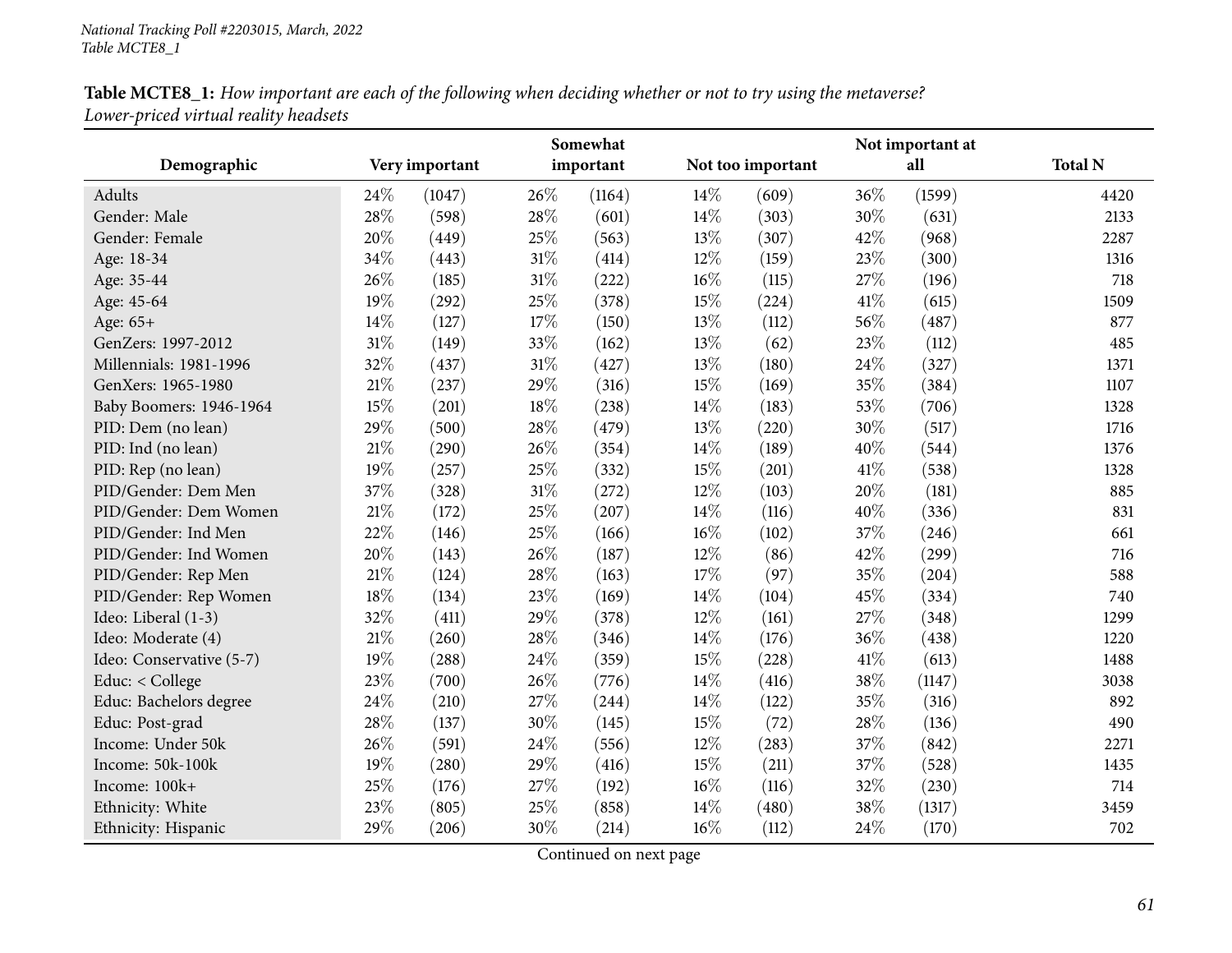Table MCTE8\_1: How important are each of the following when deciding whether or not to try using the metaverse? *Lower-priced virtual reality headsets*

|                                   |      |                |        | Somewhat  |        |                   | Not important at |        |                |
|-----------------------------------|------|----------------|--------|-----------|--------|-------------------|------------------|--------|----------------|
| Demographic                       |      | Very important |        | important |        | Not too important |                  | all    | <b>Total N</b> |
| Adults                            | 24\% | (1047)         | 26\%   | (1164)    | $14\%$ | (609)             | 36%              | (1599) | 4420           |
| Ethnicity: Black                  | 27%  | (148)          | 35%    | (193)     | 12%    | (67)              | 26%              | (143)  | 551            |
| Ethnicity: Other                  | 23%  | (94)           | 28%    | (113)     | $15\%$ | (63)              | 34%              | (140)  | 410            |
| All Christian                     | 21%  | (430)          | 26%    | (530)     | 13%    | (271)             | 39%              | (803)  | 2034           |
| All Non-Christian                 | 38%  | (131)          | 28%    | (98)      | 13%    | (45)              | 21\%             | (74)   | 347            |
| Atheist                           | 22%  | (37)           | 26%    | (43)      | $12\%$ | (19)              | 40%              | (66)   | 165            |
| Agnostic/Nothing in particular    | 25%  | (281)          | 25%    | (289)     | 14\%   | (163)             | 36%              | (405)  | 1137           |
| Something Else                    | 23%  | (169)          | 28%    | (205)     | 15%    | (112)             | 34%              | (251)  | 737            |
| Religious Non-Protestant/Catholic | 35%  | (140)          | 28%    | (111)     | 14\%   | (55)              | 24%              | (95)   | 401            |
| Evangelical                       | 25%  | (286)          | 27%    | (313)     | 13\%   | (155)             | 35%              | (403)  | 1157           |
| Non-Evangelical                   | 19%  | (298)          | $25\%$ | (391)     | 14\%   | (216)             | 41\%             | (628)  | 1533           |
| Community: Urban                  | 31%  | (411)          | 30%    | (401)     | 13%    | (170)             | 27%              | (362)  | 1345           |
| Community: Suburban               | 20%  | (386)          | 27%    | (526)     | 15%    | (294)             | 39%              | (770)  | 1976           |
| Community: Rural                  | 23%  | (249)          | $22\%$ | (238)     | 13%    | (145)             | 42%              | (467)  | 1099           |
| Employ: Private Sector            | 25%  | (348)          | 29%    | (408)     | 16%    | (221)             | 30%              | (413)  | 1390           |
| Employ: Government                | 27%  | (74)           | 33%    | (89)      | 17%    | (47)              | 23%              | (61)   | 272            |
| Employ: Self-Employed             | 33%  | (151)          | 30%    | (139)     | 12%    | (53)              | 26%              | (120)  | 463            |
| Employ: Homemaker                 | 25%  | (82)           | 24%    | (79)      | 14\%   | (46)              | 37%              | (121)  | 329            |
| Employ: Student                   | 24%  | (28)           | 38%    | (45)      | 13\%   | (16)              | 25%              | (31)   | 120            |
| Employ: Retired                   | 14%  | (141)          | 17%    | (173)     | 12%    | (118)             | 57%              | (561)  | 993            |
| Employ: Unemployed                | 24%  | (140)          | 29%    | (168)     | 13%    | (73)              | 33%              | (190)  | 572            |
| Employ: Other                     | 29%  | (83)           | 22%    | (63)      | 12%    | (35)              | 36%              | (102)  | 282            |
| Military HH: Yes                  | 23%  | (148)          | 22%    | (139)     | 13%    | (81)              | 42%              | (264)  | 632            |
| Military HH: No                   | 24%  | (899)          | 27%    | (1026)    | 14%    | (528)             | 35%              | (1335) | 3788           |
| RD/WT: Right Direction            | 30%  | (508)          | 30%    | (507)     | $12\%$ | (201)             | 28%              | (479)  | 1696           |
| RD/WT: Wrong Track                | 20%  | (539)          | 24%    | (657)     | 15%    | (408)             | 41%              | (1120) | 2724           |
| <b>Biden Job Approve</b>          | 27%  | (545)          | 31%    | (620)     | 12%    | (232)             | 30%              | (592)  | 1989           |
| <b>Biden Job Disapprove</b>       | 20%  | (452)          | 23%    | (509)     | 15%    | (342)             | 41%              | (907)  | 2210           |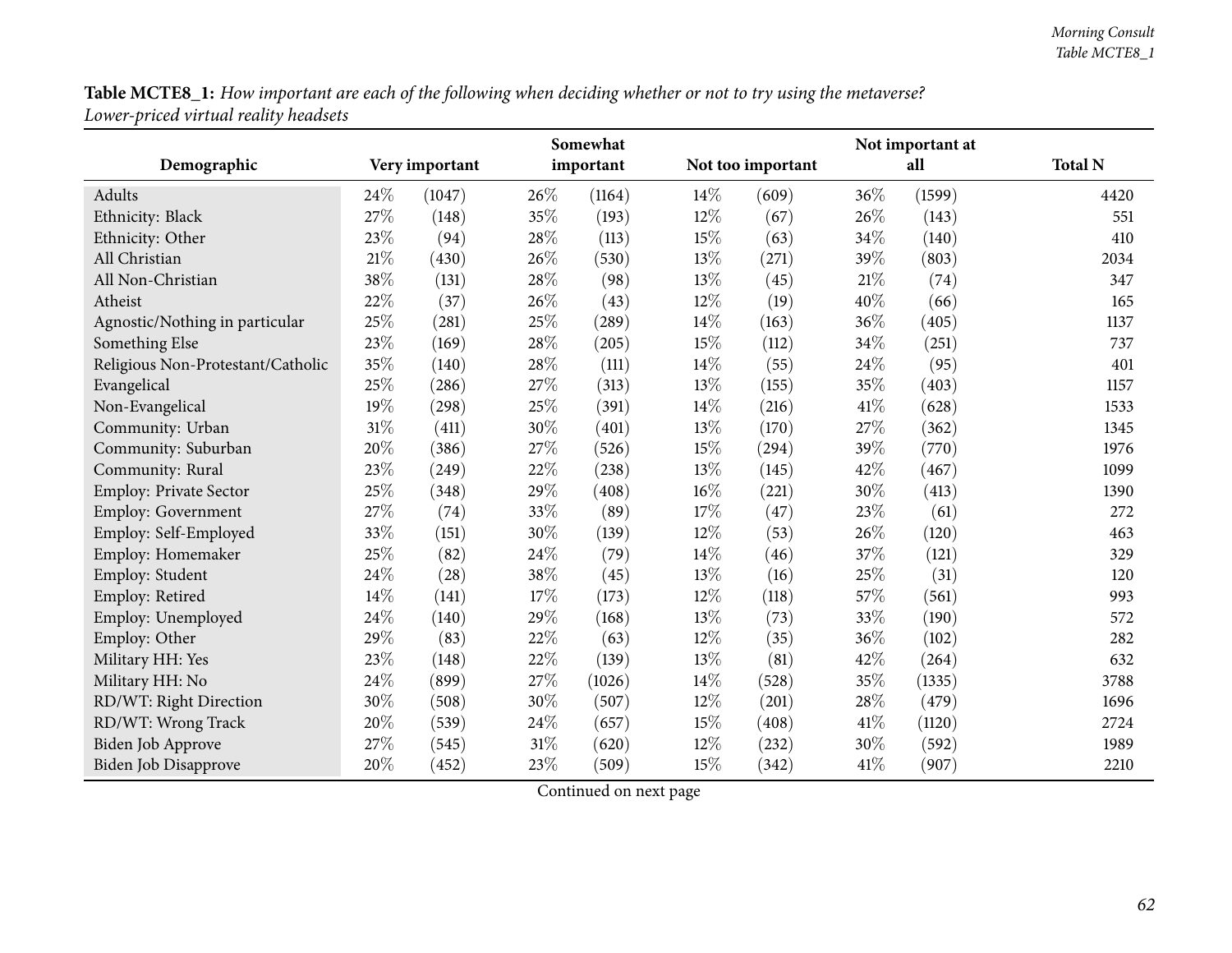Table MCTE8\_1: How important are each of the following when deciding whether or not to try using the metaverse? *Lower-priced virtual reality headsets*

|                                      |      |                |     | Somewhat  |        |                   |      | Not important at |                |
|--------------------------------------|------|----------------|-----|-----------|--------|-------------------|------|------------------|----------------|
| Demographic                          |      | Very important |     | important |        | Not too important |      | all              | <b>Total N</b> |
| Adults                               | 24\% | (1047)         | 26% | (1164)    | 14%    | (609)             | 36%  | (1599)           | 4420           |
| <b>Biden Job Strongly Approve</b>    | 34%  | (322)          | 28% | (269)     | 10%    | (98)              | 28%  | (271)            | 959            |
| Biden Job Somewhat Approve           | 22%  | (223)          | 34% | (352)     | 13%    | (134)             | 31%  | (321)            | 1031           |
| Biden Job Somewhat Disapprove        | 24\% | (148)          | 26% | (160)     | 19%    | (120)             | 30%  | (187)            | 614            |
| <b>Biden Job Strongly Disapprove</b> | 19%  | (305)          | 22% | (349)     | 14%    | (222)             | 45%  | (720)            | 1596           |
| Favorable of Biden                   | 28%  | (559)          | 30% | (603)     | 12%    | (236)             | 30%  | (587)            | 1985           |
| Unfavorable of Biden                 | 20%  | (447)          | 23% | (513)     | 15%    | (330)             | 41\% | (900)            | 2189           |
| Very Favorable of Biden              | 33%  | (326)          | 29% | (288)     | 10%    | (96)              | 28%  | (275)            | 985            |
| Somewhat Favorable of Biden          | 23%  | (233)          | 31% | (315)     | 14\%   | (140)             | 31%  | (312)            | 1000           |
| Somewhat Unfavorable of Biden        | 24%  | (132)          | 26% | (145)     | 18%    | (100)             | 31\% | (173)            | 550            |
| Very Unfavorable of Biden            | 19%  | (315)          | 22% | (368)     | 14\%   | (230)             | 44%  | (727)            | 1639           |
| #1 Issue: Economy                    | 25%  | (438)          | 28% | (505)     | 14%    | (240)             | 33%  | (591)            | 1774           |
| #1 Issue: Security                   | 19%  | (132)          | 22% | (150)     | 15%    | (103)             | 44%  | (307)            | 692            |
| #1 Issue: Health Care                | 26%  | (143)          | 31% | (170)     | 14%    | (75)              | 28%  | (155)            | 544            |
| #1 Issue: Medicare / Social Security | 20%  | (100)          | 20% | (100)     | 14%    | (69)              | 47%  | (236)            | 505            |
| #1 Issue: Women's Issues             | 28%  | (58)           | 31% | (64)      | 13%    | (28)              | 28%  | (60)             | 210            |
| #1 Issue: Education                  | 23%  | (41)           | 38% | (66)      | 12%    | (22)              | 27%  | (48)             | 177            |
| #1 Issue: Energy                     | 29%  | (86)           | 22% | (67)      | 16%    | (49)              | 33%  | (99)             | 300            |
| #1 Issue: Other                      | 23%  | (50)           | 19% | (41)      | $11\%$ | (23)              | 48%  | (104)            | 219            |
| 2020 Vote: Joe Biden                 | 28%  | (524)          | 28% | (526)     | 13%    | (243)             | 31%  | (588)            | 1882           |
| 2020 Vote: Donald Trump              | 19%  | (292)          | 23% | (357)     | 16%    | (237)             | 42%  | (637)            | 1523           |
| 2020 Vote: Other                     | 21%  | (30)           | 25% | (35)      | 15%    | (21)              | 39%  | (54)             | 139            |
| 2020 Vote: Didn't Vote               | 23%  | (201)          | 28% | (247)     | 12%    | (108)             | 37%  | (321)            | 876            |
| 2018 House Vote: Democrat            | 26%  | (394)          | 29% | (438)     | 13%    | (197)             | 32%  | (491)            | 1519           |
| 2018 House Vote: Republican          | 19%  | (232)          | 25% | (310)     | 14%    | (178)             | 42%  | (529)            | 1250           |
| 2018 House Vote: Someone else        | 23%  | (27)           | 17% | (20)      | $9\%$  | (10)              | 50%  | (58)             | 115            |
| 2016 Vote: Hillary Clinton           | 28%  | (389)          | 27% | (379)     | 13%    | (187)             | 32%  | (457)            | 1412           |
| 2016 Vote: Donald Trump              | 19%  | (267)          | 24% | (331)     | 14%    | (197)             | 42%  | (576)            | 1371           |
| 2016 Vote: Other                     | 16%  | (36)           | 27% | (59)      | 15%    | (33)              | 41\% | (89)             | 217            |
| 2016 Vote: Didn't Vote               | 25%  | (353)          | 28% | (394)     | 14\%   | (191)             | 34%  | (476)            | 1415           |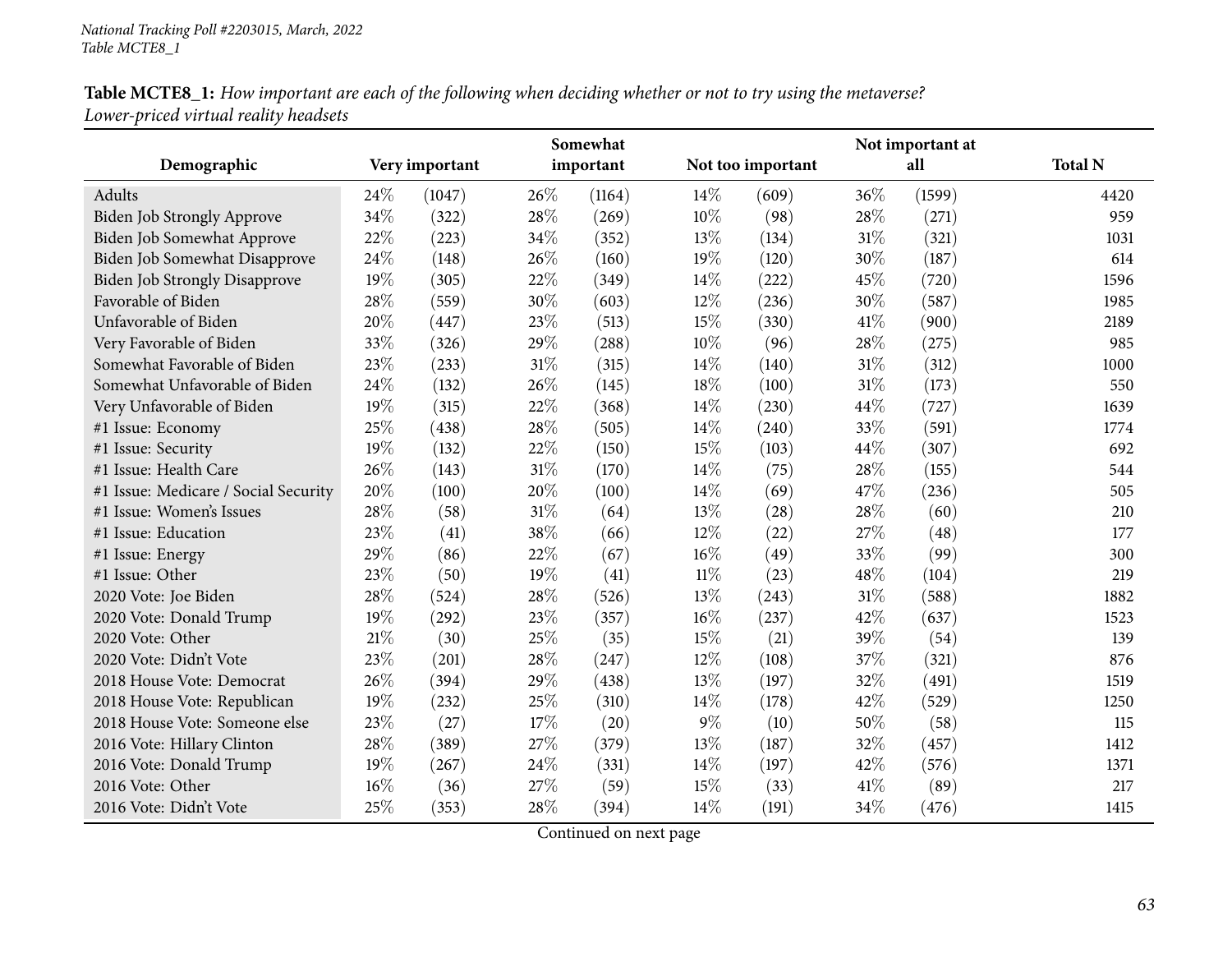| Table MCTE8_1: How important are each of the following when deciding whether or not to try using the metaverse? |  |
|-----------------------------------------------------------------------------------------------------------------|--|
| Lower-priced virtual reality headsets                                                                           |  |

|                                |                |            |      | Somewhat  |        |                   |        | Not important at |                |
|--------------------------------|----------------|------------|------|-----------|--------|-------------------|--------|------------------|----------------|
| Demographic                    | Very important |            |      | important |        | Not too important |        | all              | <b>Total N</b> |
| Adults                         | 24\%           | (1047)     | 26%  | (1164)    | $14\%$ | (609)             | 36%    | (1599)           | 4420           |
| Voted in 2014: Yes             | 22%            | (555)      | 26\% | (654)     | $14\%$ | (349)             | 38%    | (962)            | 2519           |
| Voted in 2014: No              | 26\%           | (492)      | 27\% | (511)     | $14\%$ | (260)             | 34%    | (638)            | 1901           |
| 4-Region: Northeast            | 25%            | (201)      | 27\% | (211)     | $14\%$ | (110)             | 34%    | (269)            | 791            |
| 4-Region: Midwest              | 18%            | (171)      | 24\% | (221)     | $14\%$ | (127)             | 44\%   | (409)            | 929            |
| 4-Region: South                | 24\%           | (398)      | 26\% | (430)     | $15\%$ | (243)             | $35\%$ | (586)            | 1656           |
| 4-Region: West                 | 27%            | $^{'}277)$ | 29%  | (303)     | $12\%$ | (130)             | 32\%   | (335)            | 1045           |
| 2203009                        | 22%            | (492)      | 28\% | (608)     | 13\%   | (288)             | $37\%$ | (820)            | 2209           |
| 2203015                        | 25%            | (555)      | 25\% | (556)     | $15\%$ | (321)             | $35\%$ | (779)            | 2211           |
| Interest in the Metaverse      | $44\%$         | (710)      | 39\% | (637)     | $11\%$ | (178)             | $6\%$  | (101)            | 1626           |
| Owns a VR Headset              | 42%            | (331)      | 37\% | (293)     | $11\%$ | (83)              | $10\%$ | (79)             | 786            |
| 24+ Hours on Internet per Week | 27%            | (466)      | 26\% | (454)     | $13\%$ | $^{(226)}$        | $35\%$ | (607)            | 1752           |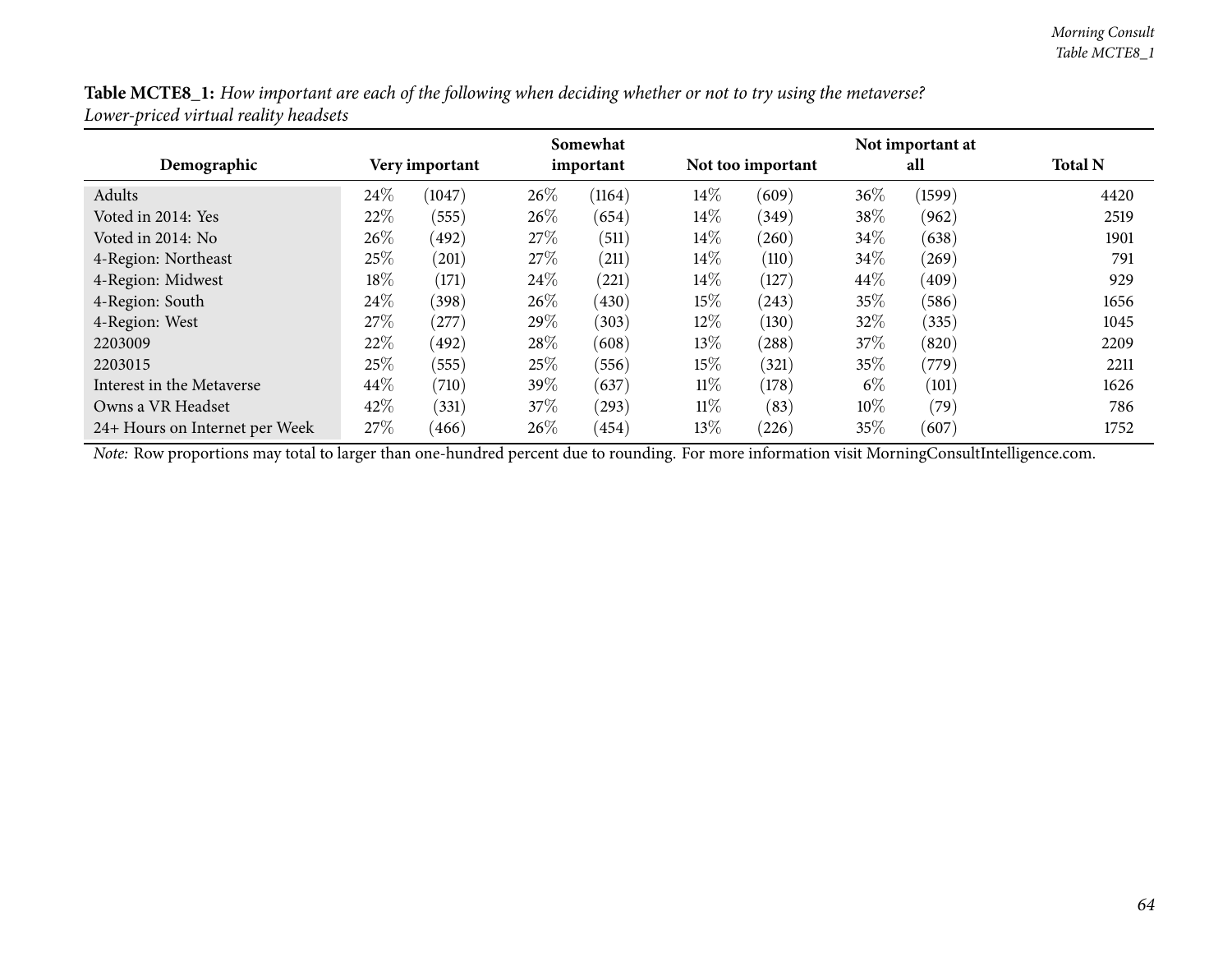| Table MCTE8_2: How important are each of the following when deciding whether or not to try using the metaverse? |  |
|-----------------------------------------------------------------------------------------------------------------|--|
| Government-enacted regulations of the metaverse                                                                 |  |

|                          |        |                |        | Somewhat  |        |                   |     | Not important at |                |  |
|--------------------------|--------|----------------|--------|-----------|--------|-------------------|-----|------------------|----------------|--|
| Demographic              |        | Very important |        | important |        | Not too important | all |                  | <b>Total N</b> |  |
| Adults                   | 14%    | (600)          | 22%    | (964)     | 20%    | (871)             | 45% | (1985)           | 4420           |  |
| Gender: Male             | 17%    | (358)          | 23%    | (498)     | 21\%   | (442)             | 39% | (836)            | 2133           |  |
| Gender: Female           | $11\%$ | (242)          | 20%    | (466)     | 19%    | (430)             | 50% | (1149)           | 2287           |  |
| Age: 18-34               | $20\%$ | (270)          | 25%    | (332)     | $21\%$ | (276)             | 33% | (439)            | 1316           |  |
| Age: 35-44               | $16\%$ | (116)          | 29%    | (205)     | $21\%$ | (148)             | 35% | (250)            | 718            |  |
| Age: 45-64               | 10%    | (147)          | 19%    | (293)     | $21\%$ | (317)             | 50% | (752)            | 1509           |  |
| Age: 65+                 | $8\%$  | (67)           | 15%    | (134)     | 15%    | (130)             | 62% | (545)            | 877            |  |
| GenZers: 1997-2012       | 19%    | (93)           | 23%    | (113)     | 22%    | (108)             | 35% | (172)            | 485            |  |
| Millennials: 1981-1996   | 20%    | (268)          | 27%    | (377)     | $21\%$ | (282)             | 32% | (443)            | 1371           |  |
| GenXers: 1965-1980       | $11\%$ | (118)          | 23%    | (257)     | 20%    | (226)             | 46% | (505)            | 1107           |  |
| Baby Boomers: 1946-1964  | $8\%$  | (109)          | 15%    | (197)     | 18%    | (234)             | 59% | (789)            | 1328           |  |
| PID: Dem (no lean)       | 19%    | (324)          | 24%    | (412)     | 19%    | (330)             | 38% | (649)            | 1716           |  |
| PID: Ind (no lean)       | $9\%$  | (123)          | $21\%$ | (284)     | $21\%$ | (282)             | 50% | (687)            | 1376           |  |
| PID: Rep (no lean)       | $11\%$ | (152)          | 20%    | (268)     | 20%    | (259)             | 49% | (649)            | 1328           |  |
| PID/Gender: Dem Men      | 26%    | (233)          | 27%    | (236)     | 19%    | (169)             | 28% | (246)            | 885            |  |
| PID/Gender: Dem Women    | $11\%$ | (91)           | $21\%$ | (176)     | 19%    | (161)             | 49% | (403)            | 831            |  |
| PID/Gender: Ind Men      | $9\%$  | (58)           | 20%    | (134)     | $21\%$ | (140)             | 50% | (329)            | 661            |  |
| PID/Gender: Ind Women    | $9\%$  | (64)           | 21%    | (150)     | 20%    | (142)             | 50% | (359)            | 716            |  |
| PID/Gender: Rep Men      | $11\%$ | (66)           | 22%    | (128)     | 22%    | (132)             | 45% | (262)            | 588            |  |
| PID/Gender: Rep Women    | 12%    | (86)           | 19%    | (140)     | 17%    | (127)             | 52% | (387)            | 740            |  |
| Ideo: Liberal (1-3)      | $20\%$ | (262)          | 25%    | (323)     | 20%    | (256)             | 35% | (458)            | 1299           |  |
| Ideo: Moderate (4)       | 10%    | (121)          | 23%    | (282)     | $21\%$ | (261)             | 46% | (557)            | 1220           |  |
| Ideo: Conservative (5-7) | $12\%$ | (179)          | 20%    | (295)     | 18%    | (274)             | 50% | (740)            | 1488           |  |
| Educ: < College          | $11\%$ | (332)          | 22%    | (663)     | 20%    | (617)             | 47% | (1426)           | 3038           |  |
| Educ: Bachelors degree   | $16\%$ | (141)          | 20%    | (177)     | 20%    | (175)             | 45% | (399)            | 892            |  |
| Educ: Post-grad          | 26%    | (127)          | 25%    | (124)     | 16%    | (79)              | 33% | (160)            | 490            |  |
| Income: Under 50k        | $11\%$ | (260)          | $21\%$ | (479)     | $21\%$ | (471)             | 47% | (1061)           | 2271           |  |
| Income: 50k-100k         | 14%    | (194)          | 22%    | (311)     | 20%    | (281)             | 45% | (648)            | 1435           |  |
| Income: 100k+            | 20%    | (145)          | 24%    | (173)     | 17%    | (119)             | 39% | (277)            | 714            |  |
| Ethnicity: White         | 13%    | (458)          | 21\%   | (722)     | 19%    | (665)             | 47% | (1613)           | 3459           |  |
| Ethnicity: Hispanic      | 17%    | (117)          | 26%    | (184)     | 24\%   | (170)             | 33% | (230)            | 702            |  |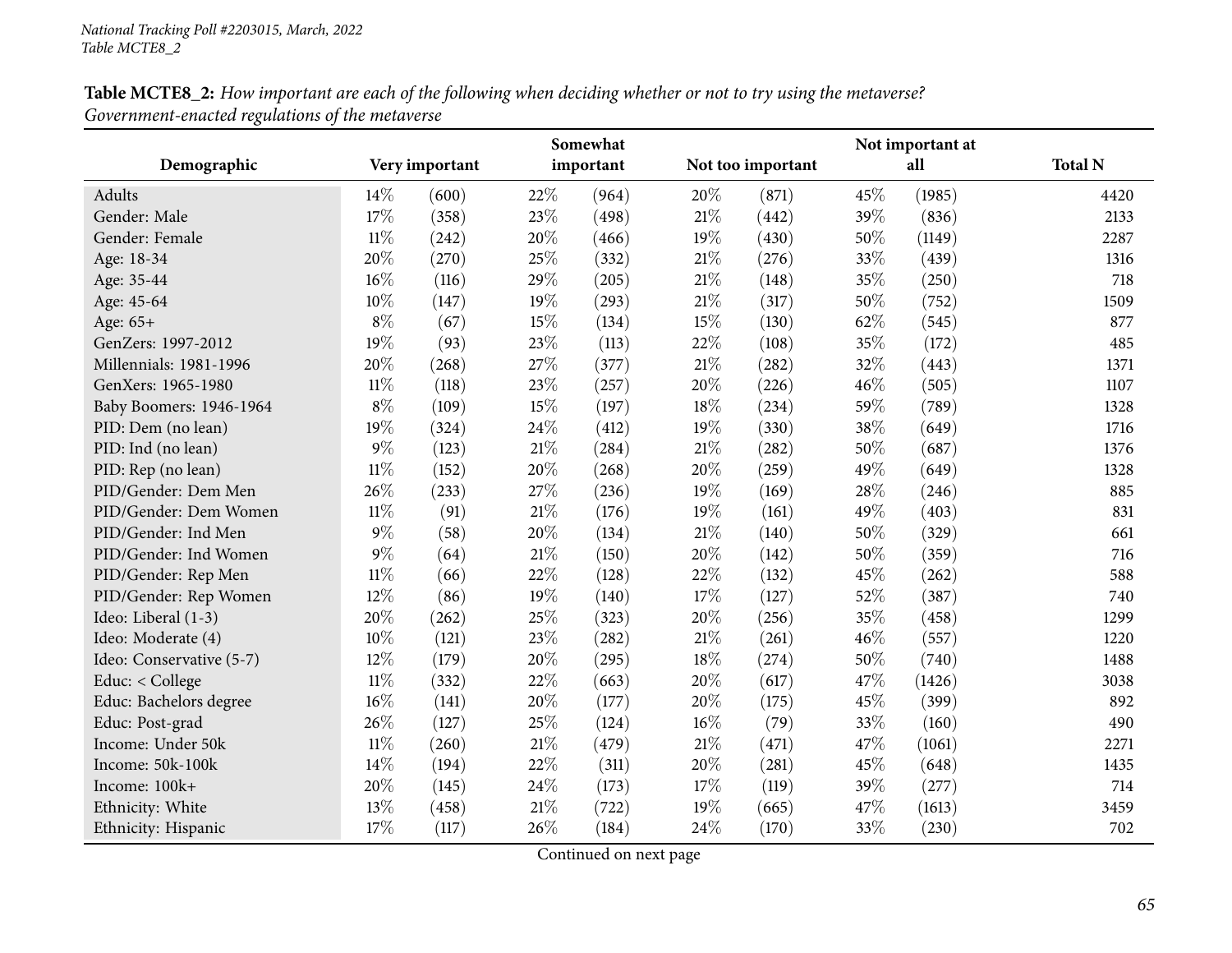Table MCTE8\_2: How important are each of the following when deciding whether or not to try using the metaverse? *Government-enacted regulations of the metaverse*

|                                   |        |                |        | Somewhat  |        |                   | Not important at |        |                |  |
|-----------------------------------|--------|----------------|--------|-----------|--------|-------------------|------------------|--------|----------------|--|
| Demographic                       |        | Very important |        | important |        | Not too important |                  | all    | <b>Total N</b> |  |
| Adults                            | 14\%   | (600)          | 22%    | (964)     | 20%    | (871)             | 45%              | (1985) | 4420           |  |
| Ethnicity: Black                  | 17%    | (93)           | 27%    | (148)     | 22%    | (120)             | 34%              | (190)  | 551            |  |
| Ethnicity: Other                  | 12%    | (48)           | 23%    | (94)      | 21%    | (86)              | 44%              | (182)  | 410            |  |
| All Christian                     | 12%    | (241)          | $22\%$ | (443)     | 19%    | (381)             | 48%              | (968)  | 2034           |  |
| All Non-Christian                 | 35%    | (122)          | 26%    | (90)      | $16\%$ | (54)              | 23%              | (81)   | 347            |  |
| Atheist                           | 19%    | (32)           | 13%    | (22)      | 19%    | (31)              | 48%              | (80)   | 165            |  |
| Agnostic/Nothing in particular    | 10%    | (108)          | $22\%$ | (254)     | $21\%$ | (238)             | 47%              | (537)  | 1137           |  |
| Something Else                    | 13%    | (96)           | 21%    | (154)     | 23%    | (167)             | 43%              | (320)  | 737            |  |
| Religious Non-Protestant/Catholic | 31%    | (123)          | 26%    | (104)     | $16\%$ | (64)              | 27%              | (110)  | 401            |  |
| Evangelical                       | 15%    | (173)          | 23%    | (271)     | 19%    | (223)             | 42%              | (490)  | 1157           |  |
| Non-Evangelical                   | 10%    | (156)          | 20%    | (304)     | 20%    | (311)             | 50%              | (762)  | 1533           |  |
| Community: Urban                  | 24%    | (317)          | 24%    | (327)     | 19%    | (253)             | 33%              | (449)  | 1345           |  |
| Community: Suburban               | $9\%$  | (175)          | 21\%   | (413)     | $21\%$ | (418)             | 49%              | (971)  | 1976           |  |
| Community: Rural                  | 10%    | (108)          | 20%    | (225)     | $18\%$ | (201)             | $51\%$           | (565)  | 1099           |  |
| Employ: Private Sector            | 16%    | (221)          | 24%    | (338)     | $21\%$ | (296)             | 38%              | (535)  | 1390           |  |
| <b>Employ: Government</b>         | 21\%   | (58)           | 24%    | (66)      | 23%    | (62)              | 32%              | (86)   | 272            |  |
| Employ: Self-Employed             | 20%    | (94)           | 29%    | (133)     | 20%    | (92)              | $31\%$           | (145)  | 463            |  |
| Employ: Homemaker                 | $9\%$  | (30)           | 25%    | (84)      | 18%    | (58)              | 48%              | (157)  | 329            |  |
| Employ: Student                   | 15%    | (18)           | $21\%$ | (25)      | 27%    | (33)              | 37%              | (44)   | 120            |  |
| Employ: Retired                   | $8\%$  | (80)           | 15%    | (149)     | 14%    | (141)             | 63%              | (622)  | 993            |  |
| Employ: Unemployed                | $11\%$ | (62)           | 19%    | (111)     | 24%    | (137)             | 46%              | (262)  | 572            |  |
| Employ: Other                     | 13%    | (36)           | 21\%   | (59)      | 19%    | (53)              | 48%              | (134)  | 282            |  |
| Military HH: Yes                  | $12\%$ | (77)           | 22%    | (139)     | 17%    | (110)             | 48%              | (306)  | 632            |  |
| Military HH: No                   | 14%    | (523)          | 22%    | (825)     | 20%    | (762)             | 44%              | (1679) | 3788           |  |
| RD/WT: Right Direction            | $21\%$ | (355)          | 26%    | (438)     | 18%    | (303)             | 35%              | (599)  | 1696           |  |
| RD/WT: Wrong Track                | $9\%$  | (245)          | 19%    | (526)     | $21\%$ | (568)             | $51\%$           | (1386) | 2724           |  |
| <b>Biden Job Approve</b>          | 19%    | (370)          | 26%    | (516)     | 19%    | (369)             | 37%              | (735)  | 1989           |  |
| <b>Biden Job Disapprove</b>       | $9\%$  | (202)          | 19%    | (418)     | 20%    | (452)             | 52%              | (1138) | 2210           |  |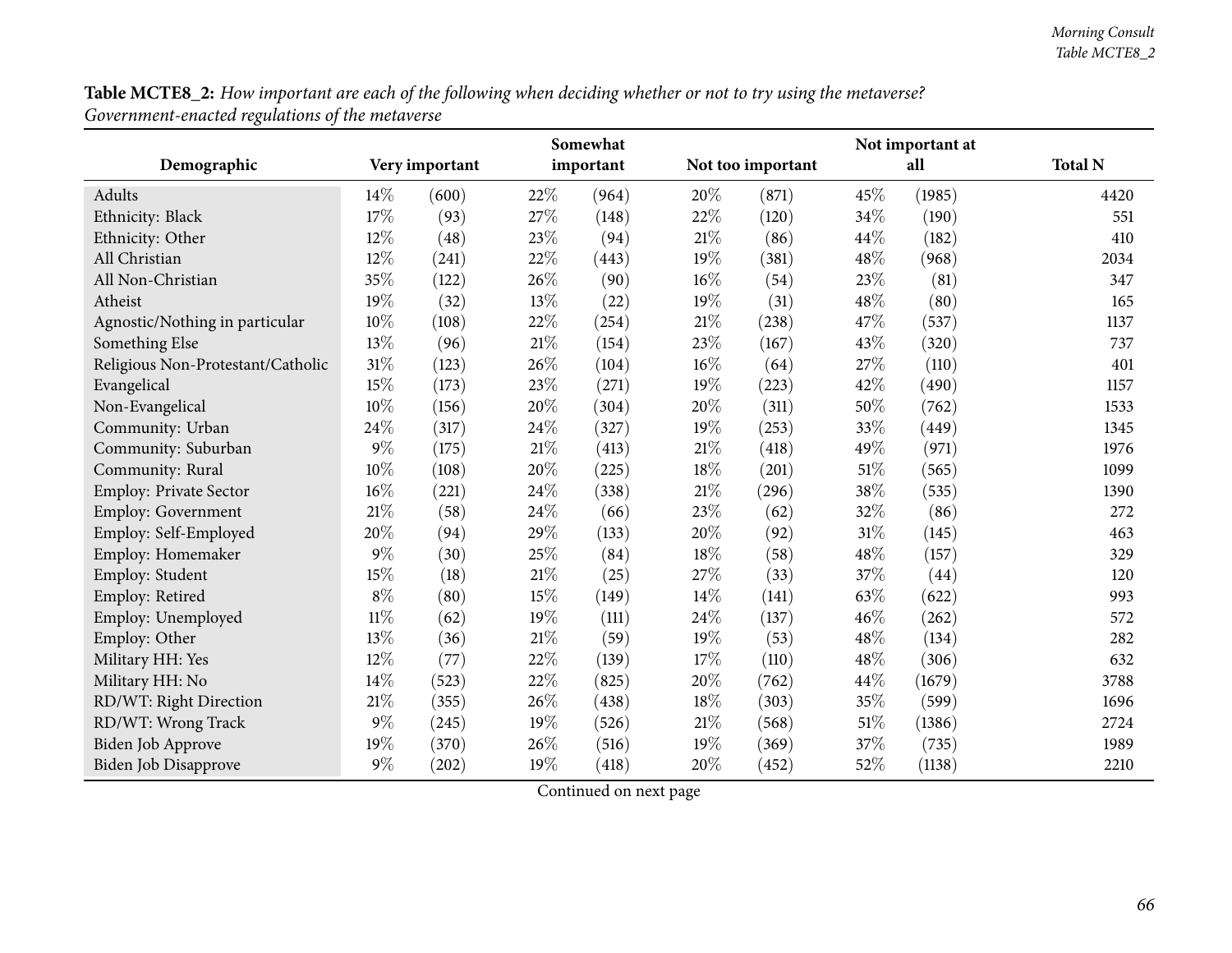Table MCTE8\_2: How important are each of the following when deciding whether or not to try using the metaverse? *Government-enacted regulations of the metaverse*

|                                      | Somewhat | Not important at |        |           |     |                   |      |        |                |
|--------------------------------------|----------|------------------|--------|-----------|-----|-------------------|------|--------|----------------|
| Demographic                          |          | Very important   |        | important |     | Not too important |      | all    | <b>Total N</b> |
| Adults                               | 14%      | (600)            | 22%    | (964)     | 20% | (871)             | 45%  | (1985) | 4420           |
| Biden Job Strongly Approve           | 28%      | (270)            | 25%    | (241)     | 13% | (124)             | 34%  | (323)  | 959            |
| Biden Job Somewhat Approve           | 10%      | (100)            | 27%    | (274)     | 24% | (245)             | 40%  | (412)  | 1031           |
| Biden Job Somewhat Disapprove        | $8\%$    | (49)             | 27%    | (167)     | 24% | (149)             | 41\% | (250)  | 614            |
| Biden Job Strongly Disapprove        | 10%      | (152)            | 16%    | (251)     | 19% | (304)             | 56%  | (889)  | 1596           |
| Favorable of Biden                   | 18%      | (363)            | 26%    | (521)     | 19% | (367)             | 37%  | (733)  | 1985           |
| Unfavorable of Biden                 | 10%      | (209)            | 19%    | (407)     | 20% | (449)             | 51%  | (1124) | 2189           |
| Very Favorable of Biden              | 26%      | (253)            | 26%    | (252)     | 15% | (143)             | 34%  | (337)  | 985            |
| Somewhat Favorable of Biden          | 11%      | (110)            | 27%    | (269)     | 22% | (224)             | 40%  | (396)  | 1000           |
| Somewhat Unfavorable of Biden        | 10%      | (54)             | 23%    | (128)     | 26% | (143)             | 41\% | (225)  | 550            |
| Very Unfavorable of Biden            | 10%      | (156)            | 17%    | (278)     | 19% | (306)             | 55%  | (899)  | 1639           |
| #1 Issue: Economy                    | 14%      | (252)            | 23%    | (405)     | 20% | (353)             | 43%  | (763)  | 1774           |
| #1 Issue: Security                   | $11\%$   | (77)             | $18\%$ | (124)     | 17% | (121)             | 54%  | (370)  | 692            |
| #1 Issue: Health Care                | 18%      | (100)            | 23%    | (126)     | 24% | (131)             | 34%  | (187)  | 544            |
| #1 Issue: Medicare / Social Security | $8\%$    | (40)             | 20%    | (99)      | 19% | (97)              | 53%  | (270)  | 505            |
| #1 Issue: Women's Issues             | 12%      | (25)             | 27%    | (57)      | 24% | (51)              | 37%  | (77)   | 210            |
| #1 Issue: Education                  | 13%      | (23)             | 27%    | (47)      | 21% | (38)              | 39%  | (69)   | 177            |
| #1 Issue: Energy                     | 18%      | (55)             | 23%    | (70)      | 17% | (52)              | 41\% | (123)  | 300            |
| #1 Issue: Other                      | 13%      | (28)             | 17%    | (37)      | 13% | (28)              | 57%  | (125)  | 219            |
| 2020 Vote: Joe Biden                 | 18%      | (333)            | 24%    | (457)     | 19% | (350)             | 39%  | (742)  | 1882           |
| 2020 Vote: Donald Trump              | $11\%$   | (163)            | 20%    | (297)     | 20% | (304)             | 50%  | (758)  | 1523           |
| 2020 Vote: Other                     | 12%      | (16)             | 12%    | (17)      | 25% | (35)              | 51%  | (71)   | 139            |
| 2020 Vote: Didn't Vote               | 10%      | (87)             | 22%    | (193)     | 21% | (183)             | 47%  | (414)  | 876            |
| 2018 House Vote: Democrat            | 17%      | (253)            | 24%    | (363)     | 19% | (285)             | 41\% | (617)  | 1519           |
| 2018 House Vote: Republican          | 12%      | (149)            | 18%    | (221)     | 19% | (241)             | 51%  | (639)  | 1250           |
| 2018 House Vote: Someone else        | 14%      | (16)             | 14%    | (16)      | 16% | (19)              | 56%  | (64)   | 115            |
| 2016 Vote: Hillary Clinton           | 16%      | (226)            | 24%    | (343)     | 19% | (265)             | 41\% | (579)  | 1412           |
| 2016 Vote: Donald Trump              | 13%      | (172)            | 19%    | (259)     | 19% | (258)             | 50%  | (683)  | 1371           |
| 2016 Vote: Other                     | 10%      | (21)             | 17%    | (37)      | 19% | (41)              | 54%  | (117)  | 217            |
| 2016 Vote: Didn't Vote               | 13%      | (181)            | 23%    | (324)     | 22% | (307)             | 43%  | (604)  | 1415           |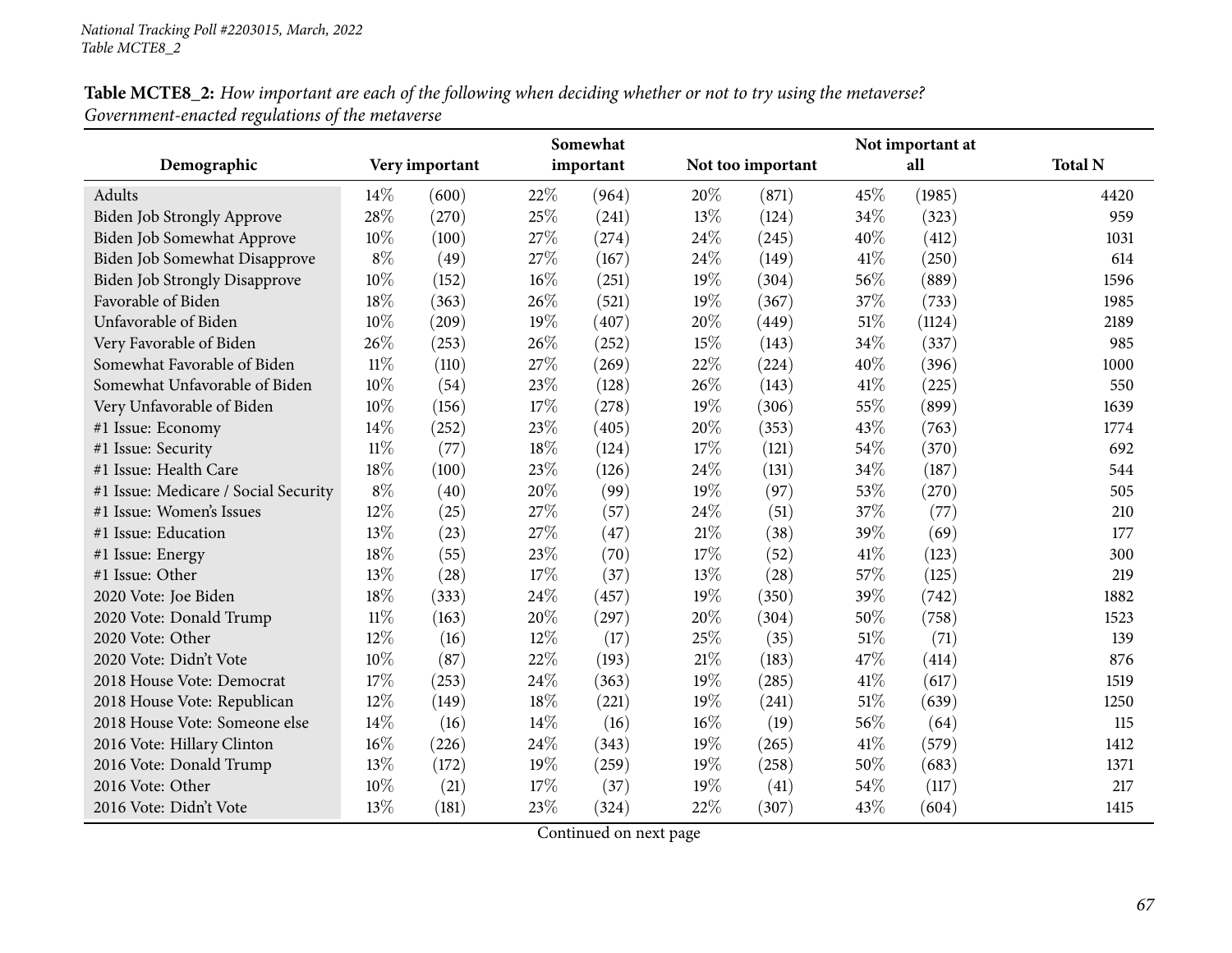| Table MCTE8_2: How important are each of the following when deciding whether or not to try using the metaverse? |  |
|-----------------------------------------------------------------------------------------------------------------|--|
| Government-enacted regulations of the metaverse                                                                 |  |

|                                |                |            |        | Somewhat  |        |                   |        | Not important at |                |
|--------------------------------|----------------|------------|--------|-----------|--------|-------------------|--------|------------------|----------------|
| Demographic                    | Very important |            |        | important |        | Not too important |        | all              | <b>Total N</b> |
| Adults                         | 14\%           | (600)      | 22%    | (964)     | 20%    | (871)             | 45%    | (1985)           | 4420           |
| Voted in 2014: Yes             | 14\%           | (359)      | 20%    | (507)     | $19\%$ | (476)             | 47\%   | (1177)           | 2519           |
| Voted in 2014: No              | 13%            | (240)      | 24\%   | (457)     | 21%    | (395)             | 43\%   | (809)            | 1901           |
| 4-Region: Northeast            | 20%            | (157)      | 22\%   | (173)     | 18%    | (139)             | 41\%   | (322)            | 791            |
| 4-Region: Midwest              | 10\%           | (91)       | 19%    | (181)     | 21%    | (191)             | $50\%$ | (466)            | 929            |
| 4-Region: South                | $12\%$         | (199)      | 22\%   | (370)     | 21%    | (342)             | 45%    | (745)            | 1656           |
| 4-Region: West                 | 15%            | (152)      | 23\%   | (241)     | $19\%$ | (199)             | 43%    | (452)            | 1045           |
| 2203009                        | 13%            | $^{(292)}$ | 21%    | (464)     | 20%    | (438)             | $46\%$ | (1015)           | 2209           |
| 2203015                        | 14\%           | (307)      | 23\%   | (500)     | $20\%$ | (433)             | $44\%$ | (971)            | 2211           |
| Interest in the Metaverse      | 25%            | (409)      | $35\%$ | (564)     | 23\%   | (382)             | 17\%   | (272)            | 1626           |
| Owns a VR Headset              | 33%            | (263)      | 34\%   | (268)     | $17\%$ | (136)             | $15\%$ | (119)            | 786            |
| 24+ Hours on Internet per Week | 12%            | (218)      | 20%    | (352)     | 21%    | (372)             | 46%    | (810)            | 1752           |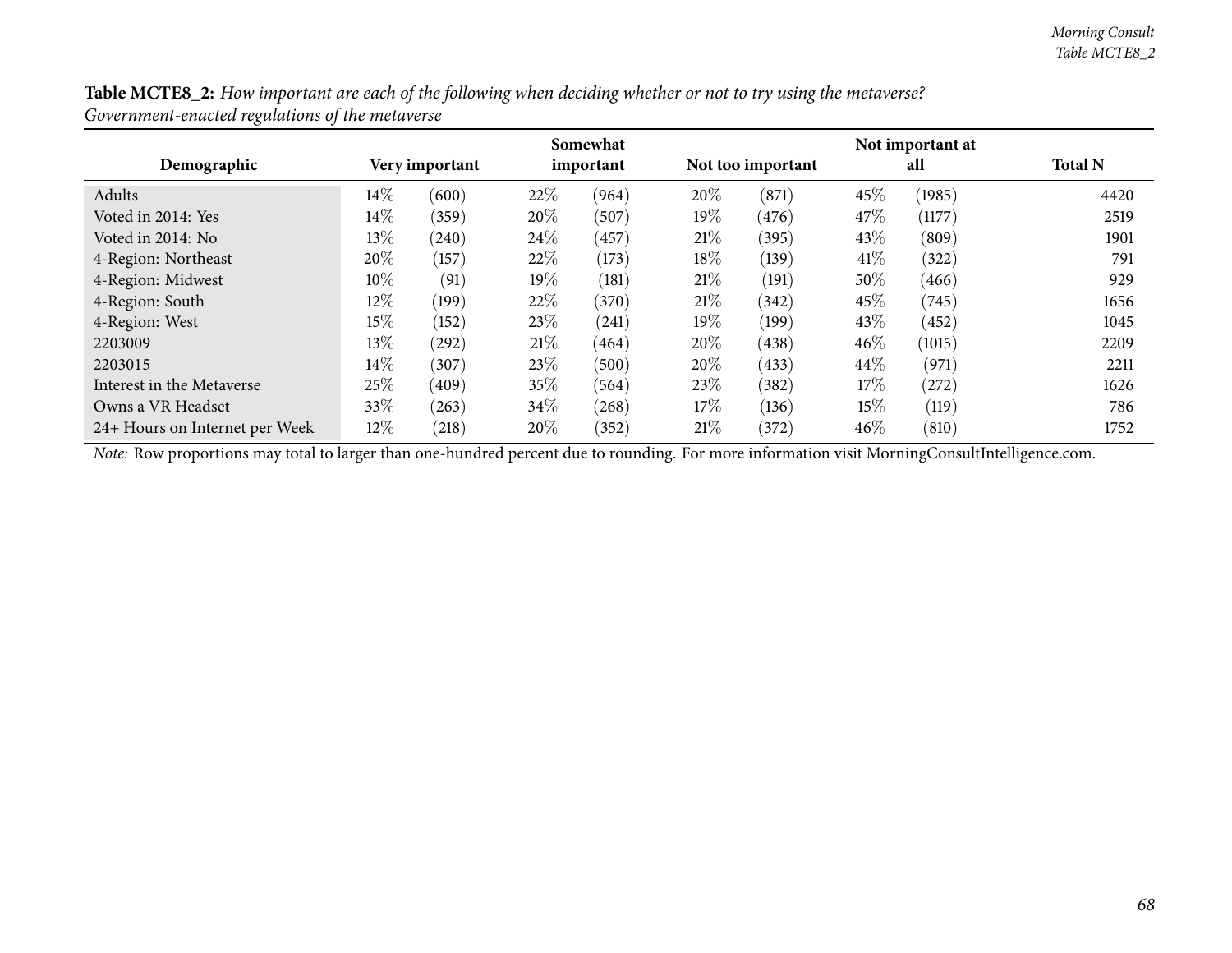| Table MCTE8_3: How important are each of the following when deciding whether or not to try using the metaverse? |
|-----------------------------------------------------------------------------------------------------------------|
| Larger amounts of metaverse content                                                                             |

|                          | Somewhat |                |      |           | Not important at |                   |     |        |                |  |
|--------------------------|----------|----------------|------|-----------|------------------|-------------------|-----|--------|----------------|--|
| Demographic              |          | Very important |      | important |                  | Not too important |     | all    | <b>Total N</b> |  |
| Adults                   | 15%      | (684)          | 25%  | (1110)    | 18%              | (777)             | 42% | (1848) | 4420           |  |
| Gender: Male             | $21\%$   | (457)          | 28%  | (587)     | $16\%$           | (341)             | 35% | (748)  | 2133           |  |
| Gender: Female           | 10%      | (227)          | 23%  | (523)     | 19%              | (436)             | 48% | (1101) | 2287           |  |
| Age: 18-34               | 26\%     | (338)          | 28%  | (371)     | 18%              | (237)             | 28% | (371)  | 1316           |  |
| Age: 35-44               | 19%      | (134)          | 33%  | (234)     | 17%              | (123)             | 32% | (228)  | 718            |  |
| Age: 45-64               | $10\%$   | (148)          | 24%  | (367)     | 19%              | (288)             | 47% | (705)  | 1509           |  |
| Age: 65+                 | 7%       | (65)           | 16%  | (138)     | 15%              | (129)             | 62% | (545)  | 877            |  |
| GenZers: 1997-2012       | 22%      | (106)          | 29%  | (142)     | 17%              | (84)              | 32% | (153)  | 485            |  |
| Millennials: 1981-1996   | 24%      | (336)          | 30%  | (411)     | 18%              | (244)             | 28% | (380)  | 1371           |  |
| GenXers: 1965-1980       | 12%      | (131)          | 29%  | (317)     | 20%              | (222)             | 39% | (437)  | 1107           |  |
| Baby Boomers: 1946-1964  | $7\%$    | (97)           | 17%  | (219)     | 16%              | (216)             | 60% | (796)  | 1328           |  |
| PID: Dem (no lean)       | 21%      | (369)          | 28%  | (487)     | 17%              | (289)             | 33% | (571)  | 1716           |  |
| PID: Ind (no lean)       | $11\%$   | (150)          | 23%  | (320)     | 18%              | (253)             | 47% | (653)  | 1376           |  |
| PID: Rep (no lean)       | 12%      | (165)          | 23%  | (303)     | 18%              | (235)             | 47% | (624)  | 1328           |  |
| PID/Gender: Dem Men      | $31\%$   | (271)          | 32%  | (284)     | 14\%             | (125)             | 23% | (204)  | 885            |  |
| PID/Gender: Dem Women    | 12%      | (98)           | 24%  | (203)     | 20%              | (163)             | 44% | (367)  | 831            |  |
| PID/Gender: Ind Men      | 15%      | (96)           | 23%  | (150)     | 17%              | (114)             | 46% | (301)  | 661            |  |
| PID/Gender: Ind Women    | $8\%$    | (55)           | 24\% | (170)     | 19%              | (139)             | 49% | (352)  | 716            |  |
| PID/Gender: Rep Men      | 15%      | (90)           | 26%  | (153)     | 17%              | (102)             | 41% | (243)  | 588            |  |
| PID/Gender: Rep Women    | $10\%$   | (75)           | 20%  | (151)     | 18%              | (133)             | 52% | (382)  | 740            |  |
| Ideo: Liberal (1-3)      | 23%      | (305)          | 29%  | (372)     | 17%              | (215)             | 31% | (408)  | 1299           |  |
| Ideo: Moderate (4)       | 13%      | (157)          | 28%  | (336)     | 20%              | (239)             | 40% | (488)  | 1220           |  |
| Ideo: Conservative (5-7) | 13%      | (188)          | 23%  | (337)     | 16%              | (236)             | 49% | (727)  | 1488           |  |
| Educ: < College          | 13%      | (398)          | 24%  | (739)     | 19%              | (567)             | 44% | (1334) | 3038           |  |
| Educ: Bachelors degree   | 19%      | (167)          | 26%  | (229)     | 14%              | (129)             | 41% | (366)  | 892            |  |
| Educ: Post-grad          | 24\%     | (119)          | 29%  | (142)     | 17%              | (81)              | 30% | (148)  | 490            |  |
| Income: Under 50k        | 13%      | (305)          | 25%  | (557)     | 18%              | (410)             | 44% | (999)  | 2271           |  |
| Income: 50k-100k         | 15%      | (213)          | 25%  | (362)     | 19%              | (267)             | 41% | (592)  | 1435           |  |
| Income: 100k+            | 23%      | (166)          | 27%  | (191)     | 14%              | (99)              | 36% | (257)  | 714            |  |
| Ethnicity: White         | 15%      | (513)          | 24%  | (821)     | 18%              | (608)             | 44% | (1517) | 3459           |  |
| Ethnicity: Hispanic      | 23%      | (163)          | 28%  | (197)     | 19%              | (136)             | 29% | (205)  | 702            |  |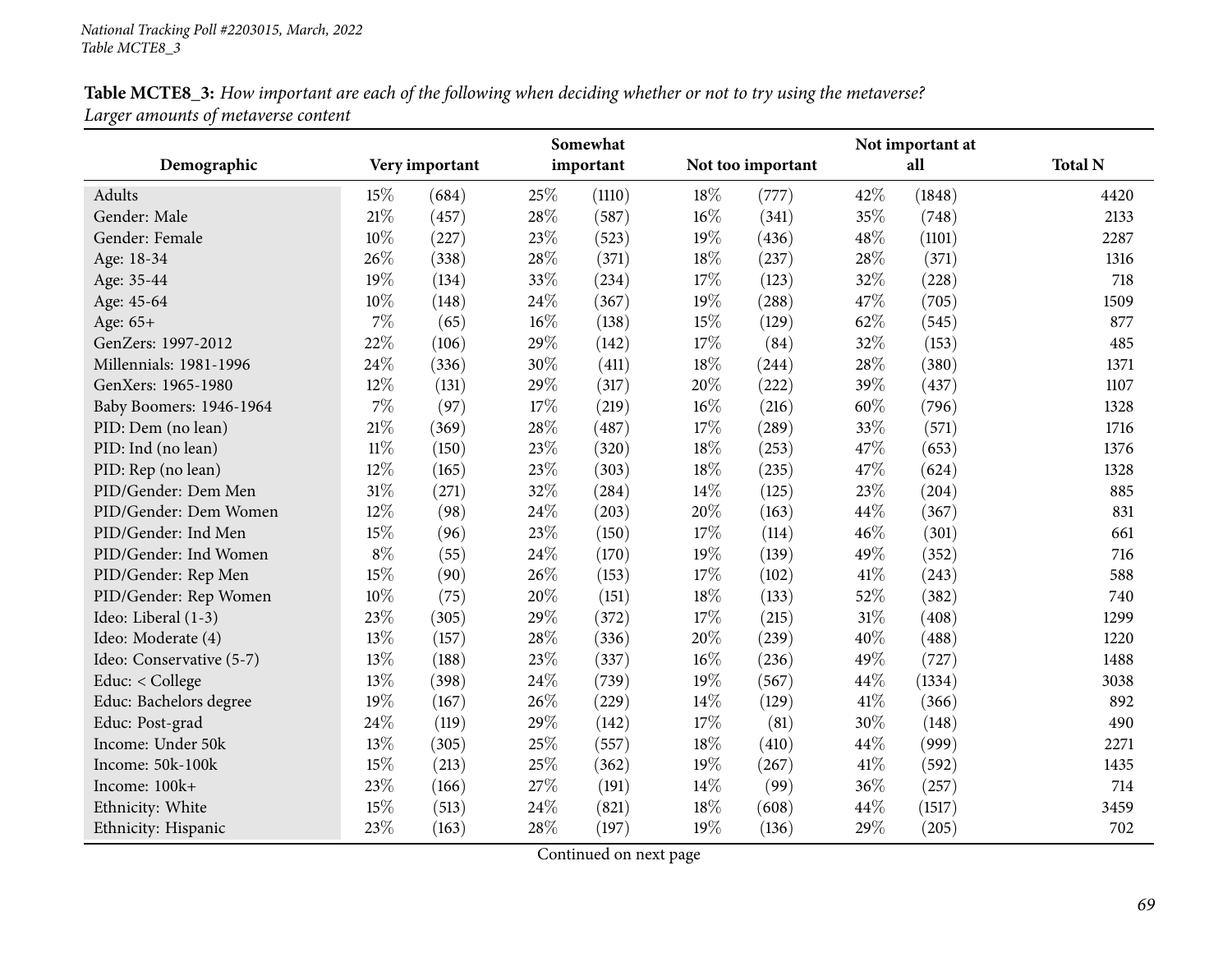Table MCTE8\_3: How important are each of the following when deciding whether or not to try using the metaverse? *Larger amounts of metaverse content*

|                                   | Somewhat       |                     |           |        |                   |       |     |        |                |
|-----------------------------------|----------------|---------------------|-----------|--------|-------------------|-------|-----|--------|----------------|
| Demographic                       | Very important |                     | important |        | Not too important |       | all |        | <b>Total N</b> |
| Adults                            | 15%            | (684)               | 25\%      | (1110) | 18\%              | (777) | 42% | (1848) | 4420           |
| Ethnicity: Black                  | 20%            | (108)               | 31%       | (170)  | 18%               | (102) | 31% | (172)  | 551            |
| Ethnicity: Other                  | 16%            | (64)                | 29%       | (119)  | 16%               | (67)  | 39% | (160)  | 410            |
| All Christian                     | 15%            | (300)               | 24%       | (488)  | 16%               | (328) | 45% | (917)  | 2034           |
| All Non-Christian                 | 33%            | (114)               | 28%       | (97)   | 14\%              | (49)  | 25% | (88)   | 347            |
| Atheist                           | 18%            | (29)                | 23%       | (39)   | 18%               | (29)  | 41% | (68)   | 165            |
| Agnostic/Nothing in particular    | 13%            | (148)               | 26%       | (297)  | 19%               | (212) | 42% | (479)  | 1137           |
| Something Else                    | 13%            | (93)                | 26%       | (189)  | $21\%$            | (158) | 40% | (297)  | 737            |
| Religious Non-Protestant/Catholic | 30%            | (119)               | 27%       | (108)  | 16%               | (64)  | 27% | (110)  | 401            |
| Evangelical                       | 17%            | (200)               | 25%       | (294)  | 17\%              | (197) | 40% | (466)  | 1157           |
| Non-Evangelical                   | $11\%$         | (176)               | $24\%$    | (365)  | 18%               | (272) | 47% | (720)  | 1533           |
| Community: Urban                  | 25%            | (342)               | 29%       | (384)  | $15\%$            | (205) | 31% | (414)  | 1345           |
| Community: Suburban               | 12%            | (235)               | 24%       | (471)  | 19%               | (376) | 45% | (894)  | 1976           |
| Community: Rural                  | 10%            | (107)               | 23%       | (256)  | 18%               | (196) | 49% | (540)  | 1099           |
| Employ: Private Sector            | 20%            | (285)               | 26%       | (368)  | 19%               | (268) | 34% | (469)  | 1390           |
| <b>Employ: Government</b>         | 23%            | (61)                | 32%       | (87)   | 18%               | (48)  | 28% | (76)   | 272            |
| Employ: Self-Employed             | $21\%$         | (99)                | 34%       | (158)  | 18%               | (83)  | 27% | (123)  | 463            |
| Employ: Homemaker                 | $11\%$         | (38)                | 25%       | (83)   | 18%               | (59)  | 45% | (149)  | 329            |
| Employ: Student                   | $21\%$         | (25)                | 29%       | (35)   | 16%               | (20)  | 34% | (41)   | 120            |
| Employ: Retired                   | $7\%$          | (68)                | 16%       | (154)  | 14%               | (136) | 64% | (635)  | 993            |
| Employ: Unemployed                | 13%            | (73)                | 26%       | (150)  | 19%               | (109) | 42% | (240)  | 572            |
| Employ: Other                     | 13%            | (36)                | $27\%$    | (75)   | 19%               | (54)  | 41% | (117)  | 282            |
| Military HH: Yes                  | 15%            | (97)                | 21%       | (132)  | 17\%              | (105) | 47% | (297)  | 632            |
| Military HH: No                   | 15%            | (587)               | 26%       | (978)  | 18%               | (671) | 41% | (1552) | 3788           |
| RD/WT: Right Direction            | 23%            | (390)               | 29%       | (495)  | 15%               | (261) | 32% | (549)  | 1696           |
| RD/WT: Wrong Track                | $11\%$         | $\left( 294\right)$ | 23%       | (615)  | $19\%$            | (515) | 48% | (1299) | 2724           |
| Biden Job Approve                 | 21%            | (424)               | 29%       | (570)  | 15%               | (306) | 35% | (690)  | 1989           |
| Biden Job Disapprove              | $11\%$         | (234)               | 22%       | (491)  | 19%               | (429) | 48% | (1056) | 2210           |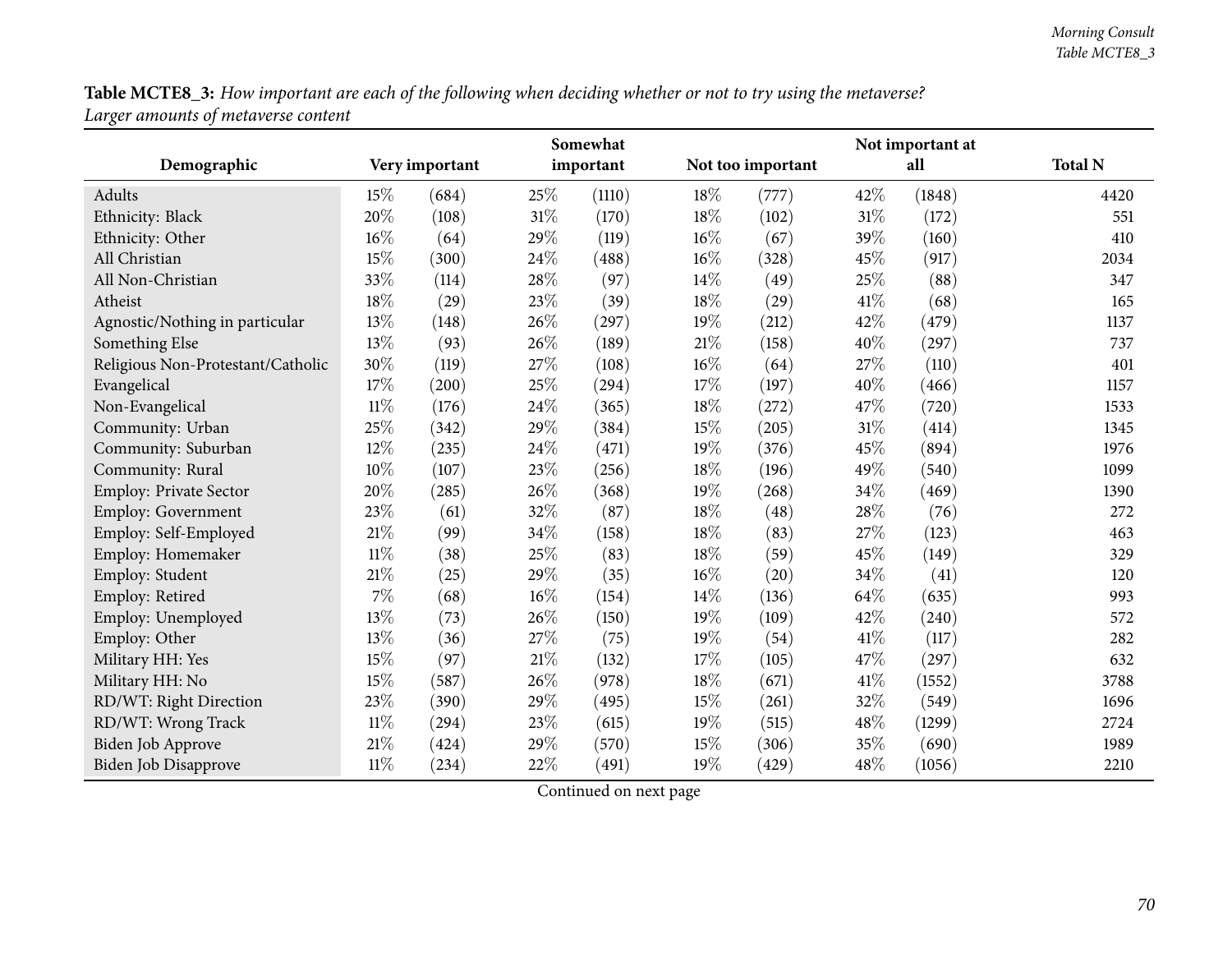Table MCTE8\_3: How important are each of the following when deciding whether or not to try using the metaverse? *Larger amounts of metaverse content*

|                                      | Somewhat |                |        | Not important at |     |                   |     |        |                |
|--------------------------------------|----------|----------------|--------|------------------|-----|-------------------|-----|--------|----------------|
| Demographic                          |          | Very important |        | important        |     | Not too important |     | all    | <b>Total N</b> |
| Adults                               | 15%      | (684)          | 25%    | (1110)           | 18% | (777)             | 42% | (1848) | 4420           |
| <b>Biden Job Strongly Approve</b>    | 30%      | (290)          | 26%    | (251)            | 12% | (116)             | 31% | (301)  | 959            |
| Biden Job Somewhat Approve           | 13%      | (133)          | 31%    | (319)            | 18% | (191)             | 38% | (388)  | 1031           |
| Biden Job Somewhat Disapprove        | 12%      | (73)           | 30%    | (182)            | 23% | (142)             | 35% | (217)  | 614            |
| <b>Biden Job Strongly Disapprove</b> | 10%      | (161)          | 19%    | (309)            | 18% | (287)             | 53% | (839)  | 1596           |
| Favorable of Biden                   | 21\%     | (417)          | 29%    | (572)            | 16% | (316)             | 34% | (680)  | 1985           |
| Unfavorable of Biden                 | 11%      | (236)          | 23%    | (494)            | 19% | (409)             | 48% | (1050) | 2189           |
| Very Favorable of Biden              | 29%      | (281)          | 27%    | (265)            | 12% | (121)             | 32% | (318)  | 985            |
| Somewhat Favorable of Biden          | 14%      | (136)          | 31%    | (307)            | 20% | (195)             | 36% | (362)  | 1000           |
| Somewhat Unfavorable of Biden        | 13%      | (72)           | 30%    | (165)            | 20% | (110)             | 37% | (203)  | 550            |
| Very Unfavorable of Biden            | 10%      | (164)          | 20%    | (330)            | 18% | (298)             | 52% | (847)  | 1639           |
| #1 Issue: Economy                    | 17%      | (306)          | 27\%   | (486)            | 18% | (317)             | 38% | (665)  | 1774           |
| #1 Issue: Security                   | 12%      | (84)           | 20%    | (135)            | 15% | (105)             | 53% | (368)  | 692            |
| #1 Issue: Health Care                | 20%      | (108)          | 29%    | (157)            | 18% | (97)              | 33% | (182)  | 544            |
| #1 Issue: Medicare / Social Security | $7\%$    | (37)           | 23%    | (115)            | 17% | (86)              | 53% | (267)  | 505            |
| #1 Issue: Women's Issues             | 19%      | (40)           | 26%    | (55)             | 20% | (43)              | 34% | (72)   | 210            |
| #1 Issue: Education                  | 15%      | (27)           | 31%    | (56)             | 19% | (34)              | 34% | (61)   | 177            |
| #1 Issue: Energy                     | 19%      | (56)           | 23%    | (68)             | 21% | (62)              | 38% | (114)  | 300            |
| #1 Issue: Other                      | 12%      | (27)           | 18%    | (39)             | 15% | (33)              | 55% | (120)  | 219            |
| 2020 Vote: Joe Biden                 | $21\%$   | (389)          | 27%    | (506)            | 17% | (323)             | 35% | (664)  | 1882           |
| 2020 Vote: Donald Trump              | 12%      | (176)          | 22%    | (332)            | 18% | (280)             | 48% | (735)  | 1523           |
| 2020 Vote: Other                     | 15%      | (21)           | 24%    | (34)             | 19% | (26)              | 42% | (59)   | 139            |
| 2020 Vote: Didn't Vote               | $11\%$   | (99)           | 27%    | (239)            | 17% | (147)             | 45% | (391)  | 876            |
| 2018 House Vote: Democrat            | 19%      | (286)          | 27%    | (413)            | 17% | (260)             | 37% | (560)  | 1519           |
| 2018 House Vote: Republican          | 13%      | (161)          | 22%    | (271)            | 16% | (195)             | 50% | (623)  | 1250           |
| 2018 House Vote: Someone else        | 14\%     | (17)           | 25%    | (29)             | 12% | (14)              | 48% | (55)   | 115            |
| 2016 Vote: Hillary Clinton           | 18%      | (258)          | 28%    | (401)            | 18% | (249)             | 36% | (503)  | 1412           |
| 2016 Vote: Donald Trump              | 13%      | (177)          | $21\%$ | (288)            | 17% | (231)             | 49% | (674)  | 1371           |
| 2016 Vote: Other                     | $12\%$   | (25)           | 24%    | (53)             | 16% | (34)              | 48% | (104)  | 217            |
| 2016 Vote: Didn't Vote               | 16%      | (223)          | 26%    | (368)            | 18% | (258)             | 40% | (566)  | 1415           |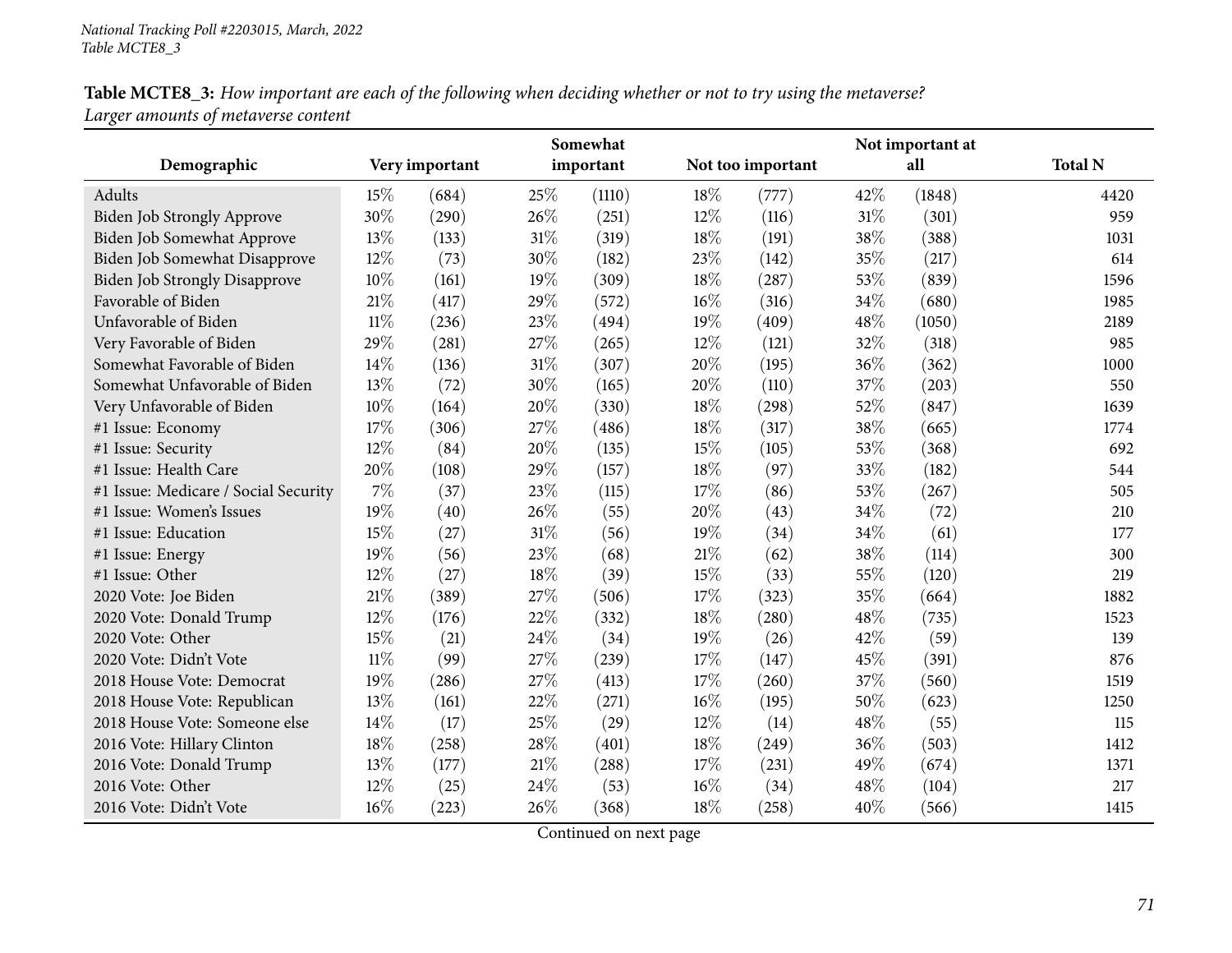| Table MCTE8_3: How important are each of the following when deciding whether or not to try using the metaverse? |  |
|-----------------------------------------------------------------------------------------------------------------|--|
| Larger amounts of metaverse content                                                                             |  |

|                                | Somewhat       |       |           |        | Not important at |                   |        |        |                |
|--------------------------------|----------------|-------|-----------|--------|------------------|-------------------|--------|--------|----------------|
| Demographic                    | Very important |       | important |        |                  | Not too important |        | all    | <b>Total N</b> |
| Adults                         | 15%            | (684) | 25\%      | (1110) | 18%              | '777              | 42\%   | (1848) | 4420           |
| Voted in 2014: Yes             | $16\%$         | (393) | 24\%      | (607)  | 17\%             | (422)             | 44\%   | (1097) | 2519           |
| Voted in 2014: No              | 15%            | (291) | 26\%      | (503)  | $19\%$           | (355)             | 40%    | (751)  | 1901           |
| 4-Region: Northeast            | 19%            | (151) | 24\%      | (193)  | $15\%$           | (121)             | 41%    | (325)  | 791            |
| 4-Region: Midwest              | $11\%$         | (103) | 22%       | (204)  | 18%              | (166)             | 49%    | (456)  | 929            |
| 4-Region: South                | 14\%           | (233) | 25\%      | (417)  | $19\%$           | (317)             | 42\%   | (689)  | 1656           |
| 4-Region: West                 | 19%            | (197) | 28\%      | (296)  | 17%              | (173)             | 36\%   | (379)  | 1045           |
| 2203009                        | $15\%$         | (328) | 25\%      | (552)  | 17%              | (377)             | 43\%   | (951)  | 2209           |
| 2203015                        | $16\%$         | (356) | 25\%      | (558)  | 18%              | (400)             | 41\%   | (897)  | 2211           |
| Interest in the Metaverse      | 33%            | (529) | 42\%      | (685)  | $17\%$           | (273)             | $9\%$  | (139)  | 1626           |
| Owns a VR Headset              | 39\%           | (308) | $35\%$    | (274)  | $15\%$           | (114)             | $12\%$ | (90)   | 786            |
| 24+ Hours on Internet per Week | $16\%$         | (287) | 25\%      | (437)  | $18\%$           | (309)             | 41%    | (719)  | 1752           |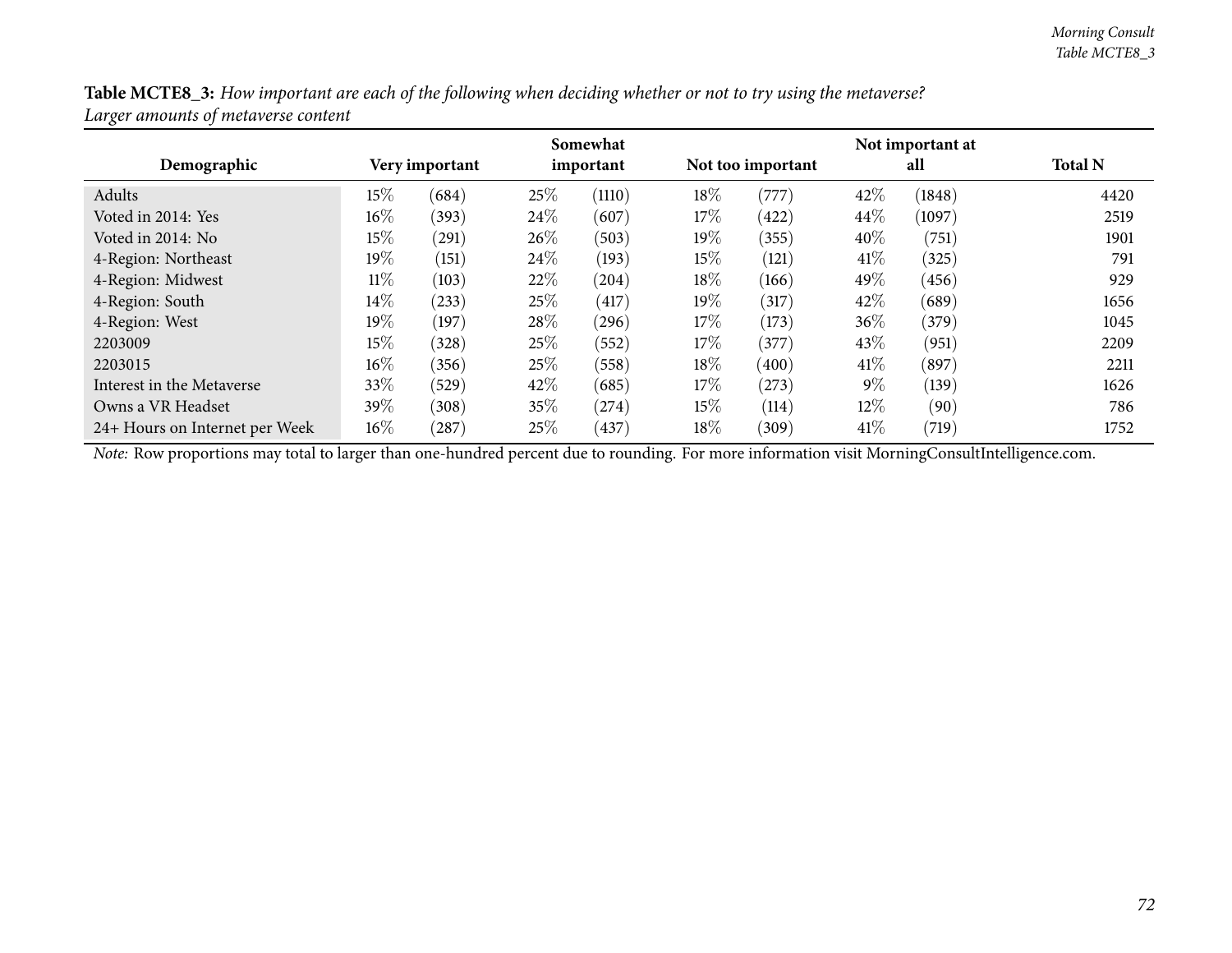| Table MCTE8_4: How important are each of the following when deciding whether or not to try using the metaverse? |  |
|-----------------------------------------------------------------------------------------------------------------|--|
| My friends and family using the metaverse                                                                       |  |

|                          |        |                |        | Somewhat  |        |                   |     | Not important at |                |
|--------------------------|--------|----------------|--------|-----------|--------|-------------------|-----|------------------|----------------|
| Demographic              |        | Very important |        | important |        | Not too important |     | all              | <b>Total N</b> |
| Adults                   | $14\%$ | (622)          | 25%    | (1088)    | 18%    | (817)             | 43% | (1893)           | 4420           |
| Gender: Male             | 17%    | (367)          | 26%    | (550)     | $21\%$ | (445)             | 36% | (771)            | 2133           |
| Gender: Female           | $11\%$ | (255)          | 23\%   | (537)     | $16\%$ | (372)             | 49% | (1123)           | 2287           |
| Age: 18-34               | $21\%$ | (273)          | 29%    | (387)     | $21\%$ | (273)             | 29% | (384)            | 1316           |
| Age: 35-44               | 21\%   | (154)          | 28%    | (198)     | 19%    | (133)             | 32% | (233)            | 718            |
| Age: 45-64               | $9\%$  | (133)          | 24%    | (356)     | 19%    | (286)             | 49% | (735)            | 1509           |
| Age: 65+                 | $7\%$  | (62)           | 17%    | (147)     | 14%    | (125)             | 62% | (542)            | 877            |
| GenZers: 1997-2012       | $16\%$ | (78)           | 27%    | (133)     | $21\%$ | (101)             | 36% | (173)            | 485            |
| Millennials: 1981-1996   | 24%    | (322)          | 30%    | (416)     | 19%    | (264)             | 27% | (368)            | 1371           |
| GenXers: 1965-1980       | $11\%$ | (127)          | 25%    | (274)     | 20%    | (222)             | 44% | (484)            | 1107           |
| Baby Boomers: 1946-1964  | $6\%$  | (80)           | 18%    | (235)     | $16\%$ | (218)             | 60% | (794)            | 1328           |
| PID: Dem (no lean)       | 20%    | (340)          | 28%    | (478)     | 16%    | (282)             | 36% | (616)            | 1716           |
| PID: Ind (no lean)       | $9\%$  | (130)          | 22%    | (309)     | $21\%$ | (285)             | 47% | (653)            | 1376           |
| PID: Rep (no lean)       | $11\%$ | (152)          | 23%    | (301)     | 19%    | (250)             | 47% | (625)            | 1328           |
| PID/Gender: Dem Men      | 27%    | (243)          | 30%    | (269)     | 17%    | (146)             | 26% | (226)            | 885            |
| PID/Gender: Dem Women    | 12%    | (97)           | 25%    | (208)     | 16%    | (136)             | 47% | (390)            | 831            |
| PID/Gender: Ind Men      | $8\%$  | (56)           | 20%    | (134)     | 26%    | (169)             | 46% | (301)            | 661            |
| PID/Gender: Ind Women    | 10%    | (74)           | 24%    | (175)     | $16\%$ | (115)             | 49% | (351)            | 716            |
| PID/Gender: Rep Men      | $12\%$ | (69)           | 25%    | (147)     | 22%    | (129)             | 41% | (243)            | 588            |
| PID/Gender: Rep Women    | $11\%$ | (83)           | $21\%$ | (154)     | 16%    | (121)             | 52% | (382)            | 740            |
| Ideo: Liberal (1-3)      | 20%    | (253)          | 31%    | (397)     | 17%    | (215)             | 33% | (433)            | 1299           |
| Ideo: Moderate (4)       | 12%    | (150)          | 24%    | (291)     | $21\%$ | (254)             | 43% | (525)            | 1220           |
| Ideo: Conservative (5-7) | 13%    | (190)          | 22%    | (325)     | 18%    | (267)             | 47% | (706)            | 1488           |
| Educ: < College          | $11\%$ | (327)          | 24%    | (716)     | 20%    | (608)             | 46% | (1388)           | 3038           |
| Educ: Bachelors degree   | 19%    | (169)          | 25%    | (226)     | 15%    | (136)             | 40% | (360)            | 892            |
| Educ: Post-grad          | 26%    | (126)          | 30%    | (146)     | 15%    | (73)              | 30% | (146)            | 490            |
| Income: Under 50k        | $11\%$ | (257)          | 24%    | (550)     | 18%    | (413)             | 46% | (1051)           | 2271           |
| Income: 50k-100k         | 14%    | (207)          | 23%    | (333)     | 20%    | (288)             | 42% | (607)            | 1435           |
| Income: 100k+            | 22%    | (158)          | 29%    | (205)     | $16\%$ | (117)             | 33% | (235)            | 714            |
| Ethnicity: White         | 14%    | (484)          | 24%    | (842)     | 17%    | (599)             | 44% | (1534)           | 3459           |
| Ethnicity: Hispanic      | 17%    | (122)          | 26%    | (183)     | 24%    | (168)             | 33% | (229)            | 702            |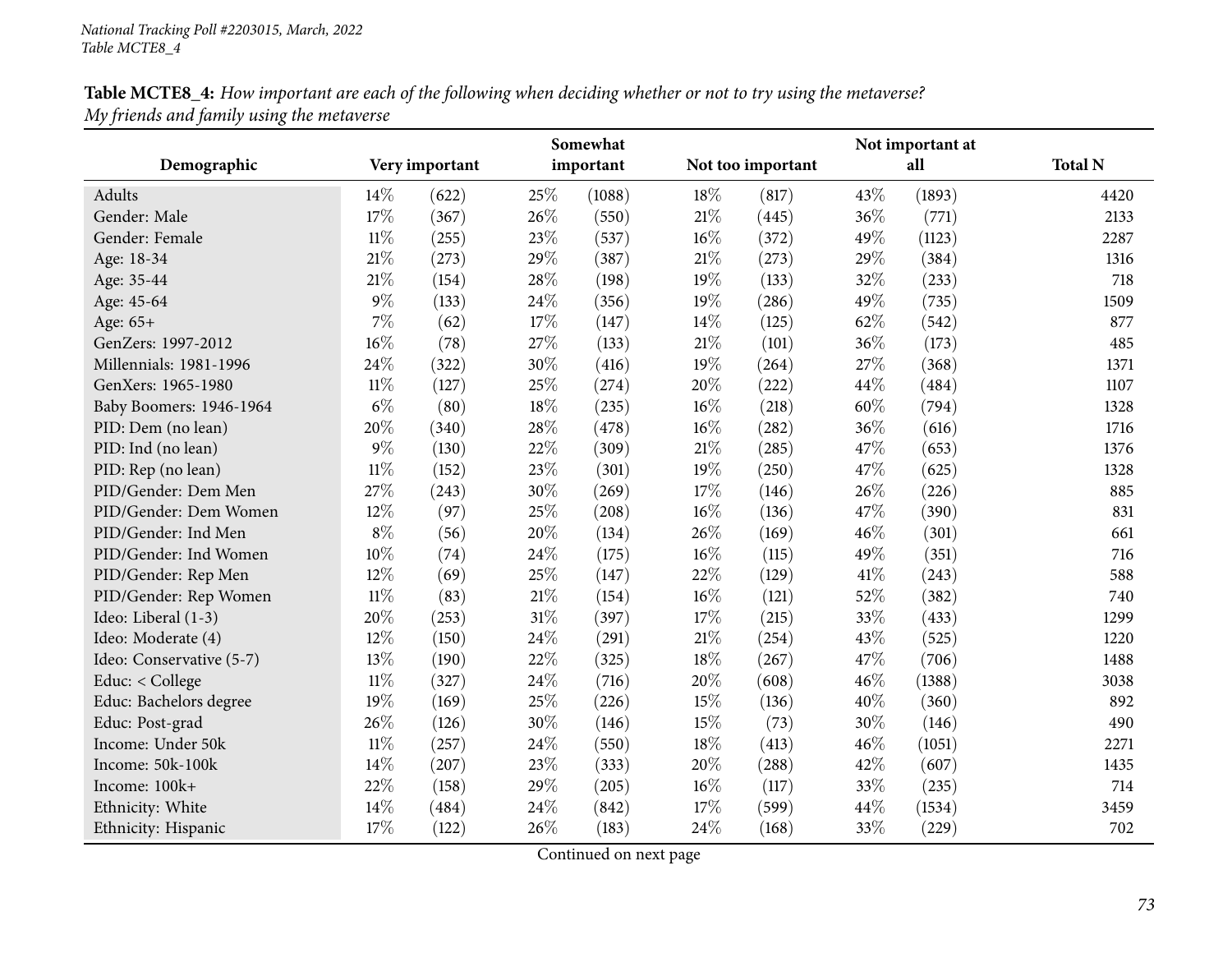Table MCTE8\_4: How important are each of the following when deciding whether or not to try using the metaverse? *My friends and family using the metaverse*

|                                   |        |                |        | Somewhat  |        |                   |        | Not important at |                |
|-----------------------------------|--------|----------------|--------|-----------|--------|-------------------|--------|------------------|----------------|
| Demographic                       |        | Very important |        | important |        | Not too important |        | all              | <b>Total N</b> |
| Adults                            | 14\%   | (622)          | 25%    | (1088)    | 18%    | (817)             | 43\%   | (1893)           | 4420           |
| Ethnicity: Black                  | 16%    | (90)           | 27%    | (148)     | 22%    | (119)             | 35%    | (193)            | 551            |
| Ethnicity: Other                  | $11\%$ | (47)           | 24%    | (97)      | 24%    | (99)              | 41\%   | (167)            | 410            |
| All Christian                     | 13%    | (266)          | 26%    | (527)     | 16%    | (317)             | 45%    | (924)            | 2034           |
| All Non-Christian                 | 33%    | (115)          | 26%    | (91)      | 16%    | (56)              | 25%    | (86)             | 347            |
| Atheist                           | 13%    | (21)           | 27%    | (44)      | 18%    | (30)              | 42%    | (70)             | 165            |
| Agnostic/Nothing in particular    | 10%    | (119)          | 24%    | (276)     | $21\%$ | (241)             | 44\%   | (501)            | 1137           |
| Something Else                    | 14%    | (101)          | 20%    | (150)     | 23%    | (173)             | 42%    | (313)            | 737            |
| Religious Non-Protestant/Catholic | 31%    | (124)          | 26%    | (103)     | $16\%$ | (63)              | 28%    | (111)            | 401            |
| Evangelical                       | 17%    | (199)          | 25%    | (285)     | $16\%$ | (188)             | 42%    | (485)            | 1157           |
| Non-Evangelical                   | 10%    | (153)          | $24\%$ | (366)     | 19%    | (290)             | 47%    | (724)            | 1533           |
| Community: Urban                  | 23%    | (315)          | 25%    | (336)     | 18%    | (240)             | 34%    | (454)            | 1345           |
| Community: Suburban               | 10%    | (202)          | 24%    | (475)     | $21\%$ | (409)             | 45%    | (890)            | 1976           |
| Community: Rural                  | 10%    | (105)          | 25%    | (277)     | 15%    | (168)             | 50%    | (549)            | 1099           |
| Employ: Private Sector            | 18%    | (244)          | $27\%$ | (369)     | $21\%$ | (289)             | 35%    | (488)            | 1390           |
| Employ: Government                | 25%    | (68)           | 29%    | (79)      | 15%    | (41)              | $31\%$ | (83)             | 272            |
| Employ: Self-Employed             | 20%    | (93)           | 29%    | (135)     | 21\%   | (98)              | 30%    | (137)            | 463            |
| Employ: Homemaker                 | 10%    | (33)           | 27%    | (90)      | 18%    | (58)              | 45%    | (148)            | 329            |
| Employ: Student                   | 13%    | (15)           | 29%    | (34)      | 27%    | (32)              | 32%    | (38)             | 120            |
| Employ: Retired                   | $6\%$  | (58)           | 17%    | (173)     | 14%    | (140)             | 63%    | (622)            | 993            |
| Employ: Unemployed                | 13%    | (72)           | $26\%$ | (148)     | 18%    | (104)             | 43%    | (248)            | 572            |
| Employ: Other                     | 13%    | (37)           | 21%    | (60)      | 19%    | (54)              | 46%    | (131)            | 282            |
| Military HH: Yes                  | 14\%   | (87)           | 21%    | (133)     | 20%    | (123)             | 46%    | (289)            | 632            |
| Military HH: No                   | 14\%   | (535)          | 25%    | (955)     | 18%    | (694)             | 42%    | (1605)           | 3788           |
| RD/WT: Right Direction            | 20%    | (347)          | 29%    | (484)     | $16\%$ | (272)             | 35%    | (593)            | 1696           |
| RD/WT: Wrong Track                | 10%    | (274)          | 22%    | (604)     | 20%    | (546)             | 48%    | (1300)           | 2724           |
| <b>Biden Job Approve</b>          | 19%    | (380)          | 28%    | (558)     | 16%    | (309)             | 37%    | (743)            | 1989           |
| Biden Job Disapprove              | 10%    | (216)          | 22%    | (490)     | 21%    | (460)             | 47%    | (1045)           | 2210           |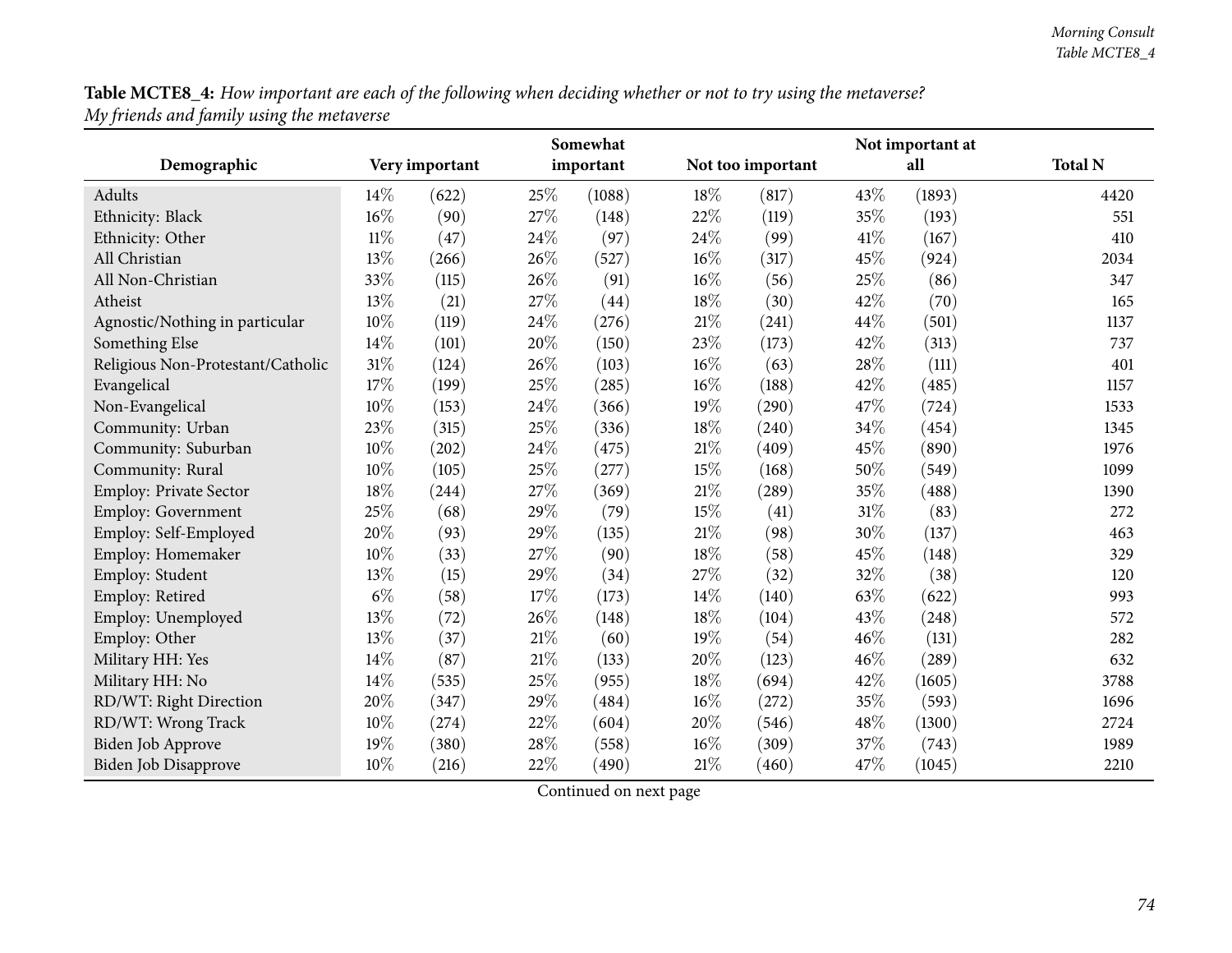Table MCTE8\_4: How important are each of the following when deciding whether or not to try using the metaverse? *My friends and family using the metaverse*

|                                      |        |                |        | Somewhat  |     |                   |        | Not important at |                |
|--------------------------------------|--------|----------------|--------|-----------|-----|-------------------|--------|------------------|----------------|
| Demographic                          |        | Very important |        | important |     | Not too important |        | all              | <b>Total N</b> |
| Adults                               | 14\%   | (622)          | 25%    | (1088)    | 18% | (817)             | 43\%   | (1893)           | 4420           |
| <b>Biden Job Strongly Approve</b>    | 27%    | (258)          | 28%    | (271)     | 11% | (104)             | 34%    | (325)            | 959            |
| Biden Job Somewhat Approve           | $12\%$ | (122)          | 28%    | (286)     | 20% | (205)             | 41\%   | (418)            | 1031           |
| Biden Job Somewhat Disapprove        | 10%    | (64)           | 30%    | (185)     | 23% | (140)             | 37%    | (226)            | 614            |
| Biden Job Strongly Disapprove        | 10%    | (152)          | 19%    | (305)     | 20% | (320)             | 51%    | (819)            | 1596           |
| Favorable of Biden                   | 19%    | (385)          | 28%    | (554)     | 16% | (324)             | 36%    | (723)            | 1985           |
| Unfavorable of Biden                 | 10%    | (213)          | 23%    | (495)     | 20% | (442)             | 47%    | (1039)           | 2189           |
| Very Favorable of Biden              | 25%    | (244)          | 29%    | (281)     | 12% | (121)             | 34%    | (339)            | 985            |
| Somewhat Favorable of Biden          | 14%    | (141)          | 27%    | (273)     | 20% | (203)             | 38%    | (384)            | 1000           |
| Somewhat Unfavorable of Biden        | $9\%$  | (51)           | 30%    | (164)     | 23% | (128)             | 38%    | (207)            | 550            |
| Very Unfavorable of Biden            | 10%    | (162)          | 20%    | (331)     | 19% | (314)             | 51%    | (833)            | 1639           |
| #1 Issue: Economy                    | 16%    | (281)          | 26%    | (470)     | 19% | (329)             | 39%    | (694)            | 1774           |
| #1 Issue: Security                   | 10%    | (71)           | 20%    | (136)     | 17% | (117)             | 53%    | (368)            | 692            |
| #1 Issue: Health Care                | 20%    | (108)          | 27%    | (146)     | 22% | (122)             | $31\%$ | (168)            | 544            |
| #1 Issue: Medicare / Social Security | 7%     | (33)           | 21\%   | (104)     | 16% | (82)              | 56%    | (285)            | 505            |
| #1 Issue: Women's Issues             | 18%    | (38)           | 29%    | (61)      | 23% | (49)              | 30%    | (62)             | 210            |
| #1 Issue: Education                  | 12%    | (20)           | 34%    | (60)      | 16% | (28)              | 39%    | (68)             | 177            |
| #1 Issue: Energy                     | 14%    | (42)           | 24\%   | (73)      | 19% | (56)              | 43%    | (129)            | 300            |
| #1 Issue: Other                      | 13%    | (29)           | 17%    | (37)      | 16% | (34)              | 54%    | (119)            | 219            |
| 2020 Vote: Joe Biden                 | 19%    | (361)          | 27%    | (504)     | 17% | (314)             | 37%    | (704)            | 1882           |
| 2020 Vote: Donald Trump              | 10%    | (158)          | $21\%$ | (324)     | 21% | (315)             | 48%    | (725)            | 1523           |
| 2020 Vote: Other                     | $8\%$  | (11)           | 25%    | (35)      | 22% | (30)              | 45%    | (62)             | 139            |
| 2020 Vote: Didn't Vote               | 10%    | (91)           | 26%    | (225)     | 18% | (158)             | 46%    | (402)            | 876            |
| 2018 House Vote: Democrat            | 18%    | (275)          | 27%    | (410)     | 17% | (265)             | 37%    | (569)            | 1519           |
| 2018 House Vote: Republican          | $11\%$ | (144)          | 22%    | (272)     | 18% | (228)             | 48%    | (606)            | 1250           |
| 2018 House Vote: Someone else        | $4\%$  | (5)            | 24%    | (28)      | 18% | (21)              | 53%    | (61)             | 115            |
| 2016 Vote: Hillary Clinton           | 18%    | (252)          | 27%    | (387)     | 17% | (235)             | 38%    | (537)            | 1412           |
| 2016 Vote: Donald Trump              | 12%    | (158)          | $21\%$ | (289)     | 19% | (266)             | 48%    | (657)            | 1371           |
| 2016 Vote: Other                     | $8\%$  | (17)           | 23%    | (50)      | 21% | (45)              | 48%    | (104)            | 217            |
| 2016 Vote: Didn't Vote               | 14%    | (193)          | 26%    | (361)     | 19% | (267)             | 42%    | (594)            | 1415           |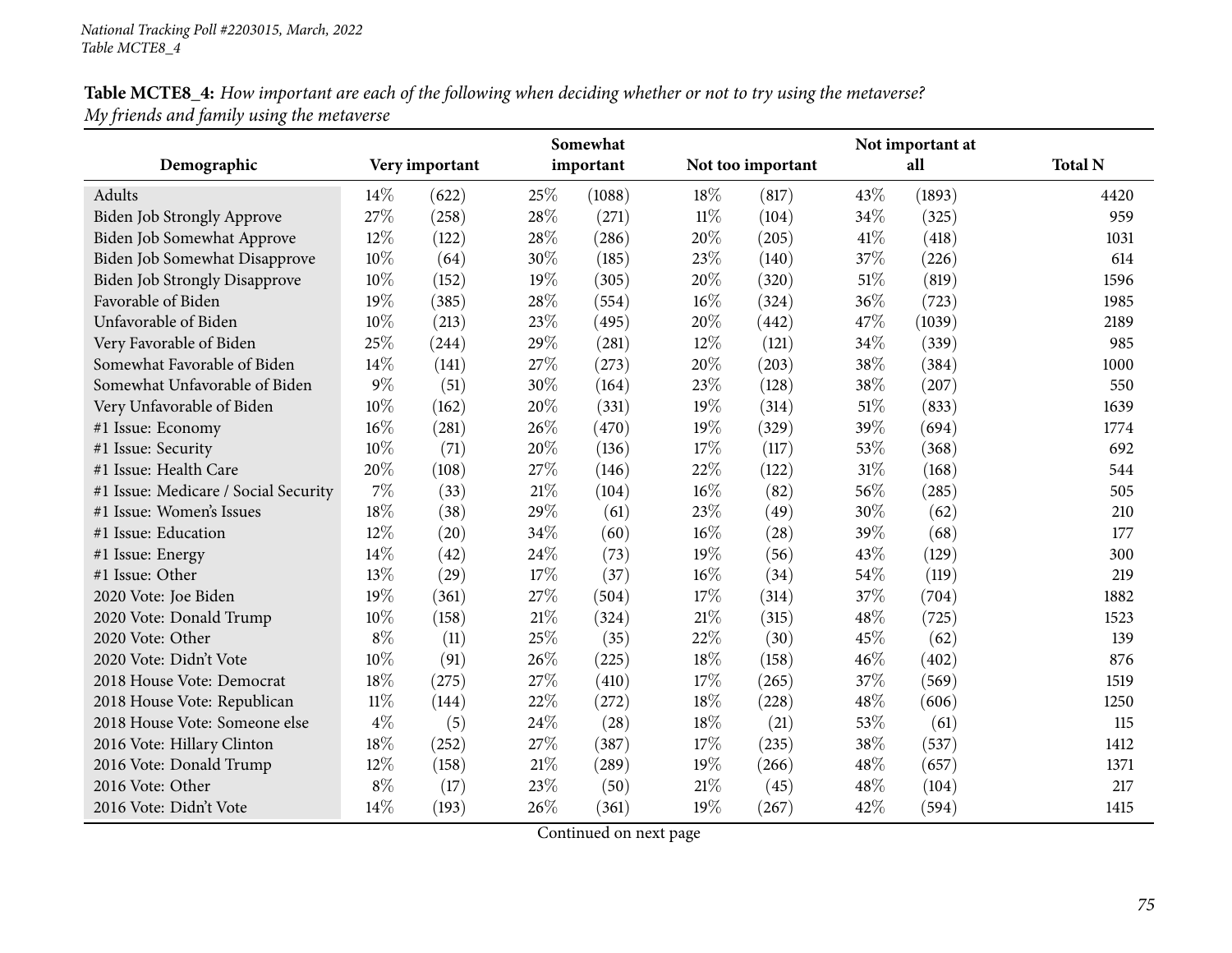Table MCTE8\_4: How important are each of the following when deciding whether or not to try using the metaverse? *My friends and family using the metaverse*

|                                |        |                |      | Somewhat  |        |                   |        | Not important at |                |
|--------------------------------|--------|----------------|------|-----------|--------|-------------------|--------|------------------|----------------|
| Demographic                    |        | Very important |      | important |        | Not too important |        | all              | <b>Total N</b> |
| Adults                         | 14\%   | (622)          | 25\% | (1088)    | 18%    | (817)             | 43%    | (1893)           | 4420           |
| Voted in 2014: Yes             | 15%    | (376)          | 24\% | (611)     | 17\%   | (438)             | 43\%   | (1095)           | 2519           |
| Voted in 2014: No              | 13%    | (245)          | 25\% | (477)     | $20\%$ | (380)             | 42\%   | (799)            | 1901           |
| 4-Region: Northeast            | 20%    | (155)          | 23\% | (181)     | 17\%   | (134)             | 41\%   | (322)            | 791            |
| 4-Region: Midwest              | 10%    | (91)           | 22%  | (205)     | $19\%$ | (175)             | 49%    | (458)            | 929            |
| 4-Region: South                | $12\%$ | (197)          | 26\% | (426)     | 20%    | (330)             | 42\%   | (704)            | 1656           |
| 4-Region: West                 | 17\%   | (179)          | 26\% | (277)     | 17%    | (178)             | 39%    | (411)            | 1045           |
| 2203009                        | 13%    | (282)          | 25\% | (558)     | $19\%$ | (411)             | 43\%   | (958)            | 2209           |
| 2203015                        | 15%    | (340)          | 24\% | (530)     | $18\%$ | (407)             | 42\%   | (935)            | 2211           |
| Interest in the Metaverse      | 29\%   | (478)          | 40%  | (649)     | $19\%$ | (309)             | $12\%$ | (190)            | 1626           |
| Owns a VR Headset              | 34%    | (266)          | 38\% | (295)     | 15%    | (118)             | $13\%$ | (106)            | 786            |
| 24+ Hours on Internet per Week | 14\%   | (248)          | 25\% | (444)     | $18\%$ | (317)             | 42%    | (743)            | 1752           |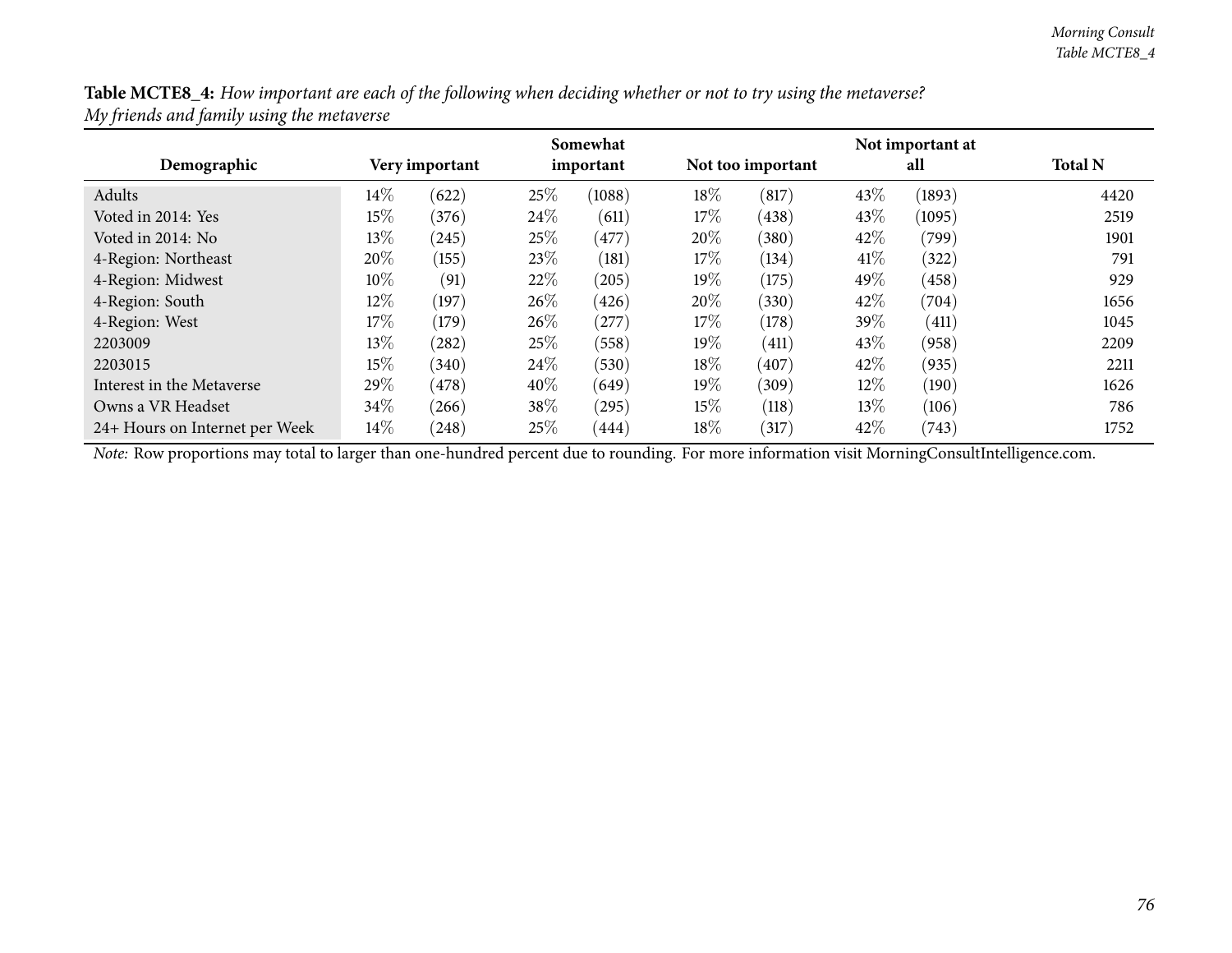| Table MCTE8_5: How important are each of the following when deciding whether or not to try using the metaverse? |  |
|-----------------------------------------------------------------------------------------------------------------|--|
| My workplace using the metaverse                                                                                |  |

|                          |        |                |        | Somewhat  |        |                   |      | Not important at |                |
|--------------------------|--------|----------------|--------|-----------|--------|-------------------|------|------------------|----------------|
| Demographic              |        | Very important |        | important |        | Not too important |      | all              | <b>Total N</b> |
| Adults                   | $11\%$ | (491)          | 19%    | (848)     | $16\%$ | (705)             | 54%  | (2376)           | 4420           |
| Gender: Male             | 15%    | (328)          | $21\%$ | (455)     | 17%    | (355)             | 47%  | (995)            | 2133           |
| Gender: Female           | $7\%$  | (163)          | 17%    | (393)     | 15%    | (351)             | 60%  | (1380)           | 2287           |
| Age: 18-34               | 19%    | (246)          | 25%    | (335)     | 19%    | (252)             | 37%  | (483)            | 1316           |
| Age: 35-44               | 17%    | (119)          | 29%    | (206)     | 15%    | (109)             | 39%  | (284)            | 718            |
| Age: 45-64               | $6\%$  | (89)           | 16%    | (240)     | 17%    | (256)             | 61\% | (924)            | 1509           |
| Age: 65+                 | $4\%$  | (37)           | $8\%$  | (67)      | 10%    | (88)              | 78%  | (685)            | 877            |
| GenZers: 1997-2012       | 14%    | (68)           | 25%    | (121)     | 19%    | (91)              | 42%  | (205)            | 485            |
| Millennials: 1981-1996   | $20\%$ | (275)          | 28%    | (378)     | 18%    | (247)             | 34%  | (471)            | 1371           |
| GenXers: 1965-1980       | $7\%$  | (81)           | 20%    | (220)     | 17%    | (193)             | 55%  | (613)            | 1107           |
| Baby Boomers: 1946-1964  | $4\%$  | (58)           | $9\%$  | (119)     | 12%    | (164)             | 74%  | (987)            | 1328           |
| PID: Dem (no lean)       | 18%    | (308)          | 22%    | (385)     | 13%    | (229)             | 46%  | (795)            | 1716           |
| PID: Ind (no lean)       | $6\%$  | (77)           | 17%    | (239)     | 19%    | (260)             | 58%  | (801)            | 1376           |
| PID: Rep (no lean)       | $8\%$  | (106)          | 17%    | (225)     | $16\%$ | (217)             | 59%  | (780)            | 1328           |
| PID/Gender: Dem Men      | 27%    | (237)          | 25%    | (221)     | 13%    | (113)             | 36%  | (315)            | 885            |
| PID/Gender: Dem Women    | $9\%$  | (71)           | 20%    | (164)     | 14\%   | (116)             | 58%  | (480)            | 831            |
| PID/Gender: Ind Men      | $6\%$  | (40)           | 18%    | (116)     | 20%    | (135)             | 56%  | (369)            | 661            |
| PID/Gender: Ind Women    | $5\%$  | (36)           | 17%    | (123)     | 17%    | (125)             | 60%  | (432)            | 716            |
| PID/Gender: Rep Men      | $9\%$  | (51)           | 20%    | (118)     | 18%    | (107)             | 53%  | (312)            | 588            |
| PID/Gender: Rep Women    | 7%     | (55)           | 14%    | (107)     | 15%    | (109)             | 63%  | (468)            | 740            |
| Ideo: Liberal (1-3)      | 19%    | (241)          | 23%    | (296)     | 14%    | (186)             | 44%  | (576)            | 1299           |
| Ideo: Moderate (4)       | $8\%$  | (99)           | 20%    | (242)     | 18%    | (224)             | 54%  | (655)            | 1220           |
| Ideo: Conservative (5-7) | $9\%$  | (138)          | 17%    | (248)     | 15%    | (224)             | 59%  | (878)            | 1488           |
| Educ: < College          | $7\%$  | (223)          | 19%    | (565)     | 17%    | (517)             | 57%  | (1734)           | 3038           |
| Educ: Bachelors degree   | 17%    | (149)          | 19%    | (173)     | 14\%   | (124)             | 50%  | (446)            | 892            |
| Educ: Post-grad          | 24\%   | (120)          | 23%    | (111)     | 13%    | (64)              | 40%  | (195)            | 490            |
| Income: Under 50k        | $8\%$  | (186)          | 17%    | (387)     | 17%    | (377)             | 58%  | (1321)           | 2271           |
| Income: 50k-100k         | 12%    | (169)          | 20%    | (292)     | $16\%$ | (227)             | 52%  | (748)            | 1435           |
| Income: 100k+            | 19%    | (136)          | 24%    | (170)     | 14\%   | (101)             | 43%  | (307)            | 714            |
| Ethnicity: White         | $11\%$ | (370)          | 18%    | (615)     | 16%    | (545)             | 56%  | (1929)           | 3459           |
| Ethnicity: Hispanic      | 17%    | (117)          | 25%    | (172)     | 18%    | (124)             | 41\% | (289)            | 702            |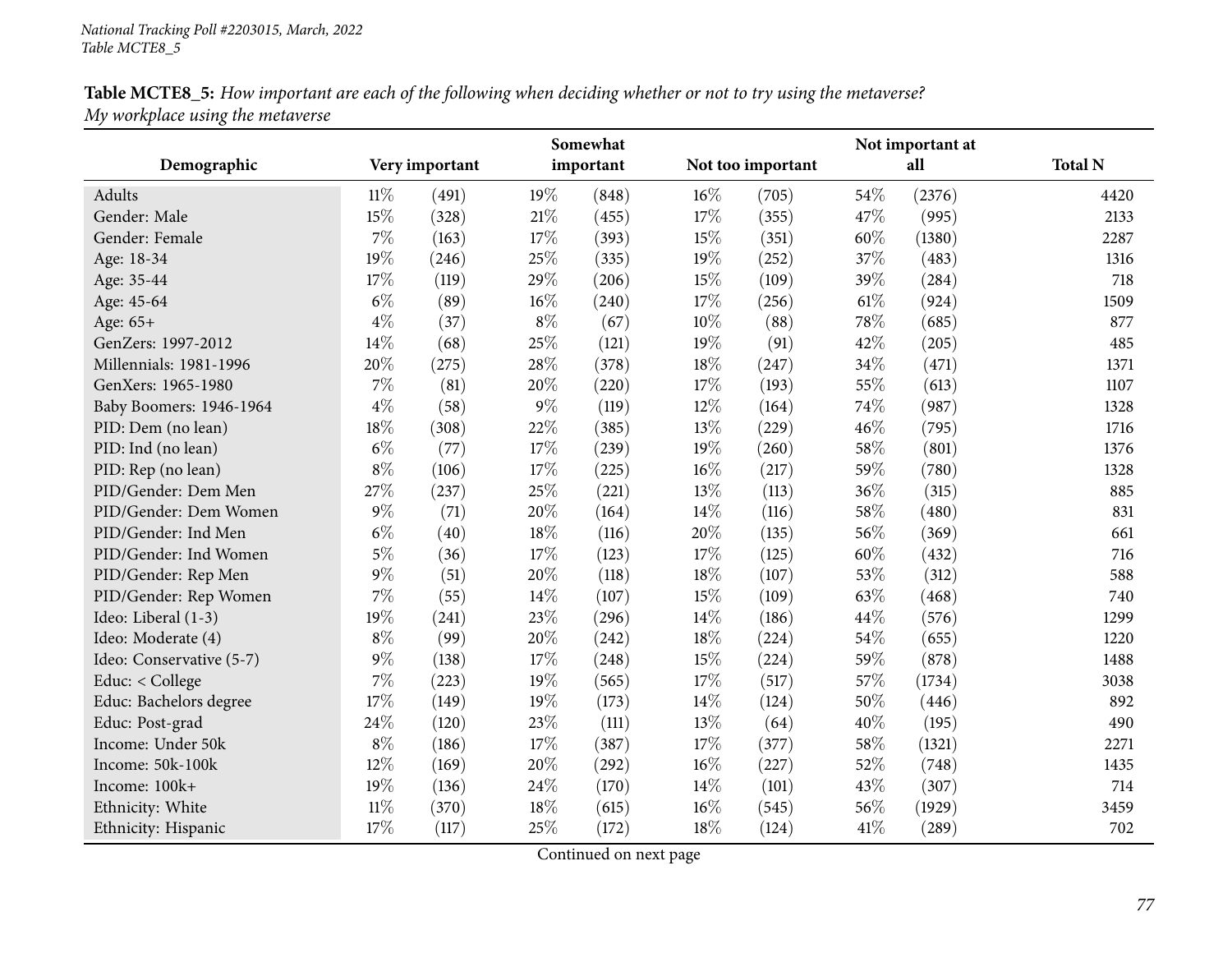Table MCTE8\_5: How important are each of the following when deciding whether or not to try using the metaverse? *My workplace using the metaverse*

|                                   |        |                |        | Somewhat  |        |                   |      | Not important at |                |
|-----------------------------------|--------|----------------|--------|-----------|--------|-------------------|------|------------------|----------------|
| Demographic                       |        | Very important |        | important |        | Not too important |      | all              | <b>Total N</b> |
| Adults                            | 11%    | (491)          | 19%    | (848)     | $16\%$ | (705)             | 54%  | (2376)           | 4420           |
| Ethnicity: Black                  | 15%    | (83)           | 25%    | (137)     | $16\%$ | (88)              | 44%  | (242)            | 551            |
| Ethnicity: Other                  | $9\%$  | (38)           | 23%    | (96)      | 17%    | (72)              | 50%  | (205)            | 410            |
| All Christian                     | $11\%$ | (225)          | $18\%$ | (369)     | 14%    | (276)             | 57%  | (1163)           | 2034           |
| All Non-Christian                 | 33%    | (114)          | $25\%$ | (86)      | $12\%$ | (43)              | 30%  | (105)            | 347            |
| Atheist                           | $8\%$  | (13)           | 18%    | (30)      | 20%    | (33)              | 54%  | (90)             | 165            |
| Agnostic/Nothing in particular    | $8\%$  | (92)           | 18%    | (204)     | 19%    | (220)             | 55%  | (621)            | 1137           |
| Something Else                    | $6\%$  | (47)           | 22%    | (159)     | 18%    | (134)             | 54%  | (396)            | 737            |
| Religious Non-Protestant/Catholic | 30%    | (119)          | 22%    | (88)      | 14\%   | (57)              | 34%  | (137)            | 401            |
| Evangelical                       | 13%    | (151)          | $21\%$ | (240)     | $14\%$ | (159)             | 52%  | (607)            | 1157           |
| Non-Evangelical                   | 7%     | (108)          | $18\%$ | (275)     | 15%    | (234)             | 60%  | (916)            | 1533           |
| Community: Urban                  | 22%    | (291)          | $22\%$ | (291)     | $16\%$ | (209)             | 41\% | (553)            | 1345           |
| Community: Suburban               | 7%     | (131)          | $18\%$ | (350)     | 17\%   | (344)             | 58%  | (1152)           | 1976           |
| Community: Rural                  | $6\%$  | (68)           | 19%    | (208)     | 14\%   | (153)             | 61\% | (670)            | 1099           |
| Employ: Private Sector            | 16%    | (219)          | 24%    | (332)     | 18%    | (256)             | 42%  | (583)            | 1390           |
| Employ: Government                | 24%    | (66)           | $31\%$ | (84)      | 15%    | (41)              | 30%  | (80)             | 272            |
| Employ: Self-Employed             | 20%    | (93)           | 27%    | (124)     | 17%    | (77)              | 36%  | (168)            | 463            |
| Employ: Homemaker                 | $4\%$  | (13)           | 17%    | (55)      | 19%    | (62)              | 60%  | (198)            | 329            |
| Employ: Student                   | 10%    | (12)           | 30%    | (36)      | 17%    | (20)              | 42%  | (51)             | 120            |
| Employ: Retired                   | $3\%$  | (34)           | $7\%$  | (68)      | $10\%$ | (99)              | 80%  | (792)            | 993            |
| Employ: Unemployed                | $6\%$  | (34)           | $18\%$ | (105)     | 17%    | (98)              | 59%  | (334)            | 572            |
| Employ: Other                     | $6\%$  | (18)           | 16%    | (45)      | 18%    | (51)              | 60%  | (169)            | 282            |
| Military HH: Yes                  | 12%    | (76)           | 13%    | (85)      | 15%    | (93)              | 60%  | (379)            | 632            |
| Military HH: No                   | $11\%$ | (415)          | 20%    | (764)     | 16%    | (613)             | 53%  | (1996)           | 3788           |
| RD/WT: Right Direction            | 19%    | (328)          | 23%    | (390)     | 15%    | (246)             | 43%  | (732)            | 1696           |
| RD/WT: Wrong Track                | $6\%$  | (162)          | $17\%$ | (459)     | 17%    | (459)             | 60%  | (1644)           | 2724           |
| Biden Job Approve                 | 17%    | (335)          | 23%    | (452)     | 14%    | (277)             | 47%  | (925)            | 1989           |
| <b>Biden Job Disapprove</b>       | $6\%$  | (141)          | 16%    | (360)     | 18%    | (387)             | 60%  | (1322)           | 2210           |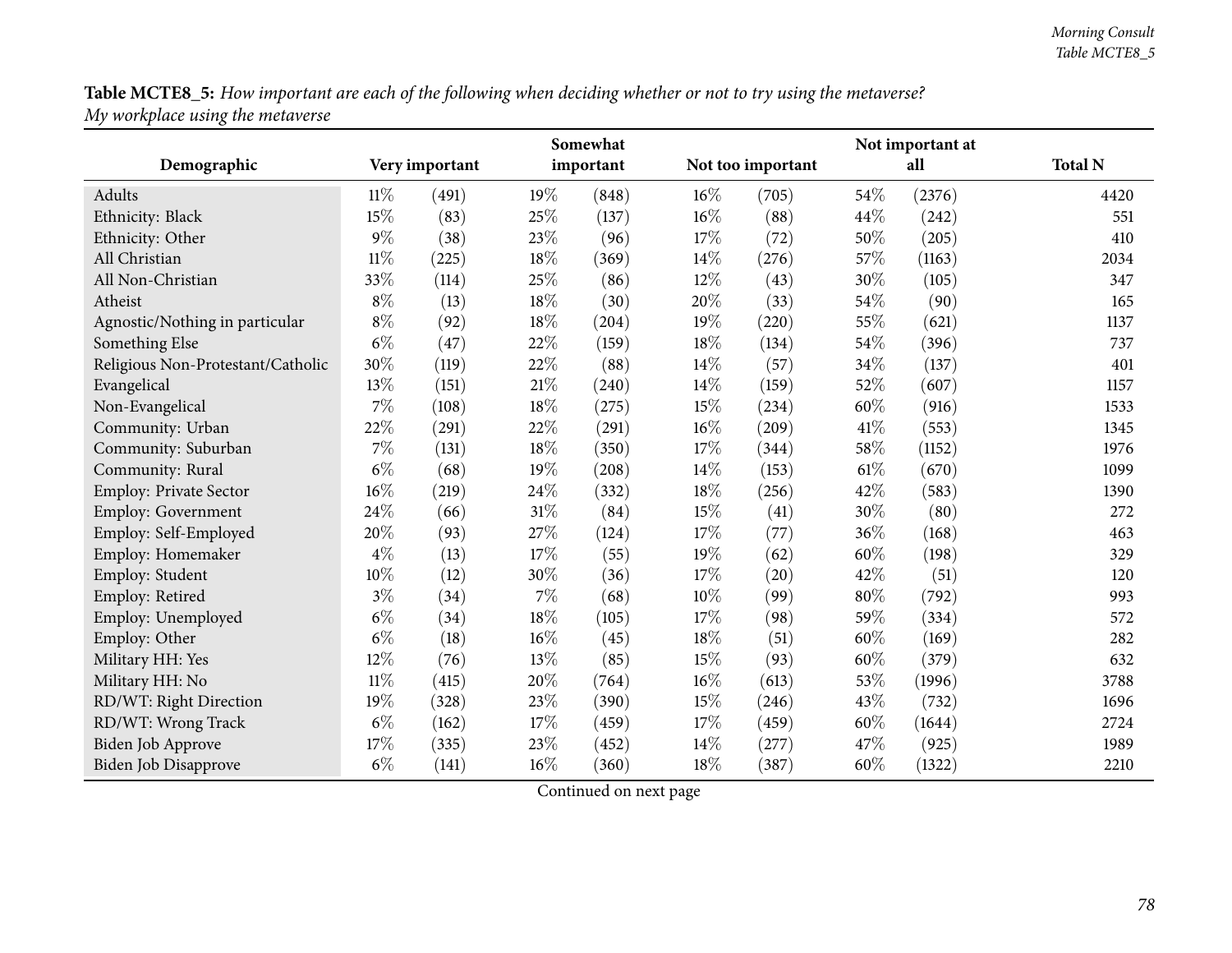Table MCTE8\_5: How important are each of the following when deciding whether or not to try using the metaverse? *My workplace using the metaverse*

|                                      |        |                |     | Somewhat  |        |                   |      | Not important at |                |
|--------------------------------------|--------|----------------|-----|-----------|--------|-------------------|------|------------------|----------------|
| Demographic                          |        | Very important |     | important |        | Not too important |      | all              | <b>Total N</b> |
| Adults                               | $11\%$ | (491)          | 19% | (848)     | 16%    | (705)             | 54%  | (2376)           | 4420           |
| <b>Biden Job Strongly Approve</b>    | 27%    | (263)          | 21% | (197)     | 10%    | (100)             | 42%  | (399)            | 959            |
| Biden Job Somewhat Approve           | 7%     | (72)           | 25% | (255)     | 17%    | (177)             | 51%  | (527)            | 1031           |
| Biden Job Somewhat Disapprove        | 7%     | (43)           | 22% | (136)     | 20%    | (121)             | 51%  | (315)            | 614            |
| <b>Biden Job Strongly Disapprove</b> | $6\%$  | (98)           | 14% | (224)     | 17%    | (267)             | 63%  | (1007)           | 1596           |
| Favorable of Biden                   | 17%    | (333)          | 23% | (448)     | 15%    | (289)             | 46%  | (915)            | 1985           |
| Unfavorable of Biden                 | $6\%$  | (139)          | 17% | (363)     | 17%    | (373)             | 60%  | (1314)           | 2189           |
| Very Favorable of Biden              | 24%    | (239)          | 21% | (208)     | $11\%$ | (113)             | 43%  | (426)            | 985            |
| Somewhat Favorable of Biden          | $9\%$  | (94)           | 24% | (240)     | 18%    | (177)             | 49%  | (490)            | 1000           |
| Somewhat Unfavorable of Biden        | 7%     | (41)           | 22% | (122)     | 19%    | (104)             | 51%  | (283)            | 550            |
| Very Unfavorable of Biden            | $6\%$  | (98)           | 15% | (241)     | 16%    | (269)             | 63%  | (1031)           | 1639           |
| #1 Issue: Economy                    | 13%    | (225)          | 23% | (401)     | 17%    | (307)             | 47%  | (841)            | 1774           |
| #1 Issue: Security                   | $8\%$  | (53)           | 13% | (92)      | 15%    | (103)             | 64%  | (444)            | 692            |
| #1 Issue: Health Care                | 15%    | (84)           | 25% | (134)     | 16%    | (86)              | 44%  | (240)            | 544            |
| #1 Issue: Medicare / Social Security | $5\%$  | (25)           | 9%  | (46)      | 14%    | (73)              | 72%  | (361)            | 505            |
| #1 Issue: Women's Issues             | 12%    | (25)           | 22% | (46)      | 16%    | (33)              | 50%  | (106)            | 210            |
| #1 Issue: Education                  | 14\%   | (24)           | 25% | (44)      | 20%    | (35)              | 42%  | (74)             | 177            |
| #1 Issue: Energy                     | 12%    | (36)           | 19% | (57)      | 16%    | (47)              | 54%  | (161)            | 300            |
| #1 Issue: Other                      | $9\%$  | (20)           | 13% | (27)      | 10%    | (22)              | 68\% | (149)            | 219            |
| 2020 Vote: Joe Biden                 | 17%    | (317)          | 22% | (408)     | 14%    | (258)             | 48%  | (899)            | 1882           |
| 2020 Vote: Donald Trump              | $8\%$  | (120)          | 16% | (243)     | 17%    | (254)             | 59%  | (905)            | 1523           |
| 2020 Vote: Other                     | $8\%$  | (12)           | 18% | (25)      | 20%    | (28)              | 54%  | (75)             | 139            |
| 2020 Vote: Didn't Vote               | $5\%$  | (42)           | 20% | (172)     | 19%    | (165)             | 57%  | (497)            | 876            |
| 2018 House Vote: Democrat            | 16%    | (243)          | 20% | (310)     | 14%    | (214)             | 50%  | (752)            | 1519           |
| 2018 House Vote: Republican          | $9\%$  | (107)          | 16% | (206)     | 15%    | (188)             | 60%  | (748)            | 1250           |
| 2018 House Vote: Someone else        | $11\%$ | (12)           | 15% | (18)      | 18%    | (21)              | 56%  | (64)             | 115            |
| 2016 Vote: Hillary Clinton           | 15%    | (210)          | 21% | (290)     | 14%    | (202)             | 50%  | (709)            | 1412           |
| 2016 Vote: Donald Trump              | $9\%$  | (120)          | 16% | (220)     | 15%    | (212)             | 60%  | (820)            | 1371           |
| 2016 Vote: Other                     | $9\%$  | (20)           | 18% | (39)      | 14%    | (31)              | 58%  | (127)            | 217            |
| 2016 Vote: Didn't Vote               | 10%    | (141)          | 21% | (296)     | 18%    | (260)             | 51\% | (718)            | 1415           |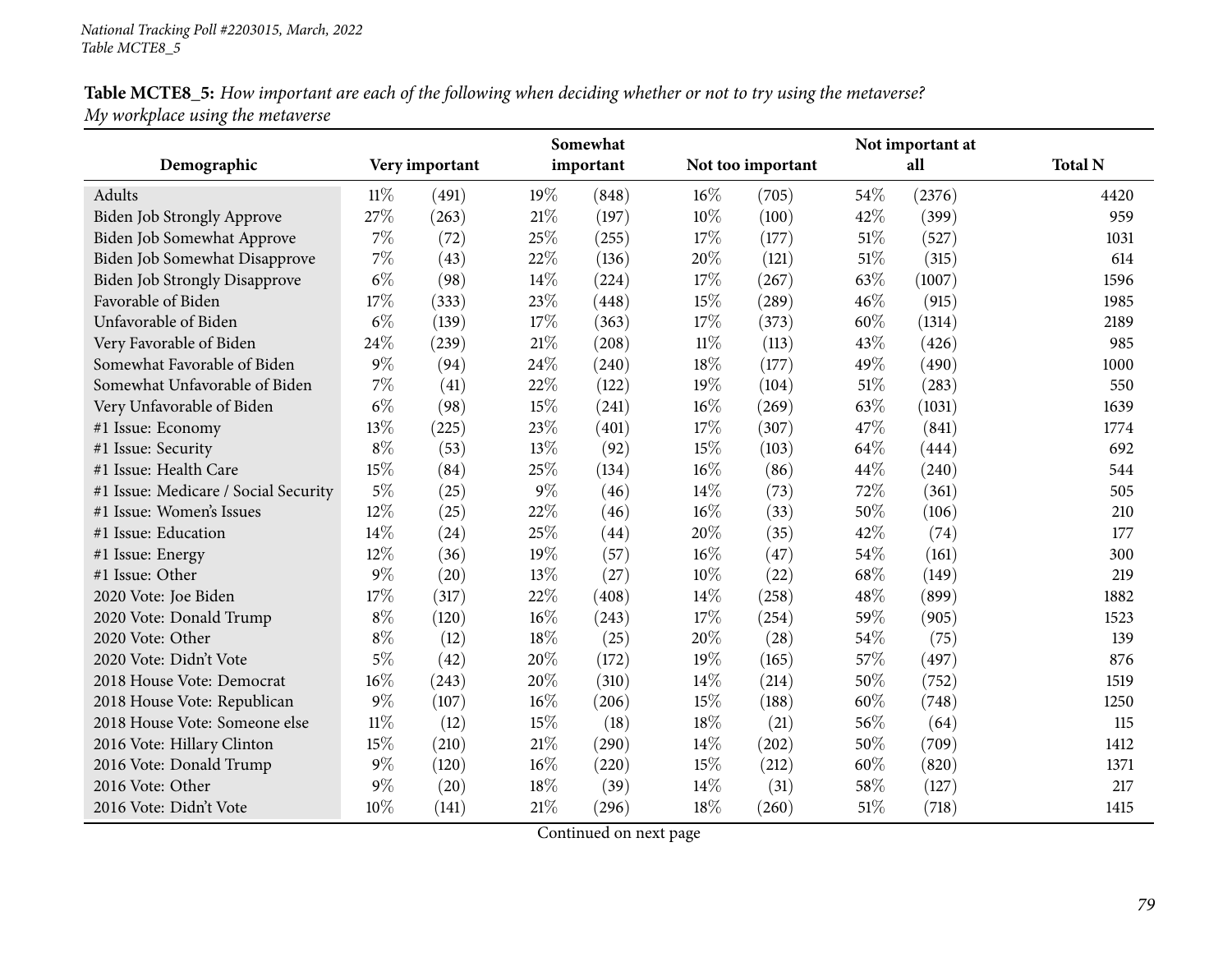Table MCTE8\_5: How important are each of the following when deciding whether or not to try using the metaverse? *My workplace using the metaverse*

|                                |        |                |        | Somewhat  |        |                   |        | Not important at |                |
|--------------------------------|--------|----------------|--------|-----------|--------|-------------------|--------|------------------|----------------|
| Demographic                    |        | Very important |        | important |        | Not too important |        | all              | <b>Total N</b> |
| Adults                         | $11\%$ | (491)          | 19%    | (848)     | $16\%$ | (705)             | 54%    | (2376)           | 4420           |
| Voted in 2014: Yes             | $12\%$ | (306)          | 17\%   | (439)     | $15\%$ | (373)             | 56\%   | (1401)           | 2519           |
| Voted in 2014: No              | 10%    | (185)          | 22\%   | (409)     | 17%    | (332)             | $51\%$ | (974)            | 1901           |
| 4-Region: Northeast            | 15%    | (122)          | 18%    | (146)     | $14\%$ | (113)             | $52\%$ | (410)            | 791            |
| 4-Region: Midwest              | $8\%$  | (73)           | $16\%$ | (146)     | $16\%$ | (151)             | 60%    | (558)            | 929            |
| 4-Region: South                | $8\%$  | (139)          | 20%    | (333)     | 17\%   | (283)             | 54\%   | (901)            | 1656           |
| 4-Region: West                 | $15\%$ | (157)          | 21%    | (224)     | $15\%$ | (158)             | 49%    | (507)            | 1045           |
| 2203009                        | $11\%$ | (236)          | 19%    | (417)     | $15\%$ | (338)             | $55\%$ | (1218)           | 2209           |
| 2203015                        | 12%    | (255)          | 20%    | (432)     | $17\%$ | (367)             | $52\%$ | (1158)           | 2211           |
| Interest in the Metaverse      | 24\%   | (383)          | 34\%   | (547)     | $19\%$ | (314)             | 24\%   | (383)            | 1626           |
| Owns a VR Headset              | 33%    | (262)          | 33\%   | (257)     | $12\%$ | (96)              | 22\%   | (170)            | 786            |
| 24+ Hours on Internet per Week | $11\%$ | (184)          | 18%    | (311)     | $15\%$ | 267               | $57\%$ | (990)            | 1752           |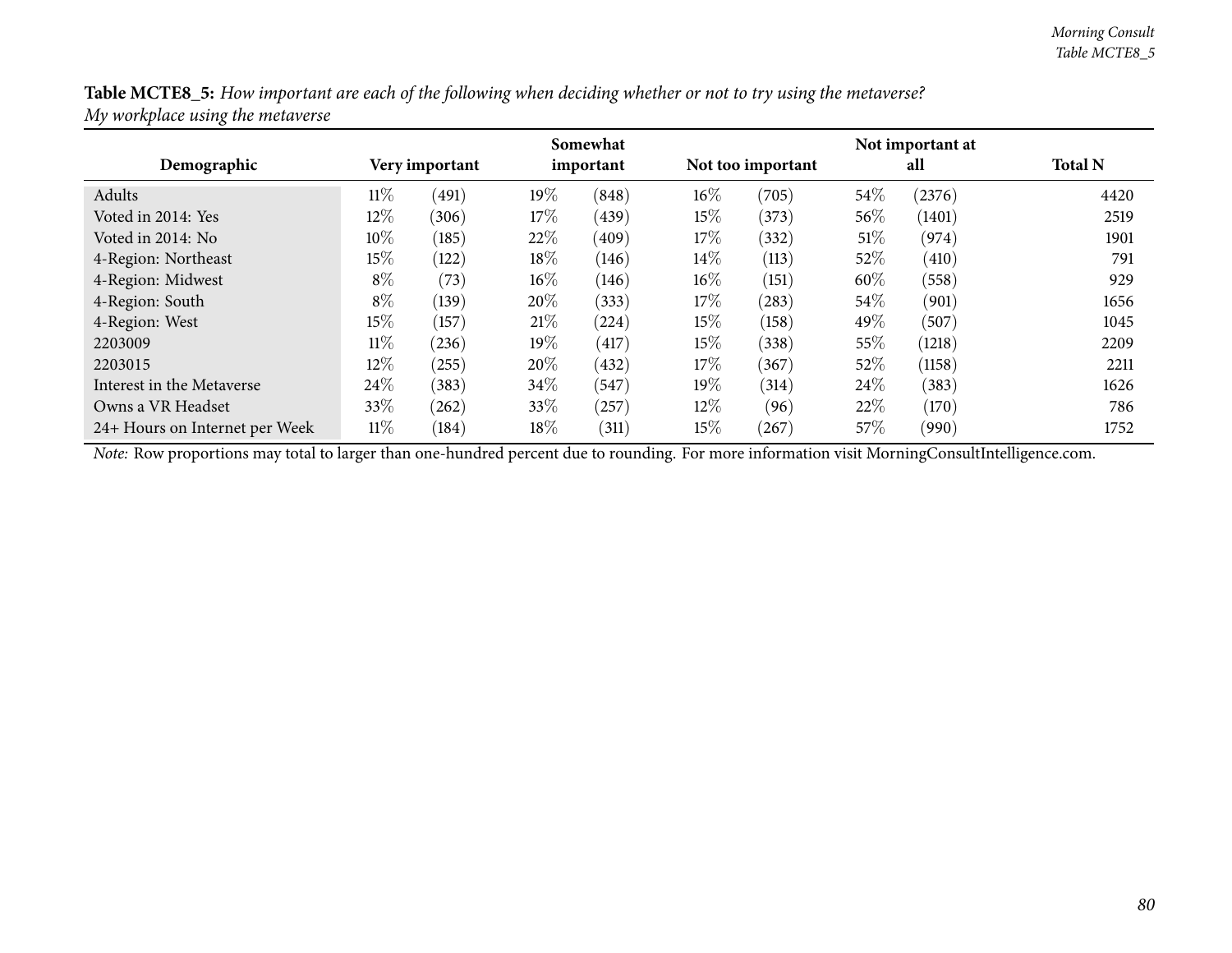Table MCTE9\_1: In regards to using the metaverse, how much of a concern for you is each of the following? *Tracking and misuse of persona<sup>l</sup> data*

| Demographic              | Major concern    | Minor concern | Not a concern at all | <b>Total N</b> |
|--------------------------|------------------|---------------|----------------------|----------------|
| Adults                   | 55%<br>(2415)    | 24%<br>(1078) | $21\%$<br>(927)      | 4420           |
| Gender: Male             | 52%<br>(1111)    | 28%<br>(593)  | 20%<br>(429)         | 2133           |
| Gender: Female           | 57%<br>(1304)    | 21%<br>(485)  | 22%<br>(498)         | 2287           |
| Age: 18-34               | 54%<br>(708)     | 28%<br>(371)  | 18%<br>(238)         | 1316           |
| Age: 35-44               | 57%<br>(408)     | 25\%<br>(183) | 18%<br>(128)         | 718            |
| Age: 45-64               | 54%<br>(808)     | 24\%<br>(363) | 22%<br>(337)         | 1509           |
| Age: 65+                 | 56%<br>(491)     | 18%<br>(162)  | 26%<br>(224)         | 877            |
| GenZers: 1997-2012       | 53%<br>(257)     | 26%<br>(126)  | $21\%$<br>(103)      | 485            |
| Millennials: 1981-1996   | $55\%$<br>(757)  | 29%<br>(394)  | 16%<br>(220)         | 1371           |
| GenXers: 1965-1980       | 52%<br>(574)     | 27%<br>(294)  | 22%<br>(238)         | 1107           |
| Baby Boomers: 1946-1964  | 57%<br>(751)     | 18%<br>(242)  | 25%<br>(335)         | 1328           |
| PID: Dem (no lean)       | 56%<br>(959)     | 27\%<br>(467) | 17%<br>(290)         | 1716           |
| PID: Ind (no lean)       | 55%<br>(757)     | 22%<br>(301)  | 23%<br>(319)         | 1376           |
| PID: Rep (no lean)       | 53%<br>(699)     | 23%<br>(311)  | 24\%<br>(318)        | 1328           |
| PID/Gender: Dem Men      | 54%<br>(474)     | 32%<br>(282)  | 15%<br>(129)         | 885            |
| PID/Gender: Dem Women    | 58%<br>(485)     | 22%<br>(185)  | 19%<br>(161)         | 831            |
| PID/Gender: Ind Men      | $51\%$<br>(335)  | 25%<br>(164)  | 24%<br>(161)         | 661            |
| PID/Gender: Ind Women    | 59%<br>(421)     | 19%<br>(137)  | 22%<br>(157)         | 716            |
| PID/Gender: Rep Men      | $51\%$<br>(301)  | 25%<br>(148)  | 24%<br>(139)         | 588            |
| PID/Gender: Rep Women    | 54%<br>(398)     | 22%<br>(163)  | 24%<br>(179)         | 740            |
| Ideo: Liberal (1-3)      | 58%<br>(757)     | 27%<br>(353)  | 15%<br>(188)         | 1299           |
| Ideo: Moderate (4)       | 52%<br>(635)     | 26\%<br>(322) | 22%<br>(263)         | 1220           |
| Ideo: Conservative (5-7) | 55%<br>(823)     | 22%<br>(323)  | 23%<br>(342)         | 1488           |
| Educ: < College          | 54%<br>(1637)    | 24\%<br>(730) | 22%<br>(671)         | 3038           |
| Educ: Bachelors degree   | 55%<br>(493)     | 25%<br>(221)  | 20%<br>(178)         | 892            |
| Educ: Post-grad          | 58%<br>(285)     | 26%<br>(127)  | 16%<br>(79)          | 490            |
| Income: Under 50k        | $54\%$<br>(1227) | 24\%<br>(534) | 22%<br>(510)         | 2271           |
| Income: 50k-100k         | $55\%$<br>(792)  | 25%<br>(358)  | $20\%$<br>(285)      | 1435           |
| Income: 100k+            | 55%<br>(395)     | 26\%<br>(187) | 19%<br>(133)         | 714            |
| Ethnicity: White         | 54%<br>(1853)    | 25\%<br>(864) | 21%<br>(741)         | 3459           |
| Ethnicity: Hispanic      | 58%<br>(410)     | 25%<br>(175)  | 17%<br>(116)         | 702            |
| Ethnicity: Black         | 57%<br>(311)     | 23%<br>(128)  | 20%<br>(111)         | 551            |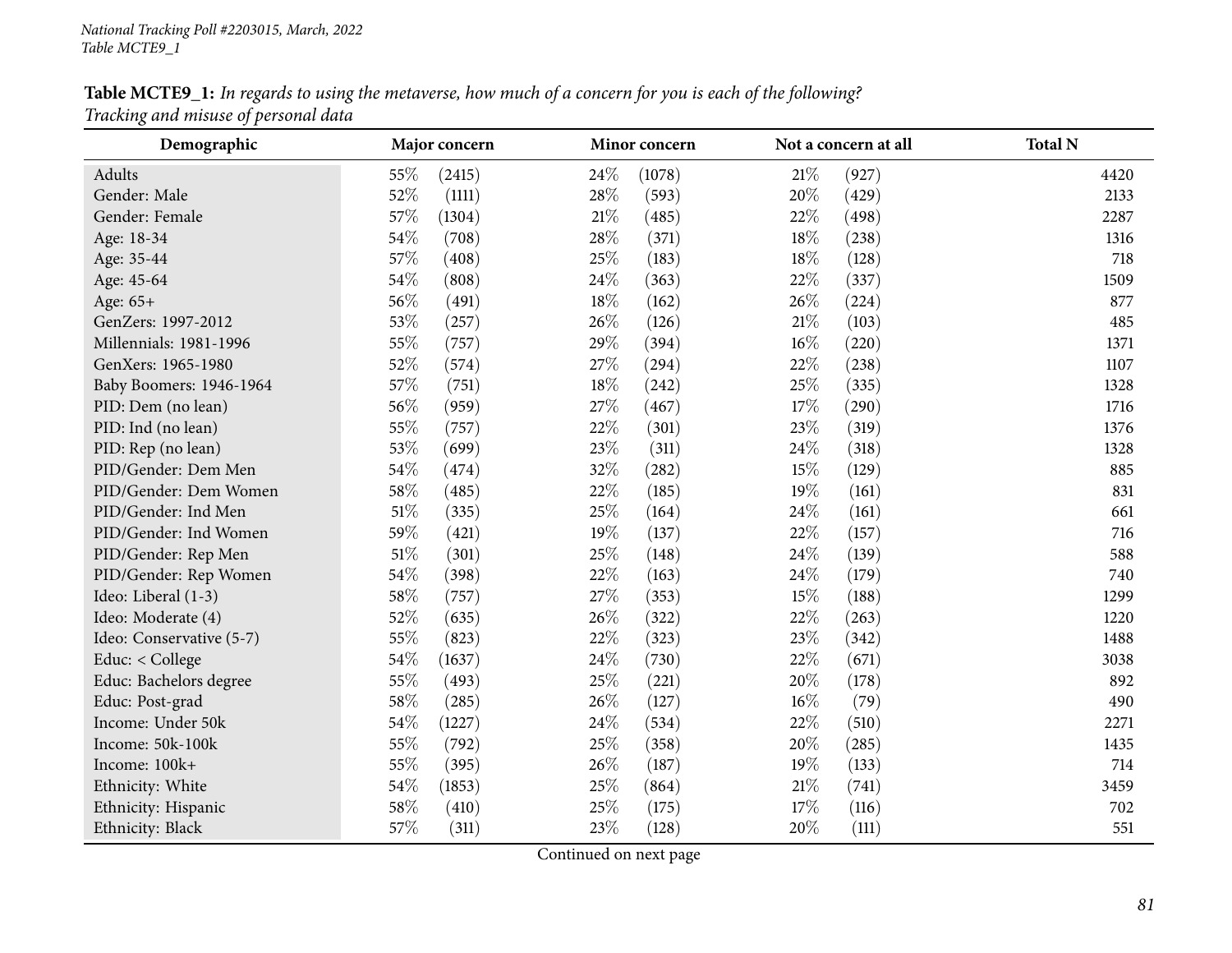| Table MCTE9_1: In regards to using the metaverse, how much of a concern for you is each of the following? |  |  |
|-----------------------------------------------------------------------------------------------------------|--|--|
| Tracking and misuse of personal data                                                                      |  |  |

| Demographic                          | Major concern   | Minor concern  | Not a concern at all | <b>Total N</b> |
|--------------------------------------|-----------------|----------------|----------------------|----------------|
| Adults                               | 55%<br>(2415)   | 24%<br>(1078)  | 21%<br>(927)         | 4420           |
| Ethnicity: Other                     | $61\%$<br>(250) | $21\%$<br>(85) | 18%<br>(75)          | 410            |
| All Christian                        | 55%<br>(1124)   | 24\%<br>(492)  | $21\%$<br>(417)      | 2034           |
| All Non-Christian                    | $61\%$<br>(212) | 26%<br>(91)    | 13%<br>(44)          | 347            |
| Atheist                              | 51\%<br>(84)    | 27%<br>(44)    | 23%<br>(37)          | 165            |
| Agnostic/Nothing in particular       | $51\%$<br>(575) | 25%<br>(285)   | 24\%<br>(276)        | 1137           |
| Something Else                       | 57%<br>(419)    | 22%<br>(165)   | $21\%$<br>(153)      | 737            |
| Religious Non-Protestant/Catholic    | $60\%$<br>(239) | 27%<br>(108)   | 13%<br>(53)          | 401            |
| Evangelical                          | 56%<br>(648)    | 25%<br>(293)   | 19%<br>(215)         | 1157           |
| Non-Evangelical                      | 56%<br>(855)    | 22%<br>(335)   | 22%<br>(342)         | 1533           |
| Community: Urban                     | 56%<br>(755)    | 27%<br>(370)   | $16\%$<br>(220)      | 1345           |
| Community: Suburban                  | 54\%<br>(1065)  | 23%<br>(451)   | 23%<br>(461)         | 1976           |
| Community: Rural                     | 54\%<br>(594)   | 23%<br>(258)   | 22%<br>(246)         | 1099           |
| Employ: Private Sector               | 55%<br>(761)    | 26%<br>(360)   | 19%<br>(269)         | 1390           |
| Employ: Government                   | 56%<br>(152)    | $31\%$<br>(83) | 14%<br>(37)          | 272            |
| Employ: Self-Employed                | $60\%$<br>(280) | 24%<br>(113)   | 15%<br>(70)          | 463            |
| Employ: Homemaker                    | 55%<br>(183)    | 26%<br>(84)    | 19%<br>(62)          | 329            |
| Employ: Student                      | 56%<br>(67)     | 30%<br>(36)    | 14\%<br>(17)         | 120            |
| Employ: Retired                      | 53%<br>(527)    | 20%<br>(198)   | 27\%<br>(268)        | 993            |
| Employ: Unemployed                   | 50%<br>(286)    | 26%<br>(147)   | 24\%<br>(138)        | 572            |
| Employ: Other                        | 57%<br>(160)    | 20%<br>(57)    | 23%<br>(65)          | 282            |
| Military HH: Yes                     | 57%<br>(361)    | 25%<br>(158)   | $18\%$<br>(113)      | 632            |
| Military HH: No                      | 54\%<br>(2053)  | 24%<br>(920)   | 22%<br>(815)         | 3788           |
| RD/WT: Right Direction               | 53%<br>(907)    | 28%<br>(479)   | 18%<br>(310)         | 1696           |
| RD/WT: Wrong Track                   | 55%<br>(1508)   | 22%<br>(599)   | 23\%<br>(617)        | 2724           |
| Biden Job Approve                    | 55%<br>(1101)   | 27%<br>(531)   | 18%<br>(357)         | 1989           |
| Biden Job Disapprove                 | 55%<br>(1213)   | 22%<br>(496)   | 23%<br>(501)         | 2210           |
| Biden Job Strongly Approve           | 57\%<br>(551)   | 27%<br>(257)   | $16\%$<br>(151)      | 959            |
| Biden Job Somewhat Approve           | 53%<br>(550)    | 27%<br>(274)   | 20%<br>(206)         | 1031           |
| Biden Job Somewhat Disapprove        | $54\%$<br>(333) | 28\%<br>(169)  | 18\%<br>(112)        | 614            |
| <b>Biden Job Strongly Disapprove</b> | 55%<br>(880)    | 20%<br>(326)   | 24\%<br>(389)        | 1596           |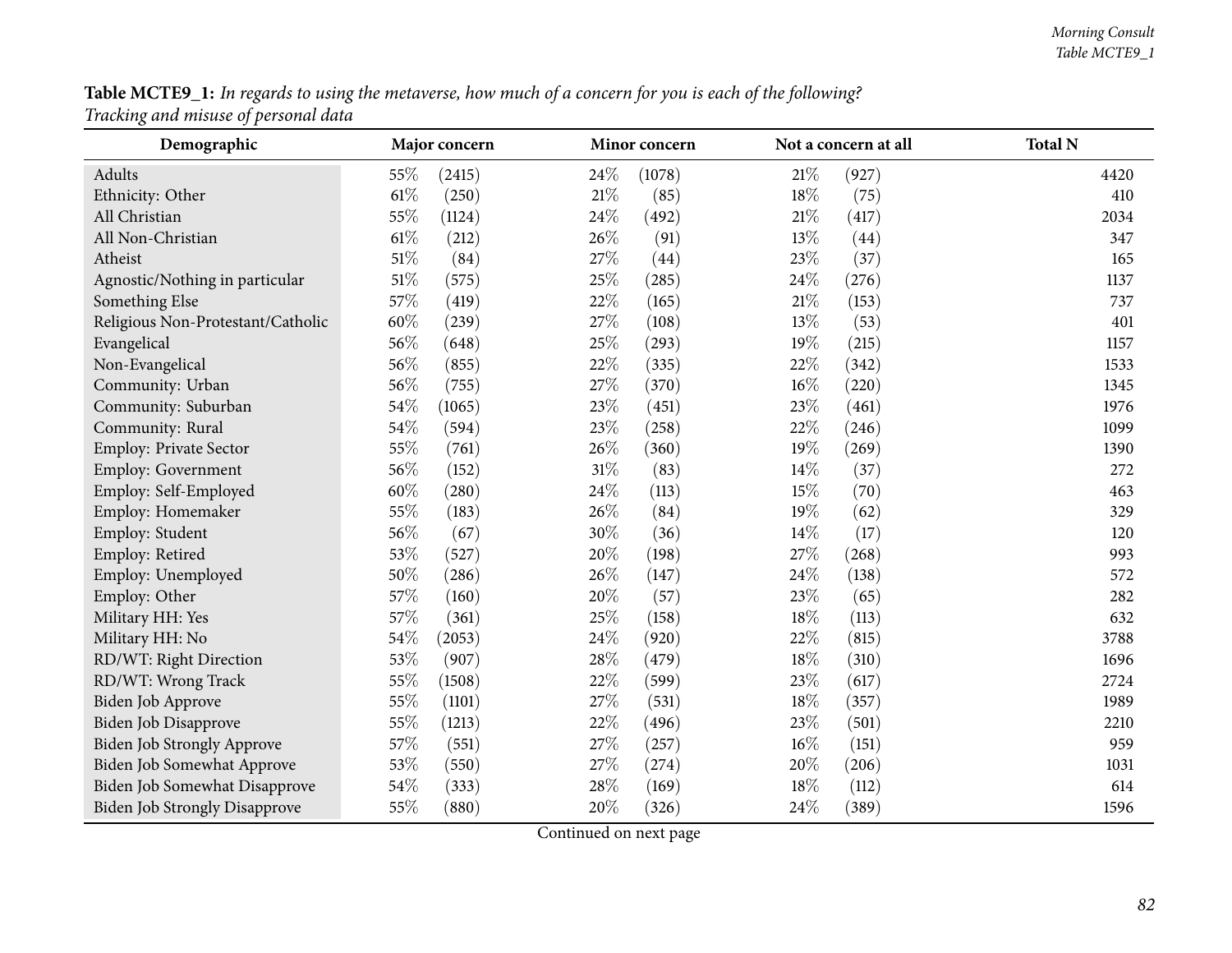# Table MCTE9\_1: In regards to using the metaverse, how much of a concern for you is each of the following? *Tracking and misuse of persona<sup>l</sup> data*

| Demographic                          | Major concern   | Minor concern   | Not a concern at all | <b>Total N</b> |
|--------------------------------------|-----------------|-----------------|----------------------|----------------|
| Adults                               | 55\%<br>(2415)  | 24%<br>(1078)   | 21%<br>(927)         | 4420           |
| Favorable of Biden                   | 56%<br>(1111)   | 26%<br>(525)    | 18%<br>(349)         | 1985           |
| Unfavorable of Biden                 | 55%<br>(1198)   | 23%<br>(494)    | 23\%<br>(497)        | 2189           |
| Very Favorable of Biden              | 60%<br>(587)    | 25%<br>(242)    | $16\%$<br>(155)      | 985            |
| Somewhat Favorable of Biden          | 52%<br>(524)    | 28%<br>(283)    | 19%<br>(193)         | 1000           |
| Somewhat Unfavorable of Biden        | 53%<br>(291)    | 29%<br>(159)    | 18%<br>(100)         | 550            |
| Very Unfavorable of Biden            | 55%<br>(907)    | $20\%$<br>(335) | 24%<br>(397)         | 1639           |
| #1 Issue: Economy                    | 56%<br>(1002)   | 24\%<br>(432)   | 19%<br>(340)         | 1774           |
| #1 Issue: Security                   | 52%<br>(361)    | 23%<br>(158)    | 25%<br>(173)         | 692            |
| #1 Issue: Health Care                | 52%<br>(280)    | 29%<br>(155)    | 20%<br>(109)         | 544            |
| #1 Issue: Medicare / Social Security | 53%<br>(266)    | 23%<br>(114)    | 25%<br>(125)         | 505            |
| #1 Issue: Women's Issues             | 54\%<br>(114)   | 27%<br>(56)     | 19%<br>(40)          | 210            |
| #1 Issue: Education                  | 50%<br>(89)     | 36%<br>(64)     | 13%<br>(24)          | 177            |
| #1 Issue: Energy                     | $61\%$<br>(182) | $21\%$<br>(62)  | 18%<br>(56)          | 300            |
| #1 Issue: Other                      | 55%<br>(121)    | $16\%$<br>(36)  | 29%<br>(62)          | 219            |
| 2020 Vote: Joe Biden                 | 57%<br>(1067)   | 26%<br>(481)    | 18%<br>(334)         | 1882           |
| 2020 Vote: Donald Trump              | 54%<br>(829)    | 22%<br>(340)    | 23%<br>(354)         | 1523           |
| 2020 Vote: Other                     | 57%<br>(79)     | 24%<br>(34)     | 19%<br>(27)          | 139            |
| 2020 Vote: Didn't Vote               | 50%<br>(440)    | 26%<br>(224)    | 24\%<br>(212)        | 876            |
| 2018 House Vote: Democrat            | 56%<br>(850)    | 27%<br>(415)    | $17\%$<br>(254)      | 1519           |
| 2018 House Vote: Republican          | 55%<br>(692)    | $21\%$<br>(266) | 23%<br>(292)         | 1250           |
| 2018 House Vote: Someone else        | $61\%$<br>(71)  | 18%<br>(21)     | 20%<br>(23)          | 115            |
| 2016 Vote: Hillary Clinton           | 56%<br>(795)    | 26%<br>(371)    | 17%<br>(245)         | 1412           |
| 2016 Vote: Donald Trump              | 55%<br>(748)    | 22%<br>(306)    | 23\%<br>(317)        | 1371           |
| 2016 Vote: Other                     | 58%<br>(126)    | $21\%$<br>(45)  | $21\%$<br>(46)       | 217            |
| 2016 Vote: Didn't Vote               | 53%<br>(745)    | 25%<br>(352)    | 23%<br>(319)         | 1415           |
| Voted in 2014: Yes                   | 56%<br>(1408)   | 24%<br>(598)    | 20%<br>(514)         | 2519           |
| Voted in 2014: No                    | 53%<br>(1007)   | $25\%$<br>(480) | 22%<br>(413)         | 1901           |
| 4-Region: Northeast                  | 55%<br>(436)    | 23%<br>(185)    | $21\%$<br>(170)      | 791            |
| 4-Region: Midwest                    | 55%<br>(508)    | 22%<br>(209)    | 23%<br>(212)         | 929            |
| 4-Region: South                      | 54%<br>(902)    | 25%<br>(406)    | 21%<br>(348)         | 1656           |
| 4-Region: West                       | 54%<br>(568)    | 27%<br>(279)    | 19%<br>(198)         | 1045           |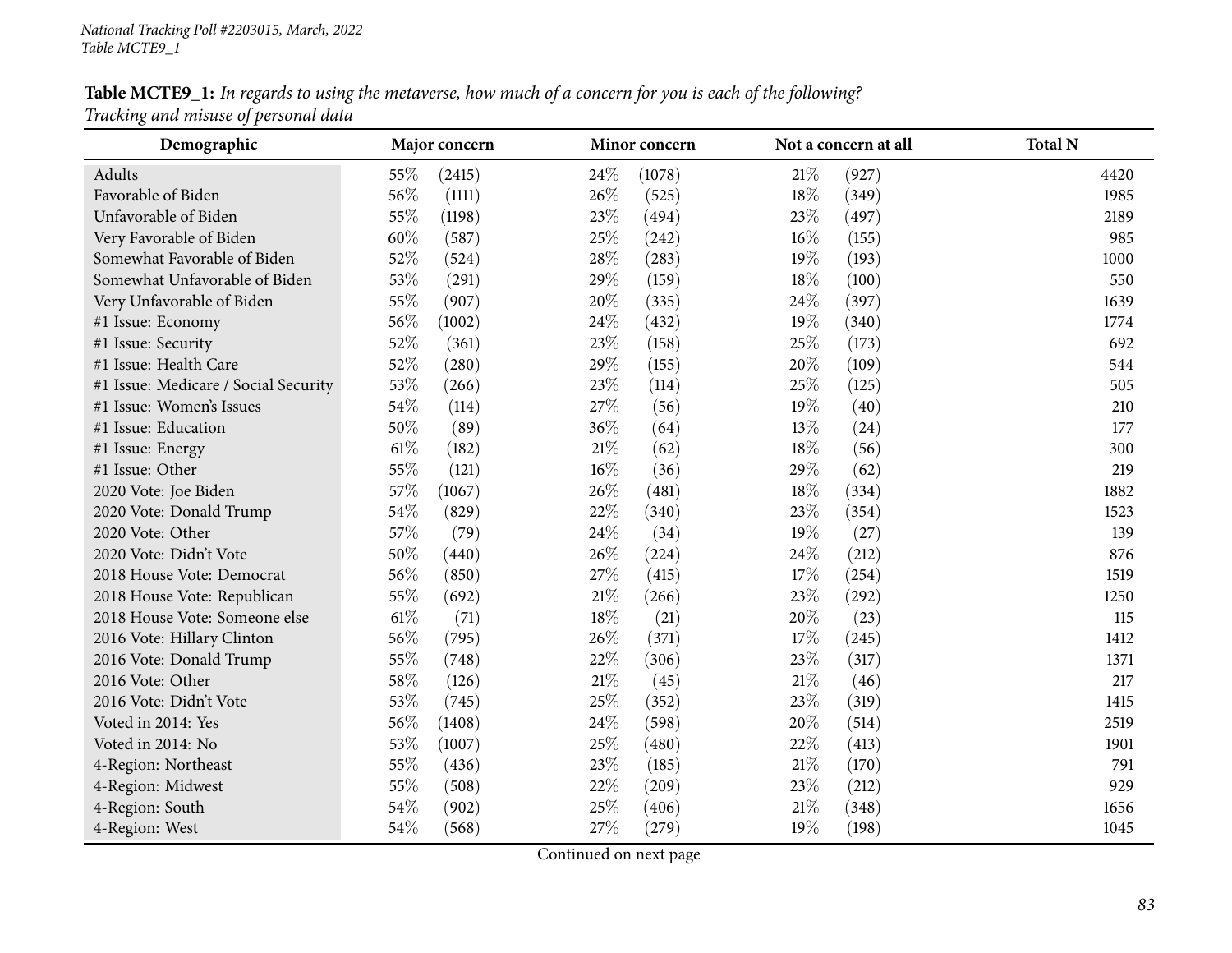| Demographic                    | <b>Major concern</b> | <b>Minor concern</b> | Not a concern at all | <b>Total N</b> |
|--------------------------------|----------------------|----------------------|----------------------|----------------|
| Adults                         | (2415)<br>55%        | $24\%$<br>(1078)     | 21%<br>(927)         | 4420           |
| 2203009                        | $54\%$<br>(1199)     | 25%<br>(549)         | 21%<br>(461)         | 2209           |
| 2203015                        | 55\%<br>(1216)       | $24\%$<br>(529)      | 21\%<br>(466)        | 2211           |
| Interest in the Metaverse      | $60\%$<br>(975)      | 31%<br>(498)         | $9\%$<br>(154)       | 1626           |
| Owns a VR Headset              | $59\%$<br>(463)      | 33\%<br>$^{'}262)$   | $8\%$<br>(60)        | 786            |
| 24+ Hours on Internet per Week | $55\%$<br>(969)      | $24\%$<br>(419)      | 21%<br>(364)         | 1752           |

Table MCTE9\_1: In regards to using the metaverse, how much of a concern for you is each of the following? *Tracking and misuse of persona<sup>l</sup> data*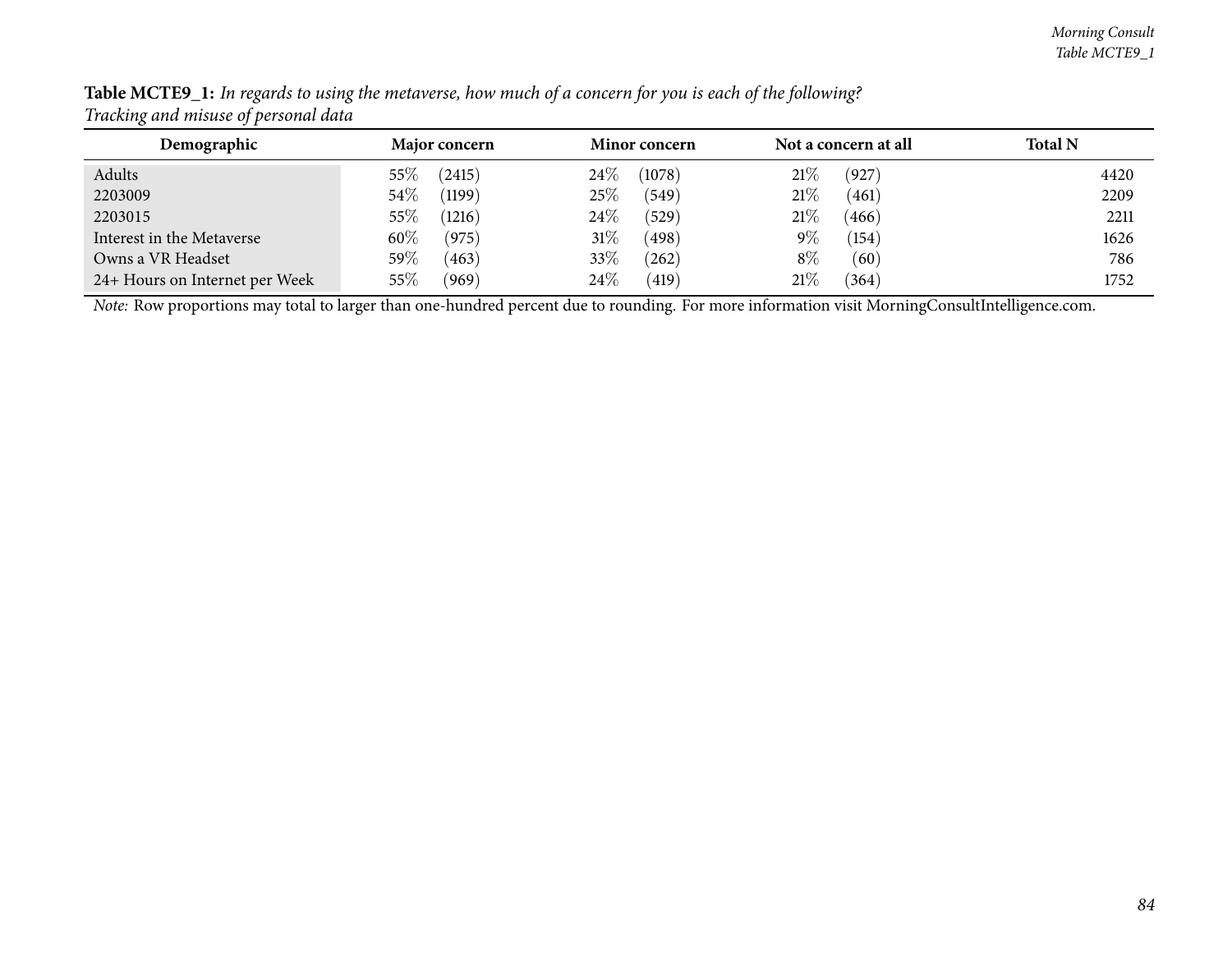Table MCTE9\_2: In regards to using the metaverse, how much of a concern for you is each of the following? *Personal safety*

| Demographic              | Major concern  | Minor concern   | Not a concern at all | <b>Total N</b> |
|--------------------------|----------------|-----------------|----------------------|----------------|
| Adults                   | 39%<br>(1740)  | 28\%<br>(1233)  | 33%<br>(1447)        | 4420           |
| Gender: Male             | 35%<br>(737)   | 30%<br>(631)    | 36%<br>(765)         | 2133           |
| Gender: Female           | 44\%<br>(1002) | 26\%<br>(602)   | 30%<br>(682)         | 2287           |
| Age: 18-34               | 44%<br>(581)   | 28\%<br>(373)   | 28\%<br>(363)        | 1316           |
| Age: 35-44               | 43%<br>(306)   | 30%<br>(219)    | 27%<br>(193)         | 718            |
| Age: 45-64               | 35%<br>(535)   | $28\%$<br>(415) | 37%<br>(559)         | 1509           |
| Age: 65+                 | 36%<br>(317)   | 26\%<br>(226)   | $38\%$<br>(333)      | 877            |
| GenZers: 1997-2012       | 42%<br>(206)   | 29%<br>(138)    | 29%<br>(141)         | 485            |
| Millennials: 1981-1996   | 44%<br>(607)   | 30%<br>(411)    | 26%<br>(352)         | 1371           |
| GenXers: 1965-1980       | 37%<br>(411)   | 27%<br>(297)    | 36%<br>(399)         | 1107           |
| Baby Boomers: 1946-1964  | 35%<br>(466)   | 27\%<br>(354)   | 38%<br>(508)         | 1328           |
| PID: Dem (no lean)       | 46%<br>(783)   | 28\%<br>(483)   | 26%<br>(450)         | 1716           |
| PID: Ind (no lean)       | 36%<br>(494)   | 28\%<br>(385)   | 36%<br>(497)         | 1376           |
| PID: Rep (no lean)       | 35%<br>(462)   | 28\%<br>(365)   | 38%<br>(500)         | 1328           |
| PID/Gender: Dem Men      | 45%<br>(398)   | $30\%$<br>(266) | 25%<br>(221)         | 885            |
| PID/Gender: Dem Women    | 46%<br>(385)   | 26\%<br>(217)   | 28%<br>(229)         | 831            |
| PID/Gender: Ind Men      | 26%<br>(169)   | 30%<br>(201)    | 44%<br>(292)         | 661            |
| PID/Gender: Ind Women    | 46%<br>(326)   | 26\%<br>(185)   | 29%<br>(205)         | 716            |
| PID/Gender: Rep Men      | 29%<br>(171)   | 28\%<br>(165)   | 43%<br>(252)         | 588            |
| PID/Gender: Rep Women    | 39%<br>(291)   | 27\%<br>(200)   | $34\%$<br>(248)      | 740            |
| Ideo: Liberal (1-3)      | 45%<br>(586)   | 29%<br>(374)    | 26%<br>(339)         | 1299           |
| Ideo: Moderate (4)       | 38%<br>(460)   | 30%<br>(370)    | 32%<br>(390)         | 1220           |
| Ideo: Conservative (5-7) | 36%<br>(538)   | 27\%<br>(398)   | 37%<br>(552)         | 1488           |
| Educ: < College          | 39%<br>(1188)  | $27\%$<br>(827) | $34\%$<br>(1023)     | 3038           |
| Educ: Bachelors degree   | 38%<br>(336)   | 30%<br>(266)    | 32%<br>(289)         | 892            |
| Educ: Post-grad          | 44%<br>(216)   | 28\%<br>(140)   | 27%<br>(135)         | 490            |
| Income: Under 50k        | 41%<br>(922)   | 26\%<br>(583)   | 34%<br>(767)         | 2271           |
| Income: 50k-100k         | 38%<br>(544)   | $31\%$<br>(442) | 31%<br>(448)         | 1435           |
| Income: 100k+            | 38%<br>(274)   | 29%<br>(208)    | 33%<br>(232)         | 714            |
| Ethnicity: White         | 37%<br>(1289)  | 29%<br>(997)    | 34%<br>(1173)        | 3459           |
| Ethnicity: Hispanic      | 50%<br>(350)   | 26\%<br>(183)   | 24%<br>(170)         | 702            |
| Ethnicity: Black         | 47%<br>(257)   | 23%<br>(128)    | 30%<br>(166)         | 551            |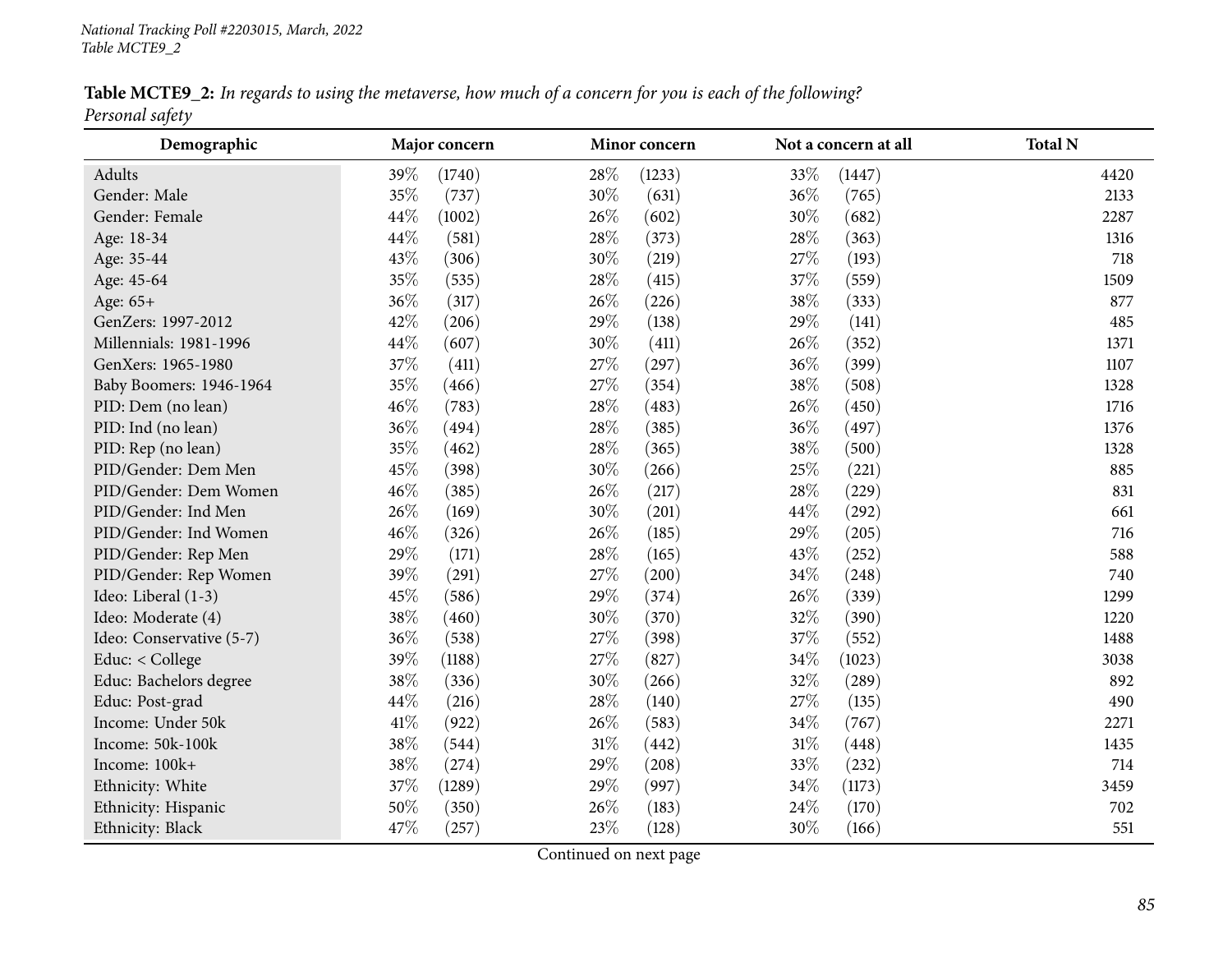Table MCTE9\_2: In regards to using the metaverse, how much of a concern for you is each of the following? *Personal safety*

| Demographic                          | Major concern   | Minor concern   | Not a concern at all | <b>Total N</b> |
|--------------------------------------|-----------------|-----------------|----------------------|----------------|
| Adults                               | 39\%<br>(1740)  | 28\%<br>(1233)  | 33%<br>(1447)        | 4420           |
| Ethnicity: Other                     | 47%<br>(193)    | 26\%<br>(108)   | 26%<br>(108)         | 410            |
| All Christian                        | 39%<br>(794)    | $28\%$<br>(577) | 33%<br>(663)         | 2034           |
| All Non-Christian                    | 49%<br>(171)    | 30%<br>(104)    | $21\%$<br>(73)       | 347            |
| Atheist                              | 29%<br>(48)     | 27\%<br>(45)    | 44\%<br>(72)         | 165            |
| Agnostic/Nothing in particular       | 36%<br>(405)    | 29%<br>(326)    | 36%<br>(406)         | 1137           |
| Something Else                       | 44%<br>(322)    | 25%<br>(182)    | 32%<br>(233)         | 737            |
| Religious Non-Protestant/Catholic    | 48\%<br>(191)   | 28\%<br>(114)   | 24\%<br>(96)         | 401            |
| Evangelical                          | 44%<br>(507)    | 27%<br>(311)    | 29%<br>(339)         | 1157           |
| Non-Evangelical                      | 38\%<br>(575)   | 28%<br>(429)    | 34%<br>(528)         | 1533           |
| Community: Urban                     | 46%<br>(623)    | 27%<br>(358)    | 27%<br>(364)         | 1345           |
| Community: Suburban                  | 36%<br>(713)    | 29%<br>(568)    | 35%<br>(695)         | 1976           |
| Community: Rural                     | $37\%$<br>(404) | $28\%$<br>(307) | $35\%$<br>(388)      | 1099           |
| Employ: Private Sector               | 38\%<br>(532)   | 30%<br>(419)    | 32%<br>(439)         | 1390           |
| Employ: Government                   | 49%<br>(134)    | 28\%<br>(75)    | 23%<br>(63)          | 272            |
| Employ: Self-Employed                | 46%<br>(211)    | $31\%$<br>(141) | 24\%<br>(111)        | 463            |
| Employ: Homemaker                    | 40%<br>(132)    | 29%<br>(95)     | $31\%$<br>(103)      | 329            |
| Employ: Student                      | 44%<br>(53)     | 28\%<br>(33)    | 28\%<br>(34)         | 120            |
| Employ: Retired                      | 35%<br>(349)    | 25%<br>(252)    | 40%<br>(392)         | 993            |
| Employ: Unemployed                   | 38\%<br>(220)   | 25%<br>(142)    | 37%<br>(209)         | 572            |
| Employ: Other                        | 39%<br>(110)    | 27%<br>(76)     | 34%<br>(97)          | 282            |
| Military HH: Yes                     | 41\%<br>(262)   | 27%<br>(169)    | 32%<br>(201)         | 632            |
| Military HH: No                      | 39%<br>(1478)   | 28%<br>(1064)   | 33%<br>(1247)        | 3788           |
| RD/WT: Right Direction               | 45%<br>(763)    | 29%<br>(488)    | 26%<br>(445)         | 1696           |
| RD/WT: Wrong Track                   | 36%<br>(977)    | 27%<br>(745)    | 37%<br>(1002)        | 2724           |
| Biden Job Approve                    | 44%<br>(878)    | 29%<br>(569)    | 27%<br>(542)         | 1989           |
| <b>Biden Job Disapprove</b>          | 35%<br>(778)    | 28%<br>(619)    | 37%<br>(813)         | 2210           |
| <b>Biden Job Strongly Approve</b>    | 49%<br>(466)    | 28%<br>(267)    | 24\%<br>(225)        | 959            |
| Biden Job Somewhat Approve           | 40%<br>(413)    | 29%<br>(301)    | $31\%$<br>(317)      | 1031           |
| Biden Job Somewhat Disapprove        | 36%<br>(220)    | 37%<br>(224)    | 28%<br>(170)         | 614            |
| <b>Biden Job Strongly Disapprove</b> | 35%<br>(558)    | 25%<br>(395)    | 40%<br>(643)         | 1596           |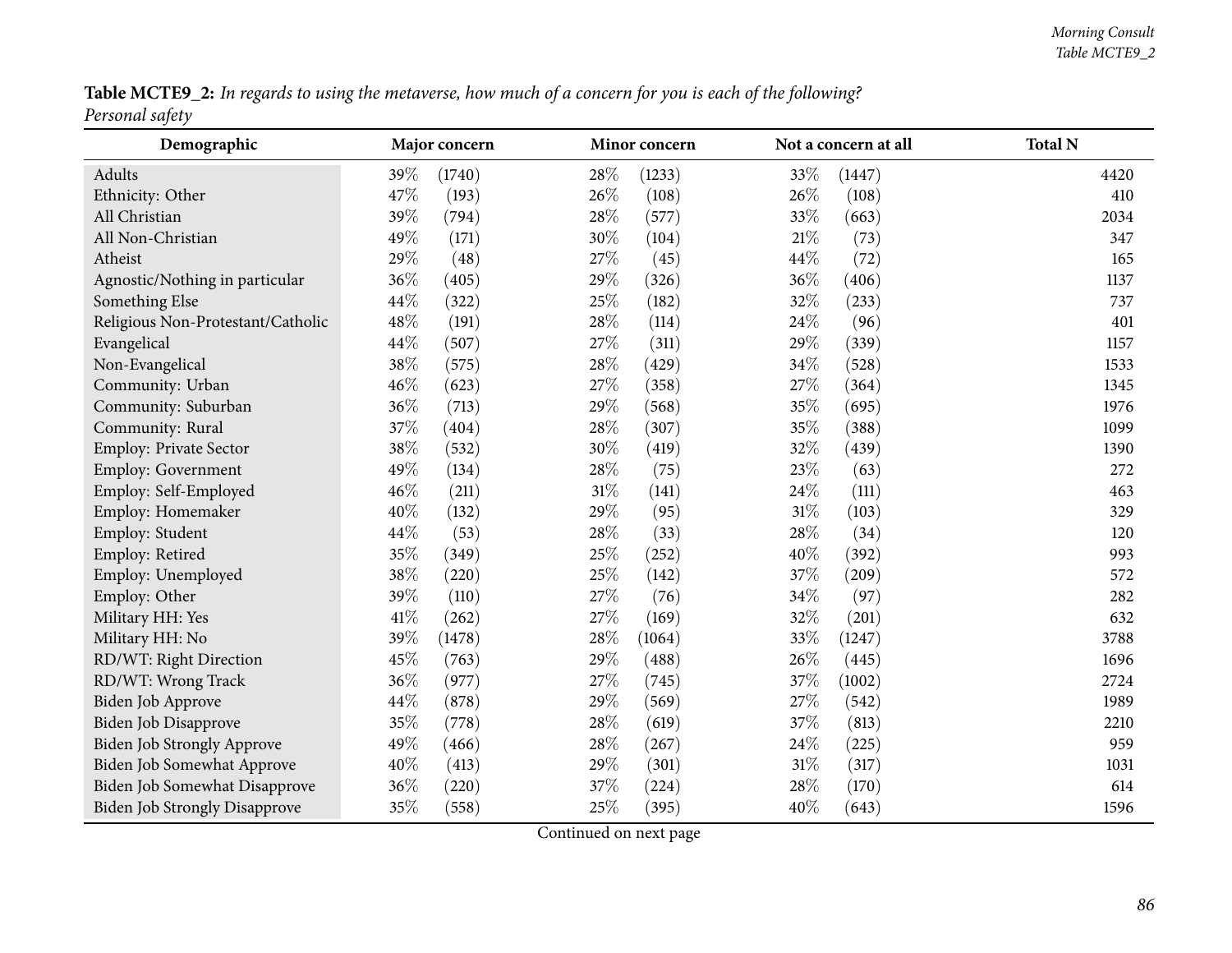Table MCTE9\_2: In regards to using the metaverse, how much of a concern for you is each of the following? *Personal safety*

| Demographic                          |        | Major concern |        | Minor concern |        | Not a concern at all | <b>Total N</b> |
|--------------------------------------|--------|---------------|--------|---------------|--------|----------------------|----------------|
| Adults                               | 39%    | (1740)        | 28\%   | (1233)        | 33%    | (1447)               | 4420           |
| Favorable of Biden                   | 44%    | (878)         | 29%    | (576)         | 27%    | (530)                | 1985           |
| Unfavorable of Biden                 | 36%    | (790)         | 27\%   | (599)         | 37%    | (800)                | 2189           |
| Very Favorable of Biden              | 50%    | (490)         | 27\%   | (270)         | 23%    | (225)                | 985            |
| Somewhat Favorable of Biden          | 39%    | (388)         | $31\%$ | (306)         | $31\%$ | (306)                | 1000           |
| Somewhat Unfavorable of Biden        | 39%    | (216)         | 34\%   | (185)         | $27\%$ | (149)                | 550            |
| Very Unfavorable of Biden            | 35%    | (574)         | 25%    | (414)         | 40%    | (651)                | 1639           |
| #1 Issue: Economy                    | 40%    | (714)         | $28\%$ | (497)         | 32%    | (563)                | 1774           |
| #1 Issue: Security                   | 35%    | (241)         | 27%    | (189)         | 38%    | (261)                | 692            |
| #1 Issue: Health Care                | 41\%   | (226)         | 30%    | (165)         | 28%    | (153)                | 544            |
| #1 Issue: Medicare / Social Security | 39%    | (197)         | 23%    | (115)         | 38%    | (193)                | 505            |
| #1 Issue: Women's Issues             | 46%    | (97)          | 29%    | (61)          | 24%    | (51)                 | 210            |
| #1 Issue: Education                  | 35%    | (62)          | 38%    | (68)          | 26%    | (47)                 | 177            |
| #1 Issue: Energy                     | $41\%$ | (122)         | 28\%   | (85)          | $31\%$ | (93)                 | 300            |
| #1 Issue: Other                      | 37%    | (81)          | 24\%   | (53)          | 39%    | (85)                 | 219            |
| 2020 Vote: Joe Biden                 | 44\%   | (821)         | 29%    | (550)         | 27%    | (510)                | 1882           |
| 2020 Vote: Donald Trump              | 34%    | (521)         | 27\%   | (413)         | 39%    | (589)                | 1523           |
| 2020 Vote: Other                     | 36%    | (50)          | 35%    | (48)          | 29%    | (41)                 | 139            |
| 2020 Vote: Didn't Vote               | 40%    | (347)         | 25%    | (222)         | 35%    | (307)                | 876            |
| 2018 House Vote: Democrat            | 43%    | (653)         | $30\%$ | (453)         | 27%    | (412)                | 1519           |
| 2018 House Vote: Republican          | 35%    | (434)         | 27\%   | (336)         | 38%    | (479)                | 1250           |
| 2018 House Vote: Someone else        | 43%    | (50)          | 23%    | (26)          | 34%    | (39)                 | 115            |
| 2016 Vote: Hillary Clinton           | 44\%   | (622)         | 29%    | (404)         | 27%    | (385)                | 1412           |
| 2016 Vote: Donald Trump              | 35%    | (474)         | 27\%   | (376)         | $38\%$ | (520)                | 1371           |
| 2016 Vote: Other                     | 33%    | (72)          | 29%    | (63)          | 38%    | (82)                 | 217            |
| 2016 Vote: Didn't Vote               | 40%    | (569)         | 27%    | (388)         | 32%    | (458)                | 1415           |
| Voted in 2014: Yes                   | 39%    | (979)         | 28\%   | (699)         | 33%    | (842)                | 2519           |
| Voted in 2014: No                    | 40%    | (761)         | 28\%   | (534)         | 32%    | (605)                | 1901           |
| 4-Region: Northeast                  | 42%    | (333)         | 27%    | (216)         | $31\%$ | (242)                | 791            |
| 4-Region: Midwest                    | 38%    | (350)         | 27\%   | (249)         | 35%    | (329)                | 929            |
| 4-Region: South                      | 39%    | (647)         | 27%    | (450)         | 34%    | (559)                | 1656           |
| 4-Region: West                       | 39%    | (410)         | 30%    | (318)         | 30%    | (317)                | 1045           |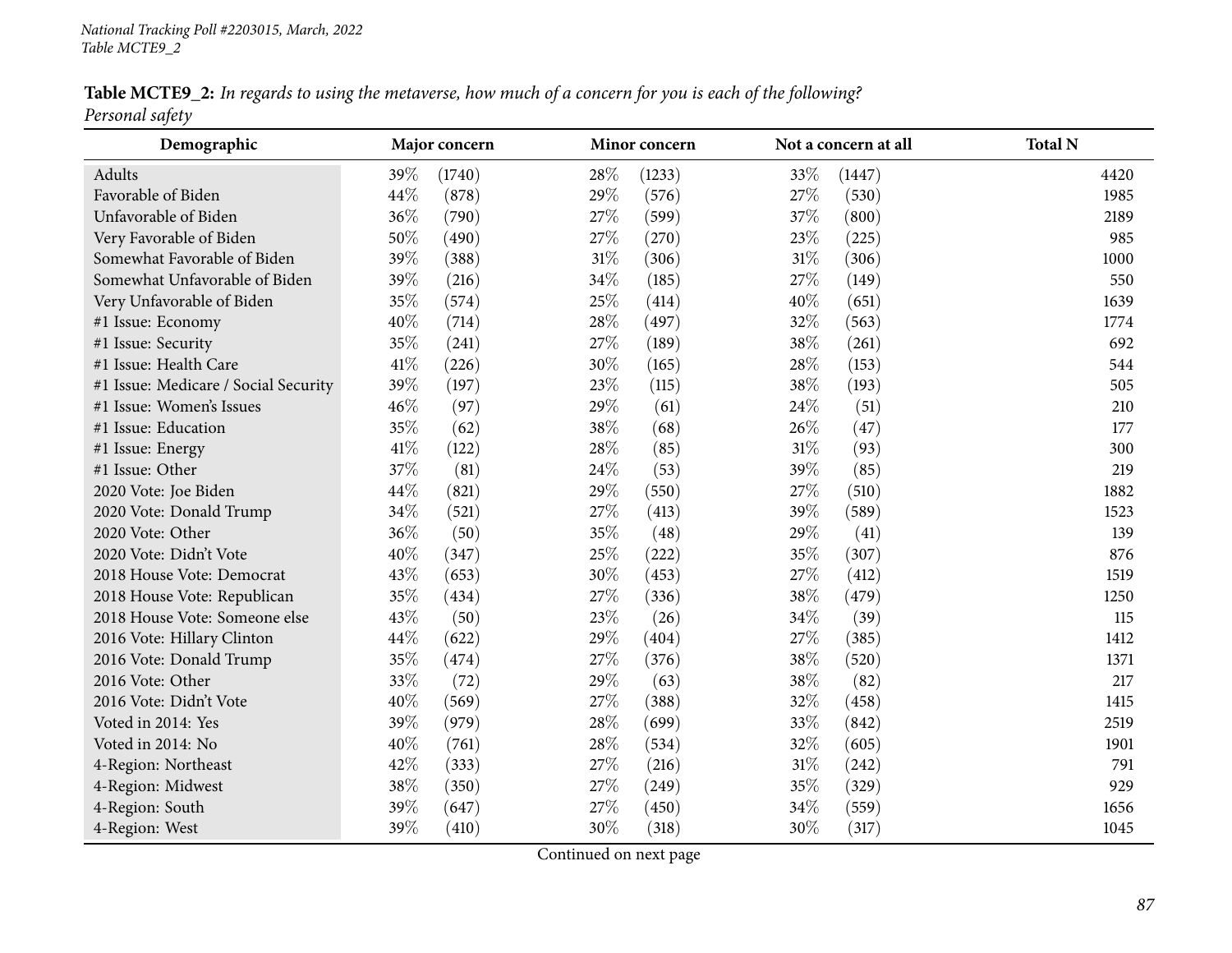| Demographic                    | <b>Major concern</b> | <b>Minor concern</b> | Not a concern at all | <b>Total N</b> |
|--------------------------------|----------------------|----------------------|----------------------|----------------|
| Adults                         | (1740)<br>39%        | 28%<br>(1233)        | 33\%<br>(1447)       | 4420           |
| 2203009                        | $39\%$<br>(851)      | 28\%<br>(608)        | 34\%<br>(750)        | 2209           |
| 2203015                        | $40\%$<br>(889)      | 28%<br>(625)         | 32%<br>(697)         | 2211           |
| Interest in the Metaverse      | 49\%<br>(796)        | 32%<br>(519)         | 19 $\%$<br>(311)     | 1626           |
| Owns a VR Headset              | $50\%$<br>(396)      | 33%<br>257           | $17\%$<br>(133)      | 786            |
| 24+ Hours on Internet per Week | $38\%$<br>662        | 27%<br>474           | 35%<br>(616)         | 1752           |

Table MCTE9\_2: In regards to using the metaverse, how much of a concern for you is each of the following? *Personal safety*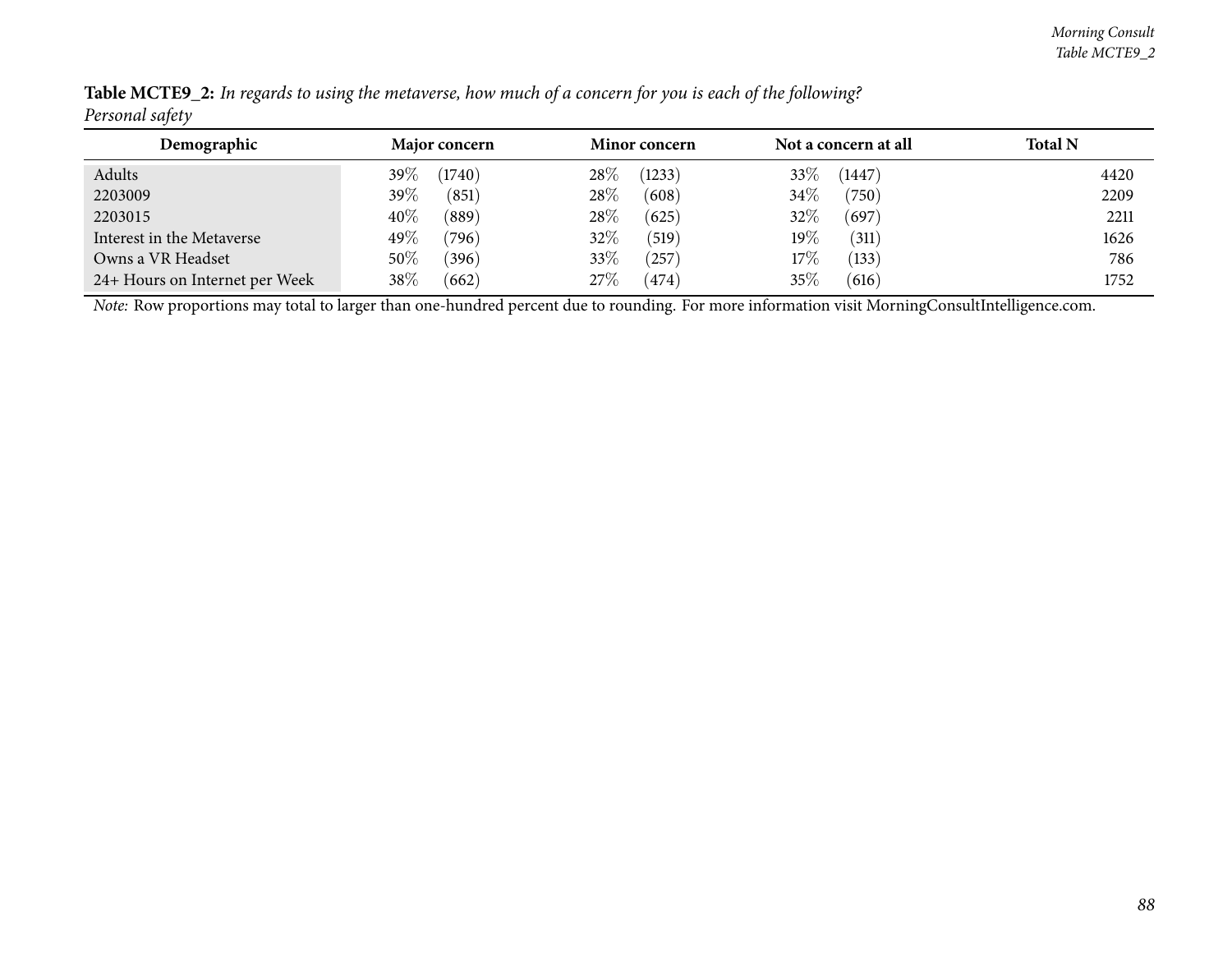# Table MCTE9\_3: In regards to using the metaverse, how much of a concern for you is each of the following? *Motion sickness from virtual reality headsets*

| Demographic              | Major concern |        |        | Minor concern |        | Not a concern at all | <b>Total N</b> |
|--------------------------|---------------|--------|--------|---------------|--------|----------------------|----------------|
| Adults                   | 29%           | (1269) | $31\%$ | (1353)        | $41\%$ | (1798)               | 4420           |
| Gender: Male             | 26%           | (557)  | $31\%$ | (667)         | 43%    | (909)                | 2133           |
| Gender: Female           | $31\%$        | (712)  | 30%    | (686)         | 39%    | (889)                | 2287           |
| Age: 18-34               | 33%           | (440)  | 33%    | (434)         | 34\%   | (443)                | 1316           |
| Age: 35-44               | 32%           | (230)  | 34%    | (247)         | 34%    | (242)                | 718            |
| Age: 45-64               | 25%           | (380)  | $31\%$ | (463)         | 44%    | (666)                | 1509           |
| Age: 65+                 | 25%           | (219)  | 24\%   | (210)         | $51\%$ | (448)                | 877            |
| GenZers: 1997-2012       | 33%           | (161)  | 30%    | (145)         | 37%    | (179)                | 485            |
| Millennials: 1981-1996   | 33%           | (459)  | 35%    | (484)         | $31\%$ | (428)                | 1371           |
| GenXers: 1965-1980       | 26%           | (285)  | $31\%$ | (343)         | 43%    | (479)                | 1107           |
| Baby Boomers: 1946-1964  | 25%           | (327)  | 27%    | (353)         | 49%    | (648)                | 1328           |
| PID: Dem (no lean)       | 32%           | (553)  | 33%    | (565)         | 35%    | (599)                | 1716           |
| PID: Ind (no lean)       | 27%           | (371)  | 30%    | (414)         | 43%    | (591)                | 1376           |
| PID: Rep (no lean)       | 26%           | (345)  | 28\%   | (374)         | 46%    | (608)                | 1328           |
| PID/Gender: Dem Men      | 34%           | (301)  | 33%    | (294)         | 33%    | (290)                | 885            |
| PID/Gender: Dem Women    | 30%           | (252)  | 33%    | (271)         | 37%    | (309)                | 831            |
| PID/Gender: Ind Men      | $21\%$        | (138)  | 29%    | (195)         | 50%    | (328)                | 661            |
| PID/Gender: Ind Women    | 33%           | (233)  | $31\%$ | (219)         | 37%    | (263)                | 716            |
| PID/Gender: Rep Men      | 20%           | (118)  | 30%    | (179)         | 50%    | (291)                | 588            |
| PID/Gender: Rep Women    | $31\%$        | (227)  | 26%    | (195)         | 43%    | (317)                | 740            |
| Ideo: Liberal (1-3)      | $31\%$        | (408)  | 35%    | (448)         | 34%    | (442)                | 1299           |
| Ideo: Moderate (4)       | 26%           | (320)  | 32%    | (393)         | 42%    | (508)                | 1220           |
| Ideo: Conservative (5-7) | 29%           | (434)  | 27%    | (408)         | 43%    | (647)                | 1488           |
| Educ: < College          | 27%           | (828)  | $30\%$ | (918)         | 43%    | (1292)               | 3038           |
| Educ: Bachelors degree   | 30%           | (270)  | $31\%$ | (272)         | 39%    | (349)                | 892            |
| Educ: Post-grad          | 35%           | (171)  | 33%    | (162)         | 32%    | (157)                | 490            |
| Income: Under 50k        | 27%           | (624)  | 29%    | (670)         | 43%    | (978)                | 2271           |
| Income: 50k-100k         | 29%           | (422)  | 33%    | (472)         | 38%    | (540)                | 1435           |
| Income: 100k+            | $31\%$        | (223)  | 30%    | (211)         | 39%    | (280)                | 714            |
| Ethnicity: White         | 27%           | (948)  | $31\%$ | (1083)        | 41\%   | (1428)               | 3459           |
| Ethnicity: Hispanic      | 36%           | (252)  | 36%    | (255)         | 28%    | (195)                | 702            |
| Ethnicity: Black         | 34\%          | (188)  | 24\%   | (135)         | 41%    | (228)                | 551            |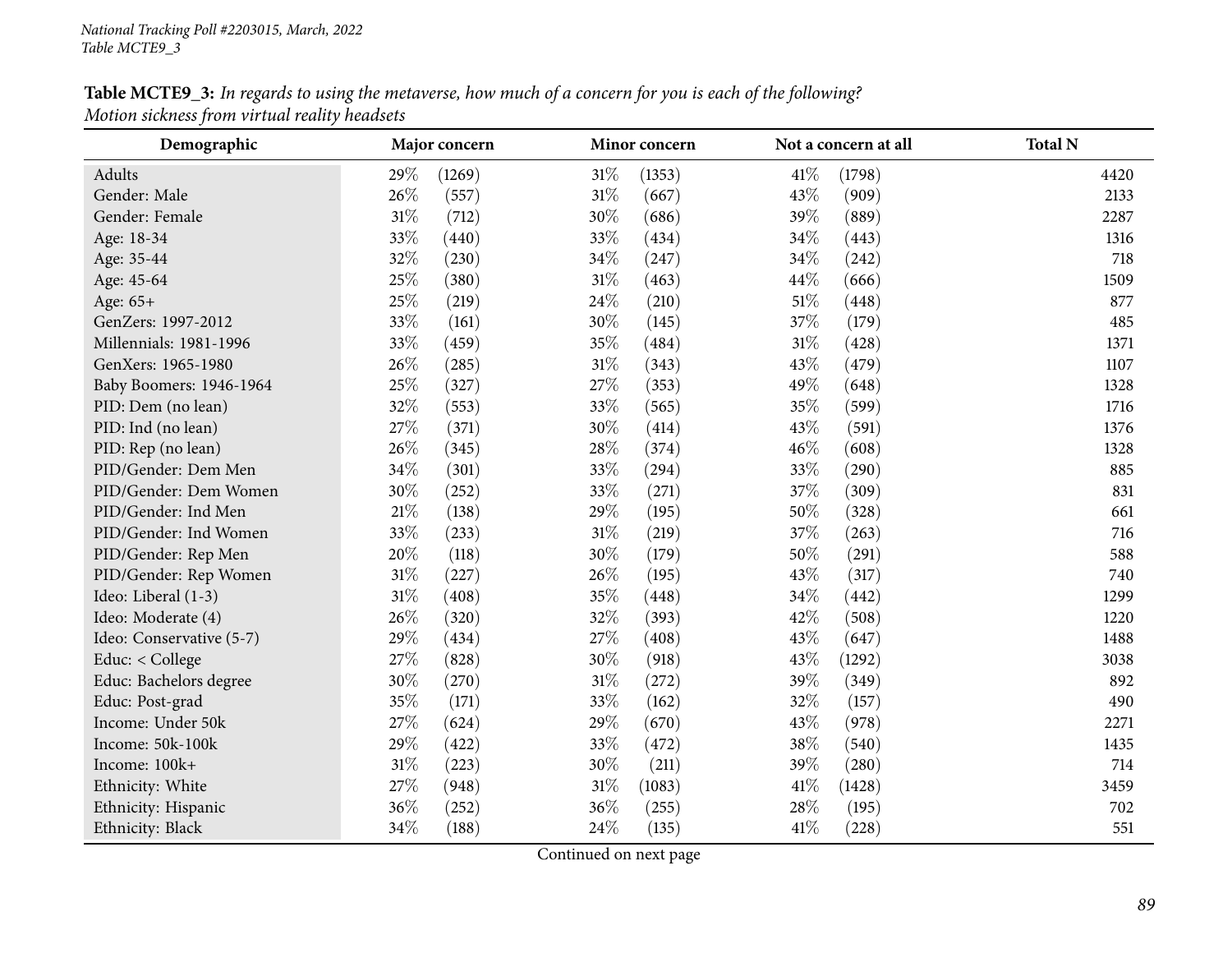**Table MCTE9\_3:** In regards to using the metaverse, how much of a concern for you is each of the following? *Motion sickness from virtual reality headsets*

| Demographic                          | Major concern |        |        | Minor concern |        | Not a concern at all | <b>Total N</b> |
|--------------------------------------|---------------|--------|--------|---------------|--------|----------------------|----------------|
| Adults                               | 29%           | (1269) | 31%    | (1353)        | 41\%   | (1798)               | 4420           |
| Ethnicity: Other                     | 32%           | (133)  | 33%    | (135)         | 35%    | (142)                | 410            |
| All Christian                        | 28%           | (579)  | 29%    | (599)         | 42%    | (856)                | 2034           |
| All Non-Christian                    | 42%           | (147)  | 34\%   | (119)         | 24\%   | (82)                 | 347            |
| Atheist                              | 24%           | (40)   | 36%    | (60)          | 39%    | (65)                 | 165            |
| Agnostic/Nothing in particular       | 25%           | (286)  | 32%    | (359)         | 43%    | (493)                | 1137           |
| Something Else                       | 30%           | (218)  | 29%    | (216)         | 41\%   | (304)                | 737            |
| Religious Non-Protestant/Catholic    | 42%           | (168)  | 33%    | (131)         | 25%    | (101)                | 401            |
| Evangelical                          | 31%           | (360)  | 30%    | (343)         | 39%    | (454)                | 1157           |
| Non-Evangelical                      | 26%           | (406)  | 29%    | (447)         | 44\%   | (680)                | 1533           |
| Community: Urban                     | 36%           | (484)  | $31\%$ | (411)         | 33%    | (449)                | 1345           |
| Community: Suburban                  | 25%           | (493)  | 31%    | (615)         | 44\%   | (868)                | 1976           |
| Community: Rural                     | 27%           | (291)  | 30%    | (327)         | 44%    | (481)                | 1099           |
| Employ: Private Sector               | 29%           | (400)  | 34%    | (475)         | 37%    | (515)                | 1390           |
| <b>Employ: Government</b>            | 33%           | (91)   | 36%    | (96)          | $31\%$ | (84)                 | 272            |
| Employ: Self-Employed                | 35%           | (161)  | 35%    | (161)         | 30%    | (141)                | 463            |
| Employ: Homemaker                    | 31%           | (103)  | 30%    | (98)          | 39%    | (129)                | 329            |
| Employ: Student                      | 34%           | (41)   | 30\%   | (36)          | 36\%   | (43)                 | 120            |
| Employ: Retired                      | 24%           | (241)  | 25\%   | (245)         | $51\%$ | (507)                | 993            |
| Employ: Unemployed                   | 28%           | (162)  | 28%    | (161)         | 43%    | (248)                | 572            |
| Employ: Other                        | 25%           | (70)   | 29%    | (81)          | 47%    | (132)                | 282            |
| Military HH: Yes                     | 28%           | (175)  | $31\%$ | (193)         | 42%    | (264)                | 632            |
| Military HH: No                      | 29%           | (1094) | 31%    | (1159)        | 41\%   | (1535)               | 3788           |
| RD/WT: Right Direction               | 34%           | (568)  | 32%    | (540)         | 35%    | (587)                | 1696           |
| RD/WT: Wrong Track                   | 26%           | (701)  | 30%    | (812)         | 44\%   | (1211)               | 2724           |
| Biden Job Approve                    | 32%           | (630)  | 33%    | (656)         | 35%    | (704)                | 1989           |
| Biden Job Disapprove                 | 26%           | (583)  | 29%    | (649)         | 44%    | (977)                | 2210           |
| <b>Biden Job Strongly Approve</b>    | 38%           | (368)  | 30%    | (290)         | $31\%$ | (301)                | 959            |
| Biden Job Somewhat Approve           | $25\%$        | (262)  | 35%    | (366)         | 39%    | (403)                | 1031           |
| Biden Job Somewhat Disapprove        | $28\%$        | (173)  | 36%    | (220)         | 36%    | (221)                | 614            |
| <b>Biden Job Strongly Disapprove</b> | 26%           | (410)  | 27%    | (429)         | 47%    | (756)                | 1596           |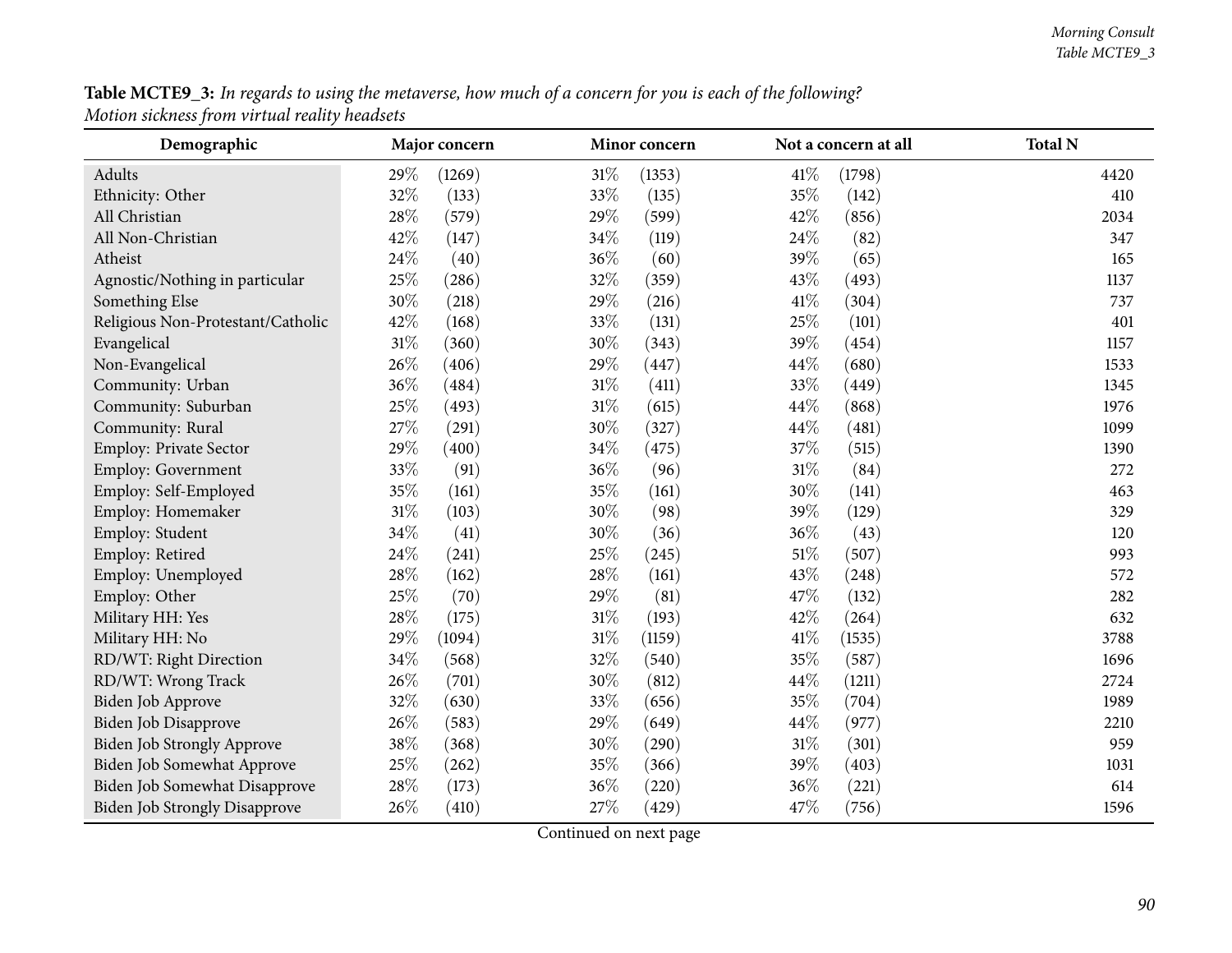# Table MCTE9\_3: In regards to using the metaverse, how much of a concern for you is each of the following? *Motion sickness from virtual reality headsets*

| Demographic                          |        | Major concern |        | Minor concern |      | Not a concern at all | <b>Total N</b> |
|--------------------------------------|--------|---------------|--------|---------------|------|----------------------|----------------|
| Adults                               | 29%    | (1269)        | $31\%$ | (1353)        | 41\% | (1798)               | 4420           |
| Favorable of Biden                   | 32%    | (644)         | 33%    | (646)         | 35%  | (695)                | 1985           |
| Unfavorable of Biden                 | 26%    | (566)         | 30%    | (660)         | 44%  | (963)                | 2189           |
| Very Favorable of Biden              | 39%    | (384)         | 29%    | (287)         | 32%  | (314)                | 985            |
| Somewhat Favorable of Biden          | 26%    | (260)         | 36%    | (359)         | 38%  | (382)                | 1000           |
| Somewhat Unfavorable of Biden        | 27%    | (149)         | 35%    | (194)         | 38%  | (207)                | 550            |
| Very Unfavorable of Biden            | 25%    | (417)         | 28%    | (466)         | 46%  | (756)                | 1639           |
| #1 Issue: Economy                    | 28\%   | (501)         | $31\%$ | (552)         | 41\% | (720)                | 1774           |
| #1 Issue: Security                   | 27%    | (189)         | 26%    | (179)         | 47%  | (323)                | 692            |
| #1 Issue: Health Care                | 27%    | (149)         | 39%    | (212)         | 34%  | (183)                | 544            |
| #1 Issue: Medicare / Social Security | 29%    | (145)         | 27%    | (138)         | 44%  | (222)                | 505            |
| #1 Issue: Women's Issues             | 34\%   | (71)          | 32%    | (67)          | 34%  | (71)                 | 210            |
| #1 Issue: Education                  | 33%    | (59)          | 35%    | (61)          | 32%  | (57)                 | 177            |
| #1 Issue: Energy                     | 32%    | (97)          | $31\%$ | (92)          | 37%  | (112)                | 300            |
| #1 Issue: Other                      | 26%    | (57)          | 23%    | (51)          | 50%  | (110)                | 219            |
| 2020 Vote: Joe Biden                 | $31\%$ | (587)         | 33%    | (616)         | 36%  | (680)                | 1882           |
| 2020 Vote: Donald Trump              | 26%    | (390)         | 29%    | (440)         | 45%  | (692)                | 1523           |
| 2020 Vote: Other                     | 28\%   | (39)          | 32%    | (44)          | 40%  | (56)                 | 139            |
| 2020 Vote: Didn't Vote               | 29%    | (253)         | 29%    | (253)         | 42%  | (370)                | 876            |
| 2018 House Vote: Democrat            | 30%    | (462)         | 33%    | (507)         | 36%  | (550)                | 1519           |
| 2018 House Vote: Republican          | 25%    | (317)         | 29%    | (360)         | 46%  | (572)                | 1250           |
| 2018 House Vote: Someone else        | 35%    | (41)          | 24%    | (27)          | 41\% | (47)                 | 115            |
| 2016 Vote: Hillary Clinton           | $31\%$ | (433)         | 33%    | (462)         | 37%  | (517)                | 1412           |
| 2016 Vote: Donald Trump              | 25%    | (343)         | 29%    | (402)         | 46%  | (626)                | 1371           |
| 2016 Vote: Other                     | 24%    | (52)          | 29%    | (63)          | 47%  | (102)                | 217            |
| 2016 Vote: Didn't Vote               | $31\%$ | (440)         | 30%    | (424)         | 39%  | (552)                | 1415           |
| Voted in 2014: Yes                   | 28\%   | (695)         | 30%    | (765)         | 42%  | (1060)               | 2519           |
| Voted in 2014: No                    | 30%    | (574)         | $31\%$ | (588)         | 39%  | (739)                | 1901           |
| 4-Region: Northeast                  | $31\%$ | (248)         | 30%    | (237)         | 39%  | (305)                | 791            |
| 4-Region: Midwest                    | 27%    | (254)         | 29%    | (271)         | 44\% | (404)                | 929            |
| 4-Region: South                      | 27%    | (451)         | 29%    | (488)         | 43%  | (717)                | 1656           |
| 4-Region: West                       | 30%    | (316)         | 34%    | (356)         | 36%  | (372)                | 1045           |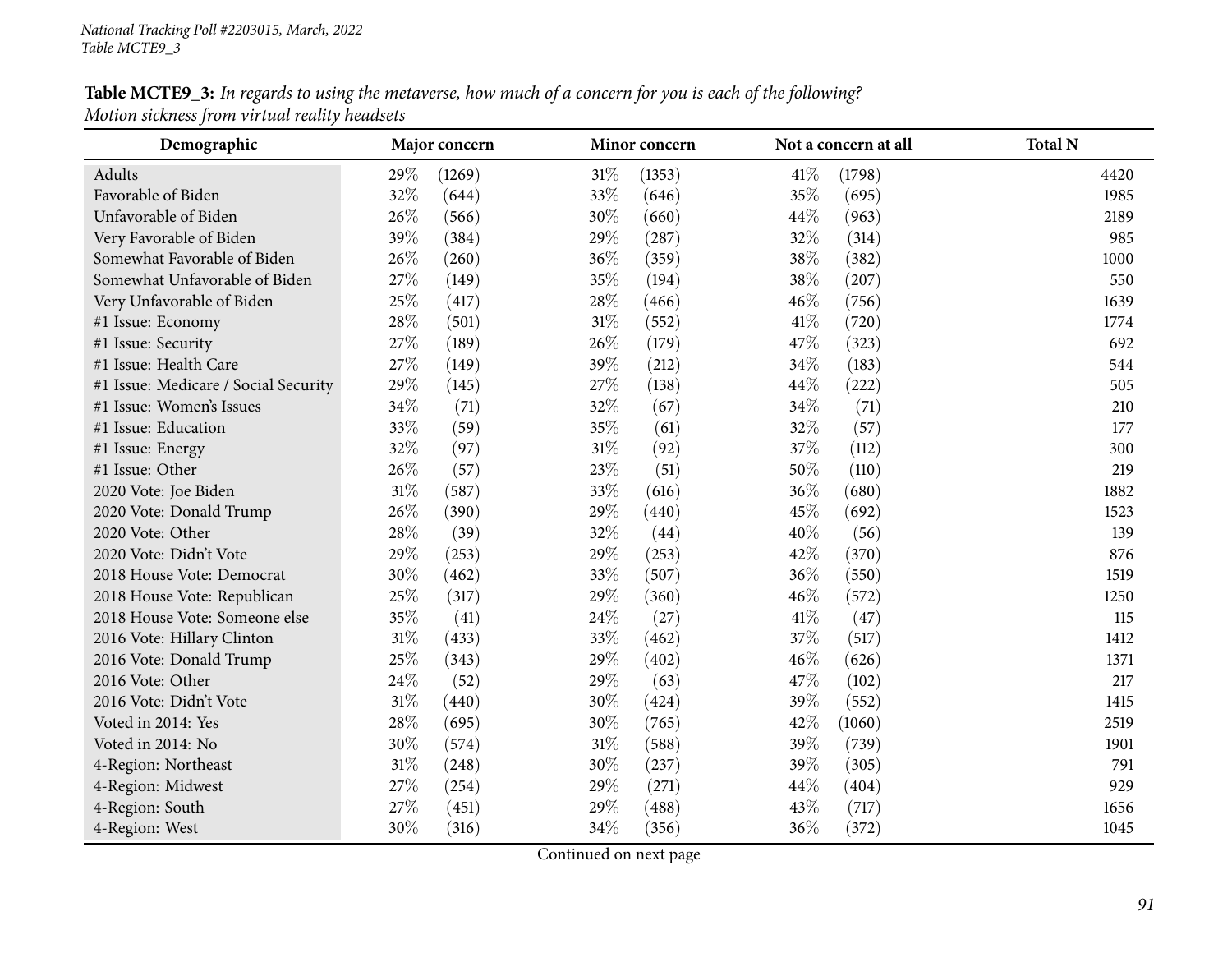| Demographic                    | Major concern     | <b>Minor concern</b> | Not a concern at all | <b>Total N</b> |
|--------------------------------|-------------------|----------------------|----------------------|----------------|
| Adults                         | (1269)<br>29 $\%$ | 31%<br>(1353)        | 41\%<br>(1798)       | 4420           |
| 2203009                        | 29\%<br>(633)     | 30%<br>(666)         | 41\%<br>(909)        | 2209           |
| 2203015                        | 29\%<br>(635)     | 31\%<br>(686)        | 40%<br>(889)         | 2211           |
| Interest in the Metaverse      | 37%<br>(596)      | 37%<br>(596)         | 27\%<br>(435)        | 1626           |
| Owns a VR Headset              | 42\%<br>(332)     | 38\%<br>$^{'}298)$   | 20%<br>(156)         | 786            |
| 24+ Hours on Internet per Week | $25\%$<br>(441)   | 30%<br>(523)         | 45\%<br>(788)        | 1752           |

Table MCTE9\_3: In regards to using the metaverse, how much of a concern for you is each of the following? *Motion sickness from virtual reality headsets*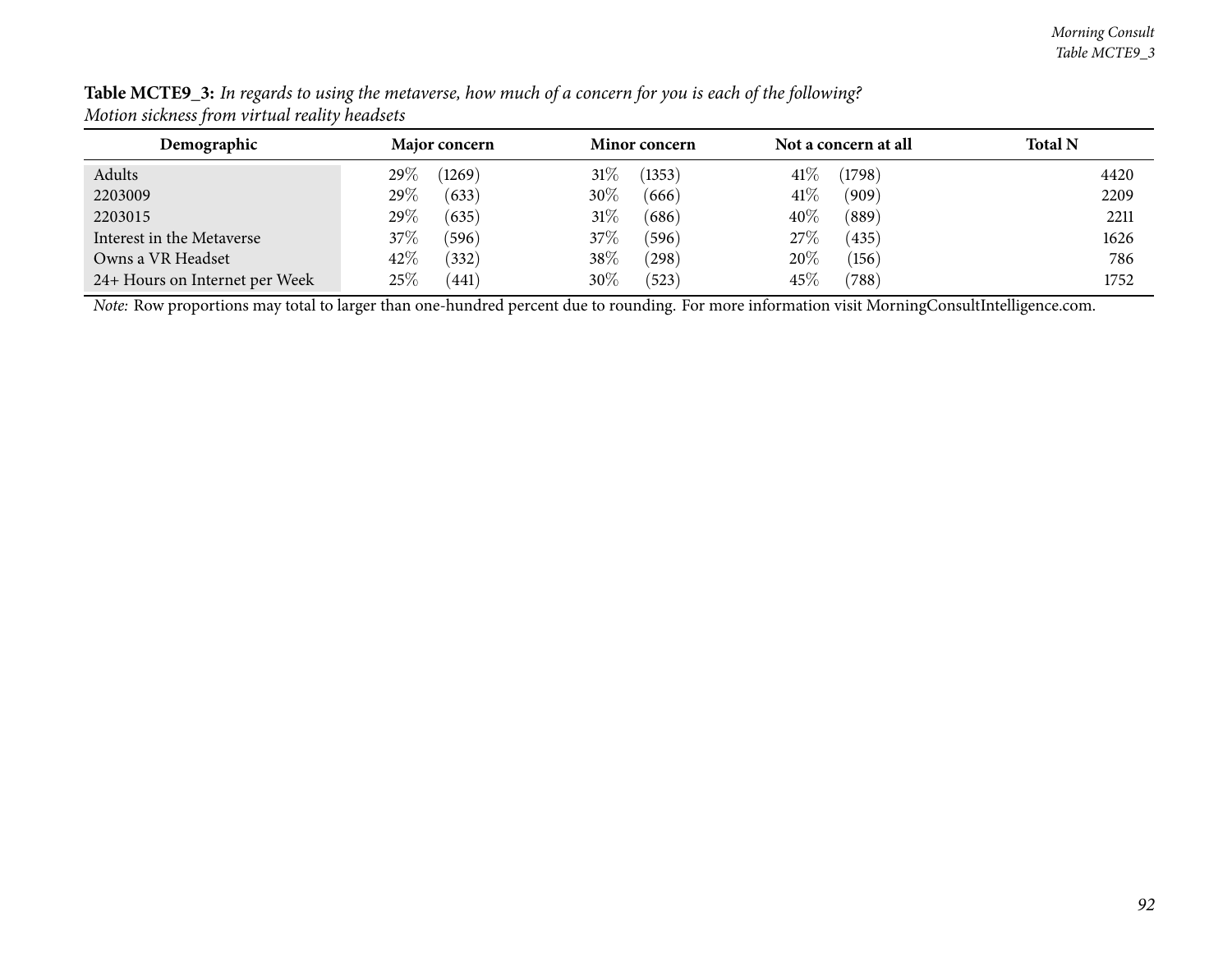Table MCTE9\_4: In regards to using the metaverse, how much of a concern for you is each of the following? *Online abuse and cyberbullying*

| Demographic              | Major concern | Minor concern  | Not a concern at all | <b>Total N</b> |  |
|--------------------------|---------------|----------------|----------------------|----------------|--|
| Adults                   | 44%<br>(1927) | 26\%<br>(1158) | 30%<br>(1334)        | 4420           |  |
| Gender: Male             | 39%<br>(827)  | 28%<br>(594)   | 33%<br>(712)         | 2133           |  |
| Gender: Female           | 48%<br>(1101) | 25%<br>(564)   | 27%<br>(622)         | 2287           |  |
| Age: 18-34               | 45%<br>(596)  | 28\%<br>(370)  | 27\%<br>(351)        | 1316           |  |
| Age: 35-44               | 48%<br>(347)  | 26\%<br>(189)  | 25%<br>(182)         | 718            |  |
| Age: 45-64               | 41\%<br>(615) | 26\%<br>(394)  | 33%<br>(499)         | 1509           |  |
| Age: 65+                 | 42%<br>(369)  | 23%<br>(205)   | 35%<br>(302)         | 877            |  |
| GenZers: 1997-2012       | 39%<br>(191)  | 29%<br>(138)   | 32%<br>(155)         | 485            |  |
| Millennials: 1981-1996   | 49%<br>(670)  | 28\%<br>(383)  | 23%<br>(318)         | 1371           |  |
| GenXers: 1965-1980       | 41%<br>(456)  | 27\%<br>(301)  | 32%<br>(350)         | 1107           |  |
| Baby Boomers: 1946-1964  | 42%<br>(555)  | 23%<br>(303)   | 35%<br>(470)         | 1328           |  |
| PID: Dem (no lean)       | 49%<br>(844)  | 27%<br>(463)   | 24%<br>(409)         | 1716           |  |
| PID: Ind (no lean)       | 40%<br>(553)  | 26\%<br>(358)  | 34%<br>(465)         | 1376           |  |
| PID: Rep (no lean)       | 40%<br>(530)  | 25%<br>(338)   | 35%<br>(460)         | 1328           |  |
| PID/Gender: Dem Men      | 47%<br>(415)  | 28\%<br>(252)  | 25%<br>(217)         | 885            |  |
| PID/Gender: Dem Women    | 52%<br>(429)  | 25%<br>(211)   | 23%<br>(192)         | 831            |  |
| PID/Gender: Ind Men      | 32%<br>(211)  | 28%<br>(187)   | 40%<br>(262)         | 661            |  |
| PID/Gender: Ind Women    | 48%<br>(342)  | 24\%<br>(171)  | 28%<br>(203)         | 716            |  |
| PID/Gender: Rep Men      | 34%<br>(200)  | 26\%<br>(155)  | 40%<br>(233)         | 588            |  |
| PID/Gender: Rep Women    | 45%<br>(330)  | 25%<br>(183)   | $31\%$<br>(227)      | 740            |  |
| Ideo: Liberal (1-3)      | 49%<br>(631)  | 29%<br>(371)   | 23%<br>(297)         | 1299           |  |
| Ideo: Moderate (4)       | 42%<br>(509)  | 27%<br>(332)   | $31\%$<br>(380)      | 1220           |  |
| Ideo: Conservative (5-7) | 40%<br>(600)  | 26\%<br>(388)  | 34%<br>(500)         | 1488           |  |
| Educ: < College          | 43%<br>(1302) | 26\%<br>(785)  | 31%<br>(951)         | 3038           |  |
| Educ: Bachelors degree   | 44%<br>(390)  | 26\%<br>(235)  | 30%<br>(267)         | 892            |  |
| Educ: Post-grad          | 48%<br>(236)  | 28%<br>(138)   | 24%<br>(117)         | 490            |  |
| Income: Under 50k        | 45%<br>(1015) | 25%<br>(558)   | $31\%$<br>(699)      | 2271           |  |
| Income: 50k-100k         | 42%<br>(605)  | 28\%<br>(402)  | 30%<br>(428)         | 1435           |  |
| Income: 100k+            | 43%<br>(307)  | 28\%<br>(198)  | 29%<br>(208)         | 714            |  |
| Ethnicity: White         | 43%<br>(1479) | 26\%<br>(912)  | $31\%$<br>(1068)     | 3459           |  |
| Ethnicity: Hispanic      | 52%<br>(366)  | 25%<br>(172)   | 23%<br>(163)         | 702            |  |
| Ethnicity: Black         | 45%<br>(246)  | 25%<br>(140)   | 30%<br>(165)         | 551            |  |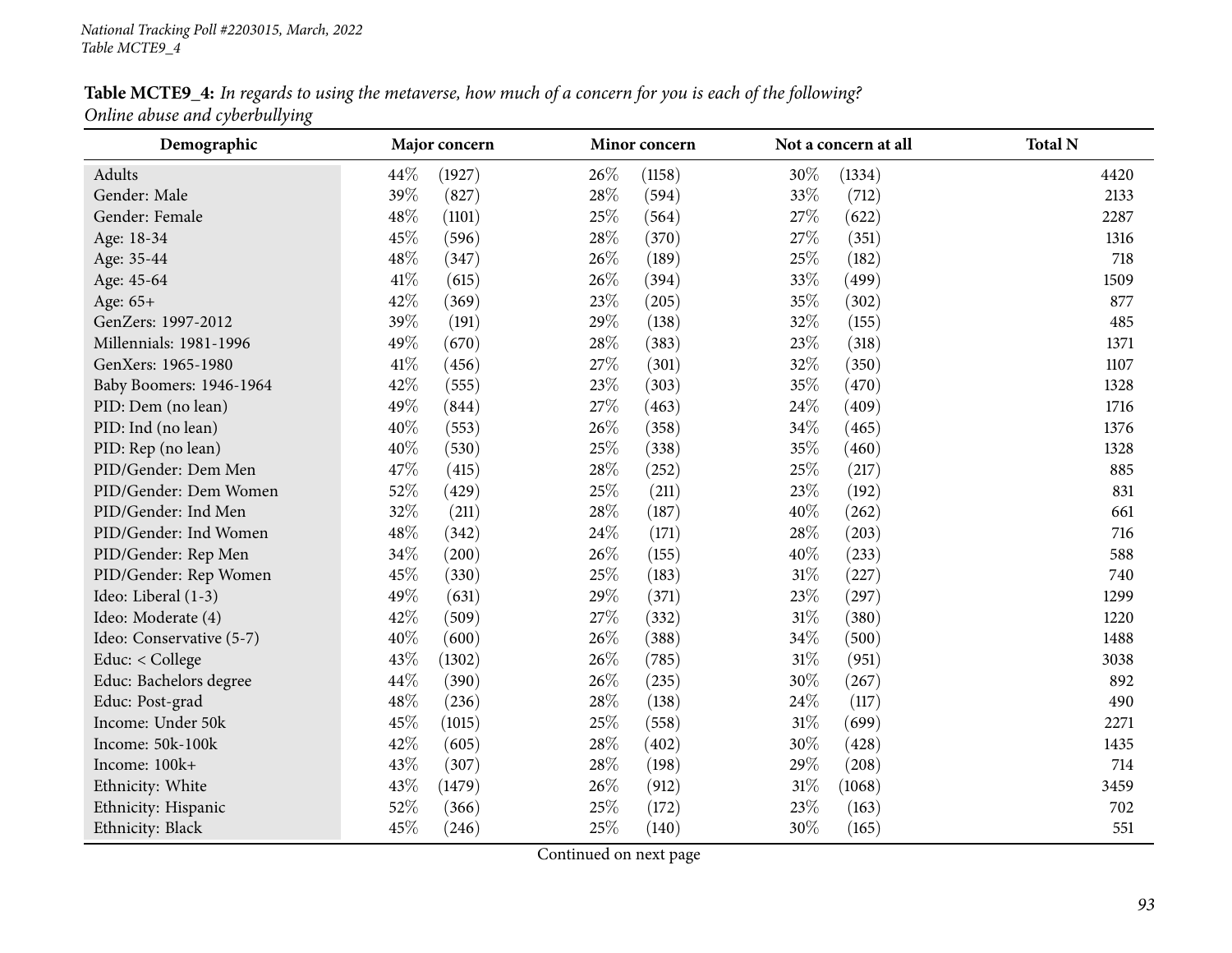**Table MCTE9\_4:** In regards to using the metaverse, how much of a concern for you is each of the following?  $\,$ *Online abuse and cyberbullying*

| Demographic                          |        | Major concern |        | Minor concern |        | Not a concern at all | <b>Total N</b> |
|--------------------------------------|--------|---------------|--------|---------------|--------|----------------------|----------------|
| Adults                               | 44\%   | (1927)        | 26%    | (1158)        | 30%    | (1334)               | 4420           |
| Ethnicity: Other                     | 49%    | (202)         | 26\%   | (107)         | 25%    | (102)                | 410            |
| All Christian                        | 43%    | (874)         | 27%    | (548)         | 30%    | (612)                | 2034           |
| All Non-Christian                    | 55%    | (190)         | 29%    | (100)         | $16\%$ | (57)                 | 347            |
| Atheist                              | 35%    | (57)          | 30%    | (49)          | 36%    | (59)                 | 165            |
| Agnostic/Nothing in particular       | 42%    | (472)         | 26%    | (295)         | $33\%$ | (370)                | 1137           |
| Something Else                       | 45%    | (334)         | 23%    | (167)         | 32%    | (237)                | 737            |
| Religious Non-Protestant/Catholic    | 53%    | (211)         | 30%    | (119)         | 18%    | (71)                 | 401            |
| Evangelical                          | 46%    | (532)         | 25%    | (290)         | 29%    | (335)                | 1157           |
| Non-Evangelical                      | 42%    | (643)         | 26\%   | (394)         | $32\%$ | (496)                | 1533           |
| Community: Urban                     | 49%    | (664)         | 25%    | (338)         | 26%    | (343)                | 1345           |
| Community: Suburban                  | 40%    | (793)         | 27%    | (543)         | 32%    | (640)                | 1976           |
| Community: Rural                     | 43%    | (471)         | $25\%$ | (277)         | $32\%$ | (351)                | 1099           |
| Employ: Private Sector               | 43%    | (599)         | 28\%   | (394)         | 29%    | (398)                | 1390           |
| Employ: Government                   | 48%    | (132)         | 29%    | (78)          | 23%    | (62)                 | 272            |
| Employ: Self-Employed                | 48%    | (224)         | 26%    | (122)         | 25%    | (117)                | 463            |
| Employ: Homemaker                    | 44\%   | (144)         | 29%    | (95)          | 27%    | (89)                 | 329            |
| Employ: Student                      | 44\%   | (52)          | 35%    | (42)          | 22\%   | (26)                 | 120            |
| Employ: Retired                      | 42%    | (413)         | 23\%   | (225)         | 36%    | (354)                | 993            |
| Employ: Unemployed                   | $41\%$ | (232)         | $26\%$ | (150)         | 33%    | (189)                | 572            |
| Employ: Other                        | 46%    | (131)         | 19%    | (53)          | 35%    | (99)                 | 282            |
| Military HH: Yes                     | 45%    | (285)         | 26\%   | (163)         | 29%    | (184)                | 632            |
| Military HH: No                      | 43%    | (1643)        | 26%    | (995)         | 30%    | (1151)               | 3788           |
| RD/WT: Right Direction               | 49%    | (825)         | 27%    | (463)         | 24\%   | (408)                | 1696           |
| RD/WT: Wrong Track                   | 40%    | (1103)        | 26%    | (695)         | 34%    | (927)                | 2724           |
| Biden Job Approve                    | 49%    | (966)         | 27%    | (545)         | 24\%   | (478)                | 1989           |
| Biden Job Disapprove                 | 40%    | (877)         | 26\%   | (570)         | $34\%$ | (762)                | 2210           |
| <b>Biden Job Strongly Approve</b>    | 53%    | (512)         | 26\%   | (245)         | $21\%$ | (202)                | 959            |
| Biden Job Somewhat Approve           | 44%    | (454)         | 29%    | (301)         | $27\%$ | (276)                | 1031           |
| Biden Job Somewhat Disapprove        | 46%    | (285)         | 27%    | (163)         | 27%    | (167)                | 614            |
| <b>Biden Job Strongly Disapprove</b> | 37%    | (592)         | 26%    | (408)         | 37%    | (596)                | 1596           |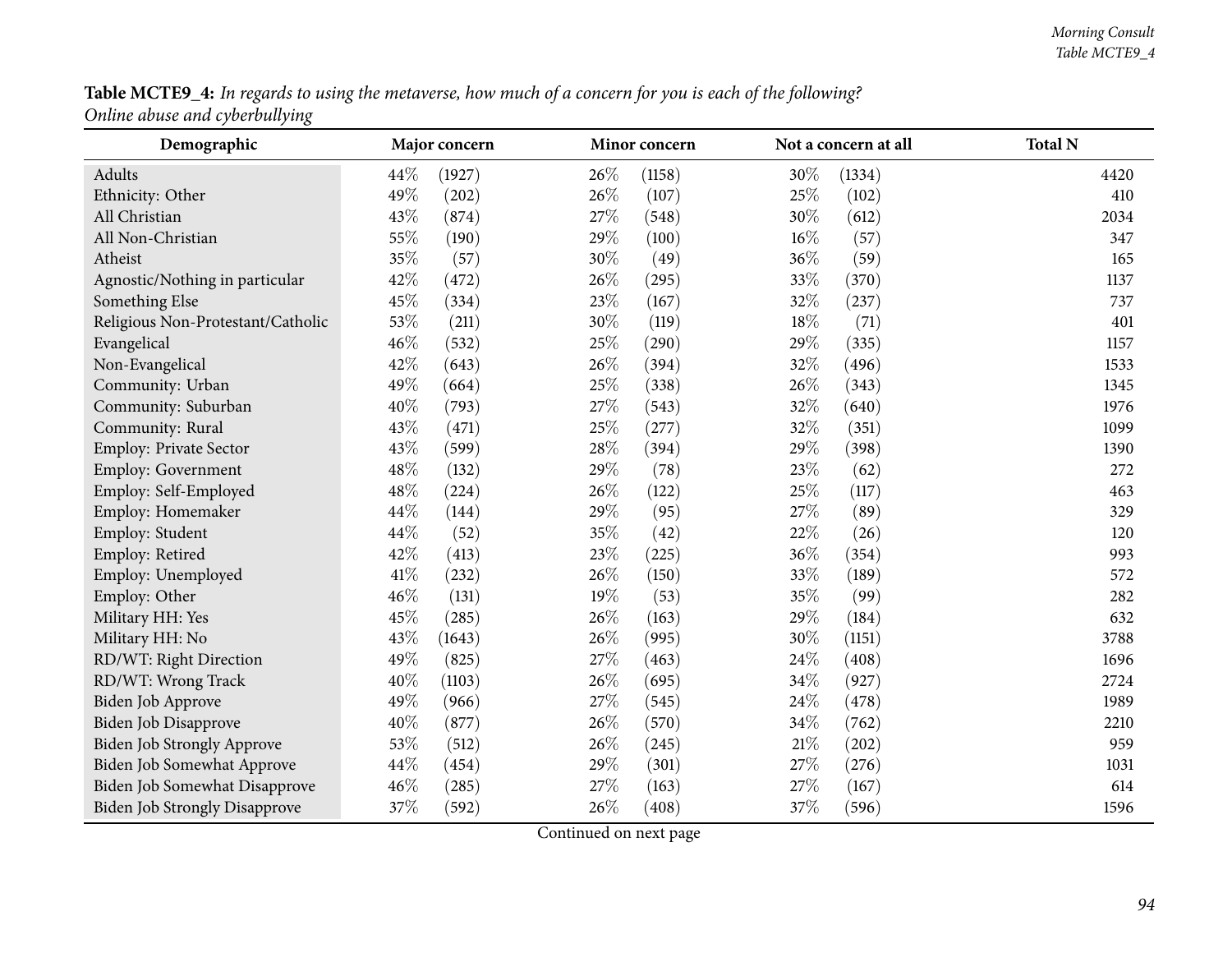Table MCTE9\_4: In regards to using the metaverse, how much of a concern for you is each of the following? *Online abuse and cyberbullying*

| Demographic                          |      | Major concern |      | Minor concern |      | Not a concern at all | <b>Total N</b> |
|--------------------------------------|------|---------------|------|---------------|------|----------------------|----------------|
| Adults                               | 44\% | (1927)        | 26\% | (1158)        | 30%  | (1334)               | 4420           |
| Favorable of Biden                   | 49%  | (980)         | 27%  | (536)         | 24%  | (469)                | 1985           |
| Unfavorable of Biden                 | 40%  | (866)         | 27\% | (580)         | 34%  | (743)                | 2189           |
| Very Favorable of Biden              | 54%  | (534)         | 25\% | (248)         | 21%  | (203)                | 985            |
| Somewhat Favorable of Biden          | 45%  | (446)         | 29%  | (288)         | 27%  | (266)                | 1000           |
| Somewhat Unfavorable of Biden        | 44%  | (242)         | 30%  | (164)         | 26%  | (144)                | 550            |
| Very Unfavorable of Biden            | 38%  | (624)         | 25%  | (416)         | 37%  | (599)                | 1639           |
| #1 Issue: Economy                    | 44%  | (773)         | 27%  | (472)         | 30%  | (529)                | 1774           |
| #1 Issue: Security                   | 39%  | (272)         | 24\% | (164)         | 37%  | (256)                | 692            |
| #1 Issue: Health Care                | 46%  | (248)         | 30%  | (164)         | 24%  | (132)                | 544            |
| #1 Issue: Medicare / Social Security | 42%  | (214)         | 24\% | (121)         | 34%  | (170)                | 505            |
| #1 Issue: Women's Issues             | 52%  | (110)         | 29%  | (61)          | 19%  | (39)                 | 210            |
| #1 Issue: Education                  | 47%  | (82)          | 27\% | (48)          | 26%  | (46)                 | 177            |
| #1 Issue: Energy                     | 48%  | (143)         | 26\% | (79)          | 26%  | (78)                 | 300            |
| #1 Issue: Other                      | 39%  | (84)          | 22%  | (49)          | 39%  | (86)                 | 219            |
| 2020 Vote: Joe Biden                 | 49%  | (916)         | 27%  | (511)         | 24\% | (454)                | 1882           |
| 2020 Vote: Donald Trump              | 39%  | (601)         | 25%  | (384)         | 35%  | (538)                | 1523           |
| 2020 Vote: Other                     | 45%  | (62)          | 29%  | (41)          | 26\% | (36)                 | 139            |
| 2020 Vote: Didn't Vote               | 40%  | (348)         | 25%  | (222)         | 35%  | (306)                | 876            |
| 2018 House Vote: Democrat            | 49%  | (743)         | 27\% | (407)         | 24%  | (369)                | 1519           |
| 2018 House Vote: Republican          | 40%  | (495)         | 25%  | (313)         | 35%  | (442)                | 1250           |
| 2018 House Vote: Someone else        | 39%  | (45)          | 26\% | (30)          | 34%  | (39)                 | 115            |
| 2016 Vote: Hillary Clinton           | 49%  | (698)         | 27\% | (375)         | 24%  | (339)                | 1412           |
| 2016 Vote: Donald Trump              | 39%  | (536)         | 25\% | (350)         | 35%  | (486)                | 1371           |
| 2016 Vote: Other                     | 41\% | (89)          | 29%  | (64)          | 30%  | (64)                 | 217            |
| 2016 Vote: Didn't Vote               | 43%  | (603)         | 26%  | (367)         | 31%  | (445)                | 1415           |
| Voted in 2014: Yes                   | 45%  | (1125)        | 26\% | (648)         | 30%  | (746)                | 2519           |
| Voted in 2014: No                    | 42%  | (802)         | 27\% | (510)         | 31%  | (588)                | 1901           |
| 4-Region: Northeast                  | 46%  | (366)         | 26\% | (207)         | 27\% | (217)                | 791            |
| 4-Region: Midwest                    | 42%  | (391)         | 25%  | (237)         | 32%  | (301)                | 929            |
| 4-Region: South                      | 43%  | (713)         | 25%  | (413)         | 32%  | (529)                | 1656           |
| 4-Region: West                       | 44%  | (457)         | 29%  | (301)         | 27%  | (287)                | 1045           |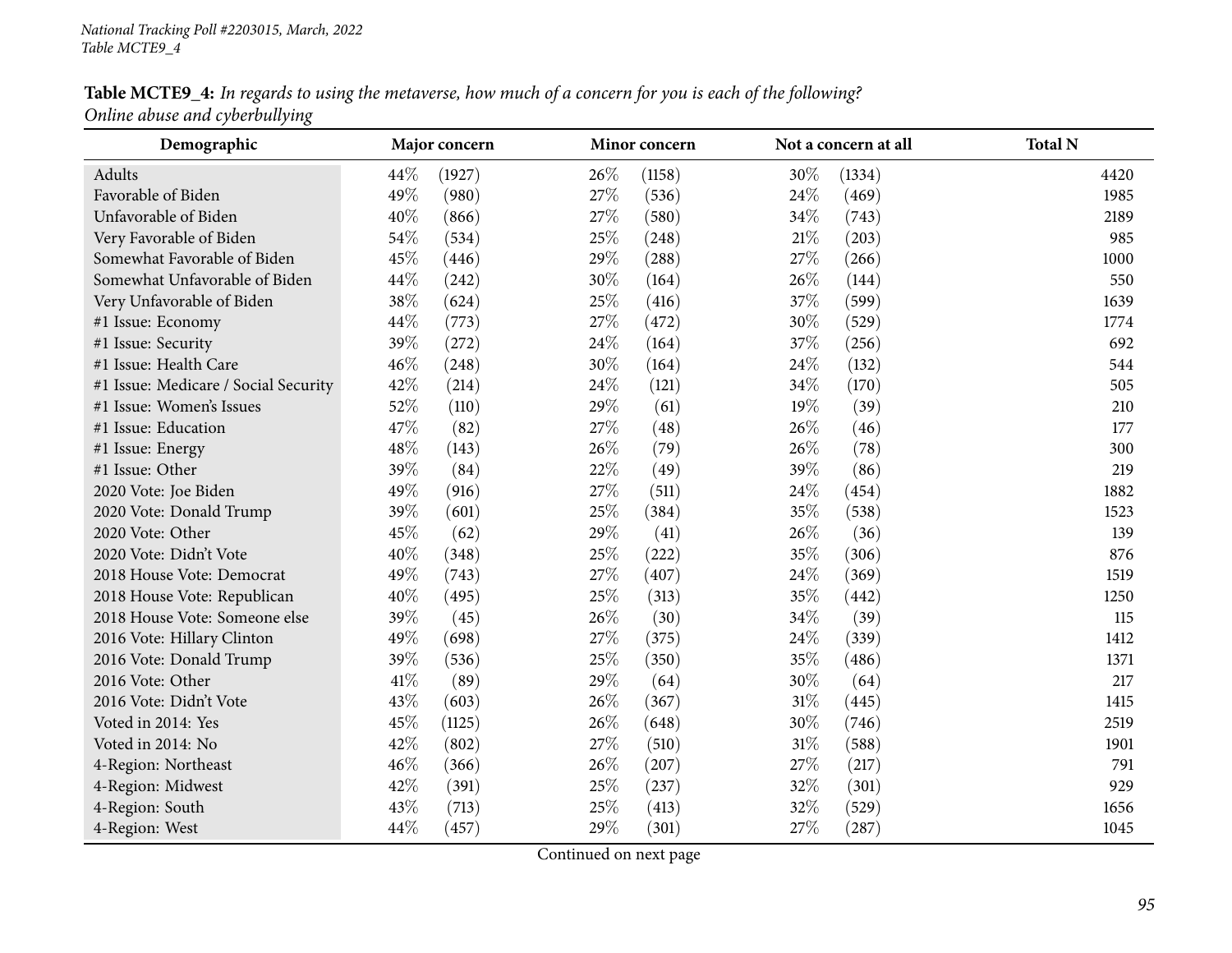| Demographic                    | <b>Major concern</b> | <b>Minor concern</b> | Not a concern at all | <b>Total N</b> |
|--------------------------------|----------------------|----------------------|----------------------|----------------|
| Adults                         | (1927)<br>$44\%$     | 26%<br>(1158)        | $30\%$<br>(1334)     | 4420           |
| 2203009                        | 43\%<br>(940)        | 27\%<br>(588)        | $31\%$<br>(680)      | 2209           |
| 2203015                        | 45%<br>(987)         | 26\%<br>(570)        | 30%<br>(654)         | 2211           |
| Interest in the Metaverse      | $51\%$<br>(826)      | 31%<br>(503)         | $18\%$<br>(298)      | 1626           |
| Owns a VR Headset              | $56\%$<br>442        | 30%<br>$^{(236)}$    | $14\%$<br>(107)      | 786            |
| 24+ Hours on Internet per Week | 42\%<br>(740)        | 26\%<br>(448)        | 32\%<br>(565)        | 1752           |

Table MCTE9\_4: In regards to using the metaverse, how much of a concern for you is each of the following? *Online abuse and cyberbullying*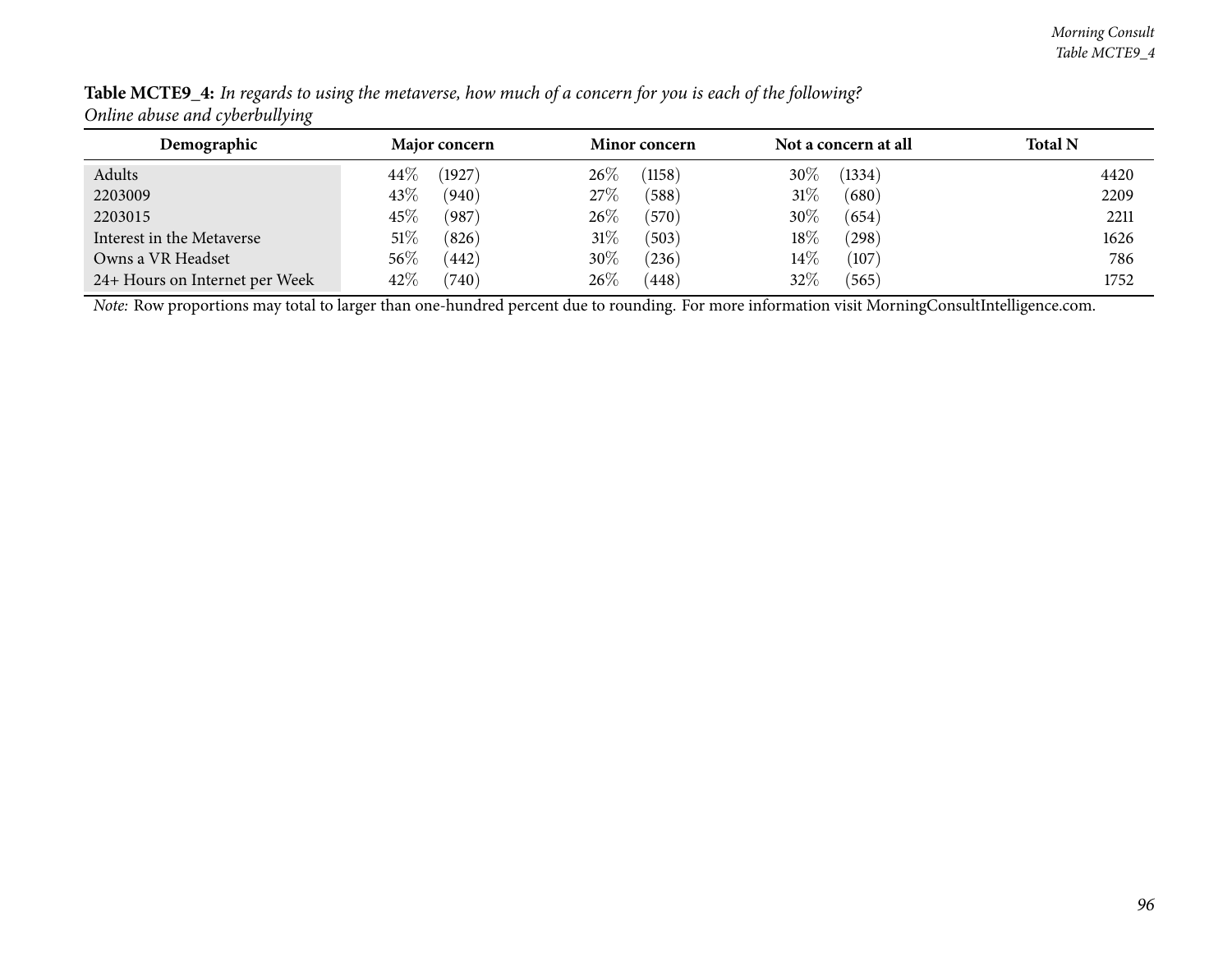# Table MCTE9\_5: In regards to using the metaverse, how much of a concern for you is each of the following? *Moderation of offensive or damaging behavior*

| Demographic              | Major concern   | Minor concern   | Not a concern at all | <b>Total N</b> |
|--------------------------|-----------------|-----------------|----------------------|----------------|
| Adults                   | 37%<br>(1626)   | 29%<br>(1299)   | 34%<br>(1495)        | 4420           |
| Gender: Male             | 33%<br>(709)    | $30\%$<br>(649) | 36%<br>(775)         | 2133           |
| Gender: Female           | 40%<br>(917)    | 28%<br>(650)    | $31\%$<br>(720)      | 2287           |
| Age: 18-34               | 38%<br>(501)    | 31%<br>(413)    | $31\%$<br>(402)      | 1316           |
| Age: 35-44               | 40%<br>(290)    | $31\%$<br>(221) | 29%<br>(207)         | 718            |
| Age: 45-64               | 33%<br>(501)    | $31\%$<br>(461) | 36%<br>(547)         | 1509           |
| Age: 65+                 | 38%<br>(334)    | 23%<br>(203)    | 39%<br>(339)         | 877            |
| GenZers: 1997-2012       | 33%<br>(160)    | $32\%$<br>(157) | 35%<br>(168)         | 485            |
| Millennials: 1981-1996   | 41\%<br>(568)   | 32%<br>(432)    | 27%<br>(371)         | 1371           |
| GenXers: 1965-1980       | 32%<br>(358)    | $31\%$<br>(345) | 36%<br>(403)         | 1107           |
| Baby Boomers: 1946-1964  | 37%<br>(495)    | 25%<br>(329)    | 38%<br>(504)         | 1328           |
| PID: Dem (no lean)       | 42%<br>(718)    | $31\%$<br>(539) | 27%<br>(459)         | 1716           |
| PID: Ind (no lean)       | $34\%$<br>(469) | 27%<br>(378)    | 38%<br>(529)         | 1376           |
| PID: Rep (no lean)       | 33%<br>(439)    | 29%<br>(382)    | $38\%$<br>(506)      | 1328           |
| PID/Gender: Dem Men      | 41\%<br>(364)   | 33%<br>(295)    | 25%<br>(225)         | 885            |
| PID/Gender: Dem Women    | 43%<br>(354)    | 29%<br>(244)    | 28%<br>(234)         | 831            |
| PID/Gender: Ind Men      | 28%<br>(188)    | 26%<br>(174)    | 45%<br>(299)         | 661            |
| PID/Gender: Ind Women    | 39%<br>(282)    | 28%<br>(204)    | 32%<br>(230)         | 716            |
| PID/Gender: Rep Men      | 27\%<br>(157)   | $31\%$<br>(180) | 43%<br>(251)         | 588            |
| PID/Gender: Rep Women    | 38\%<br>(282)   | 27%<br>(202)    | 35%<br>(256)         | 740            |
| Ideo: Liberal (1-3)      | 44\%<br>(571)   | $31\%$<br>(406) | 25%<br>(322)         | 1299           |
| Ideo: Moderate (4)       | 32%<br>(386)    | 32%<br>(396)    | 36%<br>(439)         | 1220           |
| Ideo: Conservative (5-7) | 36%<br>(537)    | 27%<br>(407)    | 37%<br>(544)         | 1488           |
| Educ: < College          | 36%<br>(1087)   | 28%<br>(856)    | 36%<br>(1095)        | 3038           |
| Educ: Bachelors degree   | 37%<br>(327)    | 32%<br>(284)    | 32%<br>(281)         | 892            |
| Educ: Post-grad          | 43%<br>(212)    | 33%<br>(160)    | 24%<br>(118)         | 490            |
| Income: Under 50k        | 37%<br>(836)    | 28%<br>(633)    | 35%<br>(802)         | 2271           |
| Income: 50k-100k         | 37%<br>(526)    | $31\%$<br>(438) | 33%<br>(471)         | 1435           |
| Income: 100k+            | $37\%$<br>(264) | 32%<br>(228)    | $31\%$<br>(222)      | 714            |
| Ethnicity: White         | 35%<br>(1210)   | 30%<br>(1036)   | 35%<br>(1213)        | 3459           |
| Ethnicity: Hispanic      | 45%<br>(314)    | 30%<br>(207)    | 26%<br>(181)         | 702            |
| Ethnicity: Black         | 42%<br>(231)    | 28\%<br>(156)   | 30%<br>(164)         | 551            |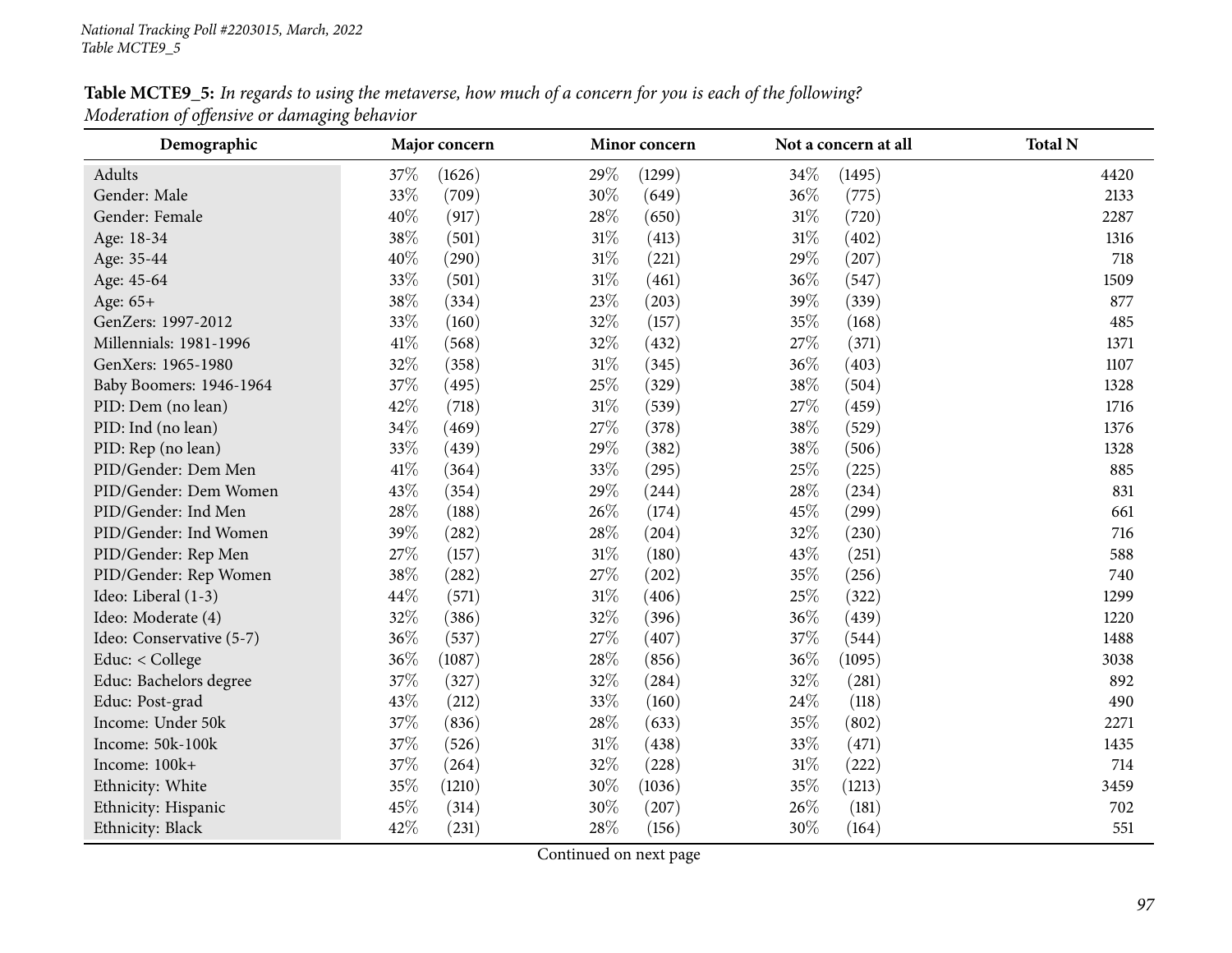${\bf Table~MCTE9\_5:}$  In regards to using the metaverse, how much of a concern for you is each of the following? *Moderation of offensive or damaging behavior*

| Demographic                          | Major concern   | Minor concern   | Not a concern at all | <b>Total N</b> |
|--------------------------------------|-----------------|-----------------|----------------------|----------------|
| Adults                               | 37%<br>(1626)   | 29%<br>(1299)   | 34%<br>(1495)        | 4420           |
| Ethnicity: Other                     | 45%<br>(185)    | 26%<br>(107)    | 29%<br>(118)         | 410            |
| All Christian                        | 36%<br>(738)    | $31\%$<br>(633) | 33%<br>(662)         | 2034           |
| All Non-Christian                    | $51\%$<br>(177) | $31\%$<br>(107) | 18%<br>(64)          | 347            |
| Atheist                              | 32%<br>(53)     | 23%<br>(39)     | 44%<br>(73)          | 165            |
| Agnostic/Nothing in particular       | 32%<br>(363)    | 28%<br>(318)    | 40%<br>(455)         | 1137           |
| Something Else                       | 40%<br>(295)    | $27\%$<br>(202) | $33\%$<br>(240)      | 737            |
| Religious Non-Protestant/Catholic    | 49%<br>(195)    | $32\%$<br>(127) | 20%<br>(79)          | 401            |
| Evangelical                          | 41\%<br>(472)   | 30%<br>(344)    | 30%<br>(342)         | 1157           |
| Non-Evangelical                      | 35%<br>(531)    | 30%<br>(461)    | 35%<br>(541)         | 1533           |
| Community: Urban                     | 42%<br>(563)    | 32%<br>(429)    | 26%<br>(353)         | 1345           |
| Community: Suburban                  | 35%<br>(689)    | 28%<br>(554)    | 37%<br>(733)         | 1976           |
| Community: Rural                     | $34\%$<br>(374) | 29%<br>(316)    | 37%<br>(408)         | 1099           |
| Employ: Private Sector               | 37%<br>(511)    | $31\%$<br>(429) | 32%<br>(450)         | 1390           |
| Employ: Government                   | 42%<br>(113)    | 33%<br>(90)     | 25%<br>(68)          | 272            |
| Employ: Self-Employed                | 43%<br>(197)    | $31\%$<br>(142) | 27%<br>(124)         | 463            |
| Employ: Homemaker                    | 36%<br>(117)    | 32%<br>(106)    | 32%<br>(106)         | 329            |
| Employ: Student                      | 41\%<br>(49)    | 38%<br>(45)     | $21\%$<br>(25)       | 120            |
| Employ: Retired                      | 36%<br>(356)    | 25%<br>(246)    | 39%<br>(390)         | 993            |
| Employ: Unemployed                   | $31\%$<br>(179) | 29%<br>(168)    | 39%<br>(224)         | 572            |
| Employ: Other                        | 37%<br>(104)    | 25%<br>(71)     | 38%<br>(108)         | 282            |
| Military HH: Yes                     | 40%<br>(254)    | 25%<br>(158)    | 35%<br>(220)         | 632            |
| Military HH: No                      | 36%<br>(1372)   | 30%<br>(1141)   | 34\%<br>(1275)       | 3788           |
| RD/WT: Right Direction               | 43%<br>(730)    | $31\%$<br>(522) | 26%<br>(443)         | 1696           |
| RD/WT: Wrong Track                   | 33%<br>(896)    | 29%<br>(777)    | 39%<br>(1051)        | 2724           |
| Biden Job Approve                    | 42%<br>(844)    | $31\%$<br>(610) | 27%<br>(535)         | 1989           |
| Biden Job Disapprove                 | 32%<br>(709)    | 29%<br>(636)    | 39%<br>(865)         | 2210           |
| <b>Biden Job Strongly Approve</b>    | 47%<br>(452)    | 29%<br>(276)    | 24\%<br>(231)        | 959            |
| Biden Job Somewhat Approve           | $38\%$<br>(392) | 32%<br>(334)    | 30%<br>(305)         | 1031           |
| Biden Job Somewhat Disapprove        | $34\%$<br>(212) | $34\%$<br>(208) | 32%<br>(194)         | 614            |
| <b>Biden Job Strongly Disapprove</b> | $31\%$<br>(497) | 27%<br>(428)    | 42%<br>(670)         | 1596           |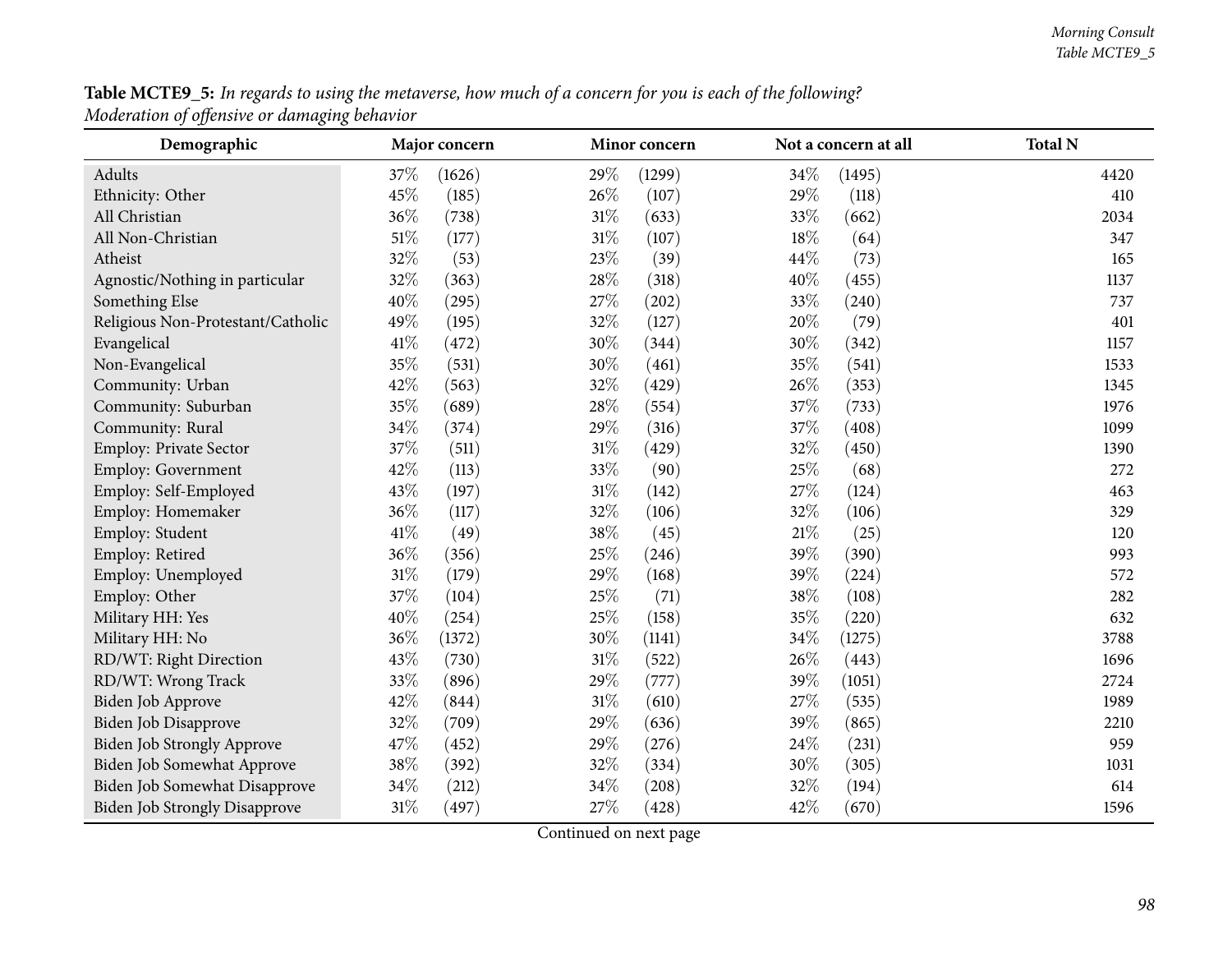# Table MCTE9\_5: In regards to using the metaverse, how much of a concern for you is each of the following? *Moderation of offensive or damaging behavior*

| Demographic                          |        | Major concern |        | Minor concern |        | Not a concern at all | <b>Total N</b> |
|--------------------------------------|--------|---------------|--------|---------------|--------|----------------------|----------------|
| Adults                               | 37%    | (1626)        | 29%    | (1299)        | 34%    | (1495)               | 4420           |
| Favorable of Biden                   | 43%    | (849)         | 30%    | (601)         | 27%    | (534)                | 1985           |
| Unfavorable of Biden                 | 32%    | (705)         | 29%    | (634)         | 39%    | (850)                | 2189           |
| Very Favorable of Biden              | 49%    | (481)         | 27%    | (269)         | 24\%   | (235)                | 985            |
| Somewhat Favorable of Biden          | 37%    | (368)         | 33%    | (332)         | 30%    | (300)                | 1000           |
| Somewhat Unfavorable of Biden        | 35%    | (192)         | 37%    | (202)         | 28%    | (155)                | 550            |
| Very Unfavorable of Biden            | $31\%$ | (513)         | 26%    | (432)         | 42%    | (694)                | 1639           |
| #1 Issue: Economy                    | 35%    | (626)         | 30%    | (535)         | 35%    | (613)                | 1774           |
| #1 Issue: Security                   | 34\%   | (234)         | 28%    | (191)         | 39%    | (267)                | 692            |
| #1 Issue: Health Care                | 36%    | (195)         | 35%    | (192)         | 29%    | (157)                | 544            |
| #1 Issue: Medicare / Social Security | 36%    | (182)         | 28%    | (142)         | 36%    | (181)                | 505            |
| #1 Issue: Women's Issues             | 52%    | (110)         | 25%    | (51)          | 23%    | (49)                 | 210            |
| #1 Issue: Education                  | 43%    | (76)          | 30%    | (53)          | 27%    | (48)                 | 177            |
| #1 Issue: Energy                     | 43%    | (128)         | 28\%   | (85)          | 29%    | (87)                 | 300            |
| #1 Issue: Other                      | 35%    | (76)          | 22%    | (48)          | 43%    | (94)                 | 219            |
| 2020 Vote: Joe Biden                 | 42%    | (795)         | 30%    | (568)         | 28%    | (518)                | 1882           |
| 2020 Vote: Donald Trump              | 33%    | (505)         | 28%    | (420)         | 39%    | (598)                | 1523           |
| 2020 Vote: Other                     | 40%    | (56)          | 25%    | (34)          | 35%    | (49)                 | 139            |
| 2020 Vote: Didn't Vote               | $31\%$ | (270)         | $31\%$ | (276)         | 38%    | (330)                | 876            |
| 2018 House Vote: Democrat            | 43%    | (649)         | 30%    | (457)         | 27%    | (413)                | 1519           |
| 2018 House Vote: Republican          | 33%    | (412)         | 28%    | (349)         | 39%    | (488)                | 1250           |
| 2018 House Vote: Someone else        | 41\%   | (48)          | 23%    | (26)          | 36%    | (41)                 | 115            |
| 2016 Vote: Hillary Clinton           | 42%    | (591)         | $31\%$ | (444)         | 27%    | (377)                | 1412           |
| 2016 Vote: Donald Trump              | 34%    | (468)         | 27\%   | (376)         | 38%    | (527)                | 1371           |
| 2016 Vote: Other                     | 34%    | (74)          | 26%    | (57)          | 39%    | (85)                 | 217            |
| 2016 Vote: Didn't Vote               | 35%    | (490)         | 30%    | (422)         | 36%    | (504)                | 1415           |
| Voted in 2014: Yes                   | 39%    | (973)         | 28%    | (706)         | 33%    | (841)                | 2519           |
| Voted in 2014: No                    | 34%    | (653)         | $31\%$ | (593)         | 34%    | (654)                | 1901           |
| 4-Region: Northeast                  | 40%    | (314)         | 29%    | (231)         | $31\%$ | (246)                | 791            |
| 4-Region: Midwest                    | 35%    | (327)         | 27%    | (254)         | 37%    | (347)                | 929            |
| 4-Region: South                      | 36%    | (592)         | 29%    | (484)         | 35%    | (581)                | 1656           |
| 4-Region: West                       | 38%    | (393)         | 32%    | (331)         | 31%    | (321)                | 1045           |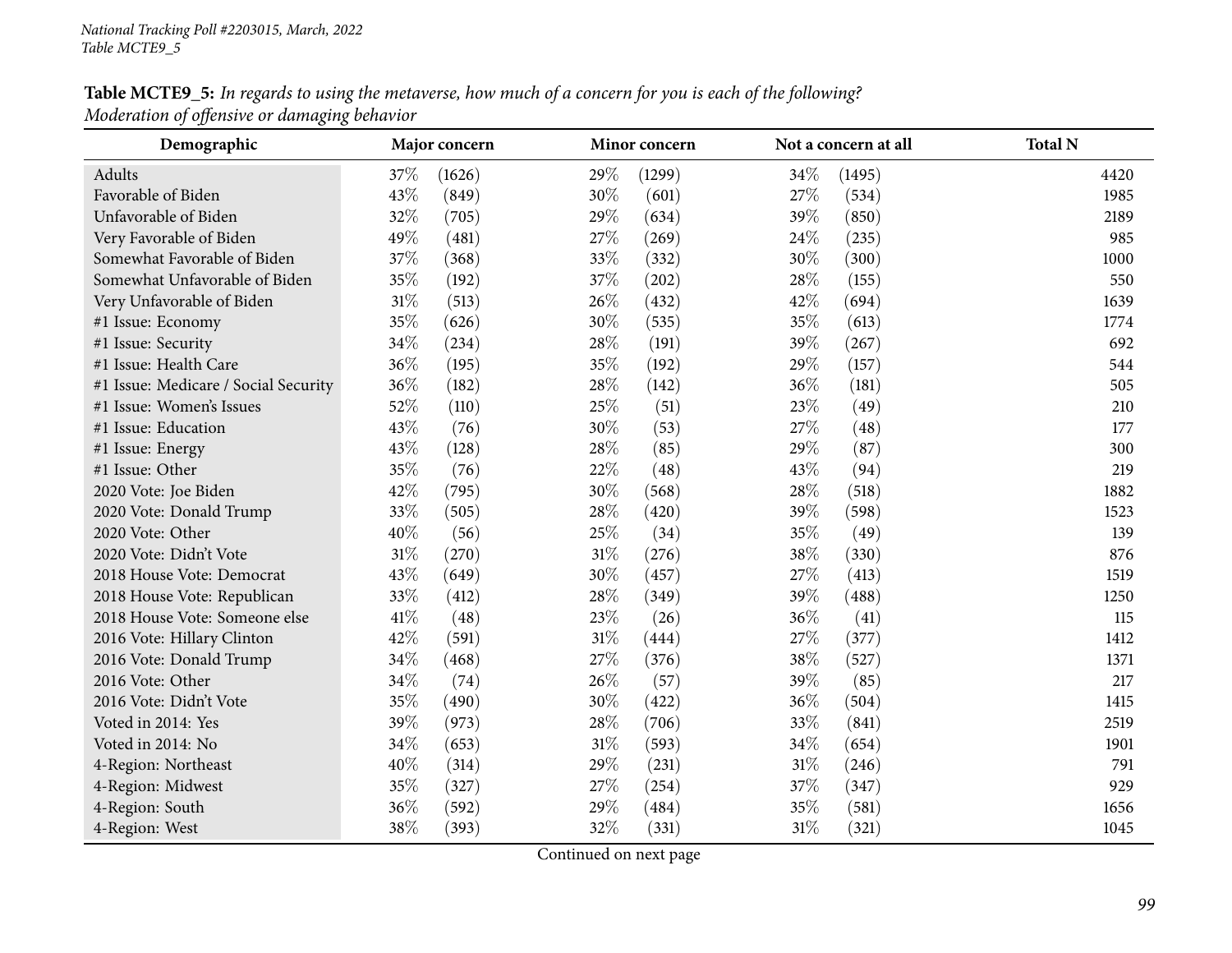| Demographic                    | Major concern         | <b>Minor concern</b> | Not a concern at all | <b>Total N</b> |
|--------------------------------|-----------------------|----------------------|----------------------|----------------|
| Adults                         | (1626)<br>$37\%$      | 29 $\%$<br>(1299)    | $34\%$<br>(1495)     | 4420           |
| 2203009                        | 35%<br>$^{\prime}777$ | $30\%$<br>(661)      | 35%<br>(770)         | 2209           |
| 2203015                        | 38\%<br>(849)         | $29\%$<br>(638)      | 33%<br>(725)         | 2211           |
| Interest in the Metaverse      | $44\%$<br>(713)       | $34\%$<br>(558)      | 22%<br>(355)         | 1626           |
| Owns a VR Headset              | 49\%<br>(382)         | $36\%$<br>284        | $15\%$<br>(119)      | 786            |
| 24+ Hours on Internet per Week | 34\%<br>(599)         | $29\%$<br>(508)      | 37%<br>(645)         | 1752           |

Table MCTE9\_5: In regards to using the metaverse, how much of a concern for you is each of the following? *Moderation of offensive or damaging behavior*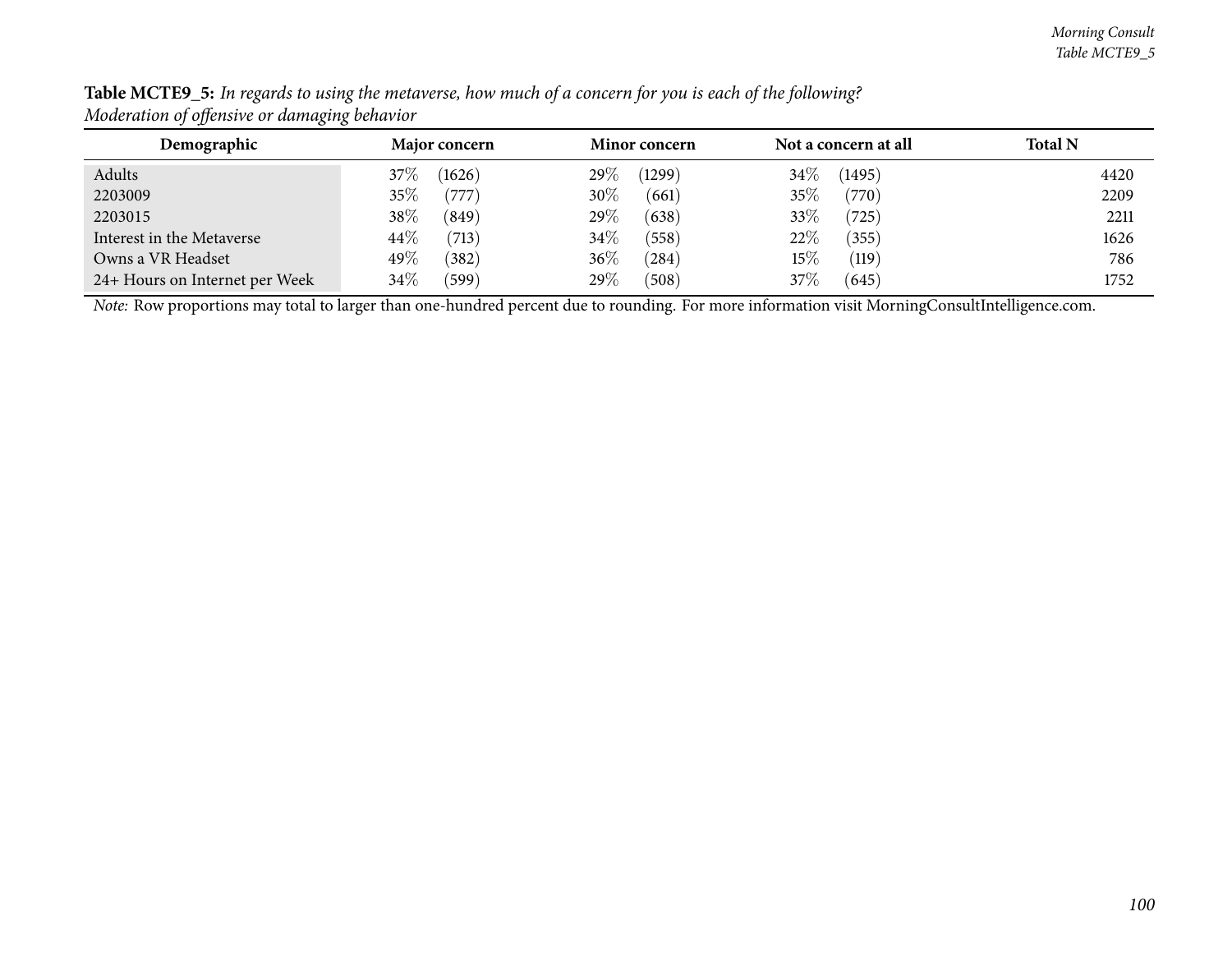Table MCTE9\_6: In regards to using the metaverse, how much of a concern for you is each of the following? *Impacts on my mental health*

| Demographic              |        | Major concern |        | Minor concern |        | Not a concern at all | <b>Total N</b> |
|--------------------------|--------|---------------|--------|---------------|--------|----------------------|----------------|
| Adults                   | 35%    | (1528)        | 27%    | (1197)        | 38%    | (1695)               | 4420           |
| Gender: Male             | 33%    | (698)         | 27%    | (583)         | 40%    | (853)                | 2133           |
| Gender: Female           | 36%    | (830)         | 27\%   | (615)         | 37%    | (842)                | 2287           |
| Age: 18-34               | 41%    | (545)         | 29\%   | (388)         | 29%    | (383)                | 1316           |
| Age: 35-44               | 40%    | (287)         | $31\%$ | (221)         | 29%    | (210)                | 718            |
| Age: 45-64               | 31%    | (473)         | 26%    | (385)         | 43%    | (651)                | 1509           |
| Age: 65+                 | 25%    | (222)         | 23\%   | (203)         | $51\%$ | (451)                | 877            |
| GenZers: 1997-2012       | 42%    | (202)         | 27%    | (132)         | 31%    | (151)                | 485            |
| Millennials: 1981-1996   | 42%    | (570)         | $31\%$ | (428)         | 27%    | (373)                | 1371           |
| GenXers: 1965-1980       | 32%    | (357)         | 26\%   | (287)         | 42%    | (462)                | 1107           |
| Baby Boomers: 1946-1964  | 27%    | (365)         | 24\%   | (322)         | 48%    | (641)                | 1328           |
| PID: Dem (no lean)       | 40%    | (683)         | 29%    | (496)         | $31\%$ | (538)                | 1716           |
| PID: Ind (no lean)       | 32%    | (439)         | 26\%   | (360)         | 42%    | (577)                | 1376           |
| PID: Rep (no lean)       | $31\%$ | (406)         | 26\%   | (341)         | 44\%   | (581)                | 1328           |
| PID/Gender: Dem Men      | 42%    | (368)         | 28\%   | (247)         | $31\%$ | (270)                | 885            |
| PID/Gender: Dem Women    | 38%    | (315)         | 30%    | (249)         | 32%    | (268)                | 831            |
| PID/Gender: Ind Men      | 27%    | (179)         | 26\%   | (174)         | 47%    | (307)                | 661            |
| PID/Gender: Ind Women    | 36%    | (260)         | 26\%   | (186)         | 38%    | (270)                | 716            |
| PID/Gender: Rep Men      | 26%    | (151)         | 27\%   | (161)         | 47%    | (276)                | 588            |
| PID/Gender: Rep Women    | 34\%   | (255)         | 24\%   | (180)         | 41\%   | (305)                | 740            |
| Ideo: Liberal (1-3)      | 40%    | (518)         | 29%    | (379)         | $31\%$ | (402)                | 1299           |
| Ideo: Moderate (4)       | 32%    | (392)         | 28\%   | (344)         | 40%    | (484)                | 1220           |
| Ideo: Conservative (5-7) | 34%    | (501)         | 25%    | (370)         | 42%    | (618)                | 1488           |
| Educ: < College          | 32%    | (982)         | 27\%   | (824)         | 41\%   | (1231)               | 3038           |
| Educ: Bachelors degree   | 39%    | (348)         | 26\%   | (228)         | 35%    | (316)                | 892            |
| Educ: Post-grad          | 40%    | (197)         | 30%    | (145)         | 30%    | (148)                | 490            |
| Income: Under 50k        | 33%    | (761)         | 27%    | (624)         | 39%    | (887)                | 2271           |
| Income: 50k-100k         | 35%    | (497)         | 26\%   | (377)         | 39%    | (561)                | 1435           |
| Income: 100k+            | 38%    | (270)         | 27\%   | (196)         | 35%    | (248)                | 714            |
| Ethnicity: White         | 33%    | (1130)        | 28%    | (956)         | 40%    | (1373)               | 3459           |
| Ethnicity: Hispanic      | 46%    | (325)         | 31%    | (214)         | 23%    | (163)                | 702            |
| Ethnicity: Black         | 42%    | (233)         | 22%    | (119)         | 36%    | (199)                | 551            |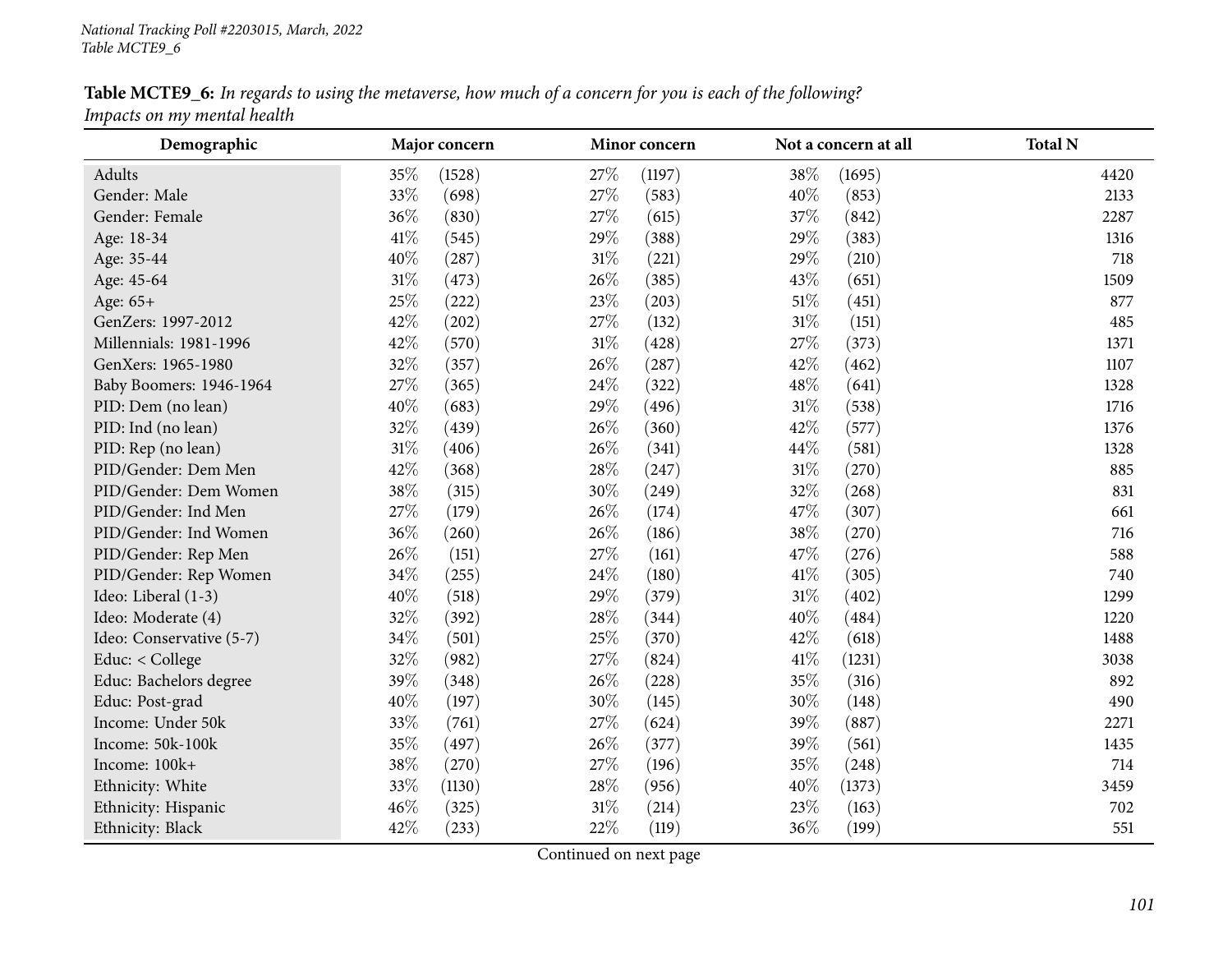Table MCTE9\_6: In regards to using the metaverse, how much of a concern for you is each of the following? *Impacts on my mental health*

| Demographic                          |        | Major concern |        | Minor concern |      | Not a concern at all | <b>Total N</b> |
|--------------------------------------|--------|---------------|--------|---------------|------|----------------------|----------------|
| Adults                               | 35%    | (1528)        | 27\%   | (1197)        | 38%  | (1695)               | 4420           |
| Ethnicity: Other                     | 40%    | (165)         | 30%    | (122)         | 30%  | (123)                | 410            |
| All Christian                        | 34%    | (689)         | 27\%   | (547)         | 39\% | (798)                | 2034           |
| All Non-Christian                    | 50%    | (172)         | 29%    | (100)         | 22%  | (75)                 | 347            |
| Atheist                              | 32%    | (53)          | 24%    | (40)          | 44\% | (72)                 | 165            |
| Agnostic/Nothing in particular       | 28%    | (317)         | 30%    | (335)         | 43%  | (485)                | 1137           |
| Something Else                       | 40%    | (297)         | 24%    | (175)         | 36\% | (265)                | 737            |
| Religious Non-Protestant/Catholic    | 49%    | (197)         | 27%    | (108)         | 24\% | (96)                 | 401            |
| Evangelical                          | 38%    | (442)         | 27%    | (309)         | 35%  | (407)                | 1157           |
| Non-Evangelical                      | 33%    | (507)         | 26%    | (394)         | 41\% | (633)                | 1533           |
| Community: Urban                     | 41\%   | (556)         | 29%    | (389)         | 30%  | (400)                | 1345           |
| Community: Suburban                  | $31\%$ | (619)         | 26%    | (521)         | 42%  | (836)                | 1976           |
| Community: Rural                     | 32%    | (352)         | 26%    | (287)         | 42%  | (459)                | 1099           |
| Employ: Private Sector               | 37%    | (514)         | 28%    | (386)         | 35%  | (491)                | 1390           |
| Employ: Government                   | 41\%   | (112)         | 33%    | (89)          | 26%  | (71)                 | 272            |
| Employ: Self-Employed                | 44%    | (203)         | 29%    | (136)         | 27%  | (124)                | 463            |
| Employ: Homemaker                    | 35%    | (116)         | 29%    | (95)          | 36\% | (118)                | 329            |
| Employ: Student                      | 45%    | (54)          | 32%    | (38)          | 24\% | (28)                 | 120            |
| Employ: Retired                      | 26%    | (254)         | 23%    | (226)         | 52%  | (512)                | 993            |
| Employ: Unemployed                   | $31\%$ | (178)         | 28%    | (160)         | 41\% | (234)                | 572            |
| Employ: Other                        | 34%    | (97)          | 24%    | (68)          | 41\% | (117)                | 282            |
| Military HH: Yes                     | 34%    | (215)         | 24%    | (152)         | 42%  | (265)                | 632            |
| Military HH: No                      | 35%    | (1312)        | 28%    | (1046)        | 38%  | (1430)               | 3788           |
| RD/WT: Right Direction               | 40%    | (678)         | 28%    | (478)         | 32%  | (540)                | 1696           |
| RD/WT: Wrong Track                   | $31\%$ | (849)         | 26%    | (720)         | 42%  | (1156)               | 2724           |
| Biden Job Approve                    | 39%    | (769)         | 29%    | (577)         | 32%  | (643)                | 1989           |
| Biden Job Disapprove                 | $31\%$ | (692)         | 26%    | (574)         | 43%  | (944)                | 2210           |
| Biden Job Strongly Approve           | 45%    | (432)         | 27%    | (260)         | 28%  | (266)                | 959            |
| Biden Job Somewhat Approve           | 33%    | (337)         | $31\%$ | (317)         | 37%  | (377)                | 1031           |
| Biden Job Somewhat Disapprove        | 33%    | (202)         | 32%    | (194)         | 36%  | (219)                | 614            |
| <b>Biden Job Strongly Disapprove</b> | $31\%$ | (490)         | 24%    | (380)         | 45%  | (725)                | 1596           |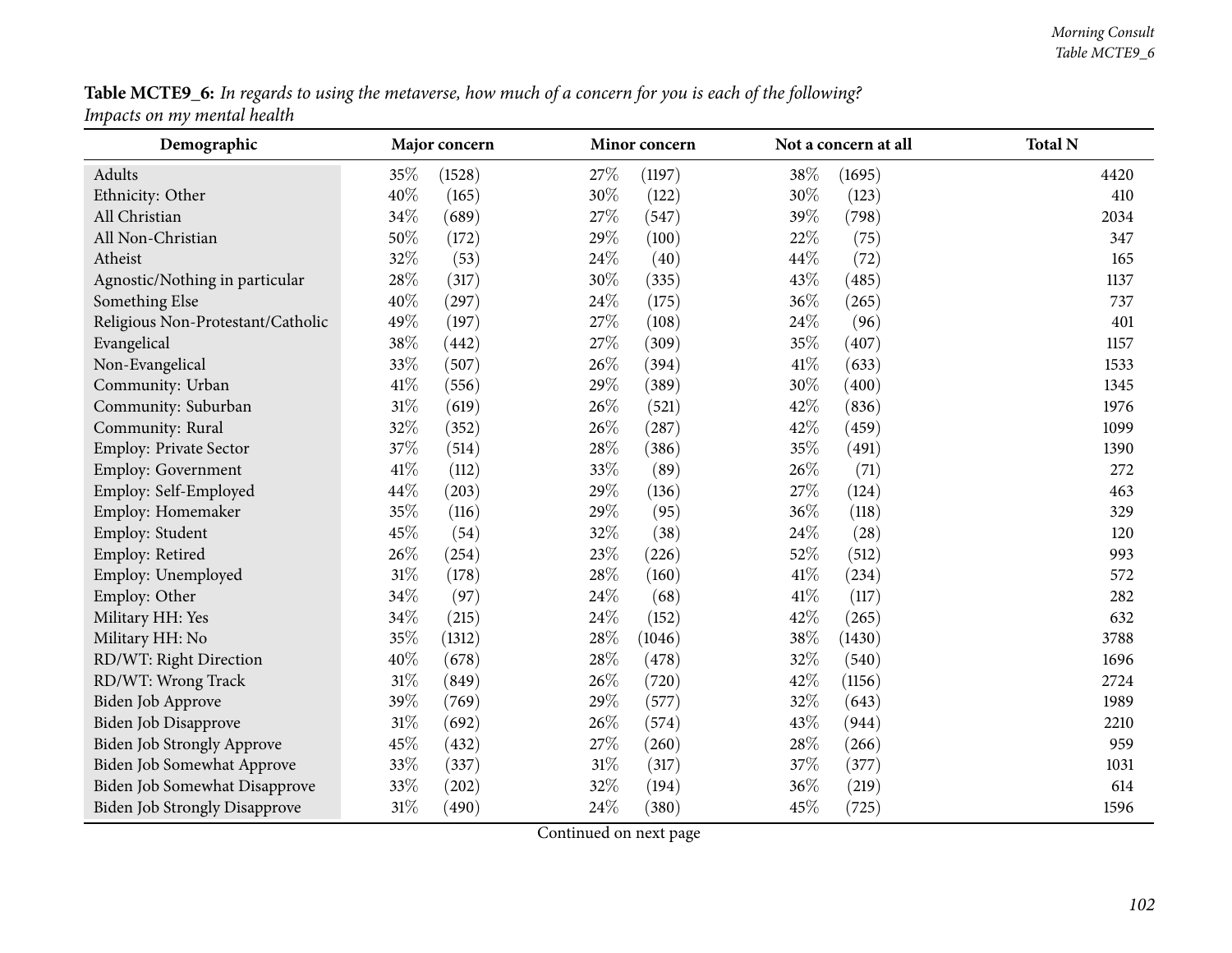Table MCTE9\_6: In regards to using the metaverse, how much of a concern for you is each of the following? *Impacts on my mental health*

| Demographic                          |        | Major concern |        | Minor concern |        | Not a concern at all | <b>Total N</b> |
|--------------------------------------|--------|---------------|--------|---------------|--------|----------------------|----------------|
| Adults                               | 35%    | (1528)        | 27%    | (1197)        | 38%    | (1695)               | 4420           |
| Favorable of Biden                   | 39%    | (773)         | 28\%   | (565)         | 33%    | (646)                | 1985           |
| Unfavorable of Biden                 | $31\%$ | (686)         | 26%    | (567)         | 43%    | (937)                | 2189           |
| Very Favorable of Biden              | 47%    | (460)         | 26\%   | (258)         | 27%    | (267)                | 985            |
| Somewhat Favorable of Biden          | 31%    | (314)         | $31\%$ | (308)         | 38%    | (379)                | 1000           |
| Somewhat Unfavorable of Biden        | 34%    | (187)         | $31\%$ | (173)         | 34%    | (190)                | 550            |
| Very Unfavorable of Biden            | 30%    | (499)         | 24\%   | (394)         | 46%    | (747)                | 1639           |
| #1 Issue: Economy                    | 36%    | (638)         | 27\%   | (482)         | 37%    | (654)                | 1774           |
| #1 Issue: Security                   | 29%    | (204)         | 26\%   | (179)         | 45%    | (309)                | 692            |
| #1 Issue: Health Care                | 36%    | (195)         | $31\%$ | (168)         | 33%    | (180)                | 544            |
| #1 Issue: Medicare / Social Security | 27%    | (137)         | 27%    | (134)         | 46%    | (234)                | 505            |
| #1 Issue: Women's Issues             | 46%    | (97)          | 27\%   | (57)          | 27\%   | (56)                 | 210            |
| #1 Issue: Education                  | 37%    | (65)          | 33%    | (59)          | 30%    | (53)                 | 177            |
| #1 Issue: Energy                     | 42%    | (127)         | 24\%   | (73)          | 33%    | (100)                | 300            |
| #1 Issue: Other                      | 30%    | (65)          | 20%    | (44)          | 50%    | (109)                | 219            |
| 2020 Vote: Joe Biden                 | 39%    | (733)         | 27%    | (512)         | 34%    | (637)                | 1882           |
| 2020 Vote: Donald Trump              | 31%    | (467)         | 25%    | (388)         | 44%    | (668)                | 1523           |
| 2020 Vote: Other                     | 32%    | (44)          | $30\%$ | (42)          | $38\%$ | (53)                 | 139            |
| 2020 Vote: Didn't Vote               | 32%    | (284)         | 29%    | (254)         | 39%    | (338)                | 876            |
| 2018 House Vote: Democrat            | 38%    | (574)         | 29%    | (436)         | 33%    | (509)                | 1519           |
| 2018 House Vote: Republican          | 32%    | (401)         | 24%    | (294)         | 44%    | (555)                | 1250           |
| 2018 House Vote: Someone else        | 32%    | (37)          | 28\%   | (32)          | 40%    | (45)                 | 115            |
| 2016 Vote: Hillary Clinton           | 38%    | (533)         | 29%    | (408)         | 33%    | (471)                | 1412           |
| 2016 Vote: Donald Trump              | $31\%$ | (427)         | 25%    | (343)         | 44%    | (600)                | 1371           |
| 2016 Vote: Other                     | $31\%$ | (67)          | 23%    | (50)          | 46%    | (99)                 | 217            |
| 2016 Vote: Didn't Vote               | 35%    | (499)         | 28%    | (393)         | 37%    | (523)                | 1415           |
| Voted in 2014: Yes                   | 34%    | (865)         | 26%    | (646)         | 40%    | (1008)               | 2519           |
| Voted in 2014: No                    | 35%    | (662)         | 29%    | (551)         | 36%    | (687)                | 1901           |
| 4-Region: Northeast                  | 35%    | (277)         | 27\%   | (214)         | 38%    | (300)                | 791            |
| 4-Region: Midwest                    | 34\%   | (320)         | 24\%   | (221)         | 42\%   | (388)                | 929            |
| 4-Region: South                      | 33%    | (546)         | 27%    | (449)         | 40%    | (661)                | 1656           |
| 4-Region: West                       | 37%    | (385)         | 30%    | (313)         | 33%    | (346)                | 1045           |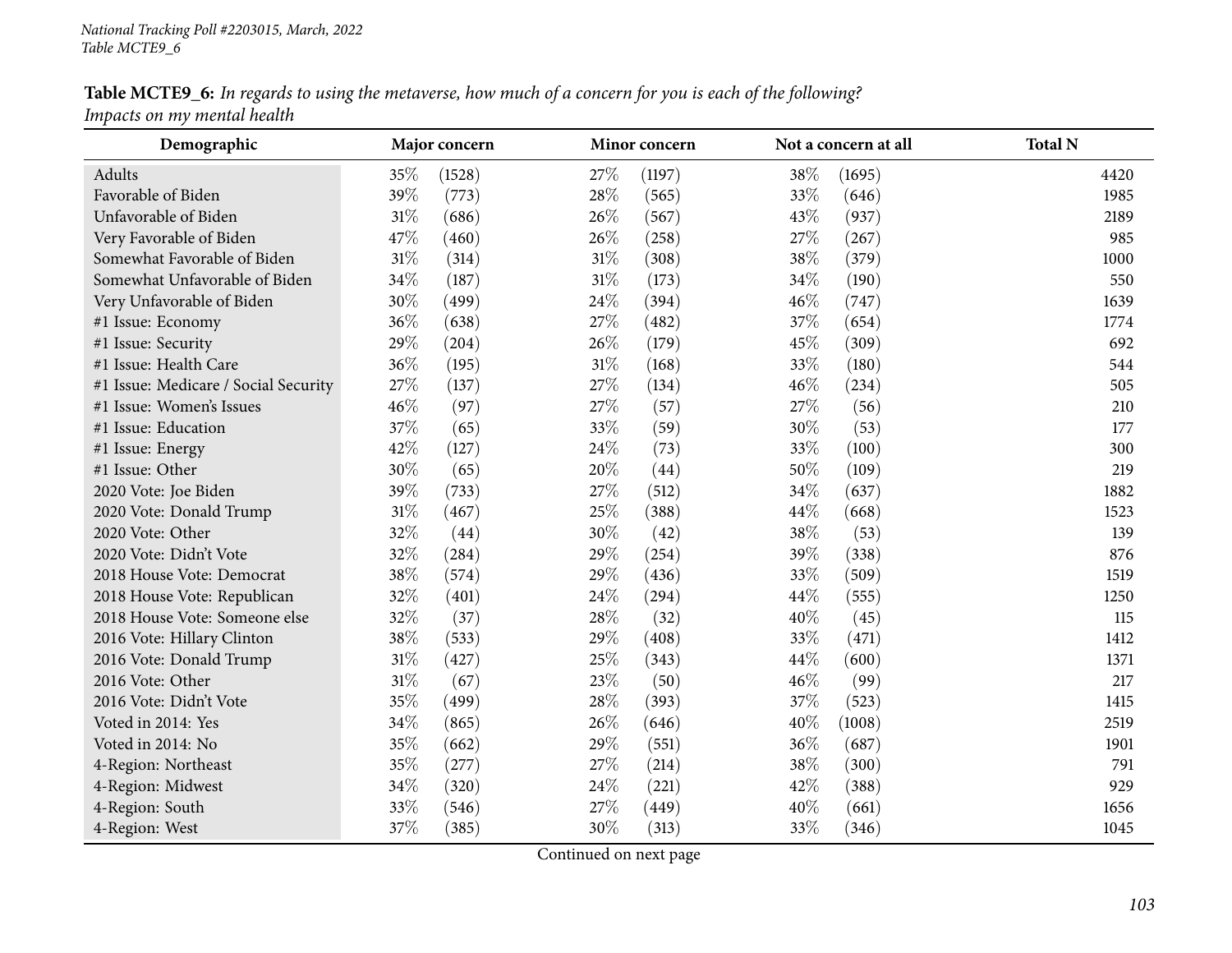| Demographic                    | <b>Major concern</b> | <b>Minor concern</b> | Not a concern at all | <b>Total N</b> |
|--------------------------------|----------------------|----------------------|----------------------|----------------|
| Adults                         | (1528)<br>35%        | (1197)<br>27%        | 38\%<br>(1695)       | 4420           |
| 2203009                        | 33%<br>(729)         | 28%<br>(611)         | 39\%<br>(868)        | 2209           |
| 2203015                        | $36\%$<br>(798)      | 27%<br>(586)         | 37%<br>(827)         | 2211           |
| Interest in the Metaverse      | 42\%<br>(679)        | $34\%$<br>(547)      | 25%<br>(401)         | 1626           |
| Owns a VR Headset              | 47\%<br>(371)        | 33\%<br>(259)        | 20%<br>(156)         | 786            |
| 24+ Hours on Internet per Week | 32%<br>(567)         | 26\%<br>(456)        | 42\%<br>(730)        | 1752           |

Table MCTE9\_6: In regards to using the metaverse, how much of a concern for you is each of the following? *Impacts on my mental health*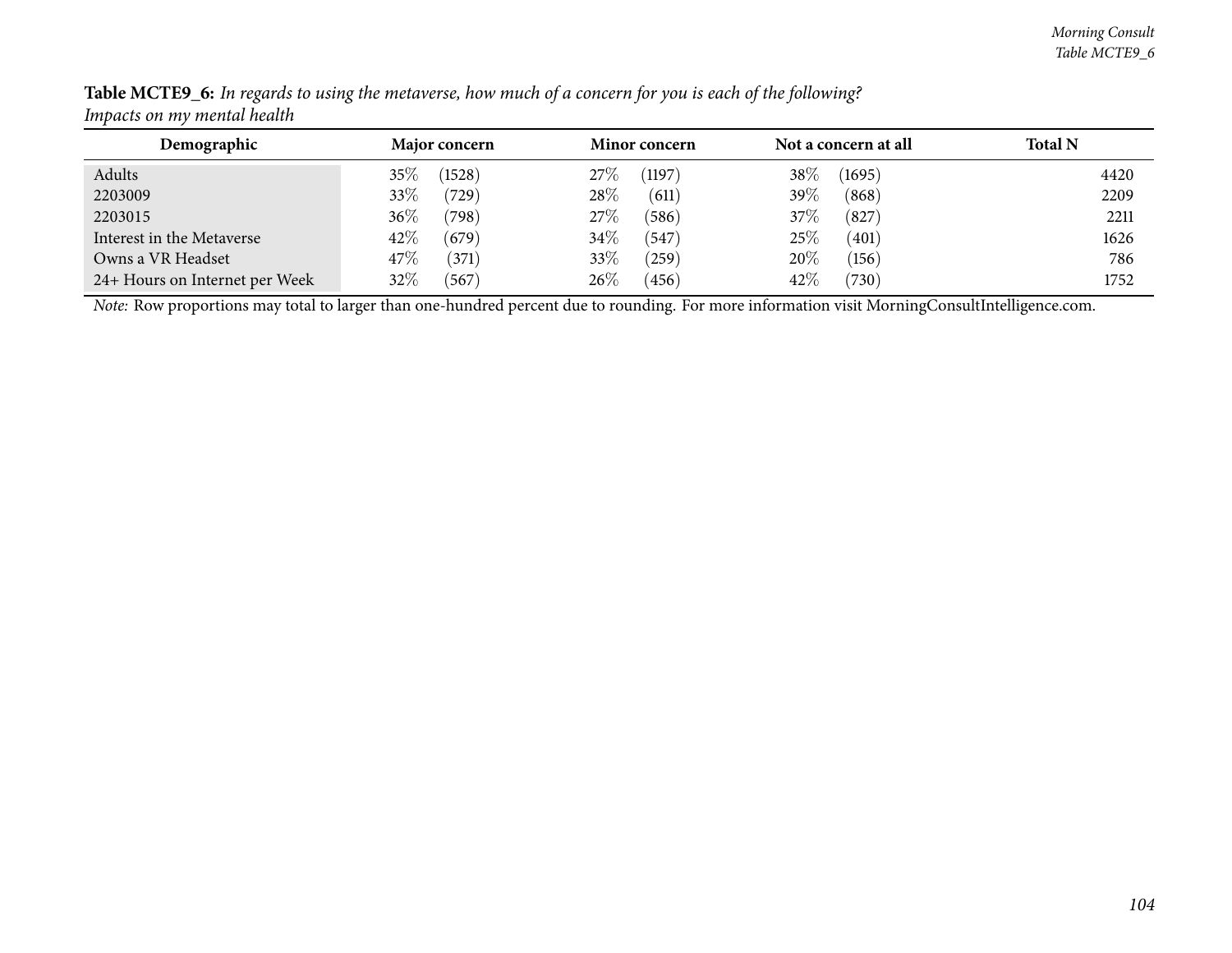Table MCTE9\_7: In regards to using the metaverse, how much of a concern for you is each of the following? *Sexual harassment*

| Demographic              | Major concern   | Minor concern   | Not a concern at all | <b>Total N</b> |
|--------------------------|-----------------|-----------------|----------------------|----------------|
| Adults                   | 38%<br>(1679)   | 23%<br>(1037)   | 39%<br>(1705)        | 4420           |
| Gender: Male             | 34%<br>(735)    | 24%<br>(514)    | $41\%$<br>(885)      | 2133           |
| Gender: Female           | 41\%<br>(944)   | 23%<br>(523)    | 36%<br>(820)         | 2287           |
| Age: 18-34               | 47%<br>(615)    | 24%<br>(314)    | 29%<br>(387)         | 1316           |
| Age: 35-44               | 42%<br>(300)    | 28\%<br>(199)   | 30%<br>(219)         | 718            |
| Age: 45-64               | $31\%$<br>(471) | 23%<br>(346)    | 46%<br>(692)         | 1509           |
| Age: 65+                 | 33%<br>(293)    | 20%<br>(177)    | 46%<br>(406)         | 877            |
| GenZers: 1997-2012       | 46%<br>(224)    | 23%<br>(113)    | 31%<br>(149)         | 485            |
| Millennials: 1981-1996   | 45%<br>(622)    | 26%<br>(352)    | 29%<br>(397)         | 1371           |
| GenXers: 1965-1980       | 33%<br>(368)    | 24%<br>(263)    | 43%<br>(475)         | 1107           |
| Baby Boomers: 1946-1964  | 32%<br>(423)    | 22%<br>(288)    | 46%<br>(617)         | 1328           |
| PID: Dem (no lean)       | 44\%<br>(755)   | 25%<br>(433)    | $31\%$<br>(528)      | 1716           |
| PID: Ind (no lean)       | 36%<br>(489)    | 22%<br>(302)    | 43%<br>(586)         | 1376           |
| PID: Rep (no lean)       | 33%<br>(435)    | 23%<br>(302)    | 44%<br>(591)         | 1328           |
| PID/Gender: Dem Men      | 44\%<br>(387)   | 25%<br>(225)    | $31\%$<br>(273)      | 885            |
| PID/Gender: Dem Women    | 44%<br>(368)    | 25%<br>(208)    | 31%<br>(255)         | 831            |
| PID/Gender: Ind Men      | 29%<br>(189)    | 23%<br>(152)    | 48%<br>(320)         | 661            |
| PID/Gender: Ind Women    | 42%<br>(300)    | $21\%$<br>(150) | 37%<br>(266)         | 716            |
| PID/Gender: Rep Men      | 27\%<br>(159)   | 23%<br>(137)    | $50\%$<br>(292)      | 588            |
| PID/Gender: Rep Women    | 37%<br>(276)    | 22%<br>(166)    | 40%<br>(299)         | 740            |
| Ideo: Liberal (1-3)      | 45%<br>(591)    | 25%<br>(330)    | 29%<br>(378)         | 1299           |
| Ideo: Moderate (4)       | 33%<br>(406)    | 25%<br>(308)    | 42%<br>(507)         | 1220           |
| Ideo: Conservative (5-7) | $34\%$<br>(511) | 22%<br>(329)    | 44%<br>(648)         | 1488           |
| Educ: < College          | 37%<br>(1133)   | 22%<br>(683)    | 40%<br>(1222)        | 3038           |
| Educ: Bachelors degree   | 40%<br>(355)    | 24%<br>(212)    | 36%<br>(325)         | 892            |
| Educ: Post-grad          | 39%<br>(191)    | 29%<br>(142)    | 32%<br>(158)         | 490            |
| Income: Under 50k        | 38%<br>(867)    | 23%<br>(515)    | 39%<br>(890)         | 2271           |
| Income: 50k-100k         | 38\%<br>(545)   | 23%<br>(327)    | 39%<br>(563)         | 1435           |
| Income: 100k+            | 37%<br>(267)    | 27%<br>(195)    | 35%<br>(252)         | 714            |
| Ethnicity: White         | 36%<br>(1243)   | 24%<br>(822)    | 40%<br>(1394)        | 3459           |
| Ethnicity: Hispanic      | $51\%$<br>(356) | 26%<br>(181)    | 24%<br>(165)         | 702            |
| Ethnicity: Black         | 45%<br>(250)    | 19%<br>(106)    | 35%<br>(195)         | 551            |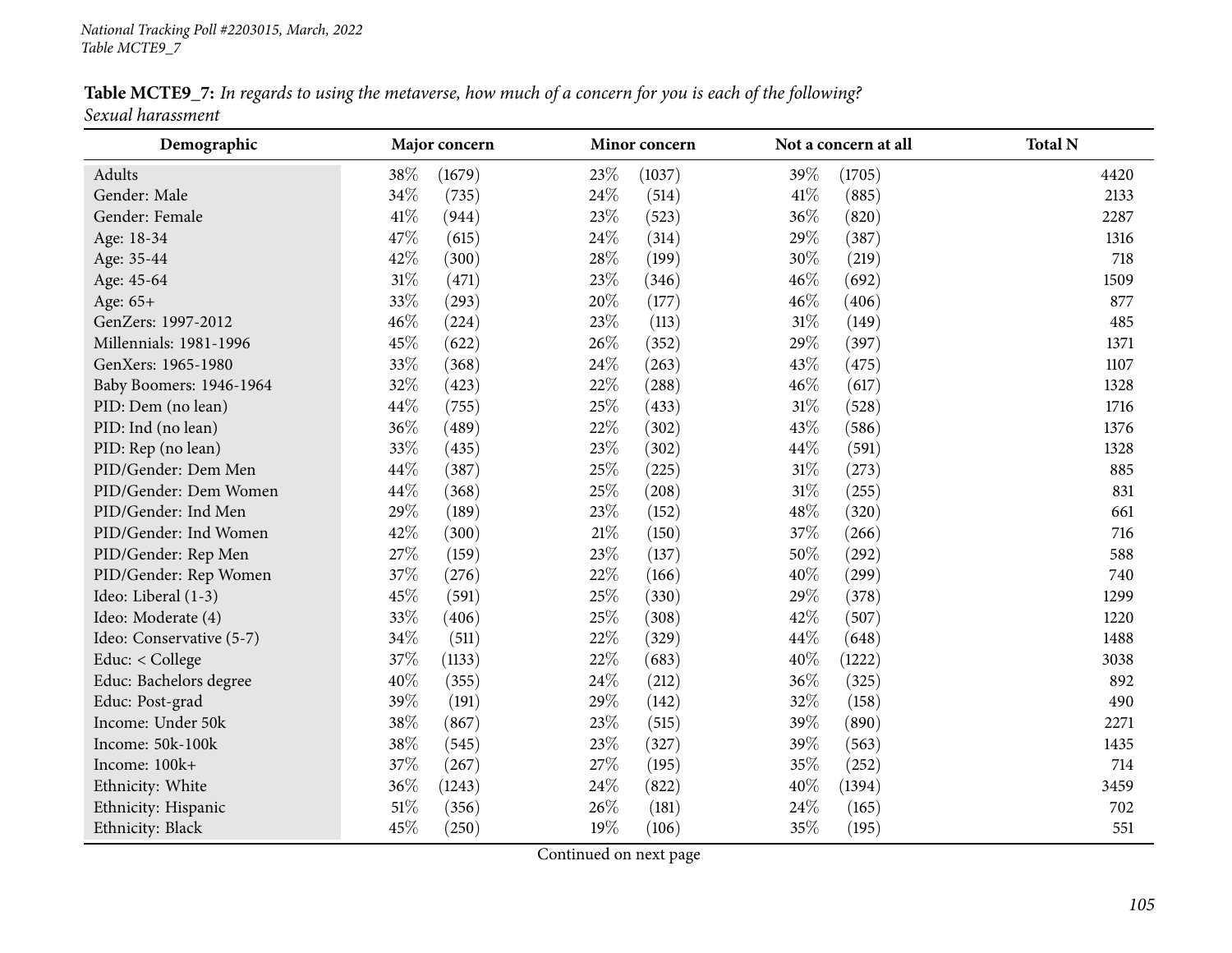Table MCTE9\_7: In regards to using the metaverse, how much of a concern for you is each of the following? *Sexual harassment*

| Demographic                          | Major concern   | Minor concern   | Not a concern at all | <b>Total N</b> |
|--------------------------------------|-----------------|-----------------|----------------------|----------------|
| Adults                               | 38%<br>(1679)   | 23%<br>(1037)   | 39%<br>(1705)        | 4420           |
| Ethnicity: Other                     | 45%<br>(186)    | 27%<br>(109)    | 28%<br>(115)         | 410            |
| All Christian                        | 36%<br>(738)    | 24\%<br>(486)   | 40%<br>(810)         | 2034           |
| All Non-Christian                    | 50%<br>(174)    | 29%<br>(100)    | $21\%$<br>(74)       | 347            |
| Atheist                              | 35%<br>(57)     | 16%<br>(26)     | 49%<br>(82)          | 165            |
| Agnostic/Nothing in particular       | 35%<br>(400)    | 24\%<br>(276)   | 41\%<br>(461)        | 1137           |
| Something Else                       | 42%<br>(310)    | 20%<br>(149)    | $38\%$<br>(279)      | 737            |
| Religious Non-Protestant/Catholic    | 49%<br>(197)    | 28%<br>(113)    | 23%<br>(91)          | 401            |
| Evangelical                          | 40%<br>(467)    | 23%<br>(264)    | 37%<br>(426)         | 1157           |
| Non-Evangelical                      | 35%<br>(542)    | 23%<br>(352)    | 42%<br>(639)         | 1533           |
| Community: Urban                     | 47%<br>(632)    | 23%<br>(310)    | 30%<br>(403)         | 1345           |
| Community: Suburban                  | 33%<br>(656)    | 24%<br>(468)    | 43%<br>(853)         | 1976           |
| Community: Rural                     | 36%<br>(391)    | 24\%<br>(259)   | 41\%<br>(449)        | 1099           |
| Employ: Private Sector               | $37\%$<br>(517) | 26%<br>(367)    | 36%<br>(506)         | 1390           |
| Employ: Government                   | 46%<br>(126)    | 28%<br>(77)     | 25%<br>(69)          | 272            |
| Employ: Self-Employed                | 46%<br>(213)    | 26%<br>(120)    | 28%<br>(130)         | 463            |
| Employ: Homemaker                    | 39%<br>(128)    | 27%<br>(88)     | 34\%<br>(113)        | 329            |
| Employ: Student                      | 50%<br>(60)     | 28%<br>(33)     | 22%<br>(27)          | 120            |
| Employ: Retired                      | 32%<br>(318)    | 20%<br>(194)    | 48%<br>(481)         | 993            |
| Employ: Unemployed                   | 37%<br>(214)    | 19%<br>(106)    | 44%<br>(251)         | 572            |
| Employ: Other                        | 37%<br>(103)    | 18%<br>(51)     | 46%<br>(129)         | 282            |
| Military HH: Yes                     | $36\%$<br>(230) | 25%<br>(160)    | $38\%$<br>(242)      | 632            |
| Military HH: No                      | 38%<br>(1448)   | 23%<br>(877)    | 39%<br>(1463)        | 3788           |
| RD/WT: Right Direction               | 44%<br>(747)    | 25%<br>(428)    | $31\%$<br>(521)      | 1696           |
| RD/WT: Wrong Track                   | 34%<br>(931)    | 22%<br>(609)    | 43%<br>(1184)        | 2724           |
| Biden Job Approve                    | 43%<br>(865)    | 25%<br>(489)    | 32\%<br>(635)        | 1989           |
| Biden Job Disapprove                 | 33%<br>(726)    | 23%<br>(514)    | 44\%<br>(970)        | 2210           |
| <b>Biden Job Strongly Approve</b>    | 48%<br>(463)    | 23%<br>(222)    | 29%<br>(274)         | 959            |
| Biden Job Somewhat Approve           | 39%<br>(402)    | 26%<br>(267)    | 35%<br>(361)         | 1031           |
| Biden Job Somewhat Disapprove        | 36%<br>(222)    | $27\%$<br>(165) | $37\%$<br>(227)      | 614            |
| <b>Biden Job Strongly Disapprove</b> | 32%<br>(504)    | 22%<br>(349)    | 47%<br>(743)         | 1596           |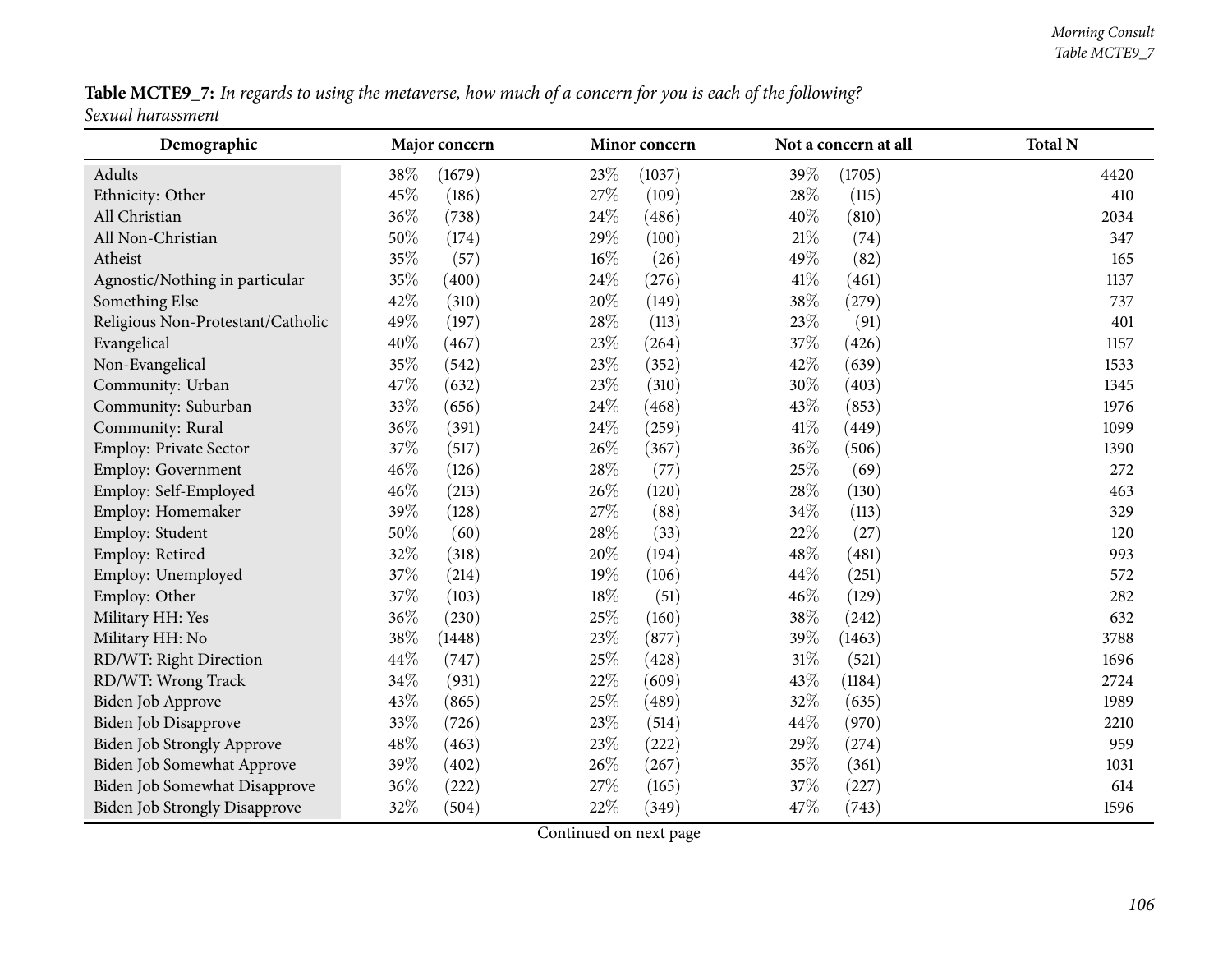Table MCTE9\_7: In regards to using the metaverse, how much of a concern for you is each of the following? *Sexual harassment*

| Demographic                          |      | Major concern |        | Minor concern |        | Not a concern at all | <b>Total N</b> |
|--------------------------------------|------|---------------|--------|---------------|--------|----------------------|----------------|
| Adults                               | 38%  | (1679)        | 23%    | (1037)        | 39%    | (1705)               | 4420           |
| Favorable of Biden                   | 44%  | (872)         | 24%    | (482)         | 32%    | (631)                | 1985           |
| Unfavorable of Biden                 | 33%  | (722)         | 23%    | (506)         | 44%    | (962)                | 2189           |
| Very Favorable of Biden              | 49%  | (486)         | 23%    | (222)         | 28%    | (276)                | 985            |
| Somewhat Favorable of Biden          | 39%  | (386)         | 26%    | (259)         | 35%    | (355)                | 1000           |
| Somewhat Unfavorable of Biden        | 34%  | (189)         | 29%    | (159)         | 37%    | (202)                | 550            |
| Very Unfavorable of Biden            | 32%  | (532)         | $21\%$ | (347)         | 46%    | (760)                | 1639           |
| #1 Issue: Economy                    | 38%  | (683)         | 23%    | (406)         | 39%    | (685)                | 1774           |
| #1 Issue: Security                   | 33%  | (225)         | 23%    | (162)         | 44%    | (305)                | 692            |
| #1 Issue: Health Care                | 39%  | (213)         | 26%    | (142)         | 35%    | (190)                | 544            |
| #1 Issue: Medicare / Social Security | 33%  | (166)         | 22%    | (111)         | 45%    | (228)                | 505            |
| #1 Issue: Women's Issues             | 58%  | (122)         | 22%    | (46)          | 20%    | (43)                 | 210            |
| #1 Issue: Education                  | 44%  | (78)          | 28%    | (49)          | 28%    | (49)                 | 177            |
| #1 Issue: Energy                     | 43%  | (128)         | 27%    | (80)          | $31\%$ | (92)                 | 300            |
| #1 Issue: Other                      | 29%  | (64)          | 19%    | (41)          | 52%    | (113)                | 219            |
| 2020 Vote: Joe Biden                 | 43%  | (816)         | 24\%   | (447)         | 33%    | (619)                | 1882           |
| 2020 Vote: Donald Trump              | 32%  | (487)         | 23%    | (343)         | 46%    | (693)                | 1523           |
| 2020 Vote: Other                     | 35%  | (49)          | 28%    | (39)          | 37%    | (51)                 | 139            |
| 2020 Vote: Didn't Vote               | 37%  | (327)         | 24\%   | (208)         | 39%    | (341)                | 876            |
| 2018 House Vote: Democrat            | 43%  | (660)         | 24%    | (359)         | 33%    | (500)                | 1519           |
| 2018 House Vote: Republican          | 33%  | (408)         | 22%    | (270)         | 46%    | (572)                | 1250           |
| 2018 House Vote: Someone else        | 36%  | (41)          | 20%    | (23)          | 44%    | (50)                 | 115            |
| 2016 Vote: Hillary Clinton           | 43%  | (608)         | 24\%   | (334)         | 33%    | (470)                | 1412           |
| 2016 Vote: Donald Trump              | 32%  | (443)         | 22%    | (306)         | 45%    | (622)                | 1371           |
| 2016 Vote: Other                     | 33%  | (71)          | 24%    | (53)          | 43%    | (93)                 | 217            |
| 2016 Vote: Didn't Vote               | 39%  | (555)         | 24\%   | (341)         | 37%    | (519)                | 1415           |
| Voted in 2014: Yes                   | 38\% | (951)         | 23%    | (568)         | 40%    | (1000)               | 2519           |
| Voted in 2014: No                    | 38%  | (728)         | 25%    | (469)         | 37%    | (704)                | 1901           |
| 4-Region: Northeast                  | 41\% | (323)         | 24\%   | (189)         | 35%    | (279)                | 791            |
| 4-Region: Midwest                    | 34%  | (316)         | 23%    | (212)         | 43%    | (401)                | 929            |
| 4-Region: South                      | 37%  | (614)         | 22%    | (369)         | 41\%   | (673)                | 1656           |
| 4-Region: West                       | 41\% | (426)         | 26%    | (267)         | 34%    | (351)                | 1045           |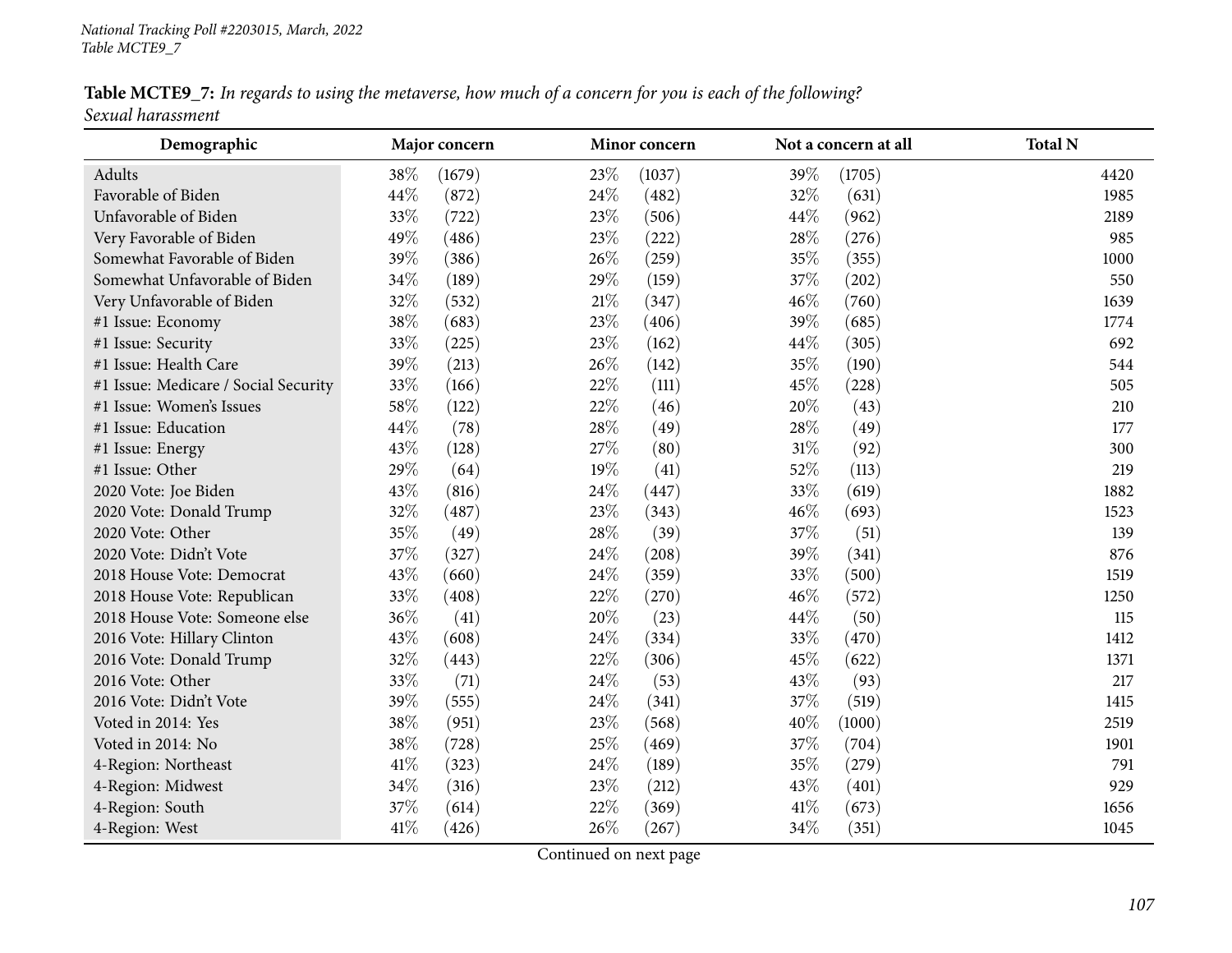| Demographic                    | <b>Major concern</b> | <b>Minor concern</b> | Not a concern at all | <b>Total N</b> |
|--------------------------------|----------------------|----------------------|----------------------|----------------|
| Adults                         | $38\%$<br>(1679)     | 23\%<br>(1037)       | 39\%<br>(1705)       | 4420           |
| 2203009                        | $37\%$<br>(819)      | $24\%$<br>(523)      | 39%<br>(867)         | 2209           |
| 2203015                        | 39 $\%$<br>(860)     | 23%<br>(513)         | 38%<br>(838)         | 2211           |
| Interest in the Metaverse      | 47\%<br>(767)        | 27\%<br>(446)        | 25%<br>(413)         | 1626           |
| Owns a VR Headset              | $55\%$<br>(428)      | 27%<br>(212)         | $18\%$<br>(145)      | 786            |
| 24+ Hours on Internet per Week | $35\%$<br>(613)      | 24%<br>(414)         | 41\%<br>(726)        | 1752           |

Table MCTE9\_7: In regards to using the metaverse, how much of a concern for you is each of the following? *Sexual harassment*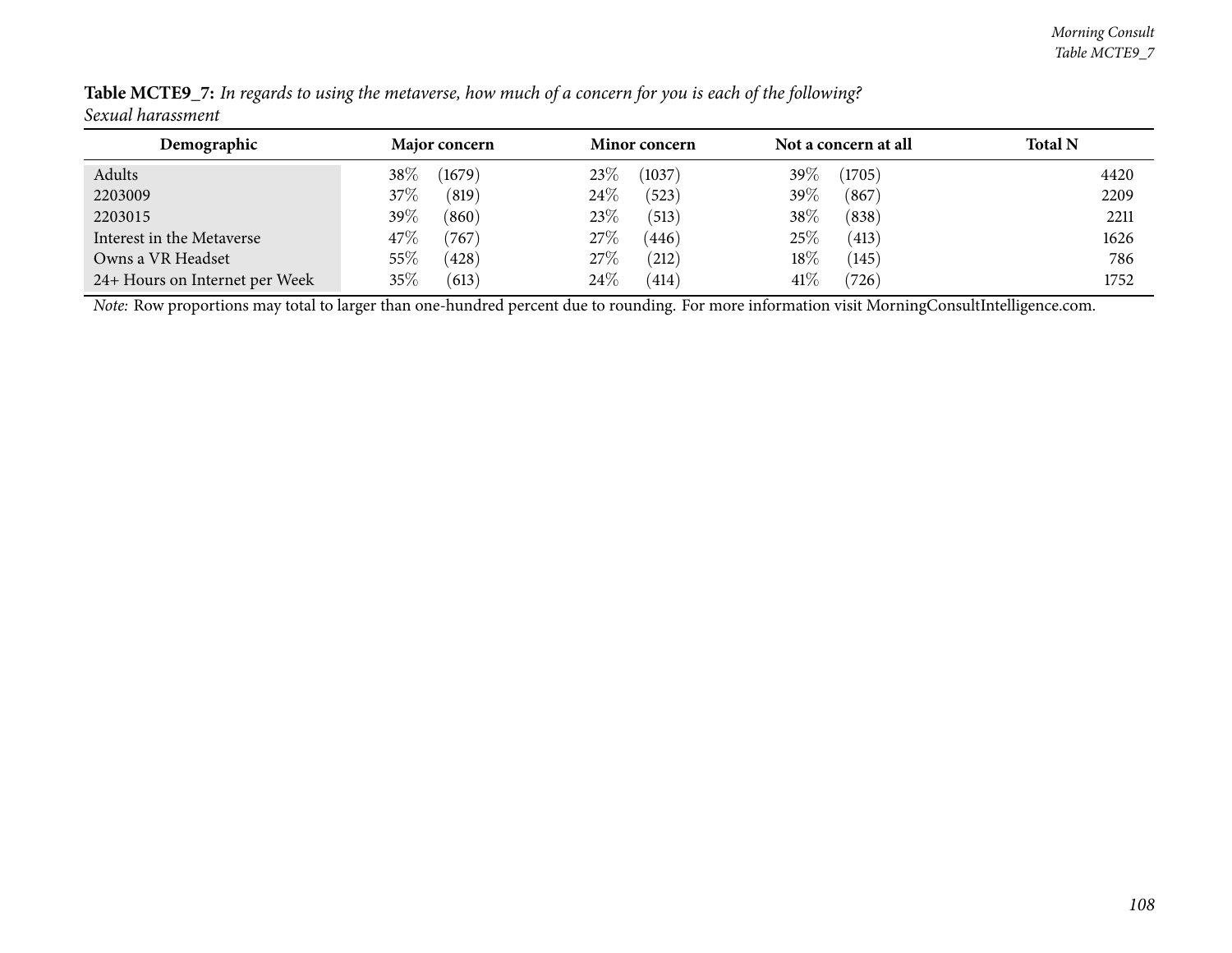| Demographic              | Major concern   |        | Minor concern |        | Not a concern at all | <b>Total N</b> |
|--------------------------|-----------------|--------|---------------|--------|----------------------|----------------|
| Adults                   | 28%<br>(1216)   | 32%    | (1421)        | 40%    | (1784)               | 4420           |
| Gender: Male             | 27%<br>(578)    | 32%    | (686)         | 41\%   | (869)                | 2133           |
| Gender: Female           | 28%<br>(637)    | 32%    | (734)         | 40%    | (915)                | 2287           |
| Age: 18-34               | 34%<br>(451)    | 34%    | (449)         | 32%    | (417)                | 1316           |
| Age: 35-44               | $31\%$<br>(220) | 33%    | (237)         | 36%    | (261)                | 718            |
| Age: 45-64               | 22%<br>(334)    | 32%    | (479)         | 46%    | (695)                | 1509           |
| Age: 65+                 | $24\%$<br>(210) | 29%    | (256)         | 47\%   | (411)                | 877            |
| GenZers: 1997-2012       | 35%<br>(168)    | 32%    | (154)         | 34%    | (164)                | 485            |
| Millennials: 1981-1996   | 33%<br>(459)    | 35%    | (479)         | 32%    | (432)                | 1371           |
| GenXers: 1965-1980       | 22%<br>(246)    | 32%    | (355)         | 46%    | (506)                | 1107           |
| Baby Boomers: 1946-1964  | 24%<br>(315)    | 30%    | (393)         | 47\%   | (620)                | 1328           |
| PID: Dem (no lean)       | 34%<br>(585)    | 35%    | (592)         | $31\%$ | (538)                | 1716           |
| PID: Ind (no lean)       | 27%<br>(370)    | 31%    | (426)         | 42\%   | (580)                | 1376           |
| PID: Rep (no lean)       | 20%<br>(260)    | 30%    | (403)         | 50%    | (665)                | 1328           |
| PID/Gender: Dem Men      | 37%<br>(326)    | 35%    | (309)         | 28%    | (249)                | 885            |
| PID/Gender: Dem Women    | $31\%$<br>(259) | 34%    | (283)         | 35%    | (289)                | 831            |
| PID/Gender: Ind Men      | 23%<br>(155)    | 30%    | (198)         | 47%    | (308)                | 661            |
| PID/Gender: Ind Women    | 30%<br>(215)    | 32%    | (228)         | 38%    | (273)                | 716            |
| PID/Gender: Rep Men      | $16\%$<br>(97)  | $31\%$ | (179)         | 53%    | (311)                | 588            |
| PID/Gender: Rep Women    | 22%<br>(163)    | 30%    | (223)         | 48%    | (353)                | 740            |
| Ideo: Liberal (1-3)      | 38%<br>(489)    | 36%    | (467)         | 26%    | (342)                | 1299           |
| Ideo: Moderate (4)       | 24\%<br>(296)   | $34\%$ | (415)         | 42%    | (510)                | 1220           |
| Ideo: Conservative (5-7) | 23%<br>(335)    | 28%    | (422)         | 49%    | (731)                | 1488           |
| Educ: < College          | 26%<br>(776)    | 32%    | (982)         | 42%    | (1280)               | 3038           |
| Educ: Bachelors degree   | 30%<br>(269)    | 32%    | (282)         | 38%    | (341)                | 892            |
| Educ: Post-grad          | 35%<br>(171)    | 32%    | (157)         | 33%    | (163)                | 490            |
| Income: Under 50k        | 28%<br>(636)    | 32%    | (722)         | 40%    | (913)                | 2271           |
| Income: 50k-100k         | 26%<br>(370)    | 34%    | (482)         | 41\%   | (583)                | 1435           |
| Income: 100k+            | 29%<br>(210)    | 30%    | (216)         | 40%    | (288)                | 714            |
| Ethnicity: White         | 26%<br>(898)    | 32%    | (1106)        | 42%    | (1455)               | 3459           |
| Ethnicity: Hispanic      | 37%<br>(258)    | 37%    | (262)         | 26%    | (182)                | 702            |
| Ethnicity: Black         | 33%<br>(181)    | 32%    | (176)         | 35%    | (194)                | 551            |

Table MCTE9\_8: In regards to using the metaverse, how much of a concern for you is each of the following? The environmental impact related to energy consumption required to operate the metaverse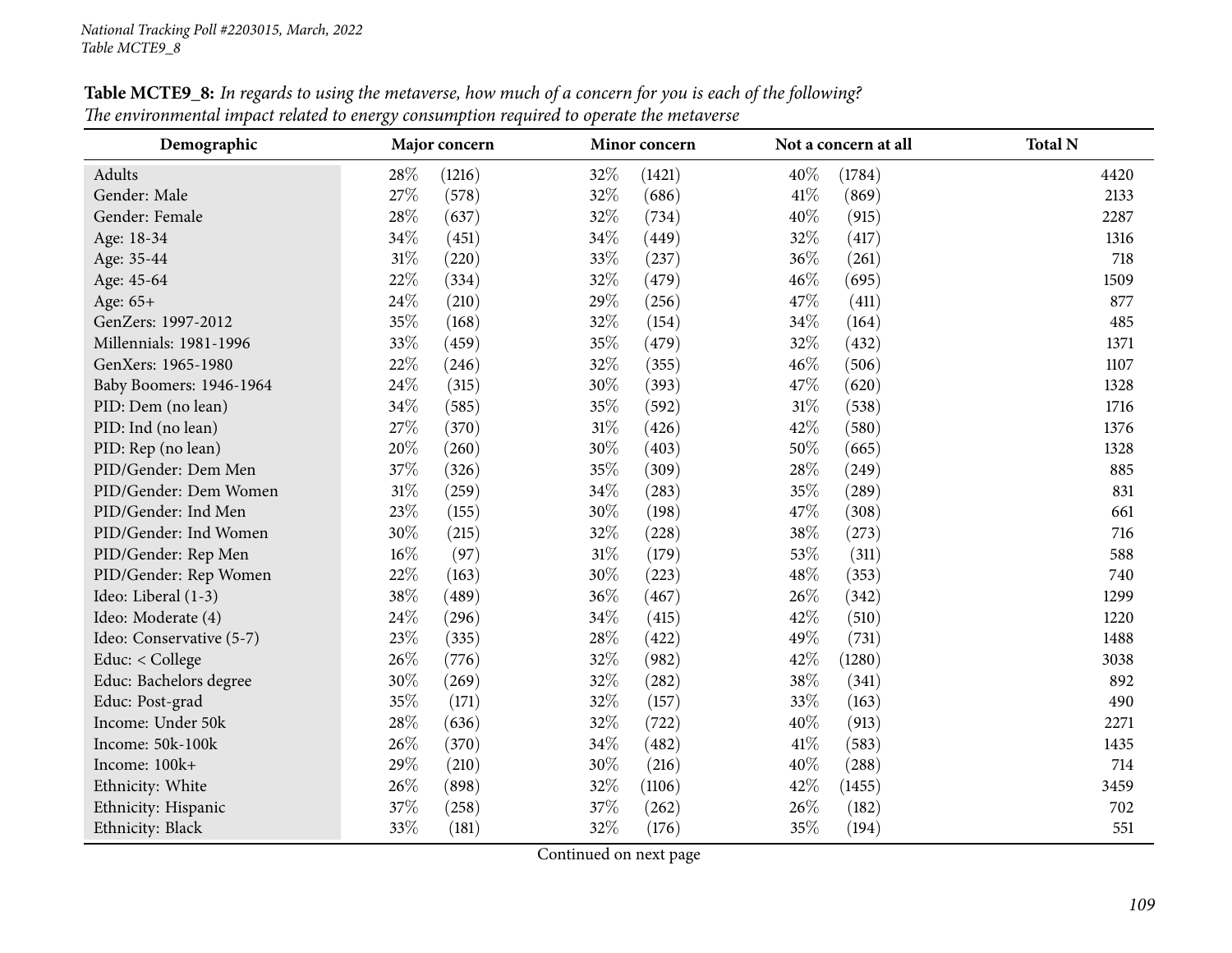| Demographic                          |        | Major concern |                                         | Minor concern |        | Not a concern at all | <b>Total N</b> |
|--------------------------------------|--------|---------------|-----------------------------------------|---------------|--------|----------------------|----------------|
| Adults                               | 28\%   | (1216)        | 32%                                     | (1421)        | 40%    | (1784)               | 4420           |
| Ethnicity: Other                     | 33%    | (137)         | 34%                                     | (138)         | 33%    | (135)                | 410            |
| All Christian                        | 26%    | (532)         | 32%                                     | (654)         | 42%    | (847)                | 2034           |
| All Non-Christian                    | 46%    | (161)         | 34%                                     | (118)         | 20%    | (68)                 | 347            |
| Atheist                              | 28%    | (46)          | 33%                                     | (54)          | 39%    | (65)                 | 165            |
| Agnostic/Nothing in particular       | 23%    | (264)         | 33%                                     | (378)         | 44%    | (495)                | 1137           |
| Something Else                       | 29%    | (213)         | 29%                                     | (216)         | 42%    | (308)                | 737            |
| Religious Non-Protestant/Catholic    | 43%    | (172)         | 33%                                     | (133)         | 24%    | (95)                 | 401            |
| Evangelical                          | 28\%   | (328)         | 30%                                     | (346)         | 42%    | (483)                | 1157           |
| Non-Evangelical                      | 26%    | (393)         | 33%                                     | (501)         | 42%    | (639)                | 1533           |
| Community: Urban                     | $36\%$ | (483)         | 32%                                     | (426)         | 32%    | (436)                | 1345           |
| Community: Suburban                  | 25%    | (492)         | $31\%$                                  | (618)         | 44%    | (867)                | 1976           |
| Community: Rural                     | 22%    | (241)         | 34%                                     | (377)         | 44%    | (481)                | 1099           |
| Employ: Private Sector               | 28%    | (394)         | 33%                                     | (462)         | 38%    | (534)                | 1390           |
| Employ: Government                   | 32%    | (87)          | 36%                                     | (98)          | 32%    | (87)                 | 272            |
| Employ: Self-Employed                | 37%    | (170)         | 35%                                     | (161)         | 29%    | (133)                | 463            |
| Employ: Homemaker                    | 24\%   | (78)          | 34%                                     | (113)         | 42%    | (138)                | 329            |
| Employ: Student                      | 49%    | (58)          | 26%                                     | (31)          | 26%    | (31)                 | 120            |
| Employ: Retired                      | 23%    | (226)         | 29%                                     | (284)         | 49%    | (483)                | 993            |
| Employ: Unemployed                   | 22%    | (128)         | 34%                                     | (196)         | 43%    | (247)                | 572            |
| Employ: Other                        | 27%    | (75)          | 27%                                     | (77)          | 46%    | (130)                | 282            |
| Military HH: Yes                     | 28%    | (175)         | 29%                                     | (184)         | 43%    | (272)                | 632            |
| Military HH: No                      | 27%    | (1040)        | 33%                                     | (1236)        | 40%    | (1511)               | 3788           |
| RD/WT: Right Direction               | 37%    | (626)         | 34%                                     | (572)         | 29%    | (497)                | 1696           |
| RD/WT: Wrong Track                   | 22%    | (589)         | $31\%$                                  | (849)         | 47%    | (1286)               | 2724           |
| Biden Job Approve                    | 35%    | (689)         | 35%                                     | (700)         | 30%    | (600)                | 1989           |
| Biden Job Disapprove                 | 22%    | (477)         | 30%                                     | (658)         | 49%    | (1075)               | 2210           |
| Biden Job Strongly Approve           | $40\%$ | (386)         | 33%                                     | (318)         | $27\%$ | (255)                | 959            |
| Biden Job Somewhat Approve           | 29%    | (303)         | 37%                                     | (382)         | $34\%$ | (345)                | 1031           |
| Biden Job Somewhat Disapprove        | 25%    | (156)         | 38%                                     | (235)         | 36%    | (224)                | 614            |
| <b>Biden Job Strongly Disapprove</b> | 20%    | (321)         | $27\%$<br>$\mathbf{1}$<br>$\sim$ $\sim$ | (424)         | 53%    | (851)                | 1596           |

Table MCTE9\_8: In regards to using the metaverse, how much of a concern for you is each of the following? The environmental impact related to energy consumption required to operate the metaverse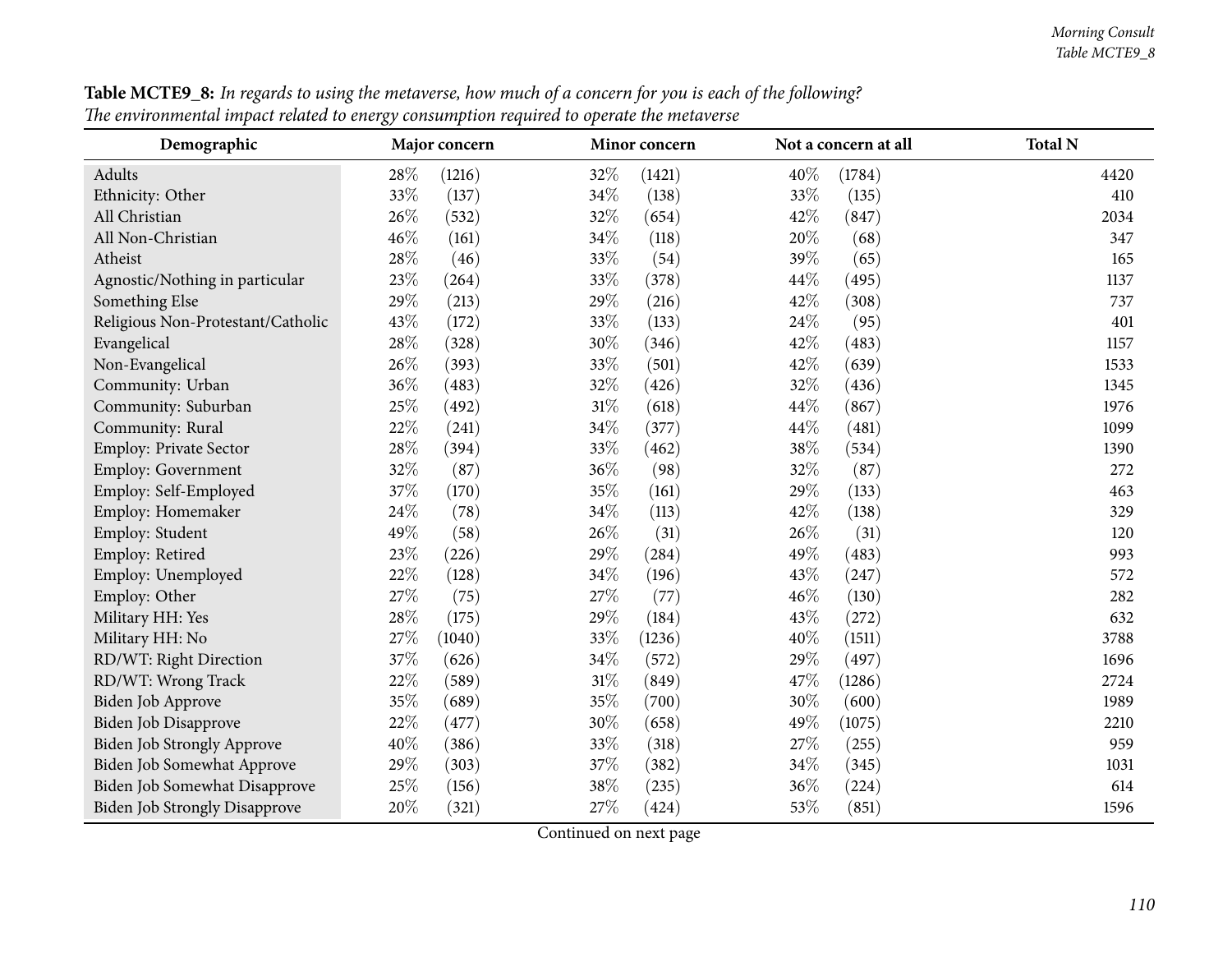| Demographic                          |        | Major concern |      | Minor concern |        | Not a concern at all | <b>Total N</b> |
|--------------------------------------|--------|---------------|------|---------------|--------|----------------------|----------------|
| Adults                               | 28%    | (1216)        | 32%  | (1421)        | 40%    | (1784)               | 4420           |
| Favorable of Biden                   | 34%    | (681)         | 36%  | (715)         | 30%    | (589)                | 1985           |
| Unfavorable of Biden                 | 22%    | (485)         | 29%  | (640)         | 49%    | (1064)               | 2189           |
| Very Favorable of Biden              | 40%    | (394)         | 33%  | (329)         | 27\%   | (262)                | 985            |
| Somewhat Favorable of Biden          | 29%    | (287)         | 39%  | (386)         | 33%    | (327)                | 1000           |
| Somewhat Unfavorable of Biden        | 28%    | (152)         | 36%  | (199)         | 36%    | (199)                | 550            |
| Very Unfavorable of Biden            | $20\%$ | (333)         | 27%  | (441)         | 53%    | (865)                | 1639           |
| #1 Issue: Economy                    | 26%    | (458)         | 33%  | (579)         | 42%    | (737)                | 1774           |
| #1 Issue: Security                   | 24%    | (164)         | 27%  | (190)         | 49%    | (338)                | 692            |
| #1 Issue: Health Care                | 28%    | (155)         | 37%  | (203)         | 34%    | (186)                | 544            |
| #1 Issue: Medicare / Social Security | 28%    | (140)         | 30%  | (151)         | 42%    | (214)                | 505            |
| #1 Issue: Women's Issues             | 41\%   | (86)          | 29%  | (61)          | 30%    | (63)                 | 210            |
| #1 Issue: Education                  | 29%    | (52)          | 44%  | (77)          | 27%    | (48)                 | 177            |
| #1 Issue: Energy                     | 34%    | (103)         | 35%  | (105)         | $31\%$ | (93)                 | 300            |
| #1 Issue: Other                      | 27%    | (59)          | 26%  | (57)          | 47\%   | (103)                | 219            |
| 2020 Vote: Joe Biden                 | 34%    | (645)         | 34%  | (648)         | 31%    | (589)                | 1882           |
| 2020 Vote: Donald Trump              | $21\%$ | (317)         | 28\% | (432)         | 51\%   | (773)                | 1523           |
| 2020 Vote: Other                     | 30%    | (42)          | 31%  | (43)          | 39%    | (54)                 | 139            |
| 2020 Vote: Didn't Vote               | 24%    | (211)         | 34%  | (297)         | 42\%   | (368)                | 876            |
| 2018 House Vote: Democrat            | 34%    | (512)         | 35%  | (531)         | 31%    | (476)                | 1519           |
| 2018 House Vote: Republican          | $21\%$ | (257)         | 27%  | (339)         | 52%    | (653)                | 1250           |
| 2018 House Vote: Someone else        | 38%    | (44)          | 24\% | (28)          | 38%    | (44)                 | 115            |
| 2016 Vote: Hillary Clinton           | 33%    | (465)         | 36%  | (503)         | 31%    | (443)                | 1412           |
| 2016 Vote: Donald Trump              | $21\%$ | (294)         | 28\% | (382)         | $51\%$ | (696)                | 1371           |
| 2016 Vote: Other                     | 28%    | (60)          | 28\% | (61)          | 45%    | (96)                 | 217            |
| 2016 Vote: Didn't Vote               | 28%    | (394)         | 34%  | (474)         | 39%    | (547)                | 1415           |
| Voted in 2014: Yes                   | 27%    | (672)         | 31%  | (786)         | 42%    | (1061)               | 2519           |
| Voted in 2014: No                    | 29%    | (543)         | 33%  | (635)         | 38%    | (722)                | 1901           |
| 4-Region: Northeast                  | 30%    | (241)         | 33%  | (260)         | 37%    | (290)                | 791            |
| 4-Region: Midwest                    | 23%    | (217)         | 33%  | (306)         | 44%    | (405)                | 929            |
| 4-Region: South                      | 26%    | (433)         | 32%  | (522)         | 42%    | (701)                | 1656           |
| 4-Region: West                       | $31\%$ | (325)         | 32%  | (333)         | 37%    | (388)                | 1045           |

Table MCTE9\_8: In regards to using the metaverse, how much of a concern for you is each of the following? The environmental impact related to energy consumption required to operate the metaverse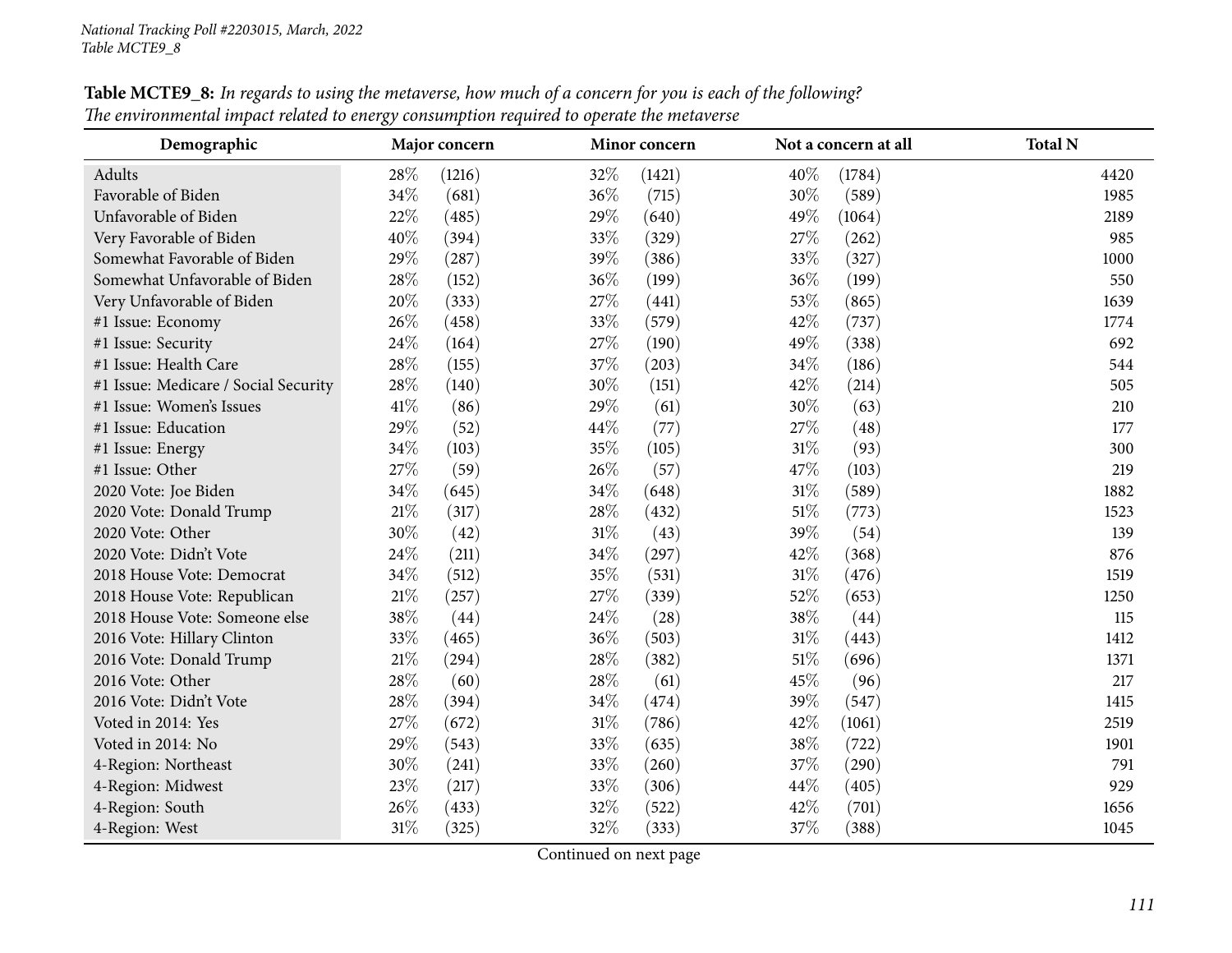| Demographic                    | <b>Major concern</b> | <b>Minor concern</b>   | Not a concern at all      | <b>Total N</b> |
|--------------------------------|----------------------|------------------------|---------------------------|----------------|
| Adults                         | $28\%$<br>(1216)     | 32\%<br>(1421)         | 40%<br>(1784)             | 4420           |
| 2203009                        | 27%<br>587           | 32%<br>$^{\prime}702)$ | 42%<br>(920)              | 2209           |
| 2203015                        | 28\%<br>(628)        | 33\%<br>(719)          | 39\%<br>(864)             | 2211           |
| Interest in the Metaverse      | $36\%$<br>(592)      | 38\%<br>(623)          | 25%<br>$\left(411\right)$ | 1626           |
| Owns a VR Headset              | $44\%$<br>(343)      | 37%<br>$^{'}288)$      | 20%<br>(154)              | 786            |
| 24+ Hours on Internet per Week | $24\%$<br>427        | 33%<br>(571)           | 43\%<br>$^{\prime}754)$   | 1752           |

Table MCTE9\_8: In regards to using the metaverse, how much of a concern for you is each of the following? The environmental impact related to energy consumption required to operate the metaverse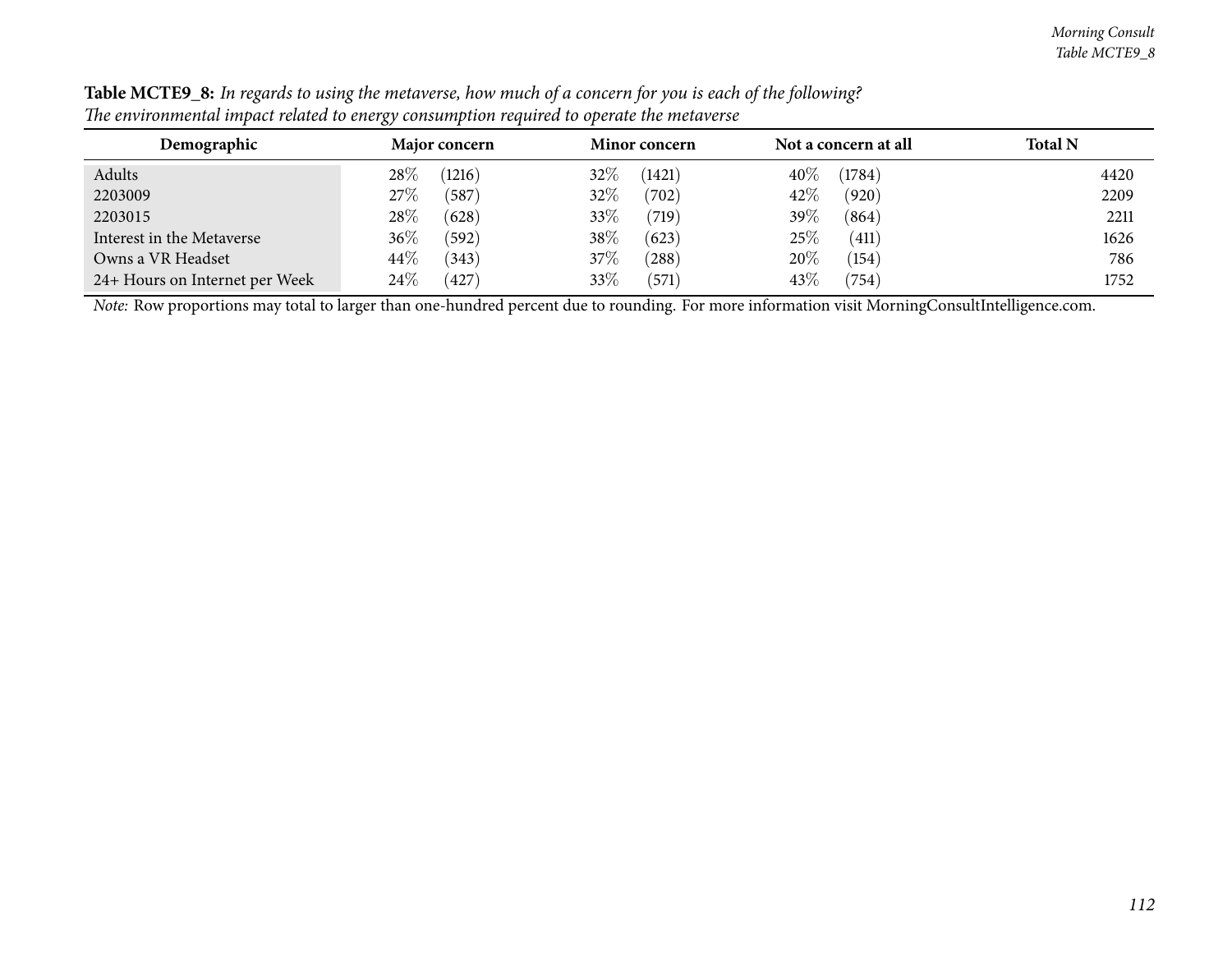|                          | Somewhat |                 |        |            |        |                     | Not interested at |        |                |
|--------------------------|----------|-----------------|--------|------------|--------|---------------------|-------------------|--------|----------------|
| Demographic              |          | Very interested |        | interested |        | Not very interested |                   | all    | <b>Total N</b> |
| <b>Adults</b>            | 15%      | (657)           | 23%    | (1025)     | 14\%   | (634)               | 48%               | (2104) | 4420           |
| Gender: Male             | 21%      | (451)           | 28%    | (589)      | 12%    | (258)               | 39%               | (836)  | 2133           |
| Gender: Female           | $9\%$    | (206)           | 19%    | (436)      | $16\%$ | (376)               | 55%               | (1269) | 2287           |
| Age: 18-34               | 25%      | (335)           | 29%    | (379)      | 14%    | (182)               | 32%               | (420)  | 1316           |
| Age: 35-44               | 20%      | (143)           | 28%    | (200)      | 14%    | (104)               | 38%               | (271)  | 718            |
| Age: 45-64               | 10%      | (148)           | 22%    | (332)      | 16%    | (238)               | 52%               | (791)  | 1509           |
| Age: 65+                 | $4\%$    | (32)            | 13%    | (113)      | 12%    | (109)               | $71\%$            | (622)  | 877            |
| GenZers: 1997-2012       | 16%      | (79)            | 31%    | (150)      | 15%    | (72)                | 38%               | (185)  | 485            |
| Millennials: 1981-1996   | 27%      | (375)           | 29%    | (397)      | 14%    | (187)               | 30%               | (412)  | 1371           |
| GenXers: 1965-1980       | 13%      | (139)           | 24%    | (269)      | 16%    | (174)               | 47%               | (524)  | 1107           |
| Baby Boomers: 1946-1964  | $4\%$    | (60)            | 15%    | (193)      | 14%    | (183)               | 67%               | (893)  | 1328           |
| PID: Dem (no lean)       | 21%      | (360)           | 27%    | (460)      | 13%    | (220)               | 39%               | (676)  | 1716           |
| PID: Ind (no lean)       | 10%      | (140)           | 22%    | (297)      | 15%    | (212)               | 53%               | (727)  | 1376           |
| PID: Rep (no lean)       | 12%      | (156)           | 20%    | (269)      | 15%    | (202)               | 53%               | (701)  | 1328           |
| PID/Gender: Dem Men      | 31%      | (274)           | 32%    | (282)      | 9%     | (80)                | 28%               | (249)  | 885            |
| PID/Gender: Dem Women    | 10%      | (87)            | $21\%$ | (177)      | 17%    | (140)               | $51\%$            | (428)  | 831            |
| PID/Gender: Ind Men      | $11\%$   | (75)            | 24%    | (161)      | 15%    | (100)               | 49%               | (325)  | 661            |
| PID/Gender: Ind Women    | $9\%$    | (66)            | 19%    | (136)      | 16%    | (112)               | 56%               | (403)  | 716            |
| PID/Gender: Rep Men      | 17%      | (102)           | 25%    | (145)      | $13\%$ | (78)                | 45%               | (262)  | 588            |
| PID/Gender: Rep Women    | $7\%$    | (54)            | 17%    | (123)      | 17%    | (124)               | 59%               | (438)  | 740            |
| Ideo: Liberal (1-3)      | $21\%$   | (277)           | 27%    | (351)      | 13%    | (175)               | 38%               | (496)  | 1299           |
| Ideo: Moderate (4)       | 14%      | (166)           | 24%    | (292)      | 16%    | (195)               | 47%               | (567)  | 1220           |
| Ideo: Conservative (5-7) | $12\%$   | (177)           | 20%    | (304)      | 14\%   | (211)               | 53%               | (796)  | 1488           |
| Educ: < College          | 12%      | (374)           | 22%    | (683)      | 15%    | (446)               | $51\%$            | (1535) | 3038           |
| Educ: Bachelors degree   | 18%      | (161)           | 24%    | (214)      | 13%    | (113)               | 45%               | (404)  | 892            |
| Educ: Post-grad          | 25%      | (122)           | 26%    | (128)      | 15%    | (74)                | 34%               | (166)  | 490            |
| Income: Under 50k        | 12%      | (278)           | 22%    | (493)      | 15%    | (346)               | $51\%$            | (1155) | 2271           |
| Income: 50k-100k         | 14%      | (204)           | 24%    | (349)      | 14%    | (205)               | 47%               | (677)  | 1435           |
| Income: 100k+            | 25%      | (175)           | 26%    | (183)      | 12%    | (83)                | 38%               | (273)  | 714            |
| Ethnicity: White         | 14%      | (494)           | 22%    | (750)      | 14%    | (479)               | 50%               | (1737) | 3459           |
| Ethnicity: Hispanic      | 21%      | (147)           | 26%    | (181)      | 17%    | (116)               | 37%               | (259)  | 702            |

Table MCTE11\_1: How interested would you be in participating in each of the following activities within a metaverse environment? *Virtually attending <sup>a</sup> live sporting event using virtual reality technology*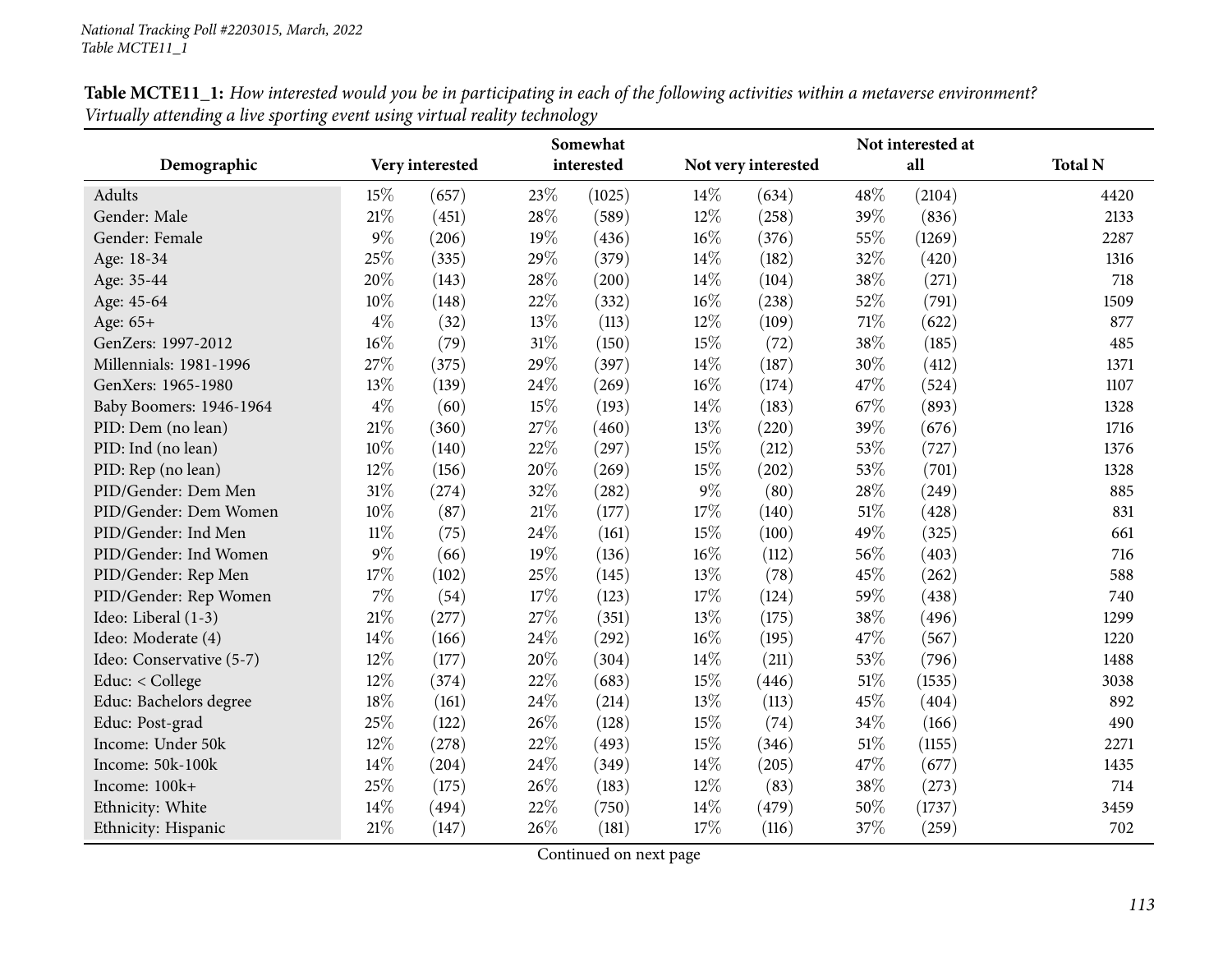| Table MCTE11_1: How interested would you be in participating in each of the following activities within a metaverse environment? |  |
|----------------------------------------------------------------------------------------------------------------------------------|--|
| Virtually attending a live sporting event using virtual reality technology                                                       |  |

|                                   |        |                 |        | Somewhat   |        | Not interested at   |        |        |                |  |
|-----------------------------------|--------|-----------------|--------|------------|--------|---------------------|--------|--------|----------------|--|
| Demographic                       |        | Very interested |        | interested |        | Not very interested |        | all    | <b>Total N</b> |  |
| Adults                            | 15%    | (657)           | 23%    | (1025)     | 14%    | (634)               | 48%    | (2104) | 4420           |  |
| Ethnicity: Black                  | 20%    | (108)           | $31\%$ | (172)      | 15%    | (83)                | 34%    | (187)  | 551            |  |
| Ethnicity: Other                  | $13\%$ | (55)            | 25%    | (103)      | 17%    | (72)                | 44%    | (180)  | 410            |  |
| All Christian                     | 13%    | (269)           | 22%    | (450)      | 14%    | (293)               | 50%    | (1021) | 2034           |  |
| All Non-Christian                 | 37%    | (128)           | 25%    | (86)       | 10%    | (34)                | 29%    | (99)   | 347            |  |
| Atheist                           | $11\%$ | (18)            | 26%    | (44)       | 13%    | (22)                | 49%    | (81)   | 165            |  |
| Agnostic/Nothing in particular    | 13%    | (142)           | $23\%$ | (265)      | 16%    | (176)               | 49%    | (553)  | 1137           |  |
| Something Else                    | 13%    | (99)            | 24%    | (180)      | 15%    | (109)               | 47%    | (349)  | 737            |  |
| Religious Non-Protestant/Catholic | 33%    | (134)           | 25%    | (99)       | $11\%$ | (44)                | $31\%$ | (124)  | 401            |  |
| Evangelical                       | 18%    | (205)           | 21%    | (247)      | 14%    | (159)               | 47%    | (546)  | 1157           |  |
| Non-Evangelical                   | 10%    | (149)           | 24%    | (363)      | 15%    | (226)               | 52%    | (795)  | 1533           |  |
| Community: Urban                  | 25%    | (337)           | 26%    | (349)      | 12%    | (160)               | 37%    | (500)  | 1345           |  |
| Community: Suburban               | 10%    | (200)           | 24%    | (467)      | 17%    | (326)               | 50%    | (984)  | 1976           |  |
| Community: Rural                  | $11\%$ | (120)           | 19%    | (210)      | 13%    | (148)               | 56%    | (621)  | 1099           |  |
| Employ: Private Sector            | 19%    | (261)           | 29%    | (399)      | 14%    | (196)               | 38%    | (533)  | 1390           |  |
| <b>Employ: Government</b>         | 27%    | (74)            | 28%    | (76)       | 17%    | (47)                | 28%    | (75)   | 272            |  |
| Employ: Self-Employed             | 25%    | (116)           | 29%    | (136)      | 12%    | (57)                | 33%    | (154)  | 463            |  |
| Employ: Homemaker                 | $9\%$  | (29)            | 20%    | (66)       | 16%    | (53)                | 55%    | (181)  | 329            |  |
| Employ: Student                   | 15%    | (18)            | 35%    | (42)       | 16%    | (19)                | 34%    | (41)   | 120            |  |
| Employ: Retired                   | $4\%$  | (44)            | 13%    | (132)      | 13%    | (125)               | 70%    | (691)  | 993            |  |
| Employ: Unemployed                | $11\%$ | (63)            | $21\%$ | (121)      | 16%    | (92)                | 52%    | (296)  | 572            |  |
| Employ: Other                     | 19%    | (53)            | 19%    | (53)       | 15%    | (44)                | 47%    | (133)  | 282            |  |
| Military HH: Yes                  | 14%    | (91)            | 17%    | (110)      | 12%    | (78)                | 56%    | (352)  | 632            |  |
| Military HH: No                   | 15%    | (566)           | 24%    | (915)      | 15%    | (556)               | 46%    | (1752) | 3788           |  |
| RD/WT: Right Direction            | 23%    | (386)           | 28%    | (473)      | 13%    | (227)               | 36%    | (609)  | 1696           |  |
| RD/WT: Wrong Track                | $10\%$ | (271)           | 20%    | (552)      | 15%    | (406)               | 55%    | (1495) | 2724           |  |
| <b>Biden Job Approve</b>          | $21\%$ | (416)           | 27%    | (546)      | 13%    | (267)               | 38%    | (760)  | 1989           |  |
| <b>Biden Job Disapprove</b>       | $9\%$  | (208)           | 20%    | (447)      | 15%    | (340)               | 55%    | (1215) | 2210           |  |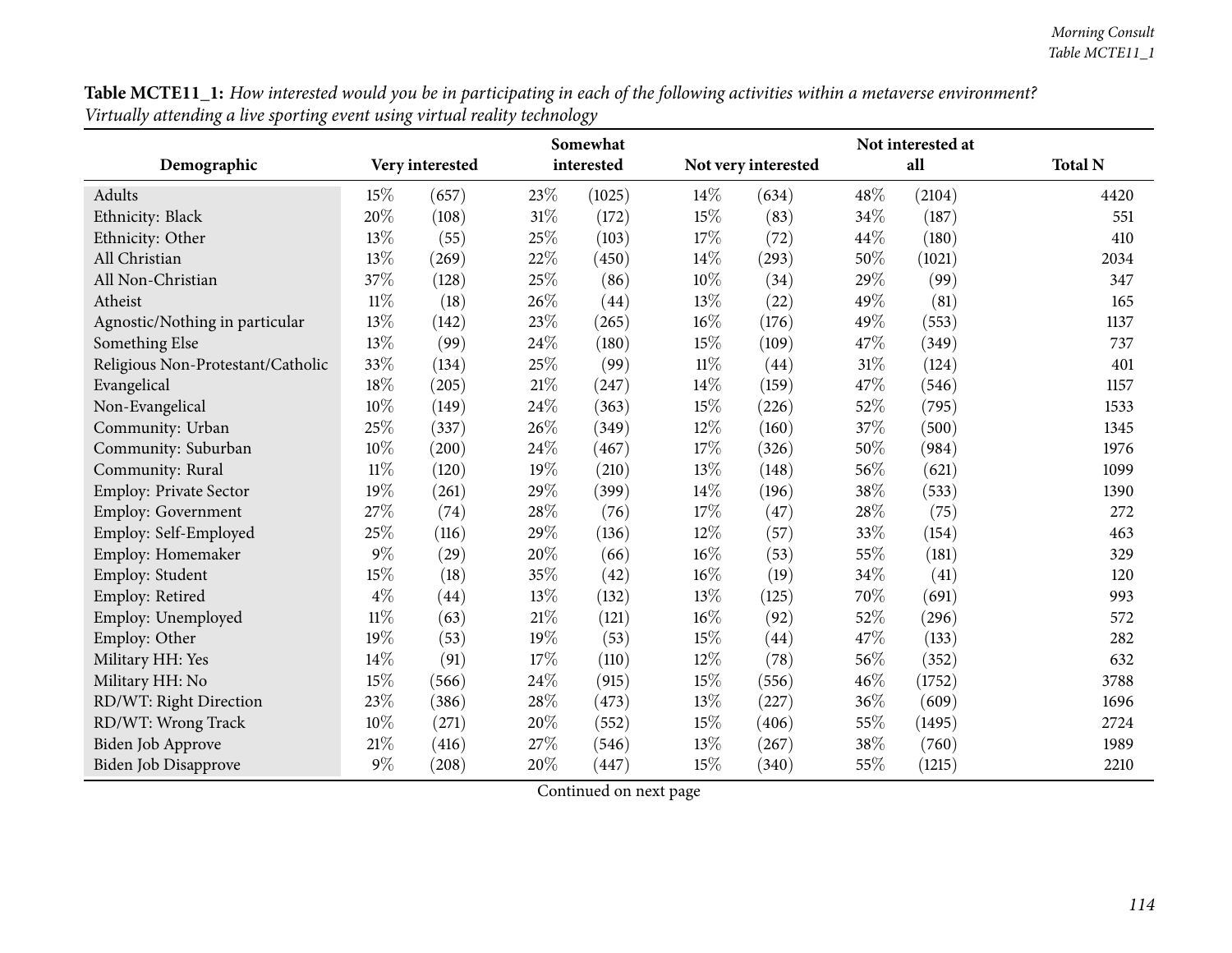|                                      |        |                 |        | Somewhat   |        |                     | Not interested at |        |                |
|--------------------------------------|--------|-----------------|--------|------------|--------|---------------------|-------------------|--------|----------------|
| Demographic                          |        | Very interested |        | interested |        | Not very interested |                   | all    | <b>Total N</b> |
| Adults                               | 15%    | (657)           | 23%    | (1025)     | 14%    | (634)               | 48%               | (2104) | 4420           |
| Biden Job Strongly Approve           | 30%    | (286)           | 26%    | (247)      | $10\%$ | (92)                | 35%               | (333)  | 959            |
| Biden Job Somewhat Approve           | 13%    | (129)           | 29%    | (299)      | 17%    | (175)               | 41\%              | (428)  | 1031           |
| Biden Job Somewhat Disapprove        | $11\%$ | (66)            | 26%    | (159)      | 19%    | (117)               | 44%               | (273)  | 614            |
| <b>Biden Job Strongly Disapprove</b> | $9\%$  | (142)           | 18%    | (288)      | 14%    | (223)               | 59%               | (942)  | 1596           |
| Favorable of Biden                   | 21%    | (422)           | 27%    | (539)      | 13%    | (255)               | 39%               | (769)  | 1985           |
| Unfavorable of Biden                 | 10%    | (212)           | 20%    | (440)      | 16%    | (348)               | 54%               | (1190) | 2189           |
| Very Favorable of Biden              | 29%    | (283)           | 26%    | (254)      | $10\%$ | (97)                | 36%               | (351)  | 985            |
| Somewhat Favorable of Biden          | 14\%   | (138)           | 28%    | (285)      | $16\%$ | (159)               | 42%               | (419)  | 1000           |
| Somewhat Unfavorable of Biden        | 12%    | (64)            | 26%    | (142)      | 20%    | (108)               | 43%               | (236)  | 550            |
| Very Unfavorable of Biden            | $9\%$  | (147)           | 18%    | (298)      | 15%    | (240)               | 58%               | (954)  | 1639           |
| #1 Issue: Economy                    | 17%    | (303)           | 26%    | (457)      | 16%    | (282)               | 41\%              | (732)  | 1774           |
| #1 Issue: Security                   | $9\%$  | (59)            | 19%    | (134)      | 14%    | (95)                | 58%               | (404)  | 692            |
| #1 Issue: Health Care                | $21\%$ | (114)           | 26%    | (143)      | 13%    | (71)                | 40%               | (216)  | 544            |
| #1 Issue: Medicare / Social Security | $7\%$  | (37)            | 16%    | (79)       | 13%    | (66)                | 64%               | (323)  | 505            |
| #1 Issue: Women's Issues             | 16%    | (34)            | 28%    | (59)       | 13%    | (26)                | 43%               | (91)   | 210            |
| #1 Issue: Education                  | 24%    | (42)            | 29%    | (51)       | $11\%$ | (20)                | 36%               | (64)   | 177            |
| #1 Issue: Energy                     | 15%    | (45)            | 22%    | (65)       | 17%    | (51)                | 47%               | (140)  | 300            |
| #1 Issue: Other                      | 10%    | (22)            | 17%    | (37)       | $11\%$ | (23)                | 62%               | (135)  | 219            |
| 2020 Vote: Joe Biden                 | 20%    | (369)           | 26%    | (496)      | 13%    | (235)               | 42%               | (781)  | 1882           |
| 2020 Vote: Donald Trump              | 10%    | (149)           | 20%    | (300)      | 16%    | (239)               | 55%               | (835)  | 1523           |
| 2020 Vote: Other                     | 15%    | (21)            | 20%    | (28)       | 15%    | (22)                | 50%               | (69)   | 139            |
| 2020 Vote: Didn't Vote               | 14%    | (119)           | 23%    | (200)      | 16%    | (138)               | 48%               | (419)  | 876            |
| 2018 House Vote: Democrat            | 19%    | (287)           | 26%    | (395)      | 13\%   | (199)               | 42%               | (638)  | 1519           |
| 2018 House Vote: Republican          | $11\%$ | (136)           | 20%    | (255)      | 13%    | (166)               | 55%               | (693)  | 1250           |
| 2018 House Vote: Someone else        | 12%    | (14)            | 16%    | (18)       | 19%    | (21)                | 54%               | (62)   | 115            |
| 2016 Vote: Hillary Clinton           | 19%    | (265)           | 26%    | (362)      | 13%    | (179)               | 43%               | (606)  | 1412           |
| 2016 Vote: Donald Trump              | $11\%$ | (145)           | $21\%$ | (285)      | 14%    | (199)               | 54%               | (742)  | 1371           |
| 2016 Vote: Other                     | 12%    | (26)            | 16%    | (35)       | 17%    | (38)                | 54%               | (118)  | 217            |
| 2016 Vote: Didn't Vote               | 16%    | (220)           | 24%    | (341)      | 15%    | (218)               | 45%               | (636)  | 1415           |

Table MCTE11\_1: How interested would you be in participating in each of the following activities within a metaverse environment? *Virtually attending <sup>a</sup> live sporting event using virtual reality technology*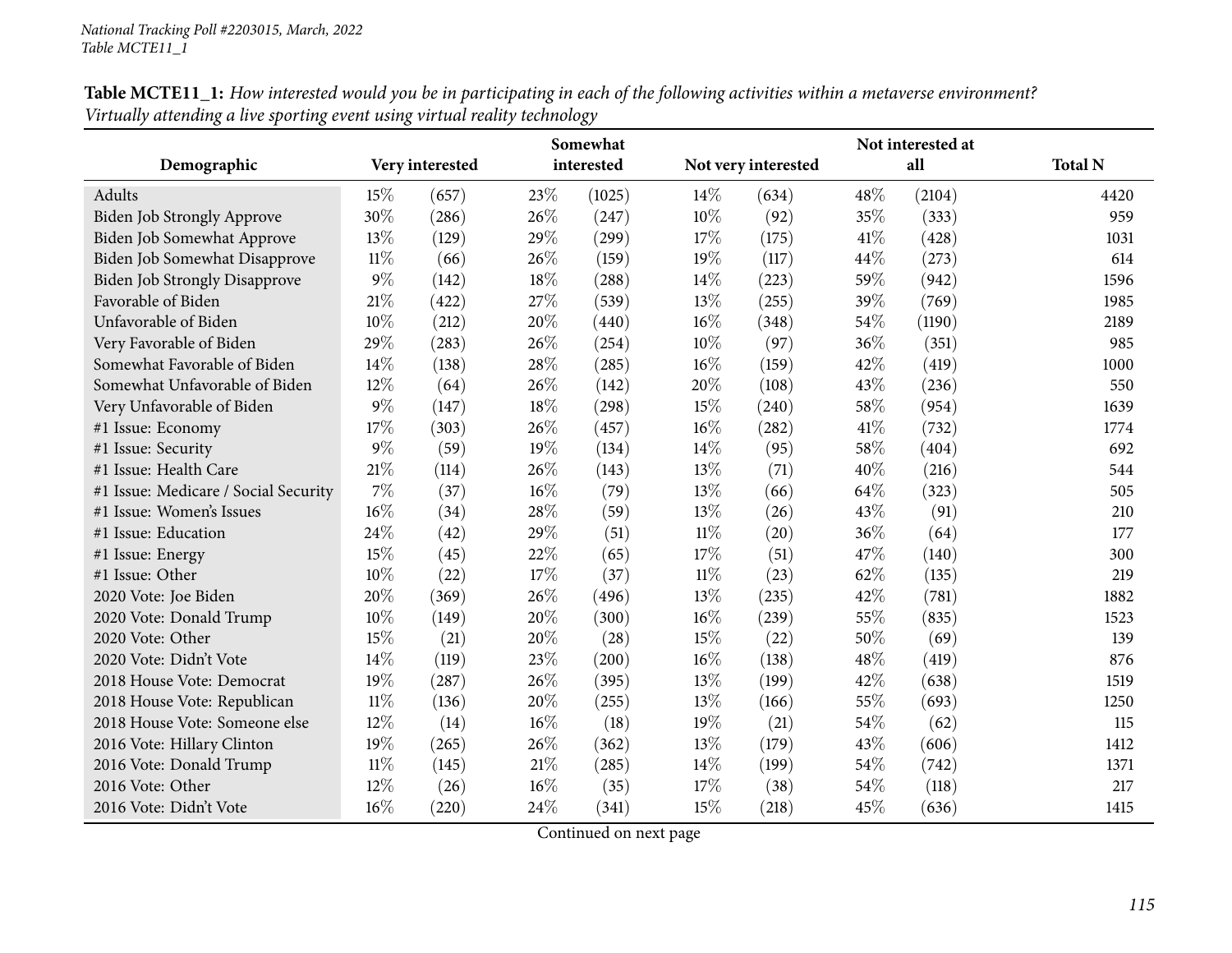| Table MCTE11_1: How interested would you be in participating in each of the following activities within a metaverse environment? |  |
|----------------------------------------------------------------------------------------------------------------------------------|--|
| Virtually attending a live sporting event using virtual reality technology                                                       |  |

|                                |        |                 |        | Somewhat   |        |                     |        |        |                |
|--------------------------------|--------|-----------------|--------|------------|--------|---------------------|--------|--------|----------------|
| Demographic                    |        | Very interested |        | interested |        | Not very interested |        | all    | <b>Total N</b> |
| Adults                         | $15\%$ | (657)           | 23\%   | (1025)     | $14\%$ | (634)               | 48%    | (2104) | 4420           |
| Voted in 2014: Yes             | $15\%$ | (366)           | 23\%   | (569)      | $13\%$ | (336)               | 50%    | (1249) | 2519           |
| Voted in 2014: No              | $15\%$ | (291)           | 24\%   | (456)      | $16\%$ | (297)               | 45\%   | (856)  | 1901           |
| 4-Region: Northeast            | 20%    | (162)           | 23\%   | (184)      | $13\%$ | (106)               | 43\%   | (338)  | 791            |
| 4-Region: Midwest              | $9\%$  | (88)            | 21%    | (192)      | $14\%$ | (128)               | 56\%   | (520)  | 929            |
| 4-Region: South                | $12\%$ | (205)           | 24\%   | (400)      | $15\%$ | (252)               | 48\%   | (798)  | 1656           |
| 4-Region: West                 | $19\%$ | (202)           | 24\%   | (248)      | $14\%$ | (147)               | 43%    | (448)  | 1045           |
| 2203009                        | $14\%$ | (317)           | 25\%   | (542)      | $13\%$ | (291)               | 48%    | (1059) | 2209           |
| 2203015                        | $15\%$ | (341)           | 22\%   | (483)      | $15\%$ | (343)               | 47\%   | (1046) | 2211           |
| Interest in the Metaverse      | 34\%   | (549)           | 39\%   | (633)      | $14\%$ | (221)               | $14\%$ | (224)  | 1626           |
| Owns a VR Headset              | 41\%   | (318)           | $31\%$ | (245)      | $14\%$ | (108)               | $15\%$ | (114)  | 786            |
| 24+ Hours on Internet per Week | $14\%$ | (243)           | 24\%   | (422)      | $14\%$ | (244)               | $48\%$ | (844)  | 1752           |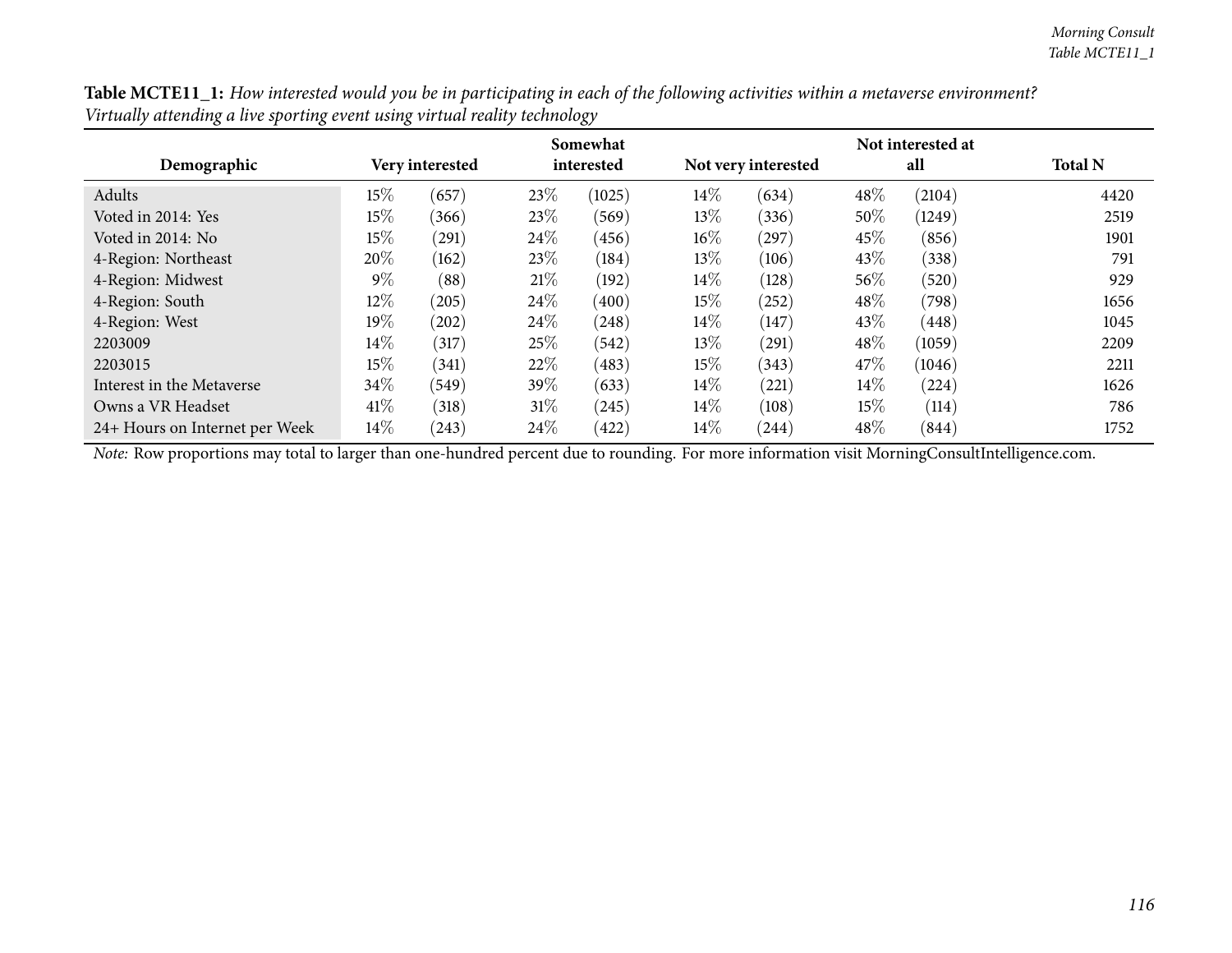|                          |        |                 |        | Somewhat   |        |                     |        | Not interested at |                |
|--------------------------|--------|-----------------|--------|------------|--------|---------------------|--------|-------------------|----------------|
| Demographic              |        | Very interested |        | interested |        | Not very interested |        | all               | <b>Total N</b> |
| Adults                   | 18%    | (795)           | 27%    | (1176)     | 14%    | (626)               | 41\%   | (1823)            | 4420           |
| Gender: Male             | 22%    | (469)           | 28%    | (597)      | 13%    | (283)               | 37%    | (784)             | 2133           |
| Gender: Female           | 14%    | (326)           | 25%    | (578)      | 15%    | (344)               | 45%    | (1039)            | 2287           |
| Age: 18-34               | 28%    | (368)           | 32%    | (415)      | 13%    | (177)               | 27%    | (356)             | 1316           |
| Age: 35-44               | 25%    | (178)           | 30%    | (217)      | 14%    | (101)               | $31\%$ | (223)             | 718            |
| Age: 45-64               | 13%    | (195)           | 26%    | (390)      | 16%    | (245)               | 45%    | (678)             | 1509           |
| Age: 65+                 | $6\%$  | (55)            | 17%    | (153)      | 12%    | (103)               | 65%    | (566)             | 877            |
| GenZers: 1997-2012       | 24%    | (117)           | 32%    | (156)      | 14%    | (68)                | 30%    | (144)             | 485            |
| Millennials: 1981-1996   | 29%    | (400)           | 32%    | (434)      | 13%    | (173)               | 27%    | (364)             | 1371           |
| GenXers: 1965-1980       | 16%    | (172)           | 29%    | (322)      | 17%    | (188)               | 38%    | (425)             | 1107           |
| Baby Boomers: 1946-1964  | 7%     | (96)            | 18%    | (240)      | 14\%   | (187)               | 61\%   | (805)             | 1328           |
| PID: Dem (no lean)       | 24%    | (407)           | 30%    | (522)      | 12%    | (208)               | 34%    | (579)             | 1716           |
| PID: Ind (no lean)       | 15%    | (207)           | 24%    | (336)      | 16%    | (216)               | 45%    | (618)             | 1376           |
| PID: Rep (no lean)       | 14%    | (181)           | 24%    | (318)      | 15%    | (202)               | 47%    | (626)             | 1328           |
| PID/Gender: Dem Men      | $31\%$ | (274)           | $31\%$ | (276)      | $11\%$ | (93)                | 27%    | (242)             | 885            |
| PID/Gender: Dem Women    | 16%    | (133)           | 30%    | (246)      | 14%    | (115)               | 41\%   | (337)             | 831            |
| PID/Gender: Ind Men      | 14%    | (94)            | 26%    | (169)      | 16%    | (104)               | 44%    | (294)             | 661            |
| PID/Gender: Ind Women    | 16%    | (113)           | 23%    | (167)      | 16%    | (112)               | 45%    | (324)             | 716            |
| PID/Gender: Rep Men      | 17%    | (102)           | 26%    | (153)      | 14%    | (85)                | 42%    | (248)             | 588            |
| PID/Gender: Rep Women    | $11\%$ | (80)            | 22%    | (165)      | 16%    | (117)               | $51\%$ | (378)             | 740            |
| Ideo: Liberal (1-3)      | 24%    | (318)           | 32%    | (415)      | 13%    | (165)               | 31%    | (400)             | 1299           |
| Ideo: Moderate (4)       | 17%    | (209)           | 27%    | (324)      | 16%    | (197)               | 40%    | (491)             | 1220           |
| Ideo: Conservative (5-7) | 15%    | (223)           | 23%    | (341)      | 13%    | (201)               | 49%    | (723)             | 1488           |
| Educ: < College          | 16%    | (501)           | 26%    | (781)      | 15%    | (442)               | 43%    | (1314)            | 3038           |
| Educ: Bachelors degree   | 20%    | (174)           | 27%    | (241)      | 13%    | (115)               | 40%    | (361)             | 892            |
| Educ: Post-grad          | 24%    | (120)           | $31\%$ | (153)      | 14%    | (69)                | 30%    | (148)             | 490            |
| Income: Under 50k        | 17%    | (387)           | 24%    | (548)      | 15%    | (344)               | 44%    | (993)             | 2271           |
| Income: 50k-100k         | 17%    | (242)           | 29%    | (413)      | 13\%   | (188)               | 41\%   | (591)             | 1435           |
| Income: 100k+            | 23%    | (166)           | 30%    | (214)      | 13%    | (94)                | 34%    | (239)             | 714            |
| Ethnicity: White         | 17%    | (586)           | 26%    | (883)      | 14\%   | (482)               | 44%    | (1508)            | 3459           |
| Ethnicity: Hispanic      | 23%    | (162)           | 32%    | (222)      | 15%    | (108)               | 30%    | (210)             | 702            |

Table MCTE11\_2: How interested would you be in participating in each of the following activities within a metaverse environment? *Virtually attending <sup>a</sup> live concert using virtual reality technology*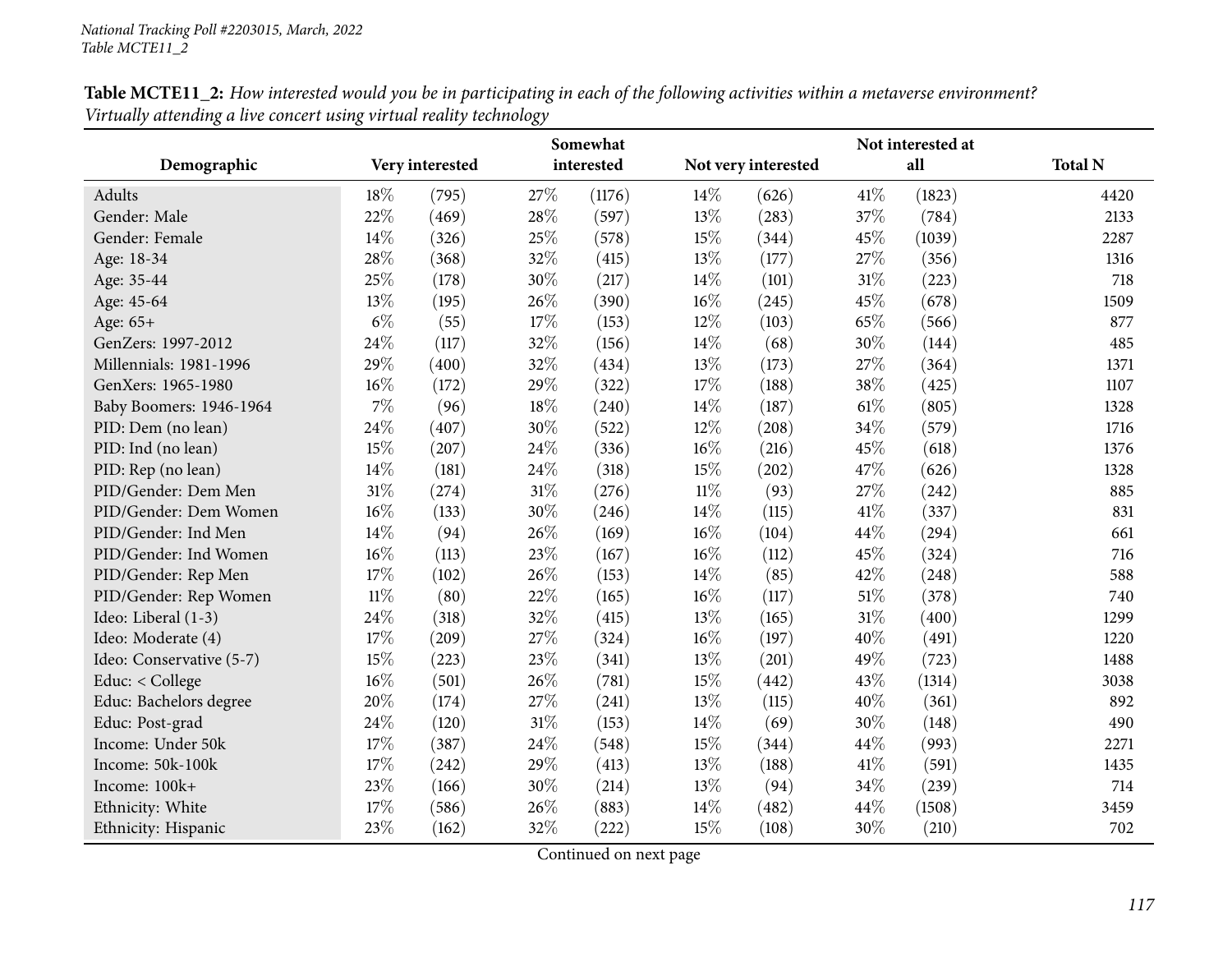Table MCTE11\_2: How interested would you be in participating in each of the following activities within a metaverse environment? *Virtually attending <sup>a</sup> live concert using virtual reality technology*

|                                   |       |                 |        | Somewhat   |        | Not interested at   |      |        |                |  |
|-----------------------------------|-------|-----------------|--------|------------|--------|---------------------|------|--------|----------------|--|
| Demographic                       |       | Very interested |        | interested |        | Not very interested |      | all    | <b>Total N</b> |  |
| Adults                            | 18%   | (795)           | 27\%   | (1176)     | 14%    | (626)               | 41\% | (1823) | 4420           |  |
| Ethnicity: Black                  | 25%   | (138)           | 29%    | (157)      | $16\%$ | (89)                | 30%  | (167)  | 551            |  |
| Ethnicity: Other                  | 17%   | (71)            | 33%    | (135)      | 14%    | (55)                | 36%  | (148)  | 410            |  |
| All Christian                     | 15%   | (315)           | 26%    | (524)      | 14%    | (277)               | 45%  | (918)  | 2034           |  |
| All Non-Christian                 | 35%   | (123)           | 28%    | (98)       | 12%    | (42)                | 25%  | (85)   | 347            |  |
| Atheist                           | 19%   | (31)            | 27%    | (44)       | 15%    | (24)                | 40%  | (66)   | 165            |  |
| Agnostic/Nothing in particular    | 18%   | (203)           | 27%    | (312)      | 15%    | (174)               | 39%  | (449)  | 1137           |  |
| Something Else                    | 17%   | (124)           | $27\%$ | (198)      | 15%    | (110)               | 41\% | (305)  | 737            |  |
| Religious Non-Protestant/Catholic | 33%   | (132)           | 26%    | (106)      | 13%    | (53)                | 28%  | (110)  | 401            |  |
| Evangelical                       | 19%   | (215)           | 25%    | (287)      | 14%    | (161)               | 43%  | (495)  | 1157           |  |
| Non-Evangelical                   | 13%   | (203)           | 27%    | (416)      | 14%    | (215)               | 46%  | (699)  | 1533           |  |
| Community: Urban                  | 27%   | (359)           | 29%    | (390)      | 13%    | (179)               | 31%  | (416)  | 1345           |  |
| Community: Suburban               | 14%   | (279)           | 27%    | (530)      | 15%    | (297)               | 44%  | (870)  | 1976           |  |
| Community: Rural                  | 14%   | (157)           | $23\%$ | (255)      | 14%    | (150)               | 49%  | (536)  | 1099           |  |
| <b>Employ: Private Sector</b>     | 21%   | (292)           | $30\%$ | (419)      | 16%    | (222)               | 33%  | (457)  | 1390           |  |
| <b>Employ: Government</b>         | 28%   | (75)            | 33%    | (90)       | 16%    | (43)                | 23%  | (63)   | 272            |  |
| Employ: Self-Employed             | 28%   | (132)           | 30%    | (138)      | 13%    | (62)                | 28%  | (131)  | 463            |  |
| Employ: Homemaker                 | 13%   | (43)            | 27%    | (88)       | 13%    | (44)                | 47%  | (155)  | 329            |  |
| Employ: Student                   | 23%   | (27)            | 39%    | (46)       | 13%    | (15)                | 26%  | (31)   | 120            |  |
| Employ: Retired                   | $6\%$ | (63)            | 18%    | (177)      | 13%    | (125)               | 63%  | (628)  | 993            |  |
| Employ: Unemployed                | 17%   | (97)            | 26%    | (150)      | 14%    | (81)                | 42%  | (243)  | 572            |  |
| Employ: Other                     | 23%   | (64)            | 24%    | (68)       | 12%    | (35)                | 41\% | (115)  | 282            |  |
| Military HH: Yes                  | 15%   | (93)            | 22%    | (141)      | 12%    | (78)                | 51%  | (320)  | 632            |  |
| Military HH: No                   | 19%   | (702)           | 27%    | (1035)     | 14\%   | (549)               | 40%  | (1503) | 3788           |  |
| RD/WT: Right Direction            | 26%   | (439)           | $31\%$ | (523)      | 12%    | (202)               | 31%  | (532)  | 1696           |  |
| RD/WT: Wrong Track                | 13%   | (356)           | $24\%$ | (653)      | 16%    | (424)               | 47%  | (1291) | 2724           |  |
| <b>Biden Job Approve</b>          | 25%   | (489)           | 30%    | (597)      | 13%    | (255)               | 33%  | (649)  | 1989           |  |
| Biden Job Disapprove              | 12%   | (271)           | $24\%$ | (535)      | 16%    | (346)               | 48%  | (1058) | 2210           |  |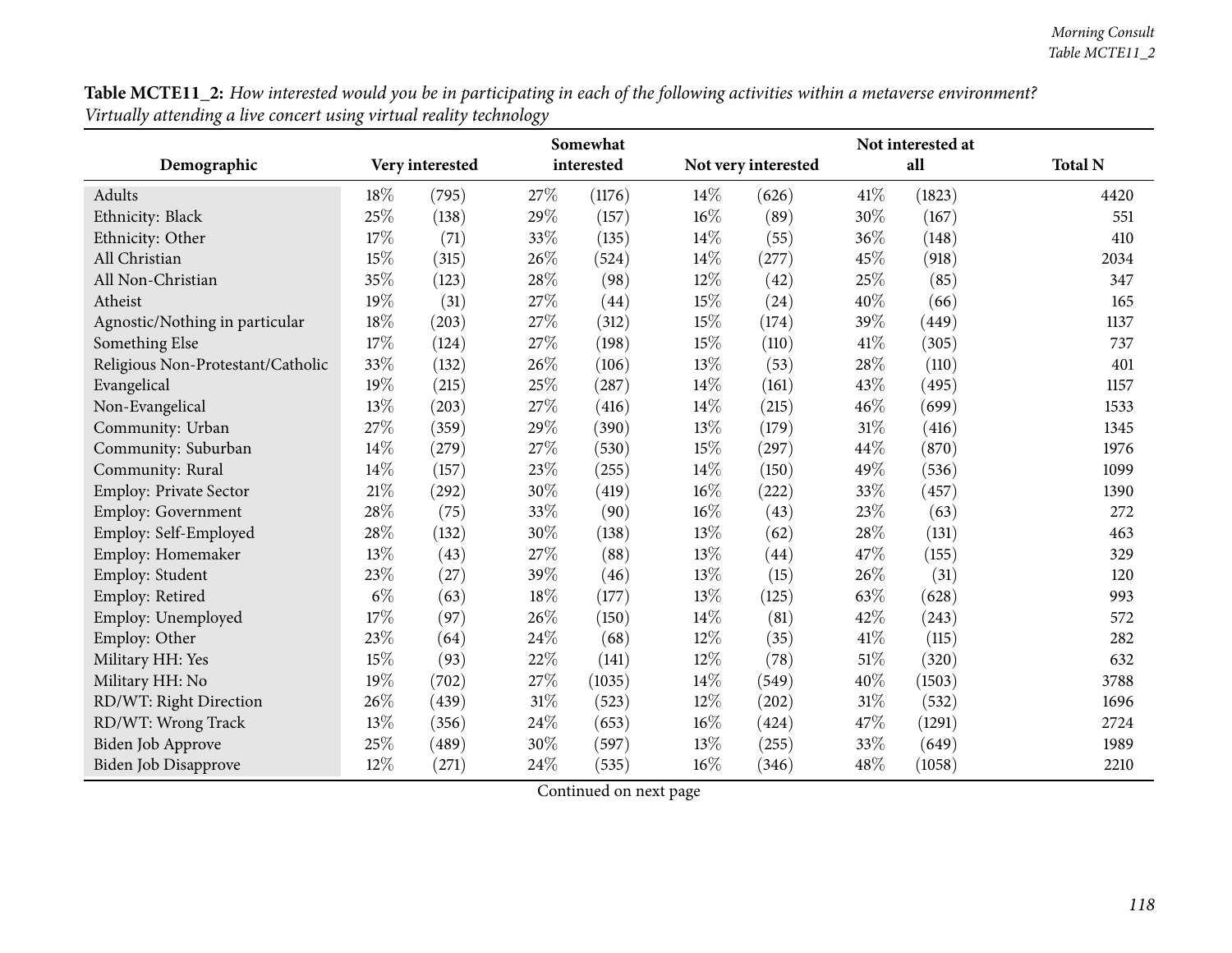| Table MCTE11_2: How interested would you be in participating in each of the following activities within a metaverse environment? |  |
|----------------------------------------------------------------------------------------------------------------------------------|--|
| Virtually attending a live concert using virtual reality technology                                                              |  |

|                                      |        |                 |        | Somewhat   |        |                     |      | Not interested at |                |
|--------------------------------------|--------|-----------------|--------|------------|--------|---------------------|------|-------------------|----------------|
| Demographic                          |        | Very interested |        | interested |        | Not very interested |      | all               | <b>Total N</b> |
| Adults                               | 18%    | (795)           | 27%    | (1176)     | 14\%   | (626)               | 41\% | (1823)            | 4420           |
| Biden Job Strongly Approve           | 30%    | (292)           | 28%    | (265)      | 10%    | (98)                | 32%  | (303)             | 959            |
| Biden Job Somewhat Approve           | 19%    | (196)           | 32%    | (332)      | 15%    | (157)               | 33%  | (345)             | 1031           |
| <b>Biden Job Somewhat Disapprove</b> | 14\%   | (83)            | 31%    | (191)      | 19%    | (115)               | 37%  | (225)             | 614            |
| <b>Biden Job Strongly Disapprove</b> | 12%    | (187)           | 22%    | (344)      | $14\%$ | (231)               | 52%  | (833)             | 1596           |
| Favorable of Biden                   | 25%    | (489)           | 30%    | (600)      | $12\%$ | (241)               | 33%  | (655)             | 1985           |
| Unfavorable of Biden                 | 13%    | (276)           | 24%    | (525)      | 16%    | (353)               | 47%  | (1035)            | 2189           |
| Very Favorable of Biden              | 31%    | (302)           | 27%    | (267)      | $11\%$ | (107)               | 31%  | (308)             | 985            |
| Somewhat Favorable of Biden          | 19%    | (187)           | 33%    | (332)      | 13%    | (134)               | 35%  | (347)             | 1000           |
| Somewhat Unfavorable of Biden        | 15%    | (83)            | $31\%$ | (172)      | 19%    | (107)               | 34%  | (189)             | 550            |
| Very Unfavorable of Biden            | 12%    | (194)           | 22%    | (353)      | 15%    | (246)               | 52%  | (847)             | 1639           |
| #1 Issue: Economy                    | 19%    | (342)           | 30%    | (537)      | 14%    | (255)               | 36%  | (639)             | 1774           |
| #1 Issue: Security                   | $11\%$ | (75)            | $21\%$ | (148)      | $16\%$ | (111)               | 52%  | (358)             | 692            |
| #1 Issue: Health Care                | 23%    | (126)           | 31%    | (168)      | $13\%$ | (69)                | 33%  | (181)             | 544            |
| #1 Issue: Medicare / Social Security | 10%    | (52)            | 20%    | (102)      | 13%    | (66)                | 57%  | (286)             | 505            |
| #1 Issue: Women's Issues             | 24%    | (51)            | 32%    | (67)       | 13%    | (27)                | 31%  | (65)              | 210            |
| #1 Issue: Education                  | 29%    | (52)            | 27%    | (48)       | 13\%   | (23)                | 31%  | (55)              | 177            |
| #1 Issue: Energy                     | 21%    | (64)            | 22%    | (65)       | 17%    | (52)                | 40%  | (120)             | 300            |
| #1 Issue: Other                      | 16%    | (34)            | 19%    | (41)       | $11\%$ | (24)                | 54%  | (119)             | 219            |
| 2020 Vote: Joe Biden                 | 23\%   | (426)           | 30%    | (564)      | 12%    | (228)               | 35%  | (664)             | 1882           |
| 2020 Vote: Donald Trump              | 13%    | (204)           | 23%    | (347)      | $16\%$ | (240)               | 48%  | (732)             | 1523           |
| 2020 Vote: Other                     | 18%    | (26)            | 25%    | (35)       | 13\%   | (18)                | 43%  | (61)              | 139            |
| 2020 Vote: Didn't Vote               | $16\%$ | (139)           | 26%    | (230)      | 16%    | (141)               | 42%  | (366)             | 876            |
| 2018 House Vote: Democrat            | 22%    | (337)           | 28%    | (430)      | 13%    | (203)               | 36%  | (549)             | 1519           |
| 2018 House Vote: Republican          | 14%    | (176)           | 22%    | (276)      | 13%    | (165)               | 51%  | (632)             | 1250           |
| 2018 House Vote: Someone else        | 19%    | (22)            | 20%    | (22)       | $12\%$ | (14)                | 49%  | (57)              | 115            |
| 2016 Vote: Hillary Clinton           | 21%    | (298)           | 30%    | (418)      | 13%    | (190)               | 36%  | (506)             | 1412           |
| 2016 Vote: Donald Trump              | 14%    | (189)           | 23%    | (309)      | 15%    | (202)               | 49%  | (671)             | 1371           |
| 2016 Vote: Other                     | 14\%   | (30)            | 23%    | (49)       | $13\%$ | (29)                | 50%  | (108)             | 217            |
| 2016 Vote: Didn't Vote               | 19%    | (274)           | 28%    | (399)      | 14\%   | (204)               | 38%  | (538)             | 1415           |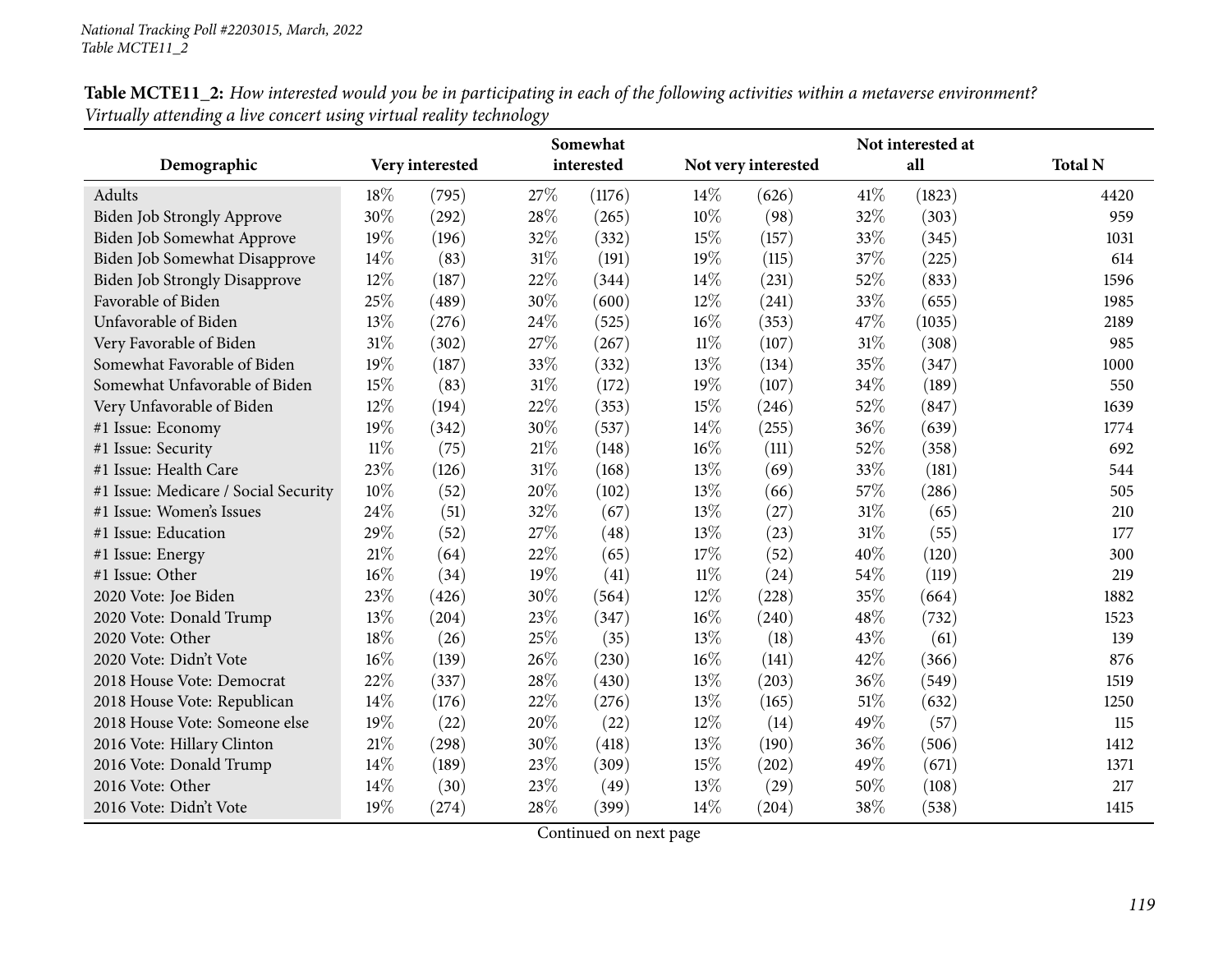Table MCTE11\_2: How interested would you be in participating in each of the following activities within a metaverse environment? *Virtually attending <sup>a</sup> live concert using virtual reality technology*

|                                |        |                 |      | Somewhat   |        | Not interested at   |        |        |                |
|--------------------------------|--------|-----------------|------|------------|--------|---------------------|--------|--------|----------------|
| Demographic                    |        | Very interested |      | interested |        | Not very interested |        | all    | <b>Total N</b> |
| Adults                         | 18%    | (795)           | 27\% | (1176)     | $14\%$ | (626)               | 41\%   | (1823) | 4420           |
| Voted in 2014: Yes             | 17%    | (437)           | 26\% | (651)      | 13\%   | (332)               | 44\%   | (1100) | 2519           |
| Voted in 2014: No              | $19\%$ | (358)           | 28\% | (525)      | $15\%$ | (294)               | 38%    | (723)  | 1901           |
| 4-Region: Northeast            | 22%    | (171)           | 27\% | (214)      | $12\%$ | (97)                | 39\%   | (309)  | 791            |
| 4-Region: Midwest              | 13%    | (123)           | 23\% | (214)      | $15\%$ | (142)               | 48%    | (450)  | 929            |
| 4-Region: South                | 17%    | (276)           | 27\% | (455)      | $15\%$ | (256)               | 40%    | (669)  | 1656           |
| 4-Region: West                 | 22%    | (225)           | 28\% | (292)      | 13\%   | (132)               | 38%    | (395)  | 1045           |
| 2203009                        | 17%    | (370)           | 27\% | (605)      | $13\%$ | (288)               | 43\%   | (946)  | 2209           |
| 2203015                        | 19%    | (425)           | 26\% | (571)      | $15\%$ | (339)               | 40%    | (877)  | 2211           |
| Interest in the Metaverse      | 39%    | (628)           | 42\% | (685)      | $11\%$ | (180)               | $8\%$  | (134)  | 1626           |
| Owns a VR Headset              | 40%    | (317)           | 37\% | (289)      | $12\%$ | (98)                | $10\%$ | (82)   | 786            |
| 24+ Hours on Internet per Week | 19%    | (329)           | 28%  | (486)      | $14\%$ | (242)               | 40%    | (696)  | 1752           |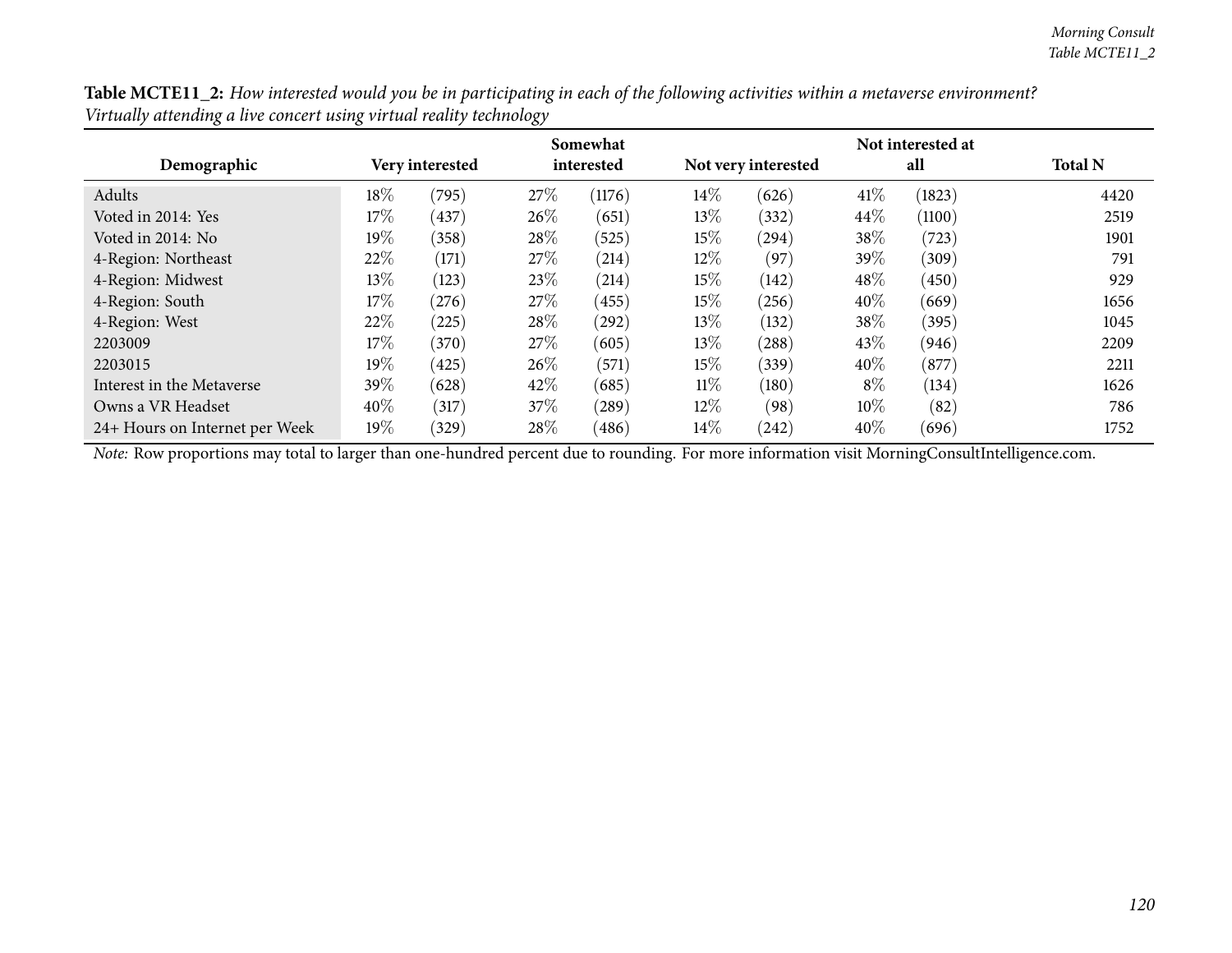|                          |        |                 |        | Somewhat   |        | Not interested at   |        |        |                |  |
|--------------------------|--------|-----------------|--------|------------|--------|---------------------|--------|--------|----------------|--|
| Demographic              |        | Very interested |        | interested |        | Not very interested |        | all    | <b>Total N</b> |  |
| Adults                   | 16%    | (714)           | 25%    | (1087)     | 15%    | (662)               | 44%    | (1957) | 4420           |  |
| Gender: Male             | 21%    | (442)           | 26%    | (550)      | 15%    | (316)               | 39%    | (825)  | 2133           |  |
| Gender: Female           | 12%    | (271)           | 23%    | (537)      | 15%    | (346)               | 50%    | (1132) | 2287           |  |
| Age: 18-34               | 30%    | (398)           | 32%    | (425)      | 13%    | (173)               | 24\%   | (321)  | 1316           |  |
| Age: 35-44               | 23%    | (167)           | 32%    | (231)      | 13%    | (92)                | 32%    | (228)  | 718            |  |
| Age: 45-64               | $8\%$  | (118)           | 23%    | (348)      | 18%    | (276)               | $51\%$ | (767)  | 1509           |  |
| Age: 65+                 | $3\%$  | (31)            | $10\%$ | (83)       | 14\%   | (121)               | 73%    | (642)  | 877            |  |
| GenZers: 1997-2012       | 28%    | (137)           | 36%    | (172)      | $11\%$ | (55)                | 25%    | (121)  | 485            |  |
| Millennials: 1981-1996   | 29%    | (401)           | 32%    | (435)      | 14%    | (189)               | 25%    | (346)  | 1371           |  |
| GenXers: 1965-1980       | $11\%$ | (119)           | 28%    | (311)      | 17%    | (190)               | 44%    | (487)  | 1107           |  |
| Baby Boomers: 1946-1964  | $4\%$  | (54)            | 12%    | (158)      | 16%    | (214)               | 68%    | (902)  | 1328           |  |
| PID: Dem (no lean)       | 22%    | (383)           | 27%    | (469)      | 14\%   | (236)               | 37%    | (629)  | 1716           |  |
| PID: Ind (no lean)       | 12%    | (171)           | 24\%   | (332)      | $16\%$ | (220)               | 47\%   | (653)  | 1376           |  |
| PID: Rep (no lean)       | 12%    | (160)           | 22%    | (287)      | 15%    | (206)               | $51\%$ | (675)  | 1328           |  |
| PID/Gender: Dem Men      | 31%    | (277)           | 29%    | (252)      | $11\%$ | (100)               | 29%    | (255)  | 885            |  |
| PID/Gender: Dem Women    | 13%    | (105)           | 26%    | (217)      | $16\%$ | (136)               | 45%    | (374)  | 831            |  |
| PID/Gender: Ind Men      | 12%    | (78)            | 24%    | (156)      | $18\%$ | (120)               | 46%    | (307)  | 661            |  |
| PID/Gender: Ind Women    | 13%    | (93)            | 25%    | (175)      | 14\%   | (101)               | 48%    | (347)  | 716            |  |
| PID/Gender: Rep Men      | 15%    | (87)            | 24%    | (142)      | 16%    | (96)                | 45%    | (263)  | 588            |  |
| PID/Gender: Rep Women    | 10%    | (73)            | 20%    | (145)      | 15%    | (110)               | 56%    | (412)  | 740            |  |
| Ideo: Liberal (1-3)      | 23%    | (299)           | 28%    | (367)      | $16\%$ | (203)               | 33%    | (430)  | 1299           |  |
| Ideo: Moderate (4)       | 16%    | (196)           | 26%    | (315)      | 16%    | (192)               | 42%    | (518)  | 1220           |  |
| Ideo: Conservative (5-7) | $11\%$ | (169)           | $21\%$ | (318)      | 15%    | (217)               | 53%    | (786)  | 1488           |  |
| Educ: < College          | 15%    | (445)           | 25%    | (761)      | 15%    | (443)               | 46%    | (1388) | 3038           |  |
| Educ: Bachelors degree   | 18%    | (159)           | $21\%$ | (192)      | 15%    | (136)               | 45%    | (405)  | 892            |  |
| Educ: Post-grad          | 22%    | (109)           | 27%    | (134)      | 17%    | (82)                | 34%    | (164)  | 490            |  |
| Income: Under 50k        | 16%    | (355)           | 24%    | (552)      | 14%    | (327)               | 46%    | (1038) | 2271           |  |
| Income: 50k-100k         | 15%    | (212)           | 25%    | (363)      | 15%    | (217)               | 45%    | (643)  | 1435           |  |
| Income: 100k+            | 21%    | (148)           | 24%    | (173)      | $16\%$ | (117)               | 39%    | (276)  | 714            |  |
| Ethnicity: White         | 15%    | (506)           | 23%    | (791)      | 15%    | (513)               | 48%    | (1649) | 3459           |  |
| Ethnicity: Hispanic      | 23%    | (163)           | 33%    | (235)      | 13%    | (92)                | 30%    | (212)  | 702            |  |

Table MCTE11\_3: How interested would you be in participating in each of the following activities within a metaverse environment? *Creating an avatar to represent you in the digital world*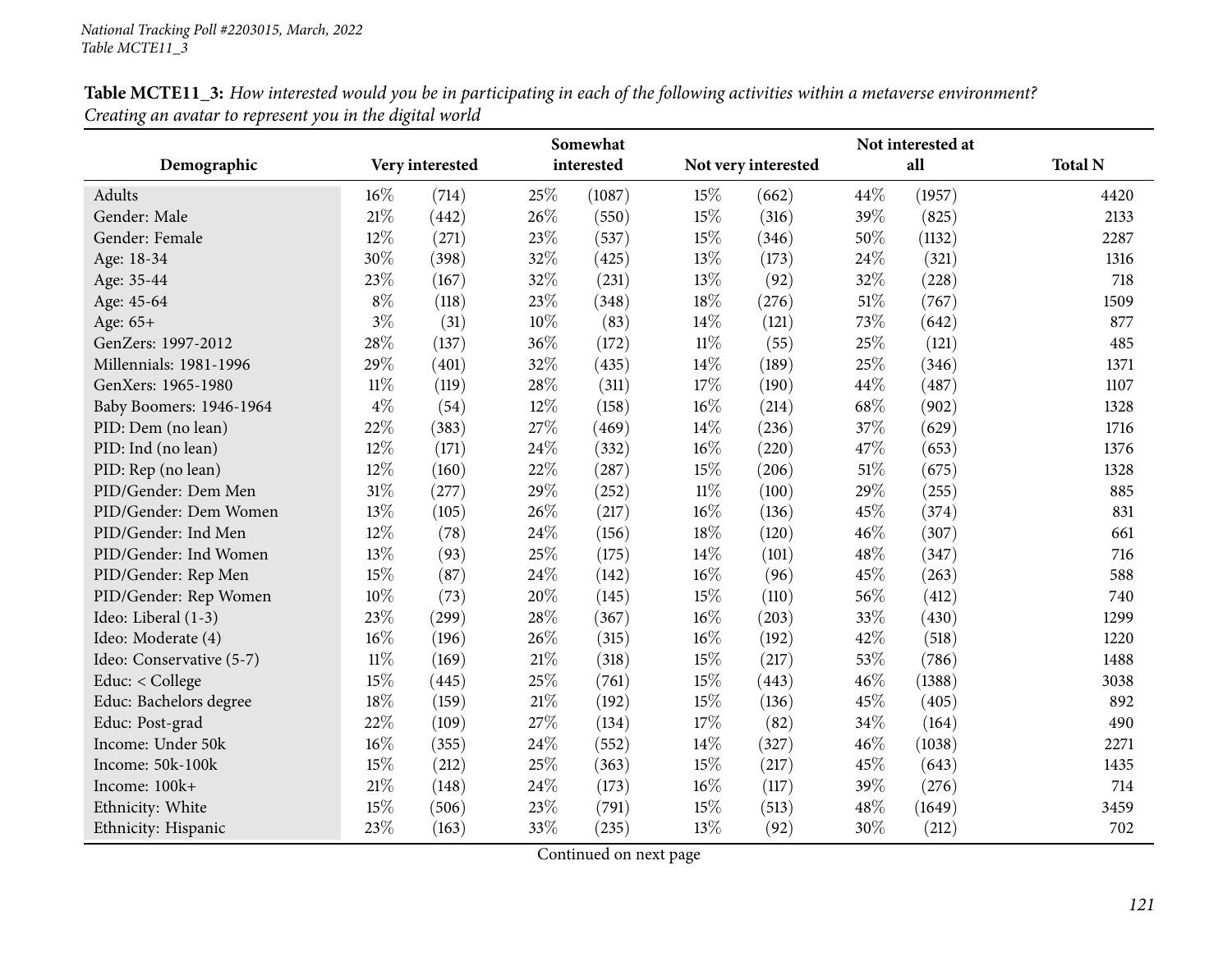Table MCTE11\_3: How interested would you be in participating in each of the following activities within a metaverse environment? *Creating an avatar to represent you in the digital world*

|                                   | Somewhat |                 |        |            |        |                     | Not interested at |        |                |
|-----------------------------------|----------|-----------------|--------|------------|--------|---------------------|-------------------|--------|----------------|
| Demographic                       |          | Very interested |        | interested |        | Not very interested |                   | all    | <b>Total N</b> |
| Adults                            | $16\%$   | (714)           | 25%    | (1087)     | 15%    | (662)               | 44\%              | (1957) | 4420           |
| Ethnicity: Black                  | 25%      | (136)           | 31%    | (169)      | 15%    | (83)                | 30%               | (164)  | 551            |
| Ethnicity: Other                  | 18%      | (73)            | $31\%$ | (128)      | 16%    | (66)                | 35%               | (144)  | 410            |
| All Christian                     | 13%      | (270)           | 21%    | (423)      | 15%    | (311)               | 51\%              | (1030) | 2034           |
| All Non-Christian                 | 34%      | (117)           | 26%    | (92)       | 13%    | (45)                | 27%               | (93)   | 347            |
| Atheist                           | 15%      | (25)            | 25%    | (41)       | 13%    | (21)                | 48%               | (79)   | 165            |
| Agnostic/Nothing in particular    | 16%      | (178)           | $27\%$ | (309)      | 16%    | (183)               | 41\%              | (467)  | 1137           |
| Something Else                    | 17%      | (124)           | 30%    | (223)      | 14%    | (101)               | 39%               | (289)  | 737            |
| Religious Non-Protestant/Catholic | 31\%     | (124)           | 26%    | (102)      | 14%    | (56)                | 29%               | (118)  | 401            |
| Evangelical                       | 17%      | (198)           | 25%    | (292)      | 13%    | (147)               | 45\%              | (519)  | 1157           |
| Non-Evangelical                   | 12%      | (180)           | 22%    | (332)      | 16%    | (251)               | 50%               | (769)  | 1533           |
| Community: Urban                  | 28\%     | (370)           | $27\%$ | (365)      | 12%    | (162)               | 33%               | (448)  | 1345           |
| Community: Suburban               | $11\%$   | (213)           | 24%    | (477)      | 18%    | (348)               | 47%               | (939)  | 1976           |
| Community: Rural                  | 12%      | (131)           | $22\%$ | (246)      | 14%    | (151)               | 52%               | (570)  | 1099           |
| <b>Employ: Private Sector</b>     | 19%      | (260)           | $28\%$ | (390)      | 17%    | (242)               | 36%               | (499)  | 1390           |
| <b>Employ: Government</b>         | 26%      | (70)            | 33%    | (89)       | 17%    | (45)                | 25%               | (68)   | 272            |
| Employ: Self-Employed             | 28%      | (129)           | 29%    | (133)      | 14%    | (63)                | 30%               | (139)  | 463            |
| Employ: Homemaker                 | 14%      | (47)            | 28%    | (93)       | $9\%$  | (29)                | 49%               | (161)  | 329            |
| Employ: Student                   | 25%      | (30)            | 36%    | (43)       | $11\%$ | (13)                | 28%               | (33)   | 120            |
| Employ: Retired                   | $3\%$    | (32)            | 10%    | (102)      | $15\%$ | (145)               | 72\%              | (713)  | 993            |
| Employ: Unemployed                | 16%      | (89)            | 29%    | (164)      | 15%    | (86)                | $41\%$            | (232)  | 572            |
| Employ: Other                     | 20%      | (57)            | 26%    | (73)       | 14%    | (39)                | 40%               | (113)  | 282            |
| Military HH: Yes                  | 14%      | (87)            | 19%    | (121)      | 13%    | (81)                | 54%               | (343)  | 632            |
| Military HH: No                   | 17%      | (627)           | 26%    | (966)      | 15%    | (580)               | 43%               | (1614) | 3788           |
| RD/WT: Right Direction            | 24%      | (413)           | $28\%$ | (467)      | 14%    | (241)               | 34%               | (574)  | 1696           |
| RD/WT: Wrong Track                | $11\%$   | (301)           | 23%    | (620)      | 15%    | (420)               | 51\%              | (1383) | 2724           |
| <b>Biden Job Approve</b>          | 22%      | (438)           | 29%    | (568)      | 15%    | (289)               | 35%               | (694)  | 1989           |
| Biden Job Disapprove              | $11\%$   | (245)           | 22%    | (476)      | 16%    | (343)               | 52%               | (1146) | 2210           |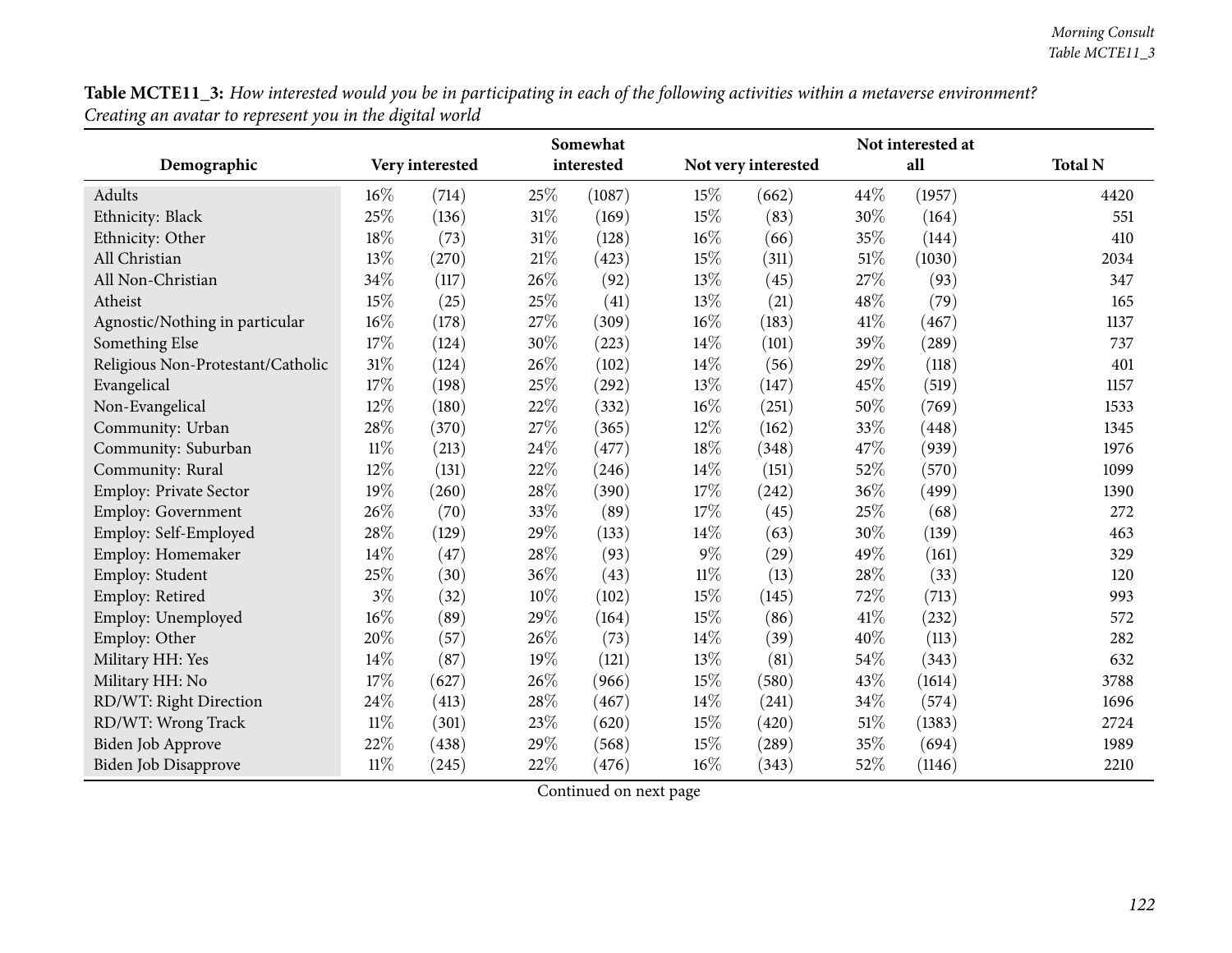| Table MCTE11_3: How interested would you be in participating in each of the following activities within a metaverse environment? |  |
|----------------------------------------------------------------------------------------------------------------------------------|--|
| Creating an avatar to represent you in the digital world                                                                         |  |

|                                      | Somewhat |                 |        | Not interested at |        |                     |      |        |                |
|--------------------------------------|----------|-----------------|--------|-------------------|--------|---------------------|------|--------|----------------|
| Demographic                          |          | Very interested |        | interested        |        | Not very interested |      | all    | <b>Total N</b> |
| Adults                               | $16\%$   | (714)           | 25%    | (1087)            | 15%    | (662)               | 44%  | (1957) | 4420           |
| <b>Biden Job Strongly Approve</b>    | 29%      | (277)           | 24\%   | (234)             | 13%    | (124)               | 34\% | (323)  | 959            |
| Biden Job Somewhat Approve           | $16\%$   | (161)           | 32%    | (334)             | $16\%$ | (165)               | 36%  | (371)  | 1031           |
| <b>Biden Job Somewhat Disapprove</b> | 12%      | (77)            | 29%    | (181)             | 17%    | (107)               | 41\% | (250)  | 614            |
| <b>Biden Job Strongly Disapprove</b> | $11\%$   | (168)           | 19%    | (296)             | 15%    | (236)               | 56%  | (896)  | 1596           |
| Favorable of Biden                   | 22%      | (429)           | 28%    | (553)             | 15%    | (292)               | 36%  | (711)  | 1985           |
| Unfavorable of Biden                 | $12\%$   | (259)           | 22%    | (481)             | 15%    | (336)               | 51\% | (1113) | 2189           |
| Very Favorable of Biden              | 30%      | (291)           | 23%    | (227)             | 14%    | (134)               | 34%  | (332)  | 985            |
| Somewhat Favorable of Biden          | 14%      | (138)           | 33%    | (326)             | $16\%$ | (157)               | 38%  | (379)  | 1000           |
| Somewhat Unfavorable of Biden        | $16\%$   | (91)            | 29%    | (160)             | $16\%$ | (88)                | 38%  | (212)  | 550            |
| Very Unfavorable of Biden            | 10%      | (168)           | 20%    | (321)             | 15%    | (249)               | 55%  | (901)  | 1639           |
| #1 Issue: Economy                    | 16%      | (288)           | 29%    | (509)             | 16%    | (288)               | 39%  | (689)  | 1774           |
| #1 Issue: Security                   | 13%      | (87)            | 14%    | (95)              | 14%    | (100)               | 59%  | (410)  | 692            |
| #1 Issue: Health Care                | 22%      | (119)           | 29%    | (157)             | 15%    | (84)                | 34%  | (184)  | 544            |
| #1 Issue: Medicare / Social Security | $7\%$    | (37)            | 17%    | (84)              | 14\%   | (70)                | 62%  | (313)  | 505            |
| #1 Issue: Women's Issues             | 27\%     | (56)            | 32%    | (67)              | 13%    | (28)                | 28%  | (59)   | 210            |
| #1 Issue: Education                  | 26\%     | (46)            | 35%    | (62)              | 14\%   | (24)                | 25%  | (44)   | 177            |
| #1 Issue: Energy                     | 18%      | (54)            | 22%    | (67)              | 14%    | (42)                | 46%  | (138)  | 300            |
| #1 Issue: Other                      | 12%      | (26)            | $21\%$ | (47)              | $11\%$ | (25)                | 55%  | (121)  | 219            |
| 2020 Vote: Joe Biden                 | 21%      | (393)           | 26%    | (484)             | 14\%   | (270)               | 39%  | (735)  | 1882           |
| 2020 Vote: Donald Trump              | 11%      | (169)           | 20%    | (308)             | 16%    | (239)               | 53%  | (807)  | 1523           |
| 2020 Vote: Other                     | 13%      | (18)            | 23%    | (32)              | 16%    | (22)                | 48%  | (67)   | 139            |
| 2020 Vote: Didn't Vote               | 15%      | (135)           | 30%    | (263)             | 15%    | (130)               | 40%  | (348)  | 876            |
| 2018 House Vote: Democrat            | $21\%$   | (316)           | 24%    | (363)             | 15%    | (223)               | 41\% | (617)  | 1519           |
| 2018 House Vote: Republican          | $11\%$   | (138)           | 20%    | (246)             | 15%    | (189)               | 54%  | (677)  | 1250           |
| 2018 House Vote: Someone else        | $11\%$   | (12)            | 21%    | (25)              | 14%    | (16)                | 54%  | (62)   | 115            |
| 2016 Vote: Hillary Clinton           | 20%      | (280)           | 24%    | (342)             | 15%    | (210)               | 41\% | (579)  | 1412           |
| 2016 Vote: Donald Trump              | 12%      | (162)           | 18%    | (253)             | $16\%$ | (214)               | 54%  | (743)  | 1371           |
| 2016 Vote: Other                     | $10\%$   | (23)            | 17%    | (37)              | 20%    | (44)                | 52%  | (114)  | 217            |
| 2016 Vote: Didn't Vote               | 17%      | (247)           | 32%    | (454)             | 14\%   | (194)               | 37%  | (520)  | 1415           |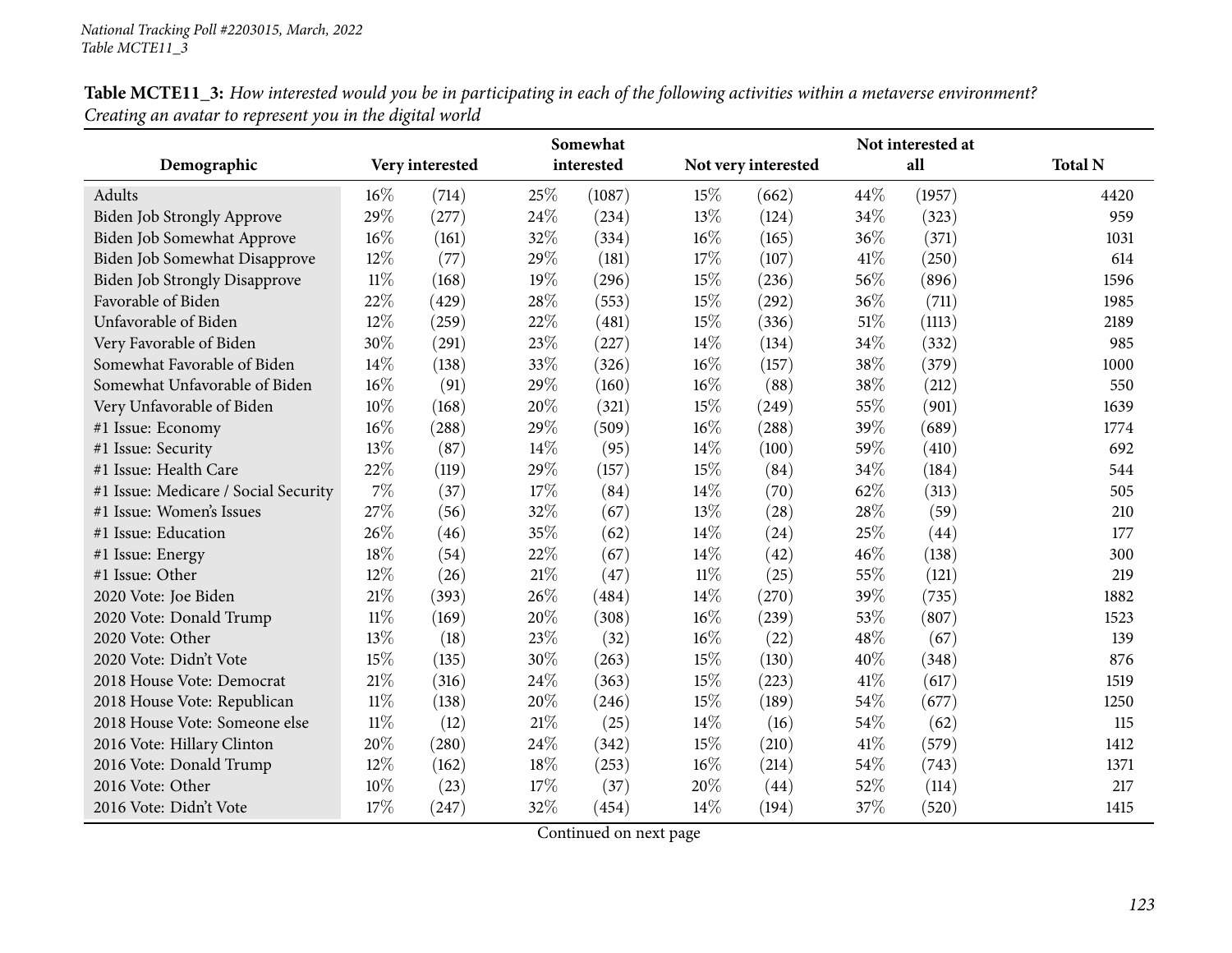Table MCTE11\_3: How interested would you be in participating in each of the following activities within a metaverse environment? *Creating an avatar to represent you in the digital world*

|                                |        |                 |      | Somewhat   |        | Not interested at   |        |        |                |  |  |
|--------------------------------|--------|-----------------|------|------------|--------|---------------------|--------|--------|----------------|--|--|
| Demographic                    |        | Very interested |      | interested |        | Not very interested |        | all    | <b>Total N</b> |  |  |
| Adults                         | $16\%$ | (714)           | 25%  | (1087)     | 15%    | (662)               | 44\%   | (1957) | 4420           |  |  |
| Voted in 2014: Yes             | 15%    | (383)           | 21%  | (535)      | 15%    | (381)               | 48%    | (1220) | 2519           |  |  |
| Voted in 2014: No              | 17%    | (331)           | 29%  | (552)      | $15\%$ | (280)               | 39%    | (737)  | 1901           |  |  |
| 4-Region: Northeast            | 20%    | (162)           | 25%  | (196)      | $12\%$ | (98)                | 42\%   | (334)  | 791            |  |  |
| 4-Region: Midwest              | $10\%$ | (97)            | 20%  | (190)      | $16\%$ | (147)               | $53\%$ | (494)  | 929            |  |  |
| 4-Region: South                | $16\%$ | (260)           | 25%  | (416)      | $16\%$ | (262)               | 43\%   | (717)  | 1656           |  |  |
| 4-Region: West                 | 19%    | (194)           | 27\% | (284)      | 15%    | (155)               | 39\%   | (411)  | 1045           |  |  |
| 2203009                        | $15\%$ | (326)           | 25%  | (555)      | $14\%$ | (319)               | 46%    | (1009) | 2209           |  |  |
| 2203015                        | 18\%   | (388)           | 24\% | (533)      | $16\%$ | (343)               | 43\%   | (948)  | 2211           |  |  |
| Interest in the Metaverse      | 37\%   | (606)           | 43\% | (702)      | $12\%$ | (200)               | $7\%$  | (118)  | 1626           |  |  |
| Owns a VR Headset              | 42\%   | (326)           | 36%  | (286)      | $8\%$  | (66)                | $14\%$ | (107)  | 786            |  |  |
| 24+ Hours on Internet per Week | 17%    | $^{'}299)$      | 24\% | (423)      | $16\%$ | (273)               | $43\%$ | (757)  | 1752           |  |  |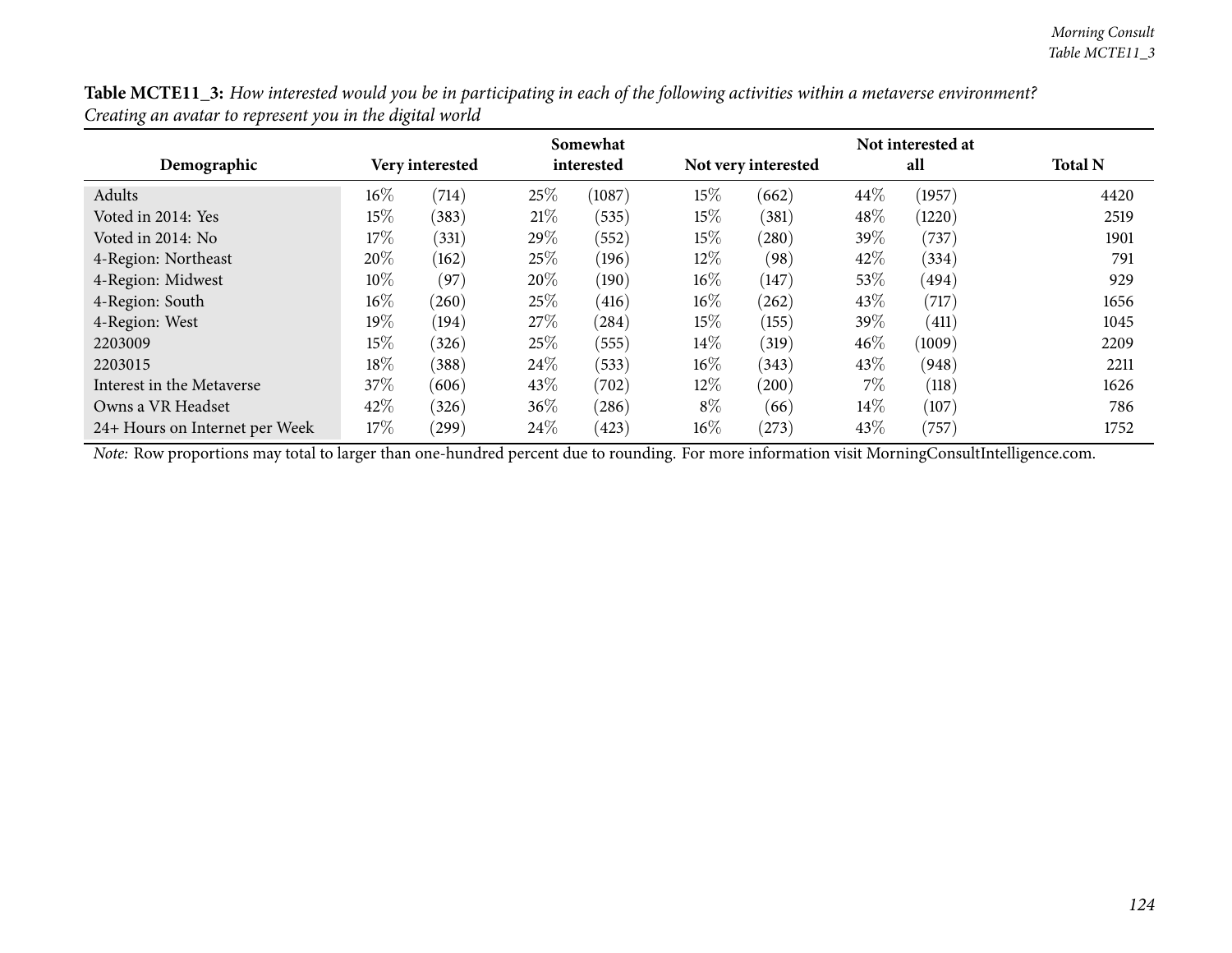|                          |        |                 |        | Somewhat   |     |                     | Not interested at |        |                |
|--------------------------|--------|-----------------|--------|------------|-----|---------------------|-------------------|--------|----------------|
| Demographic              |        | Very interested |        | interested |     | Not very interested |                   | all    | <b>Total N</b> |
| Adults                   | 12%    | (532)           | 19%    | (831)      | 17% | (744)               | 52%               | (2313) | 4420           |
| Gender: Male             | 16%    | (350)           | 21%    | (445)      | 17% | (352)               | 46%               | (986)  | 2133           |
| Gender: Female           | $8\%$  | (182)           | 17%    | (386)      | 17% | (392)               | 58%               | (1327) | 2287           |
| Age: 18-34               | 23%    | (299)           | 27%    | (355)      | 18% | (233)               | 33%               | (429)  | 1316           |
| Age: 35-44               | $18\%$ | (127)           | 23%    | (165)      | 17% | (120)               | 43%               | (306)  | 718            |
| Age: 45-64               | $6\%$  | (92)            | 17%    | (264)      | 18% | (273)               | 58%               | (880)  | 1509           |
| Age: 65+                 | $2\%$  | (14)            | $5\%$  | (46)       | 13% | (117)               | 80%               | (699)  | 877            |
| GenZers: 1997-2012       | 16%    | (80)            | 27%    | (131)      | 21% | (100)               | 36%               | (174)  | 485            |
| Millennials: 1981-1996   | 24%    | (329)           | 26%    | (360)      | 16% | (218)               | 34%               | (464)  | 1371           |
| GenXers: 1965-1980       | $9\%$  | (97)            | $21\%$ | (231)      | 18% | (203)               | 52%               | (575)  | 1107           |
| Baby Boomers: 1946-1964  | $2\%$  | (24)            | $8\%$  | (105)      | 16% | (208)               | 75%               | (991)  | 1328           |
| PID: Dem (no lean)       | 17%    | (298)           | 22%    | (374)      | 16% | (278)               | 45%               | (766)  | 1716           |
| PID: Ind (no lean)       | $8\%$  | (111)           | 18%    | (249)      | 18% | (252)               | 56%               | (764)  | 1376           |
| PID: Rep (no lean)       | $9\%$  | (123)           | 16%    | (208)      | 16% | (214)               | 59%               | (783)  | 1328           |
| PID/Gender: Dem Men      | 26\%   | (232)           | 26%    | (229)      | 13% | (119)               | 34%               | (305)  | 885            |
| PID/Gender: Dem Women    | $8\%$  | (66)            | 17%    | (145)      | 19% | (159)               | 56%               | (462)  | 831            |
| PID/Gender: Ind Men      | $7\%$  | (45)            | $18\%$ | (119)      | 20% | (135)               | 55%               | (362)  | 661            |
| PID/Gender: Ind Women    | $9\%$  | (66)            | $18\%$ | (131)      | 16% | (117)               | 56%               | (402)  | 716            |
| PID/Gender: Rep Men      | 13%    | (74)            | $17\%$ | (97)       | 17% | (98)                | 54%               | (319)  | 588            |
| PID/Gender: Rep Women    | $7\%$  | (50)            | 15%    | (111)      | 16% | (116)               | 63%               | (463)  | 740            |
| Ideo: Liberal (1-3)      | 18%    | (239)           | $21\%$ | (269)      | 16% | (214)               | 44%               | (577)  | 1299           |
| Ideo: Moderate (4)       | 10%    | (126)           | 21%    | (262)      | 19% | (237)               | 49%               | (595)  | 1220           |
| Ideo: Conservative (5-7) | $9\%$  | (133)           | 16%    | (231)      | 15% | (225)               | 60%               | (899)  | 1488           |
| Educ: < College          | 10%    | (304)           | 19%    | (568)      | 18% | (549)               | 53%               | (1617) | 3038           |
| Educ: Bachelors degree   | 14%    | (129)           | 18%    | (156)      | 14% | (126)               | 54%               | (480)  | 892            |
| Educ: Post-grad          | 20%    | (100)           | 22%    | (107)      | 14% | (68)                | 44%               | (216)  | 490            |
| Income: Under 50k        | 10%    | (229)           | 19%    | (441)      | 17% | (376)               | 54%               | (1226) | 2271           |
| Income: 50k-100k         | 12%    | (169)           | $18\%$ | (252)      | 18% | (258)               | 53%               | (755)  | 1435           |
| Income: 100k+            | 19%    | (134)           | 19%    | (138)      | 15% | (110)               | 46%               | (332)  | 714            |
| Ethnicity: White         | $11\%$ | (369)           | 17%    | (574)      | 17% | (575)               | 56%               | (1941) | 3459           |
| Ethnicity: Hispanic      | 20%    | (137)           | 24%    | (168)      | 22% | (151)               | 35%               | (245)  | 702            |

Table MCTE11\_4: How interested would you be in participating in each of the following activities within a metaverse environment? Purchasing virtual apparel and footwear from your favorite brands for your virtual avatar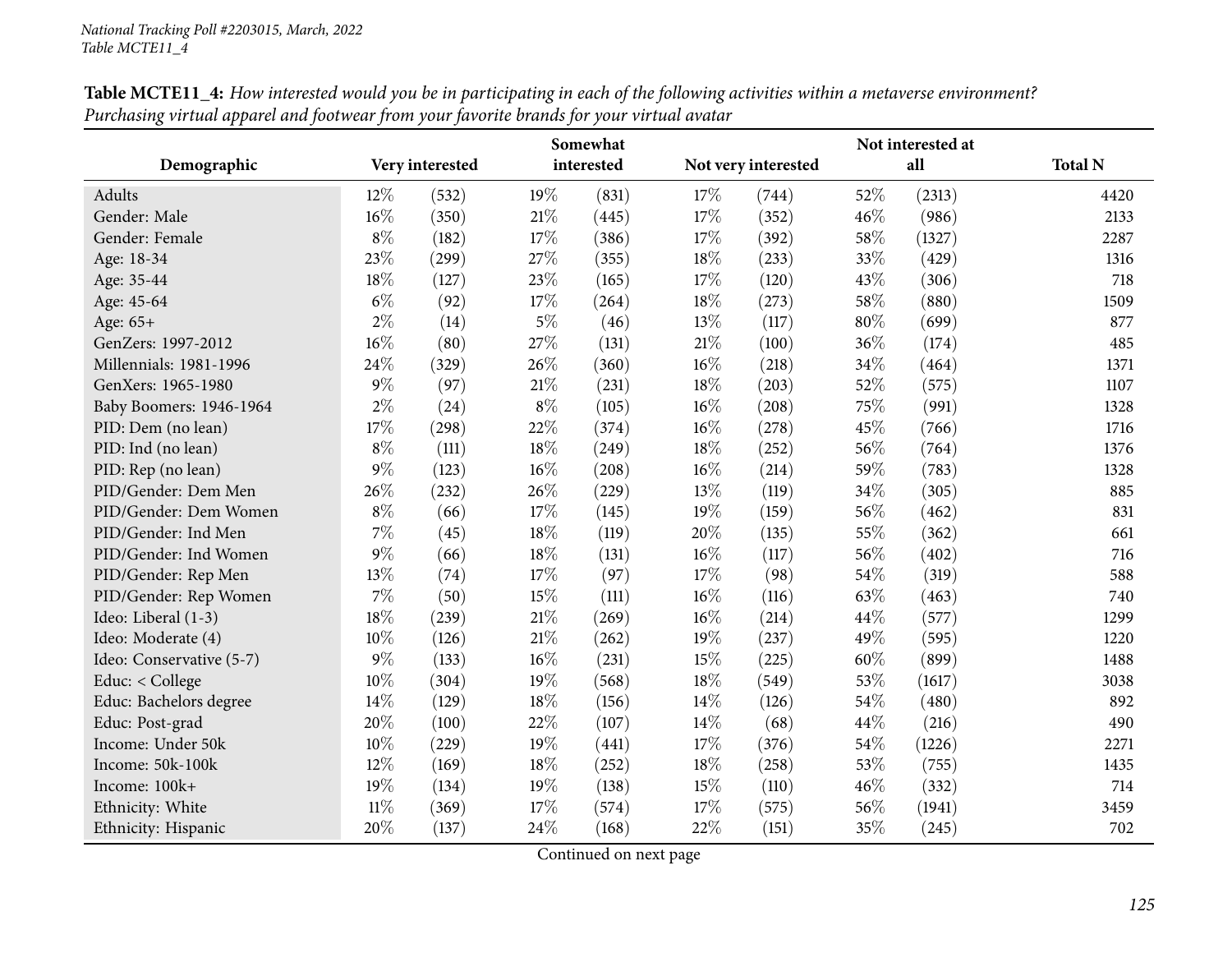| 1 J                               |        |                 |       | Somewhat   |     |                     | Not interested at |        |                |
|-----------------------------------|--------|-----------------|-------|------------|-----|---------------------|-------------------|--------|----------------|
| Demographic                       |        | Very interested |       | interested |     | Not very interested |                   | all    | <b>Total N</b> |
| Adults                            | 12%    | (532)           | 19%   | (831)      | 17% | (744)               | 52%               | (2313) | 4420           |
| Ethnicity: Black                  | 22%    | (120)           | 26%   | (144)      | 16% | (89)                | 36%               | (198)  | 551            |
| Ethnicity: Other                  | 10%    | (43)            | 28%   | (113)      | 19% | (80)                | 42%               | (174)  | 410            |
| All Christian                     | $11\%$ | (224)           | 17%   | (343)      | 15% | (303)               | 57%               | (1162) | 2034           |
| All Non-Christian                 | 31%    | (109)           | 24%   | (84)       | 15% | (53)                | 29%               | (102)  | 347            |
| Atheist                           | $11\%$ | (18)            | 16%   | (27)       | 10% | (16)                | 63%               | (104)  | 165            |
| Agnostic/Nothing in particular    | $9\%$  | (100)           | 19%   | (216)      | 21% | (244)               | 51%               | (578)  | 1137           |
| Something Else                    | $11\%$ | (81)            | 22%   | (161)      | 17% | (128)               | 50%               | (367)  | 737            |
| Religious Non-Protestant/Catholic | 29%    | (115)           | 22%   | (89)       | 15% | (59)                | 34%               | (137)  | 401            |
| Evangelical                       | 16%    | (186)           | 19%   | (220)      | 13% | (152)               | 52%               | (598)  | 1157           |
| Non-Evangelical                   | $7\%$  | (106)           | 17%   | (266)      | 18% | (271)               | 58%               | (890)  | 1533           |
| Community: Urban                  | 23%    | (308)           | 24%   | (322)      | 15% | (197)               | 38%               | (518)  | 1345           |
| Community: Suburban               | $7\%$  | (145)           | 17%   | (334)      | 19% | (366)               | 57%               | (1131) | 1976           |
| Community: Rural                  | 7%     | (79)            | 16%   | (175)      | 16% | (181)               | 60%               | (664)  | 1099           |
| Employ: Private Sector            | 15%    | (212)           | 23%   | (315)      | 18% | (246)               | 44%               | (617)  | 1390           |
| <b>Employ: Government</b>         | $21\%$ | (58)            | 25%   | (68)       | 18% | (48)                | 36%               | (98)   | 272            |
| Employ: Self-Employed             | 21\%   | (96)            | 27%   | (124)      | 15% | (70)                | 37%               | (173)  | 463            |
| Employ: Homemaker                 | 10%    | (35)            | 18%   | (61)       | 18% | (58)                | 54%               | (176)  | 329            |
| Employ: Student                   | 15%    | (18)            | 29%   | (35)       | 23% | (28)                | 33%               | (39)   | 120            |
| Employ: Retired                   | $2\%$  | (16)            | $6\%$ | (62)       | 14% | (138)               | 78%               | (777)  | 993            |
| Employ: Unemployed                | 10%    | (58)            | 20%   | (115)      | 18% | (103)               | 52%               | (296)  | 572            |
| Employ: Other                     | 14%    | (40)            | 18%   | (51)       | 19% | (55)                | 48%               | (137)  | 282            |
| Military HH: Yes                  | $11\%$ | (67)            | 13%   | (80)       | 14% | (90)                | 63%               | (395)  | 632            |
| Military HH: No                   | 12%    | (465)           | 20%   | (751)      | 17% | (654)               | 51%               | (1918) | 3788           |
| RD/WT: Right Direction            | 20%    | (332)           | 24%   | (403)      | 17% | (283)               | 40%               | (678)  | 1696           |
| RD/WT: Wrong Track                | $7\%$  | (200)           | 16%   | (428)      | 17% | (461)               | 60%               | (1635) | 2724           |
| Biden Job Approve                 | 18%    | (358)           | 22%   | (443)      | 17% | (335)               | 43%               | (854)  | 1989           |
| Biden Job Disapprove              | 7%     | (151)           | 16%   | (354)      | 17% | (376)               | 60%               | (1329) | 2210           |

Table MCTE11\_4: How interested would you be in participating in each of the following activities within a metaverse environment? Purchasing virtual apparel and footwear from your favorite brands for your virtual avatar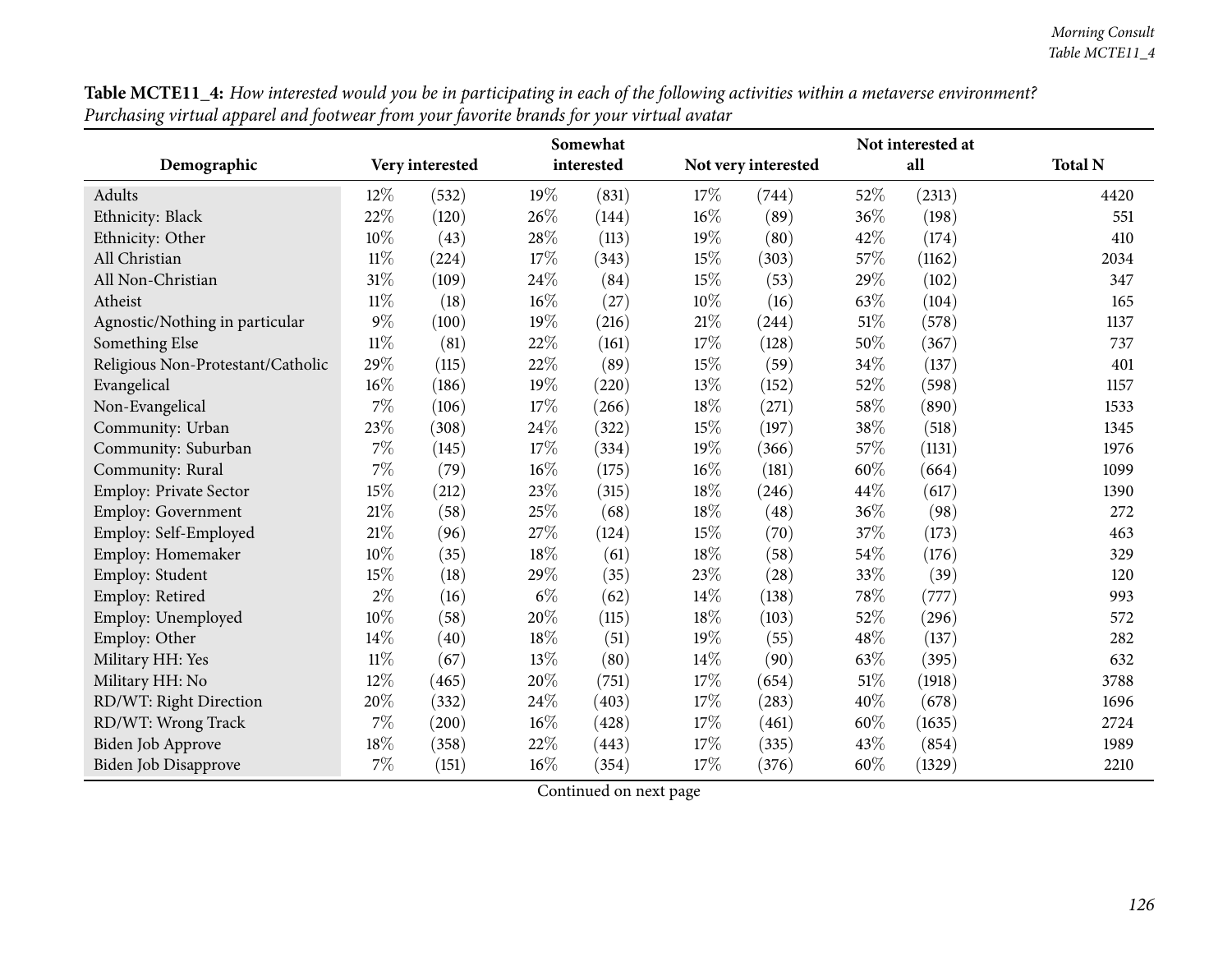|                                      | Somewhat |                 |        | Not interested at |        |                     |      |        |                |
|--------------------------------------|----------|-----------------|--------|-------------------|--------|---------------------|------|--------|----------------|
| Demographic                          |          | Very interested |        | interested        |        | Not very interested |      | all    | <b>Total N</b> |
| Adults                               | 12%      | (532)           | 19%    | (831)             | 17\%   | (744)               | 52%  | (2313) | 4420           |
| Biden Job Strongly Approve           | 26\%     | (250)           | 22%    | (209)             | 13%    | (122)               | 39%  | (378)  | 959            |
| Biden Job Somewhat Approve           | 10%      | (108)           | 23%    | (234)             | 21%    | (213)               | 46%  | (476)  | 1031           |
| <b>Biden Job Somewhat Disapprove</b> | $8\%$    | (48)            | 21%    | (128)             | 21%    | (127)               | 51%  | (311)  | 614            |
| <b>Biden Job Strongly Disapprove</b> | $6\%$    | (103)           | 14%    | (225)             | 16%    | (249)               | 64%  | (1018) | 1596           |
| Favorable of Biden                   | 18%      | (351)           | 22%    | (443)             | 17%    | (330)               | 43%  | (860)  | 1985           |
| Unfavorable of Biden                 | 7%       | (159)           | 16%    | (345)             | 17%    | (377)               | 60%  | (1309) | 2189           |
| Very Favorable of Biden              | 26%      | (258)           | 20%    | (201)             | 14\%   | (136)               | 40%  | (390)  | 985            |
| Somewhat Favorable of Biden          | $9\%$    | (94)            | 24\%   | (242)             | 19%    | (194)               | 47%  | (470)  | 1000           |
| Somewhat Unfavorable of Biden        | 10%      | (56)            | 19%    | (107)             | 20%    | (108)               | 51%  | (278)  | 550            |
| Very Unfavorable of Biden            | $6\%$    | (102)           | 15%    | (238)             | 16%    | (269)               | 63%  | (1031) | 1639           |
| #1 Issue: Economy                    | 13%      | (229)           | $21\%$ | (377)             | 18%    | (325)               | 48%  | (843)  | 1774           |
| #1 Issue: Security                   | 10%      | (71)            | 12%    | (85)              | 15%    | (106)               | 62%  | (431)  | 692            |
| #1 Issue: Health Care                | 17%      | (95)            | 22%    | (121)             | 17%    | (91)                | 44\% | (238)  | 544            |
| #1 Issue: Medicare / Social Security | $4\%$    | (21)            | 12%    | (60)              | 17%    | (84)                | 67%  | (341)  | 505            |
| #1 Issue: Women's Issues             | 14%      | (30)            | 25%    | (52)              | 15%    | (32)                | 45%  | (95)   | 210            |
| #1 Issue: Education                  | 16%      | (29)            | 30%    | (53)              | 17%    | (29)                | 37%  | (66)   | 177            |
| #1 Issue: Energy                     | 14%      | (43)            | 18%    | (54)              | 17%    | (52)                | 50%  | (152)  | 300            |
| #1 Issue: Other                      | $7\%$    | (16)            | 14\%   | (30)              | $11\%$ | (24)                | 68\% | (148)  | 219            |
| 2020 Vote: Joe Biden                 | 17%      | (316)           | $21\%$ | (390)             | 15%    | (286)               | 47%  | (890)  | 1882           |
| 2020 Vote: Donald Trump              | $8\%$    | (120)           | 16%    | (236)             | 16%    | (251)               | 60%  | (916)  | 1523           |
| 2020 Vote: Other                     | $8\%$    | (12)            | 13%    | (18)              | 17%    | (24)                | 62%  | (86)   | 139            |
| 2020 Vote: Didn't Vote               | 10%      | (85)            | $21\%$ | (187)             | 21%    | (182)               | 48%  | (422)  | 876            |
| 2018 House Vote: Democrat            | 16%      | (237)           | 20%    | (308)             | 15%    | (229)               | 49%  | (746)  | 1519           |
| 2018 House Vote: Republican          | $8\%$    | (102)           | $16\%$ | (195)             | 14\%   | (176)               | 62%  | (776)  | 1250           |
| 2018 House Vote: Someone else        | $9\%$    | (11)            | 10%    | (11)              | 15%    | (17)                | 66%  | (76)   | 115            |
| 2016 Vote: Hillary Clinton           | 15%      | (211)           | 20%    | (285)             | 16%    | (223)               | 49%  | (693)  | 1412           |
| 2016 Vote: Donald Trump              | $9\%$    | (118)           | 15%    | (205)             | 15%    | (209)               | 61\% | (839)  | 1371           |
| 2016 Vote: Other                     | $6\%$    | (13)            | 13%    | (28)              | 13%    | (28)                | 68\% | (147)  | 217            |
| 2016 Vote: Didn't Vote               | 13%      | (190)           | 22%    | (312)             | 20%    | (280)               | 45%  | (633)  | 1415           |

Table MCTE11\_4: How interested would you be in participating in each of the following activities within a metaverse environment? Purchasing virtual apparel and footwear from your favorite brands for your virtual avatar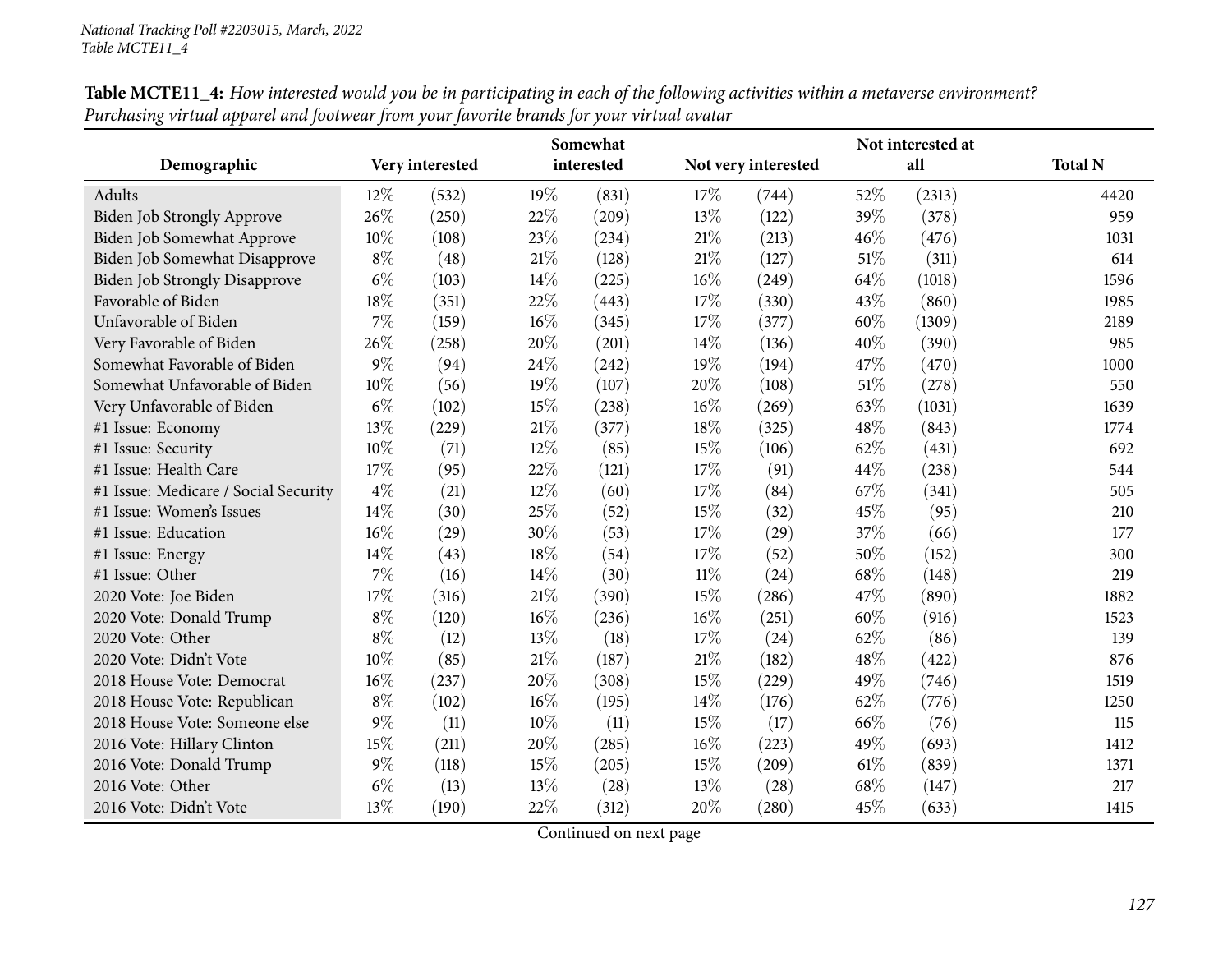| the characters when appear of annoyour can prove your part of an order your whenever |                 | Somewhat<br>Not interested at |            |       |                     |       |        |        |                |  |  |  |  |  |
|--------------------------------------------------------------------------------------|-----------------|-------------------------------|------------|-------|---------------------|-------|--------|--------|----------------|--|--|--|--|--|
| Demographic                                                                          | Very interested |                               | interested |       | Not very interested |       | all    |        | <b>Total N</b> |  |  |  |  |  |
| Adults                                                                               | $12\%$          | (532)                         | $19\%$     | (831) | 17%                 | (744) | 52\%   | (2313) | 4420           |  |  |  |  |  |
| Voted in 2014: Yes                                                                   | $11\%$          | $^{'}285)$                    | $17\%$     | (424) | $15\%$              | (383) | $57\%$ | (1428) | 2519           |  |  |  |  |  |
| Voted in 2014: No                                                                    | $13\%$          | (248)                         | 21%        | (407) | $19\%$              | (361) | 47\%   | (885)  | 1901           |  |  |  |  |  |
| 4-Region: Northeast                                                                  | $17\%$          | (137)                         | 20%        | (158) | $15\%$              | (121) | 47\%   | (375)  | 791            |  |  |  |  |  |
| 4-Region: Midwest                                                                    | $7\%$           | (68)                          | $15\%$     | (138) | $16\%$              | (153) | $61\%$ | (570)  | 929            |  |  |  |  |  |
| 4-Region: South                                                                      | $10\%$          | (167)                         | $19\%$     | (317) | $18\%$              | (290) | $53\%$ | (881)  | 1656           |  |  |  |  |  |
| 4-Region: West                                                                       | 15%             | (160)                         | 21%        | (218) | 17%                 | (179) | 47\%   | (487)  | 1045           |  |  |  |  |  |
| 2203009                                                                              | $11\%$          | (253)                         | $19\%$     | (410) | $16\%$              | (349) | $54\%$ | (1196) | 2209           |  |  |  |  |  |
| 2203015                                                                              | $13\%$          | (279)                         | $19\%$     | (421) | $18\%$              | (394) | 51%    | (1117) | 2211           |  |  |  |  |  |
| Interest in the Metaverse                                                            | 29%             | (469)                         | $36\%$     | (580) | $19\%$              | (306) | $17\%$ | (271)  | 1626           |  |  |  |  |  |
| Owns a VR Headset                                                                    | $36\%$          | (282)                         | $31\%$     | (247) | $14\%$              | (112) | 19%    | (145)  | 786            |  |  |  |  |  |
| 24+ Hours on Internet per Week                                                       | $11\%$          | (185)                         | $18\%$     | (313) | $17\%$              | (305) | $54\%$ | (950)  | 1752           |  |  |  |  |  |

Table MCTE11\_4: How interested would you be in participating in each of the following activities within a metaverse environment? Purchasing virtual apparel and footwear from your favorite brands for your virtual avatar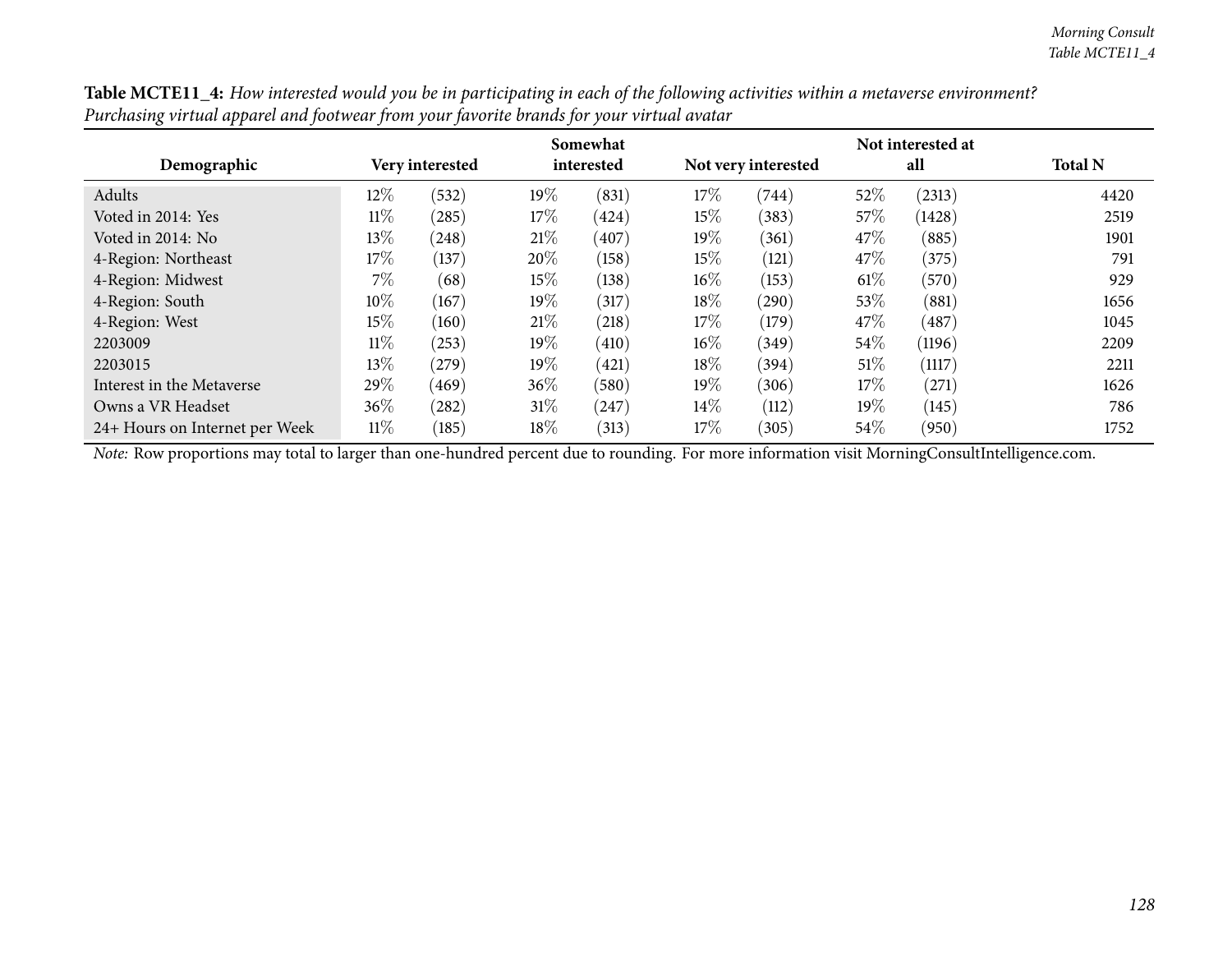# Table MCTEdem1: Do you currently subscribe to an internet service at home?

| Demographic              |        | Yes    |        | N <sub>o</sub> | <b>Total N</b> |
|--------------------------|--------|--------|--------|----------------|----------------|
| Adults                   | 89%    | (3913) | $11\%$ | (507)          | 4420           |
| Gender: Male             | 89%    | (1900) | $11\%$ | (234)          | 2133           |
| Gender: Female           | 88%    | (2013) | 12%    | (274)          | 2287           |
| Age: 18-34               | 86%    | (1126) | 14%    | (190)          | 1316           |
| Age: 35-44               | 87%    | (628)  | 13%    | (91)           | 718            |
| Age: 45-64               | 89%    | (1341) | $11\%$ | (168)          | 1509           |
| Age: 65+                 | 93%    | (818)  | 7%     | (58)           | 877            |
| GenZers: 1997-2012       | 79%    | (383)  | 21%    | (102)          | 485            |
| Millennials: 1981-1996   | 88%    | (1209) | 12%    | (161)          | 1371           |
| GenXers: 1965-1980       | 88%    | (979)  | 12%    | (128)          | 1107           |
| Baby Boomers: 1946-1964  | 92%    | (1217) | $8\%$  | (111)          | 1328           |
| PID: Dem (no lean)       | $91\%$ | (1558) | $9\%$  | (158)          | 1716           |
| PID: Ind (no lean)       | 86%    | (1184) | 14%    | (192)          | 1376           |
| PID: Rep (no lean)       | 88%    | (1171) | 12%    | (157)          | 1328           |
| PID/Gender: Dem Men      | 92%    | (814)  | $8\%$  | (71)           | 885            |
| PID/Gender: Dem Women    | 90%    | (744)  | 10%    | (87)           | 831            |
| PID/Gender: Ind Men      | 87%    | (578)  | 13%    | (83)           | 661            |
| PID/Gender: Ind Women    | 85%    | (607)  | 15%    | (109)          | 716            |
| PID/Gender: Rep Men      | 86%    | (508)  | 14%    | (80)           | 588            |
| PID/Gender: Rep Women    | 90%    | (662)  | 10%    | (77)           | 740            |
| Ideo: Liberal (1-3)      | 90%    | (1171) | 10%    | (127)          | 1299           |
| Ideo: Moderate (4)       | 88%    | (1074) | 12%    | (146)          | 1220           |
| Ideo: Conservative (5-7) | $91\%$ | (1353) | 9%     | (136)          | 1488           |
| Educ: < College          | 87%    | (2632) | 13%    | (407)          | 3038           |
| Educ: Bachelors degree   | 93%    | (832)  | $7\%$  | (59)           | 892            |
| Educ: Post-grad          | 92%    | (449)  | $8\%$  | (41)           | 490            |
| Income: Under 50k        | 85%    | (1935) | 15%    | (336)          | 2271           |
| Income: 50k-100k         | 91%    | (1310) | 9%     | (125)          | 1435           |
| Income: 100k+            | 94%    | (668)  | $6\%$  | (46)           | 714            |
| Ethnicity: White         | 89%    | (3093) | $11\%$ | (366)          | 3459           |
| Ethnicity: Hispanic      | 88%    | (615)  | 12%    | (87)           | 702            |
| Ethnicity: Black         | 87%    | (477)  | 13%    | (74)           | 551            |
| Ethnicity: Other         | 84%    | (343)  | 16%    | (67)           | 410            |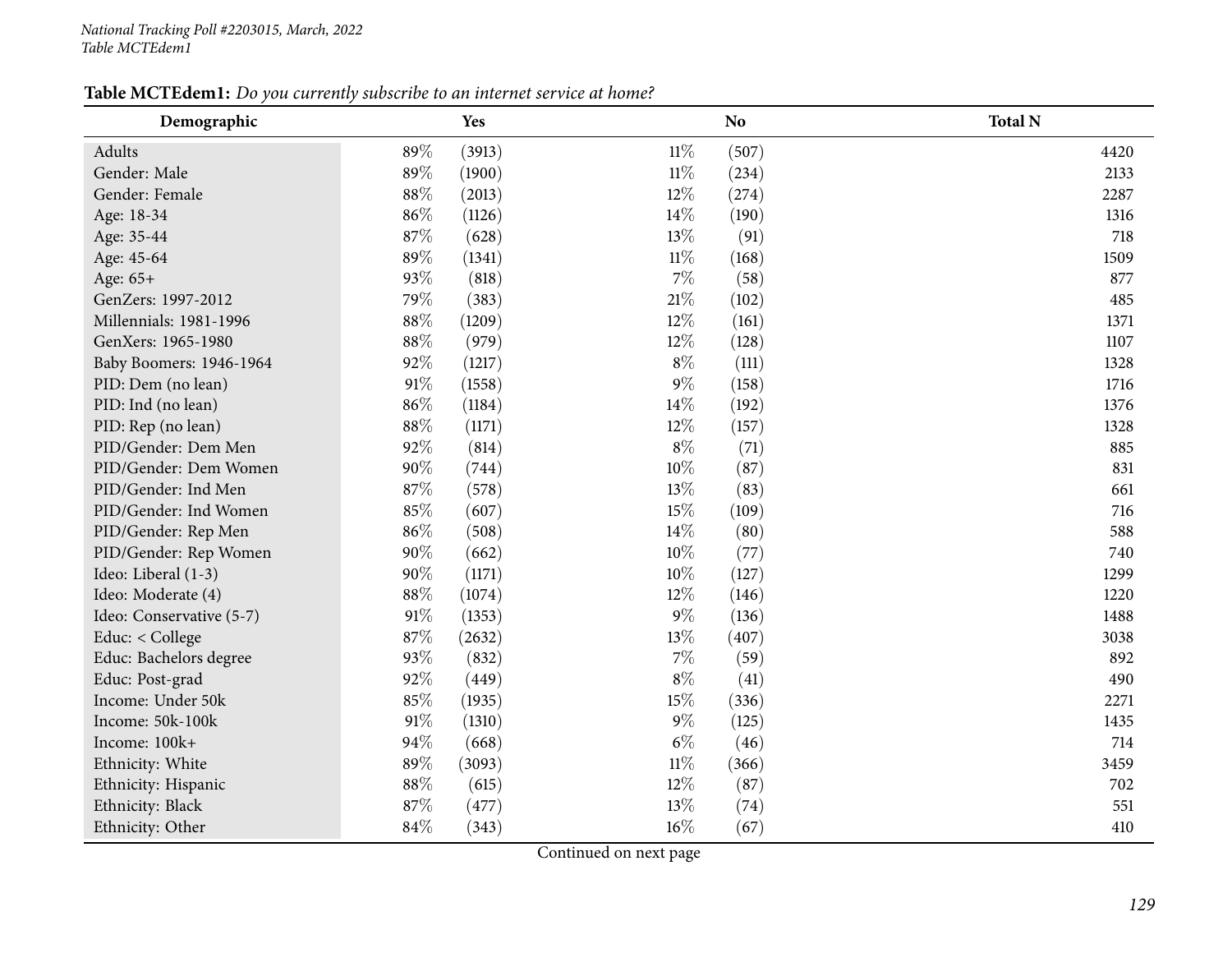#### *Morning Consult Table MCTEdem1*

| Demographic                          |        | Yes    |        | N <sub>o</sub> | <b>Total N</b> |
|--------------------------------------|--------|--------|--------|----------------|----------------|
| Adults                               | 89%    | (3913) | $11\%$ | (507)          | 4420           |
| All Christian                        | 89%    | (1818) | $11\%$ | (215)          | 2034           |
| All Non-Christian                    | 93%    | (322)  | $7\%$  | (25)           | 347            |
| Atheist                              | 92%    | (152)  | $8\%$  | (13)           | 165            |
| Agnostic/Nothing in particular       | 86%    | (979)  | 14%    | (157)          | 1137           |
| Something Else                       | 87%    | (641)  | 13%    | (96)           | 737            |
| Religious Non-Protestant/Catholic    | 92%    | (370)  | $8\%$  | (31)           | 401            |
| Evangelical                          | 89%    | (1031) | $11\%$ | (126)          | 1157           |
| Non-Evangelical                      | 88%    | (1356) | 12%    | (177)          | 1533           |
| Community: Urban                     | 88%    | (1177) | $12\%$ | (168)          | 1345           |
| Community: Suburban                  | $91\%$ | (1801) | $9\%$  | (175)          | 1976           |
| Community: Rural                     | 85%    | (935)  | 15%    | (164)          | 1099           |
| Employ: Private Sector               | 92%    | (1274) | $8\%$  | (116)          | 1390           |
| Employ: Government                   | $91\%$ | (247)  | $9\%$  | (25)           | 272            |
| Employ: Self-Employed                | $88\%$ | (406)  | 12%    | (57)           | 463            |
| Employ: Homemaker                    | 89%    | (294)  | $11\%$ | (35)           | 329            |
| Employ: Student                      | $80\%$ | (96)   | 20%    | (24)           | 120            |
| Employ: Retired                      | 93%    | (919)  | $7\%$  | (73)           | 993            |
| Employ: Unemployed                   | 78%    | (448)  | 22%    | (124)          | 572            |
| Employ: Other                        | $81\%$ | (229)  | 19%    | (53)           | 282            |
| Military HH: Yes                     | 89%    | (563)  | $11\%$ | (68)           | 632            |
| Military HH: No                      | $88\%$ | (3350) | 12%    | (439)          | 3788           |
| RD/WT: Right Direction               | $91\%$ | (1536) | $9\%$  | (160)          | 1696           |
| RD/WT: Wrong Track                   | 87%    | (2377) | 13%    | (347)          | 2724           |
| Biden Job Approve                    | $91\%$ | (1801) | $9\%$  | (188)          | 1989           |
| Biden Job Disapprove                 | 88%    | (1943) | $12\%$ | (267)          | 2210           |
| Biden Job Strongly Approve           | 91%    | (874)  | $9\%$  | (84)           | 959            |
| <b>Biden Job Somewhat Approve</b>    | 90%    | (927)  | $10\%$ | (104)          | 1031           |
| Biden Job Somewhat Disapprove        | 87%    | (533)  | 13%    | (82)           | 614            |
| <b>Biden Job Strongly Disapprove</b> | $88\%$ | (1410) | 12%    | (185)          | 1596           |
| Favorable of Biden                   | $91\%$ | (1809) | $9\%$  | (176)          | 1985           |
| Unfavorable of Biden                 | 88%    | (1925) | 12%    | (264)          | 2189           |

Table MCTEdem1: Do you currently subscribe to an internet service at home?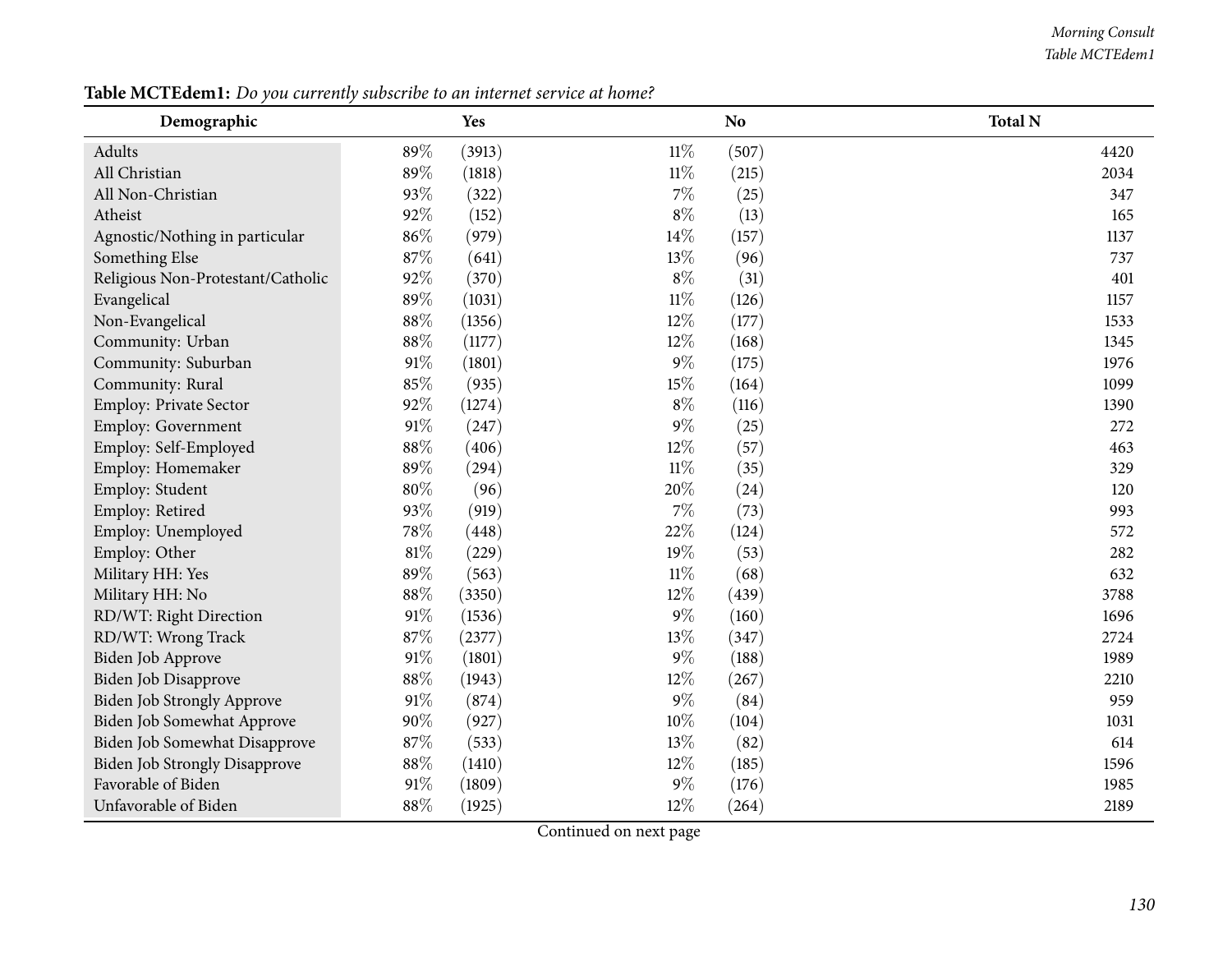# Table MCTEdem1: Do you currently subscribe to an internet service at home?

| Demographic                          |        | Yes    |        | <b>No</b> | <b>Total N</b> |
|--------------------------------------|--------|--------|--------|-----------|----------------|
| Adults                               | 89%    | (3913) | $11\%$ | (507)     | 4420           |
| Very Favorable of Biden              | $91\%$ | (900)  | $9\%$  | (85)      | 985            |
| Somewhat Favorable of Biden          | $91\%$ | (910)  | $9\%$  | (91)      | 1000           |
| Somewhat Unfavorable of Biden        | 87%    | (480)  | 13%    | (70)      | 550            |
| Very Unfavorable of Biden            | $88\%$ | (1445) | 12%    | (194)     | 1639           |
| #1 Issue: Economy                    | 89%    | (1581) | $11\%$ | (193)     | 1774           |
| #1 Issue: Security                   | $88\%$ | (609)  | 12%    | (83)      | 692            |
| #1 Issue: Health Care                | $88\%$ | (477)  | 12%    | (67)      | 544            |
| #1 Issue: Medicare / Social Security | 90%    | (456)  | 10%    | (48)      | 505            |
| #1 Issue: Women's Issues             | 89%    | (188)  | $11\%$ | (22)      | 210            |
| #1 Issue: Education                  | 84%    | (149)  | 16%    | (28)      | 177            |
| #1 Issue: Energy                     | 88%    | (263)  | 12%    | (37)      | 300            |
| #1 Issue: Other                      | 87%    | (190)  | 13%    | (29)      | 219            |
| 2020 Vote: Joe Biden                 | 92%    | (1725) | $8\%$  | (157)     | 1882           |
| 2020 Vote: Donald Trump              | 90%    | (1376) | 10%    | (147)     | 1523           |
| 2020 Vote: Other                     | $91\%$ | (127)  | 9%     | (13)      | 139            |
| 2020 Vote: Didn't Vote               | 78%    | (686)  | 22%    | (190)     | 876            |
| 2018 House Vote: Democrat            | 93%    | (1408) | 7%     | (111)     | 1519           |
| 2018 House Vote: Republican          | $91\%$ | (1135) | $9\%$  | (114)     | 1250           |
| 2018 House Vote: Someone else        | 88%    | (101)  | 12%    | (14)      | 115            |
| 2016 Vote: Hillary Clinton           | 93%    | (1309) | 7%     | (103)     | 1412           |
| 2016 Vote: Donald Trump              | 90%    | (1239) | 10%    | (132)     | 1371           |
| 2016 Vote: Other                     | 93%    | (201)  | 7%     | (15)      | 217            |
| 2016 Vote: Didn't Vote               | 82%    | (1158) | 18%    | (258)     | 1415           |
| Voted in 2014: Yes                   | 92%    | (2310) | $8\%$  | (209)     | 2519           |
| Voted in 2014: No                    | 84%    | (1603) | 16%    | (298)     | 1901           |
| 4-Region: Northeast                  | 92%    | (727)  | $8\%$  | (64)      | 791            |
| 4-Region: Midwest                    | 87%    | (805)  | 13%    | (123)     | 929            |
| 4-Region: South                      | 88%    | (1458) | 12%    | (198)     | 1656           |
| 4-Region: West                       | 88%    | (923)  | 12%    | (121)     | 1045           |
| 2203009                              | 89%    | (1964) | $11\%$ | (245)     | 2209           |
| 2203015                              | 88%    | (1949) | 12%    | (262)     | 2211           |
| Interest in the Metaverse            | 89%    | (1455) | 11%    | (172)     | 1626           |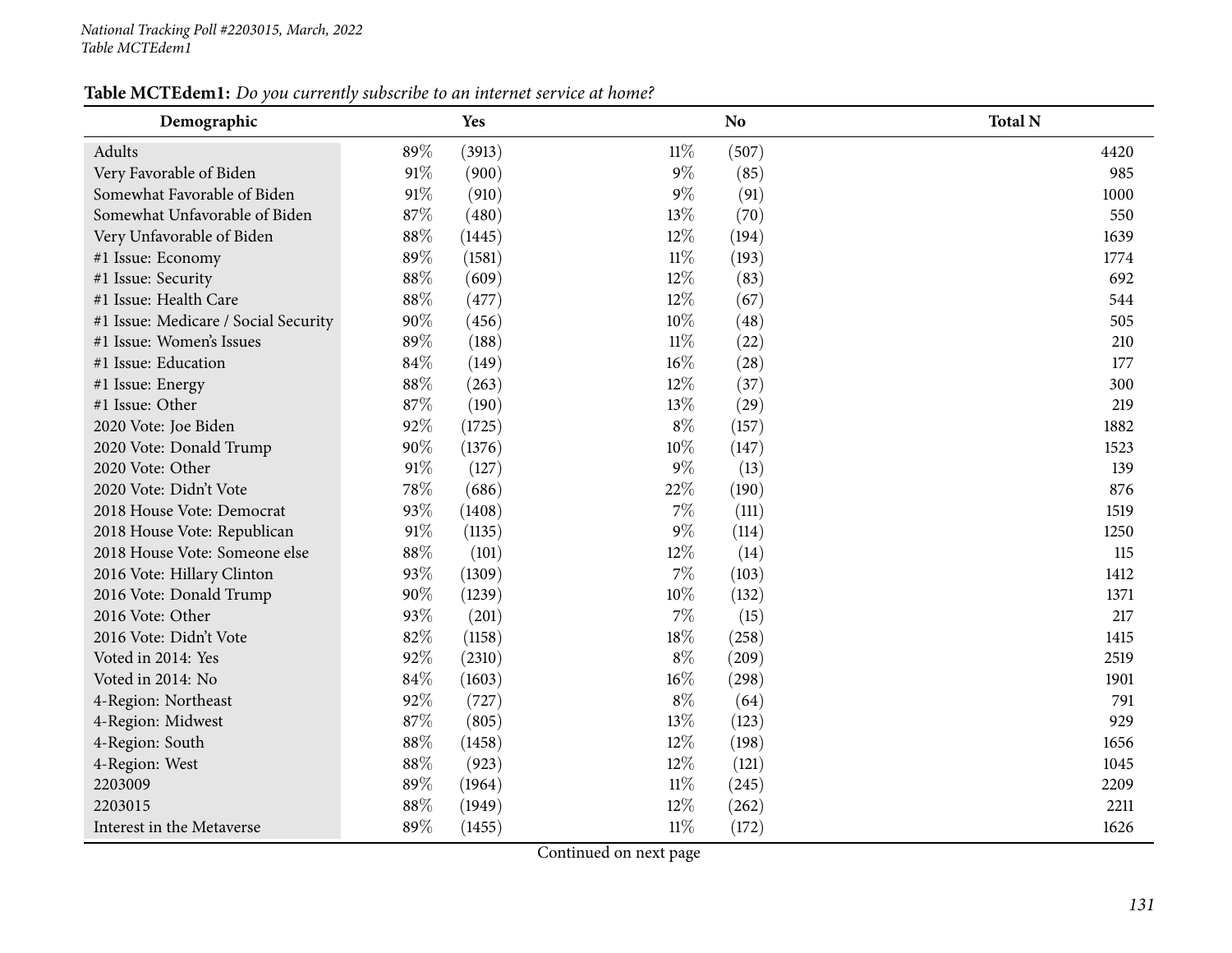### *Morning Consult Table MCTEdem1*

| Demographic                    | <b>Yes</b>        | No             | <b>Total N</b> |
|--------------------------------|-------------------|----------------|----------------|
| Adults                         | 89 $\%$<br>(3913) | 11%<br>(507)   | 4420           |
| Owns a VR Headset              | $92\%$<br>(721)   | $8\%$<br>(65)  | 786            |
| 24+ Hours on Internet per Week | $91\%$<br>(1601)  | $9\%$<br>(151) | 1752           |

Table MCTEdem1: Do you currently subscribe to an internet service at home?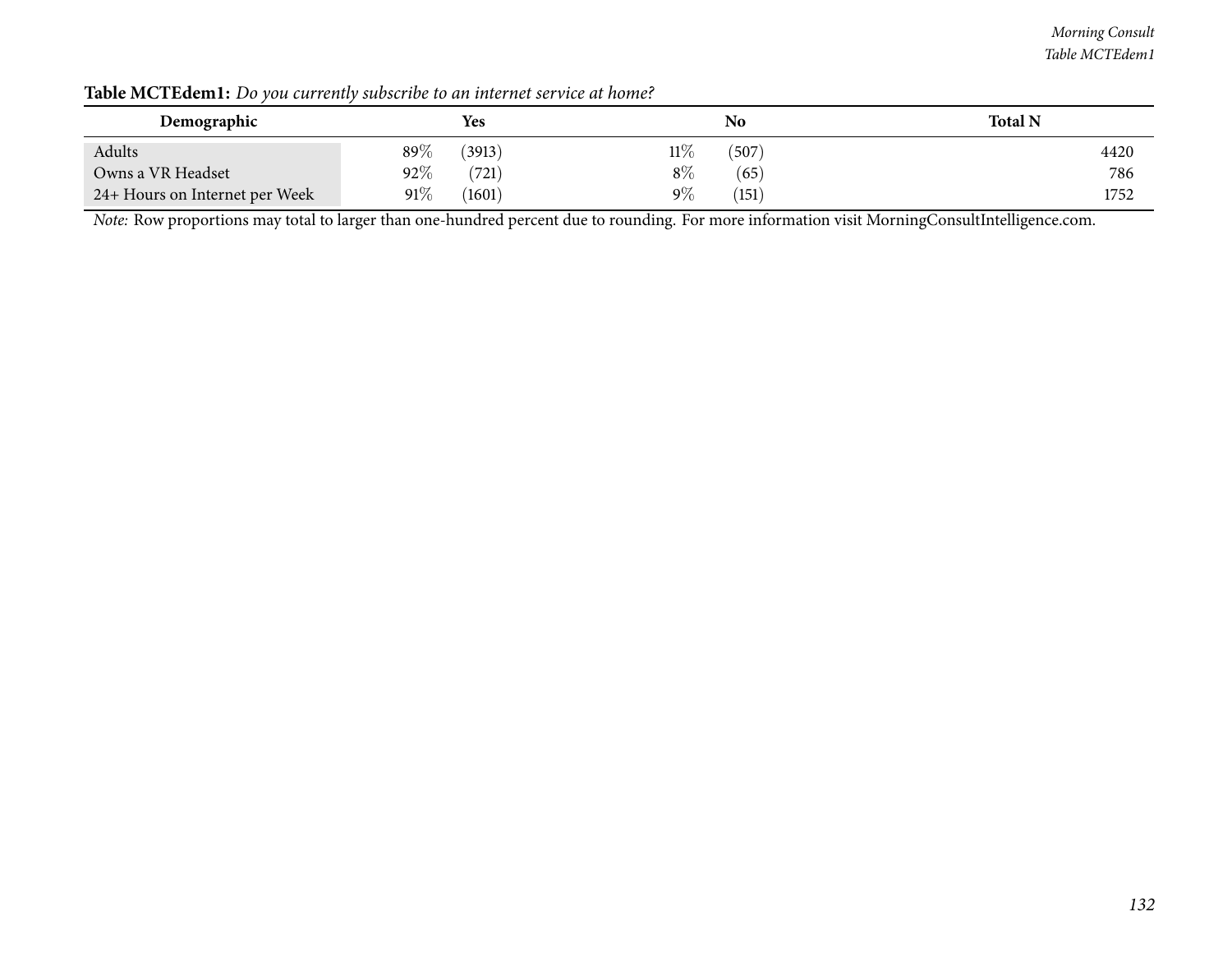# **Respondent Demographics Summary**

| Demographic      | Group                                                                                                                                                            | Frequency                                      | Percentage                                |
|------------------|------------------------------------------------------------------------------------------------------------------------------------------------------------------|------------------------------------------------|-------------------------------------------|
| xdemAll          | Adults                                                                                                                                                           | 4420                                           | 100%                                      |
| xdemGender       | Gender: Male<br>Gender: Female<br>$\boldsymbol{N}$                                                                                                               | 2133<br>2287<br>4420                           | 48%<br>52%                                |
| age              | Age: 18-34<br>Age: 35-44<br>Age: 45-64<br>Age: 65+<br>$\boldsymbol{N}$                                                                                           | 1316<br>718<br>1509<br>877<br>4420             | $30\%$<br>$16\%$<br>34%<br>20%            |
| demAgeGeneration | GenZers: 1997-2012<br>Millennials: 1981-1996<br>GenXers: 1965-1980<br>Baby Boomers: 1946-1964<br>$\boldsymbol{N}$                                                | 485<br>1371<br>1107<br>1328<br>4291            | 11%<br>31%<br>25%<br>30%                  |
| xpid3            | PID: Dem (no lean)<br>PID: Ind (no lean)<br>PID: Rep (no lean)<br>$\overline{N}$                                                                                 | 1716<br>1376<br>1328<br>4420                   | 39%<br>31%<br>$30\%$                      |
| xpidGender       | PID/Gender: Dem Men<br>PID/Gender: Dem Women<br>PID/Gender: Ind Men<br>PID/Gender: Ind Women<br>PID/Gender: Rep Men<br>PID/Gender: Rep Women<br>$\boldsymbol{N}$ | 885<br>831<br>661<br>716<br>588<br>740<br>4420 | 20%<br>19%<br>15%<br>$16\%$<br>13%<br>17% |
| xdemIdeo3        | Ideo: Liberal (1-3)<br>Ideo: Moderate (4)<br>Ideo: Conservative (5-7)<br>$\boldsymbol{N}$                                                                        | 1299<br>1220<br>1488<br>4007                   | 29\%<br>28\%<br>34%                       |
| xeduc3           | Educ: < College<br>Educ: Bachelors degree<br>Educ: Post-grad<br>$\boldsymbol{N}$                                                                                 | 3038<br>892<br>490<br>4420                     | 69%<br>20%<br>11%                         |

### **Summary Statistics of Survey Respondent Demographics**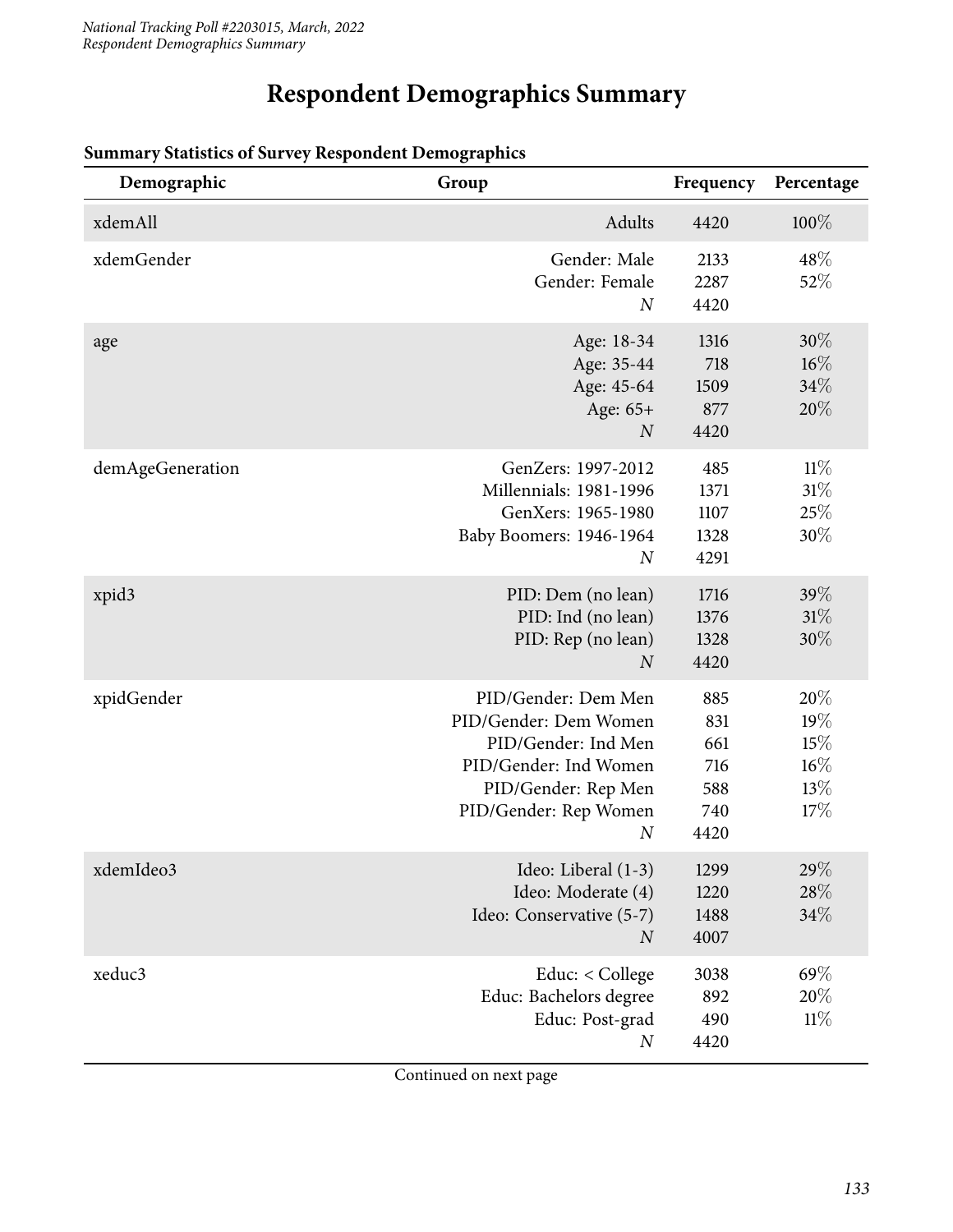| Demographic    | Group                                                                                                                                                                                                     | Frequency                                                     | Percentage                                                         |
|----------------|-----------------------------------------------------------------------------------------------------------------------------------------------------------------------------------------------------------|---------------------------------------------------------------|--------------------------------------------------------------------|
| xdemInc3       | Income: Under 50k<br>Income: 50k-100k<br>Income: 100k+<br>$\overline{N}$                                                                                                                                  | 2271<br>1435<br>714<br>4420                                   | 51%<br>32%<br>16%                                                  |
| xdemWhite      | Ethnicity: White                                                                                                                                                                                          | 3459                                                          | 78%                                                                |
| xdemHispBin    | Ethnicity: Hispanic                                                                                                                                                                                       | 702                                                           | $16\%$                                                             |
| demBlackBin    | Ethnicity: Black                                                                                                                                                                                          | 551                                                           | $12\%$                                                             |
| demRaceOther   | Ethnicity: Other                                                                                                                                                                                          | 410                                                           | $9\%$                                                              |
| xdemReligion   | All Christian<br>All Non-Christian<br>Atheist<br>Agnostic/Nothing in particular<br>Something Else<br>$\boldsymbol{N}$                                                                                     | 2034<br>347<br>165<br>1137<br>737<br>4420                     | 46%<br>$8\%$<br>$4\%$<br>26%<br>17%                                |
| xdemReligOther | Religious Non-Protestant/Catholic                                                                                                                                                                         | 401                                                           | $9\%$                                                              |
| xdemEvang      | Evangelical<br>Non-Evangelical<br>$\boldsymbol{N}$                                                                                                                                                        | 1157<br>1533<br>2690                                          | 26\%<br>35%                                                        |
| xdemUsr        | Community: Urban<br>Community: Suburban<br>Community: Rural<br>$\boldsymbol{N}$                                                                                                                           | 1345<br>1976<br>1099<br>4420                                  | 30%<br>45%<br>25%                                                  |
| xdemEmploy     | <b>Employ: Private Sector</b><br><b>Employ: Government</b><br>Employ: Self-Employed<br>Employ: Homemaker<br>Employ: Student<br>Employ: Retired<br>Employ: Unemployed<br>Employ: Other<br>$\boldsymbol{N}$ | 1390<br>272<br>463<br>329<br>120<br>993<br>572<br>282<br>4420 | 31%<br>$6\%$<br>$10\%$<br>$7\%$<br>$3\%$<br>$22\%$<br>13%<br>$6\%$ |
| xdemMilHH1     | Military HH: Yes<br>Military HH: No<br>$\boldsymbol{N}$                                                                                                                                                   | 632<br>3788<br>4420                                           | 14%<br>86%                                                         |

# **Summary Statistics of Survey Respondent Demographics**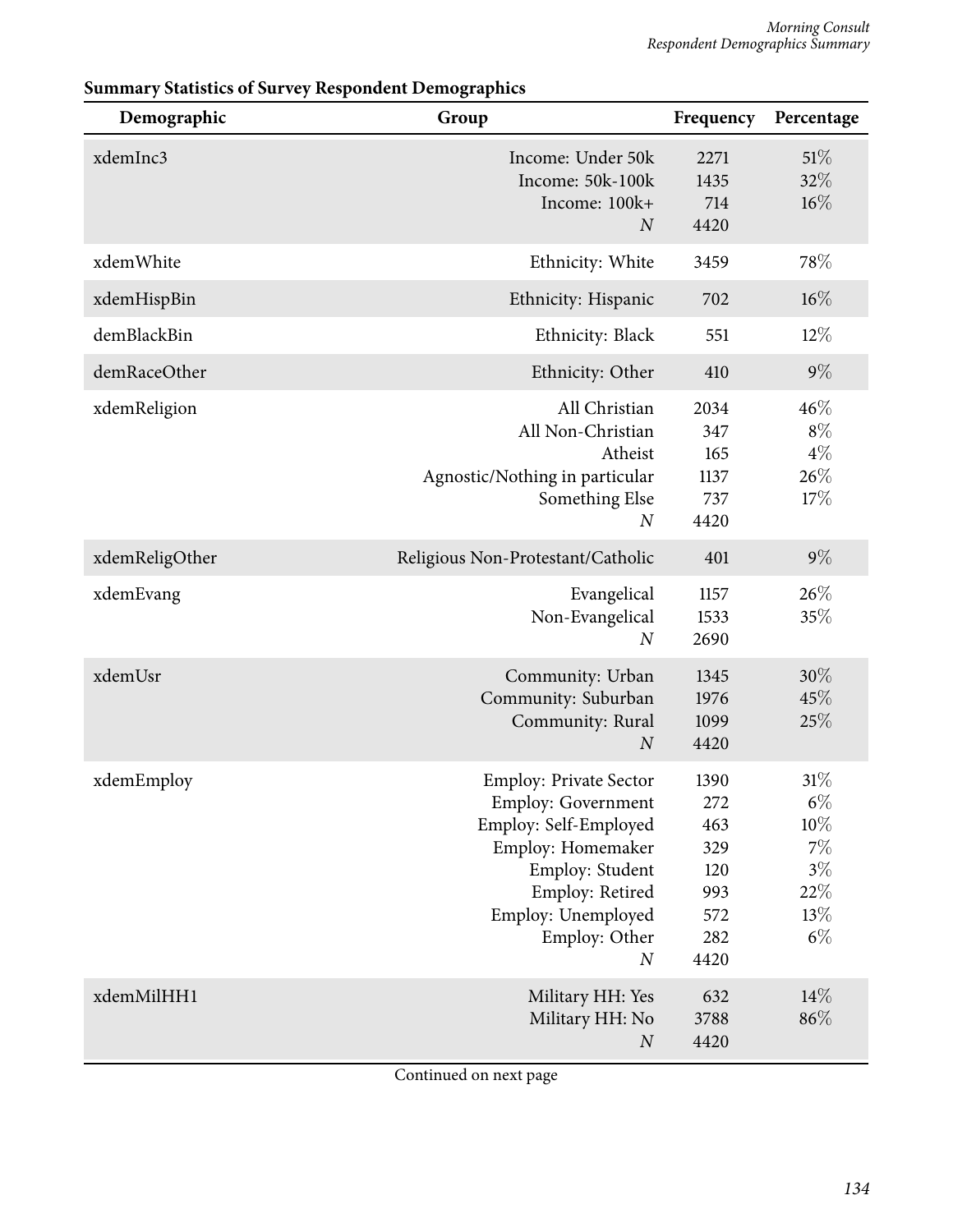| Demographic       | Group                                                                                                                                                                                                                  | Frequency                                                     | Percentage                                                |
|-------------------|------------------------------------------------------------------------------------------------------------------------------------------------------------------------------------------------------------------------|---------------------------------------------------------------|-----------------------------------------------------------|
| xnrl              | RD/WT: Right Direction<br>RD/WT: Wrong Track<br>$\boldsymbol{N}$                                                                                                                                                       | 1696<br>2724<br>4420                                          | 38\%<br>62%                                               |
| xdemBidenApprove  | Biden Job Approve<br>Biden Job Disapprove<br>$\boldsymbol{N}$                                                                                                                                                          | 1989<br>2210<br>4199                                          | 45%<br>50%                                                |
| xdemBidenApprove2 | <b>Biden Job Strongly Approve</b><br>Biden Job Somewhat Approve<br>Biden Job Somewhat Disapprove<br><b>Biden Job Strongly Disapprove</b><br>$\boldsymbol{N}$                                                           | 959<br>1031<br>614<br>1596<br>4199                            | 22%<br>23\%<br>14%<br>36%                                 |
| xdemBidenFav      | Favorable of Biden<br>Unfavorable of Biden<br>$\boldsymbol{N}$                                                                                                                                                         | 1985<br>2189<br>4174                                          | 45\%<br>50%                                               |
| xdemBidenFavFull  | Very Favorable of Biden<br>Somewhat Favorable of Biden<br>Somewhat Unfavorable of Biden<br>Very Unfavorable of Biden<br>$\boldsymbol{N}$                                                                               | 985<br>1000<br>550<br>1639<br>4174                            | 22%<br>23%<br>$12\%$<br>37%                               |
| xnr3              | #1 Issue: Economy<br>#1 Issue: Security<br>#1 Issue: Health Care<br>#1 Issue: Medicare / Social Security<br>#1 Issue: Women's Issues<br>#1 Issue: Education<br>#1 Issue: Energy<br>#1 Issue: Other<br>$\boldsymbol{N}$ | 1774<br>692<br>544<br>505<br>210<br>177<br>300<br>219<br>4420 | 40%<br>16%<br>$12\%$<br>11%<br>5%<br>$4\%$<br>$7\%$<br>5% |
| xsubVote20O       | 2020 Vote: Joe Biden<br>2020 Vote: Donald Trump<br>2020 Vote: Other<br>2020 Vote: Didn't Vote<br>$\boldsymbol{N}$                                                                                                      | 1882<br>1523<br>139<br>876<br>4420                            | 43%<br>34%<br>$3\%$<br>20%                                |
| xsubVote18O       | 2018 House Vote: Democrat<br>2018 House Vote: Republican<br>2018 House Vote: Someone else<br>$\boldsymbol{N}$                                                                                                          | 1519<br>1250<br>115<br>2883                                   | 34%<br>28%<br>$3\%$                                       |

### **Summary Statistics of Survey Respondent Demographics**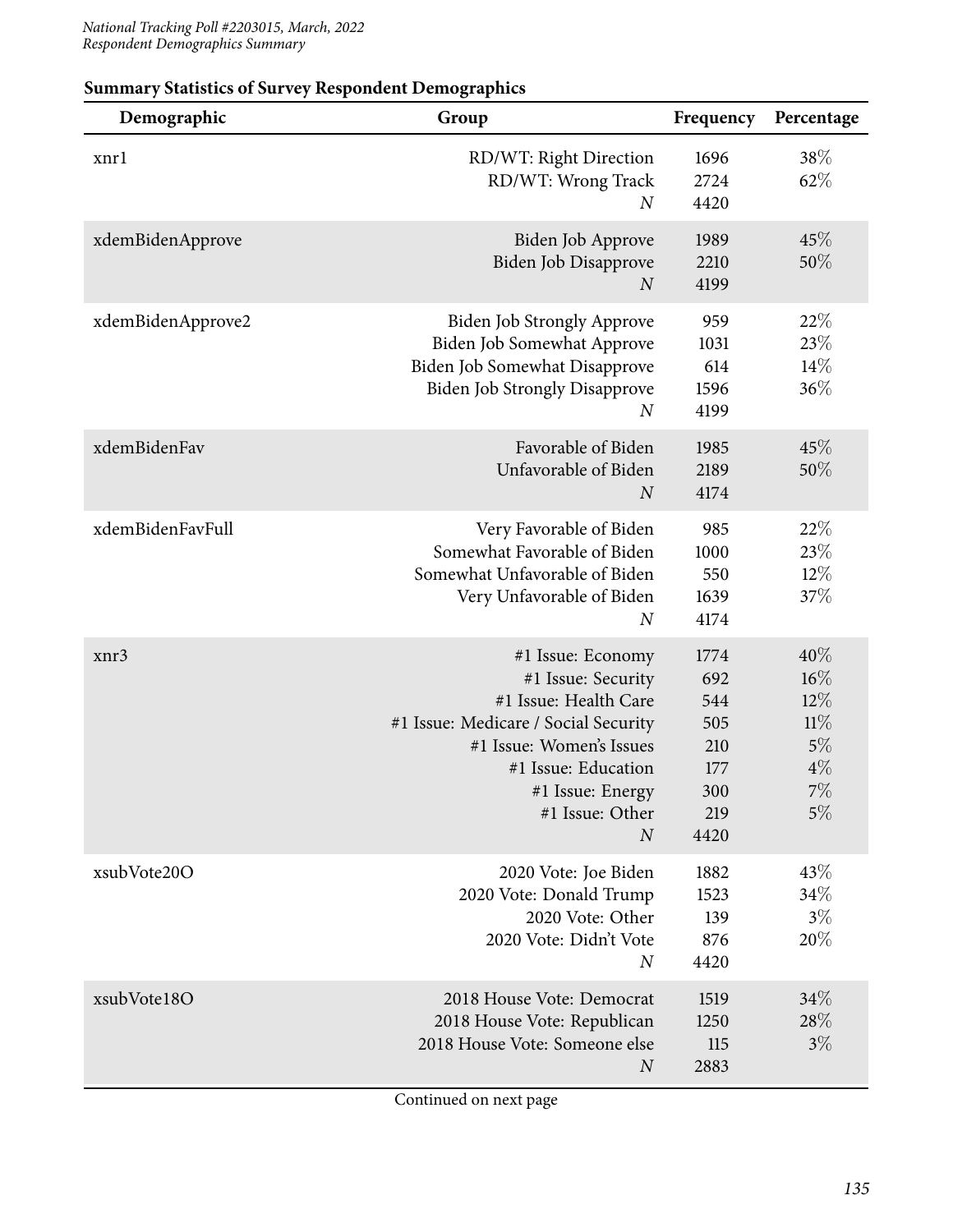| Demographic | Group                                                                                                    | Frequency                           | Percentage                       |
|-------------|----------------------------------------------------------------------------------------------------------|-------------------------------------|----------------------------------|
| xsubVote16O | 2016 Vote: Hillary Clinton<br>2016 Vote: Donald Trump<br>2016 Vote: Other<br>2016 Vote: Didn't Vote<br>N | 1412<br>1371<br>217<br>1415<br>4414 | $32\%$<br>$31\%$<br>$5\%$<br>32% |
| xsubVote14O | Voted in 2014: Yes<br>Voted in 2014: No<br>$\overline{N}$                                                | 2519<br>1901<br>4420                | 57\%<br>43%                      |
| xreg4       | 4-Region: Northeast<br>4-Region: Midwest<br>4-Region: South<br>4-Region: West<br>$\overline{N}$          | 791<br>929<br>1656<br>1045<br>4420  | $18\%$<br>21%<br>37%<br>24%      |
| poll        | 2203009<br>2203015<br>$\overline{N}$                                                                     | 2209<br>2211<br>4420                | 50%<br>50%                       |
| MCTExdem1   | Interest in the Metaverse                                                                                | 1626                                | 37\%                             |
| MCTExdem2   | Owns a VR Headset                                                                                        | 786                                 | 18%                              |
| MCTExdem3   | 24+ Hours on Internet per Week                                                                           | 1752                                | 40%                              |

# **Summary Statistics of Survey Respondent Demographics**

*Note:* Group proportions may total to larger than one-hundred percent due to rounding. All statistics are calculated with demographic post-stratification weights applied.